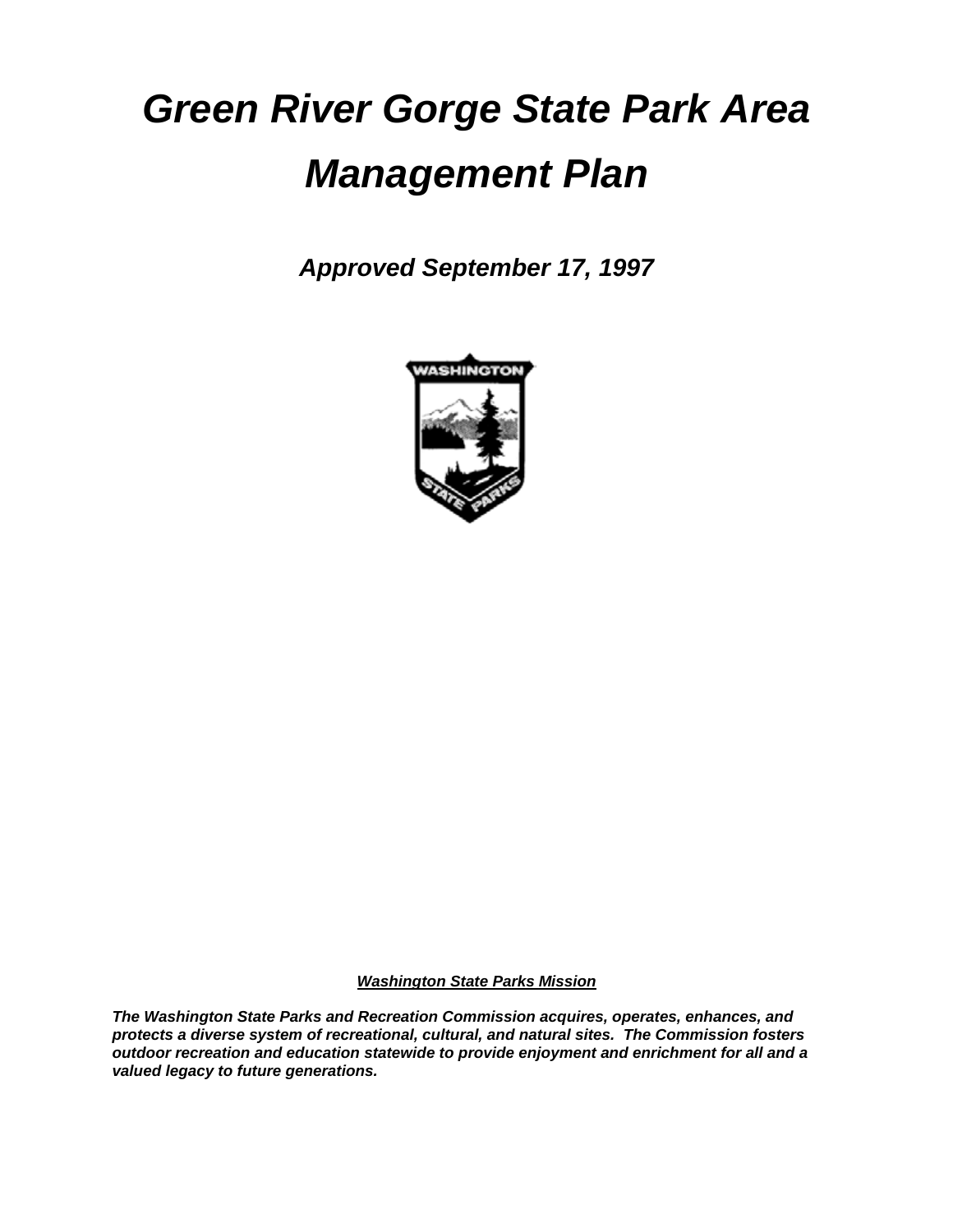### *Acknowledgments and Contacts*

The Washington State Parks and Recreation Commission gratefully acknowledges the many stakeholders of the Green River Gorge State Park Area who participated in public meetings, reviewed voluminous materials, and made this a better plan because of it.

#### *Green River Gorge State Park Area Management Planning Team*

| <u>Urcen niver Ourge Oldie Fark Area management Flammig Team</u>   |                |
|--------------------------------------------------------------------|----------------|
| Daniel Farber, Project co-lead                                     | (360) 902-8652 |
| Peter Herzog, Project co-lead                                      | (360) 376-4769 |
| Ralph Mast, Green River Gorge State Park Area Manager              | (206) 931-3930 |
| John Heublein, Green River Gorge State Park Area Assistant Manager |                |
| Jeff Newark, Park Ranger - Nolte State Park                        |                |
| Lisa Reinke, Park Ranger - Kanaskat-Palmer State Park              |                |
| Jane O-Neil, Park Ranger - Kanaskat-Palmer State Park              |                |
| Dick Fankhauser, Parks Planner                                     |                |
| Randy Person, Parks Planner                                        |                |

#### *Washington State Parks and Recreation Commission*

7150 Cleanwater Lane, P.O. Box 42650 Olympia, WA 98504-2650 Tel. (360) 902-8500 Fax. (360) 753-1594 TDD. (360) 664-3133

#### *Commissioners:*

Clyde Anderson Bruce Hilyer Mickey Fearn Bob Petersen Joan Thomas Jack Shreve Mel Wortman Cleve Pinnix, Director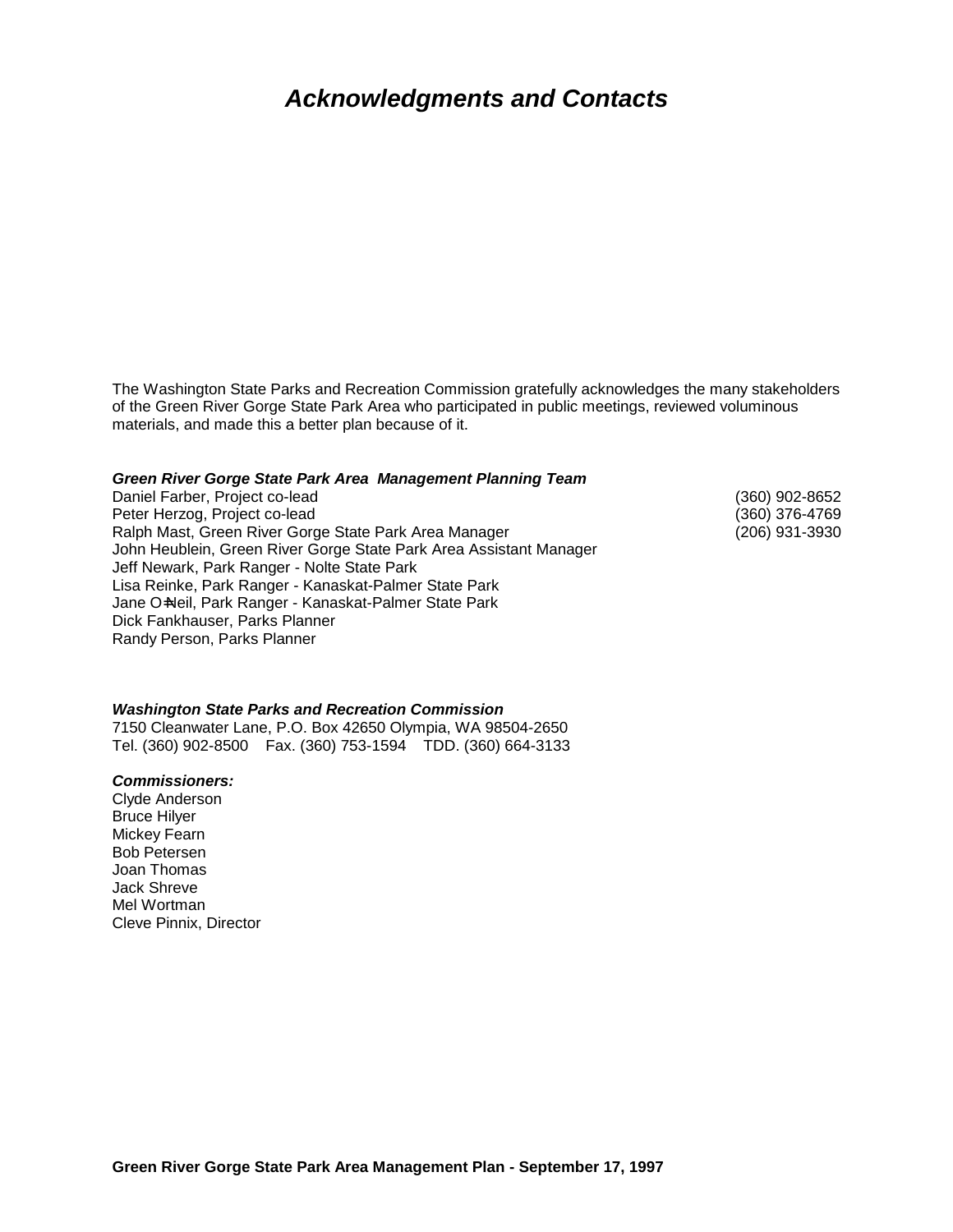*Certificate of Adoption*

*Green River Gorge State Park Area Management Plan*

The signatures below certify the adoption of this plan by Washington State Parks for the continued management of the Green River Gorge State Park Area.

| Park Manager                          | Date |
|---------------------------------------|------|
| Region Manager                        | Date |
| <b>Assistant Director, Operations</b> | Date |
| Director                              | Date |

**Green River Gorge State Park Area Management Plan - September 17, 1997**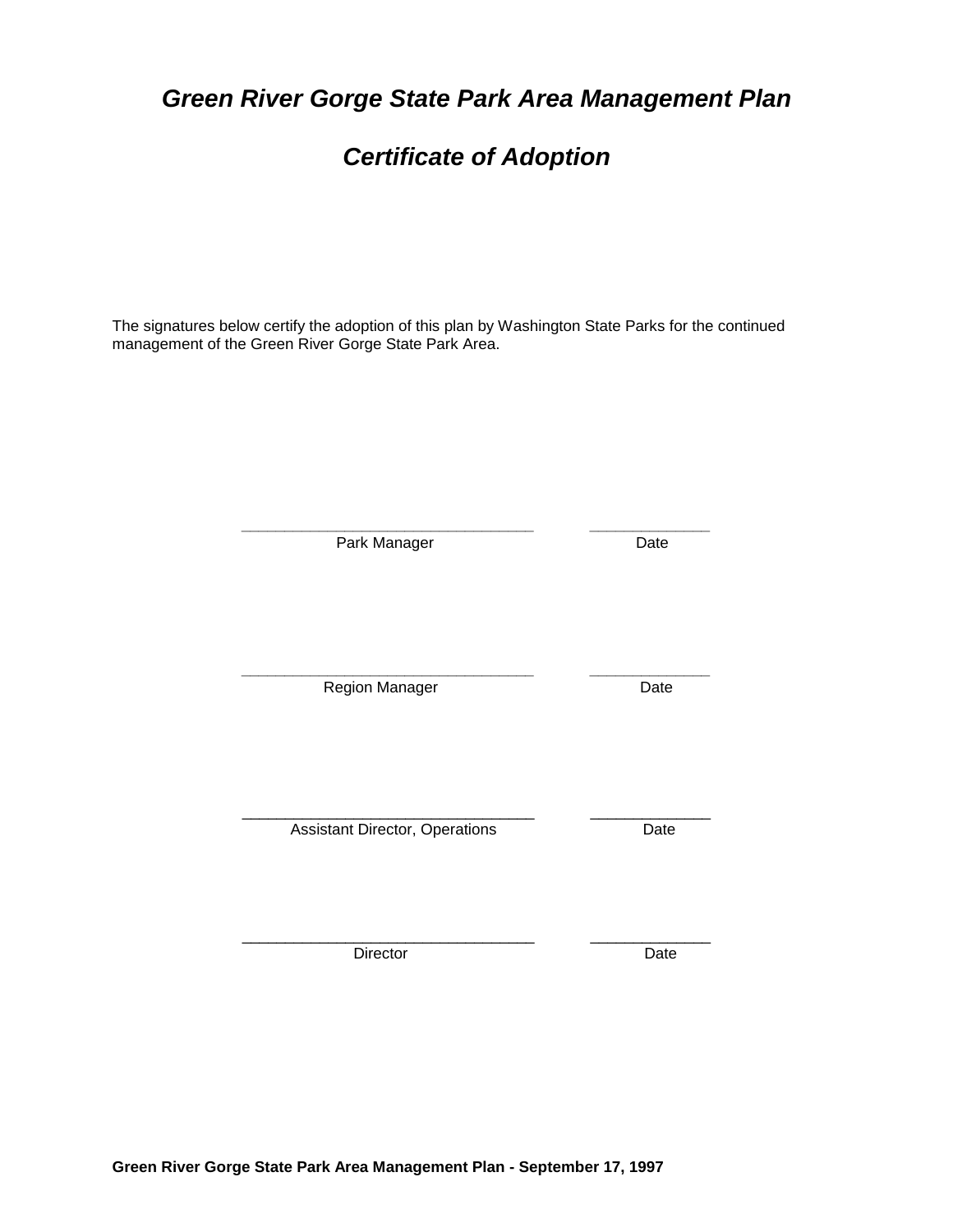### *Table of Contents*

| <b>List of Tables</b>  |                                                                                                                            |     |  |
|------------------------|----------------------------------------------------------------------------------------------------------------------------|-----|--|
| <b>List of Figures</b> |                                                                                                                            |     |  |
|                        | <b>Management Plan Summary</b>                                                                                             | 1   |  |
|                        | <b>Chapter I: Washington State Parks Management Planning</b>                                                               | 9   |  |
|                        | <b>Chapter II: Introduction to Green River Gorge State Park Area</b>                                                       | 11  |  |
|                        | <b>Chapter III: Management Context</b>                                                                                     | 16  |  |
|                        | <b>Chapter IV: Assessment of Natural, Cultural, &amp; Recreational Resources</b>                                           | 55  |  |
|                        | <b>Chapter V: Linking Park Management Planning to Existing Agency</b><br><b>Administrative Systems</b>                     | 66  |  |
|                        | <b>Appendix A. Table of Referenced and Related Documents</b>                                                               | 77  |  |
|                        | Appendix B. Natural, Cultural, & Recreational Resource<br><b>Monitoring Forms</b>                                          | 80  |  |
| <b>Appendix C.</b>     | <b>Washington State Land Classification System and</b><br><b>Management Guidelines 93</b>                                  |     |  |
|                        | <b>Appendix D. Additional Resource Data</b>                                                                                | 104 |  |
|                        | Appendix E. Green River Gorge State Park Area 1997 Property<br><b>Acquisition and Surplus Priorities/Conservation Area</b> |     |  |
| <b>Appendix F.</b>     | <b>Green River Gorge Area Stakeholder Comments</b>                                                                         | 112 |  |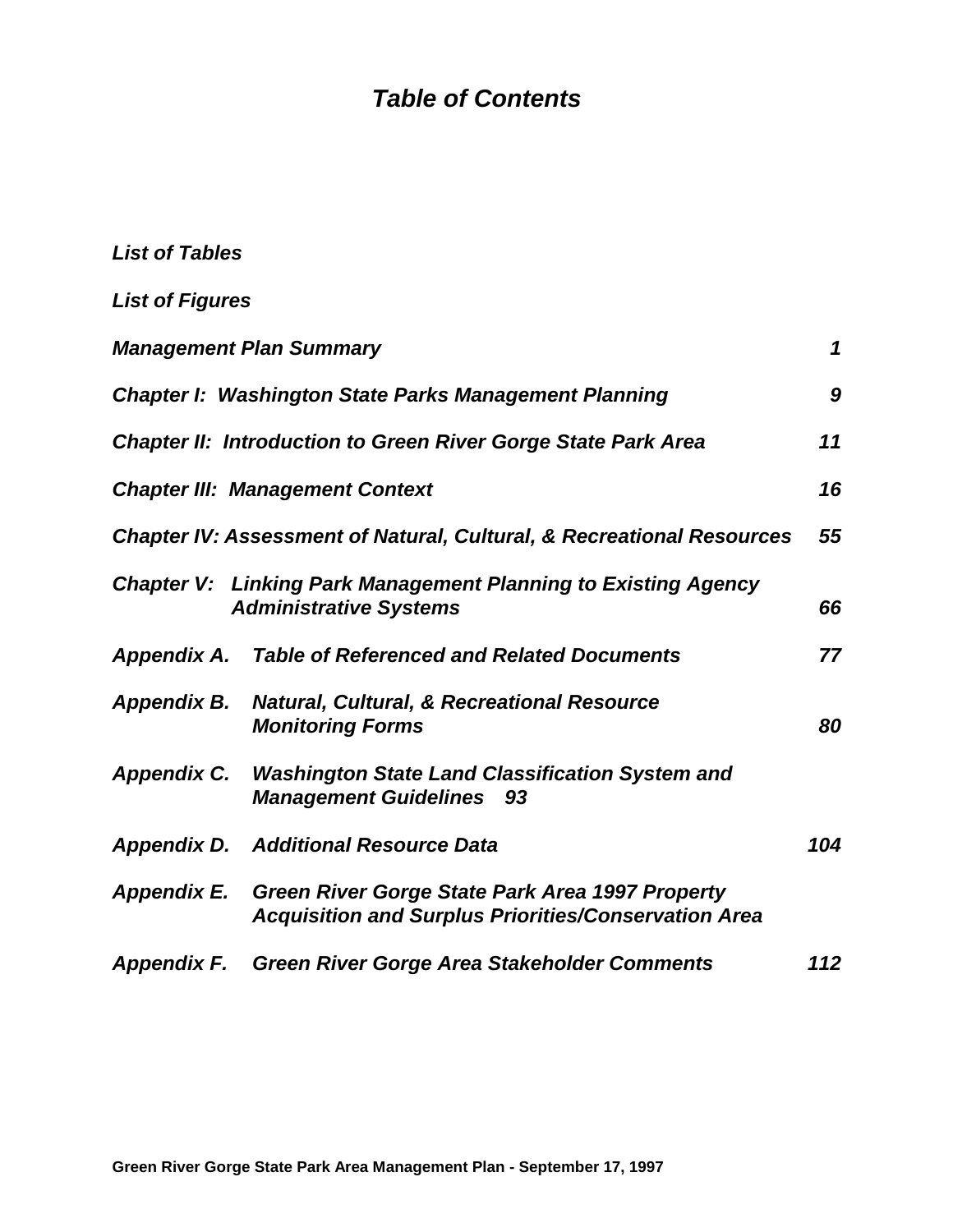### *List of Tables*

| Table 1:  | Summary and Disposition of Green River Gorge State Park Area Issues                                               | $\boldsymbol{2}$ |
|-----------|-------------------------------------------------------------------------------------------------------------------|------------------|
| Table 2:  | Federal Laws Applicable to Green River Gorge State Park Area Management                                           | 22               |
| Table 3:  | State Laws Applicable to Green River Gorge State Park Area Management                                             | 24               |
| Table 4:  | <b>WSP&amp;RC Commission Policies Applicable to Green River Gorge State Park</b><br><b>Area Management</b>        | 26               |
| Table 5:  | <b>WSP&amp;RC Administrative Policies Applicable to Green River Gorge State Park</b><br><b>Area Management</b>    | 28               |
| Table 6:  | <b>WSP&amp;RC Directives Applicable to Green River Gorge State Park Area</b><br><b>Management</b>                 | 30               |
| Table 7:  | <b>WSP&amp;RC Memoranda of Understanding Applicable to Green River Gorge</b><br><b>State Park Area Management</b> | 32               |
| Table 8:  | <b>WSP&amp;RC Procedures Applicable to Green River Gorge State Park</b><br><b>Area Management</b>                 | 33               |
| Table 9:  | <b>Applicable General Purpose Local Government Ordinances/Regulations</b>                                         | 37               |
| Table 10: | <b>Applicable Special Purpose Local Government Ordinances/Regulations</b>                                         | 38               |
| Table 11: | <b>Green River Gorge State Park Area Policies</b>                                                                 | 41               |
| Table 12: | Green River Gorge State Park Area Legal Description, Deeds, and Rights                                            | 45               |
| Table 13: | Green River Gorge State Park Area Leases, Easements, Licenses, Permits,<br><b>Contracts, and Agreements</b>       | 46               |
| Table 14: | <b>Regional Recreation Supply/Demand Analysis</b>                                                                 | 48               |
| Table 15: | <b>Green River Gorge State Park Area Stakeholders and Constituencies</b>                                          | 50               |
| Table 16: | Green River Gorge State Park Area Natural Resource Assessment<br>and Management                                   | 58               |
| Table 17: | Green River Gorge State Park Area Cultural Resource Assessment<br>and Management                                  | 60               |
| Table 18: | Green River Gorge State Park Area Recreational Resource/Facility<br><b>Assessment and Management</b>              | 61               |
| Table 19: | Green River Gorge State Park Area Recreational and Service Programs                                               | 67               |
| Table 20: | <b>Green River Gorge State Park Area Staffing</b>                                                                 | 69               |
| Table 21: | Green River Gorge State Park Area 0-34 Planned Maintenance Projects                                               | 70               |
| Table 22: | Green River Gorge State Park Area 0-34 Capital Projects                                                           | 74               |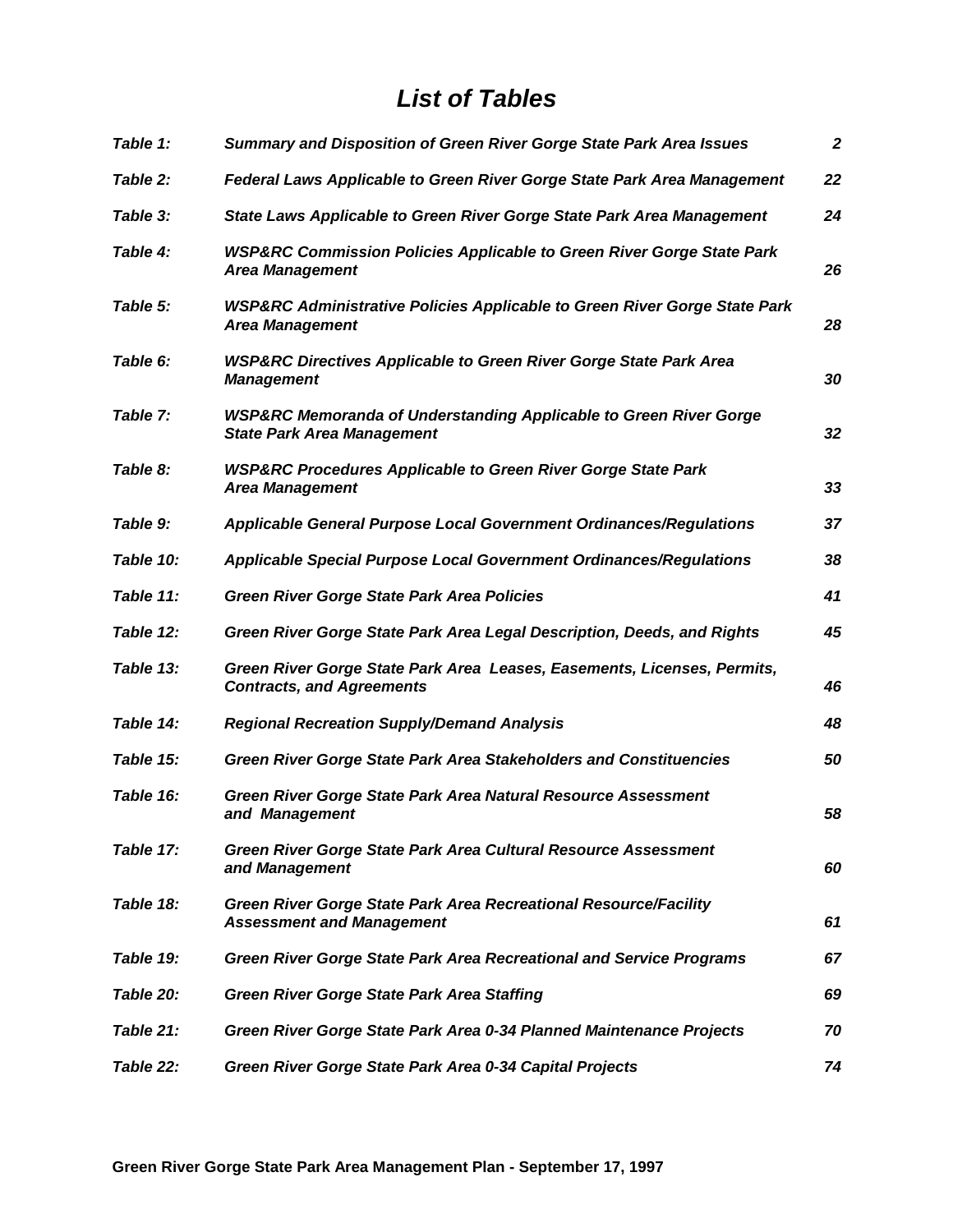### *List of Figures*

| <b>Figure 1:</b> | <b>Green River Gorge State Park Area Vicinity Map</b>     | 15 |
|------------------|-----------------------------------------------------------|----|
| <b>Figure 2:</b> | Green River Gorge State Park Area Land Classification Map | 40 |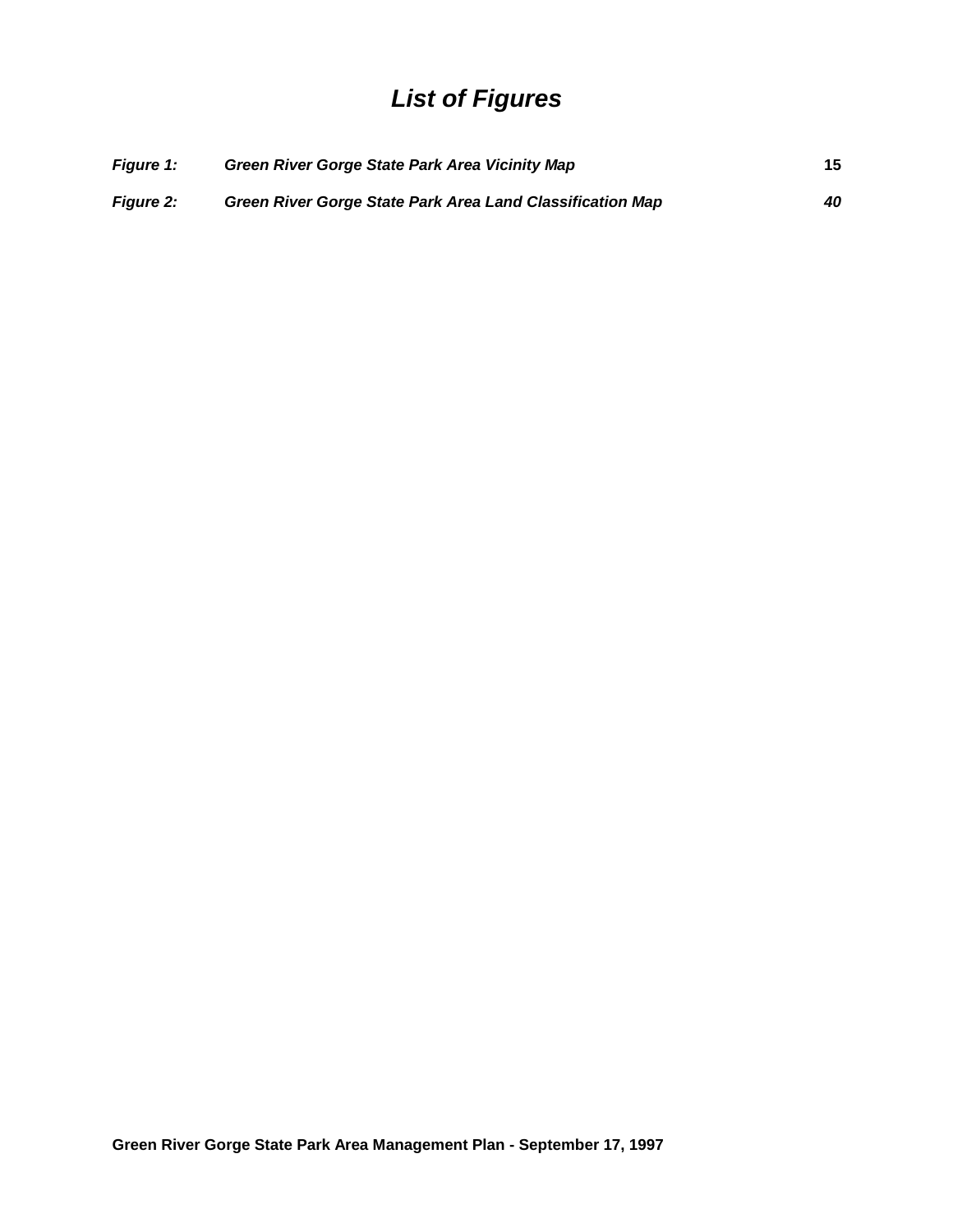### *Park Management Plan Summary*

#### *Management Plan Objectives and Organization*

This Green River Gorge State Park Area Management Plan is part of a statewide effort to provide for protection and appropriate use of the Washington State Park and Recreation Commission-s recreational, natural and cultural resources. This plan is issue-driven. It identifies significant management issues at the park and then recommends management approaches and actions to respond to those issues.

The plan uses two fundamental approaches in response to identified issues. A first approach is to use a ALimits of Acceptable Change® (LAC) system to address a park-s most significant resource management issues. LAC, originally developed by the United States Forest Service for use in Wilderness Areas, has been adapted for use in state parks. Fundamentally, it is an evaluative tool that establishes quantifiable standards of resource integrity and provides management options for park managers to achieve those standards. A second approach is to prepare a statement of park policy. A park policy simply states what actions park managers will take to resolve identified issues.

The plan is organized as follows:

- # **Green River Gorge State Park Area Management Plan Summary** provides an overview of the park-s management issues and the approaches selected to respond to them.
- # Washington State Parks Management Planning introduces the reader to the statewide management planning program and describes how this park management plan fits within that overall system.
- # **Introduction to Green River Gorge State Park Area** provides an introduction to the park, its major attributes, and its use patterns.
- # **Management Context** describes the legal, social, and geographic context in which the park operates. It includes specific park policies that are not subject to LAC analysis, as well as a complete list of rules and regulations that must be considered in park management.
- # **Assessment of Natural, Cultural, and Recreational Resources** provides an overview of the LAC process and includes LAC assessment and management strategies for identified resource management issues.
- # **Linking Park Management Planning to Existing Agency Administrative Systems**  provides a link between existing agency administrative systems and management actions recommended by this plan. These systems include park operating programs, staffing, planned maintenance project proposals, and capital project proposals.
- # **Appendices** present references to cited or related documents, resource monitoring forms, raw resource data, stakeholder=s input, and other information that complements the main body of text and data tables.

The table below briefly describes the major issues that have been identified by Green River Gorge State Park Area staff and stakeholders and the management approaches selected to respond to these issues.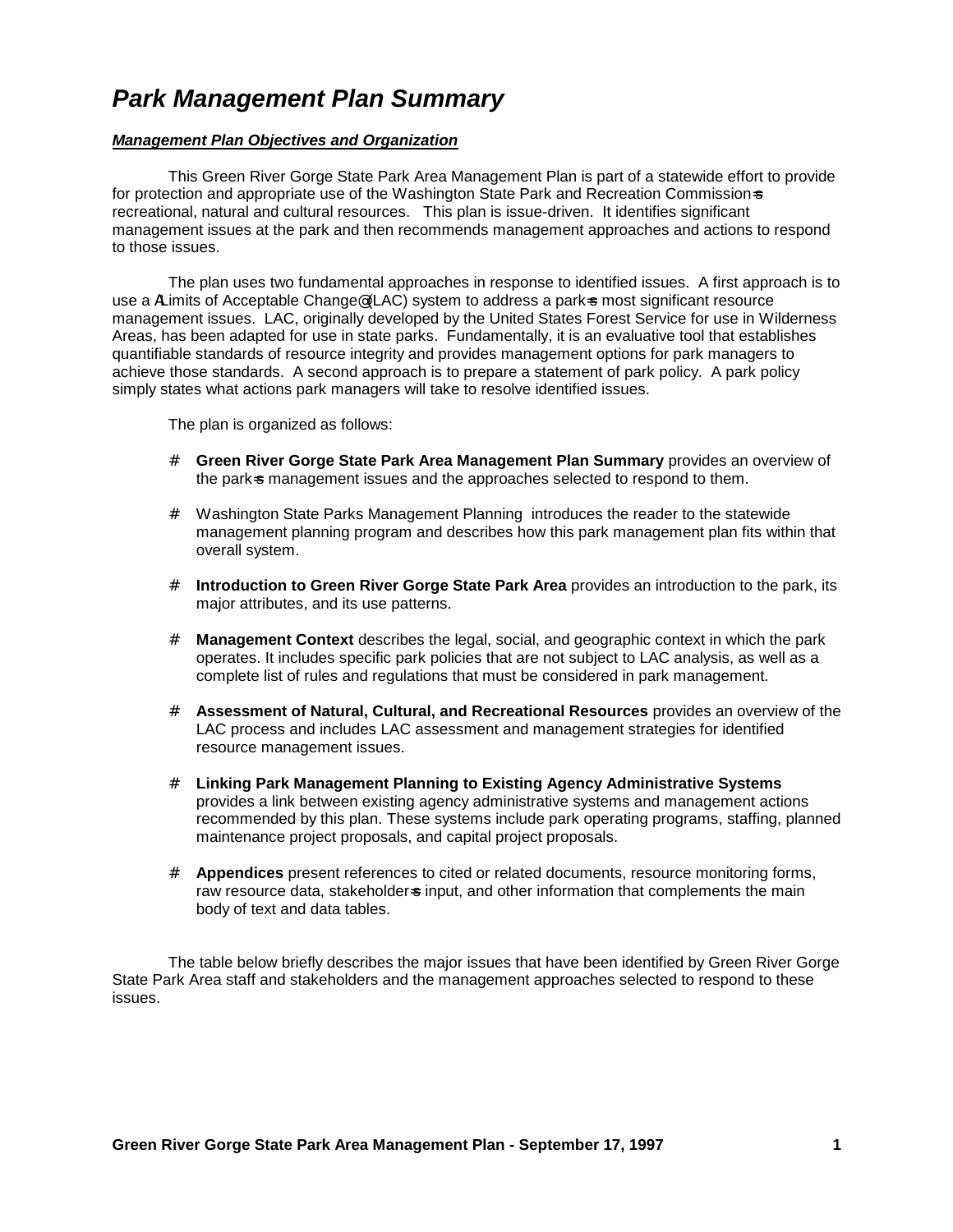#### *TABLE 1: SUMMARY AND DISPOSITION OF GREEN RIVER GORGE STATE PARK AREA ISSUES*

| All Green River Gorge State Park Areas                                  |                                                                                                                                                                                                                                                                                                                                                                                                                                                                                                                                                                                                                                                                                                                                                                                                                                                                                                                                                                                                                                                                                                                                                                                                                                                                                                                                                                                                                                                                                                                                                                                                                                    |  |
|-------------------------------------------------------------------------|------------------------------------------------------------------------------------------------------------------------------------------------------------------------------------------------------------------------------------------------------------------------------------------------------------------------------------------------------------------------------------------------------------------------------------------------------------------------------------------------------------------------------------------------------------------------------------------------------------------------------------------------------------------------------------------------------------------------------------------------------------------------------------------------------------------------------------------------------------------------------------------------------------------------------------------------------------------------------------------------------------------------------------------------------------------------------------------------------------------------------------------------------------------------------------------------------------------------------------------------------------------------------------------------------------------------------------------------------------------------------------------------------------------------------------------------------------------------------------------------------------------------------------------------------------------------------------------------------------------------------------|--|
| <b>General Issues</b>                                                   | Proposed management approach <sup>1</sup>                                                                                                                                                                                                                                                                                                                                                                                                                                                                                                                                                                                                                                                                                                                                                                                                                                                                                                                                                                                                                                                                                                                                                                                                                                                                                                                                                                                                                                                                                                                                                                                          |  |
| Property acquisition                                                    | <b>Park Policy:</b> State Parks will develop and maintain a long-term, prioritized property acquisition plan for the entire<br>Green River Gorge Conservation Area (GRGCA) and Nolte State Park. See AGreen River Gorge State Parks Area<br>1997 Property Acquisition and Surplus Priorities/Conservation Area Adjustments <sup>®</sup> in Appendix E of this plan.                                                                                                                                                                                                                                                                                                                                                                                                                                                                                                                                                                                                                                                                                                                                                                                                                                                                                                                                                                                                                                                                                                                                                                                                                                                                |  |
| Land use patterns in the<br><b>Green River Gorge State</b><br>Park Area | Park Policy: State Parks will advocate for the protection of those natural, cultural, and recreational resources that are<br>vital to the integrity of the GRGCA. At the same time, staff will not advocate for regulations that are likely to effect the<br>property values of those privately owned lands that the agency is seeking to purchase. Agency staff will continue to<br>review and comment on SEPA checklists and other King County development, shoreline, and conditional use permit<br>applications that may affect the GRGCA.                                                                                                                                                                                                                                                                                                                                                                                                                                                                                                                                                                                                                                                                                                                                                                                                                                                                                                                                                                                                                                                                                     |  |
| <b>Natural Resource Issues</b>                                          | Proposed management approach                                                                                                                                                                                                                                                                                                                                                                                                                                                                                                                                                                                                                                                                                                                                                                                                                                                                                                                                                                                                                                                                                                                                                                                                                                                                                                                                                                                                                                                                                                                                                                                                       |  |
| Preservation of wildlife<br>habitat/ natural ecosystems                 | Park Policy: 1) State Parks will effectively respond to regional wildlife habitat issues and needs identified by state,<br>federal, and tribal fisheries/wildlife professionals and any wildlife habitat management plans adopted by their<br>jurisdictions. 2) Park staff will ensure that recreational use/development will not encroach upon identified wetland<br>areas and the wildlife habitat they provide. 3) Park staff will continue to enforce Ano hunting and domestic pet leash<br>laws in effect at all state parks.                                                                                                                                                                                                                                                                                                                                                                                                                                                                                                                                                                                                                                                                                                                                                                                                                                                                                                                                                                                                                                                                                                 |  |
|                                                                         | <b>Land Classification:</b> The GRGCA approaches management of wildlife and vegetative resources from a Ahabitat<br>protection® perspective. Designating park areas as either Natural or Resource Recreation Areas under the agency-s<br>land classification system (see Green River Gorge State Park Area Land Classification Map - in the AManagement<br>Context® Chapter of this plan) affords a high degree of protection to habitat by limiting recreation to low- and medium-<br>intensity activities and developments.                                                                                                                                                                                                                                                                                                                                                                                                                                                                                                                                                                                                                                                                                                                                                                                                                                                                                                                                                                                                                                                                                                      |  |
|                                                                         | Most undeveloped areas within the rim of the Gorge between Flaming Geyser and Kanaskat-Palmer are classified as<br>Natural Areas. Exceptions to this classification are for areas that are either developed already to a higher level of<br>intensity (Green River Gorge Resort, Shangri-la Resort), were previously actively used and could be again (Old Town<br>of Franklin), and seven potential Resource Recreation river access corridors. Upland activities in the Gorge Natural<br>Areas should generally be limited to trail hiking and nature observation. Upland development should be limited to trail<br>construction and interpretive signs/displays. Water oriented activities in the Gorge Natural Areas should generally be<br>limited to fishing, kayaking, river rafting and other low-intensity activities that do not require on-shore development. In<br>the seven Resource Recreation river access corridors, recommended upland activities and developments should<br>generally be limited to hiking, biking, horseback trails. Primitive camping may be available in some of these access<br>sites if there is high demand for that use with little likely resource impact. Water oriented activities in the seven<br>Resource Recreation river access corridors should generally be limited to swimming, fishing, kayaking, and rafting.<br>Recommended water oriented development should be limited to kayak/raft haul-out areas and other medium-intensity<br>developments. No public motor vehicular use, other than special ADA access, should be permitted in any of the<br>seven access corridors. |  |
|                                                                         | Undeveloped areas outside the rim of the Gorge between Flaming Geyser and Kanaskat-Palmer (including parts of<br>Flaming Geyser and excluding the Old Town of Franklin Heritage Area, Green River Gorge Resort, and Shangri-la<br>Resort) are principally classified as Resource Recreation. This recognizes that the quality of the natural environment<br>is the primary attraction for recreating in the area. Between Flaming Geyser and Kanaskat-Palmer, recreation is<br>generally limited to hiking, biking, horseback riding, primitive camping and other medium-intensity activities.<br>Recommended development in these areas is limited to multi-purpose non-motorized trails, primitive sanitary facilities<br>(vault/composting toilets), primitive campsites, picnic areas, and other medium-intensity developments.                                                                                                                                                                                                                                                                                                                                                                                                                                                                                                                                                                                                                                                                                                                                                                                                |  |
| Fire prevention/ suppression                                            | Park Policy: 1) In compliance with agency policy, park staff will maintain an emergency fire suppression plan. 2) Park<br>staff will take seasonal training in initial fire suppression techniques, size up/reporting, equipment storage locations<br>and equipment operation. 3) Park staff will ensure that fire protection contracts with local fire districts and DNR are<br>kept current.                                                                                                                                                                                                                                                                                                                                                                                                                                                                                                                                                                                                                                                                                                                                                                                                                                                                                                                                                                                                                                                                                                                                                                                                                                     |  |

 <sup>1</sup> Note: For those issues subject to LAC management, the numerical standards listed are the trigger for detailed management review and assessment, but do not represent thresholds that mandate specific management actions.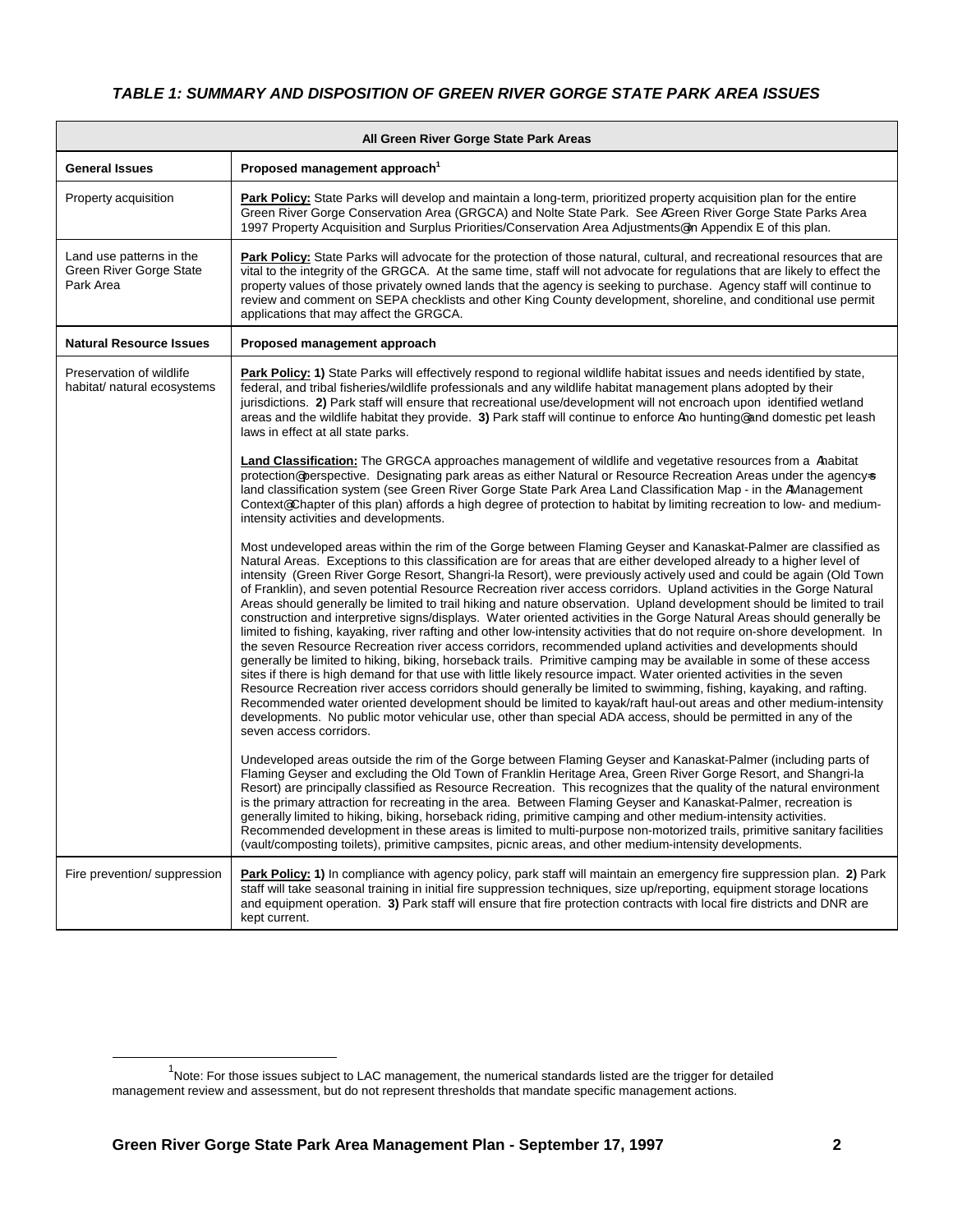| <b>Cultural Resource Issues</b>                                                                                                              | Proposed management approach                                                                                                                                                                                                                                                                                                                                                                                                                                                                                                                                                                                                                                                                                                                                                                                                                                                                                                                                                                                                      |
|----------------------------------------------------------------------------------------------------------------------------------------------|-----------------------------------------------------------------------------------------------------------------------------------------------------------------------------------------------------------------------------------------------------------------------------------------------------------------------------------------------------------------------------------------------------------------------------------------------------------------------------------------------------------------------------------------------------------------------------------------------------------------------------------------------------------------------------------------------------------------------------------------------------------------------------------------------------------------------------------------------------------------------------------------------------------------------------------------------------------------------------------------------------------------------------------|
| Interpretation of regional<br>mining activity and<br>associated settlement,<br>Native American<br>history/prehistory, and<br>natural history | Park capital project proposal: Develop a Park Area Interpretive Master Plan that expands upon the existing Flaming<br>Geyser Interpretive Master Plan for all parks within the Green River Gorge State Parks Area. An interpretive master<br>plan should include at least the following elements as appropriate to the site: 1) an area-wide interpretive survey; 2) an<br>area-wide interpretive theme; 3) design and location of interpretive structures/facilities; 4) interpretive displays,<br>artifacts, signs, and brochures; 5) on-site interpretive programming; 6) on-going maintenance procedures; and 7)<br>volunteer participation.                                                                                                                                                                                                                                                                                                                                                                                  |
| Identification and<br>stabilization of<br>historic/prehistoric sites and<br>artifacts                                                        | Park capital project proposal: As part of the development of a Park Area Interpretive Master Plan, 1) conduct an<br>extensive inventory (survey) of historic and prehistoric (archaeological) sites and artifacts throughout the Park Area;<br>and 2) develop a cultural resource Astabilization® component of the Park Area Management Plan to provide for<br>immediate protection of historic/prehistoric sites and artifacts from human and natural impacts.                                                                                                                                                                                                                                                                                                                                                                                                                                                                                                                                                                   |
| <b>Recreational Resource</b><br><b>Issues</b>                                                                                                | Proposed management approach                                                                                                                                                                                                                                                                                                                                                                                                                                                                                                                                                                                                                                                                                                                                                                                                                                                                                                                                                                                                      |
| ADA compliance                                                                                                                               | Park Policy: Park staff will ensure that park development projects and park operation comply with all provisions of the<br>ADA. As funds permit, any planned maintenance proposal for park facilities should include retro-fitting to maximize<br>accessability to persons of disability.                                                                                                                                                                                                                                                                                                                                                                                                                                                                                                                                                                                                                                                                                                                                         |
| <b>Visitor Security</b>                                                                                                                      | LAC assessment, monitoring, and management of: 1) The number of law enforcement contacts per year (in entire<br>Green River Gorge State Parks Area) resulting in escalation of enforcement (use of force) and requiring written<br>incident reporting by park enforcement staff; standard = no greater than 5 law enforcement contacts resulting in<br>escalation of enforcement and requiring written incident reporting are acceptable (Standard raised to reflect changed<br>lowered shreshold of the definition of use of force - handcuffing). 2) The number of notice of infractions/citations for<br>offenses against persons or property written per year (in entire Green River Gorge State Park Area) for similar<br>violations; standard = no greater than 5 notices of infraction/citations for offenses against persons or property written<br>by park rangers for similar violations are acceptable.                                                                                                                |
| Park facilities/utilities<br>maintenance                                                                                                     | Park Policy: Park staff will perform annual park facilities/utilities inspections, perform minor maintenance tasks, and<br>submit park planned maintenance project proposals as required. Facilities/utilities inspections should include: 1) Park<br>roadways; 2) buildings; 3) outdoor shelters; 4) pedestrian bridges; 5) signage; 6) BBQ stoves; 7) picnic tables; and 8)<br>utility systems - sewage systems, water distribution systems, and electrical systems.                                                                                                                                                                                                                                                                                                                                                                                                                                                                                                                                                            |
|                                                                                                                                              | <b>Flaming Geyser</b>                                                                                                                                                                                                                                                                                                                                                                                                                                                                                                                                                                                                                                                                                                                                                                                                                                                                                                                                                                                                             |
| <b>General Issues</b>                                                                                                                        | Proposed management approach                                                                                                                                                                                                                                                                                                                                                                                                                                                                                                                                                                                                                                                                                                                                                                                                                                                                                                                                                                                                      |
| Potential future<br>development on north side<br>of river (Kummer property)                                                                  | Land classification: The property on the north side of the Green River across from the developed Flaming Geyser<br>site is classified as a combination of recreation and resource recreation areas (see Land Classification Map in the<br>AManagement Context® chapter of this plan). This classification scheme allows development of group picnicking sites,<br>nature trails, fishing access, comfort station, river craft haul-out/launch, and a vehicular bridge to link the site to the<br>existing Flaming Geyser site. Development of camping facilities, while technically allowable under both classifications,<br>is not recommended for this site.<br>Capital project proposal: Prepare a Kummer Property Master Facilities Site Plan. This plan should address site<br>suitability and design of day-use facilities including, picnic sites/shelters, nature trails, fishing access, comfort station,<br>river craft haul-out/launch, and bridge installation between Flaming Geyser and the Kummer site. As much as |
|                                                                                                                                              | practical, these facilities should be ADA accessible.                                                                                                                                                                                                                                                                                                                                                                                                                                                                                                                                                                                                                                                                                                                                                                                                                                                                                                                                                                             |
| Renovation/Expansion of<br><b>ELC</b> Lodge                                                                                                  | Proposed Capital Project: Renovate and expand existing ELC lodge including: 1) ADA/fire code retrofit. 2) Expand<br>kitchen/dining facility. 3) Replace electric/water utilities. 4) Construct 8-10 rustic overnight cabins associated with<br>central ELC lodge.                                                                                                                                                                                                                                                                                                                                                                                                                                                                                                                                                                                                                                                                                                                                                                 |
|                                                                                                                                              | Park Staffing Proposal: Propose establishment of ELC manager position (1 FTE R2) and support staff position (0.5<br>FTE PA) as operating impacts for ELC capital project.                                                                                                                                                                                                                                                                                                                                                                                                                                                                                                                                                                                                                                                                                                                                                                                                                                                         |
| <b>Natural Resource Issues</b>                                                                                                               | Proposed management approach                                                                                                                                                                                                                                                                                                                                                                                                                                                                                                                                                                                                                                                                                                                                                                                                                                                                                                                                                                                                      |
| Preservation of Green River<br>Fish Resource                                                                                                 | Park Policy: State Parks will continue to encourage the existing volunteer steelhead enhancement program and the<br>use of the Flaming Geyser imprinting ponds. Park staff will also notify the South King Co. Chapter of the NW<br>Steelhead Council (Trout Unlimited), King Co. Dept. of Surface Water Management, and WA. State Dept. of Ecology<br>of any incidents of contaminated surface water runoff from adjacent properties into Christy Creek that pose a danger<br>to fish in the imprinting ponds.                                                                                                                                                                                                                                                                                                                                                                                                                                                                                                                   |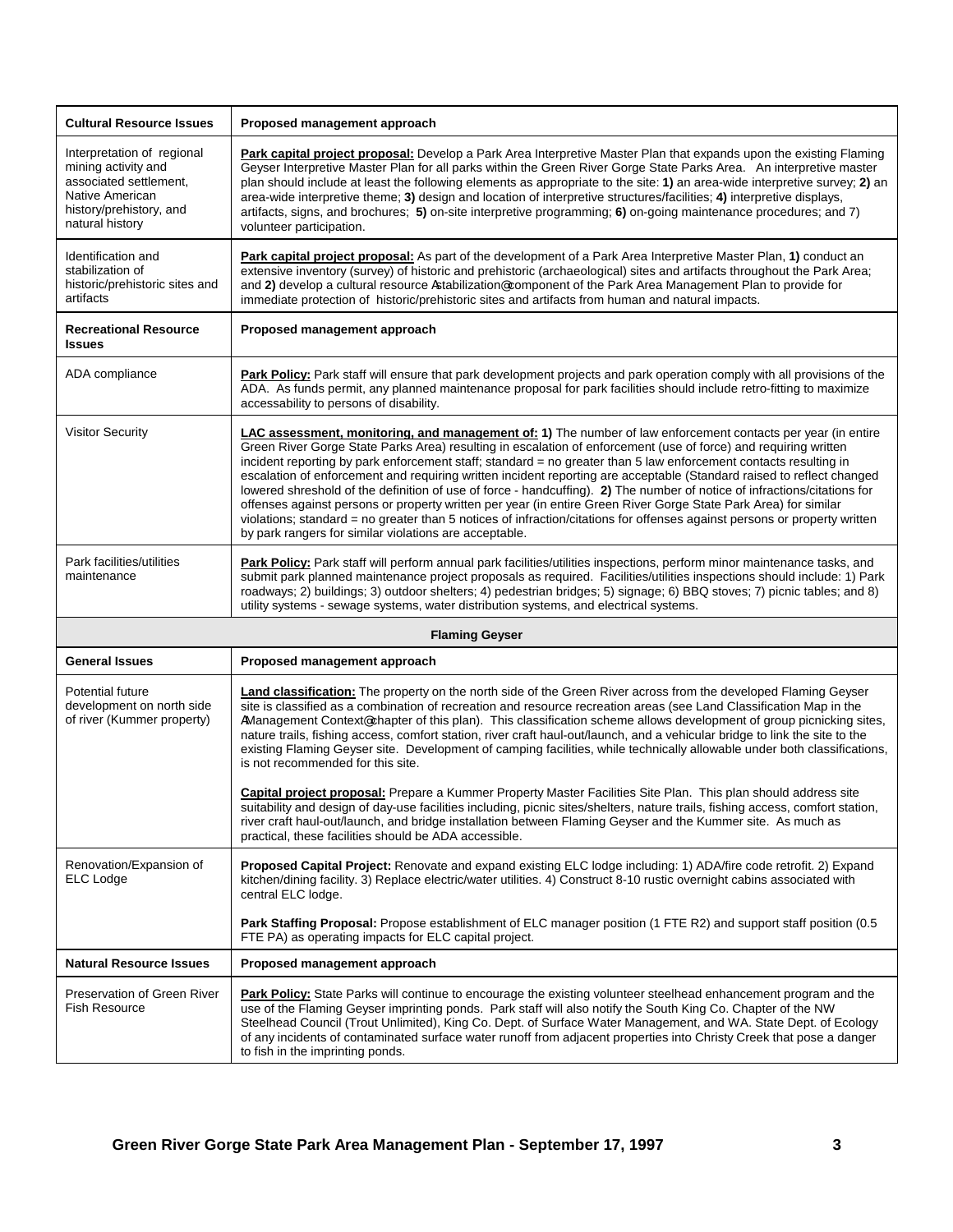| Control of noxious weeds in<br>hayfields and adjacent<br>grass areas          | Park Policy: Park staff will comply with regulations promulgated by the King County Noxious Weed Board as they<br>pertain to noxious weed control on lands defined as recreational open space using the least toxic means of control<br>available. Canada thistle (Cirsium arvense-class C) and Scotch broom (Cytisis scoparlus-class B) are the only<br>species currently known to be present at Flaming Geyser State Park that are on the King County Noxious Weed List.<br>Control of these species is encouraged the Board, however, State Parks is not legally obligated to do so at this time. |
|-------------------------------------------------------------------------------|------------------------------------------------------------------------------------------------------------------------------------------------------------------------------------------------------------------------------------------------------------------------------------------------------------------------------------------------------------------------------------------------------------------------------------------------------------------------------------------------------------------------------------------------------------------------------------------------------|
| Riverbank erosion in<br>developed areas                                       | Park policy: State Parks will apply river bank erosion control measures as necessary to protect against significant<br>loss of developed uplands caused by flooding, natural erosion, and human impacts. Parks staff will consult with King<br>County Surface Water Management, Army Corps of Engineers, Dept. of Ecology, and other federal, state, and local<br>jurisdictions to ensure that any proposed river bank erosion control measures comply with applicable shoreline<br>management regulations, permitting requirements, and protection of fisheries habitat.                            |
|                                                                               | <b>LAC</b> assessment, monitoring, and management of: 1) area of exposed mineral soil associated with river access<br>trails that cross the river bank (berm); standard = no areas of greater than 100 sq ft. of exposed mineral soil<br>associated with trails that cross the river bank are acceptable. 2) area of soil eroded from river bank (berm); standard<br>= no greater than 1,000 sq ft. of soil eroded from river bank in developed park areas is acceptable                                                                                                                             |
| Stability of steep slopes<br>along south boundary of<br><b>Flaming Geyser</b> | Park policy: Parks staff will ensure that any trails traversing the steep slopes along the south boundary of Flaming<br>Geyser will be designed and maintained in such a way as to ensure that slope stability is not compromised. Ideally,<br>trails should be routed away from unstable slopes wherever possible. However, where crossing steep slopes is<br>unavoidable, measures should be taken to adequately channel and drain surface/groundwater flows or otherwise<br>stabilize slopes vulnerable to mud slides (e.g., retaining walls, planting of deep rooting vegetation).               |
|                                                                               | <b>Land classification:</b> The steep slopes towards the south boundary of Flaming Geyser are classified as Resource<br>Recreation. While various types of medium to low-intensity recreational uses and developments are allowable under<br>the Resource Recreation classification, only trails for hiking, biking, and equestrian use are recommended for this<br>area.                                                                                                                                                                                                                            |
| Protection of Flaming<br>Geyser Spring #1 (drinking<br>water source)          | Park policy: Parks staff will conduct routine sampling of drinking water produced from Flaming Geyser Spring #1 as<br>directed by King County Health Dept. And Washington State Dept. of Health. Parks staff will also comply and<br>respond effectively to all state and local regulations concerning public distribution of drinking water. Foot traffic and<br>other public uses that may affect the spring should be routed well clear of the area either through signage or<br>vegetative screening.                                                                                            |
| Control of non-native,<br>invasive plant species<br>(Himalayan blackberries)  | Park policy: Park staff will place semi-permanent markers (rebar) to delineate the present coverage of Himalayan<br>blackberry patches in the developed areas of Flaming Geyser. During regular mowing of grass areas and trail<br>maintenance operations, blackberry patches will be trimmed back so as not to extend beyond the originally marked<br>boundaries.                                                                                                                                                                                                                                   |
| <b>Cultural Resource Issues</b>                                               | Proposed management approach                                                                                                                                                                                                                                                                                                                                                                                                                                                                                                                                                                         |
| Interpretation of flaming<br>geyser and bubbling geyser                       | Park capital project proposal: 1) As a part of a Park Area Interpretive Master Plan, develop interpretive text and<br>graphics that explain geologic processes that form gaseous geysers; and 2) construct interpretive displays or develop<br>other interpretive approach to present this information at both the flaming and bubbling geyser sites. (Flaming Geyser<br>interpretive panels completed fall >97)                                                                                                                                                                                     |
| Interpretation of steelhead<br>imprinting ponds                               | Park capital project proposal: As a part of a Park Area Interpretive Master Plan, upgrade existing interpretive<br>panels. Text and graphics should be improved cooperatively with the South King County Chapter of Trout Unlimited to<br>enhance explanation of the of steelhead imprinting process and the effect of this process on the steelhead fishery in<br>the Green River.                                                                                                                                                                                                                  |
| Protection of grave site                                                      | <b>Park policy:</b> No development of any kind should occur on or near the grave site. Location of the site should be<br>treated as confidential and divulged only on a Aneed to know basis.                                                                                                                                                                                                                                                                                                                                                                                                         |
| <b>Protection of Native</b><br>American petroglyph                            | Park policy: No development of any kind should occur on or near the petroglyph site. Any non-designated trails that<br>become established should either be closed or re-routed to direct park visitors away from the site. Location of the site<br>should be treated as confidential and divulged only on a Aneed to know basis.                                                                                                                                                                                                                                                                     |
| <b>Recreational Resource</b><br><b>Issues</b>                                 | Proposed management approach                                                                                                                                                                                                                                                                                                                                                                                                                                                                                                                                                                         |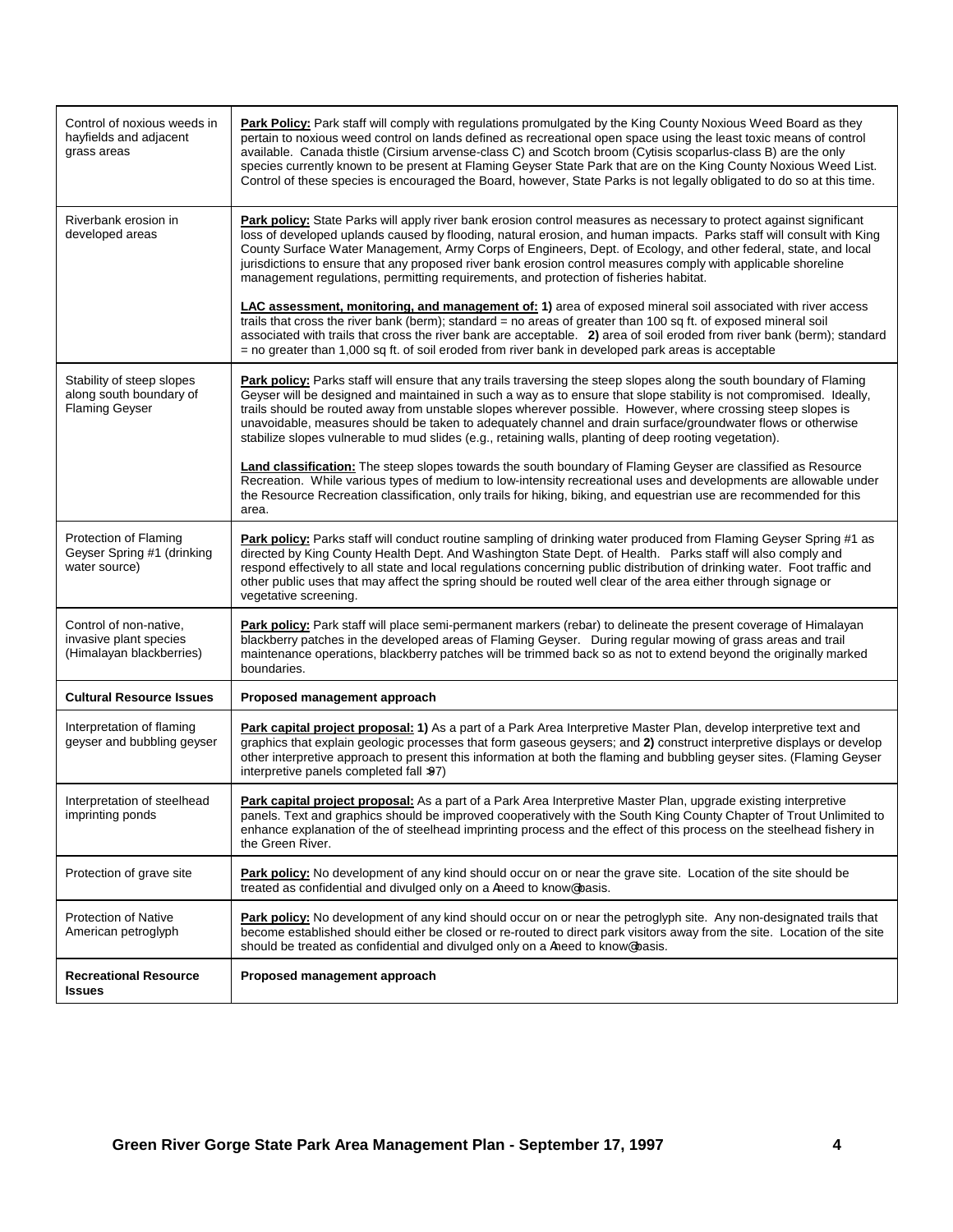| Formalizing R/C model<br>airplane program, including<br>development of associated<br>facilities (parking,<br>restrooms, runway, and<br>information boards | Interim park policy: State Parks will allow the flying of radio controlled (R/C) model aircraft in the area delineated in<br>the existing R/C flying guidelines. This interim policy will remain in effect until the Washington State Parks and<br>Recreation Commission makes a decision to generally either allow or disallow R/C airplane flying in state park areas.<br>At that time a more permanent location for the runway, flight area, parking, and sanitary facilities will be evaluated.<br>Land classification: The area in the Flaming Geyser efields to the north of the main park access road, currently used<br>for R/C model airplane flying, is classified as Recreation (see Land Classification map in the AManagement Context®<br>chapter of this plan). High-intensity recreational use and development, including model airplane flying and associated<br>facilities, is allowable under a Recreation classification. Long-term use of the site should be provided for water-<br>oriented recreational activities.<br>Limits of acceptable change (LAC) assessment, monitoring, and management of: 1) reported R/C related<br>accidents (injury to persons); standard = no greater than 1 R/C related accident ever is acceptable, 2) reported R/C<br>safety related incidents (reported unsafe operation of R/C model); standard = no greater than 10 reported R/C safety<br>related incidents per year are acceptable, 3) R/C related noise complaints by park visitors/neighbors; standard = no<br>greater than 10 R/C related noise complaints per year are acceptable, and 4) reported incidents of R/C airplanes flying<br>outside of designated flying area; standard = no greater than 10 reported incidents of R/C airplanes flying outside of<br>designated flying area per year are acceptable.<br><b>Capital project proposal:</b> Install 1 - 800 gallon, unisex vault toilet at the parking area adjacent to the R/C runway for<br>use by all park visitors. |  |
|-----------------------------------------------------------------------------------------------------------------------------------------------------------|---------------------------------------------------------------------------------------------------------------------------------------------------------------------------------------------------------------------------------------------------------------------------------------------------------------------------------------------------------------------------------------------------------------------------------------------------------------------------------------------------------------------------------------------------------------------------------------------------------------------------------------------------------------------------------------------------------------------------------------------------------------------------------------------------------------------------------------------------------------------------------------------------------------------------------------------------------------------------------------------------------------------------------------------------------------------------------------------------------------------------------------------------------------------------------------------------------------------------------------------------------------------------------------------------------------------------------------------------------------------------------------------------------------------------------------------------------------------------------------------------------------------------------------------------------------------------------------------------------------------------------------------------------------------------------------------------------------------------------------------------------------------------------------------------------------------------------------------------------------------------------------------------------------------------------------------------------------------------------------------------|--|
| Formalizing location of<br>equestrian use area and<br>associated facilities                                                                               | Interim park policy: State parks will allow equestrian use of mowed trails in the Aequestrian use test site® (generally<br>the hay fields south of the main access road) subject to the provisions in the Equestrian Use Test Guidelines.<br>Equestrian use of this area will be allowed on an interim basis and will be re-evaluated during the next regular review<br>of the park area management plan. During the interim period no formal equestrian facilities or parking will be<br>proposed, however, as property within the GRGCA is acquired and a trail connecting Kanaskat-Palmer and Flaming<br>Geyser can be established, the need for formal equestrian facilities will be re-evaluated.<br>LAC assessment, monitoring, and management of: 1) Park staff observations of equestrian use of trails and other<br>areas not designated for equestrian use; standard = no greater than 10 park staff observations of equestrian use of<br>trails and other areas not designated for equestrian use per year are acceptable, 2) number of equestrian related<br>visitor complaints; standard = no greater than 5 equestrian related visitors complaints per year are acceptable, and $3$ )<br>number of incidents of trailer debris left along park access road; standard = no greater than 3 incidents of trailer debris<br>left along park access road per year are acceptable.<br>Land classification: The area in the Flaming Geyser Afields <sup>®</sup> to the south of the park access road, currently used as                                                                                                                                                                                                                                                                                                                                                                                                                                                                    |  |
|                                                                                                                                                           | the Aequestrian test area® is classified as Recreation (see Land Classification map in the AManagement Context®<br>chapter of this plan). Equestrian use in Recreation Areas is conditionally allowed provided the use and design of<br>facilities is consistent with the purpose of the classification and abutting classification objectives.                                                                                                                                                                                                                                                                                                                                                                                                                                                                                                                                                                                                                                                                                                                                                                                                                                                                                                                                                                                                                                                                                                                                                                                                                                                                                                                                                                                                                                                                                                                                                                                                                                                   |  |
| Hay cutting lease/operation                                                                                                                               | Park policy: Hay lease area should be maintained in active agricultural production for the primary purposes of<br>preserving recreational open space and to reduce the risk of grassland wildfires. Provisions of the hay lease should<br>be evaluated periodically with lessee to facilitate economic viability of the arrangement and ensure consistency with<br>it-s primary purposes.                                                                                                                                                                                                                                                                                                                                                                                                                                                                                                                                                                                                                                                                                                                                                                                                                                                                                                                                                                                                                                                                                                                                                                                                                                                                                                                                                                                                                                                                                                                                                                                                         |  |
| ADA river access/river craft<br>launch/haul-out                                                                                                           | Park capital project proposal: As part of the proposed Kummer Property Master Facilities Site Plan, the<br>development of an ADA accessible river craft haul-out/launch should be assessed. State Parks should work<br>cooperatively with King County Parks to determine whether launch/haul-out needs could be satisfied with<br>improvements to the existing Whitney Bridge launch/haul-out site or if an additional site is necessary at the Kummer<br>property.                                                                                                                                                                                                                                                                                                                                                                                                                                                                                                                                                                                                                                                                                                                                                                                                                                                                                                                                                                                                                                                                                                                                                                                                                                                                                                                                                                                                                                                                                                                               |  |
| Reservations of day use<br>picnic shelters                                                                                                                | Recreational/service program: Park staff will continue to take day use picnic shelter reservations at the park and not<br>participate in the State Parks Central Reservation System.                                                                                                                                                                                                                                                                                                                                                                                                                                                                                                                                                                                                                                                                                                                                                                                                                                                                                                                                                                                                                                                                                                                                                                                                                                                                                                                                                                                                                                                                                                                                                                                                                                                                                                                                                                                                              |  |
| Kanaskat-Palmer                                                                                                                                           |                                                                                                                                                                                                                                                                                                                                                                                                                                                                                                                                                                                                                                                                                                                                                                                                                                                                                                                                                                                                                                                                                                                                                                                                                                                                                                                                                                                                                                                                                                                                                                                                                                                                                                                                                                                                                                                                                                                                                                                                   |  |
| <b>Natural Resource Issues</b>                                                                                                                            | Proposed management approach                                                                                                                                                                                                                                                                                                                                                                                                                                                                                                                                                                                                                                                                                                                                                                                                                                                                                                                                                                                                                                                                                                                                                                                                                                                                                                                                                                                                                                                                                                                                                                                                                                                                                                                                                                                                                                                                                                                                                                      |  |
| Control of noxious weeds in<br>grass areas                                                                                                                | <b>Park policy:</b> Park staff will comply with regulations promulgated by the King County Noxious Weed Board as they<br>pertain to noxious weed control on lands defined as recreational open space using the least toxic means of control<br>available. Canada thistle (Cirsium arvense-class C) and Scotch broom (Cytisis scoparlus-class B) are the only<br>species currently known to be present at Kanaskat-Palmer State Park that are on the King County Noxious Weed List.<br>Control of these species is encouraged, however, State Parks is not legally obligated to do so at this time.                                                                                                                                                                                                                                                                                                                                                                                                                                                                                                                                                                                                                                                                                                                                                                                                                                                                                                                                                                                                                                                                                                                                                                                                                                                                                                                                                                                                |  |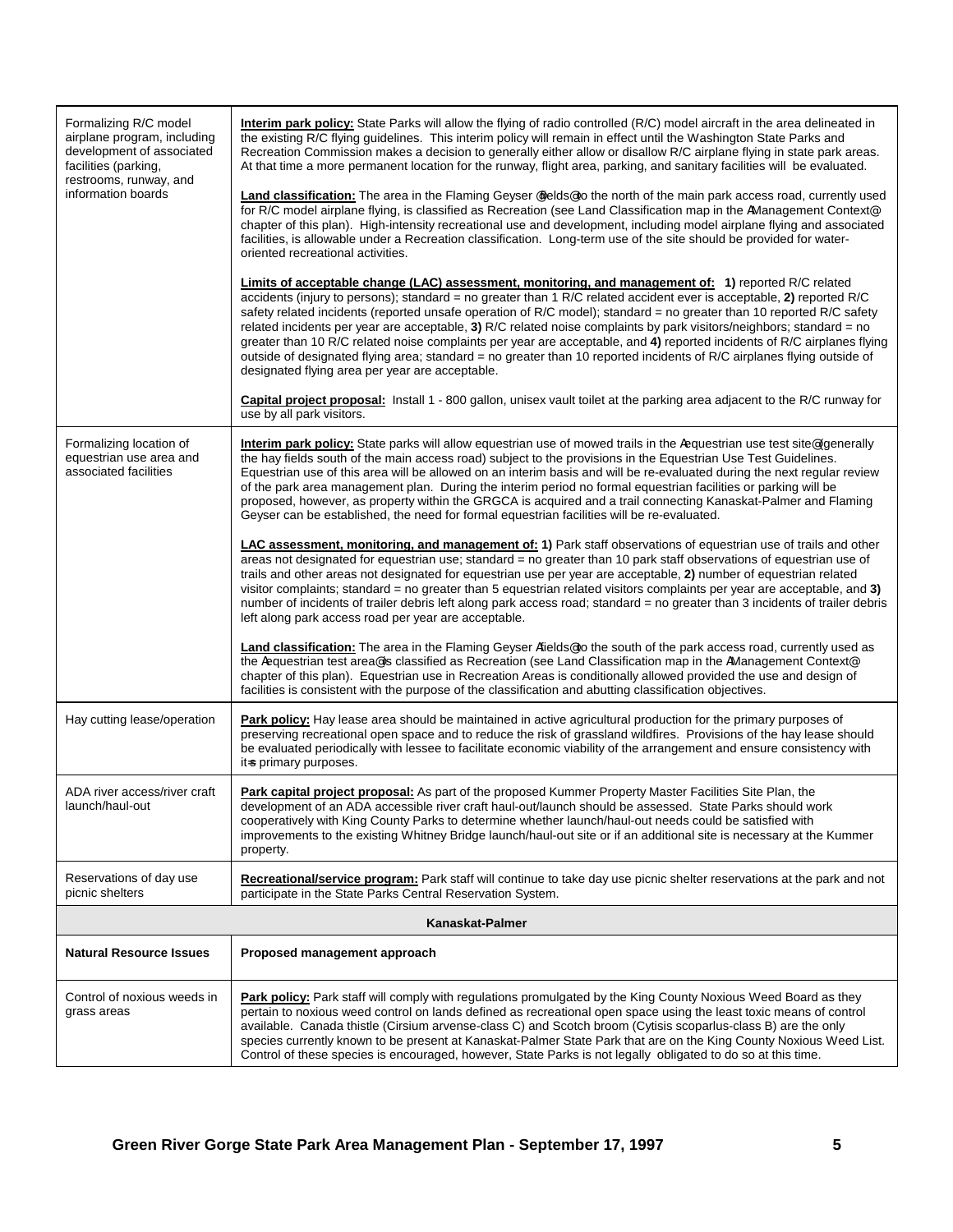| <b>Recreational Resource</b><br><b>Issues</b>                                     | Proposed management approach                                                                                                                                                                                                                                                                                                                                                                                                                                                                                                      |
|-----------------------------------------------------------------------------------|-----------------------------------------------------------------------------------------------------------------------------------------------------------------------------------------------------------------------------------------------------------------------------------------------------------------------------------------------------------------------------------------------------------------------------------------------------------------------------------------------------------------------------------|
| ADA river access/<br>Improvement of river access<br>for hand carried water craft. | Park capital project proposal: 1) Improve (pave) existing path from parking area to river bank; 2) construct concrete<br>put-in/haul-out ramp for rafts and kayaks; 3) install large information board/fee collection station; 4) expand existing<br>parking area to accommodate 100+ cars, trailers, and bus turn-around; and additional sanitary facilities as determined<br>by parking capacity.                                                                                                                               |
| High-wind threat to visitor<br>safety                                             | Park policy: Park staff will maintain an anemometer to measure wind speed in the park. Park staff will close park to<br>arriving park visitors and evacuate visitors in the park during periods when sustained wind speed exceeds 45 mph.                                                                                                                                                                                                                                                                                         |
| Reservations for camping,<br>picnicking                                           | Recreational/service program: Reservations for group camping and individual camping should continue to be<br>available through the State Parks Central Reservations System. Picnic shelter to remain reservable at park.                                                                                                                                                                                                                                                                                                          |
|                                                                                   | <b>Nolte</b>                                                                                                                                                                                                                                                                                                                                                                                                                                                                                                                      |
| <b>General Issues</b>                                                             | Proposed management approach                                                                                                                                                                                                                                                                                                                                                                                                                                                                                                      |
| Property acquisition/ surplus<br>at Nolte State Park                              | Park policy: State Parks will develop and maintain a long-term, prioritized property acquisition plan for the entire<br>GRGCA (see AProperty Acquisition and Surplus Priorities/Conservation Area Adjustments® in Appendix E of this plan).<br>Note: King County has already purchased abutting land north of Nolte. State Parks should consider surplussing<br>agency owned land south of Veazie-Cumberland Road to King County Parks for use as a trailhead.                                                                    |
| <b>Natural Resource Issues</b>                                                    | Proposed management approach                                                                                                                                                                                                                                                                                                                                                                                                                                                                                                      |
| Deep Lake water quality                                                           | Park policy: Park development/operation should result in no significant reduction in the quality/quantity of surface and<br>groundwater flows into Deep Lake. Park staff will respond effectively to management directions provided by King<br>County Surface Water Management, State Dept. of Ecology, State Dept. of Natural Resources, Army Corps of<br>Engineers, and other federal, state, and local water quality management jurisdictions.                                                                                 |
| Control of noxious weeds in<br>grass areas                                        | Park policy: Park staff will comply with regulations promulgated by the King County Noxious Weed Board as they<br>pertain to noxious weed control on lands defined as recreational open space using the least toxic means of control<br>available. Canada thistle (Cirsium arvense-class C) is the only species currently known to be present at Nolte State<br>Park that is on the King County Noxious Weed List. Control of this species is encouraged, however, State Parks is not<br>legally obligated to do so at this time. |
| <b>Cultural Resource Issues</b>                                                   | Proposed management approach                                                                                                                                                                                                                                                                                                                                                                                                                                                                                                      |
| Historic preservation                                                             | Park policy: As part of a Park Area Interpretive Master Plan, incorporate the Nolte family-s donation of the park and<br>the former Deep Lake Resort into the overall park interpretive program.                                                                                                                                                                                                                                                                                                                                  |
| <b>Recreational Resource</b><br><b>Issues</b>                                     | Proposed management approach                                                                                                                                                                                                                                                                                                                                                                                                                                                                                                      |
| Development of boat<br>launching facilities at Picnic<br>Point                    | Land classification: The park north of Veazie-Cumberland Road and extending northward to include the south half of<br>Deep Lake (including Picnic Point) is classified as a Recreation Area under the agency-s land classification system<br>(see Land Classification map in the AManagement Context® chapter of this plan). This classification allows for<br>construction of a hand carried river craft haul-out/launch, parking, and sanitary facilities at the Picnic Point site.                                             |
|                                                                                   | Park capital project proposal: Construct at Picnic Point: 1) 50-100 car parking area; 2) hand carried boat unloading<br>area; 3) paved path to lake w/ramp; 4) information board/fee collection station; and 5) comfort station as appropriate<br>for parking capacity.                                                                                                                                                                                                                                                           |
| Loss of swimming beach<br>sand                                                    | LAC assessment, monitoring, and management of: Area of exposed hard-pan substrate in designated swimming<br>beach; standard = an area larger than 500 sq.ft. of exposed hard-pan substrate in designated swimming beach is not<br>acceptable.                                                                                                                                                                                                                                                                                     |
| Off season park access                                                            | Park policy: During winter closure of Nolte, park staff will continue to allow pedestrian access to the park for fishing,<br>hiking, and other day use activities.                                                                                                                                                                                                                                                                                                                                                                |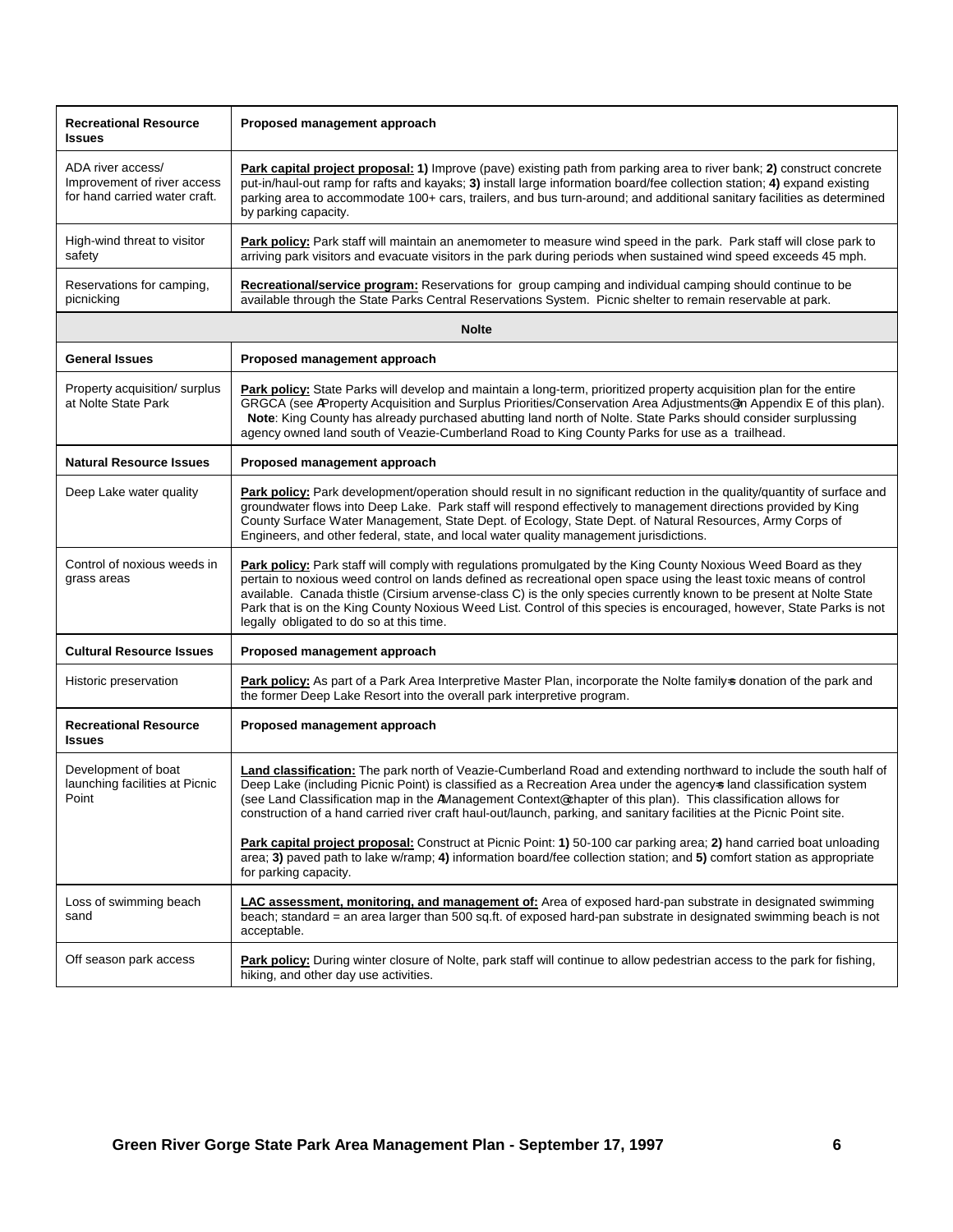| <b>Undeveloped Areas</b>                                                                        |                                                                                                                                                                                                                                                                                                                                                                                                                                                                                                                                                                                                                                                                                                                                                                                                                                                                                                                                                                       |  |
|-------------------------------------------------------------------------------------------------|-----------------------------------------------------------------------------------------------------------------------------------------------------------------------------------------------------------------------------------------------------------------------------------------------------------------------------------------------------------------------------------------------------------------------------------------------------------------------------------------------------------------------------------------------------------------------------------------------------------------------------------------------------------------------------------------------------------------------------------------------------------------------------------------------------------------------------------------------------------------------------------------------------------------------------------------------------------------------|--|
| <b>General Issues</b>                                                                           | Proposed management approach                                                                                                                                                                                                                                                                                                                                                                                                                                                                                                                                                                                                                                                                                                                                                                                                                                                                                                                                          |  |
| Development of hand<br>carried river craft launching<br>access/parking at SR 169<br>bridge      | <b>Park capital project proposal:</b> A river craft launching access is not proposed at the SR 169 bridge. Extremely steep<br>terrain at this location precludes any construction.                                                                                                                                                                                                                                                                                                                                                                                                                                                                                                                                                                                                                                                                                                                                                                                    |  |
| Development of hand<br>carried river craft launching<br>access at Franklin site                 | Land classification: The area within the platted boundary of the Old Town of Franklin along with adjacent historically<br>developed areas are classified as a Heritage Area (see Land Classification map in the AManagement Context® chapter<br>of this plan). Preservation and interpretation of the cultural resources associated with the Franklin site is its primary<br>management objective. A Heritage classification would also conditionally allow for development of a hand carried river<br>craft haul-out/launch site, provided design and use of the site is consistent with the primary management objective of<br>the Heritage classification. It would not allow for a vehicular launch site.                                                                                                                                                                                                                                                         |  |
|                                                                                                 | Park capital project proposal: See AInterpretation of the Old town of Franklin mining activity and associated<br>settlement® below for capital project proposal that includes development of hand carried river craft launching access at<br>the Franklin site.                                                                                                                                                                                                                                                                                                                                                                                                                                                                                                                                                                                                                                                                                                       |  |
| <b>Cultural Resource Issues</b>                                                                 | Proposed management approach                                                                                                                                                                                                                                                                                                                                                                                                                                                                                                                                                                                                                                                                                                                                                                                                                                                                                                                                          |  |
| Interpretation of Black<br>Diamond site mining<br>activity and associated<br>settlement, Native | Land Classification: The Black Diamond site to the west of HWY 169 and south of the Green River is classified as a<br>Heritage Area (see Land Classification map in the AManagement Context® chapter of this plan). Preservation and<br>interpretation of cultural resources associated with historic mining operations at the site is the primary management<br>objective for the site.                                                                                                                                                                                                                                                                                                                                                                                                                                                                                                                                                                              |  |
| American<br>history/prehistory, and<br>natural history                                          | Park capital project proposal: Develop a Park Area Interpretive Master Plan that expands upon the existing Flaming<br>Geyser Interpretive Master Plan for all parks within the Green River Gorge State Park Area. An interpretive master plan<br>should include at least the following elements as appropriate to the site: 1) an area-wide interpretive survey; 2) an area-<br>wide interpretive theme; 3) design and location of interpretive structures/facilities; 4) interpretive displays, artifacts,<br>signs, and brochures; 5) on-site interpretive programming; 6) on-going maintenance procedures; and 7) volunteer<br>participation.                                                                                                                                                                                                                                                                                                                      |  |
|                                                                                                 | Park capital project proposal: Following preparation of a Park Area Interpretive Master Plan, and if consistent with<br>final interpretive master plan, construct a visitor-s center on the Black Diamond Heritage site west of SR 169 to serve as<br>the focal point for the Park Area-s overall interpretive program. Cultural resource elements interpreted at the visitor-s<br>center could include, 1) regional mining activity and associated settlement; 2) regional Native American<br>history/prehistory; 3) regional natural history; and 4) Green River Gorge public preservation history.                                                                                                                                                                                                                                                                                                                                                                 |  |
| Interpretation of the Old<br>town of Franklin mining<br>activity and associated<br>settlement   | <b>Land Classification:</b> The area within the platted boundary of the Old Town of Franklin along with adjacent historically<br>developed areas is classified as a Heritage Area (see Land Classification map in the Management Context chapter of<br>this plan). Preservation and interpretation of the cultural resources associated with the Franklin site should be the<br>primary management objective for the site.                                                                                                                                                                                                                                                                                                                                                                                                                                                                                                                                            |  |
|                                                                                                 | Park capital project proposal: Conduct a site specific cultural resource assessment (archeological and historic<br>resource site survey) on existing State Parks property south if Franklin-Cumberland Rd. for the purpose of appropriately<br>locating a primitive trailhead parking area and primitive sanitary facilities. If appropriate to cultural resource<br>preservation objectives, construct Old Town of Franklin Trailhead and hand carried river craft launch area as Phase<br>1(interim use prior to adoption of Park Area Interpretive Master Plan) to include: 1) 10-20 car primitive (unpaved)<br>parking area; 2) primitive sanitary facilities (vault toilet); 3) cleared trail to the river; and 4) information board.                                                                                                                                                                                                                            |  |
|                                                                                                 | <b>Park capital project proposal:</b> Develop an Park Area Interpretive Master Plan that expands upon the existing Flaming<br>Geyser Interpretive Master Plan for all parks within the Green River Gorge State Park Area. An interpretive master plan<br>should include at least the following elements as appropriate to the site: 1) an area-wide interpretive survey; 2) an area-<br>wide interpretive theme; 3) design and location of interpretive structures/facilities; 4) interpretive displays, artifacts,<br>signs, and brochures; 5) on-site interpretive programming; 6) on-going maintenance procedures; and 7) volunteer<br>participation.                                                                                                                                                                                                                                                                                                              |  |
|                                                                                                 | Park capital project proposal: Following acquisition of AFranklin parking site® (see Green River Gorge State Park Area<br>Draft 1997 Property Acquisition and Surplus Priorities/Conservation Area Adjustments - priority #2 in Appendix E of this<br>plan) and the preparation of a Park Area Interpretive Master Plan, construct Franklin Trailhead Phase 2 including, 1)<br>50 car parking area; 2) picnic area (landscaped area with tables and BBQ grills); 3) picnic shelter 4) sanitary facilities<br>appropriate to parking capacity (comfort station); 5) information/interpretive kiosk 6) interpretive trails, panels, and<br>printed materials for the Old Town of Franklin; and 7) initiate an invasive vegetation (Himalayan blackberry, Canada<br>thistle) eradication effort within the boundaries of the Old Town of Franklin. Historic restoration may also be appropriate<br>and should be analyzed for inclusion in the interpretive master plan. |  |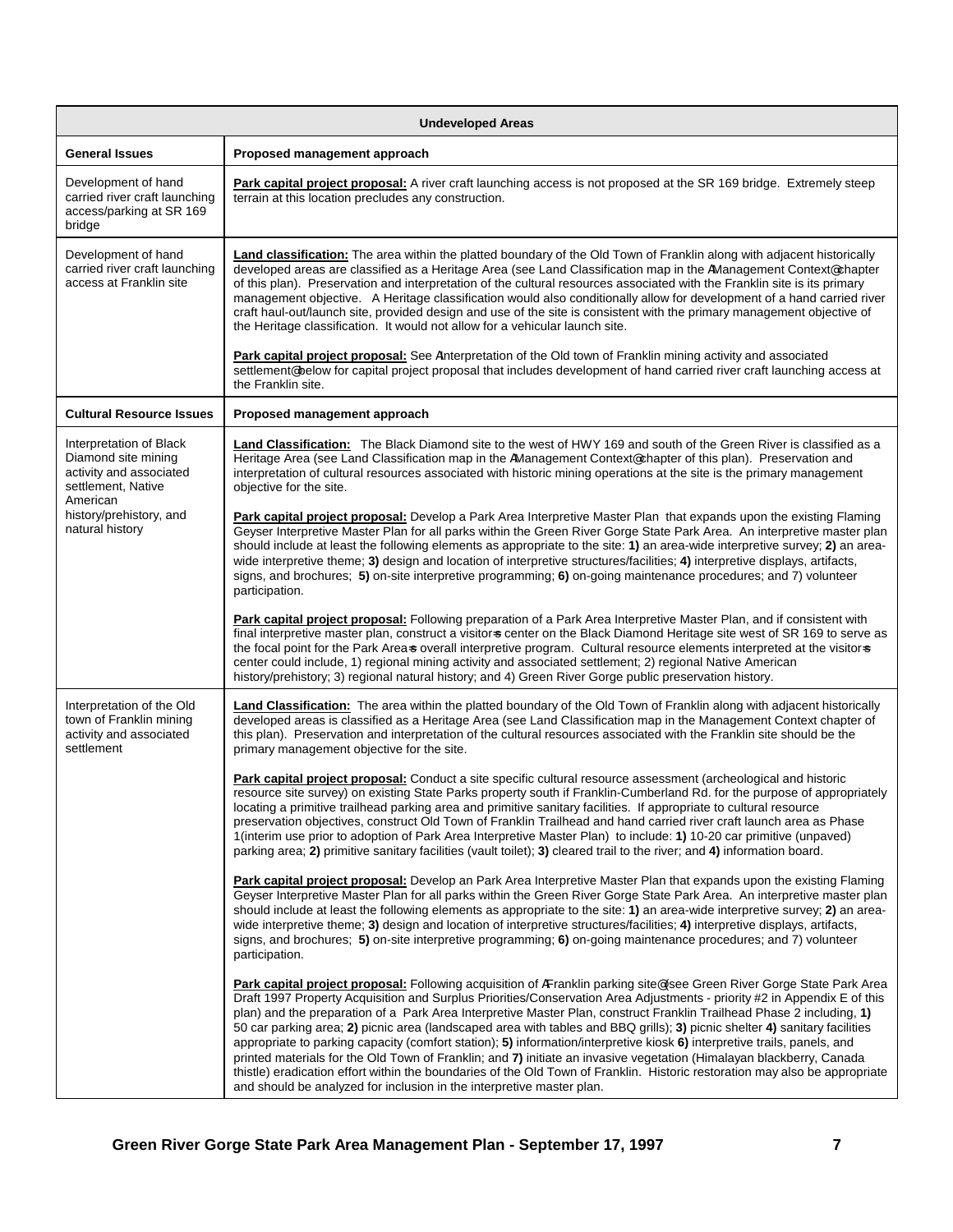| <b>Recreational Resource</b><br><b>Issues</b>       | Proposed management approach                                                                                                                                                                                                                                                                                                                                                                                                                                                                                                                                                                                                                                                                                                                                                                                                                                                                                                                                                                                                                                                                                                                                                                                                                                                                                                                                                                                                                                                                                                                                                                                                                                                                                                                                                                                                                                                                                                                                                                                                                                                                                            |
|-----------------------------------------------------|-------------------------------------------------------------------------------------------------------------------------------------------------------------------------------------------------------------------------------------------------------------------------------------------------------------------------------------------------------------------------------------------------------------------------------------------------------------------------------------------------------------------------------------------------------------------------------------------------------------------------------------------------------------------------------------------------------------------------------------------------------------------------------------------------------------------------------------------------------------------------------------------------------------------------------------------------------------------------------------------------------------------------------------------------------------------------------------------------------------------------------------------------------------------------------------------------------------------------------------------------------------------------------------------------------------------------------------------------------------------------------------------------------------------------------------------------------------------------------------------------------------------------------------------------------------------------------------------------------------------------------------------------------------------------------------------------------------------------------------------------------------------------------------------------------------------------------------------------------------------------------------------------------------------------------------------------------------------------------------------------------------------------------------------------------------------------------------------------------------------------|
| Future trail development<br>through Gorge area      | Park policy: State Parks staff will assess the appropriateness of incremental trail development through the AGorge<br>proper® as privately owned properties separating publicly owned properties are acquired or as easements are<br>obtained. Prior to any significant trail construction projects, State Parks staff will involve park stakeholders in<br>preparing a detailed trail plan element of the park area management plan. This element should include: 1) mapped<br>trail routes; 2) signage; 3) volunteer participation; 4) use restrictions consistent with the agency-s land classification<br>system; 5) trail design standards; and 6) LAC assessment, monitoring and management of trial condition, user<br>conflicts, and impacts to natural and cultural resources along trail routes. A trail system that allows for hiking, biking,<br>and equestrian uses that traverses the entire Gorge area between Kanaskat-Palmer and Flaming Geyser should be<br>the long-term goal in the GRGCA. The possibility of designating some Asingle use only trails should also be<br>expected. State Parks will work cooperatively with King County and other government jurisdictions to link the<br>Conservation Area-s trail system to other county/regional trail systems as appropriate.<br>Land classification: Undeveloped areas outside the rim of the Gorge between Flaming Geyser and Kanaskat-<br>Palmer, including parts of Flaming Geyser, Green River Gorge Resort, and Shangri-la Resort are classified as a<br>combination of Recreation, Resource Recreation, and Heritage Areas (see Land Classification map in the<br>AManagement Context® chapter of this plan). Recreation, Resource Recreation, and Heritage classifications allow<br>development of trails for varied uses to connect Flaming Geyser, Kanskat-Palmer, and Nolte State Parks. Allowed<br>uses of these trails include hiking, biking and horseback riding (Bicycle use is conditionally allowed in Heritage Areas<br>and Equestrian use is conditionally allowed in Recreation, Resource Recreation, and Heritage Areas). |
| Abandoned mine shafts                               | LAC assessment, monitoring, and management of: The number of known, closed mine shafts that have been<br>opened by visitors or other natural processes; standard = no mine shafts that have been opened by visitors or other<br>natural processes are acceptable (biennial monitoring period).                                                                                                                                                                                                                                                                                                                                                                                                                                                                                                                                                                                                                                                                                                                                                                                                                                                                                                                                                                                                                                                                                                                                                                                                                                                                                                                                                                                                                                                                                                                                                                                                                                                                                                                                                                                                                          |
|                                                     | Park policy: Grating of entrances to abandoned mine shafts should be designed in a manner that does not inhibit<br>their potential for bat habitat, if such potential exists.                                                                                                                                                                                                                                                                                                                                                                                                                                                                                                                                                                                                                                                                                                                                                                                                                                                                                                                                                                                                                                                                                                                                                                                                                                                                                                                                                                                                                                                                                                                                                                                                                                                                                                                                                                                                                                                                                                                                           |
| Unauthorized vehicle<br>trespass onto park property | Park policy: Park staff will promptly repair any gates to park property that become damaged or otherwise allow<br>unauthorized vehicle access to undeveloped park properties.                                                                                                                                                                                                                                                                                                                                                                                                                                                                                                                                                                                                                                                                                                                                                                                                                                                                                                                                                                                                                                                                                                                                                                                                                                                                                                                                                                                                                                                                                                                                                                                                                                                                                                                                                                                                                                                                                                                                           |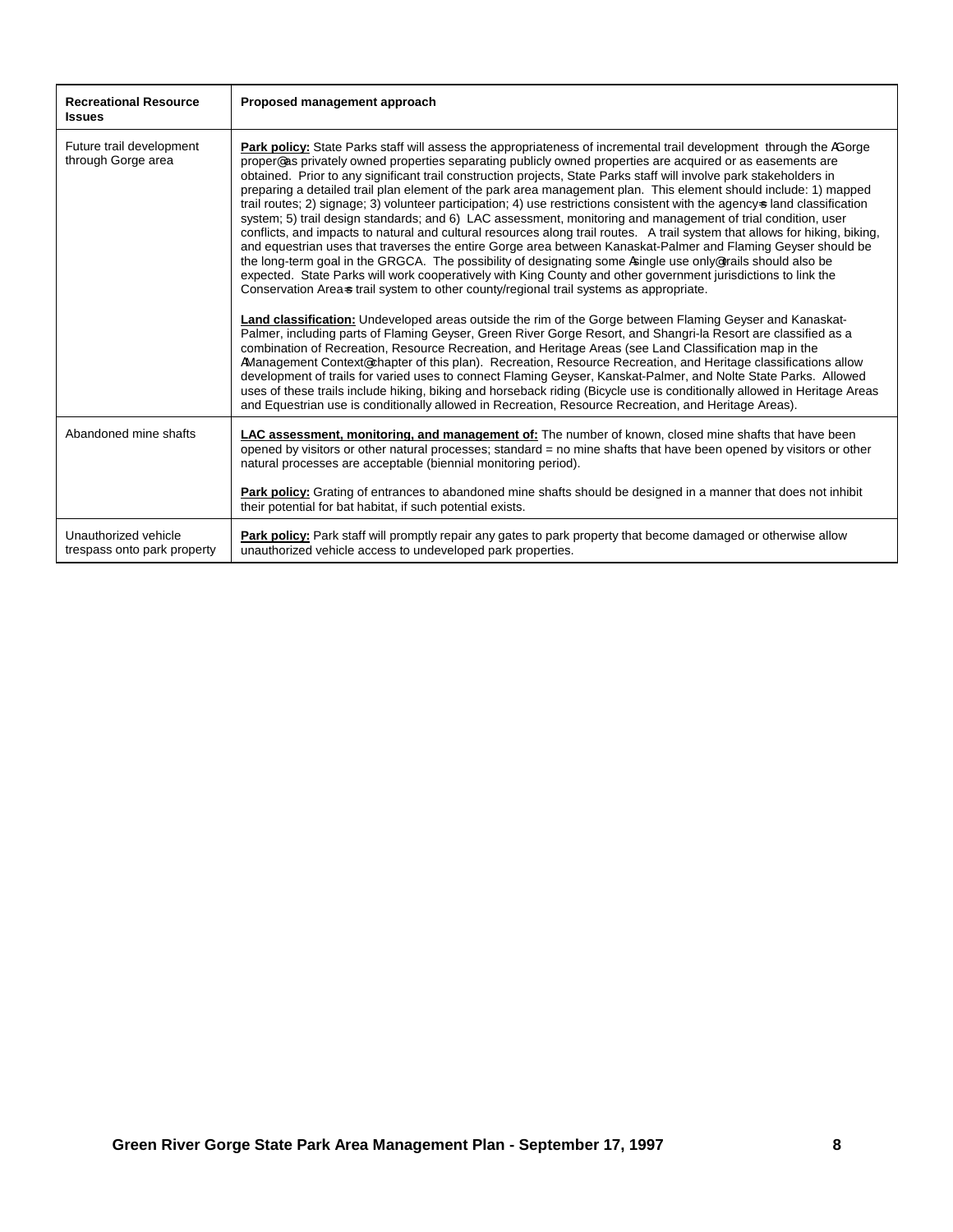### **Chapter 1: Washington State Parks Management Planning**

#### *Background*

In January of 1992 the Washington State Parks and Recreation Commission adopted a publicly developed Strategic and Action Plan. One question asked in part of the plan was Ahow do we provide for protection and wise use of park resources and assets?@ In response to this question, the agency committed to a number of actions including the preparation of management plans for each park in the system.

The first step in the management planning program was to create a  $A$ model<sup>®</sup> plan to guide development of subsequent park management plans. By July of 1994 the model was developed using Deception Pass State Park as an example. Procedural and budgetary questions delayed statewide implementation.

In late 1995 the Commission adopted a revised State Parks Land Classification System that renewed momentum for the management planning program. Because information and data required for the land classification process is also required for park management planning, state parks staff decided to proceed with a combined land classification and management planning effort. This combined effort was titled the classification and management planning project (CAMP) and was initiated in March, 1996.

#### *Park Management Planning Approach*

#### **Management Planning Principles**

This Plan uses five basic principles to ensure the long-term public value of management planning:

- 1) **Park management plans will be regularly updated:** Park management planning is an on-going process. Individual plans will never be considered Acompleted®, although, they will be considered Amature®, ready to be acted upon, when they have been reviewed and approved by the Director of State Parks. Subsequently, as environmental, social, and political conditions change, plans will be adjusted to reflect those changes.
- 2) **Park management plans are the primary documents for communicating park resource management information:** Plans will be written to clearly communicate park-specific resource stewardship issues, management approaches, and actions to the rest of the agency, the public, and other stakeholders.
- 3) **Park managers and park staff play an integral role in producing and revising park management plans:** In this way, those responsible for implementing a plan have a vested interest in making it succeed.
- 4) **Members of the public participate in development of park management plans:** Directly involving park stakeholders in producing and revising plans fosters better understanding of how their particular interests fit into the larger resource management context while also giving them a stake in a plan-s success.
- 5) **Key administrative functions are incorporated into the park management planning process:** To ensure that park management plans are regularly updated, the processes for triggering, justifying, and prioritizing park capital and operating program requests have been incorporated into the management planning process.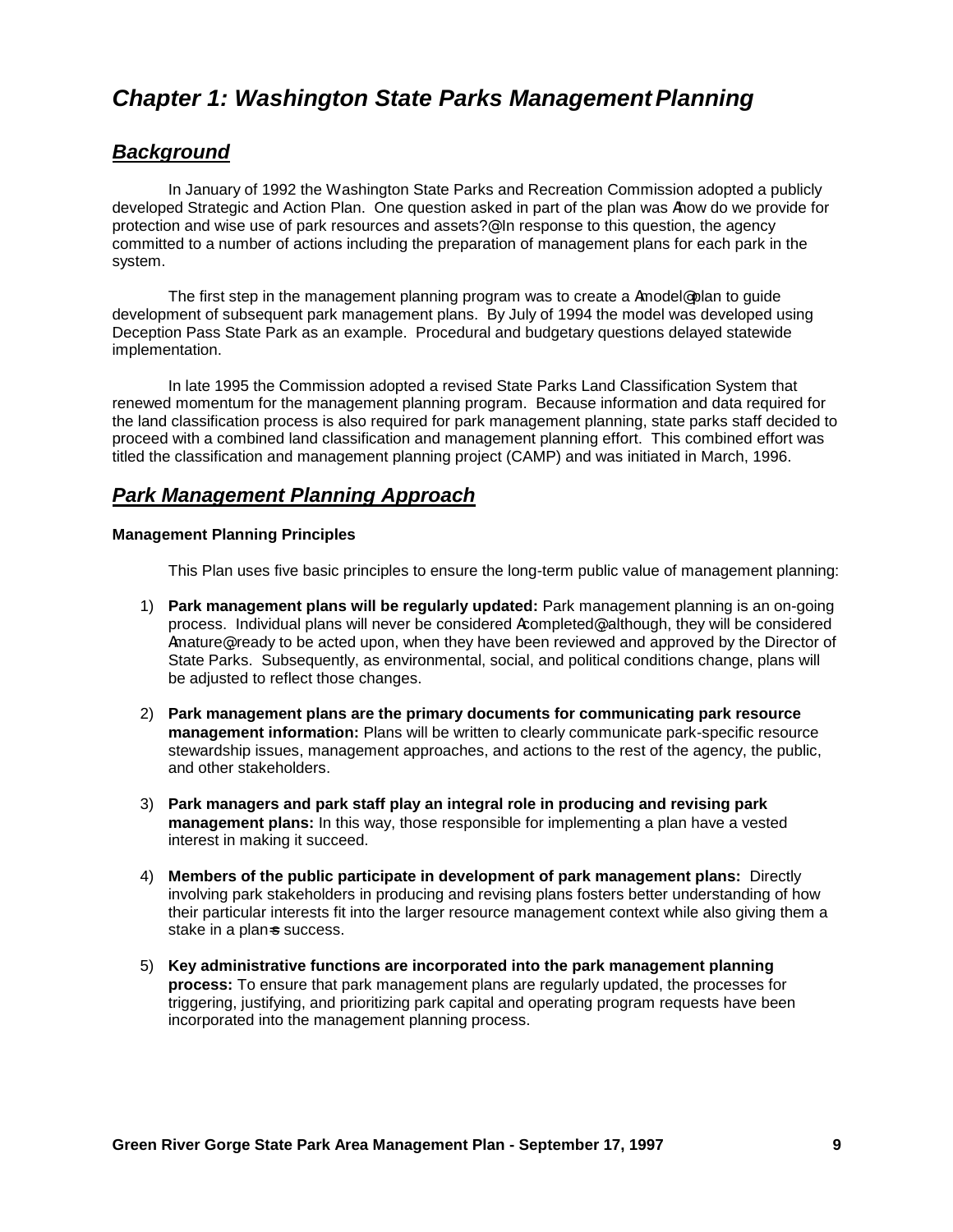#### **Management Planning Steps: A Park-Specific Plan Under a Statewide Format**

For efficiency and consistency among park management plans, State Parks standardized the planning process by incorporating information that is applicable throughout the agency and providing this Amodel<sup>®</sup> format for presenting park-specific information.

Park management planning includes:

- 1. Establishing the park management context.
- 2. Gathering preliminary natural, cultural, and recreational resource information about the park.
- 3. Requesting information and opinions from people interested in or affected by park management decisions (stakeholders) on issues of concern to them.
- 4. Clearly defining issues.
- 5. Identifying and evaluating options for resolving management issues.
- 6. Drafting a management plan that explains the management approach and the specific management actions proposed to address issues.
- 7. Soliciting stakeholders= comments on the draft and incorporating this information into the park management plan.
- 8. Finalizing and implementing the park management plan.
- 9. Reviewing the management plan yearly with stakeholders to evaluate progress and identify new issues.
- 10. Revising the management plan to respond to new issues and to reflect management changes.

#### **Park Management Decisions**

While various parks may have significantly different resources and resource management issues, all park managers share the same essential dilemma -- effectively managing increasing demand for recreational opportunities which utilize sensitive natural and cultural resources. The challenge at the heart of this dilemma is to accommodate recreational use and protect resources from deterioration. How much recreational use can resources sustain without compromising their value to the recreating public? The answer to this question is usually as subjective as it is technical. For this reason the Abest<sup>®</sup> resource management decisions incorporate public sentiment, yet are firmly based on reliable technical information.

Park management plans and decisions will be reviewed with park stakeholders every one or two years at regular park open house meetings (as per planning step #9 above). During these meetings, stakeholders will have the opportunity to review and comment on park policy decisions, evaluate on-going data collected through the management planning process, and raise any new issues of concern. Stakeholders comments will then be evaluated by State Parks staff and incorporated into a revised park management plan. Revisions to the plan will be reviewed and approved either by the Park Manager, Region Manager, Assistant Director of Operations, or the Director, depending on the extent and significance of revisions.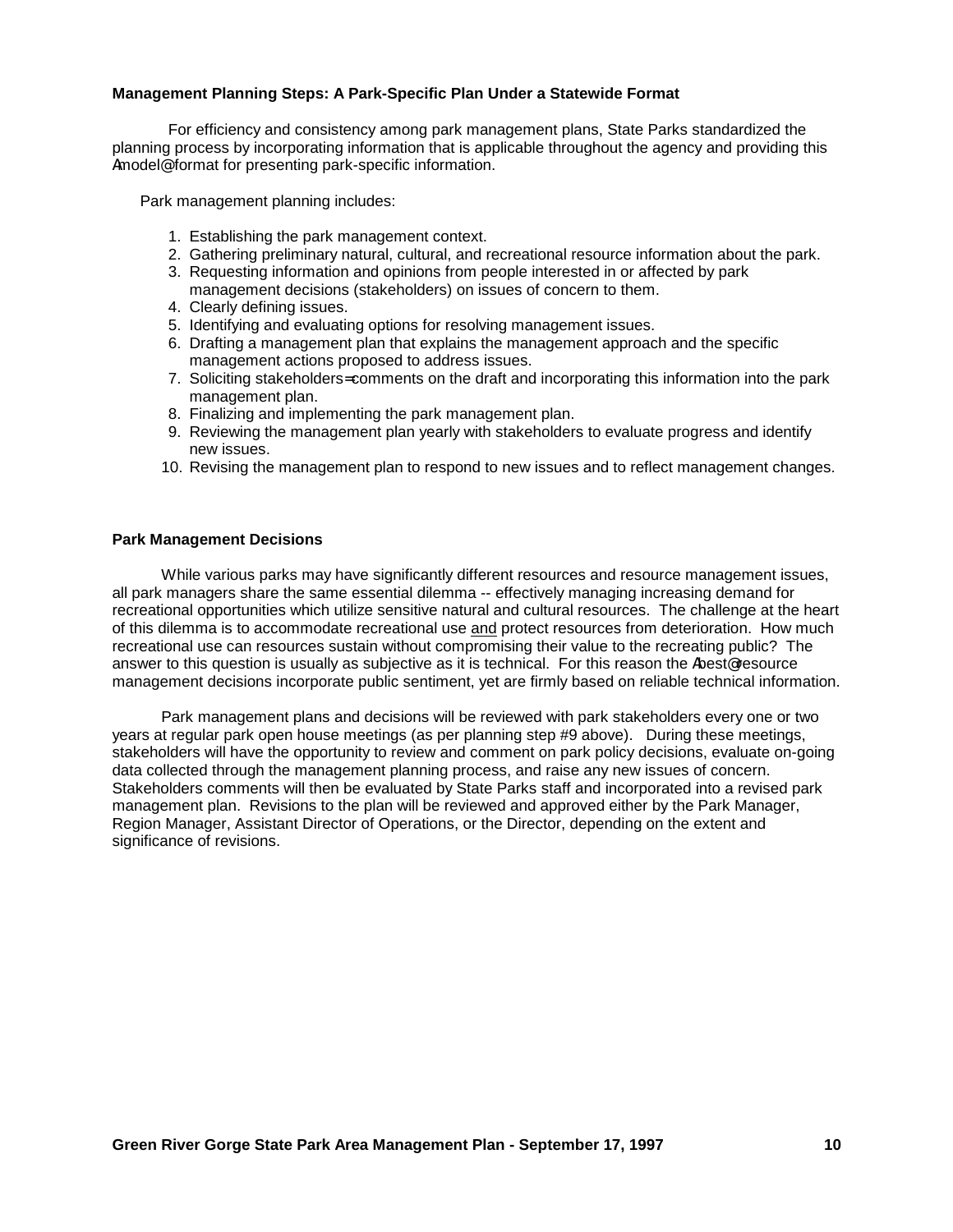### *Chapter II: Introduction to Green River Gorge State Park Area*

#### **Green River Gorge State Park Area: Flaming Geyser Recreation Area**

**Location:** Green River Gorge State Park Area includes a legislatively established Conservation Area located in King County, 5 miles south of Black Diamond and 8 miles north of Enumclaw off State Highway 169 as well as a Nolte State Park. Areas within the park are the Flaming Geyser Recreation Area, Black Diamond Heritage Area, Old Town of Franklin Heritage Area, Hanging Gardens Recreation Area, Walter A. Jellum Recreation Area, Kanaskat-Palmer Recreation Area, and Nolte State Park. Developed areas include Flaming Geyser, Nolte, and Kanaskat-Palmer.

**Acreage:** 2008.02 acres with over 18 miles of river shoreline.

**Acquired:** The 1969 Legislature, by declaration, established the Green River Gorge Conservation Area. The Legislature directed the Commission to take such steps as necessary to protect this area with its many examples of unique biological and geological features, for education and recreational interpretation. In 1969, the area was within one hour driving time of 1,700,000 people. By 1995 that number increased by 50%. The Commission originally directed staff to acquire in fee 1,500 acres and establish protection of an additional 1,100 acres by development rights acquisition, trail easement, and timber cutting rights acquisition. Over thirty-five parcels have been acquired since 1969 with a total purchase cost in excess of \$3,208,000.

**Historical Background:** Coal, Clay and cinnabar have all been mined from the Gorge area, with coal coming from the Kummer, Gene, McKay beds and Franklin #10 in past years. Approximately 14 percent of all of Washington's coal is mined here. While many coal seams traverse the area, only one mine, the John Henry open pit mine, is presently in operation. It is located just outside the town of Black Diamond. High alumina flint clay has been mined underground in the Kummer Area; however, there has been no activity there for many years. About 20 flasks of mercury were produced from cinnabar mines on the Royal Reward during the late 1950's; however, high arsenic content and irregular distribution, coupled with the heavy glacial overburden, made this and the Cardinal Reward difficult to explore. This is now part of the Walter A. Jellum Recreation Area. Flaming Geyser Recreation Area derives its name from the seepage of methane gas from an old test core bored into the underlying coal seams. The gas, when ignited, creates a small torch flame in a rock pit. The former YDCC Lodge has been converted into an Environmental Learning Center, available to the public for group use. In April 1973, the Commission entered into (1) a use agreement with King County Parks to manage 98.4 acres of county land adjacent to Flaming Geyser, with 4,800 feet of shoreline on the Green River, and (2) easements and agreements with the Department of Fish and Wildlife, Burlington Northern, and Palmer Coking Coal Company.

**Facilities:** Six picnic shelters, 172 picnic tables, 256 car parking with 200 additional overflow parking spaces, 7 fire pits, 30 grills on pedestals, 2 restrooms, recycling sewage plant, Environmental Learning Center lodge, 2 residences, shop building, seasonal housing, and 38.4 miles of roads and trails throughout the Gorge Area. A group day use reservation system accepting groups up to 500 people.

**Of Special Interest:** Our namesake, the Flaming Geyser, and it's smaller companion, the Bubbling Geyser, are both unique and intriguing features. While only burning 6 to 10 inches high now, in its younger days the Flaming Geyser burned several feet high with higher gushes of fire and water. It was even featured in "Ripley's Believe It or Not". Located at the downstream end of the Green River gorge, Flaming Geyser State Park Recreation Area is a popular take-out point for rafters and kayakers enjoying whitewater adventures in the gorge. During summer low-water levels, the park is very popular with people floating on tire tubes, air mattresses and other floating devices. The Green River is usually one of the top ten steelheading rivers in Washington, adding to our use, especially in the winter months.

**Activities:** Picnicking, hiking, fishing, model airplane flying, equestrian, group day use, kayaking, rafting, tube floating, and bird watching.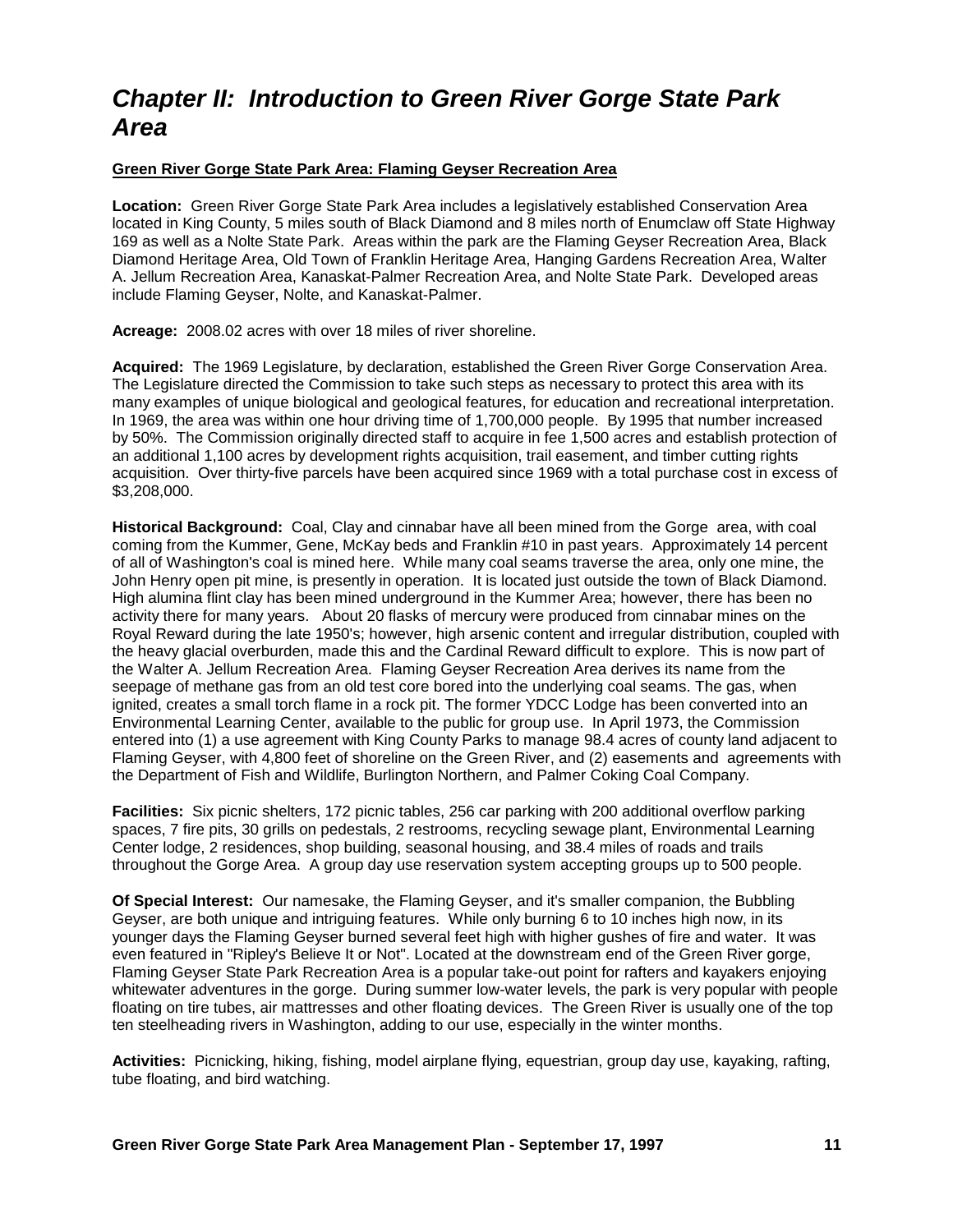| Attendance: | Year | Day Use                                                      |
|-------------|------|--------------------------------------------------------------|
|             | 1991 | 694,742 (Includes Kanaskat-Palmer Day Use)                   |
|             | 1992 | $\mathbf{H}$ and $\mathbf{H}$<br>$\mathbf{H}$<br>768.220 ( " |
|             | 1993 | 586.300                                                      |
|             | 1994 | 575.899                                                      |
|             | 1995 | 558.774                                                      |

#### **OPERATIONS:**

**Interpretation:** Interpretive site with display at old bridge location.

| Staffing: | Position         | <b>Staff Months</b> |
|-----------|------------------|---------------------|
|           | Park Ranger 5    | 12.00               |
|           | Park Ranger 3    | 12.00               |
|           | Park Ranger 1    | 5.50                |
|           | Park Aide (2)    | 8.90                |
|           | C & M Spec. 1    | 12.00               |
|           | WCC Enrollee (5) |                     |

#### **Administers These Satellites:**

Kanskat-Palmer State Park Nolte State Park

#### **Changes In last Biennium To...**

Park Structures/Utility System

- Relocated entrance gate.
- Installed bulletin board in R.C.M.A. area.

#### Use Of Park By Public

- We receive continuous use by radio controlled model airplane flyers.
- We receive intermittent use by equestrian users.

#### Methods Of Operation

- The former YDCC Lodge is now available to the public under the Environment Learning Center Program.
- There is a designated area of operation for radio controlled model airplanes. We are allowing this on a trial basis at this time in order to assess safety issues and user conflicts.
- There is a designated equestrian area of operation. We are allowing this use on a trial basis at this time in order to assess safety issues and user conflicts.

#### **Major Accomplishments in Last Two Years....**

- Relocated entrance gate.
- Established a designated site for radio controlled model aircraft use.
- Now making reservations for groups to use the lodge under the ELC program.
- Acquired a small 1.46 acre piece adjoining the Old Town of Franklin Heritage Area, and an almost 40 acre piece, with over 4000 ft. of shoreline, adjoining the Black Diamond Heritage Area.
- Established a designated equestrian area on a trial basis.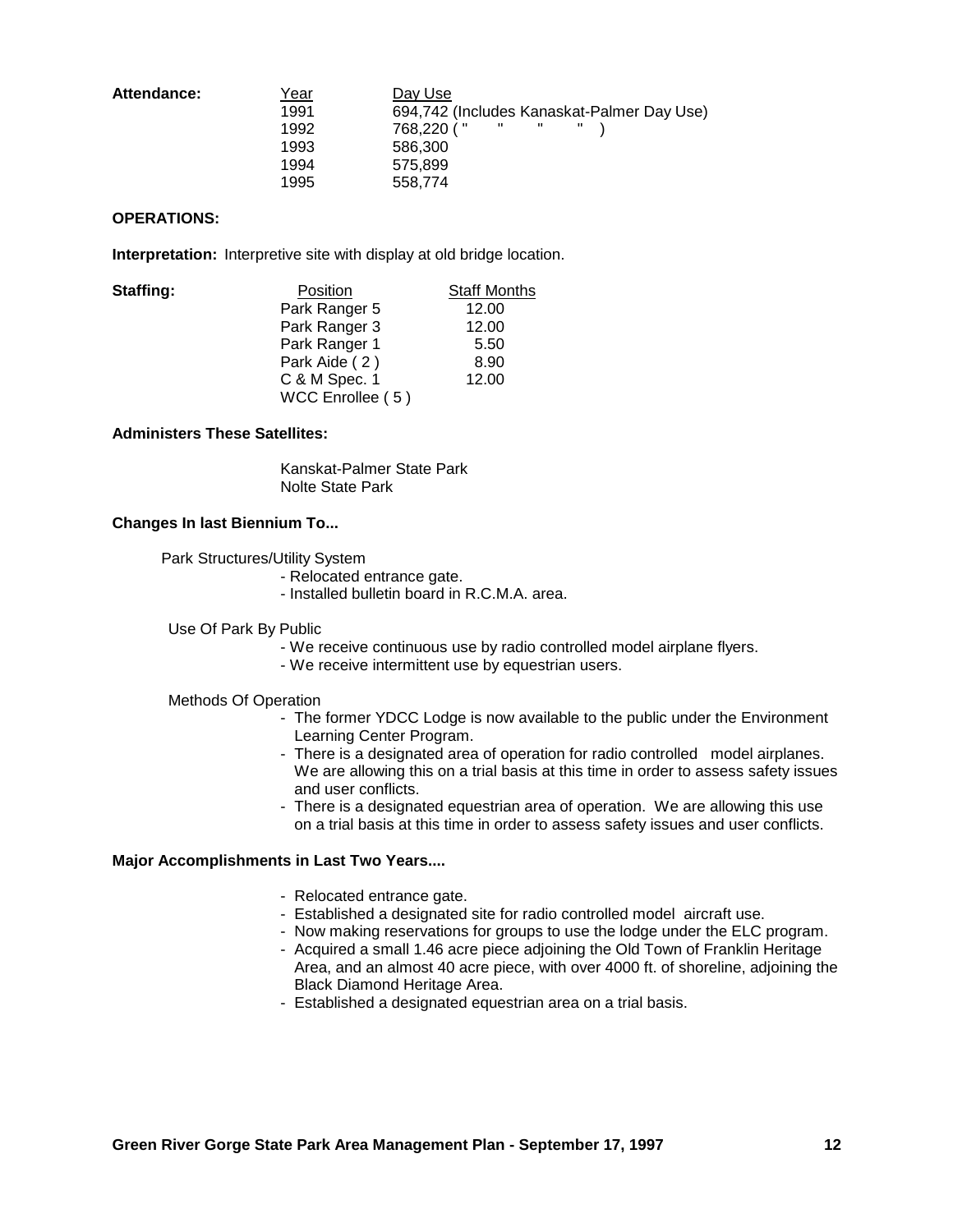#### **KANASKAT-PALMER RECREATION AREA**

**Location:** Kanaskat-Palmer Recreation Area is located 11 miles northeast of Enumclaw and State Highway 410 via the Farman Road.

**Acreage:** 296.75 acres with 12,900 feet of Green River frontage.

**Facilities:** 19 electric only and 31 standard campsites, 4 primitive sites, 65 picnic sites, 85 car parking lot in the day use area and 17 car parking in the campground area, 3 miles of hiking trails, 3 miles of public roads, ranger residence shop 6 bulletin boards, park aide quarters, group camping (8 Standard sites, two Adirondack shelters ) and a group use shelter, 4 restrooms ( 2 with showers ), 1 kitchen shelter, 4 picnic shelters, and a contact station. Reservations are accepted for group day use at the park. Group camping area and the campsites are reservable thru Reservations Northwest, for the months April thru September.

**Of Special Interest:** A natural forest setting on the banks of the Green River at the upstream end of the Green River gorge makes this a popular put-in for kayakers and rafters seeking whitewater thrills and adventure. This is water for the experienced whitewater enthusiast only and definitely not for the beginner or casual rafter. The Green River is usually in the top ten steelhead rivers in Washington, adding to our popularity, especially in the winter months.

**Activities:** Camping, Picnicking, rafting, kayaking, fishing, nature study, and hiking.

| Attendance: | <u>Year</u> | Utility | Other  | Day Use                     | Total   |
|-------------|-------------|---------|--------|-----------------------------|---------|
|             | 1991        | 9.670   | 11.571 | (Included in                | 21,241  |
|             | 1992        | 10,161  | 13,261 | Flaming Gysr.)              | 23,422  |
|             | 1993        | 7.862   | 8.482  | 186.628                     | 202.972 |
|             | 1994        | 6.851   | 14.821 | 213.961                     | 235,633 |
|             | 1995        | *20,397 | ۰      | 259.642                     | 280.039 |
|             |             |         |        | *(Utility & Other Combined) |         |

#### **OPERATIONS:**

**Interpretation:** Five interpretive and information display boards and several river safety signs.

| Staffing: | <b>Position</b> | <b>Staff Months</b> |
|-----------|-----------------|---------------------|
|           | Park Ranger 2   | 12.00               |
|           | Park Ranger 1   | 12.00               |
|           | Park Aide (3)   | 13.10               |
|           |                 |                     |

**Administered By:** Green River Gorge State Park Area

#### **Changes In Last Biennium To....**

Park Structures/Utility System

- An ADA vault toilet was installed at the primitive sites.
- Two deluxe, paved campsites installed for ADA use.
- Contact Station constructed at park entrance and is functional for 1997 camping season.

Use of Park By Public

- Campers will now be able to reserve campsites from April 1 through September 30th.
- Group campers can reserve the group camp year round, but from April thru September Reservations will do the reserving.

#### Methods Of Operation

- Will utilize a contact station for registration and manage a campground reservation system.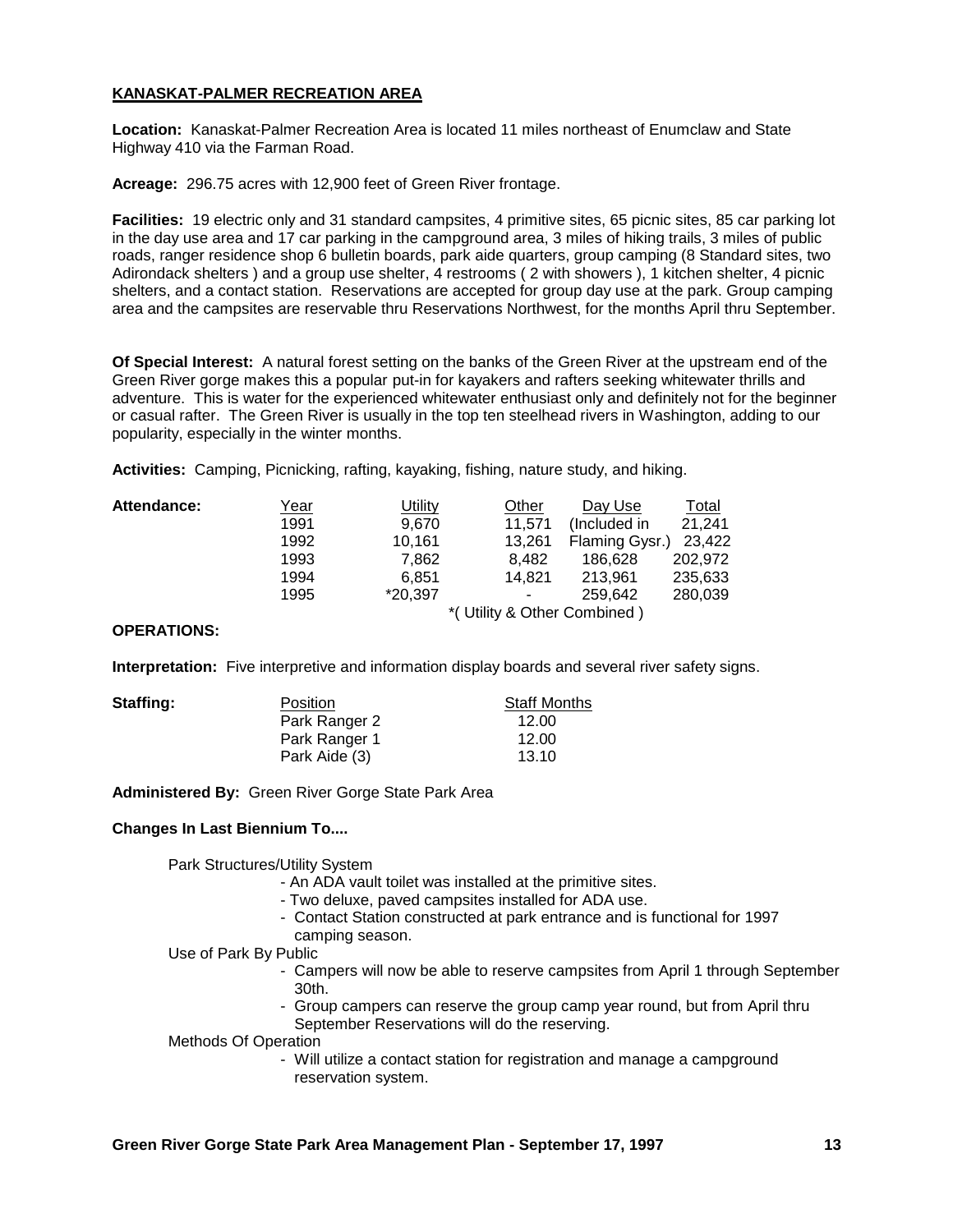#### **NOLTE STATE PARK - RECREATION AREA**

**Location:** Six miles northeast of Enumclaw, off State Route 169, in King Co.

**Acreage:** 117.23 acres with 7,174 feet of shoreline on Deep Lake.

**Acquired:** The park was acquired in two parcels; the first in 1972 and the second in 1973, at no cost.

**Historical Background:** The park was named in honor of Minnie Nolte who donated the major part of the park to the Commission. Originally purchased by the Nolte family in the 1890s, the land was gradually transformed into a private resort known as Deep Lake Park. It offered swimming, boating, camp kitchens with stoves and cottages. The resort was operational until it became a state park in 1972.

**Facilities:** 200 feet of unguarded beach, 2 fishing docks, a car-top boat launch, 60 tables, 20 pedestal grills, 3 picnic shelters, residence, shop building, park aide cabin, storage barn, 123 car parking lot, 2 miles of trail, .15 mile interpretive trail, a 39 acre lake, and tool storage building. The 2 picnic shelters offer reservations for groups up to 50 people each.

**Of Special Interest:** A swimming beach on a small lake surrounded by natural forest areas have made this site popular with the local community for over 50 years; first as a private resort and most recently as a state park. The lake is a popular fishing location both for stocked rainbow trout and for moderate populations of native kokanee, yellow perch, catfish and bass.

**Activities:** Picnicking, hiking, fishing, swimming, jogging, bird watching, and local schools train and have cross country running meets.

| <b>Attendance:</b> | Year | Day Use |
|--------------------|------|---------|
|                    | 1991 | 173.678 |
|                    | 1992 | 205,605 |
|                    | 1993 | 117.103 |
|                    | 1994 | 136.961 |
|                    | 1995 | 131,694 |
|                    |      |         |

#### **OPERATIONS:**

**Interpretation:** Nature trail explaining biology of the park.

| Staffing: | <b>Position</b> | <b>Staff Months</b> |
|-----------|-----------------|---------------------|
|           | Ranger 1        | 12.00               |
|           | Park Aide (1)   | 4.00                |

**Administered By:** Green River Gorge State Park

#### **Changes In Last Biennium To....**

Park Structures/Utility System: None Use of Park By Public: None Methods of Operation: Winter Closure; October 1st thru April 15th.

#### **Major Accomplishments in Last Two Years....**

- Complete replacement of most of the lawn.
- Constructed rock retaining wall along the beach area.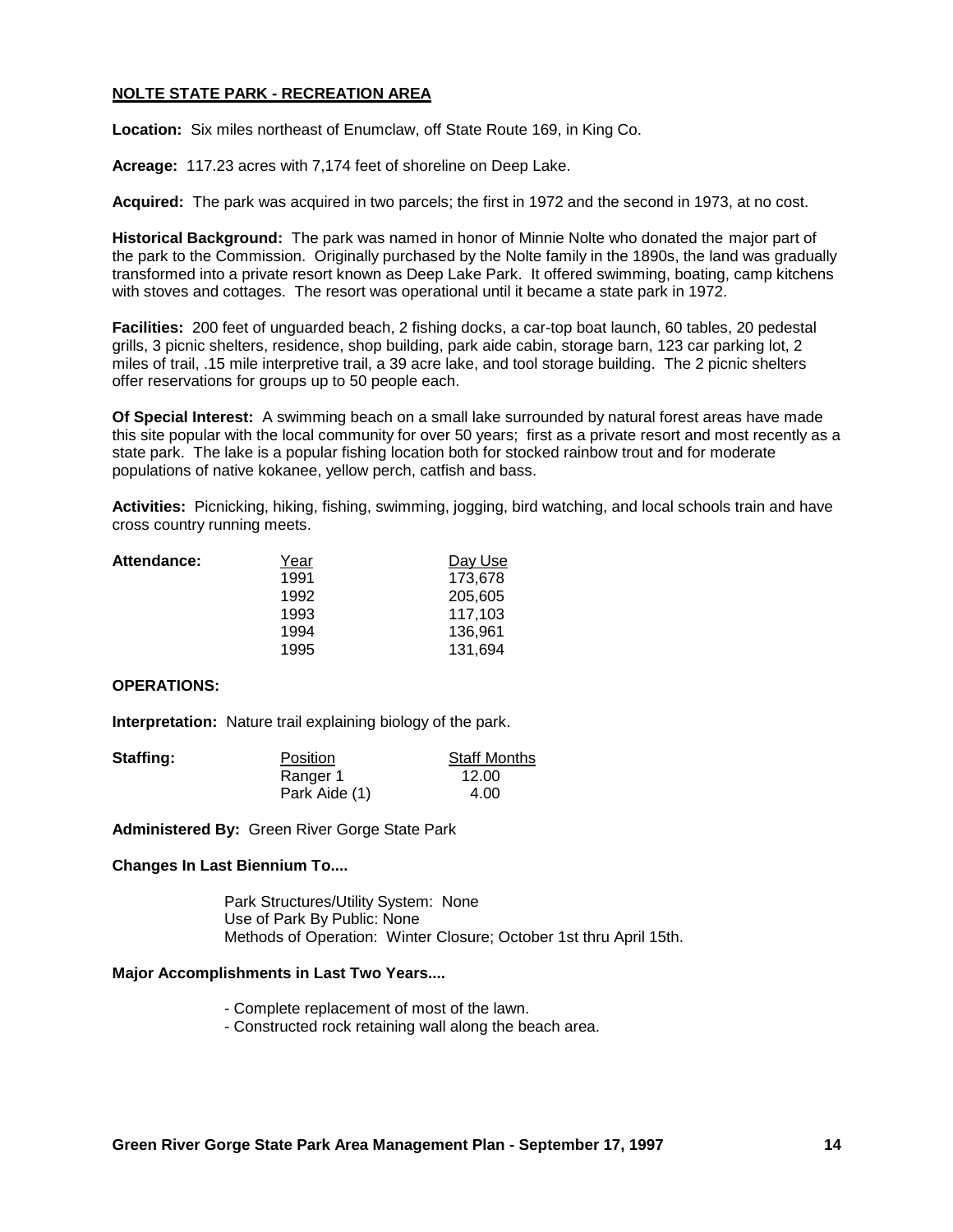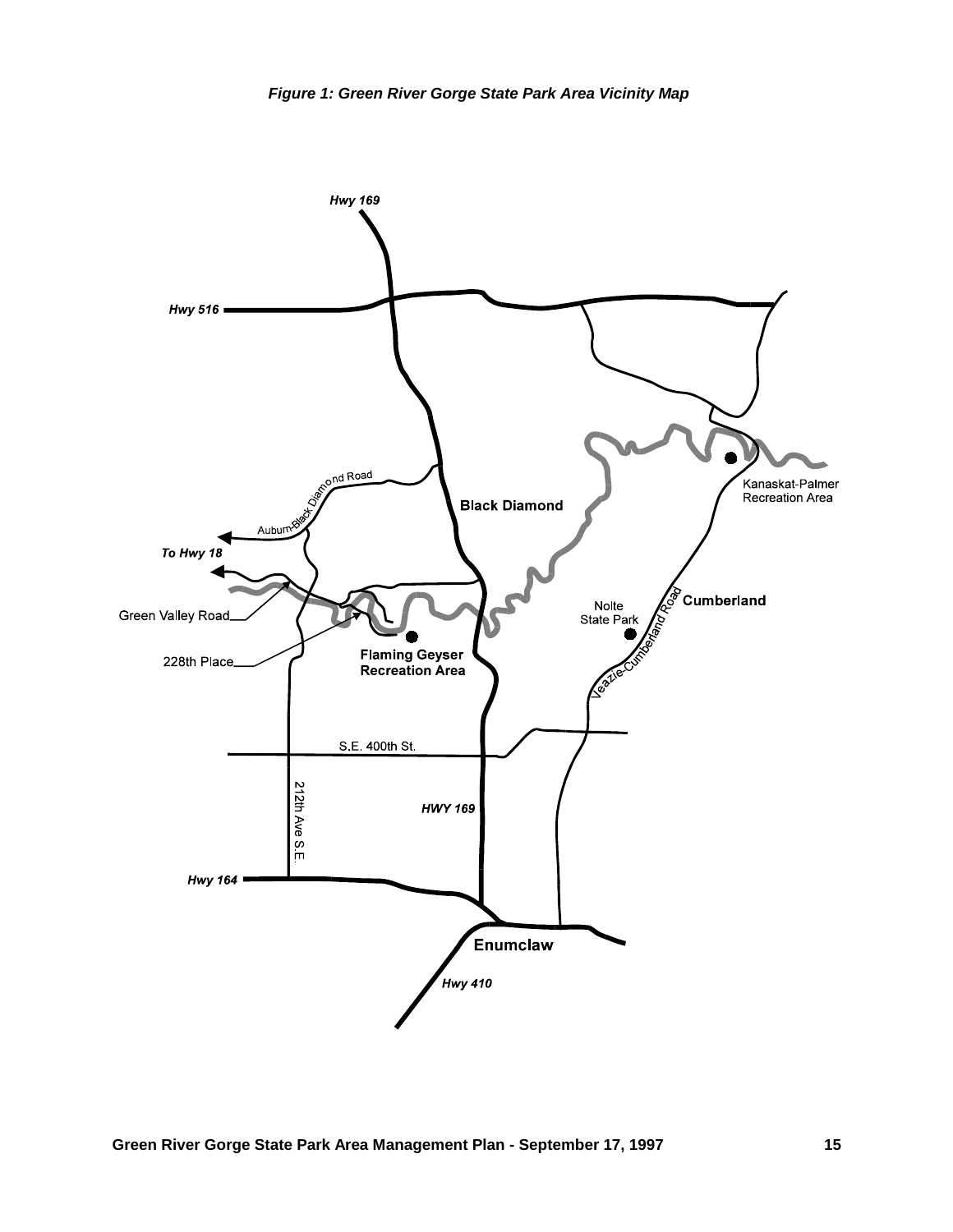### *Chapter III: Management Context*

#### *Introduction*

Park managers make day-to-day management decisions within a complex and multi-layered context of existing rules and regulations. In some cases the context is restrictive and identifies what a manager must or must not do. In other cases the context is permissive and identifies a range of possibilities that the manager may explore or consider. In both situations, knowledge of the context is essential to sound and legal park management.

This section explains the management context within which the park operates through four broad categories:

- 1) Governmental Requirements and Policies: federal, state and local jurisdictional rules, regulations and policies affecting the park.
- 2) Land Ownership and Management Obligations: a legal description of the park property boundaries as well as licenses, easements, permits, and other rights granted by or to State Parks that affect operation of the park or the legal status of ownership.
- 3) Regional Recreational Supply and Demand: the supply and demand for certain recreational opportunities in and near the park. It also provides some basis for discussing and anticipating trends that may affect user experience and/or park resources.
- 4) Stakeholders and Constituencies: persons and entities that have interests in the park and how they can be contacted. A listing of user groups, neighboring organizations and interested others is provided.

#### *Governmental Requirements and Policies*

A Washington state park operates within a framework of laws, rules, regulations, and policies that govern jurisdictional behavior. Interpretation of, and compliance with, government rules and policies requires sound and thoughtful judgment. Managers frequently need to consult with agency technical staff for advice and clarification.

A brief description is provided below of the different levels and types of legal and administrative direction with which a park manager should be familiar before taking action. After this introduction, laws, rules, regulations, and policies affecting the Green River Gorge State Park Area are listed and described.

#### **The Federal Level**

*The United States Constitution*: This document is the fundamental law of the nation. All actions must be consistent with this document. Its evolving interpretation continues to have a substantial impact on all other law and governmental action. Federal constitutional provisions clearly affecting park management include provisions guaranteeing equal protection through non-discrimination in employment practices and provisions for the right of public assembly.

*Federal Statutes (U.S. Code):* These are federal laws passed by the U.S. Congress and signed into law by the President (or by congressional override). Many federal statutes involve the performance of federal government agencies, but some involve laws that directly affect all organizations and individuals. Examples of federal statutes affecting state parks include the Federal Minimum Wage Act, Endangered Species Act, and National Historic Preservation Act. Federal acts that directly apply to this park are listed in Table 2.

*Federal Administrative Rules (Code of Federal Regulations):* These are rules developed by the executive arm of the federal government, principally federal agencies, to implement laws passed by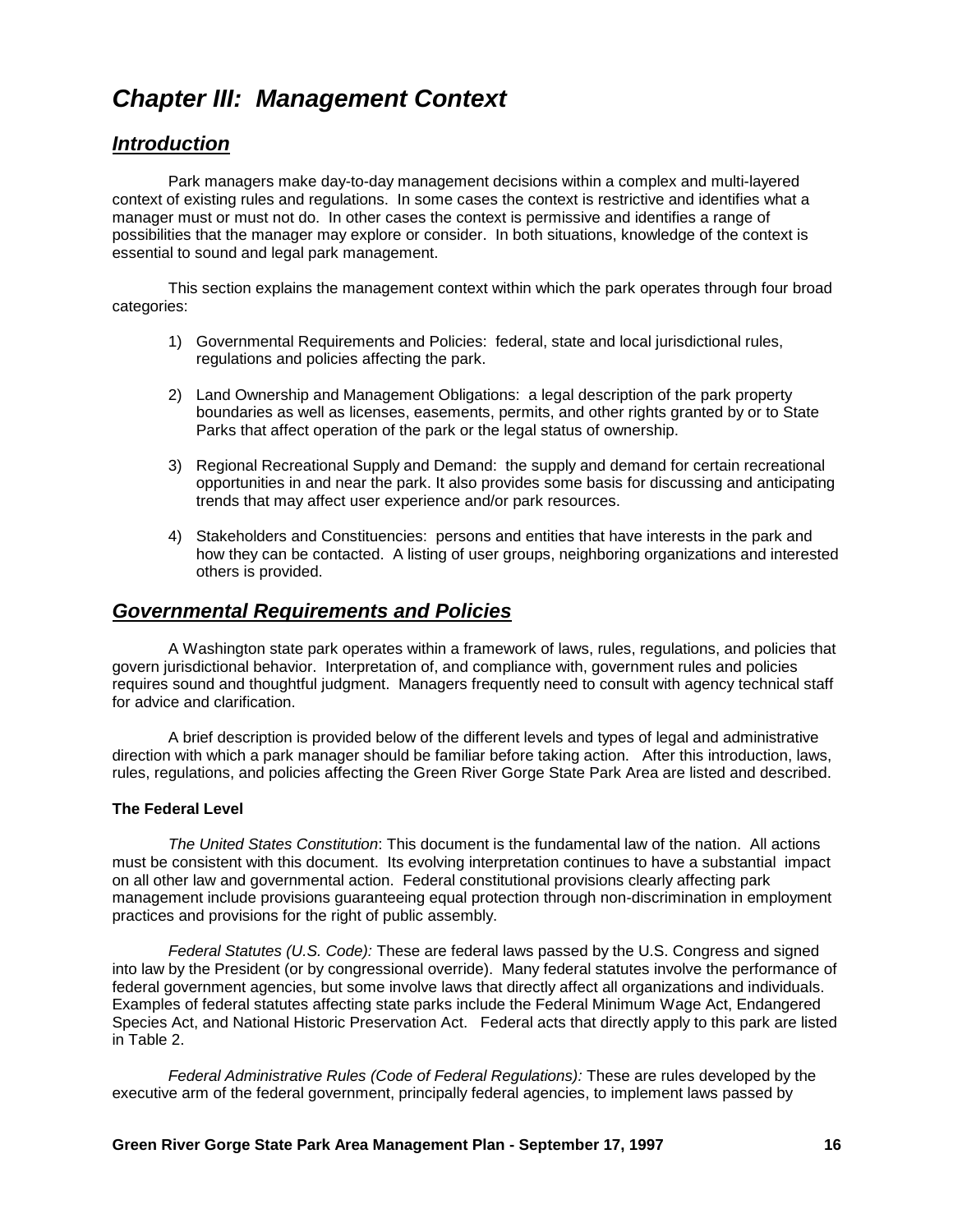Congress. When passing statutes, Congress often directs federal agencies to develop and enforce rules and procedures to ensure legal goals are accomplished. For example, the United States Department of Labor enforces the minimum wage law; the United States Fish and Wildlife Service and the National Marine Fisheries Service (and other agencies) oversee the Endangered Species Act; and the National Park Service implements the National Historic Preservation Act of 1966 (as Amended).

*Federal Executive Orders and Declarations (Presidential Orders)*: The President of the United States may issue directives to staff and/or federal agencies under the implicit authority of the presidential office or delegated congressional authority. A presidential declaration of national disaster is one example of such a decision.

#### **The State Level**

*Washington State Constitution:* This is the fundamental law of the state. All state and local law must be consistent with this document. In addition to formulating the structure for state and local government, it contains several important provisions that affect operations of many state parks. For example, its Apolice power@ provision expressly allows for development and enforcement of state laws, including authority for rangers to enforce state laws in parks.

*State Laws (Revised Code of Washington - RCW):* These are laws generally adopted by the Washington State Legislature and signed by the Governor (or by legislative override), however, laws may also be adopted through the initiative or referendum processes. They enable and govern formation and operation of state agencies and define the authority of county, city and special purpose local governments. An example of state law is Chapter 43.51 RCW, which forms the Washington State Parks and Recreation Commission and specifies the composition, powers, and duties of the agency. RCW chapters applicable to state park management are outlined in Table 3.

*State Administrative Rules (Washington Administrative Code - WAC):* These are rules and regulations developed by state agencies at the direction of the legislature, governing administration of programs for which the legislature has appropriated funds. Most WACs approved by the State Parks and Recreation Commission are contained in Title 352 WAC. For example, Chapter 352-16 WAC governs the naming of state parks and establishes the agency-s land classification system. WAC chapters applicable to state park management are also outlined in Table 3.

*State Executive Authority (Executive Order):* These are rules issued directly by the governor that must be followed by all state agencies. The Office of the Governor has limited constitutional authority to direct the work of state agencies not under gubernatorial control, including the Washington State Parks and Recreation Commission. However, the legislature has delegated specific authority to the governor to issue certain executive orders. An example of such an order is a state declaration of emergency.

*State Parks and Recreation Commission Policies (Commission Policy):* These are decisions by the Commission that expand on and clarify WACs. Commission policies convey directions to the agency but don-t require as complex a codification process as WACs. Such policies may involve one park, a collection of parks, or the whole system. An example of such a commission policy, actually a set of policies, is the 1996 Strategic and Action Plan of Washington State Parks. Selected Commission policies applicable to this park are outlined in Table 4.

*Director*=*s Administrative Policies:* These are specific policies and/or directives issued by the director of state parks to staff to implement general commission policies. An example is the March 1994 directive from the Director to treat all properties deemed eligible for classification as natural forest areas and require that all new uses be consistent with that classification until the Commission can make final land classification decisions (see Table 5).

*Administrative Directives:* These are mandates from assistant directors (leading the Administrative Services, Resources Development, and Operations Divisions) under supervision of the Director. These directives are the primary means by which assistant directors convey policy directions to their respective divisions. Because park management plans are implemented principally through the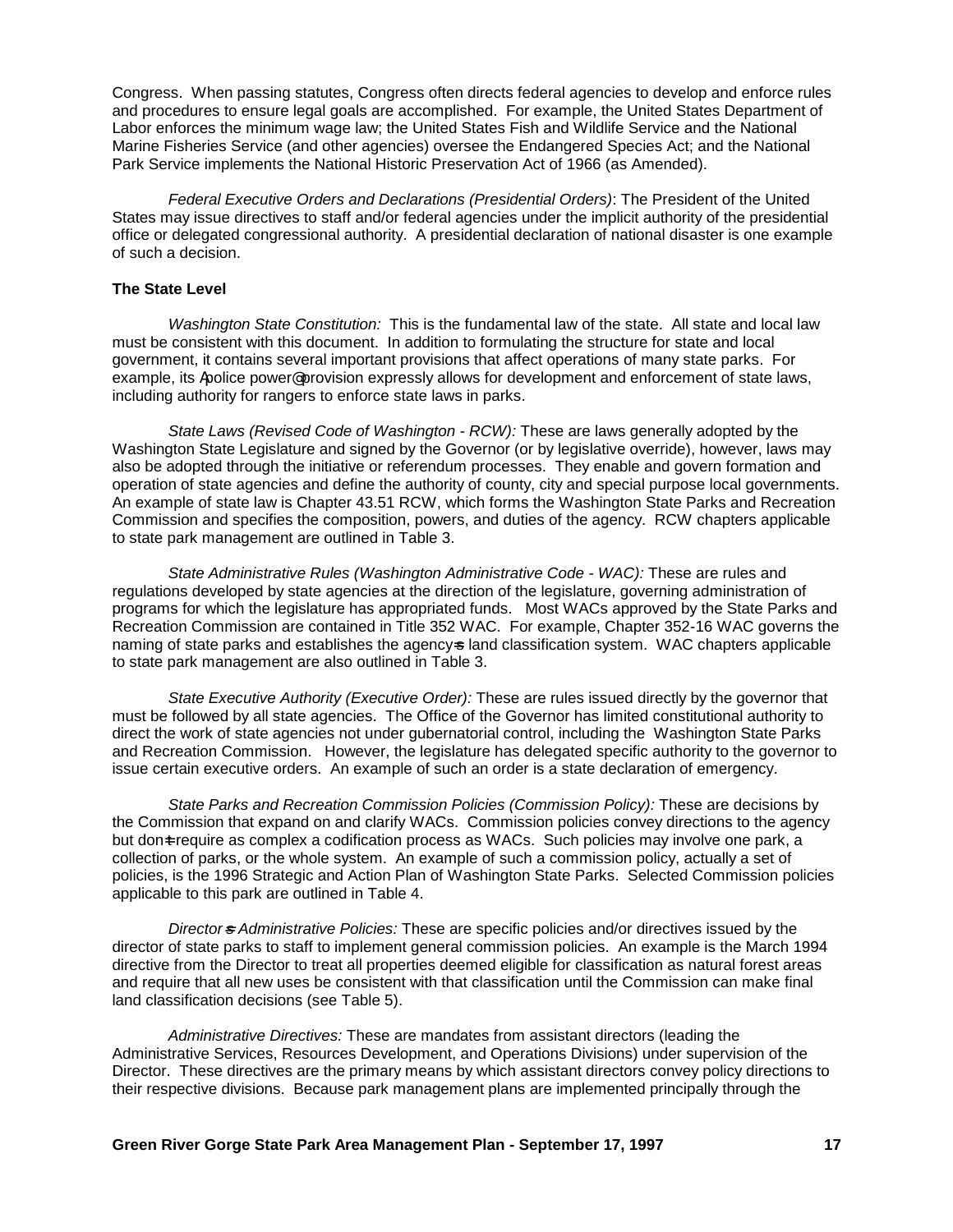Operations Division, selected *Operations Directives* which apply to park resource management are listed in Table 6.

To convey policy considerations which involve more than one organizational division, assistant directors use *Memoranda of Understanding*. Selected *Memoranda of Understanding* which apply to park resource management are listed in Table 7.

To bridge the gap between agency policies and actions carried out by agency staff, an *Agency Procedure Manual* has been developed. The *Agency Procedure Manual* translates the Awhat A should be done to the Ahow@ to do it and Awho@ will do it. Table 8 lists procedures which are pertinent to park resource management.

#### **The Local Governmental Level**

Local governments are political subdivisions of state government. State government allows for creation of local governments to promote more democratic access to public decision making and to accomplish certain cost efficiencies. The organization and authority of local governments varies widely. General Purpose Local Governments include counties, cities and towns. These governments have wide powers to regulate land and shoreline use and development, provide police and fire protection, and build and maintain roads. Special Purpose Local Governments provide services such as public utilities, ports, libraries, hospitals, fire suppression, and emergency services.

*General Purpose Local Government Ordinances*: These are laws that generally involve the regulation of construction and use. Examples include zoning, development, health, building and fire codes. For regulations affecting this park, see Table 9.

*General Purpose Local Government Policies*: These are usually found in documents that commonly form the policy basis for regulation of construction and use. Examples include comprehensive plans and shoreline master programs (policy portion). For policies affecting this park, see Table 9.

*Special Purpose Local Government Regulations*: These include rules and fees relating to the provision of certain services. For example, if a state park is within the boundaries of a public sewer district, that district may require certain standards for designing new hook up locations, or charge certain fees. For requirements affecting this park, see Table 10.

#### **The Park Level**

*Park Master Plan:* While there are usually no laws enacted for specific parks, there are often park-level policies that provide direction for day-to-day management and operation. The primary collection of park-specific policies and management objectives is contained in the park master plan. The purpose of master planning is to involve park stakeholders in a process to determine long-range development, stewardship, and other general management objectives. If completed, the park master plan is the companion document to this management plan and serves as the primary source for general management objectives. Master planning objectives, if completed, are outlined in Table 11. If completed, the master facilities site plan and/or the master resource conservation and protection site plan can be found in Chapter III under the section® Park Policies, Plans and Classifications®.

*Park Land Classifications:* If a master plan has not been completed for the park, Commission policy direction is primarily determined by park land classifications and corresponding management guidelines outlined in the agency-s land classification system (WAC Chapter 352-16 Naming of Parks and Land Classification System). A map of park land classifications can be found in the Management Context chapter - Green River Gorge Park Plans and Policies section of this plan. Corresponding management guidelines for each classification are referenced in Appendix C. Definitions of these classifications are outlined below:

State park areas are of statewide natural, cultural, and/or recreational significance and/or outstanding scenic beauty. They provide varied facilities serving low-intensity, medium-intensity, and high-intensity outdoor recreation activities, areas reserved for preservation, scientific

#### **Green River Gorge State Park Area Management Plan - September 17, 1997 18**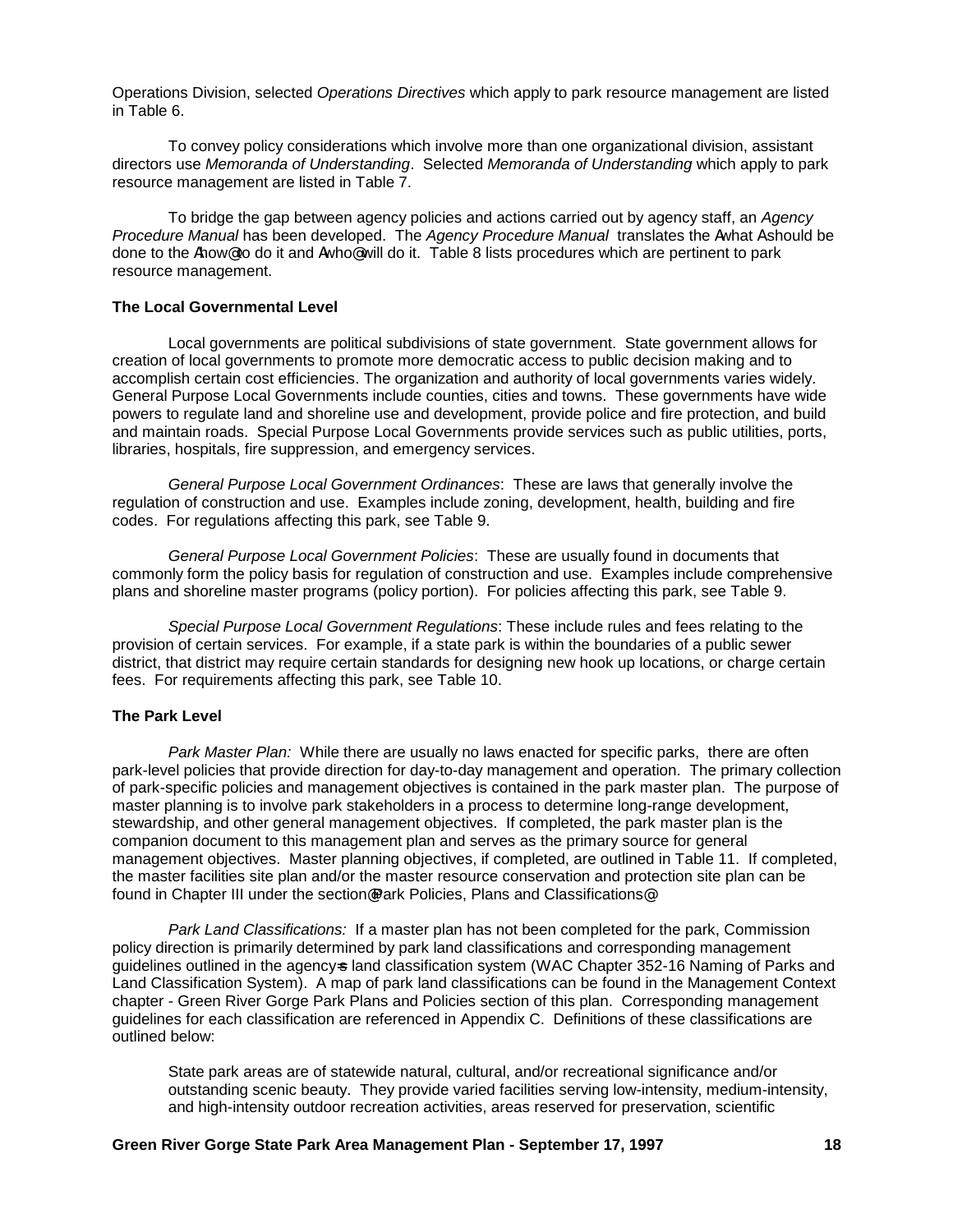research, education, public assembly, and/or environmental interpretation, and support facilities. They may be classified in whole or in part as follows:

- (1) **Recreational areas** are suited and/or developed for high-intensity outdoor recreational use, conference, cultural and/or educational centers, or other uses serving large numbers of people.
- (2) **Resource recreation areas** are suited and/or developed for natural and/or cultural resource-based medium-intensity and low-intensity outdoor recreational use.
- (3) **Natural areas** are designated for preservation, restoration, and interpretation of natural processes and/or features of significant ecological, geological or paleontological value while providing for low-intensity outdoor recreation activities as subordinate uses.
- (4) **Heritage areas** are designated for preservation, restoration, and interpretation of unique or unusual archaeological, historical, scientific, and/or cultural features, and traditional cultural properties, which are of statewide or national significance.
- (5) **Natural forest areas** are designated for preservation, restoration, and interpretation of natural forest processes while providing for low-intensity outdoor recreation activities as subordinate uses, and which contain:
	- (a) Old-growth forest communities that have developed for one hundred fifty years or longer and have the following structural characteristics: Large oldgrowth trees, large snags, large logs on land, and large logs in streams; or
	- (b) Mature forest communities that have developed for ninety years or longer; or
	- (c) Unusual forest communities and/or interrelated vegetative communities of significant ecological value.
- (6) **Natural area preserves** are designated for preservation of rare or vanishing flora, fauna, geological, natural historical or similar features of scientific or educational value and which are registered and committed as a natural area preserve through a cooperative agreement with an appropriate natural resource agency pursuant to chapter 79.70 RCW and chapter 332-60 WAC.

*Park Policies:* In parks where master plans have not yet been developed or where specific issues have not been adequately addressed by a developed master plan or the land classification system, park policies may still be developed. These policies are only developed where clear management discretion is granted or otherwise indicated by law or other policy conveyances or where management issues are not adequately addressed by law or policy. Park policies are generally developed by the park manager and approved by the region manager. For a list of park policies see Table 11.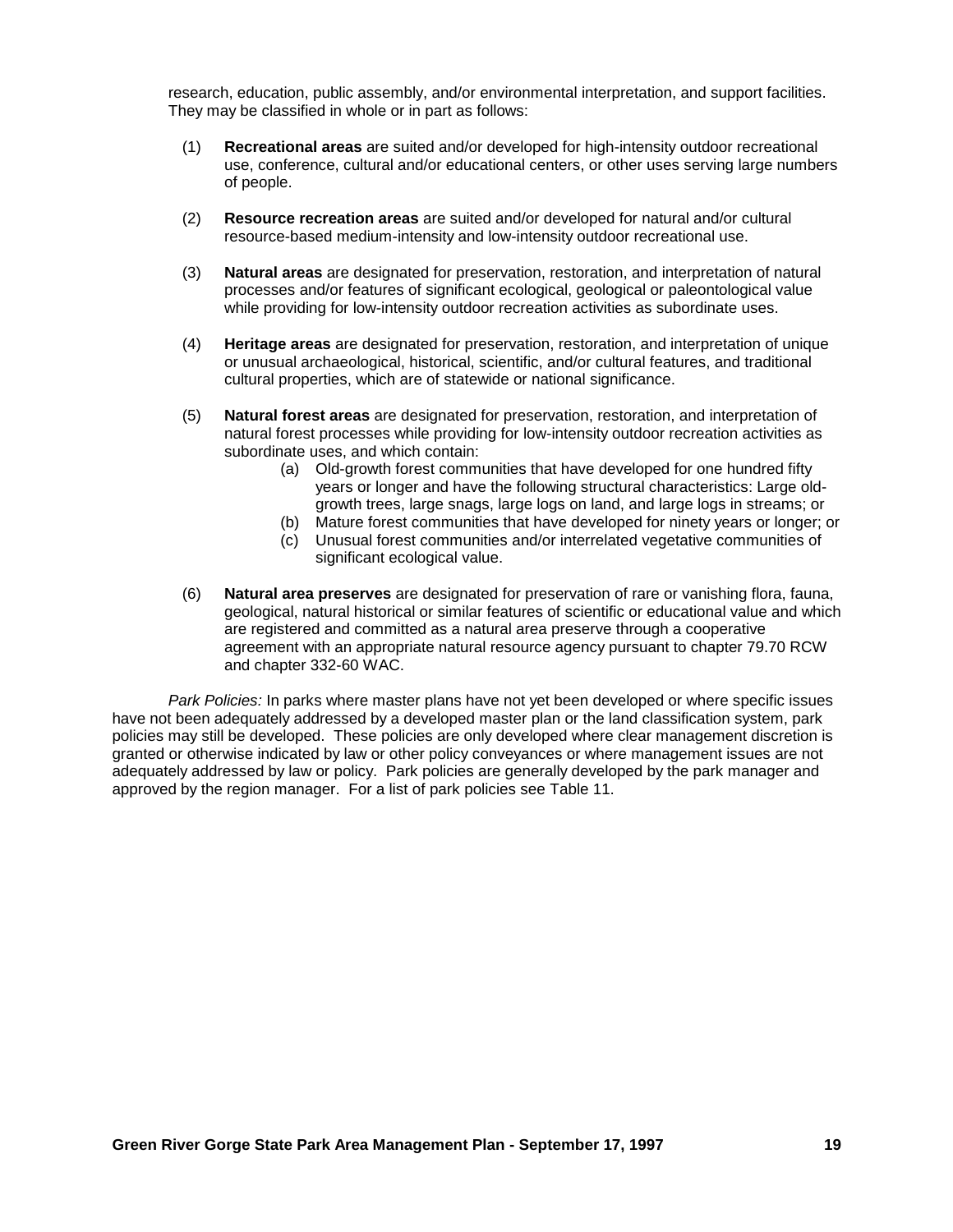#### *Land Ownership and Management Obligations*

In addition to specific regulations and policies developed by State Parks to apply to itself and those developed by other governments that may apply to specific state park areas, other legal obligations and agreements have been formalized into legally binding documents.

#### **Park Legal Description**, **Deeds, and Rights**

Park properties are acquired in many different ways, including by donation from private individuals, as surplus from other government agencies, in trade with other public and private organizations, or purchased outright. Parks are usually acquired in several pieces or parcels over a period of time. As a result, legal boundary descriptions can be complex. Often included in property deeds are certain rights that the grantor or seller wishes to retain. Many donations and government surplus acquisitions include restrictions on what State Parks may do with the property. A common restriction is that the property must be used for Aparks and recreation<sup>®</sup> or Astate park® purposes. Water rights may also be reserved. In some cases, reversionary rights to properties held by grantors can be invoked based on lack of performance or other criteria. Table 12 outlines deeds and legal descriptions of parcels acquired for the Green River Gorge State Park Area, and identifies rights that have been reserved. Specific legal documentation of these rights is referenced in Appendix A and can be found at the park office.

#### **Leases, Easements, Licenses, Permits, Contracts and Agreements**

State Parks often enters into agreements with other public and private organizations and individuals on behalf of a park. These agreements generally help the park to fulfill its recreational or stewardship objectives while providing a service or benefit to the other party. Agreements of this type are legally binding, and as a result, form a critical element of a park-s legal and policy context. Leases, easements, licenses, permits, contracts and other agreements entered into on behalf of the park area are outlined in Table 13.

#### *Regional Recreational Supply and Demand*

The supply and demand for recreational opportunities provided near to and within the park area are important in understanding what use pressures are or may be imposed on park resources. Table 14 analyzes the most significant recreational opportunities offered or potentially available to park users.

#### *Stakeholders and Constituencies*

Park management often involves the need to work closely with individuals and organizations that care about the public resource. The Astakeholders<sup>®</sup> may be park users; they may be neighbors; or they may be persons who are simply interested in the park=s resources and who desire those resources to be managed in a certain way for certain outcomes. Table 15 lists known stakeholders and constituencies. They should be contacted during the annual park open house and informed of significant developments or changes that might occur in or for the park.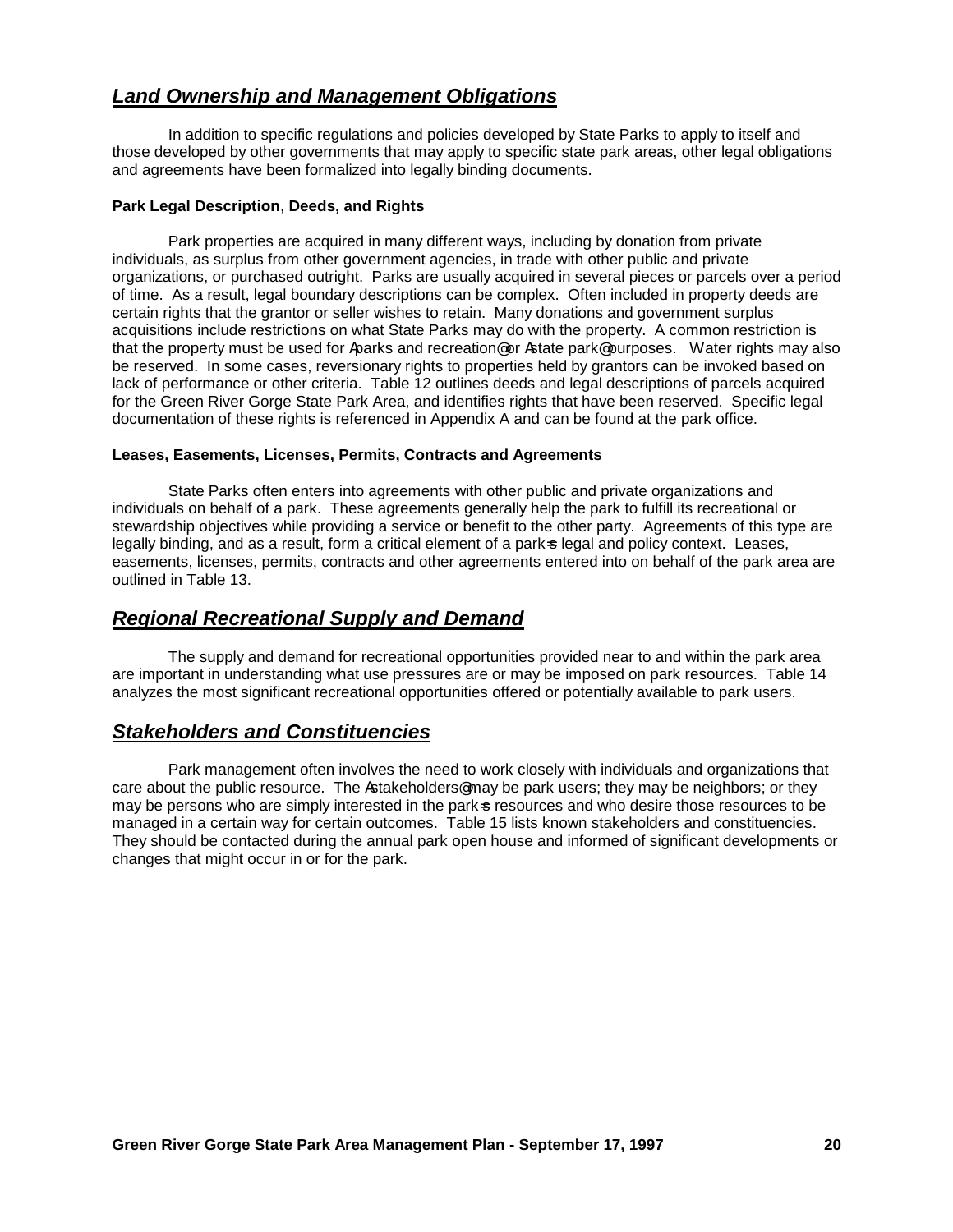## *Federal Government*

# *Requirements and Policies*

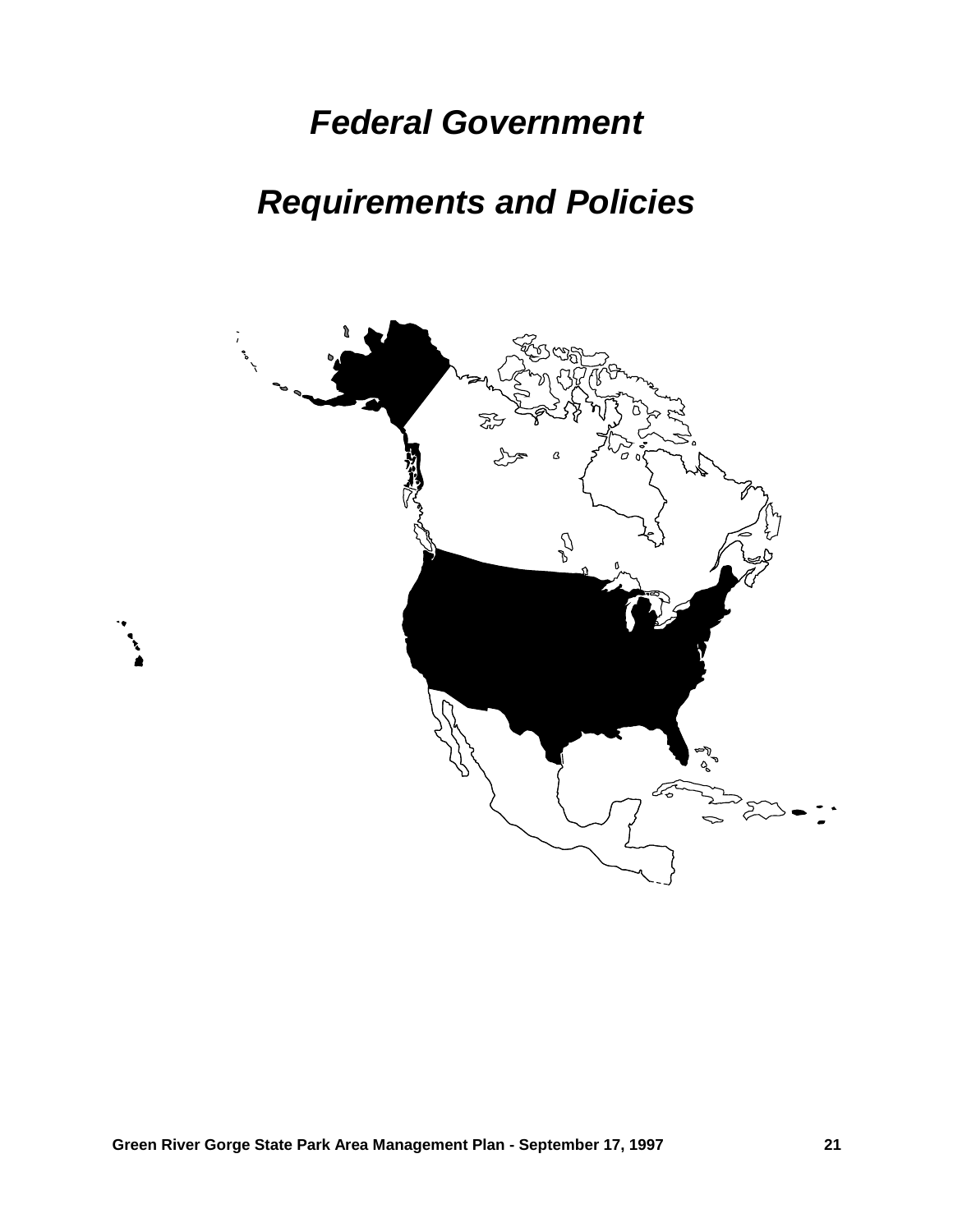#### *TABLE 2: FEDERAL LAWS APPLICABLE TO GREEN RIVER GORGE STATE PARK AREA MANAGEMENT*

| Americans with Disabilities Act<br>(42.126 USC)    | The purpose of the 1990 Americans with<br>Disabilities Act (ADA) was to provide a<br>national mandate for the elimination of<br>discrimination against individuals with<br>disabilities" and to "provide clear, strong,<br>consistent, enforceable, standards addressing<br>discrimination against individuals with<br>disabilities" Provisions of the act included<br>prohibiting discrimination and setting standards<br>for access to employment opportunity, public<br>services, public transportation, public<br>accommodations, and services operated by<br>private entities. | ADA regulations apply to the Green River<br>Gorge State Park Area particularly in the<br>areas of employment practices and<br>accessibility of park accommodations and<br>other recreational facilities. Specific<br>regulations concerning employment practices<br>and accessibility of accommodations and<br>other park facilities have been adopted by the<br>agency in compliance with ADA and can be<br>found in the agency policy and procedure<br>manual. |
|----------------------------------------------------|-------------------------------------------------------------------------------------------------------------------------------------------------------------------------------------------------------------------------------------------------------------------------------------------------------------------------------------------------------------------------------------------------------------------------------------------------------------------------------------------------------------------------------------------------------------------------------------|------------------------------------------------------------------------------------------------------------------------------------------------------------------------------------------------------------------------------------------------------------------------------------------------------------------------------------------------------------------------------------------------------------------------------------------------------------------|
| National Historic Preservation<br>Act (16.470 USC) | The National Historic Preservation Act of 1966<br>establishes a federal listing (National Register<br>of Historic Places) for tracking sites, structures,<br>districts of local, state and national significance<br>to American History, archaeology, and<br>architecture. Additionally, the act created a<br>State Historic Preservation Officer, to be<br>appointed by each state governor. This officer<br>is responsible for providing historic preservation<br>services at the state level.                                                                                    | The National Historic Preservation Act of 1966<br>applies to the Green River Gorge State Park<br>Area because the Green River Gorge Historic<br>District listed on the Washington State<br>Register of Historic Places. Properties listed<br>on the state register are automatically<br>candidate properties eligible for listing on the<br>National Register of Historic Places. For a<br>map of the Green River Gorge Historic District<br>see Appendix F.     |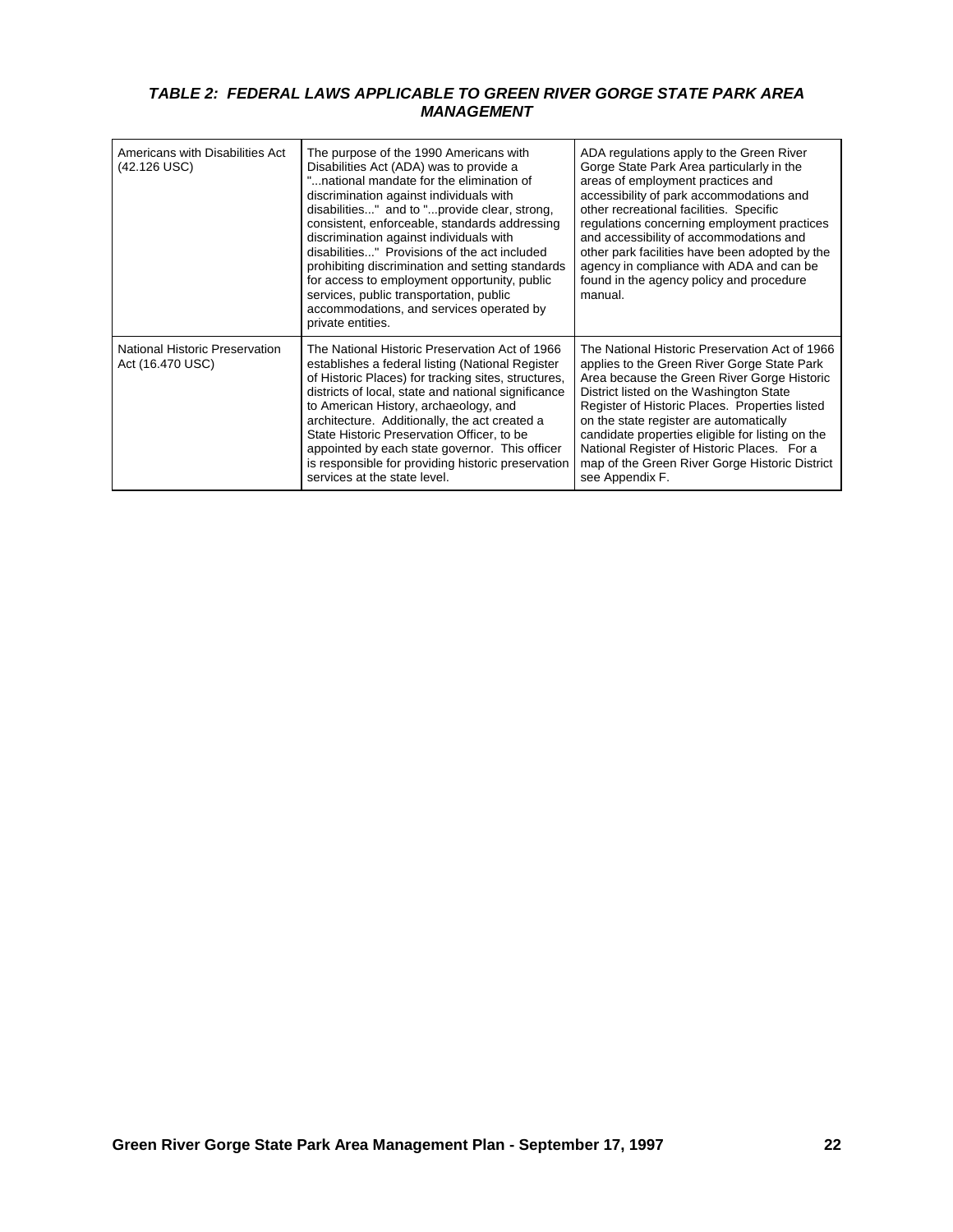*Washington State Government*

*Requirements and Policies*

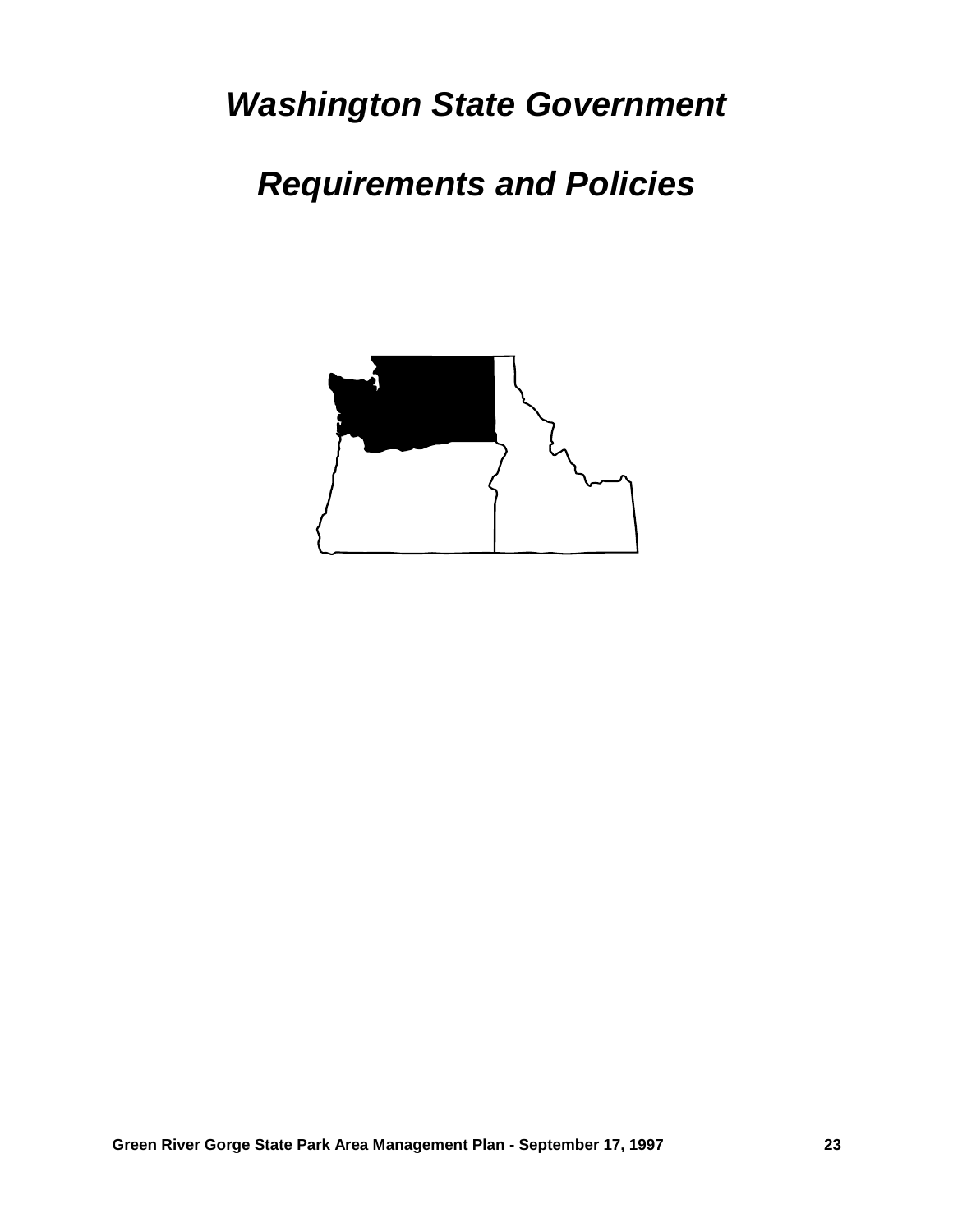#### *TABLE 3: STATE LAWS APPLICABLE TO GREEN RIVER GORGE STATE PARK AREA MANAGEMENT*

| <b>Number</b>                                                  | <b>Title</b>                                                                                                                                                    |
|----------------------------------------------------------------|-----------------------------------------------------------------------------------------------------------------------------------------------------------------|
|                                                                | <b>Washington State Parks and Recreation Commission</b>                                                                                                         |
| <b>RCW 43.51</b>                                               | Parks and Recreation Commission                                                                                                                                 |
| RCW 43.51.900                                                  | Green River Gorge Conservation Area - Declaration                                                                                                               |
| RCW 43.51.910                                                  | Green River Gorge Conservation Area created                                                                                                                     |
| RCW 43.51.920                                                  | Green River Gorge Conservation Area - Acquisition of real property, easements, or rights authorized                                                             |
| RCW 43.51.930                                                  | Green River Gorge Conservation Area - Acquisition of real property, easements, or rights authorized--Rights of other<br>state agencies not to be infringed upon |
| RCW Titles 9, 9A,<br>10, 13, 22, 46, 66,<br>69, 70, 75, 77, 79 | General criminal and non-criminal statutes enforced in state park areas by commissioned park rangers                                                            |
| RCW 88.12                                                      | <b>Regulation of Recreational Vessels</b>                                                                                                                       |
| WAC 352-04                                                     | Policy--Meetings, delegations, and land acquisition                                                                                                             |
| WAC 352-11                                                     | <b>SEPA</b> procedures                                                                                                                                          |
| WAC 352-16                                                     | Naming of sites and land classification system                                                                                                                  |
| WAC 352-20                                                     | Use of motor driven vehicles in state parks--Parking restrictions--Violations                                                                                   |
| WAC 352-24                                                     | Concessions and leases                                                                                                                                          |
| WAC 352-28                                                     | Tree, Plant and Fungi Cutting, Removal and/or Disposal                                                                                                          |
| WAC 352-32                                                     | Public use of state park areas                                                                                                                                  |
| WAC 352-40                                                     | <b>Public Records</b>                                                                                                                                           |
| WAC 352-60                                                     | Recreational vessel equipment and operation                                                                                                                     |
| WAC 352-67                                                     | Vessel sound level measurement procedure                                                                                                                        |
| WAC 352-70                                                     | Boating accident and casualty reporting                                                                                                                         |
| WAC 352-74                                                     | Filming within state parks                                                                                                                                      |
|                                                                | <b>Washington State Noxious Weed Control Board</b>                                                                                                              |
| <b>RCW 17.10</b>                                               | Noxious Weeds - Control Boards                                                                                                                                  |
| WAC 16-750                                                     | State Noxious Weed List and Schedule of Monetary Penalties                                                                                                      |
|                                                                | Washington State Department of Fish and Wildlife                                                                                                                |
| <b>RCW 75.20</b>                                               | Construction projects in state waters                                                                                                                           |
| WAC 232-14                                                     | State hydraulic code and quidelines                                                                                                                             |
| RCW 77.12.265                                                  | Trapping or killing wildlife doing damage                                                                                                                       |
| WAC 232-12-086                                                 | WDF&W Director or his designee is empowered to enter agreements to control nuisance or problem wildlife                                                         |
|                                                                | <b>Washington State Department of Ecology</b>                                                                                                                   |
| RCW 43.21C                                                     | <b>State Environmental Policy Act</b>                                                                                                                           |
| WAC 197-11                                                     | State Environmental Policy Act, Rules                                                                                                                           |
| RCW 90.48                                                      | Water pollution control                                                                                                                                         |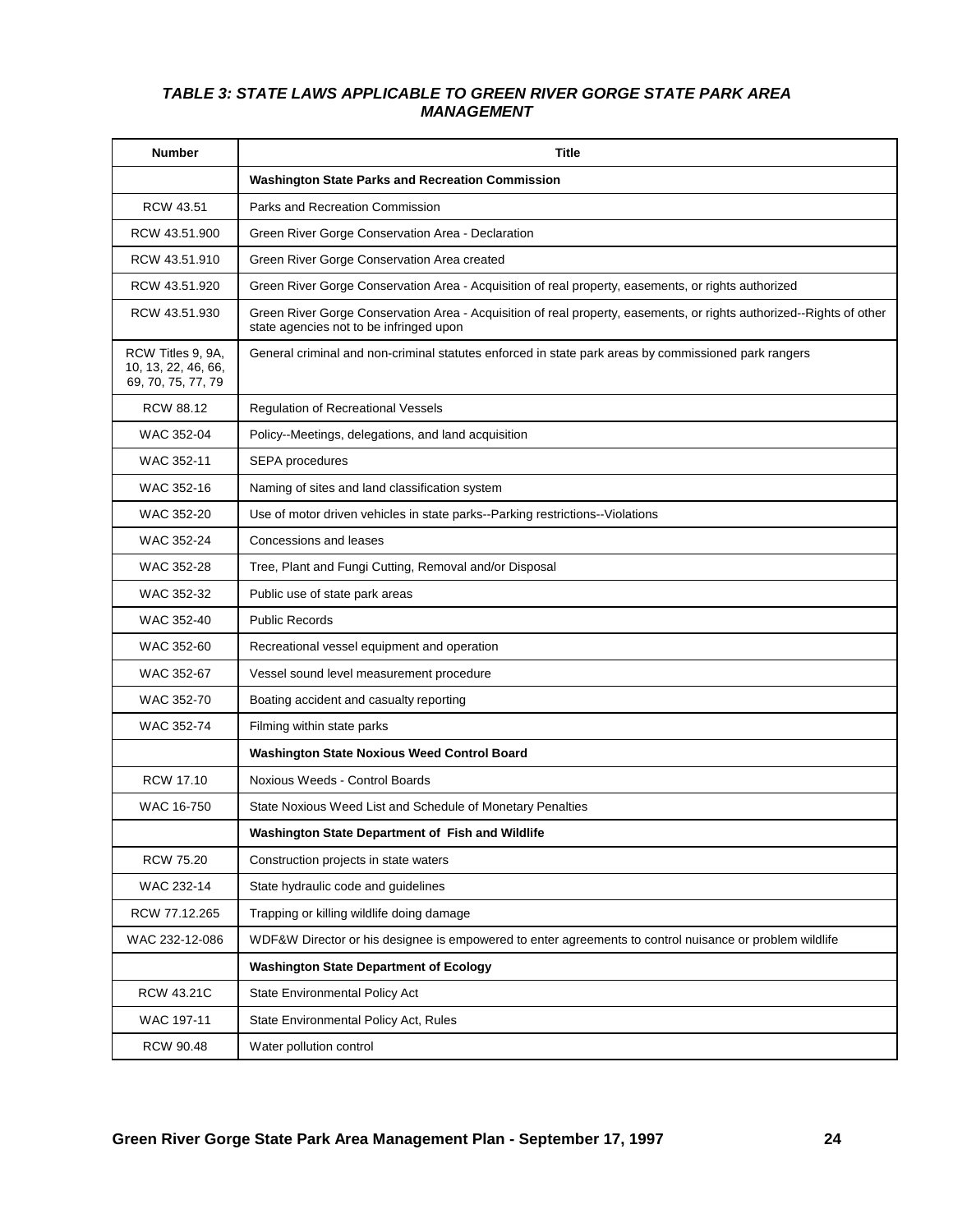| WAC 173-201A                       | Water quality standards for surface waters of the State of Washington                                    |  |
|------------------------------------|----------------------------------------------------------------------------------------------------------|--|
| <b>RCW 90.58</b>                   | Shoreline Management Act                                                                                 |  |
| WAC 173-14                         | Permits for Developments on Shorelines of the State                                                      |  |
|                                    | <b>Washington State Department of Natural Resources</b>                                                  |  |
| RCW 76.09                          | <b>Forest Practices Act</b>                                                                              |  |
| <b>WAC 222</b>                     | <b>Forest Practices Rules</b>                                                                            |  |
| <b>RCW 76.42</b>                   | Wood Debris Collection (DNR)                                                                             |  |
|                                    | Washington Office of Archaeology and Historic Preservation (OAHP)                                        |  |
| <b>RCW 27.44</b>                   | Indian Graves and Records                                                                                |  |
| RCW 27.53                          | Archaeological Sites and Resources                                                                       |  |
|                                    | Other                                                                                                    |  |
| <b>RCW 36.70</b>                   | Growth Management Act                                                                                    |  |
| <b>RCW 10.93</b>                   | Authority of commissioned Washington Peace officers                                                      |  |
| RCW 4.24.210                       | Recreational Liability Limitation                                                                        |  |
| RCW 52.30.020                      | Fire Protection Districts -- Property of Public Agency Included Within District -- Contracts for Service |  |
| Executive Order<br>89-10 and 90-04 | <b>Wetlands Protection</b>                                                                               |  |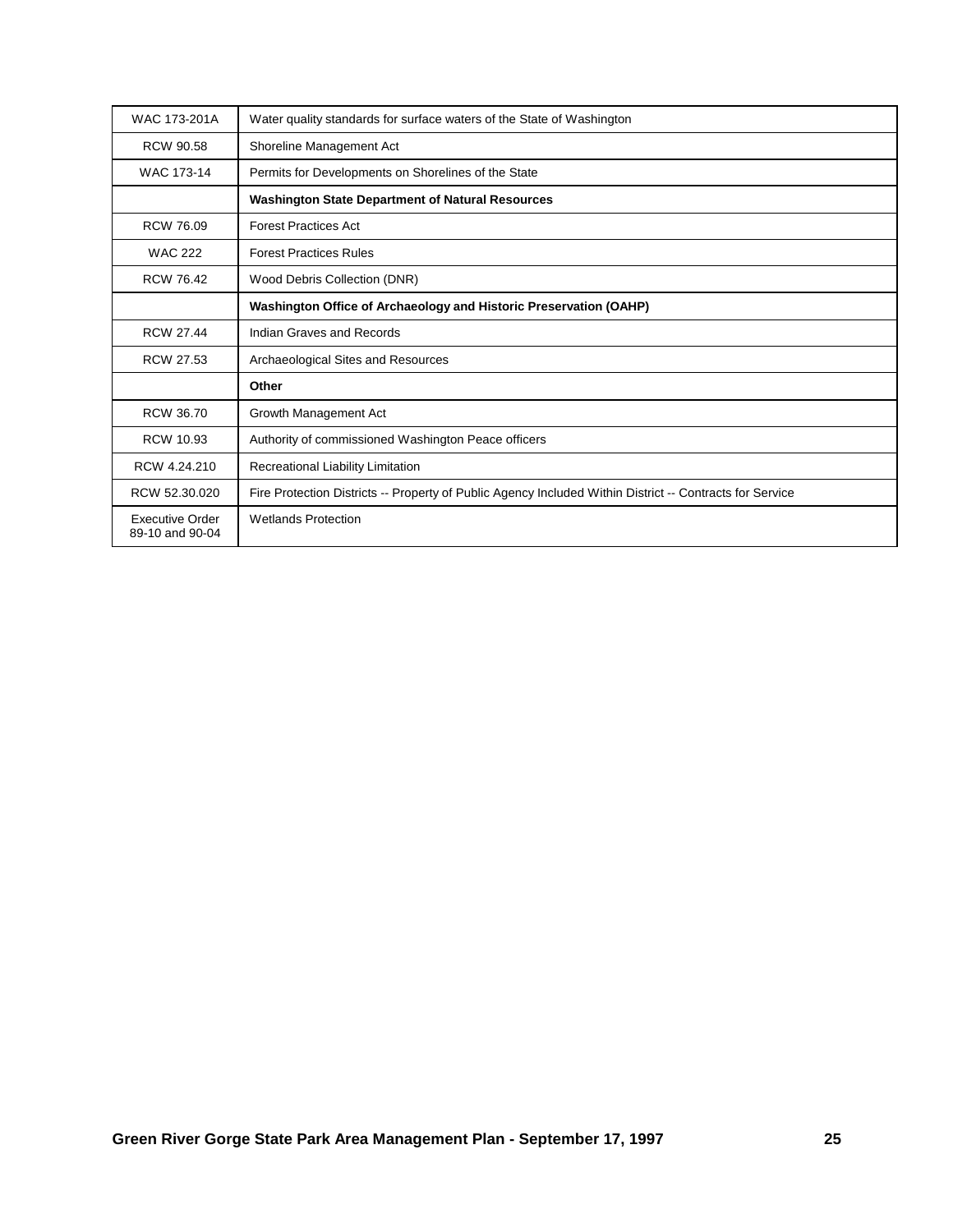#### *TABLE 4: WSP&RC COMMISSION POLICIES APPLICABLE TO GREEN RIVER GORGE STATE PARK AREA MANAGEMENT*

| <b>Number</b> | <b>Title</b>                                                  | <b>Description</b>                                                                                                                                                                                                                                                                          |
|---------------|---------------------------------------------------------------|---------------------------------------------------------------------------------------------------------------------------------------------------------------------------------------------------------------------------------------------------------------------------------------------|
| $62 - 15 - 1$ | Definitions                                                   | Defines commission policies as broad statements, with modifiers, that provide a<br>criteria for carrying out a course of action. Use is for clarification of duties,<br>responsibilities and for overall efficiency in the total operation of the State Parks and<br>Recreation Commission. |
| 62-25-1       | Duties and Authority of the<br>Commission                     | Outlines authority and duties of the Commission.                                                                                                                                                                                                                                            |
| 62-25-2       | Duties and Authority of the<br>Director                       | Outlines authority and duties of the Director of State Parks.                                                                                                                                                                                                                               |
| 62-25-3       | Dual Functions of<br><b>Commission and Director</b>           | Selection of sites for potential acquisition can be initiated by Commission, however,<br>must be thoroughly evaluated by staff before acquisition.                                                                                                                                          |
| 62-50-1       | <b>Historic Sites</b>                                         | Defines attributes of a historic area and general guidelines for interpretive centers.                                                                                                                                                                                                      |
| 63-63-2       | Flora Management                                              | States general objective to preserve, promote, and protect natural native flora of the<br>State and defines situations where removal of vegetation or establishment of<br>non-native vegetation is allowed.                                                                                 |
| 63-65-1       | <b>Reservations in State Parks</b>                            | Allows Director to set up park reservation systems for various park activities.                                                                                                                                                                                                             |
| 64-45-1       | <b>Dedication of State Parks</b>                              | Assigns responsibility for dedication ceremonies for State Parks to the Commission<br>and staff.                                                                                                                                                                                            |
| 65-10-1       | <b>Developmental Funds</b>                                    | In principle endorsement of the use of certain types of funding programs for<br>development of recreational facilities.                                                                                                                                                                     |
| 65-72-1       | Naming of Structures                                          | Defines basic policy for the names that will appear on plaques.                                                                                                                                                                                                                             |
| 67-72-1       | State Trails Program                                          | Grants approval for involvement of State Parks in acquisition, coordination, and<br>encouragement of non-motorized trails statewide.                                                                                                                                                        |
| 68-55-1       | <b>Land Acquisition</b>                                       | Outlines steps of the site acquisition process                                                                                                                                                                                                                                              |
| $71 - 15 - 1$ | Cooperative Programs                                          | Lists acceptable types of cooperation with other government agencies.                                                                                                                                                                                                                       |
| 72-10-1       | Development by Private<br>Capital                             | Authorizes the private operation of campgrounds as concessions within State Parks<br>subject to State Park regulations                                                                                                                                                                      |
| 73-26-1       | Concession Policy-Terms of<br><b>Five Years or Less</b>       | Defines guidelines for allowing concessions and payment of a percentage of gross<br>income of concessionaires to State Parks                                                                                                                                                                |
| 74-55-1       | Inholding Policy                                              | States that in holdings should be acquired where boundary lines are illogical.                                                                                                                                                                                                              |
| 74-63-1       | Hay Cutting/Grazing<br>Permits, Blanket Authority             | Authorizes Director to establish guidelines and solicit bids for hay cutting and grazing<br>permits                                                                                                                                                                                         |
| 76-55-1       | Relocation Assistance and<br><b>Real Property Acquisition</b> | Affirms compliance with the "Rules and Regulations for Uniform Relocation<br>Assistance and Real Property Acquisition Policies Act.                                                                                                                                                         |
| $77 - 65 - 1$ | Alcoholic Beverage<br><b>Consumption in State Parks</b>       | Requires groups larger than 20 people engaged in consumption of alcoholic<br>beverages to hire a law enforcement officer to patrol gathering.                                                                                                                                               |
| 78-15-1       | <b>Advisory Group</b><br>Policy-Citizen                       | Defines policy for forming advisory committees, task forces, public meetings, and<br>public hearings.                                                                                                                                                                                       |
| 78-72-1       | Naming of Parks                                               | Provides quidelines for naming of State Parks.                                                                                                                                                                                                                                              |
| 79-10-1       | Standard Fees Charged for<br>Camping                          | Requires fees to be analyzed annually.                                                                                                                                                                                                                                                      |
| 79-55-1       | <b>Recreation Trail</b>                                       | Adopts the rails-to-trails concept in principle                                                                                                                                                                                                                                             |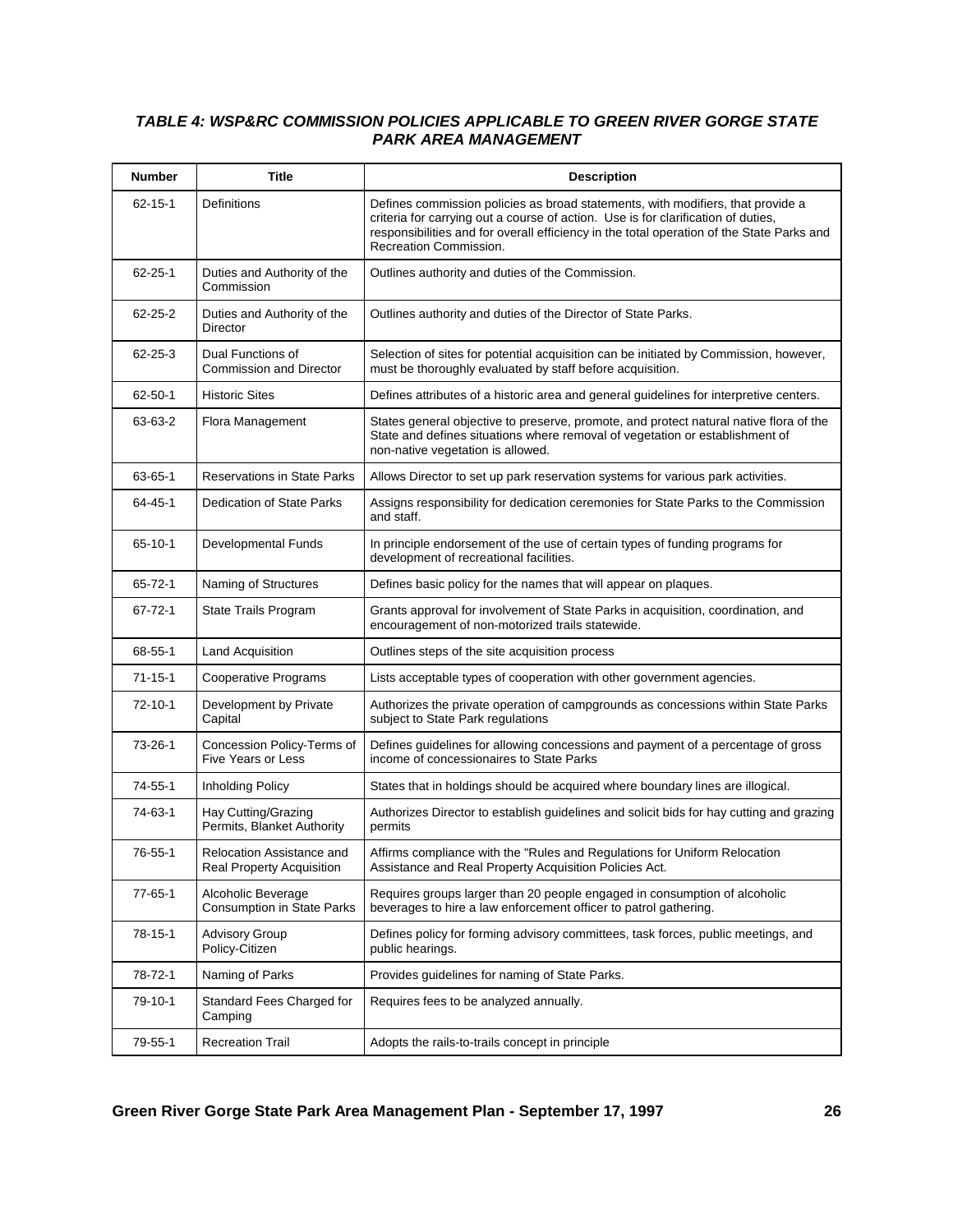| $81 - 55 - 1$ | <b>Appraisal Policy</b>                                                 | Outlines policy for determining appraisal methods when acquiring real property for<br>State Parks.                                                                                      |
|---------------|-------------------------------------------------------------------------|-----------------------------------------------------------------------------------------------------------------------------------------------------------------------------------------|
| $82 - 55 - 1$ | <b>Consolidation of Blanket</b><br>Authorities to the Director          | Grants blanket authority to Director to issue licenses and permits for installation of<br>utilities systems, use of park roads by other parties, and other minor uses of park<br>lands. |
| $82 - 70 - 1$ | <b>Volunteer Policy</b>                                                 | Authorizes and encourages State Parks to provide volunteer opportunities.                                                                                                               |
| 83-55-1       | Interim Policy on<br><b>Hydroelectric Development</b><br>in State Parks | Provides general opposition to licensing hydroelectric projects that affect State Park<br>lands until further study of recreational impacts has been completed.                         |
| 84-70-1       | Interim Policy for Housing<br>for Park Managers and<br>Rangers          | Outlines housing policy for park staff.                                                                                                                                                 |
| 86-65-1       | Archery Use and Firearm<br>Safety Training in ELCs.                     | Declares archery and firearm safety training in ELCs are not inconsistent with State<br>Park use.                                                                                       |
| $91 - 60 - 1$ | Law Enforcement Policy                                                  | Outlines policies for law enforcement in state park areas.                                                                                                                              |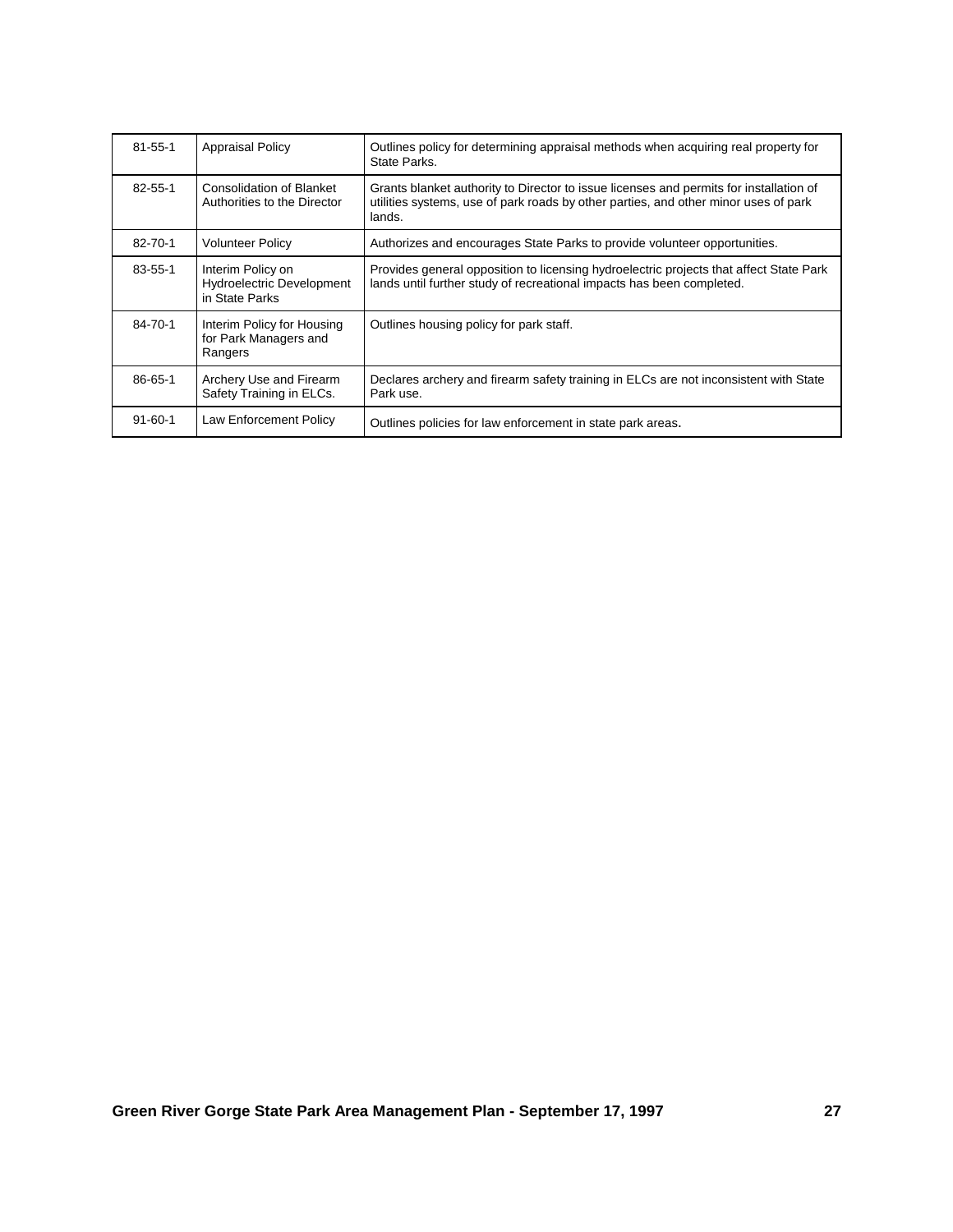#### *TABLE 5: WSP&RC ADMINISTRATIVE POLICIES APPLICABLE TO GREEN RIVER GORGE STATE PARK AREA MANAGEMENT.*

| <b>Number</b> | Title                                                                    | <b>Description</b>                                                                                                                                                                                                      |
|---------------|--------------------------------------------------------------------------|-------------------------------------------------------------------------------------------------------------------------------------------------------------------------------------------------------------------------|
| $10-3$        | Requesting and Receiving<br>Grants-In-Aid                                | Outlines policy on researching and soliciting grants to support specific programs or<br>projects.                                                                                                                       |
| $15 - 2$      | <b>Electronic Communication</b><br><b>Systems: Use and Privacy</b>       | Establishes State Parks policy for appropriate use of e-mail, facsimile, voice mail,<br>network schedulers, and teleconferencing devices.                                                                               |
| $15 - 3$      | Agency Motor Vehicle<br>Assignment and Use                               | Defines policy for assignment and use of agency owned vehicles.                                                                                                                                                         |
| $15 - 4$      | Transportation of<br>Non-Employees in State<br>Owned Vehicles or Vessels | Outlines conditions of transporting non-employees in agency owned vehicles or<br>vessels                                                                                                                                |
| $15 - 6$      | <b>Standard Plans</b>                                                    | Provides guidelines for preparing, revising, and adopting design plans, practices,<br>and related maintenance of new facilities.                                                                                        |
| $15 - 8$      | Research                                                                 | Outlines policy for conducting agency research to provide the basis to guide agency<br>actions to reach mission goals.                                                                                                  |
| $15-9$        | Citizen Participation                                                    | Outlines policy for receiving citizen input in decision making processes.                                                                                                                                               |
| $15 - 10$     | <b>Emergency Operating Plan</b>                                          | Explains priorities for operating agency in times of disaster or emergency.                                                                                                                                             |
| 15-13         | No Smoking Policy                                                        | Prohibits smoking in state owned vehicles and buildings in compliance with the<br>Washington Clean Indoor Air Act of 1985.                                                                                              |
| $15 - 14$     | <b>Employee Health and Safety</b>                                        | Establishes a policy regarding a safe and healthful work place for the employees of<br>the agency.                                                                                                                      |
| $15 - 15$     | Personal Use of Agency<br>Tools, Equipment and<br><b>Facilities</b>      | Establishes a policy limiting the use of agency owned tools, equipment and facilities<br>to that which is necessary for the purpose of performing official job duties.                                                  |
| $15 - 16$     | <b>Fuel Storage Tanks</b>                                                | Provides policy to ensure compliance with state and federal UST regulations for<br>park-owned underground fuel storage tanks.                                                                                           |
| $15 - 17$     | Drug-Free Work Place Policy                                              | Establishes a drug-free work place policy to maintain a safe, healthful and<br>productive environment for agency employees and park visitors consistent with the<br>federal Omnibus Drug Act and Executive Order 92-01. |
| $15 - 18$     | Procurement, Use, and<br>Management of Cellular<br>Telephones            | Provides direction for the procurement, use and management of agency owned<br>cellular telephones.                                                                                                                      |
| 45-1          | Park Personnel Media<br>Relations                                        | Establishes a policy pertaining to state park personnel relations with media<br>representatives.                                                                                                                        |
| 45-2          | <b>Written Publications</b>                                              | Defines policy for all written publications including, interpretive brochures,<br>administrative publications, and educational materials.                                                                               |
| $45 - 3$      | <b>Written Publications</b>                                              | Assigns responsibilities and steps to be taken for the development and printing of<br>written publications.                                                                                                             |
| $50-1$        | Interpretive Centers                                                     | Provides guidelines for evaluating, planning, and developing interpretive centers.                                                                                                                                      |
| $60 - 1$      | Contact With Attorney<br>General's Office                                | Clarifies communication relationship between State Parks and Recreation staff and<br>the Office of the Attorney General.                                                                                                |
| $65-1$        | Contractor's Use of Park<br>Space                                        | Establishes administrative policy and guidelines for a contractor's use of space<br>within a State Park.                                                                                                                |
| 65-2          | Possession of Second Police<br>Commission                                | Prohibits any commissioned state park employee from possessing a second<br>commission from any other police agency.                                                                                                     |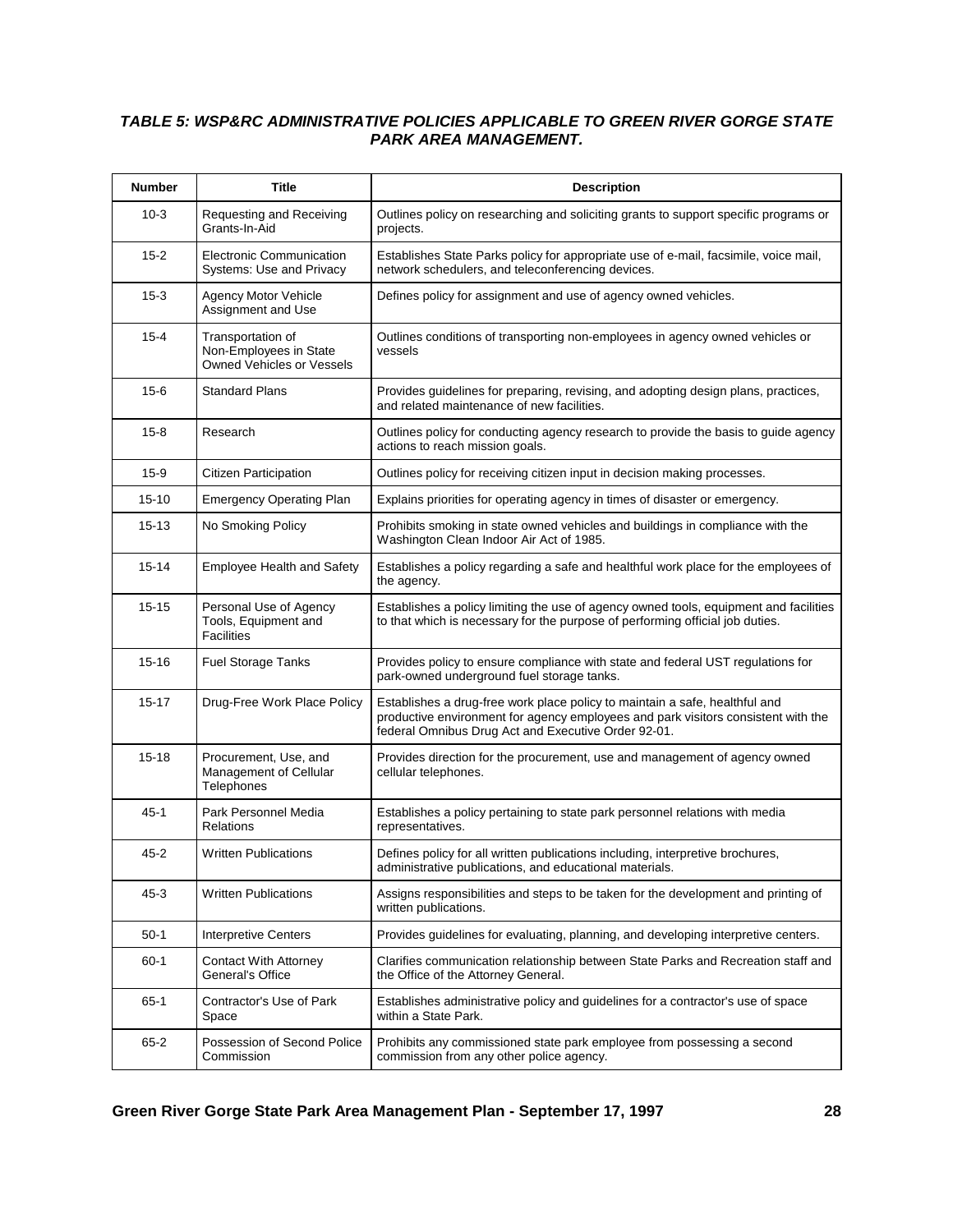| <b>Number</b> | <b>Title</b>                                                     | <b>Description</b>                                                                                                                                                                                                                                                                     |
|---------------|------------------------------------------------------------------|----------------------------------------------------------------------------------------------------------------------------------------------------------------------------------------------------------------------------------------------------------------------------------------|
| $65 - 3$      | Park Capacity                                                    | Guides determination of the maximum number of park visitors the park can safely<br>accommodate.                                                                                                                                                                                        |
| $70-1$        | Soliciting Contributions for<br><b>Non-Political Campaigns</b>   | Establishes a policy for campaign and contribution solicitations within state parks.                                                                                                                                                                                                   |
| $70-2$        | <b>Securing Temporary</b><br>Employees                           | Assigns responsibility for selecting, orienting, and evaluating temporary park staff.                                                                                                                                                                                                  |
| $70-4$        | Uniforms                                                         | Guides agency uniform policy                                                                                                                                                                                                                                                           |
| $70-5$        | Volunteers                                                       | Guides use of volunteers by the agency                                                                                                                                                                                                                                                 |
| $70-6$        | <b>Employment Practices</b><br><b>Concerning Close Relatives</b> | Establishes a policy regarding the employment of close relatives                                                                                                                                                                                                                       |
| $70-8$        | <b>Equal Opportunity</b>                                         | Ensures of compliance with the Civil Rights Act of 1964.                                                                                                                                                                                                                               |
| $70-9$        | "Exception" Work Period<br>EmployeesExchange Time                | Establishes consistent agency-wide parameters for the accrual and disposition of<br>exchange time by "Exception" work period employees.                                                                                                                                                |
| 70-10         | <b>Employee Grievance</b>                                        | Establishes a policy which provides for a grievance process to be utilized by<br>employees whose positions are not covered by a collective bargaining agreement.                                                                                                                       |
| $70-12$       | Human Resource<br>Development                                    | Defines policy for ongoing training of agency staff.                                                                                                                                                                                                                                   |
| 70-13         | Sexual Harassment                                                | Provides an agency-wide policy and procedure regarding sexual harassment.                                                                                                                                                                                                              |
| 70-14         | <b>Personnel Classification</b>                                  | Establishes an administrative policy for processing and reporting new positions,<br>changes in position duties, and requests for position review to provide proper<br>maintenance of the Classification Plan.                                                                          |
| $70 - 15$     | Conflict of Interest                                             | Provides policy for determining and dealing with conflicts of interest of agency<br>employees and establishing a code of ethics.                                                                                                                                                       |
| 70-17         | <b>Corrective Action</b>                                         | Establishes a policy and a guideline for use by the agency managers and<br>supervisors to identify how to prevent and when to initiate the corrective action<br>process.                                                                                                               |
| $70-18$       | <b>Equal Employment</b><br>Opportunity                           | Establishes a policy by which State Parks will provide equal employment<br>opportunity for any individual regardless of race, color, religion, sex, marital status,<br>national origin, age, disabled or Vietnam era veteran status, and physical, sensory,<br>or mental disabilities. |
| 70-22         | <b>Tuition Reimbursement</b><br>Program                          | Establishes a policy regarding State Parks Tuition Reimbursement Program.                                                                                                                                                                                                              |
| 70-23         | Reasonable Accommodation                                         | Defines policy to provide equal access to persons of disability and avoid<br>discrimination.                                                                                                                                                                                           |
| $80 - 1$      | <b>Fixed Asset Inventory</b>                                     | Specifies policy to provide inventory control over agency property.                                                                                                                                                                                                                    |
| $80 - 3$      | Disposition of Scrap and<br><b>Surplus Materials</b>             | Explains policy for proper disposal of scrap from planned maintenance, M&O, and<br>capital projects.                                                                                                                                                                                   |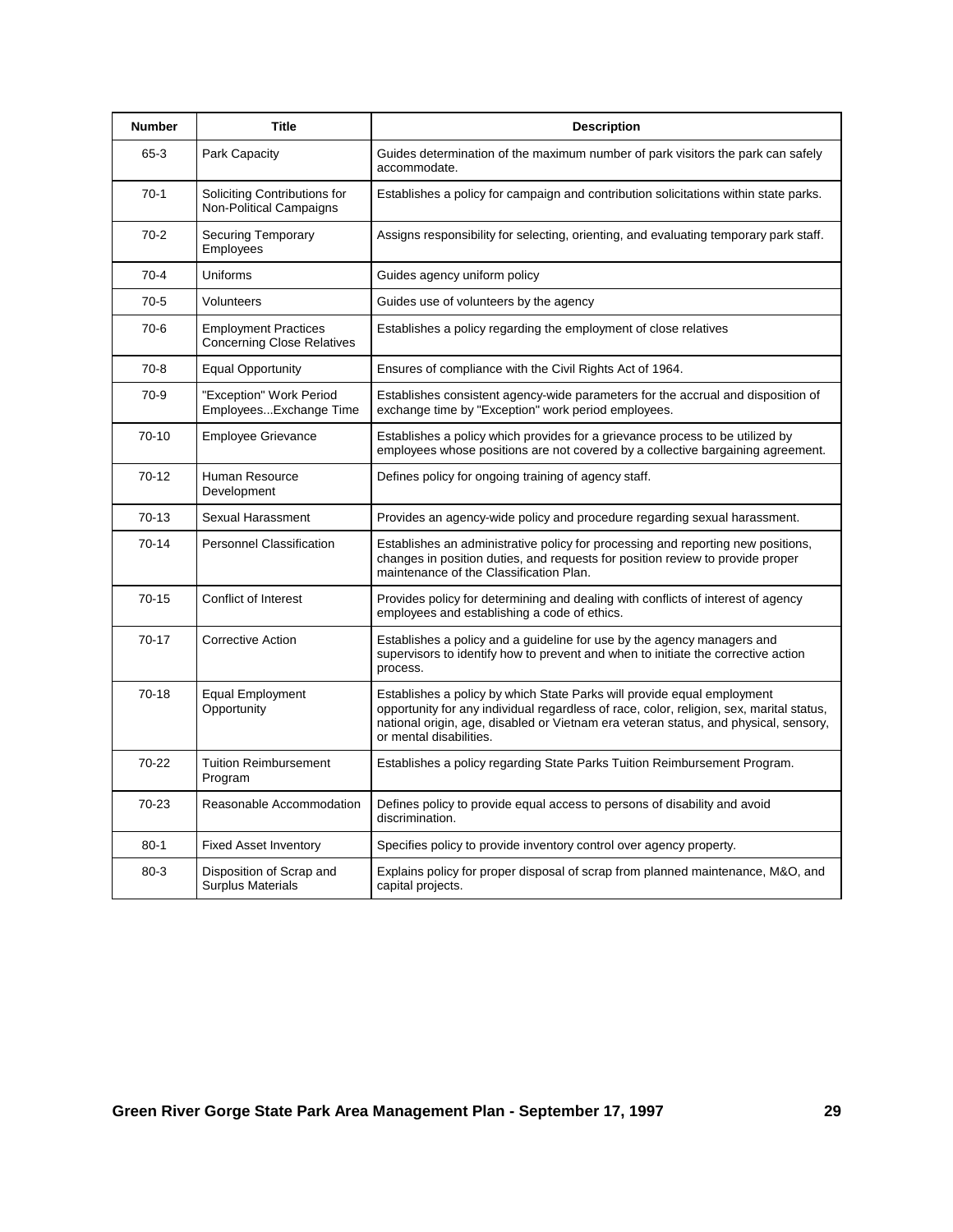#### *TABLE 6: WSP&RC DIRECTIVES APPLICABLE TO GREEN RIVER GORGE STATE PARK AREA MANAGEMENT***.**

| <b>Number</b> | Title                                                                                                                         | <b>Description</b>                                                                                                                                              |
|---------------|-------------------------------------------------------------------------------------------------------------------------------|-----------------------------------------------------------------------------------------------------------------------------------------------------------------|
| $72 - 11$     | Use of Metal Detectors in<br><b>State Parks</b>                                                                               | Sets use period, areas, and reporting procedure                                                                                                                 |
| 73-7          | Law Enforcement Officers -<br>Camping                                                                                         | Permits law enforcement officers to camp free at State Parks if they identify<br>themselves as such and intend to help park staff in the event of an emergency. |
| 73-9          | <b>Litter Receptacles</b>                                                                                                     | Sets standards of appearance                                                                                                                                    |
| 73-10         | <b>Law Enforcement Guidelines</b>                                                                                             | Outlines the role and appropriate enforcement of laws in state parks by<br>commissioned park rangers.                                                           |
| 73-11         | <b>Operations Division</b><br>Responses from the Field                                                                        | Requires field responses to headquarters queries be compiled by the regions and<br>forwarded to headquarters as a regional response.                            |
| 73-15         | <b>Campsite Availability</b>                                                                                                  | Outlines first come/first served policy                                                                                                                         |
| $74 - 4$      | <b>Emergencies Outside Park</b><br><b>Boundaries</b>                                                                          | Guides allowable response by park staff to emergencies outside park boundaries.                                                                                 |
| 74-5          | Personal Belongings in Parks                                                                                                  | Guides the storage of employee personal property on park premises.                                                                                              |
| $75-1$        | Park Diary                                                                                                                    | Provides guidelines and responsibilities for the maintenance of park diaries.                                                                                   |
| 76-2          | Interpretive Center Days and<br>Staffing                                                                                      | Provides general guidelines for staffing, operation, and maintenance of centers<br>and houses and outlines organization of workshops                            |
| 76-4          | <b>Volunteer Fire Department</b><br>Participation                                                                             | Allows park personnel to render services as volunteer firefighters.                                                                                             |
| $77-3$        | Reservations for Group Day<br>Use                                                                                             | Establishes guidelines for the operating group day use facilities.                                                                                              |
| $77-5$        | Contact with Attorney<br>General's Office                                                                                     | Explains procedure for contacting Attorney General's Office.                                                                                                    |
| 77-6          | Canadian Currency Discount                                                                                                    | Establishes staff responsibilities for determining discount rate.                                                                                               |
| 79-3          | <b>Fire Protection Responsibilities</b><br>Fire Reports - Special Fire<br><b>Equipment and Fire Caches -</b><br>Fire Training | Outlines responsibilities and guidelines for fire prevention, preparation, training,<br>suppression and reporting.                                              |
| 79-4          | <b>Standardization of State Park</b><br><b>Telephone Listings</b>                                                             | Establishes a standard for listing of state parks in telephone directories.                                                                                     |
| $81 - 1$      | Guidelines for Scheduling<br>Days Off - Parks                                                                                 | Directs the routing of correspondence addressed to persons or entities outside the<br>agency through the Assistant Director of Operations.                      |
| $81 - 2$      | Copies of Correspondence                                                                                                      | Directs the routing of correspondence addressed to persons or entities outside the<br>agency through the Assistant Director of Operations.                      |
| $82 - 3$      | <b>Conservation Permits - Wood</b><br>Debris Removal                                                                          | Guides public removal of wood debris in park areas.                                                                                                             |
| $82 - 4$      | <b>Emergency Notification -</b><br><b>Except Death</b>                                                                        | Directs the reporting of emergencies in parks up the chain of command.                                                                                          |
| 83-2          | Master Equipment Plan                                                                                                         | Establishes responsibility for inventory control of park or pool equipment and<br>guidelines for making additions or deletions.                                 |
| 83-3          | Vehicle Appearance and<br>Maintenance                                                                                         | Provides guidelines for appearance and maintenance of agency owned vehicles.                                                                                    |
| $84-1$        | Park Hours/Seasons                                                                                                            | Defines park operating hours and seasons.                                                                                                                       |

**Green River Gorge State Park Area Management Plan - September 17, 1997 30**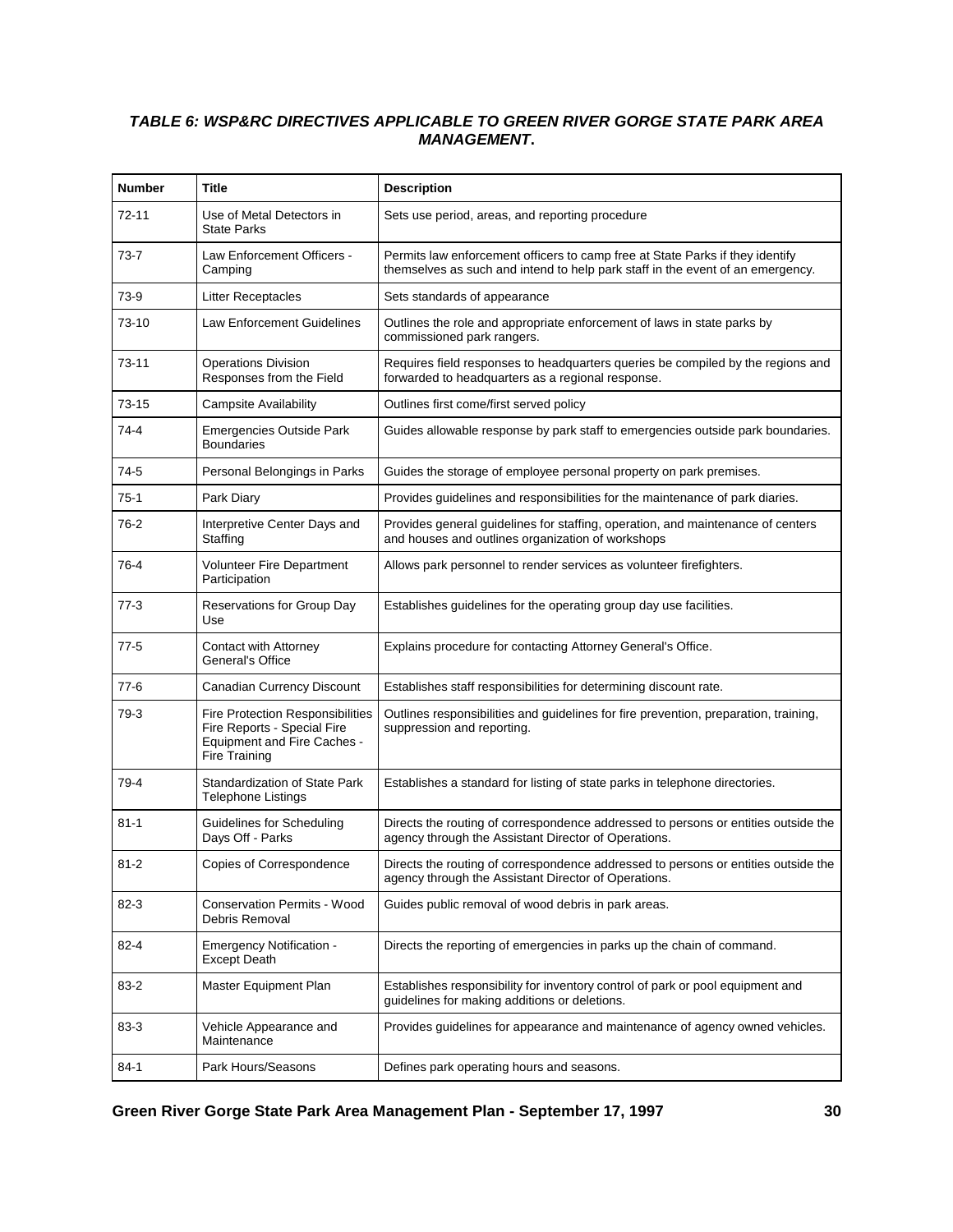| <b>Number</b> | <b>Title</b>                                                 | <b>Description</b>                                                                                                                                 |
|---------------|--------------------------------------------------------------|----------------------------------------------------------------------------------------------------------------------------------------------------|
| $84-3$        | Security of Assets                                           | Clarifies responsibility and accountability of personnel who handle agency assets.                                                                 |
| 84-4          | Modification of Agency Owned<br>Equipment                    | Prohibits modifications, or requires written prior approval before modifications to<br>agency owned equipment can be made.                         |
| 84-5          | Personal Protective and Life<br>Saving Equipment             | Defines responsibility and guidelines for the wearing of personal protective<br>equipment by agency staff.                                         |
| $86-1$        | <b>Message Guidelines</b>                                    | Provides guidelines for recorded messages on park answering machines.                                                                              |
| 86-3          | Camping Accommodations for<br>Hikers/Bicyclists              | Sets guidelines for accommodating hikers and bicyclists                                                                                            |
| 86-4          | Washington Clean Indoor Air<br>Act                           | Prohibits Smoking in State owned buildings and vehicles                                                                                            |
| 86-5          | Posting of Park Rules                                        | Guides proper display of park rules                                                                                                                |
| 86-6          | In Park Posting of Emergency<br>Information                  | Sets posting requirements of emergency information                                                                                                 |
| 86-7          | Housing and Park Residency                                   | Defines terms and conditions for employees and non-employees occupying state<br>park housing.                                                      |
| $87-1$        | Park Attendance                                              | Explains data collection and reporting of park attendance figures.                                                                                 |
| $87 - 2$      | <b>Artifact Removal from State</b><br><b>Park Properties</b> | Prohibits the disturbance, collection, alteration, or removal of any historical items,<br>documents, or artifacts, or any prehistorical artifacts. |
| $89-1$        | Incident Reporting (plus<br>instructions)                    | Identifies responsibilities and guidelines for reporting incidents in parks.                                                                       |
| 89-2          | <b>Driver's Licenses</b>                                     | Requires information to be obtained by supervisors before allowing employees to<br>operate park vehicles.                                          |
| $91 - 1$      | <b>Daily Registration Forms</b>                              | Outlines requirements for competing daily campground registration forms.                                                                           |
| $95 - 1$      | <b>Boat Launch Designation</b>                               | Provides guidelines for establishing boat launches as fee facilities                                                                               |
| $95 - 2$      | Administrative Use of ELC<br><b>Facilities</b>               | Provides guidelines for the administrative use (agency use) of ELCs and requires<br>payment of ELC fees for such use.                              |
| $96-1$        | Violence/Harassment in the<br>Workplace                      | Defines and prohibits acts of violence and harassment.                                                                                             |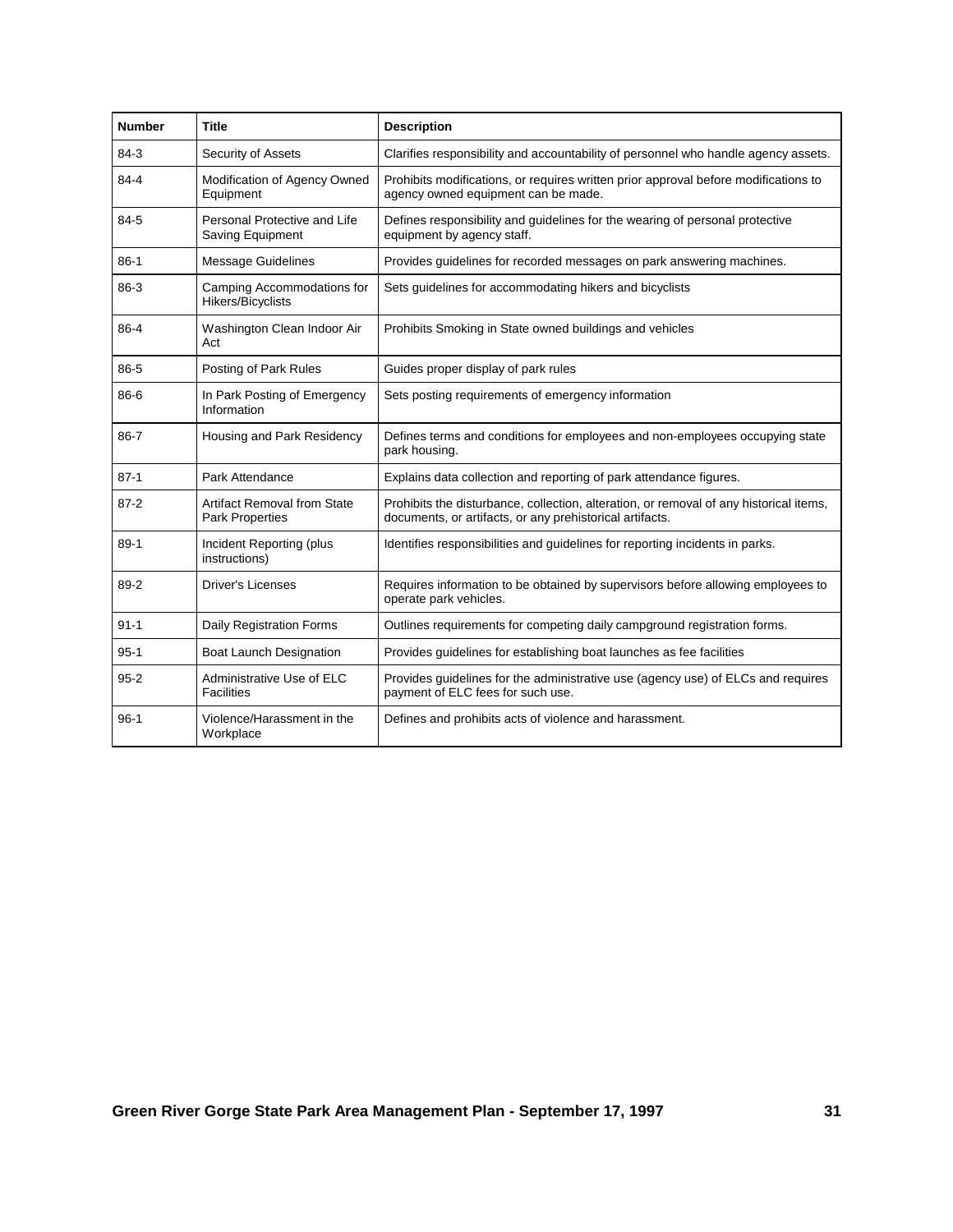### *TABLE 7: WSP&RC MEMORANDA OF UNDERSTANDING APPLICABLE TO GREEN RIVER GORGE STATE PARK AREA MANAGEMENT.*

| <b>Number</b> | <b>Title</b>                                                                               | <b>Description</b>                                                                                                                      |
|---------------|--------------------------------------------------------------------------------------------|-----------------------------------------------------------------------------------------------------------------------------------------|
| $17 - 72$     | Picking of fruits, berries, and gathering<br>mushrooms and other edibles in State<br>Parks | Defines allowable harvest of consumable park resources as a recreational<br>activity for personal use. See also WAC 352-32-010(4).      |
| 18-72         | Banquet permits-Group gatherings                                                           | Establishes need for groups gathering in State Park areas to have a<br>banquet permit if alcohol is to be consumed.                     |
| $73-3$        | <b>Court Probation Personnel</b>                                                           | Defines conditions for allowing court probation personnel to work in State<br>Parks                                                     |
| $77-3$        | Killing, collecting, removing of live<br>objects or specimens from State Parks             | Defines allowable conditions for killing or removing plants or animals from<br>State Park areas.                                        |
| $77-8$        | <b>Tree Removal</b>                                                                        | Clarifies working relationship between Operations and Resources<br>Development divisions as it pertains to timber removal.              |
| $80 - 1$      | Gold panning, Dredging, and Mineral<br>removal                                             | Outlines request process for authorizing these endeavors.                                                                               |
| $81 - 1$      | Park Logs for construction and<br>maintenance purposes                                     | Identifies allowable conditions under which logs in State Parks may be<br>utilized for construction and maintenance of park facilities. |
| $82 - 1$      | Operations-Use of chemicals in weed<br>and pest control                                    | Specifies requirements for pesticide/herbicide application in State Parks.                                                              |
| $82 - 4$      | Oil spill disasters                                                                        | Outlines channels of communication in the event of an oil spill.                                                                        |
| $82 - 6$      | Forest practices interagency<br>agreement and procedures                                   | Defines agreement between WSP&RC and DNR on forest practices<br>permit applications.                                                    |
| $83-1$        | Personal Satellite Dish Installation                                                       | Guides appropriate location of satellite dishes of park staff in agency<br>housing.                                                     |
| $84-1$        | Campfire Wood Sales - Sale of<br>Pressed Fuel by Park Forces                               | Outlines when wood fuel can be sold by park staff to avoid conflicts with<br>concessionaires                                            |
| 84-3          | Guidelines for Listing Businesses,<br>Services, and Other Points of Interest               | Guides placement of non-park information on park bulletin boards.                                                                       |
| $93-1$        | <b>Interpretive Committee</b>                                                              | Establishes the Agency Interpretive Committee.                                                                                          |
| $95-1$        | Removal of Abandoned Vessels                                                               | Outlines responsibilities and procedures for the removal of abandoned<br>vessels at State Parks moorage facilities and other lands.     |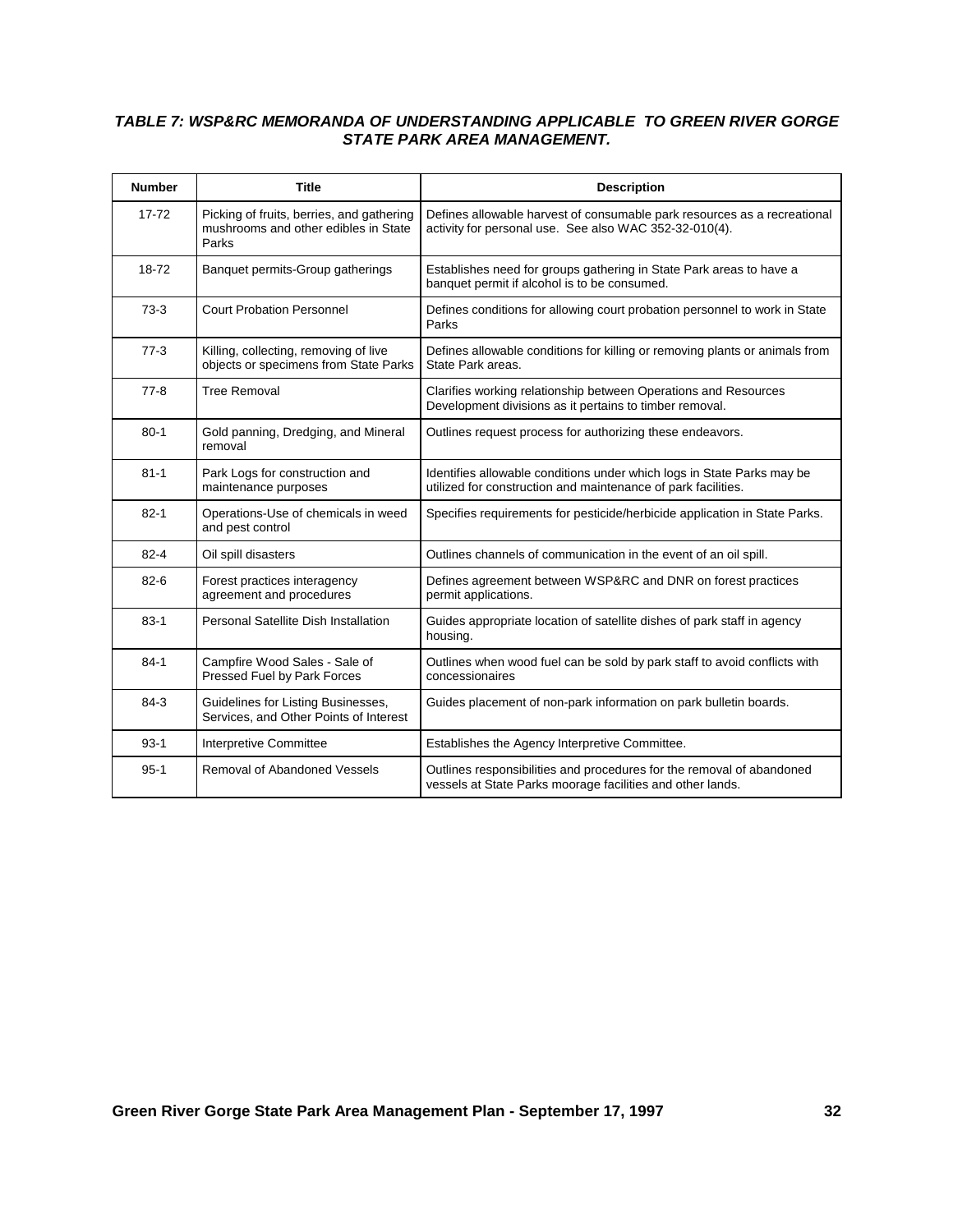### *TABLE 8: WSP&RC PROCEDURES APPLICABLE TO GREEN RIVER GORGE STATE PARK AREA MANAGEMENT*

| <b>Number</b> | Title                                                                                                                                         |
|---------------|-----------------------------------------------------------------------------------------------------------------------------------------------|
| 10            | <b>Accounting and Finance</b>                                                                                                                 |
| $10 - 2$      | Off-season Senior Citizen Pass                                                                                                                |
| $10 - 7$      | Off-season Senior Citizen Pass - Issuing of in State Parks                                                                                    |
| $10 - 8$      | Use of Senior Citizen/Disabled Person/Disabled Veteran Lifetime Pass/DOL Issued Card, Decal                                                   |
| $10-9$        | Issuing a Pass to Limited Income Senior Citizens/Disabled Persons/Disabled Veterans                                                           |
| $10 - 16$     | Allotments                                                                                                                                    |
| $10 - 19$     | American Express Travel Credit Cards                                                                                                          |
| 15            | Administration                                                                                                                                |
| $15 - 2$      | Personal/Consulting Service Contracting                                                                                                       |
| $15 - 4$      | Roster Updating; Telephone Lists; Mailing Lists                                                                                               |
| $15 - 8$      | <b>Essential Records</b>                                                                                                                      |
| $15-9$        | Publication Distribution to State Library                                                                                                     |
| $15 - 10$     | Issuing Permits for Filming in State Parks                                                                                                    |
| $15 - 21$     | Emergency Procedure/Fire, Explosion, Bomb Threat or Inquiry from News Media                                                                   |
| 26            | <b>Concessions</b>                                                                                                                            |
| $26-1$        | Commercial Leases - Temporary Concession Permit - Less Than Eight Days                                                                        |
| $26 - 2$      | <b>Commercial Leases - Communication Site Leases</b>                                                                                          |
| 26-3          | Renewal, Extension or Amendment of Concession and Commercial Contracts and Commercial Site Leases                                             |
| $26 - 4$      | <b>Complaint of Concessionaires Action</b>                                                                                                    |
| $26 - 5$      | Commercial Leases - Liaison with Federal Agencies on the Management of Federal and Federal Surplused Land<br><b>Under State Parks Control</b> |
| 26-6          | Commercial Leases - Concession or Commercial Lease Agreements Exceeding Seven Days                                                            |
| $26 - 8$      | <b>Concession Assignments</b>                                                                                                                 |
| 35            | <b>Environment</b>                                                                                                                            |
| $35-1$        | <b>Evaluation of Flood Hazards</b>                                                                                                            |
| $35 - 2$      | Relocation of Usable Chemical Products                                                                                                        |
| 45            | Information                                                                                                                                   |
| $45 - 1$      | <b>Public Speeches, Presentations</b>                                                                                                         |
| $45 - 2$      | <b>Written Publications</b>                                                                                                                   |
| $45 - 3$      | <b>Dedication Ceremonies</b>                                                                                                                  |
| 60            | Law - Legislation - Litigation                                                                                                                |
| $60-1$        | Coordination of WAC Adoption Amendment of Repeal                                                                                              |
| $60 - 2$      | Handling of Claims for Damages (Tort Claims)                                                                                                  |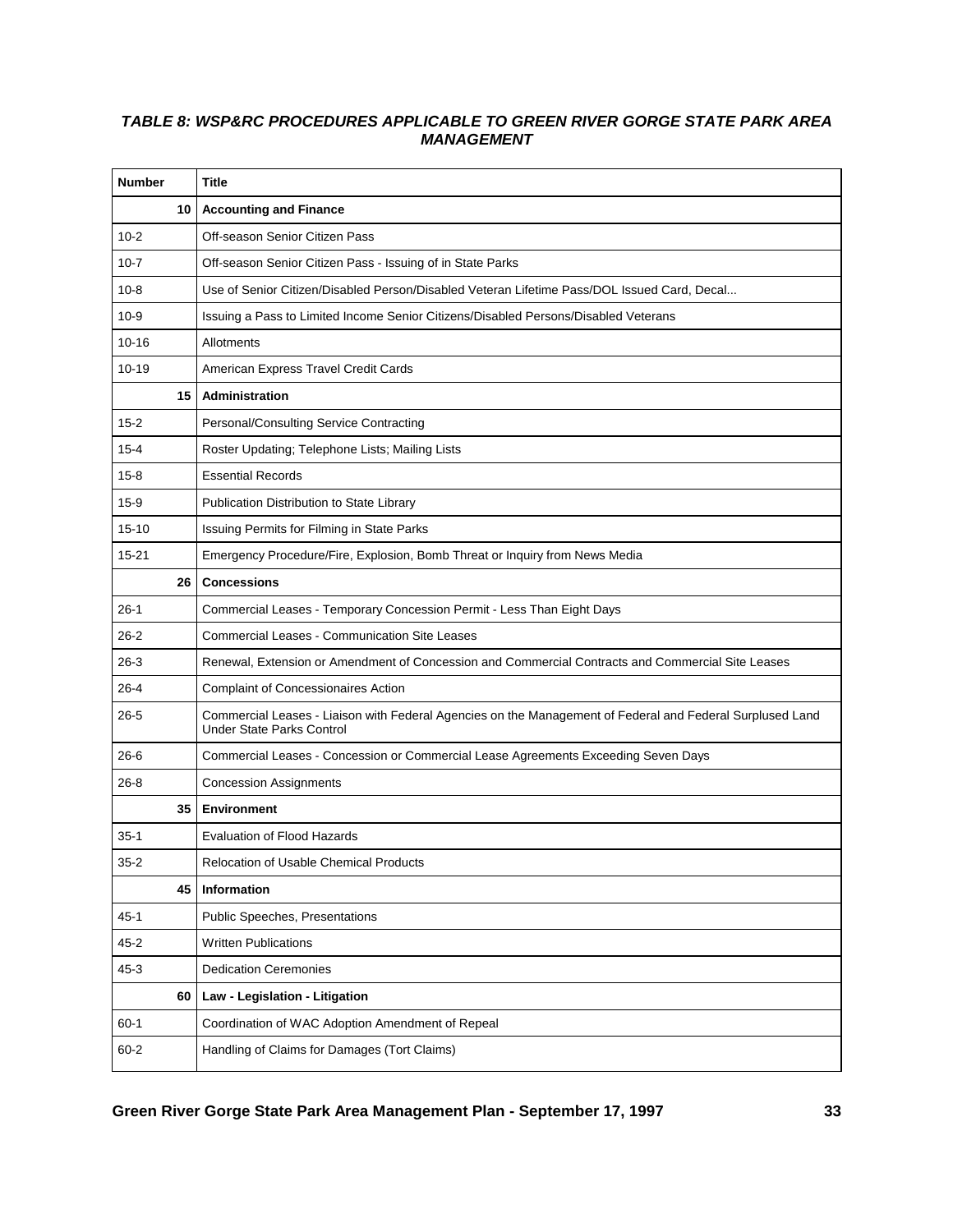| <b>Number</b> | <b>Title</b>                                                                   |  |
|---------------|--------------------------------------------------------------------------------|--|
| 65            | <b>Operations</b>                                                              |  |
| $65-1$        | Problem Wildlife Management                                                    |  |
| 65-007        | Applications/Authorization for Archery/Firearms Safety Training                |  |
| 65-015        | Temporary Closures - ELCs                                                      |  |
| 65-106        | Self-Registration Campers, Boaters, Parking, Boat Launches and Trailer Dumping |  |
| 65-301        | <b>Fire Prevention</b>                                                         |  |
| 65-302        | <b>Hay Cutting</b>                                                             |  |
| 65-304        | Park Timber Management Programs                                                |  |
| 65-305        | <b>Timber Sales</b>                                                            |  |
| 65-700        | Park Closures                                                                  |  |
| 65-701        | <b>Establishing Park Capacities</b>                                            |  |
| $65 - 8$      | <b>Employee Waste Reduction and Recycling Practices</b>                        |  |
| 65-9          | <b>Driver Training</b>                                                         |  |
| 65-1000       | Park Profile Review                                                            |  |
| 65-1001       | Establishing Method for Producing Area Report                                  |  |
| 65-10         | <b>Heavy Equipment Operation</b>                                               |  |
| 65-1012       | <b>Emergency Areas</b>                                                         |  |
| 65-1013       | Entry by Campers After Hours                                                   |  |
| 65-1020       | Park Winterization                                                             |  |
| 65-1301       | Theft of Park Property                                                         |  |
| 65-1302       | Change of Park Manager                                                         |  |
| 65-1306       | Lost and Found Property                                                        |  |
| 65-1403       | <b>Lost Persons</b>                                                            |  |
| 65-1404       | Pets                                                                           |  |
| 65-1406       | Death in State Parks                                                           |  |
| 65-1407       | Special Activity Permit/Application                                            |  |
| 65-1409       | Camping Tickets - Processing Written Comments                                  |  |
| 65-1411       | Handling and Disposing of Evidence                                             |  |
| 65-1412       | Speed Bumps                                                                    |  |
| 65-1413       | Radio System Equipment and Training                                            |  |
| 65-1702       | Swimmers Itch                                                                  |  |
| 65-1703       | Boat and Water Safety                                                          |  |
| 65-1704       | Life Preservers (PFDs)                                                         |  |
| 70 I          | Personnel                                                                      |  |
| $70-1$        | Temporary Park Aide Hiring                                                     |  |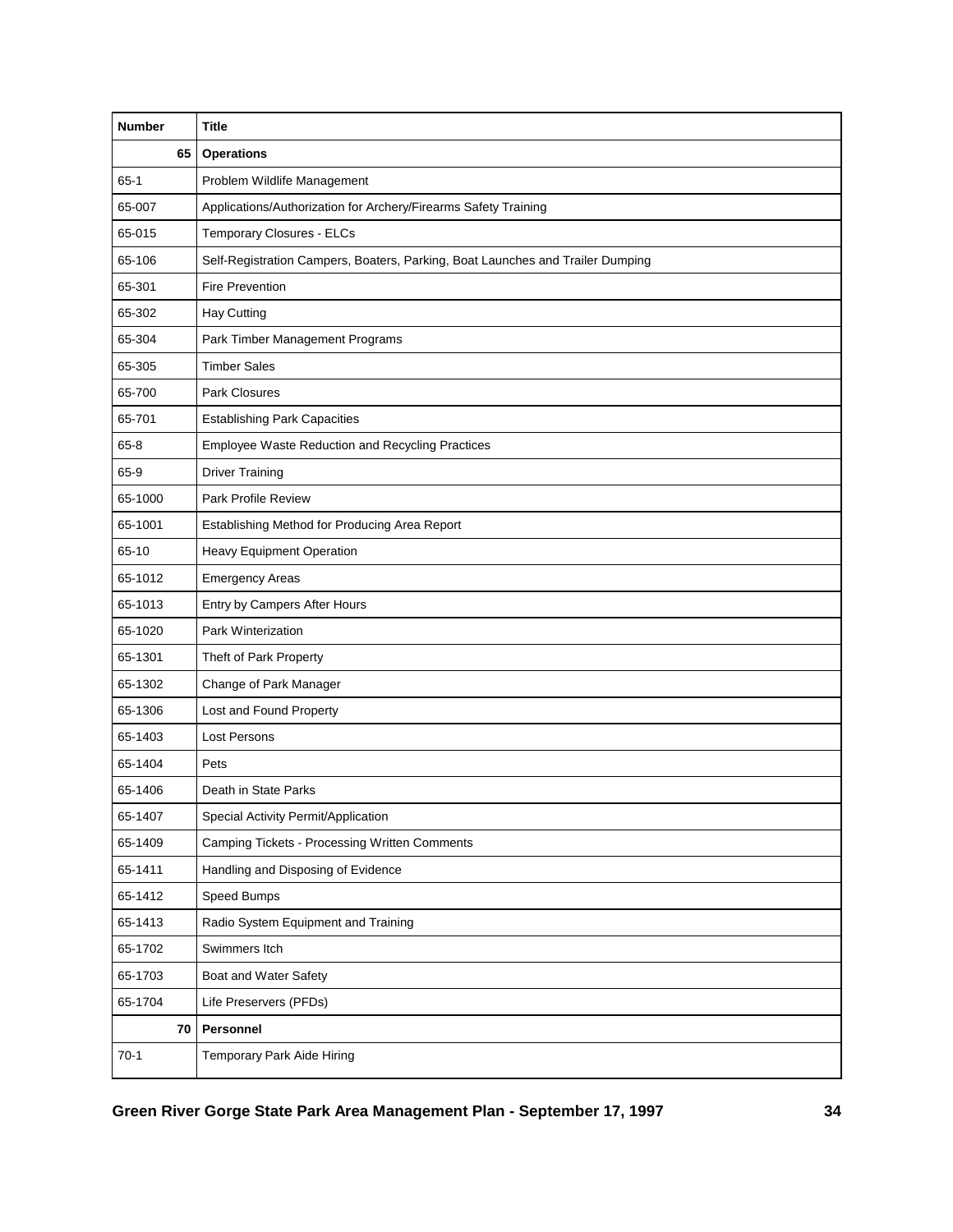| <b>Number</b> | <b>Title</b>                                                                               |
|---------------|--------------------------------------------------------------------------------------------|
| $70-3$        | Temporary Interpretive Assistant Hiring                                                    |
| $70-5$        | State Parks Housing for Employees                                                          |
| $70-7$        | Local List Hiring                                                                          |
| $70-8$        | Reporting and Processing Job Related Injuries and Illnesses to Agency Employees            |
| $70 - 11$     | <b>Reduction in Force</b>                                                                  |
| $70-12$       | Volunteers                                                                                 |
| 70-13         | Participating in Human Resources Development and Training and Maintaining Training Records |
| $70 - 14$     | <b>Diving Safety</b>                                                                       |
| 70-16         | State Park Housing for Non-Employees                                                       |
| 70-18         | <b>Position Reallocation Requests</b>                                                      |
| 70-20         | <b>Corrective Action</b>                                                                   |
| 70-21         | Hiring of Permanent Classified Employees                                                   |
| 72            | Planning                                                                                   |
| $72-1$        | Park Naming and Classification                                                             |
| 80            | <b>Supply/Services</b>                                                                     |
| $80 - 1$      | Requisitioning Supplies, Equipment, and Services                                           |
| $80 - 2$      | Repair of Agency Vehicles and Equipment                                                    |
| $80 - 3$      | <b>Emergency Purchases</b>                                                                 |
| $80 - 5$      | Equipment Transfers - Intra Agency                                                         |
| $80 - 6$      | Turn-in and Disposition of Equipment                                                       |
| $80 - 10$     | Permanent Equipment Record Manual                                                          |
| $80 - 16$     | Preparing Monthly Vehicle and Equipment Usage Reports                                      |
| 80-17         | Camping Tickets - Distribution - Receipt - Accountability                                  |
| 80-19         | Pressed Fuel - Initial Acquisition, Distribution, Receipt, and Transfer                    |
| 80-24         | <b>Donated Assets</b>                                                                      |
| 80-25         | Acquisition and Removal of Buildings                                                       |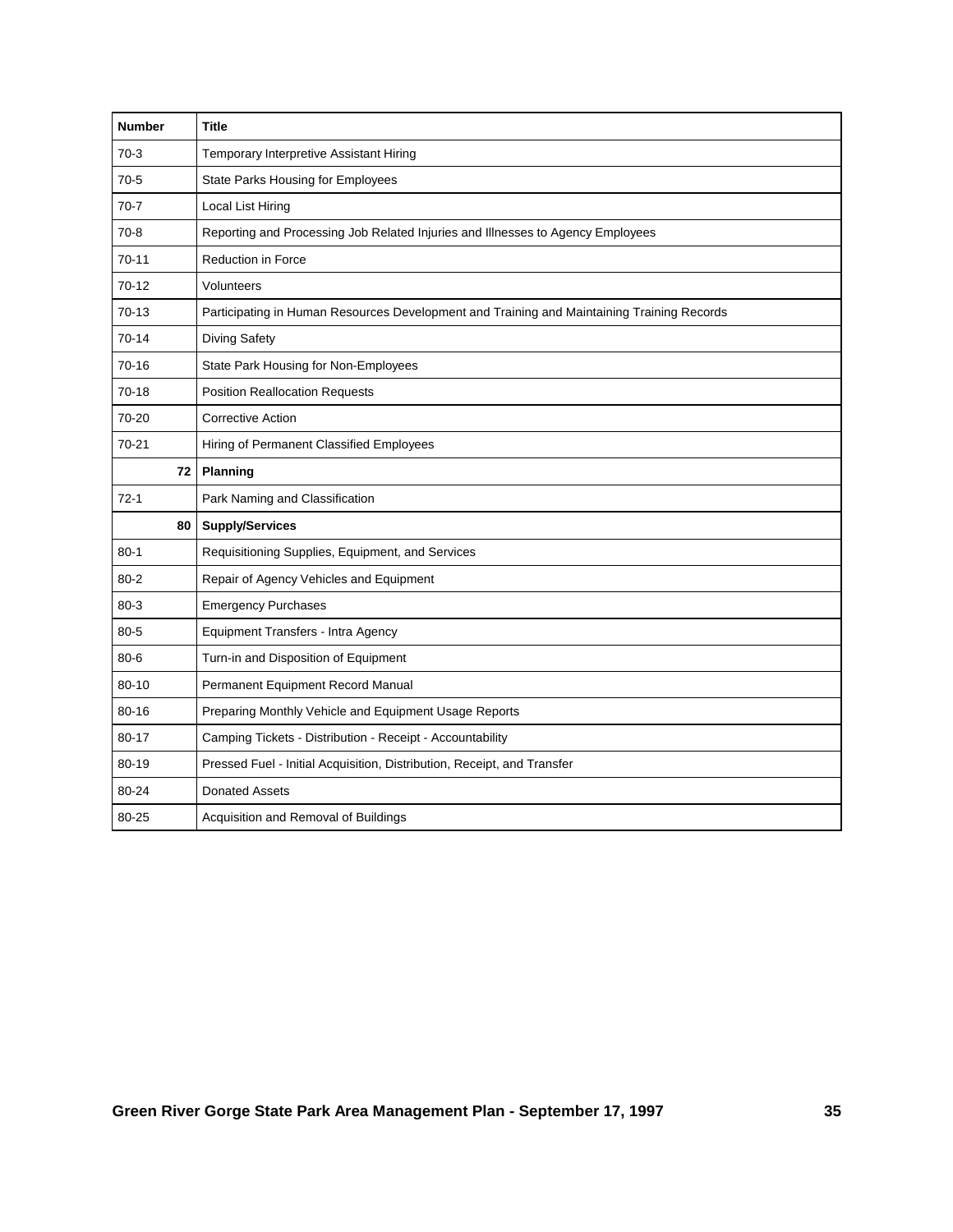# *Local Government*

# *Requirements and Policies*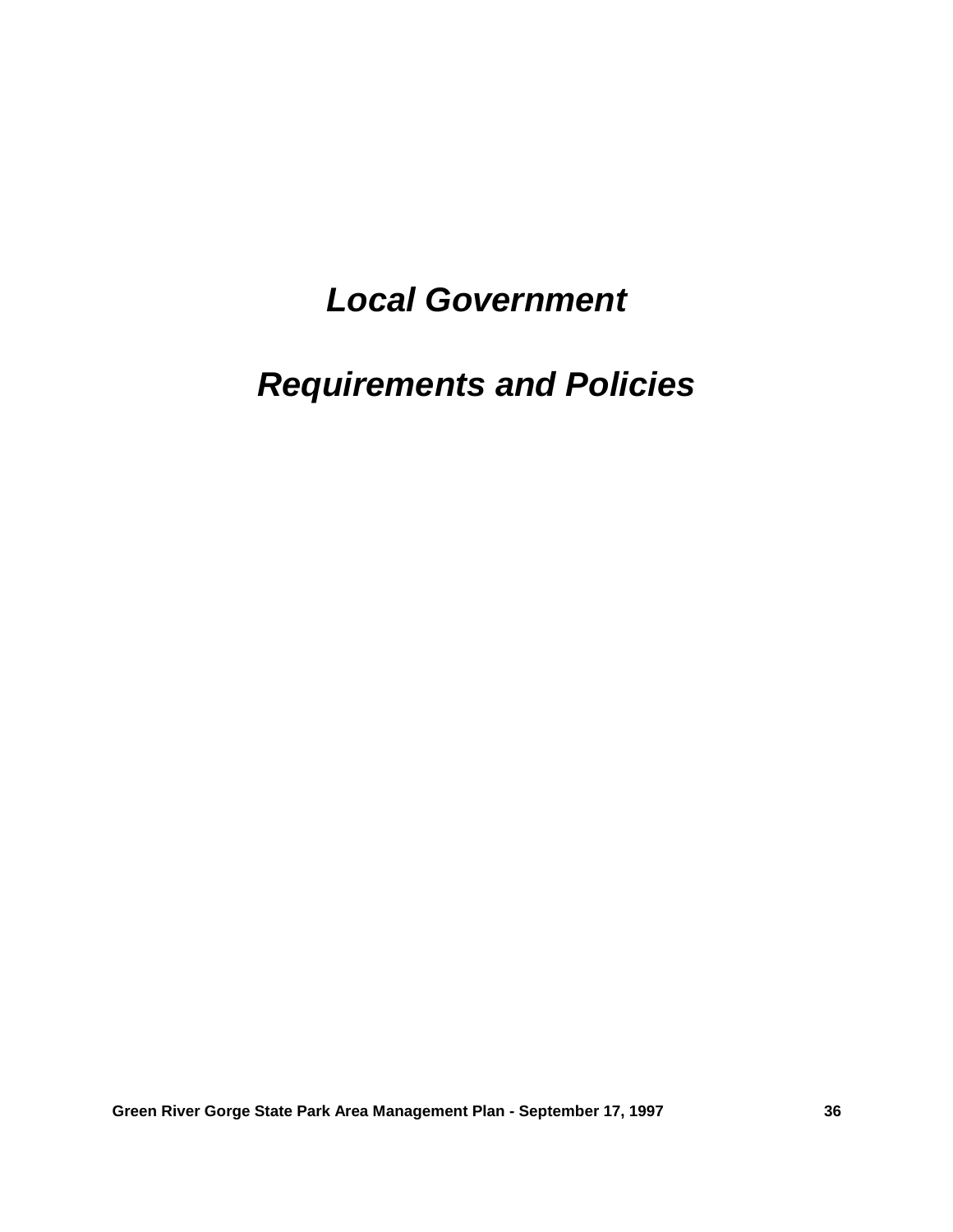### *TABLE 9: GENERAL PURPOSE LOCAL GOVERNMENT ORDINANCES/REGULATIONS APPLICABLE TO GREEN RIVER GORGE STATE PARK AREA MANAGEMENT.*

| <b>Number</b>                                  | <b>Title</b>                                  | <b>Description</b>                                                                                                                                                                                                                                                                                                                                                                                                                                                                                                                                                                                                                                                                                                                                                                                                |
|------------------------------------------------|-----------------------------------------------|-------------------------------------------------------------------------------------------------------------------------------------------------------------------------------------------------------------------------------------------------------------------------------------------------------------------------------------------------------------------------------------------------------------------------------------------------------------------------------------------------------------------------------------------------------------------------------------------------------------------------------------------------------------------------------------------------------------------------------------------------------------------------------------------------------------------|
| NA                                             | <b>King County</b><br>Comprehensive<br>Plan   | Plan prepared by King County under the Washington State Growth Management<br>Act that defines county policies in the areas of urban growth, reduction of sprawl,<br>transportation, housing, economic development, property rights, permits, natural<br>resource industries, sensitive areas, open space and recreation, environment,<br>citizen participation, public facilities/services, and historic preservation. Provisions<br>of the King County Comprehensive Plan are implemented through building and<br>other development review and permitting processes. See appendix A for location<br>of plan.                                                                                                                                                                                                     |
| <b>NA</b>                                      | King County<br>Shoreline Master<br>Program    | Plan prepared by King County under the Washington State Shoreline Management<br>Act that defines county policies and regulations regarding land use and<br>development along shorelines of statewide significance. Shoreline Master Program<br>provisions are usually implemented through the county Shoreline Substantial<br>Development review and permitting process. See appendix A for location of plan.                                                                                                                                                                                                                                                                                                                                                                                                     |
| <b>NA</b>                                      | <b>King County</b><br>Noxious Weed<br>Listing | Listing and classification of all noxious weeds in King County. This listing also<br>specifies weeds which the King County Noxious Weed Control Board has selected<br>for mandatory control and those that currently have active control programs in<br>place. See appendix A for location of list.                                                                                                                                                                                                                                                                                                                                                                                                                                                                                                               |
| Title 21A, King<br><b>County Code</b><br>(KCC) | 1993 King County<br>Zoning Code               | 1993 code designed to meet the diverse needs of an expanding population in<br>unincorporated King County. Economic, social, aesthetic and environmental needs<br>have been considered during the process of regulating ways in which land is to be<br>developed. Appropriate development standards have been created, and<br>compatible and complementary land uses have been grouped, to produce orderly<br>development. Certain provisions in the code anticipate the need for adequate<br>public facilities and services to serve an increasing population. Lands containing<br>physical hazards have been regulated through creation of standards that promote<br>public safety and protect the environment.<br>(From Dept. Of Development and Environmental Services, Customer Information<br>Bulletin #17A) |
| Chapter 21A.24,<br>KCC                         | King County<br>Sensitive Areas<br>Ordinance   | Laws adopted by King County Council to increase protection of sensitive areas as<br>well as, to increase protection of the public and its resources from injury and<br>property damage due to flooding, erosion and other natural hazards. A copy of the<br>ASensitive Areas Map Folio® that maps all known sensitive areas in King County,<br>including the Green River Gorge State Park Area, is kept at the Flaming Geyser<br>park office.<br>(From Dept. Of Develpment and Environmental Services, Customer Information<br>Bulletin #21)                                                                                                                                                                                                                                                                      |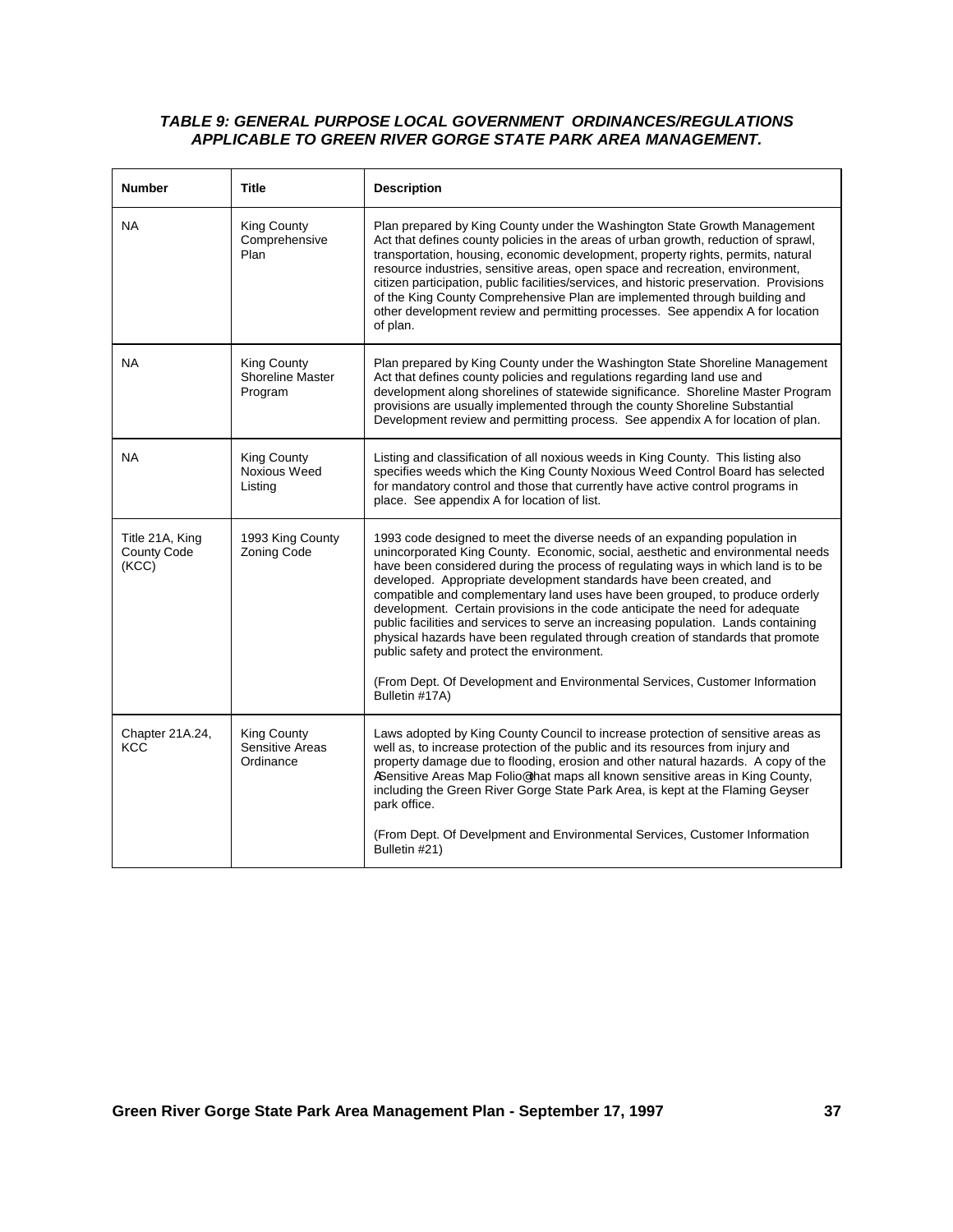*TABLE 10: SPECIAL PURPOSE LOCAL GOVERNMENT ORDINANCES/REGULATIONS APPLICABLE TO GREEN RIVER GORGE STATE PARK AREA MANAGEMENT.*

*Section to be added*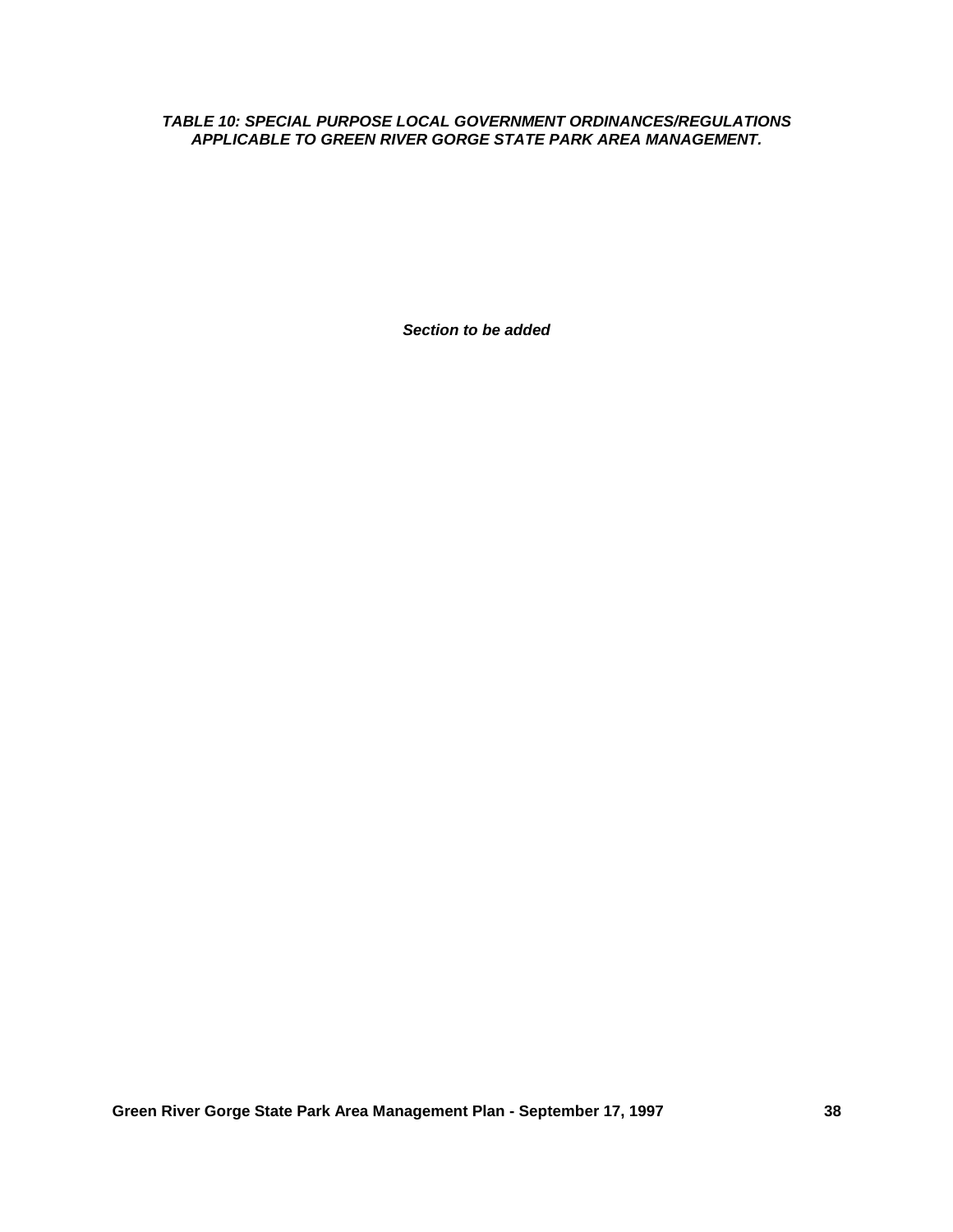# *Green River Gorge State Park Area*

# *Park Policies, Plans and Classifications*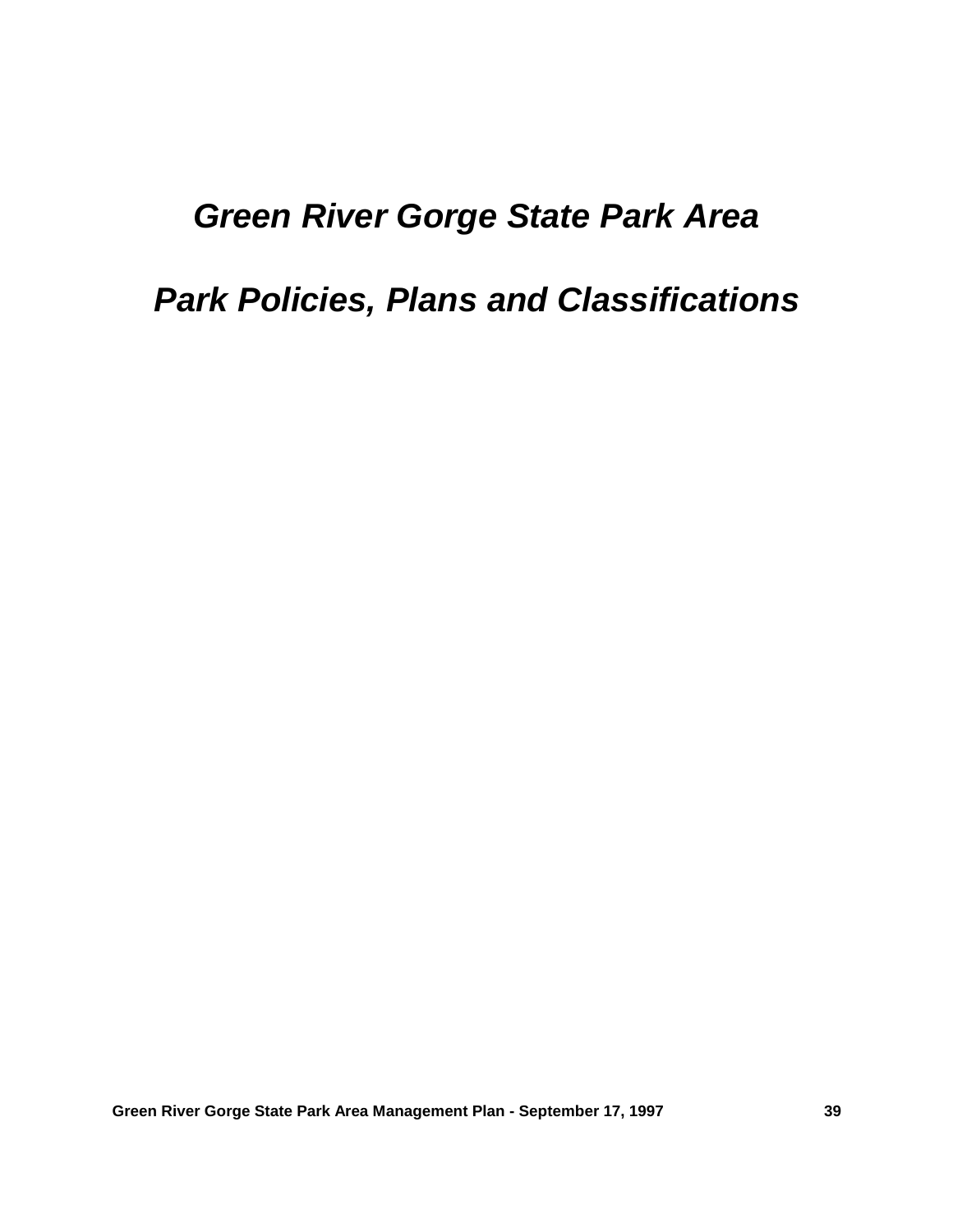*Insert Figure 2: Green River Gorge State Park Area Land Classification Map*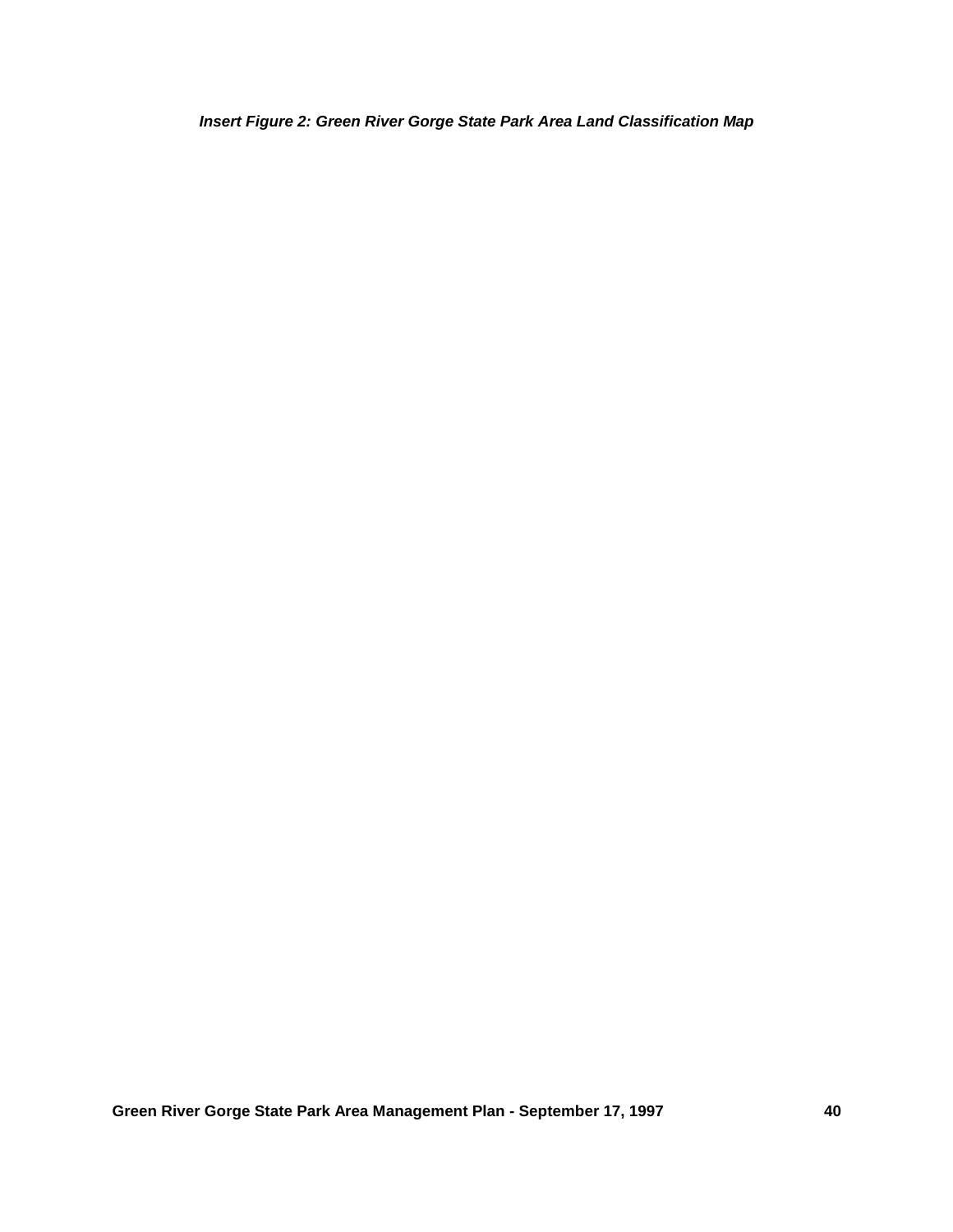## *TABLE 11: GREEN RIVER GORGE STATE PARK AREA POLICIES.*

| Green River Gorge State Park Area-wide |                                                                                     |                                                                                                                                                                                                                                                                                                                                                                                                                                                                                                                                                                                                                                                                                                                                                                                                                                                                                                                                                                                                                                                                               |  |
|----------------------------------------|-------------------------------------------------------------------------------------|-------------------------------------------------------------------------------------------------------------------------------------------------------------------------------------------------------------------------------------------------------------------------------------------------------------------------------------------------------------------------------------------------------------------------------------------------------------------------------------------------------------------------------------------------------------------------------------------------------------------------------------------------------------------------------------------------------------------------------------------------------------------------------------------------------------------------------------------------------------------------------------------------------------------------------------------------------------------------------------------------------------------------------------------------------------------------------|--|
| <b>Policy Number</b>                   | <b>General Issues</b>                                                               | <b>Policy</b>                                                                                                                                                                                                                                                                                                                                                                                                                                                                                                                                                                                                                                                                                                                                                                                                                                                                                                                                                                                                                                                                 |  |
| 97G-1                                  | Property<br>acquisition                                                             | State Parks will develop and maintain a long-term, prioritized property acquisition plan for the entire<br>Green River Gorge Conservation Area (GRGCA). This document should include property descriptions,<br>maps, contact persons, purchase/trade/donation/lease status, and other information to keep park<br>stakeholders up-to-date on property acquisition issues. A draft of this plan will be presented by State<br>Parks staff for comment at the February 13, 1997 stakeholder-s meeting.                                                                                                                                                                                                                                                                                                                                                                                                                                                                                                                                                                          |  |
| 97G-2                                  | Adjacent property<br>land use impacts<br>on Green River<br>Gorge State Park<br>Area | State Parks will advocate for the protection of those natural, cultural, and recreational resources that are<br>vital to the integrity of the GRGCA. Agency staff will continue to review and comment on SEPA<br>checklists and other King County development, shoreline, and conditional use permit applications that<br>may affect the GRGCA.                                                                                                                                                                                                                                                                                                                                                                                                                                                                                                                                                                                                                                                                                                                               |  |
| <b>Policy Number</b>                   | <b>Natural Resource</b><br><b>Issues</b>                                            | <b>Policy</b>                                                                                                                                                                                                                                                                                                                                                                                                                                                                                                                                                                                                                                                                                                                                                                                                                                                                                                                                                                                                                                                                 |  |
| 97N-1                                  | Preservation of<br>natural ecosystems<br>and wildlife habitat                       | State Parks will effectively respond to regional wildlife habitat issues and needs identified by state,<br>federal, and tribal fisheries/wildlife professionals and any wildlife habitat management plans adopted by<br>their jurisdictions. Park staff will continue to enforce Ano hunting® and domestic pet leash laws in effect<br>at all state parks.                                                                                                                                                                                                                                                                                                                                                                                                                                                                                                                                                                                                                                                                                                                    |  |
| 97N-2                                  | Fire prevention/<br>suppression                                                     | In compliance with agency policy, park staff will maintain an emergency fire suppression plan. Park staff<br>will conduct seasonal training of park staff in initial fire suppression techniques, size up/reporting,<br>equipment storage locations and equipment operation. Park staff will ensure that fire protection<br>contracts with local fire districts and DNR are kept current.                                                                                                                                                                                                                                                                                                                                                                                                                                                                                                                                                                                                                                                                                     |  |
| <b>Policy Number</b>                   | Recreational<br><b>Resource Issues</b>                                              | <b>Policy</b>                                                                                                                                                                                                                                                                                                                                                                                                                                                                                                                                                                                                                                                                                                                                                                                                                                                                                                                                                                                                                                                                 |  |
| 97R-1                                  | ADA compliance                                                                      | Park staff will ensure that park development projects and park operation comply with all provisions of<br>the Americans With Disabilities Act (42.126 USC). As funds permit, any planned maintenance proposal<br>for park facilities should include retro-fitting to maximize accessability to persons of disability.                                                                                                                                                                                                                                                                                                                                                                                                                                                                                                                                                                                                                                                                                                                                                         |  |
| 97R-2                                  | Park<br>facilities/utilities<br>maintenance                                         | Park staff will perform annual park facilities/utilities inspections, perform minor maintenance tasks, and<br>submit park planned maintenance project proposals as required. Facilities/utilities inspections should<br>include: 1) Park roadways; 2) buildings; 3) outdoor shelters; 4) pedestrian bridges; 5) signage; 6) BBQ<br>stoves; 7) picnic tables; and 8) utility systems - sewage systems, water distribution systems, and<br>electrical systems.                                                                                                                                                                                                                                                                                                                                                                                                                                                                                                                                                                                                                  |  |
|                                        |                                                                                     | <b>Flaming Geyser</b>                                                                                                                                                                                                                                                                                                                                                                                                                                                                                                                                                                                                                                                                                                                                                                                                                                                                                                                                                                                                                                                         |  |
| <b>Policy Number</b>                   | <b>Natural Resource</b><br><b>Issues</b>                                            | <b>Policy</b>                                                                                                                                                                                                                                                                                                                                                                                                                                                                                                                                                                                                                                                                                                                                                                                                                                                                                                                                                                                                                                                                 |  |
| 97N-3                                  | Preservation of<br>wildlife habitat/<br>natural ecosystems                          | State Parks will effectively respond to regional wildlife habitat issues and needs identified by state,<br>federal, and tribal fisheries/wildlife professionals and any wildlife habitat management plans adopted by<br>their jurisdictions. Park staff will ensure that recreational use/development will not encroach upon the<br>identified wetland area to the south of the main parking area at Flaming Geyser and the wildlife habitat it<br>provides. Park staff will continue to enforce Ano hunting® and domestic pet leash laws in effect at all<br>state parks. State Parks will continue to encourage the existing volunteer steelhead enhancement<br>program and the use of the Flaming Geyser imprinting ponds. Park staff will also notify the South King<br>Co. Chapter of the NW Steelhead Council (Trout Unlimited), King Co. Dept. of Surface Water<br>Management, and WA. State Dept. of Ecology of any incidents of contaminated surface water runoff<br>from adjacent properties into Christy Creek that pose a danger to fish in the imprinting ponds. |  |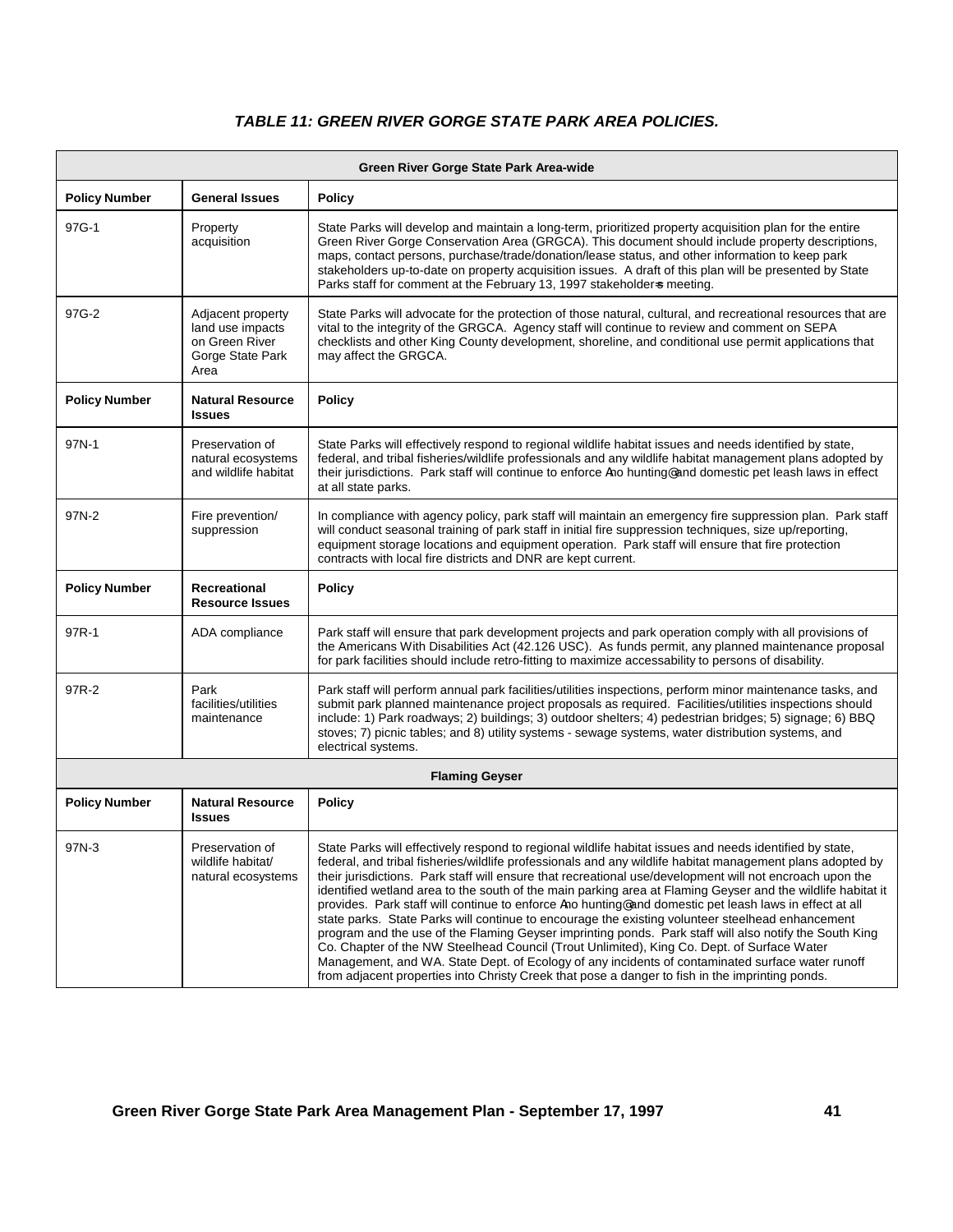| 97N-4                | Control of noxious<br>weeds in hayfields<br>and adjacent grass<br>areas                                                                                            | Park staff will comply with regulations promulgated by the King County Noxious Weed Board as they<br>pertain to noxious weed control on lands defined as recreational open space using the least toxic control<br>methods available. Canada thistle (Cirsium arvense-class C) and Scotch broom (Cytisis scoparlus-<br>class B) are the only species currently known to be present at Flaming Geyser State Park that are on the<br>King County Noxious Weed List. Control of these species is encouraged the Board, however, State<br>Parks is not legally obligated to do so at this time. |
|----------------------|--------------------------------------------------------------------------------------------------------------------------------------------------------------------|--------------------------------------------------------------------------------------------------------------------------------------------------------------------------------------------------------------------------------------------------------------------------------------------------------------------------------------------------------------------------------------------------------------------------------------------------------------------------------------------------------------------------------------------------------------------------------------------|
| 97N-5                | Riverbank erosion<br>in developed areas                                                                                                                            | State Parks will apply river bank erosion control measures as necessary to protect against significant<br>loss of developed uplands caused by flooding, natural erosion, and human impacts. Parks staff will<br>consult with King County Surface Water Management, Army Corps of Engineers, Dept. of Ecology, and<br>other federal, state, and local jurisdictions to ensure that any proposed river bank erosion control<br>measures comply with applicable shoreline management regulations, permitting requirements, and<br>protection of fisheries habitat.                            |
| 97N-6                | Stability of steep<br>slopes along south<br>boundary of<br><b>Flaming Geyser</b>                                                                                   | Parks staff will ensure that any trails traversing the steep slopes along the south boundary of Flaming<br>Geyser will be designed and maintained in such a way as to ensure that slope stability is not<br>compromised. Ideally, trails should be routed away from unstable slopes wherever possible. However,<br>where crossing steep slopes is unavoidable, measures should be taken to adequately channel and<br>drain surface/groundwater flows or otherwise stabilize slopes vulnerable to mud slides (e.g., retaining<br>walls, planting of deep rooting vegetation).               |
| 97N-7                | Protection of<br><b>Flaming Geyser</b><br>Spring #1 (drinking<br>water source)                                                                                     | Parks staff will conduct routine sampling of drinking water produced from Flaming Geyser Spring #1 as<br>directed by King County Health Dept. And Washington State Dept. of Health. Parks staff will also<br>comply and respond effectively to all state and local regulations concerning public distribution of<br>drinking water. Foot traffic and other public uses that may affect the spring should be routed well clear<br>of the area either through signage or vegetative screening.                                                                                               |
| 97N-8                | Control of non-<br>native, invasive<br>plant species<br>(Himalayan<br>blackberries)                                                                                | Park staff will place semi-permanent markers (rebar) to delineate the present coverage of Himalayan<br>blackberry patches in the developed areas of Flaming Geyser. During regular mowing of grass areas<br>and trail maintenance operations, blackberry patches will be trimmed back so as not to extend beyond<br>the originally marked boundaries.                                                                                                                                                                                                                                      |
| <b>Policy Number</b> | <b>Cultural Resource</b>                                                                                                                                           | <b>Policy</b>                                                                                                                                                                                                                                                                                                                                                                                                                                                                                                                                                                              |
|                      | <b>Issues</b>                                                                                                                                                      |                                                                                                                                                                                                                                                                                                                                                                                                                                                                                                                                                                                            |
| 97C-1                | Protection of grave<br>site                                                                                                                                        | No development of any kind should occur on or near the grave site. Location of the site should be<br>treated as confidential and divulged only on a Aneed to know basis.                                                                                                                                                                                                                                                                                                                                                                                                                   |
| 97C-2                | Protection of<br>Native American<br>petroglyph                                                                                                                     | No development of any kind should occur on or near the petroglyph site. Any non-designated trails that<br>become established should either be closed or re-routed to direct park visitors away from the site.<br>Location of the site should be treated as confidential and divulged only on a Aneed to know® basis.                                                                                                                                                                                                                                                                       |
| <b>Policy Number</b> | Recreational<br><b>Resource Issues</b>                                                                                                                             | <b>Policy</b>                                                                                                                                                                                                                                                                                                                                                                                                                                                                                                                                                                              |
| 97R-3 (interim)      | Formalizing R/C<br>model airplane<br>program, including<br>development of<br>associated facilities<br>(parking,<br>restrooms, runway,<br>and information<br>boards | <b>Interim park policy:</b> State Parks will allow the flying of radio controlled (R/C) model aircraft in the area<br>delineated in the existing R/C flying guidelines. This interim policy will remain in effect until land use<br>issues surrounding proposed development of the AKummer Property® (property on the north side of the<br>river adjacent to the current R/C flying area) are resolved. At that time a more permanent location for<br>the runway, flight area, parking, and sanitary facilities should be evaluated.                                                       |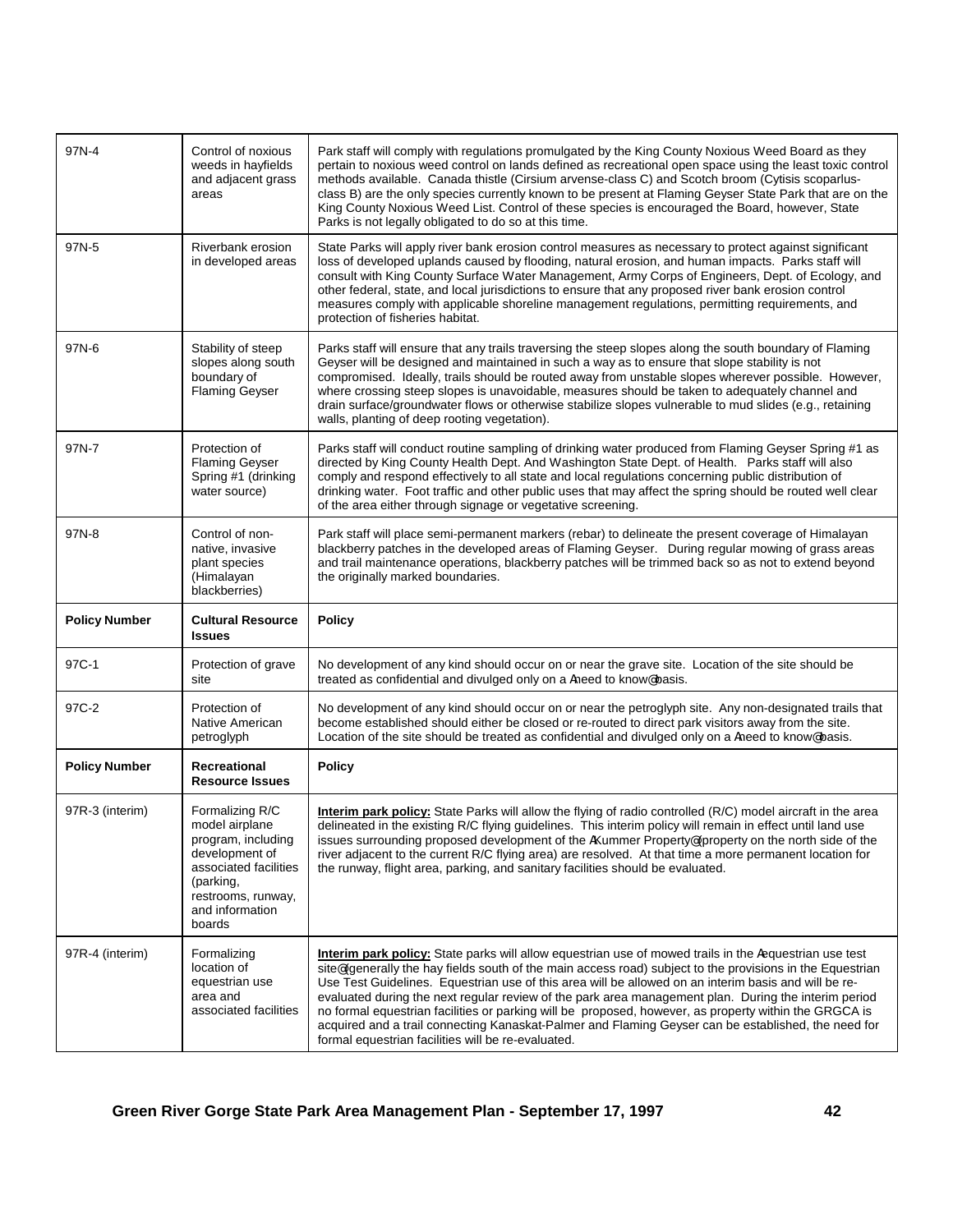| 97R-5                | Hay cutting<br>lease/operation                | Hay lease area should be maintained in active agricultural production for the primary purposes of<br>preserving recreational open space and to reduce the risk of grassland wildfires. Provisions of the hay<br>lease should be evaluated periodically with lessee to facilitate economic viability of the arrangement and<br>ensure consistency with it-s primary purposes.                                                                                                                                                                                                      |
|----------------------|-----------------------------------------------|-----------------------------------------------------------------------------------------------------------------------------------------------------------------------------------------------------------------------------------------------------------------------------------------------------------------------------------------------------------------------------------------------------------------------------------------------------------------------------------------------------------------------------------------------------------------------------------|
|                      |                                               | Kanaskat-Palmer                                                                                                                                                                                                                                                                                                                                                                                                                                                                                                                                                                   |
| <b>Policy Number</b> | <b>Natural Resource</b><br><b>Issues</b>      | <b>Policy</b>                                                                                                                                                                                                                                                                                                                                                                                                                                                                                                                                                                     |
| 97N-9                | Control of noxious<br>weeds in grass<br>areas | Park staff will comply with regulations promulgated by the King County Noxious Weed Board as they<br>pertain to noxious weed control on lands defined as recreational open space using the least toxic control<br>methods available. Canada thistle (Cirsium arvense-class C) and Scotch broom (Cytisis scoparlus-<br>class B) are the only species currently known to be present at Kanaskat-Palmer State Park that are on<br>the King County Noxious Weed List. Control of these species is encouraged, however, State Parks is<br>not legally obligated to do so at this time. |
| <b>Policy Number</b> | Recreational<br><b>Resource Issues</b>        | <b>Policy</b>                                                                                                                                                                                                                                                                                                                                                                                                                                                                                                                                                                     |
| 97R-6                | High-wind threat to<br>visitor safety         | Park staff will maintain an anemometer to measure wind speed in the park. Park staff will close park to<br>arriving park visitors and evacuate visitors in the park during periods when sustained wind speed<br>exceeds 45 mph.                                                                                                                                                                                                                                                                                                                                                   |
|                      |                                               | <b>Nolte</b>                                                                                                                                                                                                                                                                                                                                                                                                                                                                                                                                                                      |
| <b>Policy Number</b> | <b>Natural Resource</b><br><b>Issues</b>      | <b>Policy</b>                                                                                                                                                                                                                                                                                                                                                                                                                                                                                                                                                                     |
| 97N-10               | Deep Lake water<br>quality                    | Park development/operation should result in no significant reduction in the quality/quantity of surface<br>and groundwater flows into Deep Lake. Park staff will respond effectively to management directions<br>provided by King County Surface Water Management, State Dept. of Ecology, State Dept. of Natural<br>Resources, Army Corps of Engineers, and other federal, state, and local water quality management<br>jurisdictions.                                                                                                                                           |
| 97N-11               | Control of noxious<br>weeds in grass<br>areas | Park staff will comply with regulations promulgated by the King County Noxious Weed Board as they<br>pertain to noxious weed control on lands defined as recreational open space using the least toxic control<br>methods available. Canada thistle (Cirsium arvense-class C) is the only species currently known to be<br>present at Nolte State Park that is on the King County Noxious Weed List. Control of this species is<br>encouraged, however, State Parks is not legally obligated to do so at this time.                                                               |
| <b>Policy Number</b> | <b>Cultural Resource</b><br><b>Issues</b>     | <b>Policy</b>                                                                                                                                                                                                                                                                                                                                                                                                                                                                                                                                                                     |
| 97C-3                | Historic<br>preservation                      | As part of a Park Area Interpretive Master Plan, incorporate the Nolte family-s donation of the park and<br>the former Deep Lake Resort into the overall park interpretive program.                                                                                                                                                                                                                                                                                                                                                                                               |
| <b>Policy Number</b> | Recreational<br><b>Resource Issues</b>        | <b>Policy</b>                                                                                                                                                                                                                                                                                                                                                                                                                                                                                                                                                                     |
| 97R-7                | Off season park<br>access                     | During winter closure of Nolte, park staff will continue to allow pedestrian access to the park for fishing,<br>hiking, and other day use activities.                                                                                                                                                                                                                                                                                                                                                                                                                             |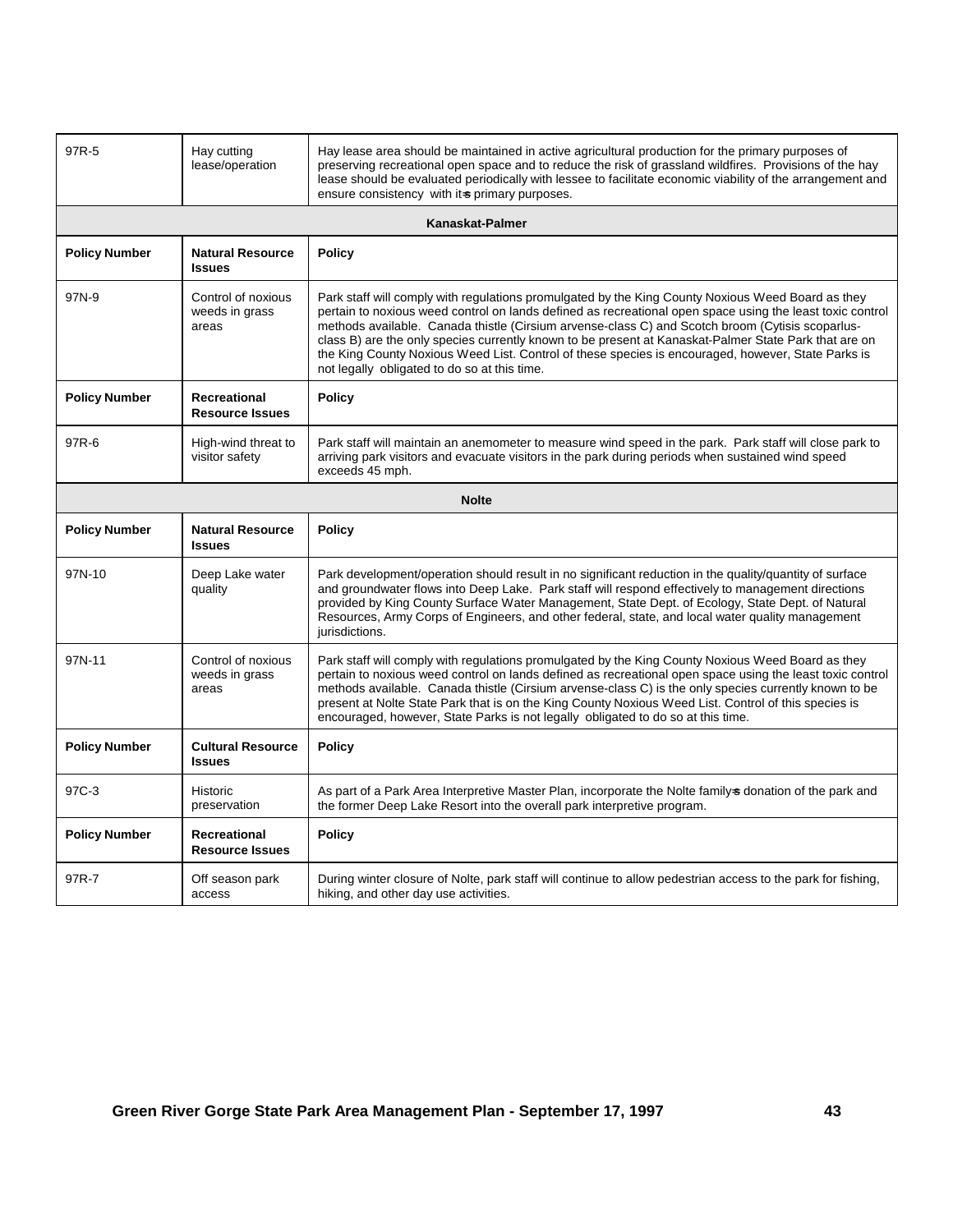| <b>Undeveloped Areas</b> |                                                        |                                                                                                                                                                                                                                                                                                                                                                                                                                                                                                                                                                                                                                                                                                                                                                                                                                                                                                                                                                                                                                                                                                                                                                                                                                                                         |  |
|--------------------------|--------------------------------------------------------|-------------------------------------------------------------------------------------------------------------------------------------------------------------------------------------------------------------------------------------------------------------------------------------------------------------------------------------------------------------------------------------------------------------------------------------------------------------------------------------------------------------------------------------------------------------------------------------------------------------------------------------------------------------------------------------------------------------------------------------------------------------------------------------------------------------------------------------------------------------------------------------------------------------------------------------------------------------------------------------------------------------------------------------------------------------------------------------------------------------------------------------------------------------------------------------------------------------------------------------------------------------------------|--|
| <b>Policy Number</b>     | Recreational<br><b>Resource Issues</b>                 | <b>Policy</b>                                                                                                                                                                                                                                                                                                                                                                                                                                                                                                                                                                                                                                                                                                                                                                                                                                                                                                                                                                                                                                                                                                                                                                                                                                                           |  |
| 97R-8                    | Future trail<br>development<br>through Gorge<br>area   | State Parks staff will assess the appropriateness of incremental trail development through the AGorge<br>proper® as privately owned properties separating publicly owned properties are acquired or as<br>easements are obtained. Prior to any significant trail construction projects, State Parks staff will involve<br>park stakeholders in preparing a detailed trail plan element of the park area management plan. This<br>element should include: 1) mapped trail routes; 2) signage; 3) volunteer participation; 4) use restrictions<br>consistent with the agency-s land classification system; and 5) LAC assessment, monitoring and<br>management of trial condition, user conflicts, and impacts to natural and cultural resources along trail<br>routes. A multiple-use trail (hiking, biking, equestrian) that traverses the entire Gorge between<br>Kanaskat-Palmer and Flaming Geyser should be the long-term goal for trail development in the<br>GRGCA., however, the possibility of designating some Ahiking only® trials should also be explored.<br>State Parks will work cooperatively with King County and other government jurisdictions to link the<br>Conservation Area-s trail system to other county/regional trail systems as appropriate. |  |
| 97R-9                    | Unauthorized<br>vehicle trespass<br>onto park property | Park staff will promptly repair any gates to park property that become damaged or otherwise allow<br>unauthorized vehicle access to undeveloped park properties.                                                                                                                                                                                                                                                                                                                                                                                                                                                                                                                                                                                                                                                                                                                                                                                                                                                                                                                                                                                                                                                                                                        |  |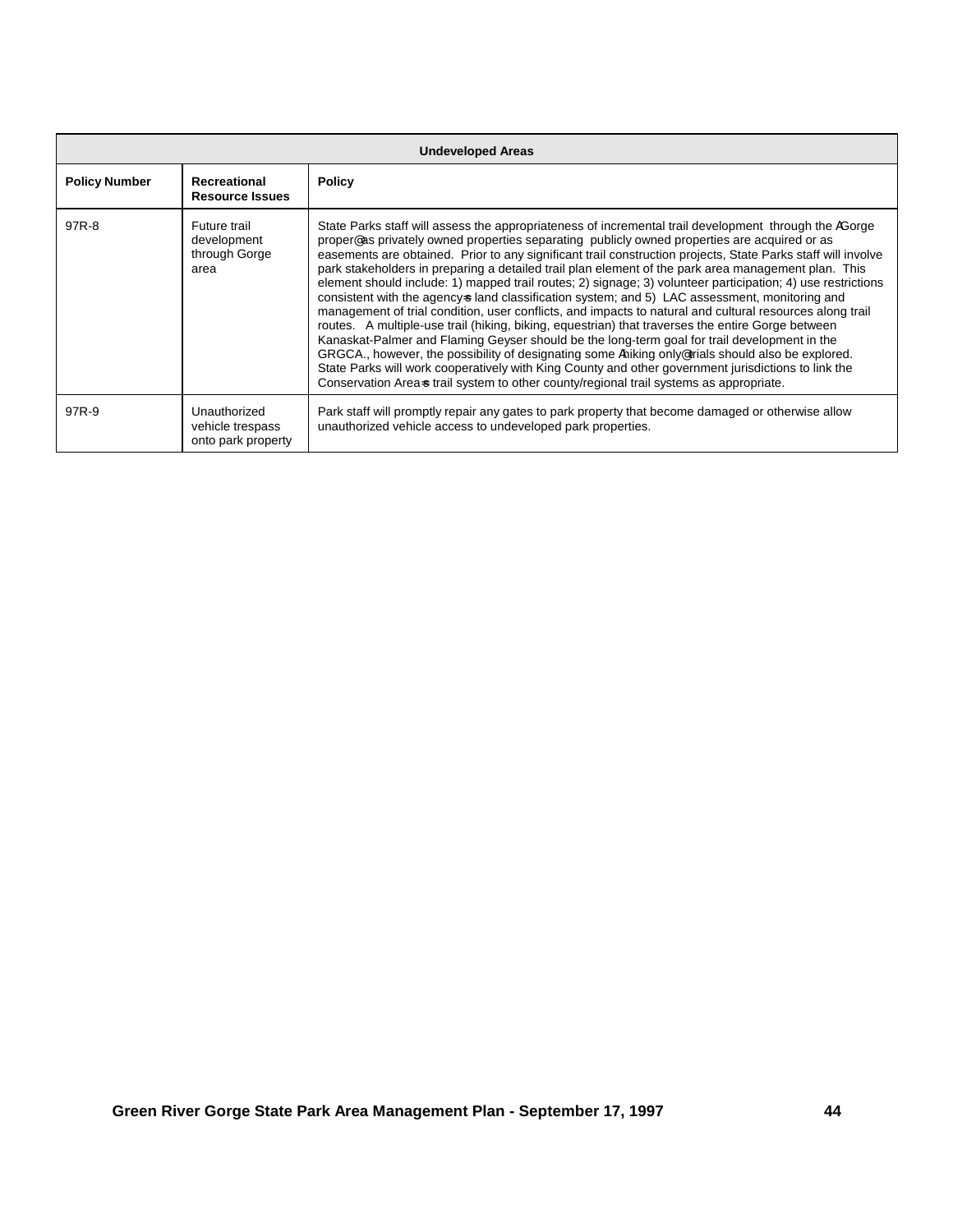### *TABLE 12: GREEN RIVER GORGE STATE PARK AREA LEGAL DESCRIPTION, DEEDS, AND RIGHTS.*

*Section to be added*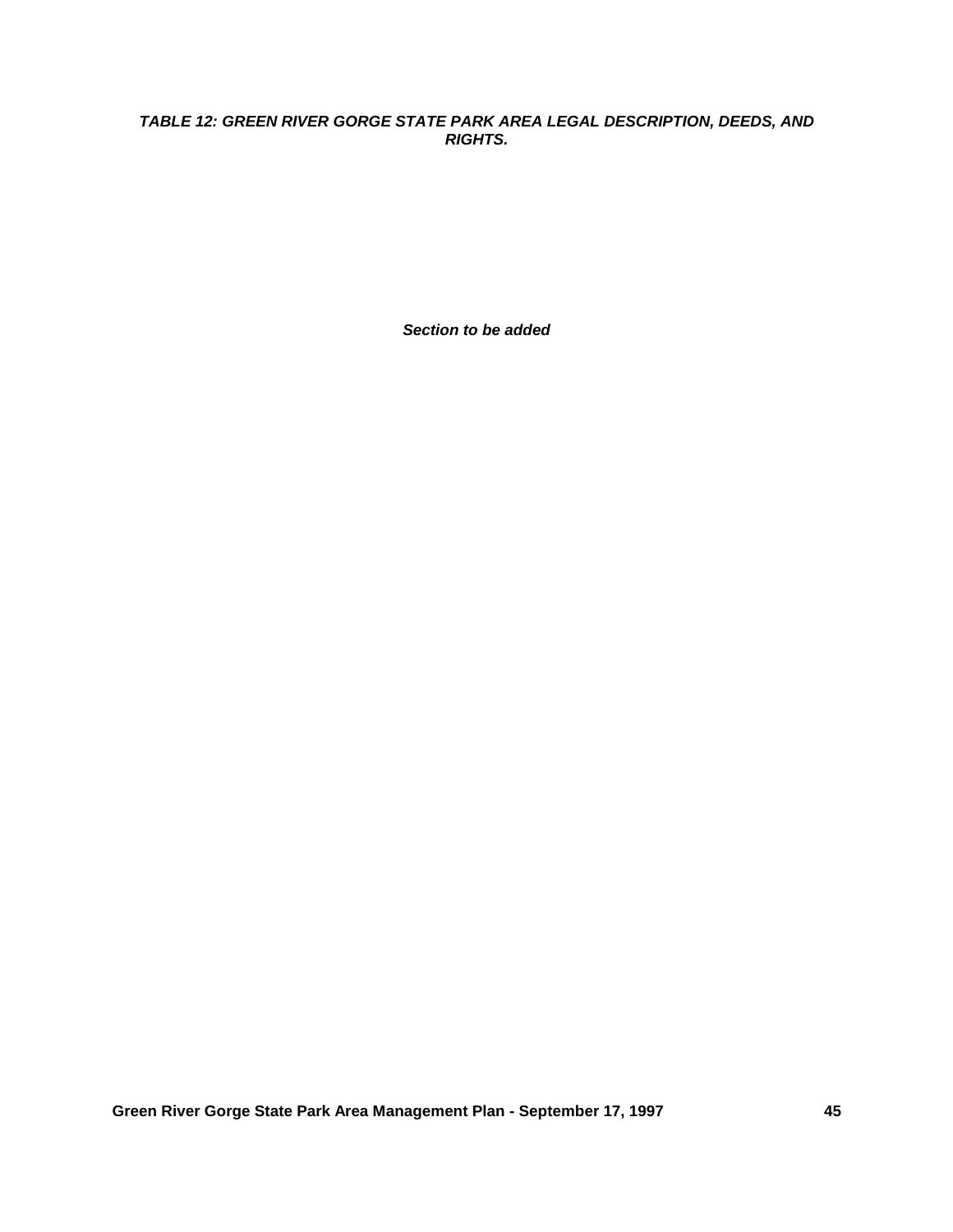### *TABLE 13: GREEN RIVER GORGE STATE PARK AREA LEASES, EASEMENTS, LICENSES, PERMITS, CONTRACTS, AND AGREEMENTS*

| <b>Agreement Type</b>                                  | <b>Agreeing Parties</b>                                       | <b>Description</b>                                                                                                                                         | <b>Duration/Period</b>                               |
|--------------------------------------------------------|---------------------------------------------------------------|------------------------------------------------------------------------------------------------------------------------------------------------------------|------------------------------------------------------|
| Hay cutting contract<br>granted by WSP&RC              | WSP&RC and<br>Lonesome D Ranch                                | Approx. 49 ac. hay cutting permit at Flaming<br>Geyser.                                                                                                    | 6/26/96 to 12/31/98                                  |
| Contract - Fire &<br>Emergency services.               | King Co. Fire Dist. 17                                        | Fire and Emergency services at Flaming<br>Geyser and other state park properties within<br>the district.                                                   | 10/22/79 - indefinite<br>and continuing.             |
| Contract - Fire and<br><b>Emergency services</b>       | King Co. Fire Dist.                                           | Fire and Emergency services at Nolte State<br>Park and other state park properties within the<br>district.                                                 | Indefinite and<br>continuing                         |
| Contract - Fire and<br><b>Emergency services</b>       | King Co. Fire Dist.                                           | Fire and Emergency services at Kanaskat-<br>Palmer and other state park properties within<br>the district.                                                 | Indefinite and<br>continuing                         |
| Contract - Forest fire<br>protection                   | State of WA Dept. of<br>Nat. Resources                        | Forest fire protection on timbered lands within<br>the Green Riv. Gorge Cons. Area.                                                                        | Indefinite and<br>continuing                         |
| Contract to allow<br>residential use                   | Simon Media Jr. and<br>WSP&RC                                 | Allows continued residential use of homesite<br>on undeveloped site.                                                                                       | Yearly or until<br>permittee departs or<br>abandons. |
| Agreement to allow<br>gate                             | King county and<br>WSP&RC                                     | Special Use Agreement allowing state parks<br>to put gate on 228th Pl. SE to control access<br>to Flaming Geyser.                                          | 7/19/93 to 12/16/98                                  |
| Agreement to allow<br>gate                             | Palmer Coking Coal Co.<br>and WSP&RC                          | Permission granting State Parks permission to<br>install a gate on a private road near the Blk.<br>Diamond Site. (Sec. 36, T21N, R6E, W.M.)                | 4/29/85 to indefinite<br>and continuing              |
| Road easement permit                                   | Plum Creek Timber Co.<br>Inc. and WSP&RC                      | Special use permit granting state parks<br>maintenance and use of an existing private<br>road accessing the Jellum site. (E 2, Sec. 17,<br>T21N, R7E W.M.) | 10/26/72 to                                          |
| Waterline easement                                     | Burlington Northern and<br><b>WSP&amp;RC</b>                  | Permit from BN for waterline crossing going to<br>Nolte State Park.                                                                                        | 8/31/76                                              |
| Permit for geotechnical<br>study of earth<br>movement. | Wash. Dept. of<br>Transportation and<br>WSP&RC                | Permit to allow test bore drilling and<br>monitoring near the Blk. Diamond Site. (Sec.<br>25, T21N, R6E, W.M.) Alongside SR 169.                           | 8/27/93 to 8/27/98                                   |
| Agreement to allow<br>access                           | Wash. Dept of Fisheries<br>now Fish & Wildlife) and<br>WSP&RC | Agreement to allow Parks to have trails,<br>Agency vehicle access, and close to hunting,<br>at its option, at the Icy Cr. hatchery/rearing<br>ponds.       | 4/5/78 to undefined                                  |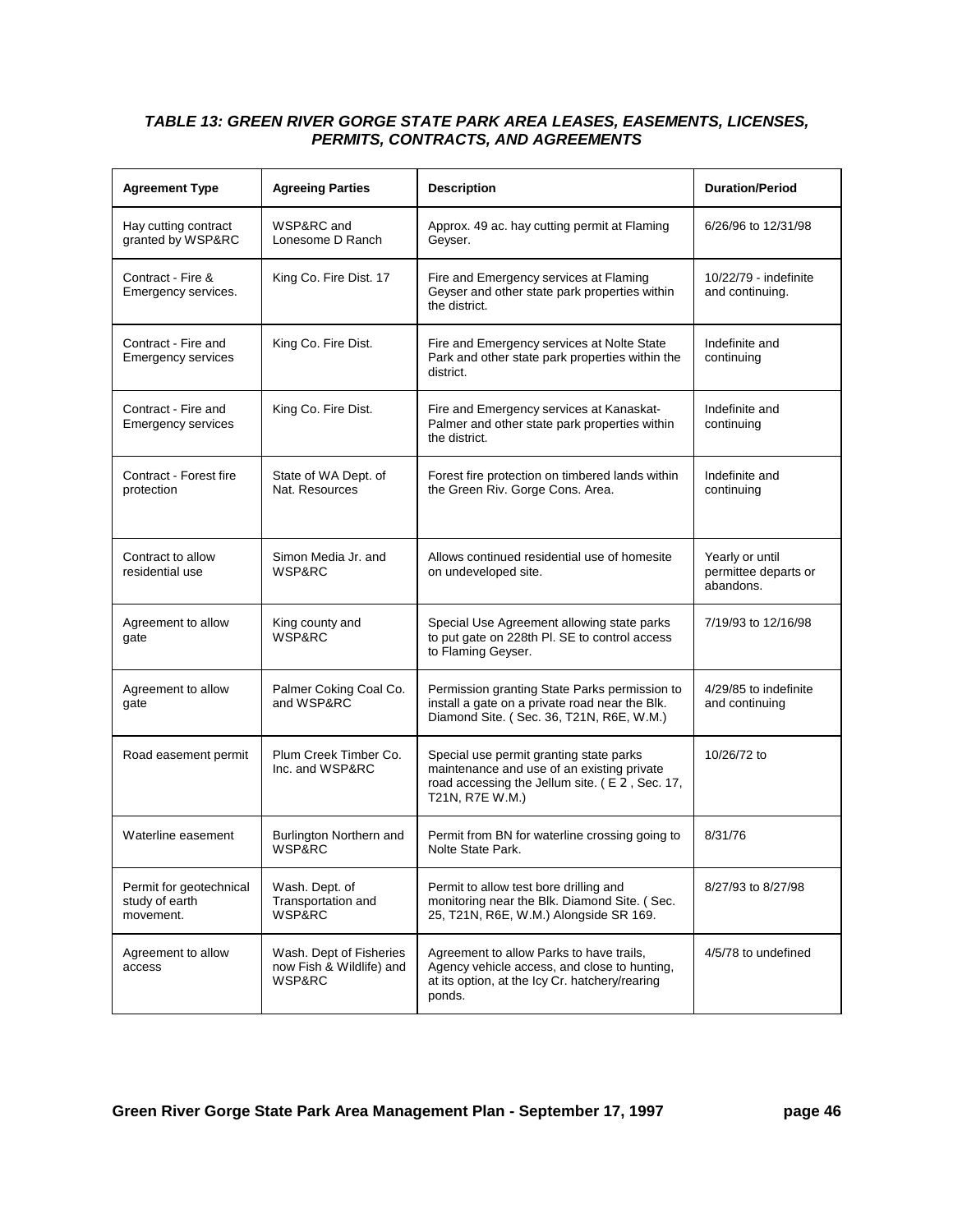| Wetlands Research<br>Permit                                                                | King Co. dept of Parks,<br>Planning, and<br>Resources, and<br>WSP&RC           | Agreement to allow wetlands study project at<br>Flaming Geyser.                                                                                                                                                               | 5/11/88 to 5/30/96   |
|--------------------------------------------------------------------------------------------|--------------------------------------------------------------------------------|-------------------------------------------------------------------------------------------------------------------------------------------------------------------------------------------------------------------------------|----------------------|
| Special Use Permit                                                                         | Northwest Steelhead<br>and Salmon Council of<br><b>Trout Unlimited</b>         | Permit to allow operation and maintenance of<br>fish rearing ponds at Flaming Geyser.                                                                                                                                         | 10/25/90 to 10/25/00 |
| Permission to develop<br>and maintain<br>interpretive exhibits at<br><b>Flaming Geyser</b> | Northwest Steelhead<br>and Salmon Council of<br>trout Unlimited                | Letter from Parks Interpretive Consultant<br>allowing project.                                                                                                                                                                | 12/13/89             |
| Permission to install<br>gate                                                              | Deloris V. Kaczor and<br>Ralph Mast, Area<br>Manager, Green Riv.<br>Gorge Area | Letter granting parks permission to gate a<br>private road on property adjoining and<br>providing access to, park property North bank<br>East. (Sec.25, T21N, R6E, W.M.) Adjoining<br>SR 169 just north of the Kummer Bridge. |                      |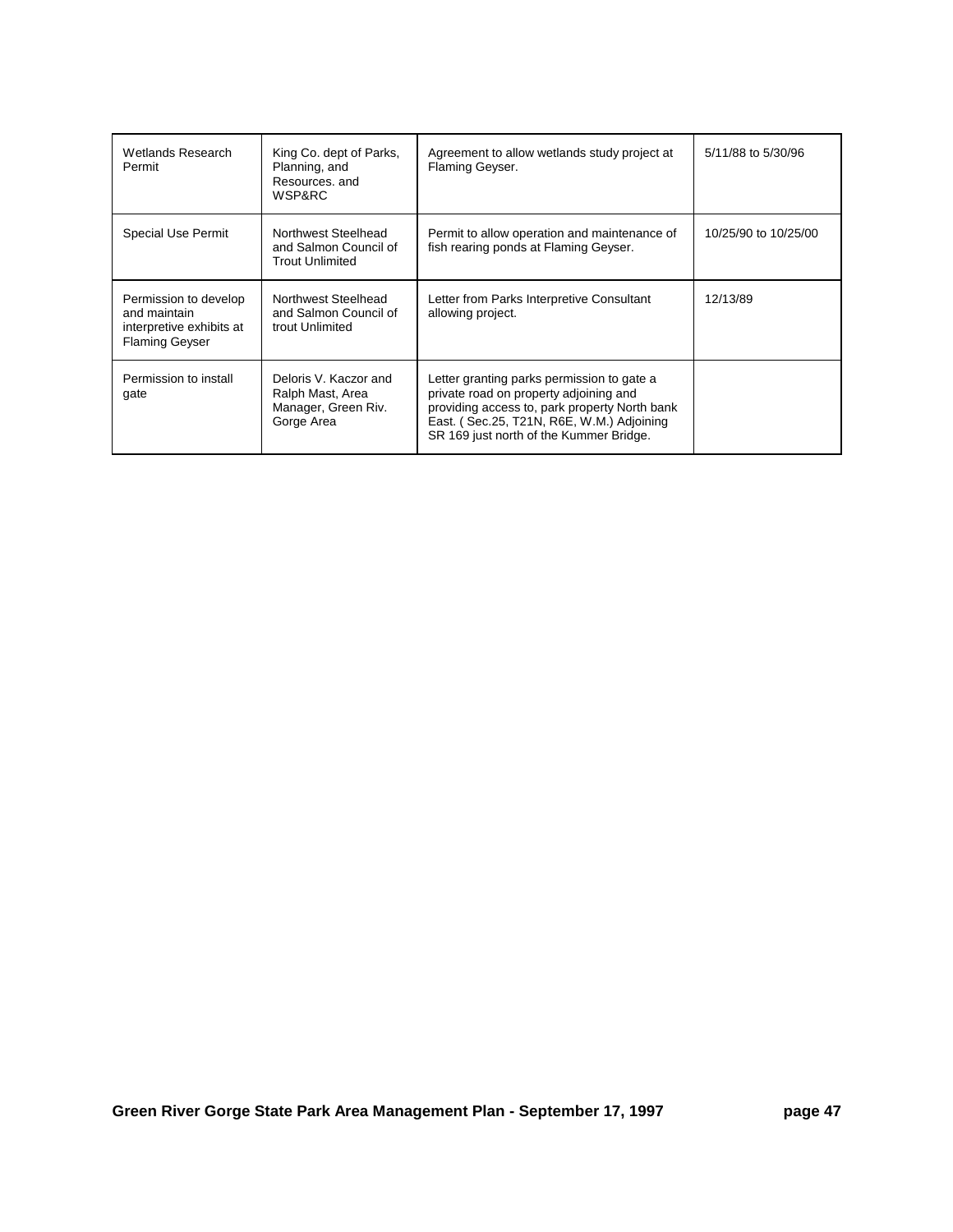|                                                            | <b>Recreation Suppliers</b>   |                            |                                |                                       |                                             |                               |                                |                                |                                |                                           |                                                  |                              |                                 |                                |                                        |                                |                                |                                      |                                  |
|------------------------------------------------------------|-------------------------------|----------------------------|--------------------------------|---------------------------------------|---------------------------------------------|-------------------------------|--------------------------------|--------------------------------|--------------------------------|-------------------------------------------|--------------------------------------------------|------------------------------|---------------------------------|--------------------------------|----------------------------------------|--------------------------------|--------------------------------|--------------------------------------|----------------------------------|
|                                                            | Silver<br>Springs             |                            | The Dalles Seatac KOA          | <b>Green River</b><br>Gorge<br>Resort | Aqua Barn                                   | Camp<br>Berachah              | Dash Point<br>State Park       | Uncle<br>John:'s R.V.          | Mud Mt.<br>Dam                 | Federation<br><b>Forest State</b><br>Park | Lake<br>Wilderness<br>King Co. Pk. Kent City Pk. | Lake<br>Meridian             | Shangrila<br>Palmer C.C<br>Co.  | Vasa Park<br>Resort            | Lake<br>Sammamish<br><b>State Park</b> | Foss<br>Shadow<br>Lake         | Saltwater<br><b>State Park</b> | West<br>Hylebos<br><b>State Park</b> | Royal Arch<br>Masonic<br>Park    |
| Distance from<br><b>Green River</b><br>Gorge State<br>Park | $FG - 40$<br>KP - 37<br>$-33$ | FG - 39<br>KP-36<br>N - 32 | $FG - 21$<br>KP - 25<br>N - 29 | $FG - 10$<br><b>KP-7</b><br>$N - 5$   | $FG - 13$<br>KP - 15<br>$\sqrt{ }$<br>$-19$ | $FG - 5$<br>KP - 15<br>N - 19 | FG - 20<br>KP - 35<br>$N - 31$ | $FG - 17$<br>KP-17<br>$N - 13$ | $FG - 19$<br>KP-16<br>$N - 12$ | $FG - 30$<br>KP-27<br>$N - 23$            | $FG - 12$<br>KP-12<br>N - 16                     | $FG - 10$<br>KP-15<br>N - 19 | $FG - 6$<br>$KP - 5$<br>$N - 8$ | FG - 32<br>KP - 22<br>$N - 25$ | $FG - 30$<br>KP-19<br>$N - 23$         | $FG - 12$<br>KP - 15<br>N - 19 | $FG - 22$<br>KP-37<br>N - 41   | FG - 18<br>KP-33<br>N - 29           | $FG - 16$<br>KP - 16<br>$N - 20$ |
| Provided<br>Activities/<br><b>Facilities</b>               |                               |                            |                                |                                       |                                             |                               |                                |                                |                                |                                           |                                                  |                              |                                 |                                |                                        |                                |                                |                                      |                                  |
| Camping -<br>utility sites                                 | N                             | N                          | 150                            | Y                                     | $100+$                                      | Y                             | 28                             | Y                              | N                              | ${\sf N}$                                 | N                                                | N                            | ${\sf N}$                       | Y                              | N                                      | Y                              | ${\sf N}$                      | N                                    | ${\sf N}$                        |
| Camping -<br>standard sites                                | 56                            | 45                         | N                              | Y                                     | ${\sf N}$                                   | Y                             | 108                            | ${\sf N}$                      | $\mathsf{N}$                   | $\mathsf{N}$                              | N                                                | N                            | ${\sf N}$                       | Y                              | N                                      | Y                              | 52                             | N                                    | ${\sf N}$                        |
| Camping -<br>primitive sites                               | N                             | N                          | N                              | N                                     | ${\sf N}$                                   | Y                             | Y                              | N                              | N                              | $\mathsf{N}$                              | N                                                | ${\sf N}$                    | ${\sf N}$                       | ${\sf N}$                      | N                                      | Y                              | N                              | N                                    | $\mathsf{N}$                     |
| Group<br>Camping                                           | $\mathsf{N}$                  | N                          | Y                              | ${\sf N}$                             | Y                                           | Y                             | Y                              | N                              | N                              | $\mathsf{N}$                              | N                                                | N                            | N                               | ${\sf N}$                      | Y                                      | Y                              | N                              | N                                    | $\mathsf{N}$                     |
| Picnicking -<br>small group                                | Υ                             | Y                          | Y                              | ${\sf N}$                             | Y                                           | Y                             | Y                              | ${\sf N}$                      | Y                              | Y                                         | Y                                                | N                            | ${\sf N}$                       | Y                              | Y                                      | Υ                              | Υ                              | N                                    | Y                                |
| Picnicking<br>large group                                  | N                             | N                          | N                              | ${\sf N}$                             | Y                                           | Υ                             | N                              | ${\sf N}$                      | $\mathsf{N}$                   | $\mathsf{N}$                              | Y                                                | Y                            | Y                               | Y                              | Y                                      | Y                              | N                              | N                                    | Y                                |
| Picnicking<br>sheltered                                    | Y                             | Y                          | Y                              | ${\sf N}$                             | Y                                           | Y                             | Y                              | N                              | Y                              | Y                                         | Y                                                | N                            | Y                               | Y                              | Y                                      | Y                              | Y                              | N                                    | Y                                |
| Boat<br>launching -<br>hand carried                        | $\mathsf{N}$                  | N                          | N                              | Y                                     | ${\sf N}$                                   | ${\sf N}$                     | N                              | N                              | N                              | $\mathsf{N}$                              | Y                                                | N                            | Y                               | ${\sf N}$                      | N                                      | Y                              | N                              | N                                    | $\mathsf{N}$                     |
| Boat<br>launching -<br>trailered                           | $\mathsf{N}$                  | N                          | N                              | $\mathsf{N}$                          | ${\sf N}$                                   | ${\sf N}$                     | N                              | ${\sf N}$                      | N                              | $\mathsf{N}$                              | N                                                | N                            | ${\sf N}$                       | ${\sf N}$                      | Y                                      | Y                              | N                              | N                                    | $\mathsf{N}$                     |
| Trails - hiking                                            | Y                             | Y                          | Y                              | Y                                     | Y                                           | Y                             | Y                              | N                              | Y                              | Y                                         | Y                                                | N                            | ${\sf N}$                       | ${\sf N}$                      | Y                                      | Y                              | Y                              | Y                                    | ${\sf N}$                        |
| Trails - bicycle                                           | Y                             | Y                          | Y                              | ${\sf N}$                             | Y                                           | Y                             | Y                              | ${\sf N}$                      | Y                              | Y                                         | Y                                                | N                            | ${\sf N}$                       | ${\sf N}$                      | Y                                      | Y                              | Y                              | Y                                    | $\mathsf{N}$                     |
| Trails -<br>equestrian                                     | $\mathsf{N}$                  | N                          | ${\sf N}$                      | N                                     | Y                                           | Y                             | N                              | N                              | Y                              | N                                         | Y                                                | N                            | ${\sf N}$                       | ${\sf N}$                      | N                                      | N                              | $\mathsf{N}$                   | N                                    | ${\sf N}$                        |
| Fishing<br>access - piers                                  | ${\sf N}$                     | N                          | $\mathsf{N}$                   | N                                     | ${\sf N}$                                   | ${\sf N}$                     | N                              | N                              | N                              | ${\sf N}$                                 | Y                                                | Y                            | ${\sf N}$                       | Y                              | Y                                      | Υ                              | N                              | N                                    | ${\sf N}$                        |
| Fishing<br>access ·<br>shoreline                           | Y                             | Y                          | N                              | Y                                     | ${\sf N}$                                   | ${\sf N}$                     | Y                              | N                              | N                              | Y                                         | Y                                                | Y                            | Y                               | Y                              | Y                                      | Y                              | Y                              | Ν                                    | Y                                |

### *TABLE 14: REGIONAL RECREATION SUPPLY/DEMAND ANALYSIS*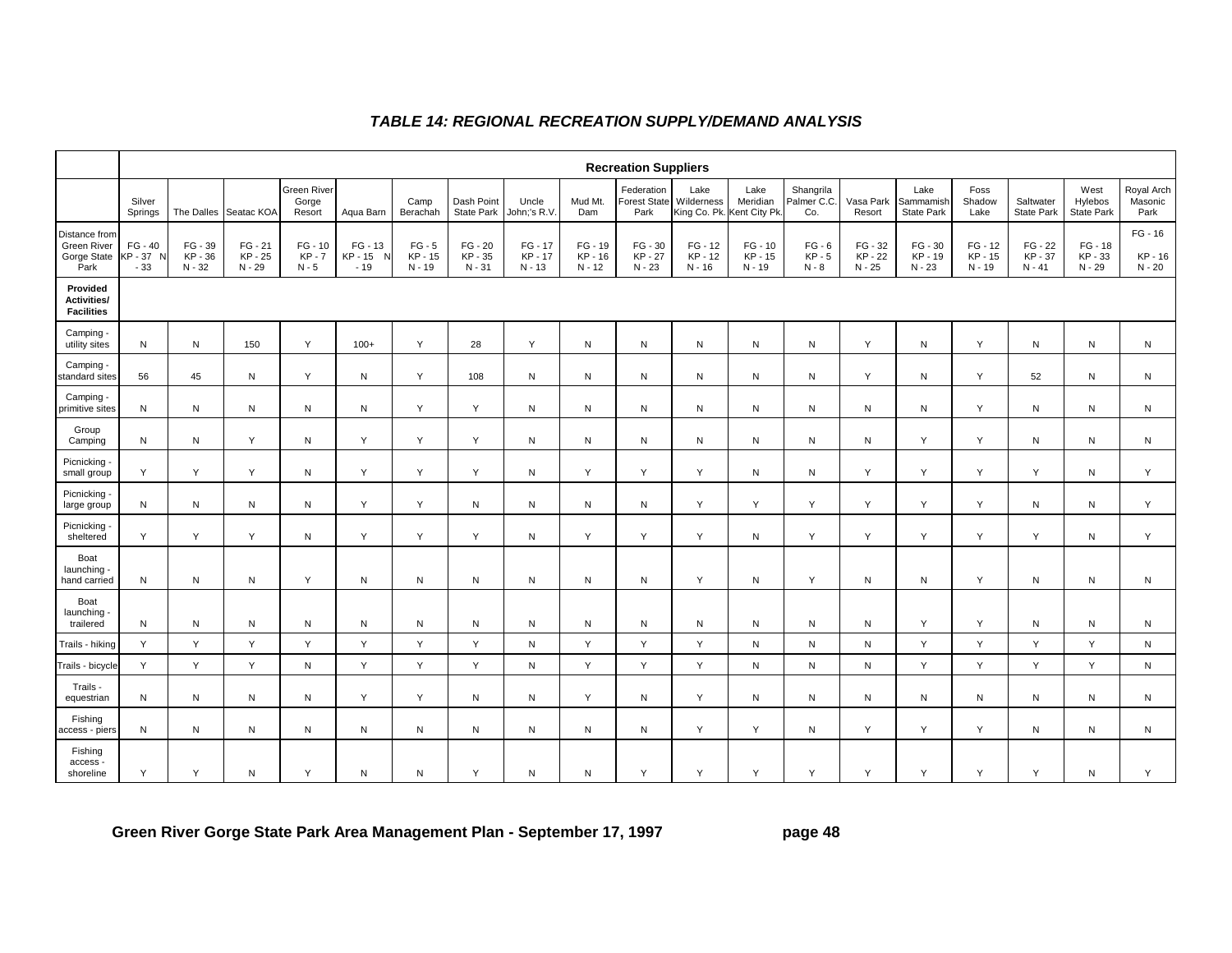|                                                                      | <b>Recreation Suppliers</b>   |                            |                                  |                                  |                             |                               |                                  |                                |                                |                                           |                                                 |                              |                                 |                                |                                        |                                |                                |                                      |                               |
|----------------------------------------------------------------------|-------------------------------|----------------------------|----------------------------------|----------------------------------|-----------------------------|-------------------------------|----------------------------------|--------------------------------|--------------------------------|-------------------------------------------|-------------------------------------------------|------------------------------|---------------------------------|--------------------------------|----------------------------------------|--------------------------------|--------------------------------|--------------------------------------|-------------------------------|
|                                                                      | Silver<br>Springs             |                            | The Dalles Seatac KOA            | Green River<br>Gorge<br>Resort   | Aqua Barn                   | Camp<br>Berachah              | Dash Point<br><b>State Park</b>  | Uncle<br>John;'s R.V.          | Mud Mt.<br>Dam                 | Federation<br><b>Forest State</b><br>Park | Lake<br>Wilderness<br>King Co. Pk. Kent City Pk | Lake<br>Meridian             | Shangrila<br>Palmer C.C.<br>Co. | Vasa Park<br>Resort            | Lake<br>Sammamish<br><b>State Park</b> | Foss<br>Shadow<br>Lake         | Saltwater<br><b>State Park</b> | West<br>Hylebos<br><b>State Park</b> | Royal Arch<br>Masonic<br>Park |
| Distance from<br><b>Green River</b><br>Gorge State<br>Park           | $FG - 40$<br>KP-37 N<br>$-33$ | FG - 39<br>KP-36<br>N - 32 | $FG - 21$<br>KP - 25<br>$N - 29$ | $FG - 10$<br>$KP - 7$<br>$N - 5$ | FG - 13<br>KP-15 N<br>$-19$ | $FG - 5$<br>KP - 15<br>N - 19 | $FG - 20$<br>KP - 35<br>$N - 31$ | $FG - 17$<br>KP-17<br>$N - 13$ | $FG - 19$<br>KP-16<br>$N - 12$ | FG - 30<br>KP-27<br>$N - 23$              | $FG - 12$<br>KP-12<br>$N - 16$                  | $FG - 10$<br>KP-15<br>N - 19 | $FG - 6$<br>$KP - 5$<br>$N - 8$ | $FG - 32$<br>KP-22<br>$N - 25$ | FG - 30<br>KP-19<br>$N - 23$           | $FG - 12$<br>KP - 15<br>N - 19 | FG - 22<br>KP - 37<br>$N - 41$ | $FG - 18$<br>KP-33<br>N - 29         | FG - 16<br>KP-16<br>$N - 20$  |
| Provided<br>Activities/<br><b>Facilities</b>                         |                               |                            |                                  |                                  |                             |                               |                                  |                                |                                |                                           |                                                 |                              |                                 |                                |                                        |                                |                                |                                      |                               |
| Interpretive<br>programming<br>natural<br>resources                  | N                             | N                          | N                                | N                                | ${\sf N}$                   | N                             | ${\sf N}$                        | N                              | ${\sf N}$                      | Y                                         | N                                               | N                            | N                               | ${\sf N}$                      | $\mathsf{N}$                           | ${\sf N}$                      | N                              | N                                    | ${\sf N}$                     |
| Interpretive<br>programming<br>cultural<br>resources                 | N                             | N                          | N                                | N                                | ${\sf N}$                   | N                             | ${\sf N}$                        | N                              | ${\sf N}$                      | ${\sf N}$                                 | Ν                                               | N                            | N                               | $\mathsf{N}$                   | N                                      | N                              | N                              | N                                    | N                             |
| Playground<br>equipment                                              | N                             | N                          | Y                                | N                                | Y                           | Y                             | N                                | Y                              | Y                              | ${\sf N}$                                 | Y                                               | N                            | Y                               | $\mathsf{N}$                   | Y                                      | ${\sf N}$                      | Y                              | N                                    | N                             |
| Play fields -<br>unorganized<br>games                                | N                             | N                          | N                                | N                                | $\mathsf{N}$                | Y                             | ${\sf N}$                        | N                              | N                              | N                                         | Y                                               | N                            | Y                               | $\mathsf{N}$                   | Y                                      | Y                              | N                              | N                                    | Y                             |
| Beach access<br>- swimming                                           | N                             | N                          | N                                | N                                | $\mathsf{N}$                | N                             | Y                                | N                              | ${\sf N}$                      | ${\sf N}$                                 | Y                                               | Y                            | Y                               | Y                              | Y                                      | Y                              | Y                              | N                                    | Y                             |
| Overnight<br>indoor accom-<br>modations<br>(rustic) - small<br>group | N                             | N                          | N                                | N                                | $\mathsf{N}$                | Y                             | ${\sf N}$                        | N                              | ${\sf N}$                      | ${\sf N}$                                 | Ν                                               | N                            | N                               | $\mathsf{N}$                   | N                                      | N                              | N                              | N                                    | N                             |
| Overnight<br>indoor accom-<br>modations<br>(rustic) - large<br>group | N                             | N                          | N                                | N                                | ${\sf N}$                   | Y                             | N                                | N                              | $\mathsf{N}$                   | N                                         | N                                               | N                            | N                               | $\mathsf{N}$                   | N                                      | N                              | N                              | N                                    | N                             |
| Conference/<br>meeting hall                                          | N                             | N                          | Y                                | N                                | Y                           | Y                             | N                                | ${\sf N}$                      | ${\sf N}$                      | Y                                         | N                                               | N                            | N                               | N                              | N                                      | N                              | N                              | ${\sf N}$                            | N                             |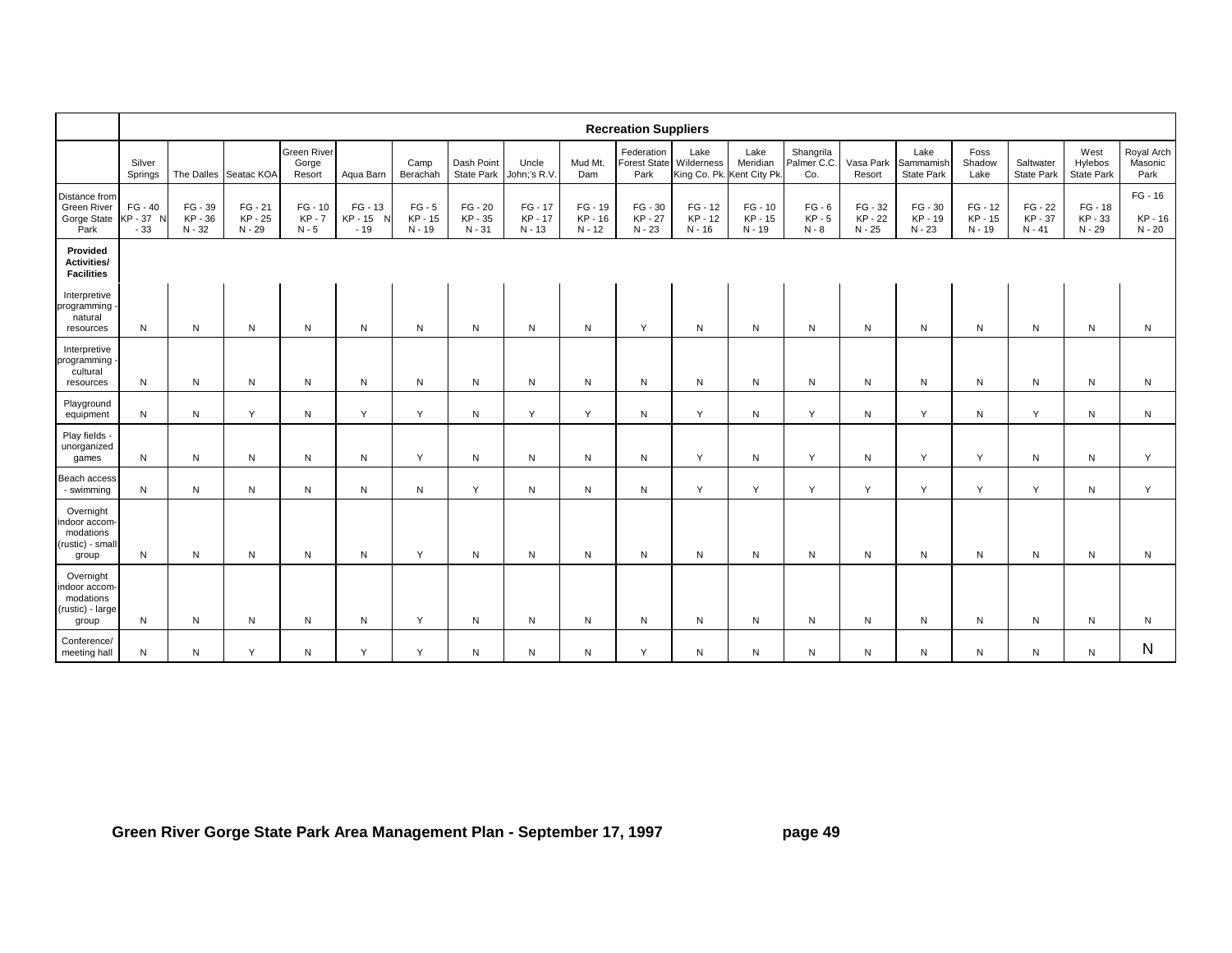## *TABLE 15: GREEN RIVER GORGE STATE PARK AREA STAKEHOLDERS AND CONSTITUENCIES*

| Name                                                                        | <b>Street</b>                    | City                                  | <b>Phone</b> | <b>Interest</b>                                                                                                    |  |
|-----------------------------------------------------------------------------|----------------------------------|---------------------------------------|--------------|--------------------------------------------------------------------------------------------------------------------|--|
|                                                                             |                                  | <b>Outdoor Recreation User Groups</b> |              |                                                                                                                    |  |
| <b>WASHINGTON RECREATIONAL</b><br>RIVER RUNNERS, ATTN.: JAY<br><b>COHEN</b> | P.O. BOX 25408                   | SEATTLE, WA 98125                     | 206 432 6131 | <b>RIVER RAFTING</b>                                                                                               |  |
| DARA KESSLER                                                                | 14642 203RD AVE SE               | RENTON, WA 98059                      | 206 277 5810 | WASHINGTON KAYAK CLUB,<br>FRIENDS OF THE GREEN                                                                     |  |
| THE MOUNTAINEERS ATTN.:<br>BROOKE DRURY, PUBLIC POLICY<br><b>MANAGER</b>    | 300 THIRD AVE W                  | SEATTLE, WA 98119                     |              | <b>MOUNTAINEERS AND</b><br>DIRECTOR, CONSERVATION<br>AND ACCESS PROGRAM,<br>RIVERS COUNCIL OF<br><b>WASHINGTON</b> |  |
| BOUNDERS UNITED INC., ATTN.:<br>K.W. AND LINDA WHITE                        | P.O. BOX 7222                    | BONNEY LAKE, WA 98390                 | 206 862 2166 | BOUNDERS UNITED INC.                                                                                               |  |
| LYNN SHROEDER, NW MARINE<br><b>TRAIL ASSOCIATION</b>                        | 1900 N. NORTHLAKE WAY, SUITE 233 | SEATTLE, WA 98103-9087                |              |                                                                                                                    |  |
|                                                                             |                                  | <b>Environmental organizations</b>    |              |                                                                                                                    |  |
| <b>WASHINGTON ENVIRONMENTAL</b><br><b>COUNCIL</b>                           | 1100 SECOND AVE, SUITE 102       | SEATTLE, WA 98101                     |              |                                                                                                                    |  |
| RAINIER AUDOBON SOCIETY CLUB<br>ATTN.: BRUCE HARPHAM                        | 2625 S 359TH ST.                 | FEDERAL WAY, WA 98003                 | 206 874 1194 |                                                                                                                    |  |
| <b>UPPER GREEN RIVER</b><br>PRESERVATION, ATTN.: GARTH RAY                  | 15502 SE 352ND ST.               | AUBURN, WA 98002                      | 206 833 8433 |                                                                                                                    |  |
| FRIENDS OF THE GREEN ATTN.: PAT<br><b>SUMPTION</b>                          | 10510 11TH AVE NE                | SEATTLE, WA 98125                     | 206 525 1708 | FRIENDS OF THE GREEN                                                                                               |  |
| <b>ENUMCLAW PLATEAU</b><br>PRESERVATION SOCIETY                             | 3934 SE 392ND                    | ENUMCLAW, WA 98022                    | 360 825 5958 |                                                                                                                    |  |
| <b>HEATHER NILSON</b>                                                       | RCW, 1731 WESTLAKE AVE N. #202   | SEATTLE, WA 98109                     | 206 283 4988 | <b>RIVERS COUNCIL OF</b><br><b>WASHINGTON</b>                                                                      |  |
| <b>HOWARD AND DOREEN JOHNSON</b>                                            | 31404 SE 392ND                   | ENUMCLAW, WA 98022                    | 360 825 5958 | <b>WASHINGTON ENVIRONMENTAL</b><br>COUNCIL, FRIENDS OF RURAL<br><b>BLACK DIAMOND</b>                               |  |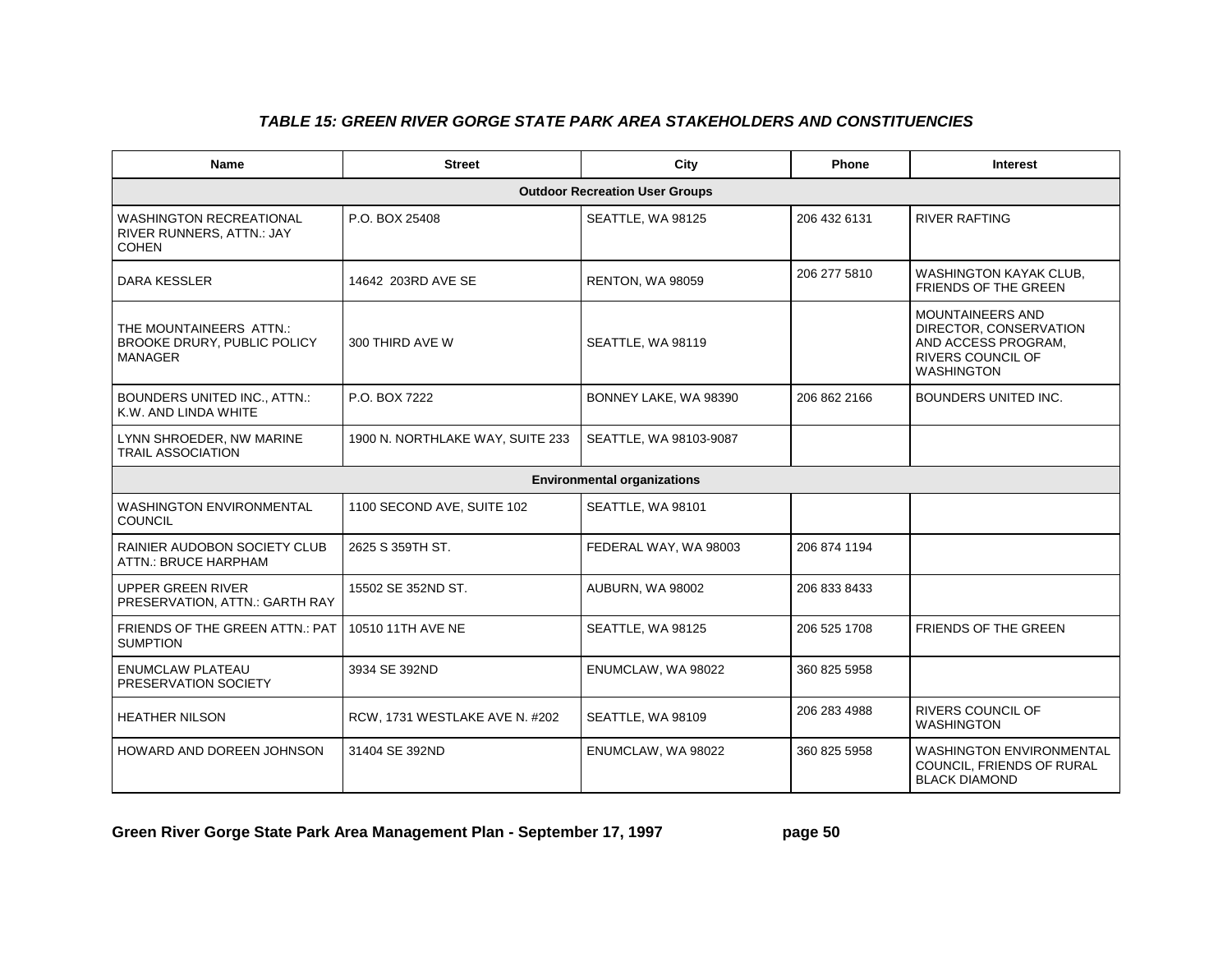| Name                                                                                                              | <b>Street</b>                  | City                        | Phone                                          | <b>Interest</b>                                                     |
|-------------------------------------------------------------------------------------------------------------------|--------------------------------|-----------------------------|------------------------------------------------|---------------------------------------------------------------------|
| THE NATURE CONSERVANCY,<br><b>ATTN.: FAYETTE KRAUSE</b>                                                           | 217 PINE ST. SUITE 1100        | SEATTLE, WA 98101           | 206 343 4344                                   |                                                                     |
|                                                                                                                   |                                | <b>Government Interests</b> |                                                |                                                                     |
| KING COUNTY OFFICE OF OPEN<br>SPACE, ATTN.: FAITH HOLSTE                                                          | 506 - 2ND AVE SMITH TOWER #708 | SEATTLE, WA 98104           | 206 296 7804                                   | <b>ACQUISITION AGENT</b>                                            |
| KING COUNTY SURFACE WATER<br>MANAGEMENT DIVISION, ATTN.:<br><b>LINDA HANSON</b>                                   | 700 FIFTH, SUITE 2200          | SEATTLE, WA 98104           | 206 296 6519                                   |                                                                     |
| PUYALLUP TRIBAL COUNCIL, ATTN.:<br>THE HONORABLE BILL STERUD,<br><b>CHAIR</b>                                     | 2002 E. 28TH ST.               | TACOMA, WA 98404            |                                                |                                                                     |
| WASHINGTON STATE DEPT. OF FISH<br>AND WILDLIFE, ATTN.: TOM CROPP                                                  | 16018 MILL CREEK BLVD.         | MILL CREEK, WA 98012        | 206 848 0540, 206<br>535 1616, 360 902<br>2700 | <b>FISHERIES BIOLOGIST</b>                                          |
| <b>STU MERCIER</b>                                                                                                | 32915 SE 309TH                 | PALMER, WA 98051            | 360 886 2221                                   | HATCHERY MANAGER,<br>WASHINGTON STATE DEPT. OF<br>FISH AND WILDLIFE |
| KING COUNTY PARKS, ATTN.:<br><b>SHELLEY FARR</b>                                                                  | 2040 84TH AVE, SE              | MERCER ISLAND, WA 98040     | 206-296-4232                                   | <b>KING COUNTY PARKS</b>                                            |
| KAREN WALKER MUCKLESHOOT<br>TRIBE - FISHERIES                                                                     | 39015 172ND AVE SE             | AUBURN, WA 98002            |                                                | <b>MUCKLESHOOT TRIBE</b>                                            |
| JOHN LOFTUS, MUCKLESHOOT<br><b>TRIBE</b>                                                                          | 39015 172ND AVE SE             | AUBURN, WA 98092            |                                                | <b>MUCKLESHOOT TRIBE</b>                                            |
| <b>CHANTEL STEVENS,</b><br>MUCKLESHOOT TRIBE                                                                      | 39015 SE 172ND AVE.            | AUBURN, WA 98002            | 206 939 3311                                   | MUCKLESHOOT TRIBE                                                   |
| WASHINGTON STATE DEPT. OF<br>NATURAL RESOURCES - FOREST<br>RESOURCES DIVISION, NATURAL<br><b>HERITAGE PROGRAM</b> | P.O. BOX 47016                 | OLYMPIA, WA 98504-7016      |                                                | NATURAL FOREST AREAS.<br>NATURAL AREA PRESERVES                     |
| KING COUNTY PARKS AND<br>CULTURAL RESOURCES, ATTN.:<br><b>CHRISTINE MAYO</b>                                      | 2040 84th SE                   | MERCER ISLAND, WA 98040     | 206-296-2955                                   |                                                                     |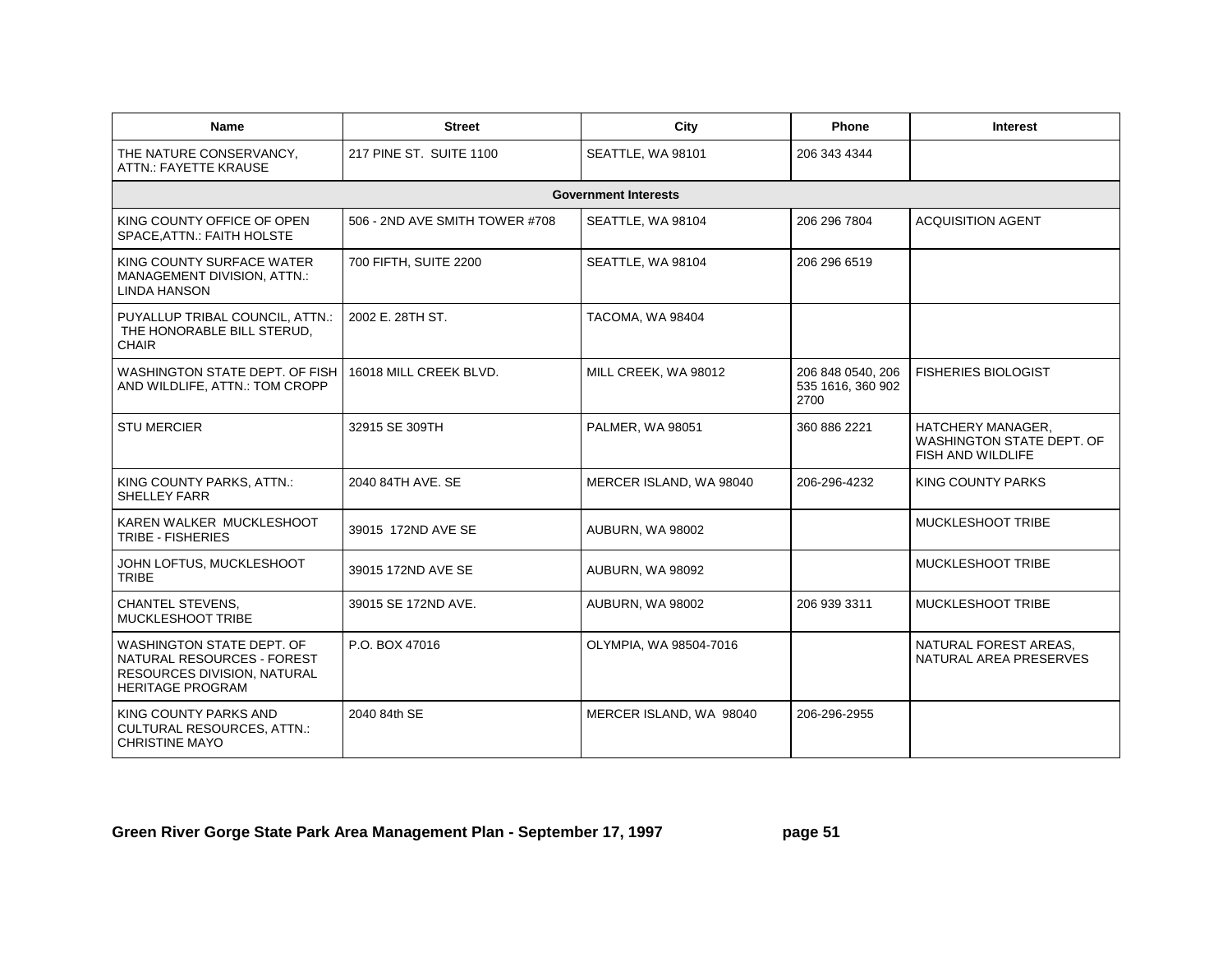| <b>Name</b>                                                                             | <b>Street</b>                    | City                          | Phone        | <b>Interest</b>                                                       |
|-----------------------------------------------------------------------------------------|----------------------------------|-------------------------------|--------------|-----------------------------------------------------------------------|
| <b>MIKE KRENZ</b>                                                                       | 25330 170TH PL. SE               | <b>KENT, WA 98042</b>         | 206 775 1311 | WASHINGTON STATE DEPT. OF<br>FISH AND WILDLIFE - GAME<br><b>AGENT</b> |
| CHUCK JAMES, PORTLAND AREA<br>ARCHAEOLOGIST, BUEAU OF<br><b>INDIAN AFFAIRS</b>          | 911 NE 11TH AVE                  | PORTLAND, WA 97232-4169       |              | <b>CULTURAL RESOURCES</b>                                             |
| DEPT OF COMM DEVELOPMENT.<br>OAHP, ATTN.: ROBERT G. WHITLAM<br>PHD                      | PO BOX 48343                     | <b>CAMPUS MAIL</b>            |              | <b>CULTURAL RESOURCES</b>                                             |
| DEPT OF FISH AND WILDLIFE<br><b>HABITAT MANAGEMENT, ATTN.:</b><br><b>GORDON ZILLGES</b> | PO BOX 43135                     | <b>CAMPUS MAIL</b>            |              |                                                                       |
| DEPT OF ECOLOGY,<br><b>ENVIRONMENTAL REVIEW SECTION</b>                                 | PO BOX 47703                     | <b>CAMPUS MAIL</b>            |              |                                                                       |
| JOE SHORIN, AAG                                                                         | <b>CAMPUS MAIL</b>               |                               |              |                                                                       |
| THE HONORABLE PAM ROACH,<br><b>WASHINGTON STATE SENATOR</b>                             | PO BOX 40482                     | <b>CAMPUS MAIL</b>            |              |                                                                       |
| KING COUNTY PARKS AND<br><b>CULTURAL RESOURCES DEPT.,</b><br><b>ATTN: GENE MAXON</b>    | 506 SECOND AVENUE, SUITE<br>1621 | SEATTLE, WA 98104             |              |                                                                       |
|                                                                                         |                                  | <b>Interested Individuals</b> |              |                                                                       |
| DUANE D. WILCOX                                                                         | 39525 ENUMCLAW HIGHWAY           | AUBURN, WA 98092              | 206 833 5426 |                                                                       |
| SHIRLEY POGGEMAN                                                                        | 37953 AUBURN EA ROAD             | AUBURN, WA 98092              | 206 939 3718 |                                                                       |
| <b>CRAIG LEWIS</b>                                                                      | 3404 S 132ND STREET              | SEATTLE, WA 98168             | 206 439 7072 |                                                                       |
| PAUL SESTAK                                                                             | 25738 143 AVENUE SE              | <b>KENT, WA 98042</b>         | 206 631 6320 |                                                                       |
| <b>JOHN STODOLA</b>                                                                     | 23242 114 PLACE SE               | <b>KENT, WA 98031</b>         | 206 850 3810 |                                                                       |
| CHERYL WHITE                                                                            | 1512 25TH STREET SE              | AUBURN, WA 98002              | 206 931 8342 |                                                                       |
| NORM CHITTENDEN                                                                         | 13057 34TH STREET SOUTH          | TUKWILA, WA                   | 206 246 2778 |                                                                       |
| <b>BILL HAYTACK</b>                                                                     | 21918 215TH AVENUE SE            | MAPLE VALLEY, WA              | 206 432 3947 |                                                                       |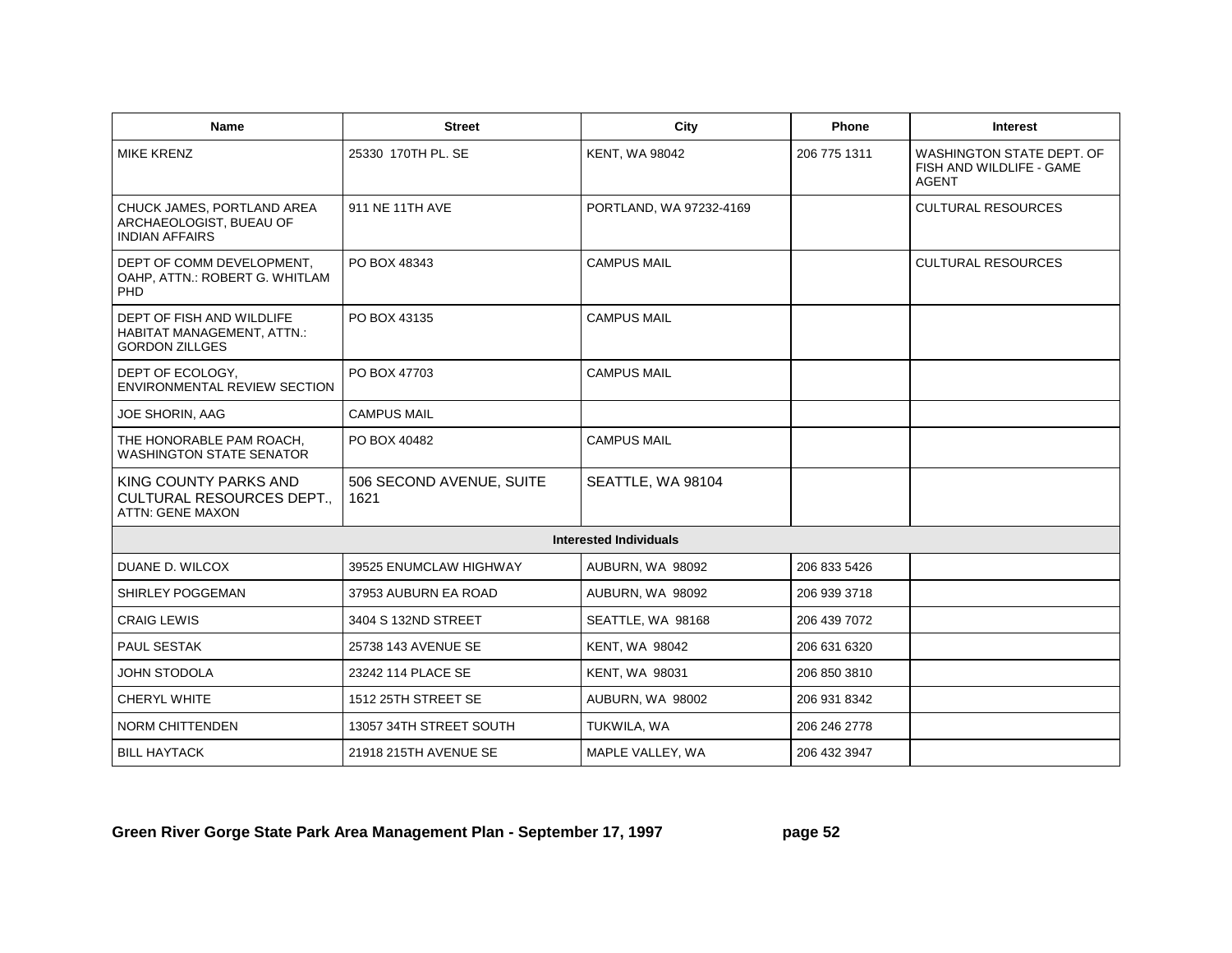| <b>Name</b>                     | <b>Street</b>                | City                    | <b>Phone</b>    | <b>Interest</b>       |
|---------------------------------|------------------------------|-------------------------|-----------------|-----------------------|
| <b>DENNIS WHITE</b>             | 38109 212TH AVENUE SE        | AUBURN, WA 98092        | 206 825 1082    |                       |
| <b>GLEN AND SUZANNE HELLMAN</b> | 1412 LIVINGSTON COURT, NE    | OLYMPIA, WA 98516       | 360 493 1641    |                       |
| <b>KEITH OIEN</b>               | 35924 SE HUDSON ROAD         | PALMER, WA              | 360 886 1881    |                       |
| KIMBERLY SCHAIVE                | PO BOX 39805                 | TACOMA, WA 98439        | 206 564 7545    |                       |
| <b>WARREN WIRE</b>              | 38028-297 PLACE SE           | ENUMCLAW, WA 98022      | 360 825 1458    |                       |
| DALE AND SUE NELSON             | 39711-248TH AVENUE SE        | ENUMCLAW, WA 98022      | 360 825 8704    |                       |
| SHELLY AND DAVID BECKER         | 16816 443RD AVENUE, SE       | NORTH BEND, WA 98045    | 206 888 2002    |                       |
| <b>BOB FUERTENBERG</b>          | KC DNR 700 5TH AVENUE        | SEATTLE, WA 98104       | 206 296 8664    |                       |
| <b>PATRICK CASTLE</b>           | 3326 S 252ND PLACE           | <b>KENT, WA 98032</b>   | 206 941 9514    |                       |
| <b>RON HABBESTAD</b>            | 900 MERIDIAN EAST, #19-244   | MILTON, WA 98354        | 206 918 4521    |                       |
| <b>MARK BURNS</b>               | 528 BURNETT AVENUE SOUTH, #1 | <b>RENTON, WA 98055</b> | 206 227 3992    |                       |
| <b>CHERYL WHITE</b>             | 1512 25TH ST, SE             | AUBURN, WA 98092        |                 |                       |
| ED DAVIS                        | 19015 127TH PL SE            | RENTON, WA 98058        | 206 271 2347    |                       |
| <b>JERRY COURTRIGHT</b>         | 9620 SOUTH 242ND             | <b>KENT, WA 98031</b>   | 206 813 5865    |                       |
| <b>BOB AND NAN MONDRZYK</b>     | 23805 SE 208                 | MAPLE VALLEY, WA 98038  | 206 432 9578    |                       |
| <b>VIC STOLTEY</b>              | 24604 104TH SE               | <b>KENT, WA 98031</b>   | 206 859 8034    |                       |
| ROLAND BISHOP                   | 12917 SE 237TH PL            | <b>KENT, WA 98031</b>   | 206 631 5649    |                       |
| AL GUIDETTI                     | 23903 ROBERTS DR.            | BLACK DIAMOND, WA 98010 | 360 886 2367    |                       |
| JOHN MIESALOSKI                 | 2013 104TH ST. S. U101       | TACOMA, WA 98444        | 206 588 3916    |                       |
| <b>DAVE BAKER</b>               | 26228 SE 464TH ST.           | ENUMCLAW, WA            | 360 825 3560    | <b>HAY CONTRACTOR</b> |
| <b>GIL BORTLESON</b>            | P.O. BOX 366                 | BLACK DIAMOND, WA 98010 | 360 886 1939    | <b>PARK NEIGHBOR</b>  |
| <b>DAVID THORSON</b>            | 2321 SW 339TH ST             | FEDERAL WAY, WA 98023   | 206 874 5134    | <b>RC FLYER</b>       |
| <b>HAROLD SHAMBLIN</b>          | 25114 118TH AVE.             | <b>KENT, WA 98031</b>   | 206 630 5698    | <b>RCMA</b>           |
| <b>JEFF PETERSON</b>            | 32445 194TH ST.              | <b>KENT, WA 98042</b>   | H: 206 613 8499 | <b>RCMA</b>           |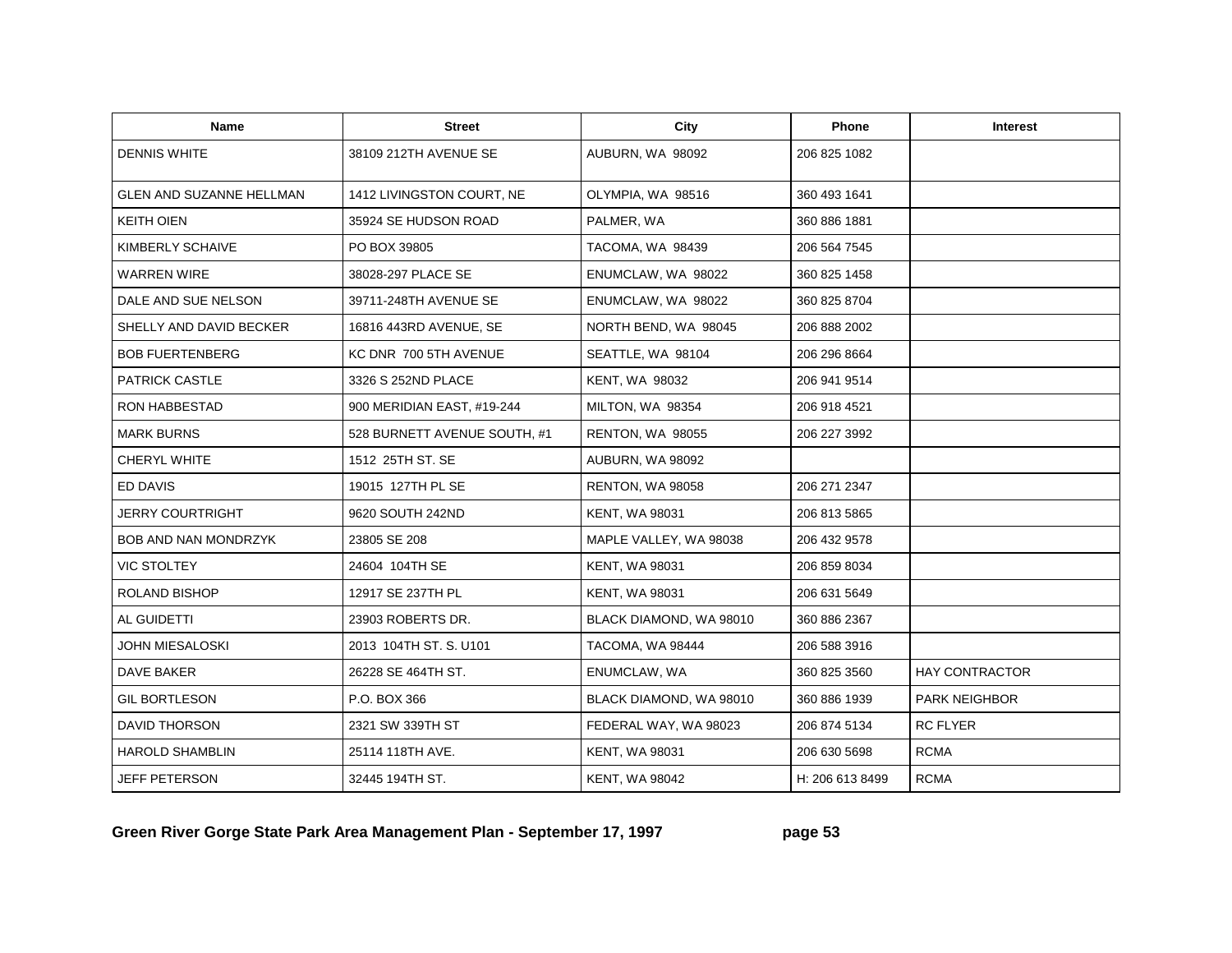| <b>Name</b>                                             | <b>Street</b>                              | City                                   | Phone           | <b>Interest</b>      |
|---------------------------------------------------------|--------------------------------------------|----------------------------------------|-----------------|----------------------|
|                                                         |                                            |                                        | W: 206 946 4342 |                      |
| <b>DUANE ALLEMANG</b>                                   | 16806 SE 264TH                             | <b>KENT, WA 98042</b>                  | 206 632 8364    | <b>RCMA</b>          |
| <b>CATHLEEN KOMBUL</b>                                  | P.O. BOX 694                               | ENUMCLAW, WA 98022                     |                 |                      |
| <b>COLEMAN AND ROBERTA</b><br><b>PARAMORE</b>           | 22765 SE GREEN VALLEY RD.                  | AUBURN, WA 98092                       | 206 833 3524    | <b>PARK NEIGHBOR</b> |
| <b>CUNNINGHAM</b>                                       | 30309 SE 352ND ST.                         | ENUMCLAW, WA 98022                     |                 | <b>PARK NEIGHBOR</b> |
| <b>LIZ GREENHAGEN</b>                                   | PO BOX 9578                                | SEATTLE, WA 98109                      |                 |                      |
| <b>NICK BORELLI</b>                                     | 17521 NE 33RD PL                           | REDMOND, WA 98052                      |                 |                      |
| E.P. McGIBBON                                           | 2828 S. FRONTENAE                          | SEATTLE, WA 98104                      |                 |                      |
| PETER M. SLADE                                          | 15 COMO ROAD                               | LEOPOLD, VIC. 3224<br><b>AUSTRALIA</b> |                 |                      |
|                                                         |                                            | <b>Neighboring Businesses</b>          |                 |                      |
| <b>CADMAN SAND &amp; GRAVEL</b>                         | <b>PO BOX 538</b>                          | REDMOND, WA 98073                      |                 |                      |
| <b>GREEN RIVER GORGE RESORT.</b><br><b>JAMES CARTER</b> | 29500 SE GREEN RIVER GORGE<br><b>ROAD</b>  | ENUMCLAW, WA 98022                     |                 |                      |
| PLUM CREEK TIMBER<br>COMPANY, DON NETTLETON             | 999 3RD AVENUE, SUITE 2300                 | SEATTLE, WA 98104                      |                 |                      |
| <b>GRADDON CONSULTING</b>                               | 26828 MAPLE VALLEY-BLACK<br>DIAMOND RD. SE | MAPLE VALLEY, WA 98038                 |                 |                      |
| <b>WEYERHAEUSER COMPANY</b>                             | 33663 WEYERHAEUSER WAY S.                  | FEDERAL WAY, WA 98003                  |                 |                      |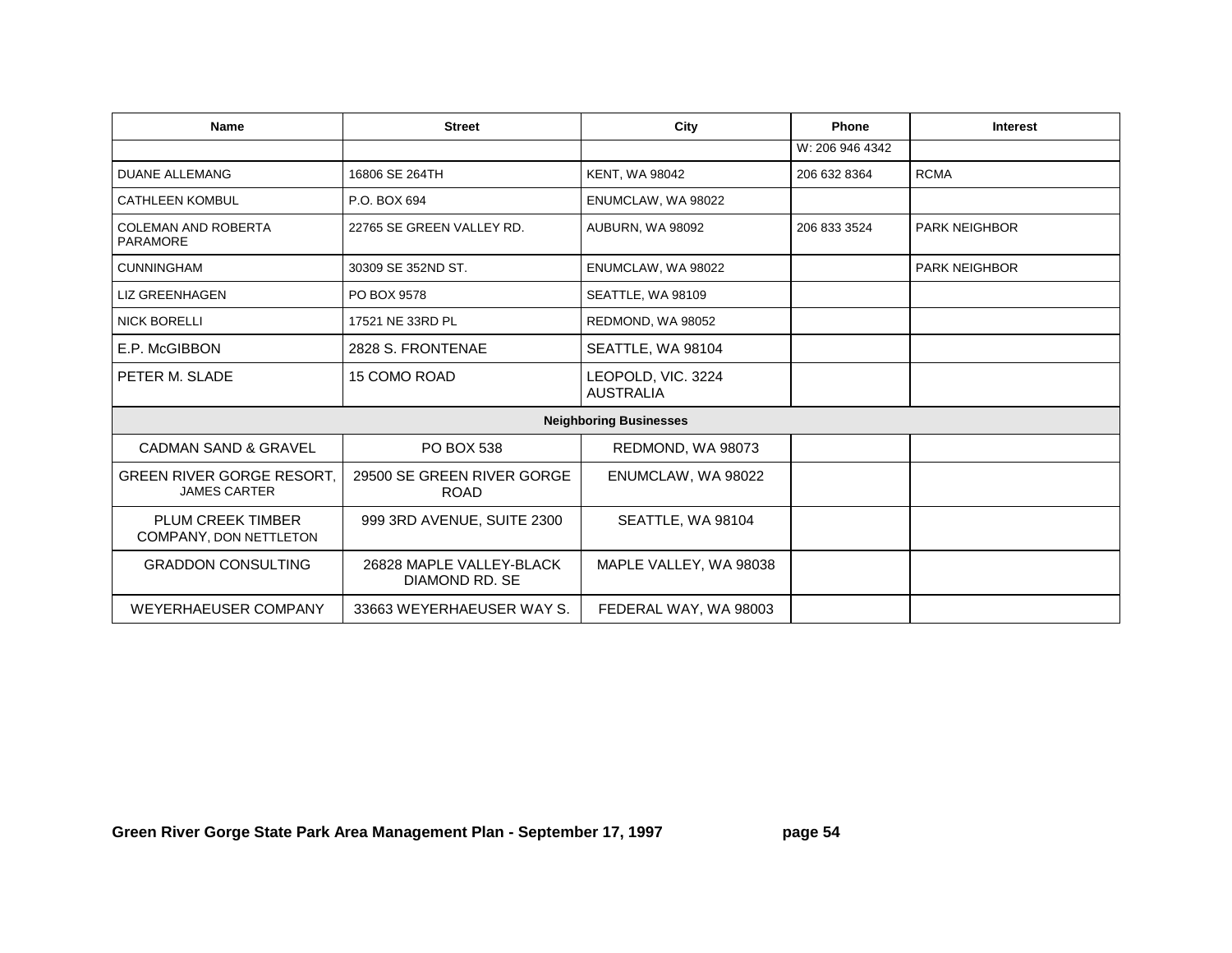# *Chapter IV: Assessment of Natural, Cultural, and Recreational Resources*

## *Introduction*

Managing a diverse collection of natural, cultural, and recreational resources is a balancing act. Park managers face increasing pressure to accommodate public recreational use of natural and cultural resources while also protecting those resources from unacceptable degradation. How much public use is too much? What kinds of use can a resource sustain? Over the last 30 years several approaches to resource management have been developed to increase harmony between recreational use and resource preservation. This chapter explains the evolution of Washington State Park=s approach to resource management. The tables that follow apply the current approach to the resources of The Green River Gorge State Park Area.

# *Carrying Capacity Model*

Traditionally, State Parks has approached protection of resources using the Acarrying capacity@ model. The crux of this concept is that a selected park has definable resources and facilities and that each park visitor causes a given amount of impact to those resources. By setting a maximum number of visitors allowed to enter an area, a resource manager presumably can control the amount of impact, thereby sustaining resources at a given level. If the maximum capacity is exceeded, resources may be significantly degraded or facilities over-burdened. The carrying capacity model has been widely embraced because it is easily understood and appears to be attainable. However, applying this approach to a specific site has significant difficulties and limitations. These include:

- $#$  Difficulty in establishing a scientific basis or empirical evidence to support a proposed maximum capacity. Why are 10 people per day allowed but not 11?
- $#$  Impacts per person are not always equal. Some visitors have greater sensitivity to the fragility of resources and tend to tread more lightly.
- $#$  Great variety exists in the amount of impact, based on the type and extent of management tools in place. A primitive area with clearly defined trails, defined seasons of use and certain permit restrictions may be able to withstand a certain level of use with less impact than a similar area without such controls.
- $#$  In many cases controlling the number of visitors accessing an area is simply not a practical option.

The above difficulties and limitations led the agency to search for an entirely different approach. In 1993, State Parks staff identified the ALimits of Acceptable Change<sup>®</sup> model (or LAC) as the successor to the carrying capacity model. The carrying capacity model is not used in this management plan.

# *Limits of Acceptable Change (LAC) Model*

LAC was formally published by the U.S. Forest Service in 1985 (Stankey, Cole, Lucas, Petersen, Frissel: The Limits of Acceptable Change (LAC) System for Wilderness Planning. General Technical Report INT-176, January 1985). LAC was first adapted by State Parks staff for use in resource planning of Hope Island. Public support for LAC at Hope Island further solidified the agency-s acceptance of this approach and ultimately led to its use in this plan.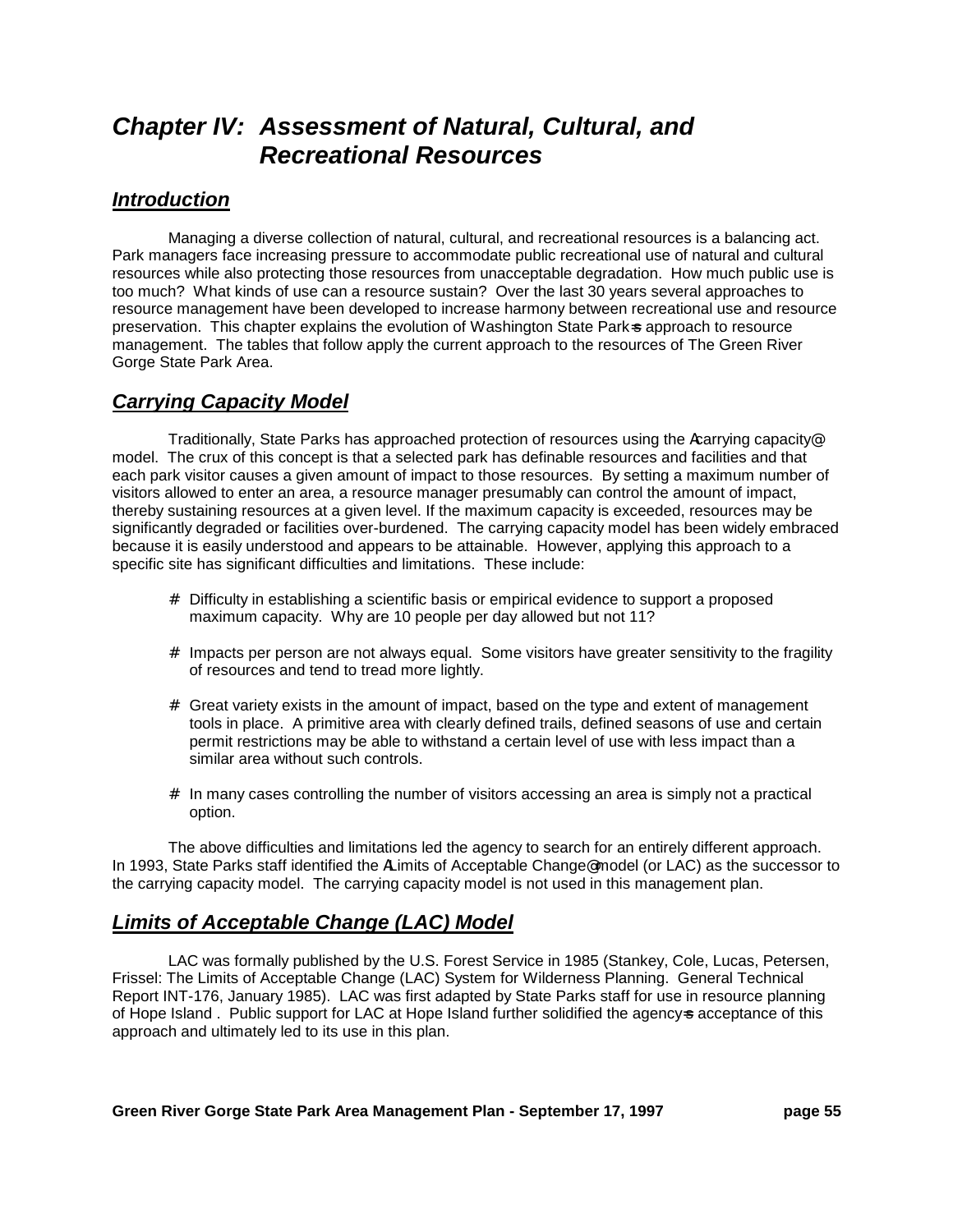The LAC model embodies a fundamental shift in approach to resource management. Instead of trying to answer the question Ahow much *access* to natural and cultural resources is too much?@, the LAC model focuses on the condition of resources and asks Ahow much *change to resources*, as a result of public access and development, is too much?@

Application of LAC to state park management has been modified from the original Forest Service model, but retains its basic framework. The Washington State Parks adaptation can be summarized as follows:

- 1) **Identify key resource management issues:** generally resource impacts or social conflicts.
- 2) **Select measurable indicators of natural, cultural, and recreational resource conditions:** identify quantifiable events or physical properties that gauge resource conditions, e.g., area of bare ground in campsites, incidents of vandalism, reported visitor conflicts, etc.
- 3) **Inventory and measure resource indicators:** determine methods for measuring indicators and make measurements.
- 4) **Analyze indicators:** assess raw data to reach qualitative or quantitative conclusions of resource condition.
- 5) **Determine resource standards:** identify an acceptable numeric range for the extent, distribution, and/or condition of resource indicators.
- 6) **Explore management options:** identify a range of management prescriptions designed to achieve or maintain resource standards.
- 7) **Select most appropriate management option(s):** initiate one or more identified management options if indicators do not meet determined standards.
- 8) **Monitor resource indicators:** schedule the monitoring or Are-inventory<sup>®</sup> of resource indicators over a period of time.
- 9) **Evaluate management actions:** determine successes and/or failures of applied management actions and, if necessary, modify either management actions or resource standards.
- 10) **Involve the public:** encourage park stakeholder participation during all of the above steps.

The LAC process recognizes that any recreational use of natural or cultural resources will cause some degree of change to those resources. The overarching goal of the LAC process is to involve managers, specialists, and stakeholders in identifying key park resources and determining how much change to those resources is acceptable. These key resources can then be assessed over time to determine if their condition achieves or remains within acceptable limits. If condition standards are not met, either additional management actions may be selected and implemented or resource standards may be changed, whichever is deemed appropriate.

In most cases, measuring changes or impacts to all resources in an area is impractical. For this reason LAC is an issue-driven process. LAC only addresses resource-related matters of heightened public concern or matters where the Amost appropriate approach to resource protection may be in dispute. Another practical consideration of LAC is the use of resource condition Aindicators®. Indicators are quantifiable observations or events that gauge the condition of a particular resource or resources. The use of indicators reduces the need for comprehensive resource inventories and allows persons without extensive technical expertise to monitor change.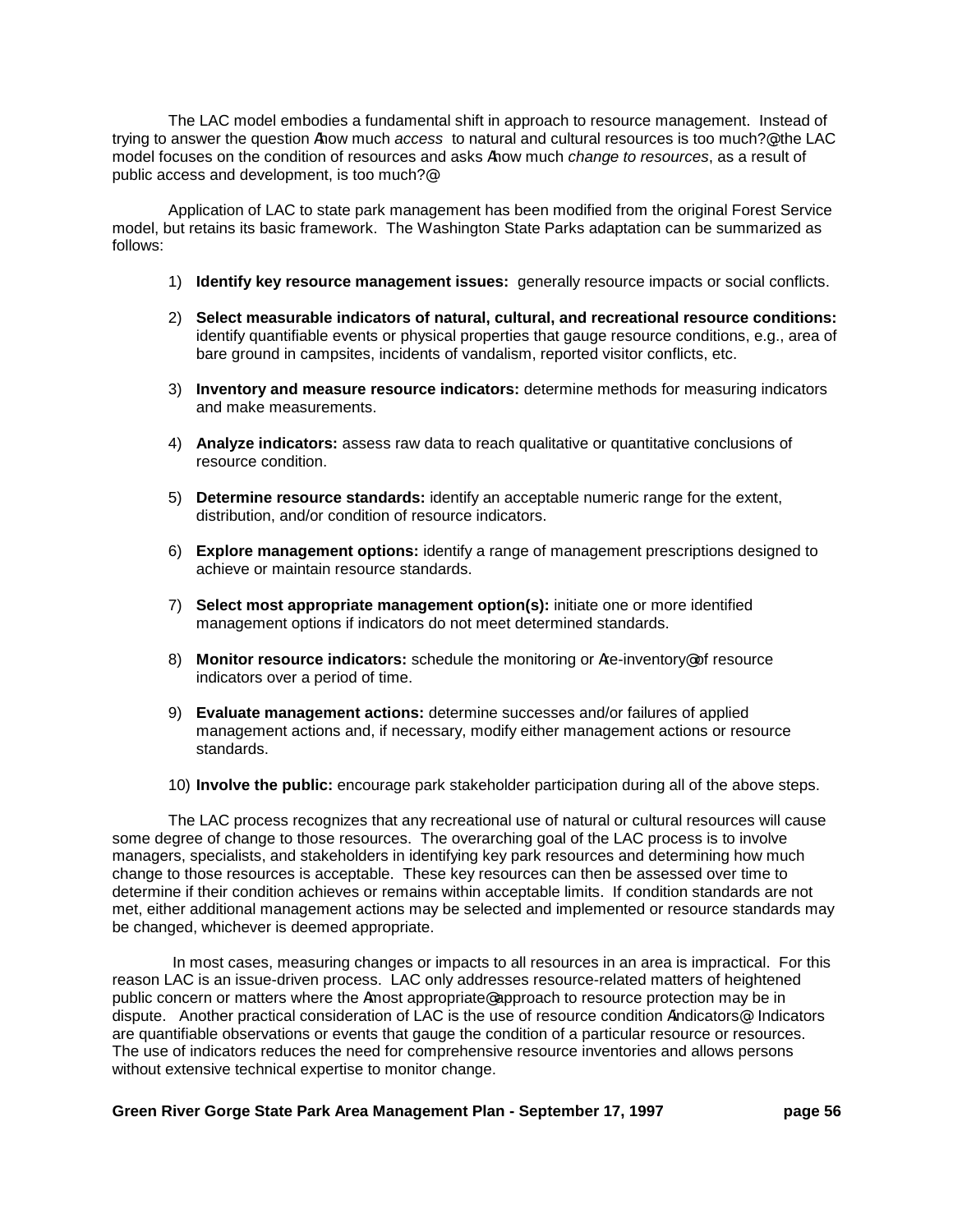# *LAC and the State Parks Land Classification System*

The Washington State Parks Land Classification System is comprised of six land classifications: Recreation Areas; Resource Recreation Areas; Natural Areas; Heritage Areas; Natural Forest Areas; and Natural Area Preserves. Each classification has a distinct management philosophy, specific management guidelines, certain physical features, geographic context, compatible recreational activities, suitable facilities, and appropriate types of development (See Appendix C). Each classification also ascribes a relative importance to natural, cultural, and recreational resources within a particular area. For example, in Recreation Areas primary management emphasis is on providing high-intensity recreational experiences, with natural and cultural resource values being subordinate. In Natural and Heritage Areas primary management emphasis is on protection of natural and cultural resources with recreational use being subordinate.

The six classifications establish a framework for application of the LAC process in specific areas. As a general rule, changes to high priority resources (within a particular classification) will be less acceptable than changes to low priority resources. For example, changes to the condition of natural resources in a Natural Area will be less acceptable than changes to recreational or cultural resources in the same area. Similarly, changes to the condition of cultural resources in a Heritage Area will be less acceptable than changes to natural or recreational resources in the same area. This general rule is especially relevant to step 5 of the LAC process stated above, where acceptable limits of change to specific resources are determined.

# *Resource Assessment and Management Tables*

Resource assessment and management information specific to The Green River Gorge State Park Area is presented in the tables that follow. Tables are used to avoid lengthy and repetitive narratives, simplify completion, and facilitate the transfer of park-specific information for other agency purposes. They are grouped by natural, cultural, and recreational resources and by classified area. From left to right, each table lays out an LAC analysis for each management issue as follows:

- 1) **Issue:** A general statement of the issue facing the park.
- 2) **Indicators:** A quantifiable, recorded event or physical property used to gauge a resource-s condition.
- 3) **Inventory:** A description of how an indicator will be inventoried and how numeric measurements will be made.
- 4) **Analysis:** A listing of inventory results and a qualitative or quantitative conclusion as to what the results mean in terms of a resource-s condition.
- 5) **Standards:** A numeric objective or objectives for each indicator.
- 6) **Management Options:** A broad set of management approaches that may be applied to a resource in order to achieve or maintain standards.
- 7) **Management Actions Selected:** A list of dates and times management options will be or have been taken.
- 8) **Monitoring of Indicators:** A schedule of when and how often indicators will be inventoried and measured.
- 9) **Evaluation of Management Actions:** An overall evaluation of the effectiveness of applied management actions in achieving standards and/or the appropriateness of chosen standards.

The following tables summarize resource management of this park. Natural, cultural, and recreational resource monitoring forms (See Appendix B) and other resource materials will also be employed by park managers to track resource health.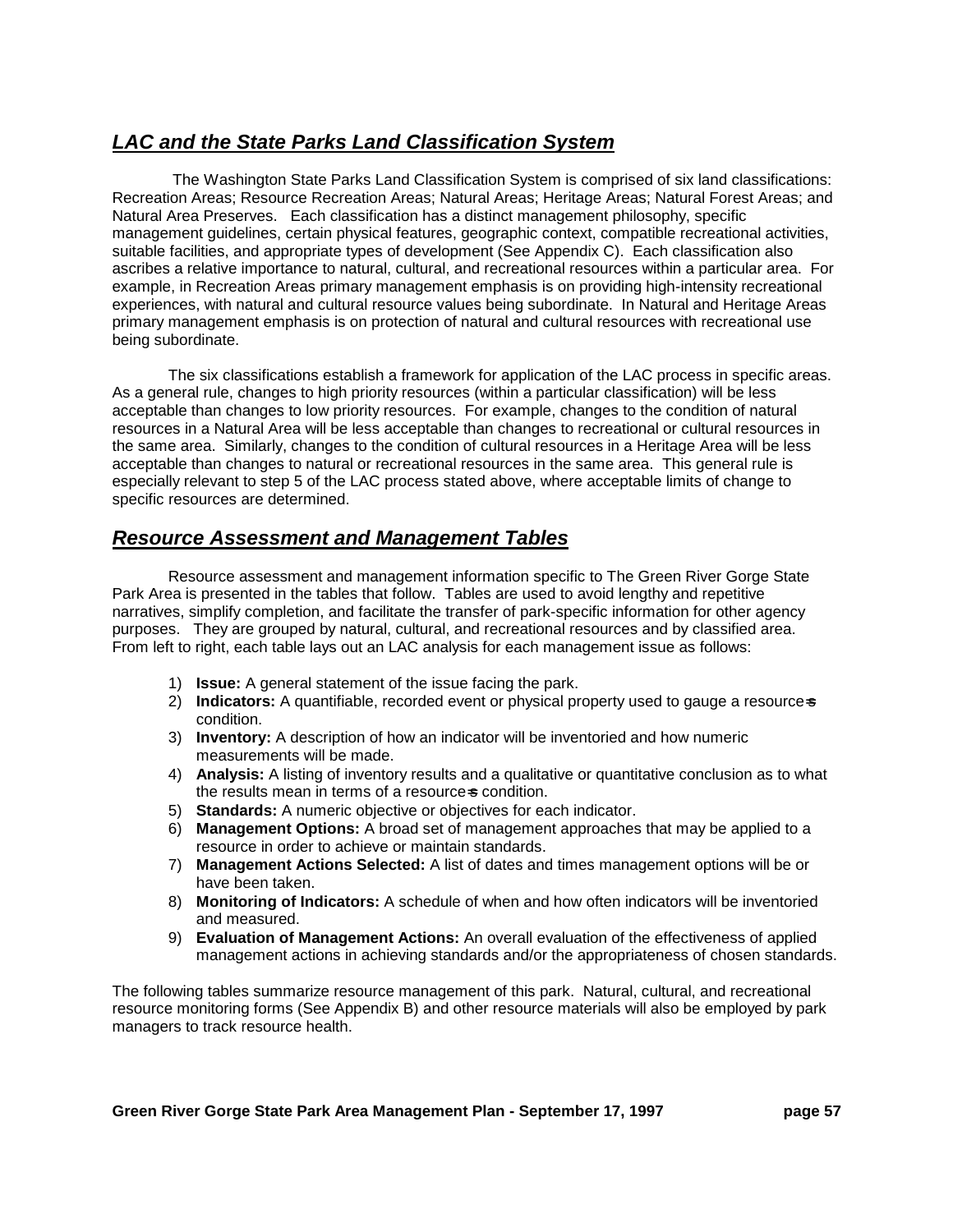### *TABLE 16: GREEN RIVER GORGE STATE PARK AREA NATURAL RESOURCE ASSESSMENT AND MANAGEMENT.*

| <b>Issue</b>                                  | <b>Indicators</b>                                                                 | Inventory                                                                                                                                                                                                                                                                                                                                                                                                                                                                                                                                                                                                                                                                                                  | <b>Analysis</b>                                 | <b>Standards</b>                                                                                                                                                | <b>Management Options</b>                                                                                                                                                                                                                                                                                                               | <b>Management</b><br><b>Actions</b><br>(Chosen options)                                                                                 | <b>Monitoring of</b><br><b>Indicator</b>                                                                                                                                                                 | <b>Evaluation of</b><br><b>Management</b><br><b>Actions</b>                                                                     |
|-----------------------------------------------|-----------------------------------------------------------------------------------|------------------------------------------------------------------------------------------------------------------------------------------------------------------------------------------------------------------------------------------------------------------------------------------------------------------------------------------------------------------------------------------------------------------------------------------------------------------------------------------------------------------------------------------------------------------------------------------------------------------------------------------------------------------------------------------------------------|-------------------------------------------------|-----------------------------------------------------------------------------------------------------------------------------------------------------------------|-----------------------------------------------------------------------------------------------------------------------------------------------------------------------------------------------------------------------------------------------------------------------------------------------------------------------------------------|-----------------------------------------------------------------------------------------------------------------------------------------|----------------------------------------------------------------------------------------------------------------------------------------------------------------------------------------------------------|---------------------------------------------------------------------------------------------------------------------------------|
|                                               |                                                                                   |                                                                                                                                                                                                                                                                                                                                                                                                                                                                                                                                                                                                                                                                                                            |                                                 |                                                                                                                                                                 | <b>Flaming Geyser state Park</b>                                                                                                                                                                                                                                                                                                        |                                                                                                                                         |                                                                                                                                                                                                          |                                                                                                                                 |
| Riverbank<br>erosion in<br>developed<br>areas | 1) Area of<br>exposed<br>mineral<br>soil<br>associate<br>d with the<br>riverbank. | Human caused loss of<br>bank vegetation:<br>1. Walk along riverbank<br>in entire developed area<br>of Flaming Geyser and<br>locate any areas of<br>exposed mineral soil<br>associated with the river<br>bank.<br>2. Using 100 ft.<br>measuring tape and hand<br>compass measure<br>distance and bearing<br>from a permanent<br>landmark (e.g. picnic<br>shelter) to the exposed<br>mineral soil area and<br>enter data on monitoring<br>sheet.<br>3. Assign a unique<br>identification number to<br>the exposed mineral soil<br>area and enter on<br>monitoring sheet.<br>4. Using 10 sqft.<br>measuring hoop,<br>determine the total area<br>of exposed mineral soil<br>and enter on monitoring<br>sheet. | One area of<br>greater than 100<br>sqft. found. | Human caused loss<br>of bank vegetation:<br>No areas of greater<br>than 100 sq ft. of<br>exposed mineral soil<br>associated the<br>riverbank are<br>acceptable. | Human caused loss of bank<br>vegetation:<br>1) Do nothing<br>2) Adjust standards<br>3) fertilize existing vegetation<br>4) Placement of woody debris to<br>discourage use<br>5) Enhance bank vegetation<br>(planting)<br>6) Close impacted areas and allow<br>natural vegetative regeneration<br>7) Explore other management<br>options | 1) fertilize existing<br>vegetation<br>2) Placement of<br>woody debris to<br>discourage use<br>3) Enhance bank<br>vegetation (planting) | Human caused loss<br>of bank vegetation:<br>Every year during first<br>week in October,<br>inventory all areas of<br>exposed mineral soil<br>greater than 100 sqft.<br>associated with the<br>riverbank. | Yearly<br>evaluation of the<br>effectiveness of<br>management<br>actions<br>implemented to<br>mitigate<br>riverbank<br>erosion. |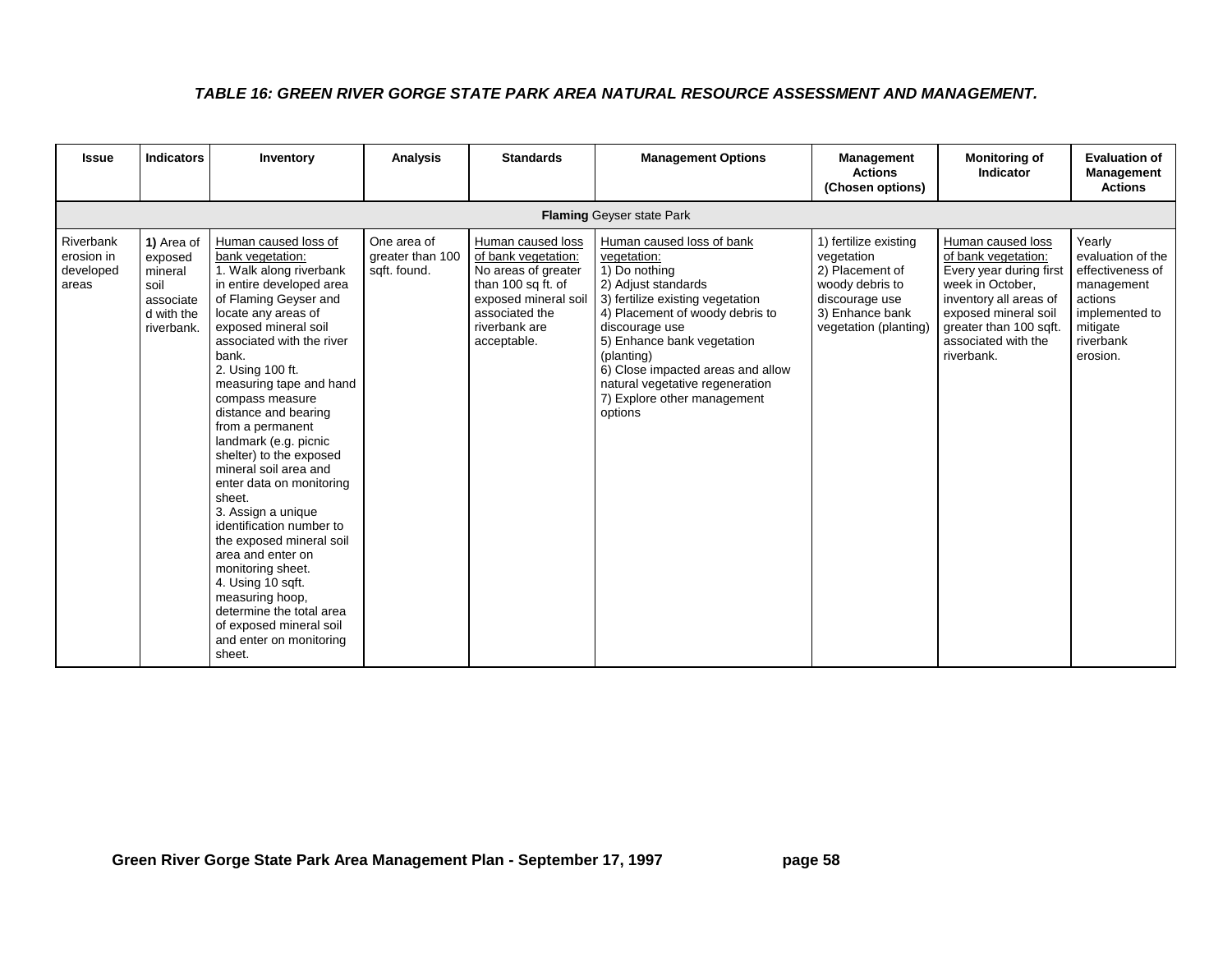| <b>Issue</b>                                                 | <b>Indicators</b>                                   | Inventory                                                                                                                                                                                                                                                                                                                                                                                                                                                                                                                                                                                                                                                                                                                                                                                                                                                                                                                                                                                                                                                                                                              | <b>Analysis</b>                     | <b>Standards</b>                                                                                                                   | <b>Management Options</b>                                                                                                                                                                                                                                                                                                                          | <b>Management</b><br><b>Actions</b><br>(Chosen options) | <b>Monitoring of</b><br><b>Indicator</b>                                                                                                                                                                         | <b>Evaluation of</b><br><b>Management</b><br><b>Actions</b>                                                                     |
|--------------------------------------------------------------|-----------------------------------------------------|------------------------------------------------------------------------------------------------------------------------------------------------------------------------------------------------------------------------------------------------------------------------------------------------------------------------------------------------------------------------------------------------------------------------------------------------------------------------------------------------------------------------------------------------------------------------------------------------------------------------------------------------------------------------------------------------------------------------------------------------------------------------------------------------------------------------------------------------------------------------------------------------------------------------------------------------------------------------------------------------------------------------------------------------------------------------------------------------------------------------|-------------------------------------|------------------------------------------------------------------------------------------------------------------------------------|----------------------------------------------------------------------------------------------------------------------------------------------------------------------------------------------------------------------------------------------------------------------------------------------------------------------------------------------------|---------------------------------------------------------|------------------------------------------------------------------------------------------------------------------------------------------------------------------------------------------------------------------|---------------------------------------------------------------------------------------------------------------------------------|
|                                                              |                                                     |                                                                                                                                                                                                                                                                                                                                                                                                                                                                                                                                                                                                                                                                                                                                                                                                                                                                                                                                                                                                                                                                                                                        |                                     |                                                                                                                                    | <b>Flaming Geyser State Park</b>                                                                                                                                                                                                                                                                                                                   |                                                         |                                                                                                                                                                                                                  |                                                                                                                                 |
| Riverbank<br>erosion in<br>developed<br>areas<br>(Continued) | 2) Area of<br>soil<br>eroded<br>from river<br>bank. | Loss of area:<br>1. Walk along riverbank in<br>the developed areas of<br>Flaming Geyser and<br>inventory all areas on the<br>riverbank that have been<br>noticeably eroded during<br>high water periods.<br>2. Using 100 ft. measuring<br>tape and hand compass<br>measure distance and<br>bearing from a permanent<br>landmark (e.g. picnic<br>shelter) to the eroded area<br>and enter data on<br>monitoring sheet.<br>3. Assign a unique<br>identification number to the<br>eroded area and enter on<br>monitoring sheet.<br>4. Stretch 100 ft. Measuring<br>tape longitudinally along<br>riverbank, measure the total<br>length of the eroded area,<br>and enter onto monitor<br>sheet.<br>5. While 100 ft. tape is<br>stretched between the<br>boundaries of the eroded<br>area, use 25 ft. measuring<br>tape to measure the widest<br>distance between the 100 ft.<br>tape and the riverbank (25<br>ft. tape perpendicular to 100<br>ft. tape) and enter data onto<br>monitoring sheet.<br>6. Calculate total area of soil<br>eroded from riverbank<br>(Length X Width) and enter<br>data onto monitoring sheet. | No high water<br>periods in<br>1998 | Loss of area:<br>No greater than<br>1,000 sq ft. of soil<br>eroded from river<br>bank in developed<br>park areas is<br>acceptable. | Loss of area:<br>1) Do nothing<br>2) Adjust standards<br>3) Work cooperatively with affected<br>government jurisdictions to place<br>structures in the water that<br>hydrodynamically reduce the effects<br>of bank erosion<br>4) Harden river bank with riprap,<br>retaining walls, or other structures<br>5) Explore other management<br>options |                                                         | Loss of area:<br>Every year during first<br>week in May,<br>inventory all riverbank<br>areas that have been<br>noticeably eroded<br>during high water<br>periods in the<br>developed areas of<br>Flaming Geyser. | Yearly<br>evaluation of the<br>effectiveness of<br>management<br>actions<br>implemented to<br>mitigate<br>riverbank<br>erosion. |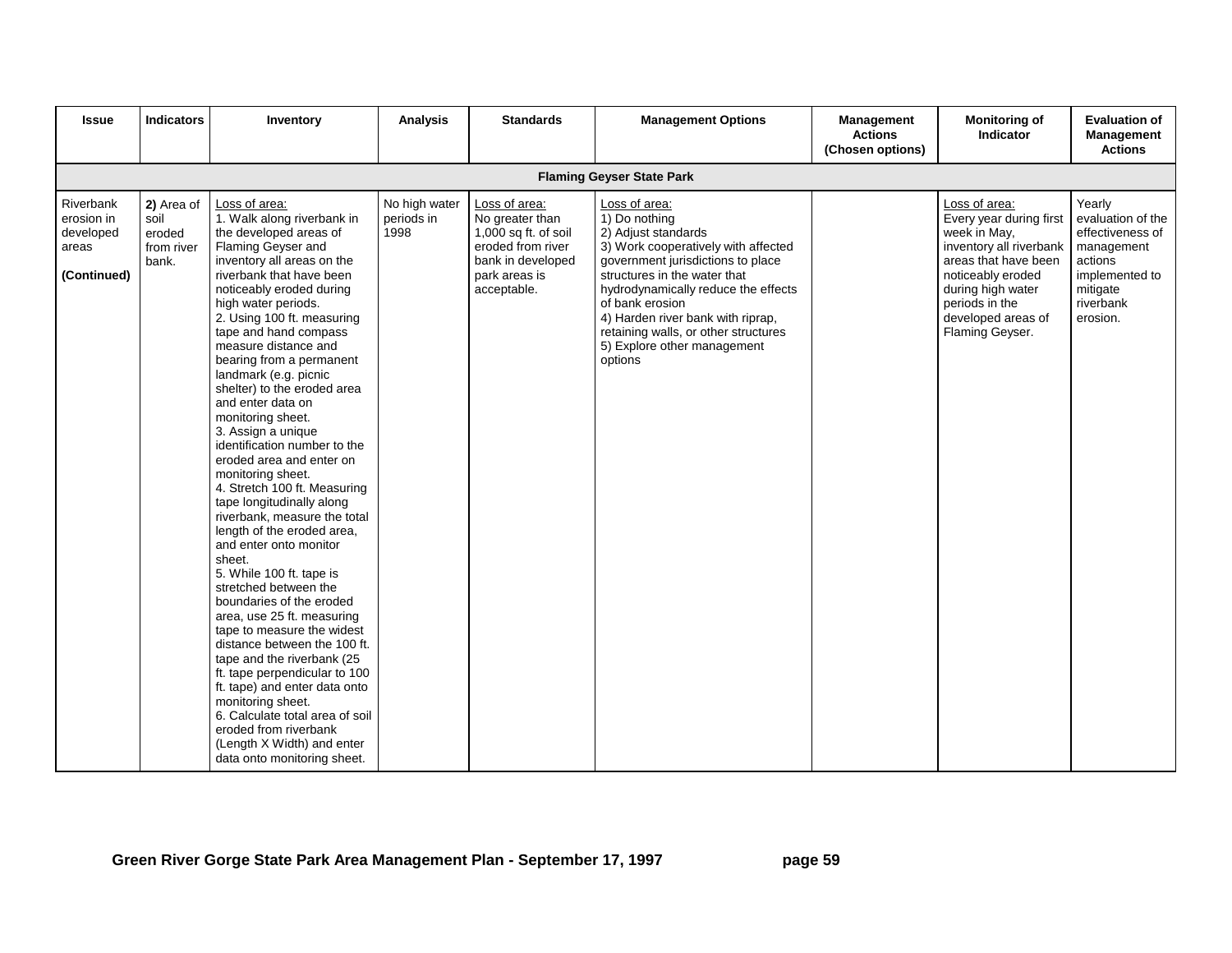### *TABLE 17: GREEN RIVER GORGE STATE PARK AREA CULTURAL RESOURCE ASSESSMENT AND MANAGEMENT.*

No Limits of acceptable change cultural resource issues as of April, 1997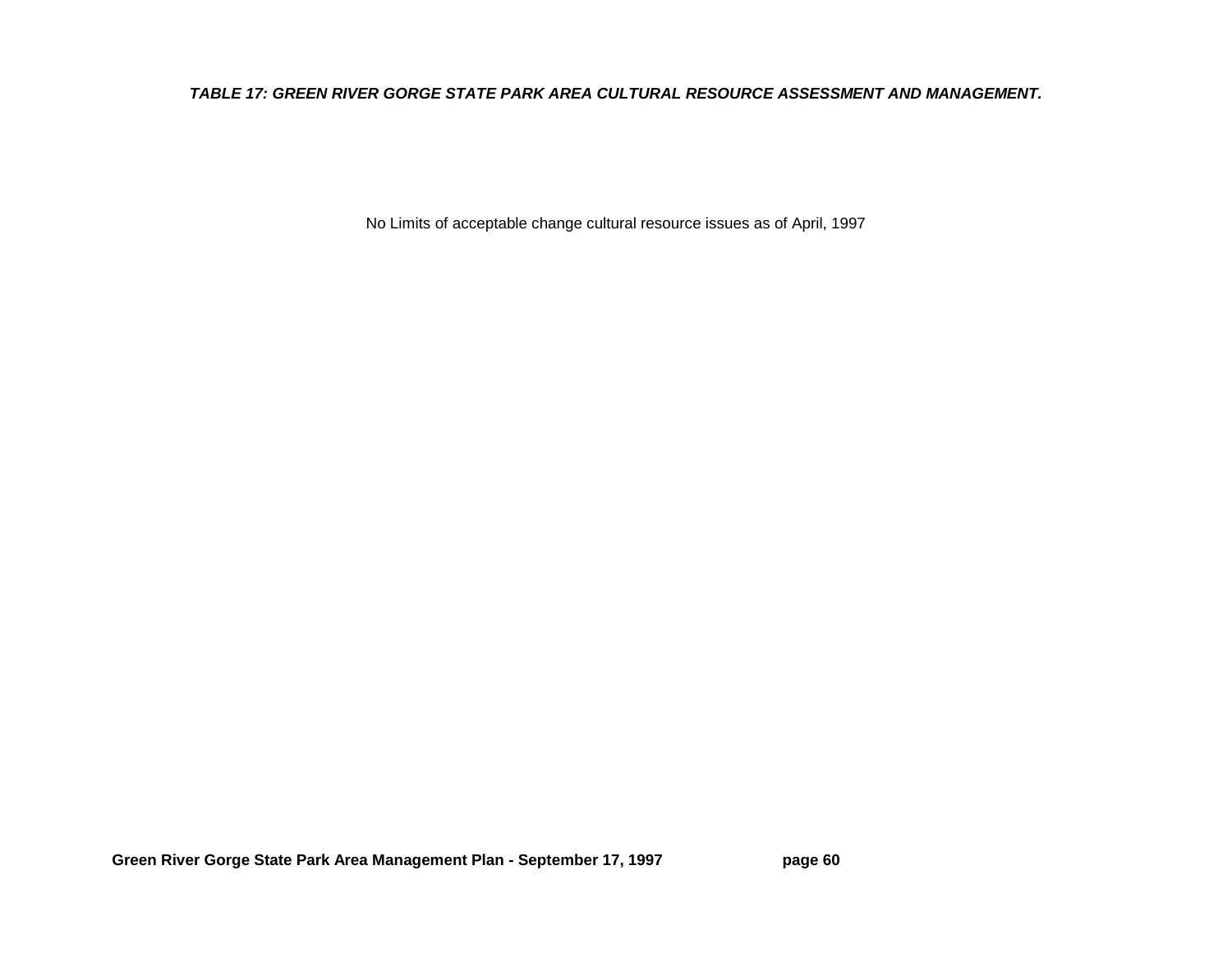| <b>Issue</b>        | <b>Indicators</b>                                                                                                                                                                                                                                                                                                                                                                                                                                                         | Inventory                                                                                                                                                                                                                                                                                                                                                                                                                                                                                                                                                                             | <b>Analysis</b> | <b>Standards</b>                                                                                                                                                                                                                                                                                                                                                                                                                 | <b>Management Options</b>                                                                                                                                                                                                                                                                                                                                                                                                                                                                                                                                                                                                                                             | <b>Management</b><br><b>Actions</b><br>(Chosen<br>Options) | <b>Monitoring of</b><br>Indicator                                                                                                                                                                                                                                                               | <b>Evaluation of</b><br>Management<br><b>Actions</b>                                                                  |
|---------------------|---------------------------------------------------------------------------------------------------------------------------------------------------------------------------------------------------------------------------------------------------------------------------------------------------------------------------------------------------------------------------------------------------------------------------------------------------------------------------|---------------------------------------------------------------------------------------------------------------------------------------------------------------------------------------------------------------------------------------------------------------------------------------------------------------------------------------------------------------------------------------------------------------------------------------------------------------------------------------------------------------------------------------------------------------------------------------|-----------------|----------------------------------------------------------------------------------------------------------------------------------------------------------------------------------------------------------------------------------------------------------------------------------------------------------------------------------------------------------------------------------------------------------------------------------|-----------------------------------------------------------------------------------------------------------------------------------------------------------------------------------------------------------------------------------------------------------------------------------------------------------------------------------------------------------------------------------------------------------------------------------------------------------------------------------------------------------------------------------------------------------------------------------------------------------------------------------------------------------------------|------------------------------------------------------------|-------------------------------------------------------------------------------------------------------------------------------------------------------------------------------------------------------------------------------------------------------------------------------------------------|-----------------------------------------------------------------------------------------------------------------------|
|                     |                                                                                                                                                                                                                                                                                                                                                                                                                                                                           |                                                                                                                                                                                                                                                                                                                                                                                                                                                                                                                                                                                       |                 |                                                                                                                                                                                                                                                                                                                                                                                                                                  | Green River Gorge State Park Area-wide                                                                                                                                                                                                                                                                                                                                                                                                                                                                                                                                                                                                                                |                                                            |                                                                                                                                                                                                                                                                                                 |                                                                                                                       |
| Visitor<br>Security | 1) The number of<br>law enforcement<br>contacts per year (in<br>entire Green River<br>Gorge State Park<br>Area) resulting in<br>escalation of<br>enforcement (use of<br>force) and requiring<br>written incident<br>reporting by park<br>enforcement staff.<br>2) The number of<br>notice of<br>infractions/citations<br>for offenses against<br>persons or property<br>written per year (in<br>entire Green River<br>Gorge State Park<br>Area) for similar<br>violations | Escalation of<br>enforcement:<br>As a part of<br>regular incident<br>report writing.<br>enter onto<br>monitoring sheets<br>all law<br>enforcement<br>contacts resulting<br>in escalation of<br>enforcement (use<br>of force) and<br>requiring written<br>incident reporting<br>by park<br>enforcement staff.<br>Notice of<br>infractions/<br>citations:<br>As a part of<br>regular Notice of<br>Infraction/Citation<br>follow-up<br>reporting, enter all<br>issued Notices of<br>Infraction/<br>Citations for<br>offenses against<br>persons or<br>property onto<br>monitoring sheet. |                 | Escalation of<br>enforcement:<br>No greater than 3<br>law enforcement<br>contacts resulting<br>in escalation of<br>enforcement and<br>requiring written<br>incident reporting<br>are acceptable.<br>Notice of<br>infractions/<br>citations:<br>No greater than 5<br>notices of<br>infraction/citations<br>for offenses<br>against persons or<br>property written by<br>park rangers for<br>similar violations<br>are acceptable. | 1) General review of incidents on a case<br>by case basis<br>2) Do nothing<br>3) Revise standard<br>4) Enhance signage appropriate to the<br>infraction/conflict<br>5) Adjust staffing schedule to preempt<br>infractions/conflicts<br>6) Adjust physical configuration of site<br>(location of facilities or physical barriers)<br>appropriate to the infraction/conflict<br>7) Adjust intensity of enforcement<br>appropriate to the infraction/conflict<br>8) Propose WAC changes to<br>Commission as appropriate<br>9) Propose new facilities/structures that<br>address possible root causes of<br>infractions/conflicts<br>10) Explore other management options |                                                            | Escalation of<br>enforcement:<br>Year-round<br>tracking of law<br>enforcement<br>related visitor<br>contacts.<br>Notice of<br>infractions/<br>citations:<br>Year-round<br>tracking of<br>issued Notices<br>of<br>Infraction/Citati<br>ons for<br>offenses<br>against<br>persons or<br>property. | Yearly evaluation of<br>the effectiveness of<br>management actions<br>implemented to<br>maintain visitor<br>security. |

### *TABLE 18: GREEN RIVER GORGE STATE PARK AREA RECREATIONAL RESOURCE/FACILITY ASSESSMENT AND MANAGEMENT.*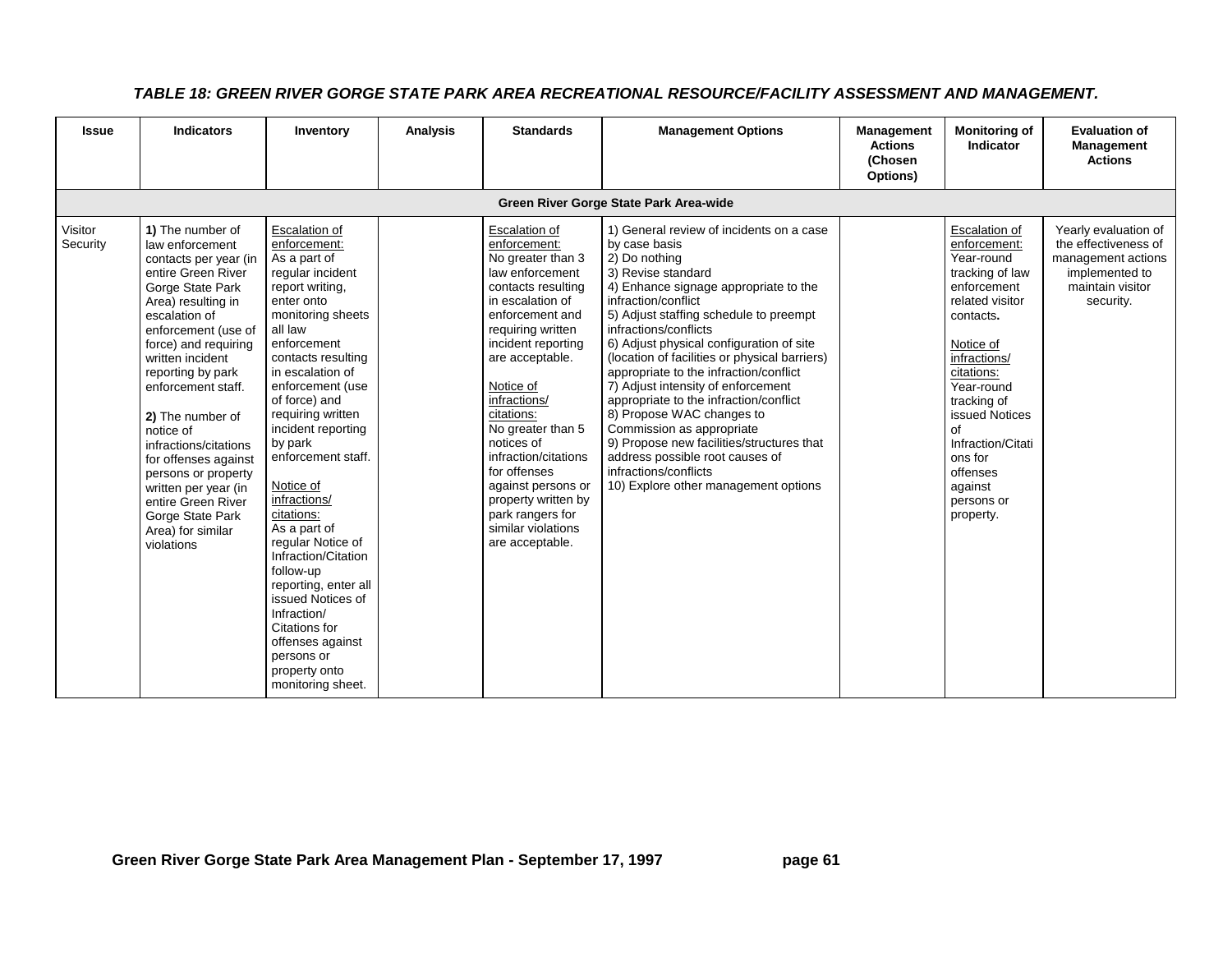| <b>Issue</b>                                    | <b>Indicators</b>                                                                                                                                                                                                                                                                                                                      | Inventory                                                                                                                                                                                                | <b>Analysis</b>                            | <b>Standards</b>                                                                                                                                                                                                                                                                                                                                                                                                 | <b>Management Options</b>                                                                                                                                                                                                                                                                                                                                                                                                                                                                                                                                                                                                                                                                                                                                                                                                                                                                                                                                                                                                                                                                                                                                                                                                                                                                                                                                                  | Management<br><b>Actions</b><br>(Chosen<br>Options) | <b>Monitoring of</b><br><b>Indicator</b>                                                                                                                                                                | <b>Evaluation of</b><br>Management<br><b>Actions</b>                                                                                                                                                    |
|-------------------------------------------------|----------------------------------------------------------------------------------------------------------------------------------------------------------------------------------------------------------------------------------------------------------------------------------------------------------------------------------------|----------------------------------------------------------------------------------------------------------------------------------------------------------------------------------------------------------|--------------------------------------------|------------------------------------------------------------------------------------------------------------------------------------------------------------------------------------------------------------------------------------------------------------------------------------------------------------------------------------------------------------------------------------------------------------------|----------------------------------------------------------------------------------------------------------------------------------------------------------------------------------------------------------------------------------------------------------------------------------------------------------------------------------------------------------------------------------------------------------------------------------------------------------------------------------------------------------------------------------------------------------------------------------------------------------------------------------------------------------------------------------------------------------------------------------------------------------------------------------------------------------------------------------------------------------------------------------------------------------------------------------------------------------------------------------------------------------------------------------------------------------------------------------------------------------------------------------------------------------------------------------------------------------------------------------------------------------------------------------------------------------------------------------------------------------------------------|-----------------------------------------------------|---------------------------------------------------------------------------------------------------------------------------------------------------------------------------------------------------------|---------------------------------------------------------------------------------------------------------------------------------------------------------------------------------------------------------|
|                                                 |                                                                                                                                                                                                                                                                                                                                        |                                                                                                                                                                                                          |                                            |                                                                                                                                                                                                                                                                                                                                                                                                                  | <b>Flaming Geyser State Park</b>                                                                                                                                                                                                                                                                                                                                                                                                                                                                                                                                                                                                                                                                                                                                                                                                                                                                                                                                                                                                                                                                                                                                                                                                                                                                                                                                           |                                                     |                                                                                                                                                                                                         |                                                                                                                                                                                                         |
| Formalizing<br>R/C model<br>airplane<br>program | 1) reported R/C<br>related accidents<br>(injury to persons)<br>2) reported R/C<br>safety related<br>incidents (reported<br>unsafe operation of<br>R/C model).<br>3) Reported<br>incidents of R/C<br>airplanes flying<br>outside of<br>designated flying<br>area.<br>4) R/C related noise<br>complaints by park<br>visitors/ neighbors. | Enter all R/C<br>related accidents,<br>safety related<br>incidents,<br>incidents of R/C<br>model airplanes<br>outside of<br>designated flying<br>area, and noise<br>complaints onto<br>monitoring sheet. | 1 #2 incident in<br>summer >98<br>1#4 > 98 | 1) No greater than<br>1 R/C related<br>accident ever is<br>acceptable.<br>2) No greater than<br>10 reported R/C<br>safety related<br>incidents per year<br>are acceptable.<br>3) No greater than<br>10 reported<br>incidents of flying<br>R/C airplanes<br>outside of<br>designated flying<br>area are<br>acceptable.<br>4) No greater than<br>10 R/C related<br>noise complaints<br>per year are<br>acceptable. | Safety Related<br>1) Do nothing<br>2) Adjust standards<br>3) Enhance regulatory signage<br>4) On-site volunteer R/C host to monitor<br>rule compliance<br>5) Review/adjust flying regulations (e.g.<br>number of planes in the air at one time,<br>size of planes, flight patterns, etc.)<br>6) Adjust flying hours<br>7) Adjust/enhance physical configuration<br>of site<br>8) Move field location<br>9) Explore other management options<br>10) Disallow flying of R/C planes<br><b>Flight Area Related</b><br>1) Do nothing<br>2) Adjust standards<br>3) Enhance regulatory signage<br>4) On-site volunteer R/C host to monitor<br>rule compliance<br>5) Review/adjust flying regulations (e.g<br>number of planes in the air at one time,<br>size of planes, flight patterns, mufflers<br>etc.)<br>8) Move field location<br>9) Explore other management options<br>10) Disallow flying of R/C planes<br>Noise Related<br>1) Do nothing<br>2) Adjust standards<br>3) Enhance regulatory signage<br>4) On-site volunteer R/C host to monitor<br>rule compliance<br>5) Review/adjust flying regulations (e.g<br>number of planes in the air at one time,<br>size of planes, flight patterns, mufflers<br>etc.)<br>6) Adjust flying hours<br>7) Adjust flight path<br>8) Move field location<br>9) Explore other management options<br>10) Disallow flying of R/C planes |                                                     | Year-round<br>monitoring of<br>R/C related<br>accidents,<br>safety related<br>incidents, noise<br>complaints, and<br>incidents of<br>R/C model<br>airplanes<br>outside of<br>designated<br>flying area. | Yearly evaluation of<br>the effectiveness of<br>management actions<br>implemented to<br>maintain safety,<br>control flight area,<br>and mitigate noise<br>impacts of R/C model<br>airplane flying area. |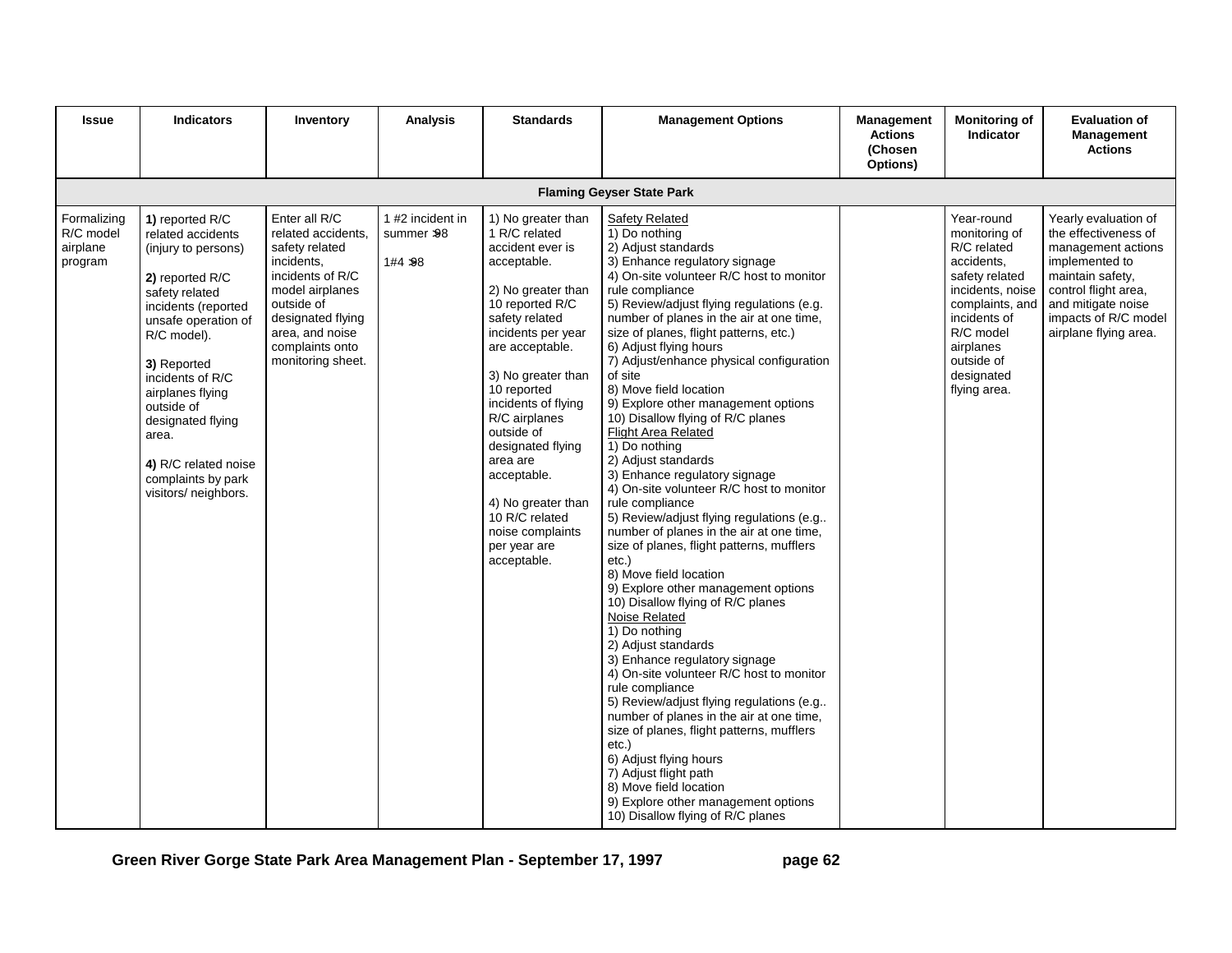| <b>Issue</b>                          | <b>Indicators</b>                                                                                                                                                                                                                                                          | Inventory                                                                                                                                                                                                                                                                                                                                                     | Analysis           | <b>Standards</b>                                                                                                                                                                                                                                                                                                                                                                                                                                  | <b>Management Options</b>                                                                                                                                                                                                                                                                                                                                                                                                                                                                                                                                                                                                                                                                                | <b>Management</b><br><b>Actions</b><br>(Chosen<br>Options) | <b>Monitoring of</b><br>Indicator                                                                                                                                                                                                                                                                                                                   | <b>Evaluation of</b><br><b>Management</b><br><b>Actions</b>                                                                                                               |  |  |  |  |  |
|---------------------------------------|----------------------------------------------------------------------------------------------------------------------------------------------------------------------------------------------------------------------------------------------------------------------------|---------------------------------------------------------------------------------------------------------------------------------------------------------------------------------------------------------------------------------------------------------------------------------------------------------------------------------------------------------------|--------------------|---------------------------------------------------------------------------------------------------------------------------------------------------------------------------------------------------------------------------------------------------------------------------------------------------------------------------------------------------------------------------------------------------------------------------------------------------|----------------------------------------------------------------------------------------------------------------------------------------------------------------------------------------------------------------------------------------------------------------------------------------------------------------------------------------------------------------------------------------------------------------------------------------------------------------------------------------------------------------------------------------------------------------------------------------------------------------------------------------------------------------------------------------------------------|------------------------------------------------------------|-----------------------------------------------------------------------------------------------------------------------------------------------------------------------------------------------------------------------------------------------------------------------------------------------------------------------------------------------------|---------------------------------------------------------------------------------------------------------------------------------------------------------------------------|--|--|--|--|--|
|                                       | <b>Flaming Geyser State Park</b>                                                                                                                                                                                                                                           |                                                                                                                                                                                                                                                                                                                                                               |                    |                                                                                                                                                                                                                                                                                                                                                                                                                                                   |                                                                                                                                                                                                                                                                                                                                                                                                                                                                                                                                                                                                                                                                                                          |                                                            |                                                                                                                                                                                                                                                                                                                                                     |                                                                                                                                                                           |  |  |  |  |  |
| Formalizing<br>equestrian<br>use area | 1) Park staff<br>observations of<br>equestrian use of<br>trails and other<br>areas not<br>designated for<br>equestrian use.<br>2) Number of<br>equestrian related<br>visitor complaints.<br>3) Number of<br>incidents of trailer<br>debris left along<br>park access road. | Following any<br>park staff<br>observations of<br>equestrian use of<br>trails and other<br>areas not<br>designated for<br>equestrian use.<br>equestrian use<br>related visitor<br>complaints, or<br>incidents of debris<br>left along park<br>access road<br>(horse trailer<br>loading/unloading<br>area), enter<br>information onto<br>monitoring<br>sheets. | 1#1 summer<br>1998 | 1) No greater than<br>10 park staff<br>observations of<br>equestrian use of<br>trails and other<br>areas not<br>designated for<br>equestrian use per<br>year are<br>acceptable.<br>2) No greater than<br>5 equestrian<br>related visitors<br>complaints per year<br>are acceptable.<br>3) No greater than<br>3 incidents of<br>debris left along<br>park access road<br>(horse trailer<br>loading/ unloading<br>area) per year are<br>acceptable. | Use out of designated area General<br><b>Visitor Complaints</b><br>1) Do nothing<br>2) Adjust standards<br>3) Enhance signage<br>4) Physical barriers<br>5) Publish/distribute riders brochure and<br>enhance information board<br>6) Adjust location or configuration of use<br>area<br>7) Adjust riding regulations<br>8) Explore other management options<br>9) Disallow equestrian use<br><b>Trailer Debris</b><br>1) Do nothing<br>2) Adjust standards<br>3) Enhance signage, information boards,<br>brochures<br>4) designated loading/unloading area<br>5) Propose capital development of<br>designated parking/loading area<br>6) Explore other management options<br>7) Disallow equestrian use |                                                            | Year-round<br>enter on<br>monitoring<br>sheet all park<br>staff<br>observations of<br>equestrian use<br>of trails and<br>other areas not<br>designated for<br>equestrian use,<br>equestrian use<br>related visitor<br>complaints, and<br>incidents of<br>debris left<br>along park<br>access road<br>(horse trailer<br>loading/unloadi<br>ng area). | Yearly evaluation of<br>the effectiveness of<br>management actions<br>implemented to<br>mitigate impacts of<br>equestrian use on<br>other visitors and park<br>resources. |  |  |  |  |  |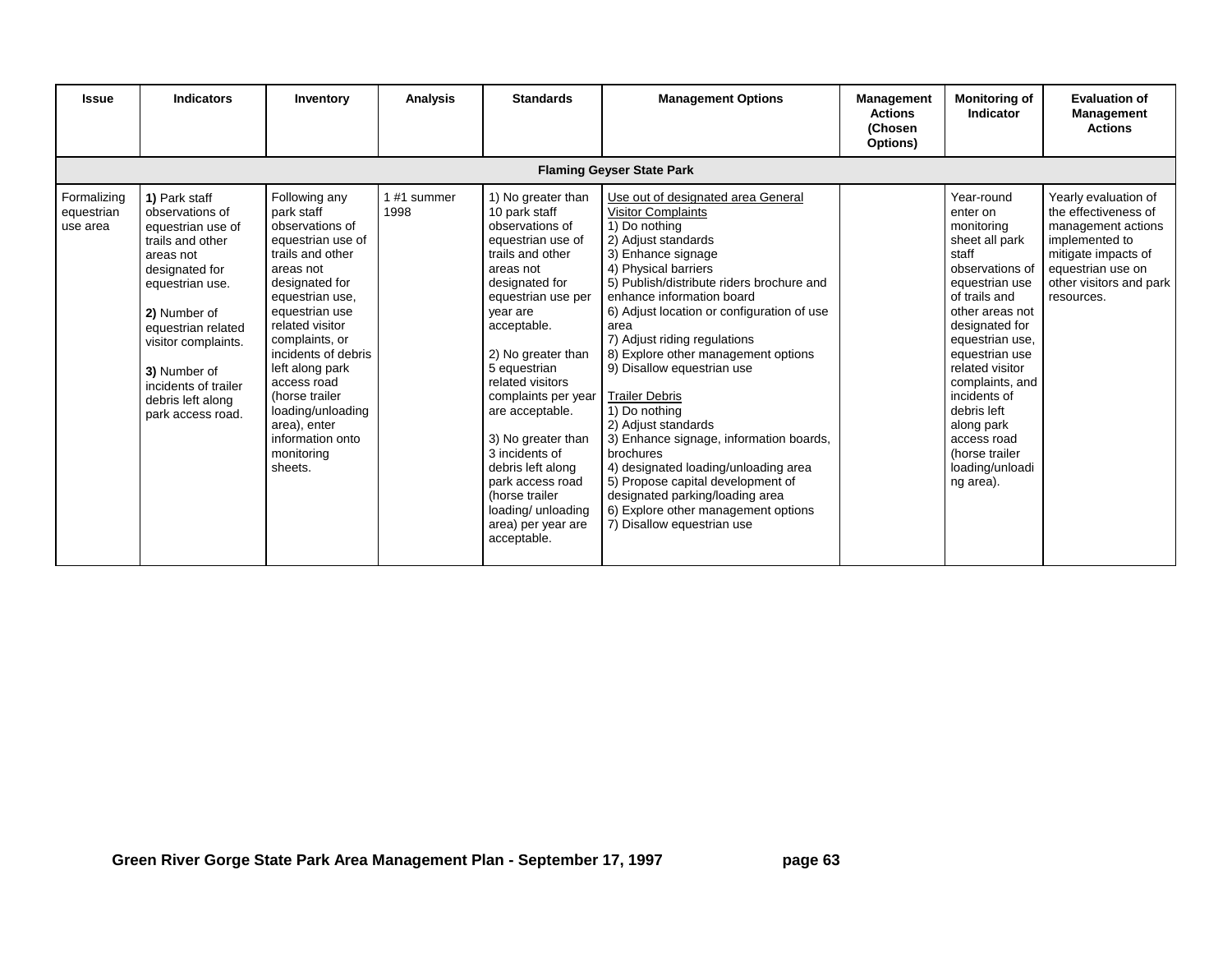| <b>Issue</b>                                         | <b>Indicators</b>                                                                                                                                                                                                                               | Inventory                                                                                                                                                                                                                                                                                                                                                                                                                                                                                                                                                                                                                                                                  | <b>Analysis</b>                                                                     | <b>Standards</b>                                                                                                                                                                                                                                                                                                                          | <b>Management Options</b>                                                                                                                                                                                                                                                                                                                                                                                                                                                                                                                                                                                                                  | <b>Management</b><br><b>Actions</b><br>(Chosen<br>Options) | <b>Monitoring of</b><br><b>Indicator</b>                                                                                                                                                      | <b>Evaluation of</b><br>Management<br><b>Actions</b>                                                                                                                      |  |
|------------------------------------------------------|-------------------------------------------------------------------------------------------------------------------------------------------------------------------------------------------------------------------------------------------------|----------------------------------------------------------------------------------------------------------------------------------------------------------------------------------------------------------------------------------------------------------------------------------------------------------------------------------------------------------------------------------------------------------------------------------------------------------------------------------------------------------------------------------------------------------------------------------------------------------------------------------------------------------------------------|-------------------------------------------------------------------------------------|-------------------------------------------------------------------------------------------------------------------------------------------------------------------------------------------------------------------------------------------------------------------------------------------------------------------------------------------|--------------------------------------------------------------------------------------------------------------------------------------------------------------------------------------------------------------------------------------------------------------------------------------------------------------------------------------------------------------------------------------------------------------------------------------------------------------------------------------------------------------------------------------------------------------------------------------------------------------------------------------------|------------------------------------------------------------|-----------------------------------------------------------------------------------------------------------------------------------------------------------------------------------------------|---------------------------------------------------------------------------------------------------------------------------------------------------------------------------|--|
| <b>Flaming Geyser State Park</b>                     |                                                                                                                                                                                                                                                 |                                                                                                                                                                                                                                                                                                                                                                                                                                                                                                                                                                                                                                                                            |                                                                                     |                                                                                                                                                                                                                                                                                                                                           |                                                                                                                                                                                                                                                                                                                                                                                                                                                                                                                                                                                                                                            |                                                            |                                                                                                                                                                                               |                                                                                                                                                                           |  |
| Formalizing<br>equestrian<br>use area<br>(Continued) | 4) Occurrences of<br>horse dung or hoof<br>prints observed by<br>park staff on trails<br>and other areas not<br>designated for<br>equestrian use.<br>5) Number of<br>occurrences of<br>significant trail<br>damage caused by<br>equestrian use. | 1. Follow a Atrail<br>walk circuit <sup>®</sup> that<br>traverses all trails<br>within and<br>adjacent to the<br>designated<br>equestrian use<br>area.<br>2. In areas<br>outside the<br>designated<br>equestrian use<br>area, record on<br>monitoring sheet<br>the location* of all<br>occurrences of<br>horse dung and<br>hoof prints (count<br>only one<br>occurrence for<br>each Aset <sup>®</sup> of hoof<br>prints).<br>3. In areas within<br>the designated<br>equestrian use<br>area, record on<br>monitoring sheets<br>the location** of<br>all occurrences of<br>significant trail<br>damage (muddy<br>areas where trail<br>has become<br>noticeably<br>widened). | #4 and #5<br>deleted. Not as<br>significant an<br>issue as<br>previously<br>thought | 4) No greater than<br>10 occurrences of<br>horse dung or hoof<br>prints observed by<br>park staff on trails<br>and other areas not<br>designated for<br>equestrian use per<br>year are<br>acceptable.<br>5) No greater than<br>4 occurrences per<br>year of significant<br>trail damage<br>caused by<br>equestrian use are<br>acceptable. | Use out of designated area General<br><b>Visitor Complaints</b><br>1) Do nothing<br>2) Adjust standards<br>3) Enhance signage<br>4) Physical barriers<br>5) Publish/distribute riders brochure and<br>enhance information board<br>6) Adjust location or configuration of use<br>area<br>7) Adjust riding regulations<br>8) Explore other management options<br>9) Disallow equestrian use<br><b>Trail Damage</b><br>1) Do nothing<br>2) Adjust standards<br>3) Reroute trails<br>4) Harden trail with aggregate or other<br>material<br>5) Limit use to Adry season®<br>6) Explore other management options<br>7) Disallow equestrian use |                                                            | During first<br>week of each<br>month conduct<br>a Atrail walk<br>circuit <sup>®</sup> that<br>traverses all<br>trails within and<br>adjacent to the<br>designated<br>equestrian use<br>area. | Yearly evaluation of<br>the effectiveness of<br>management actions<br>implemented to<br>mitigate impacts of<br>equestrian use on<br>other visitors and park<br>resources. |  |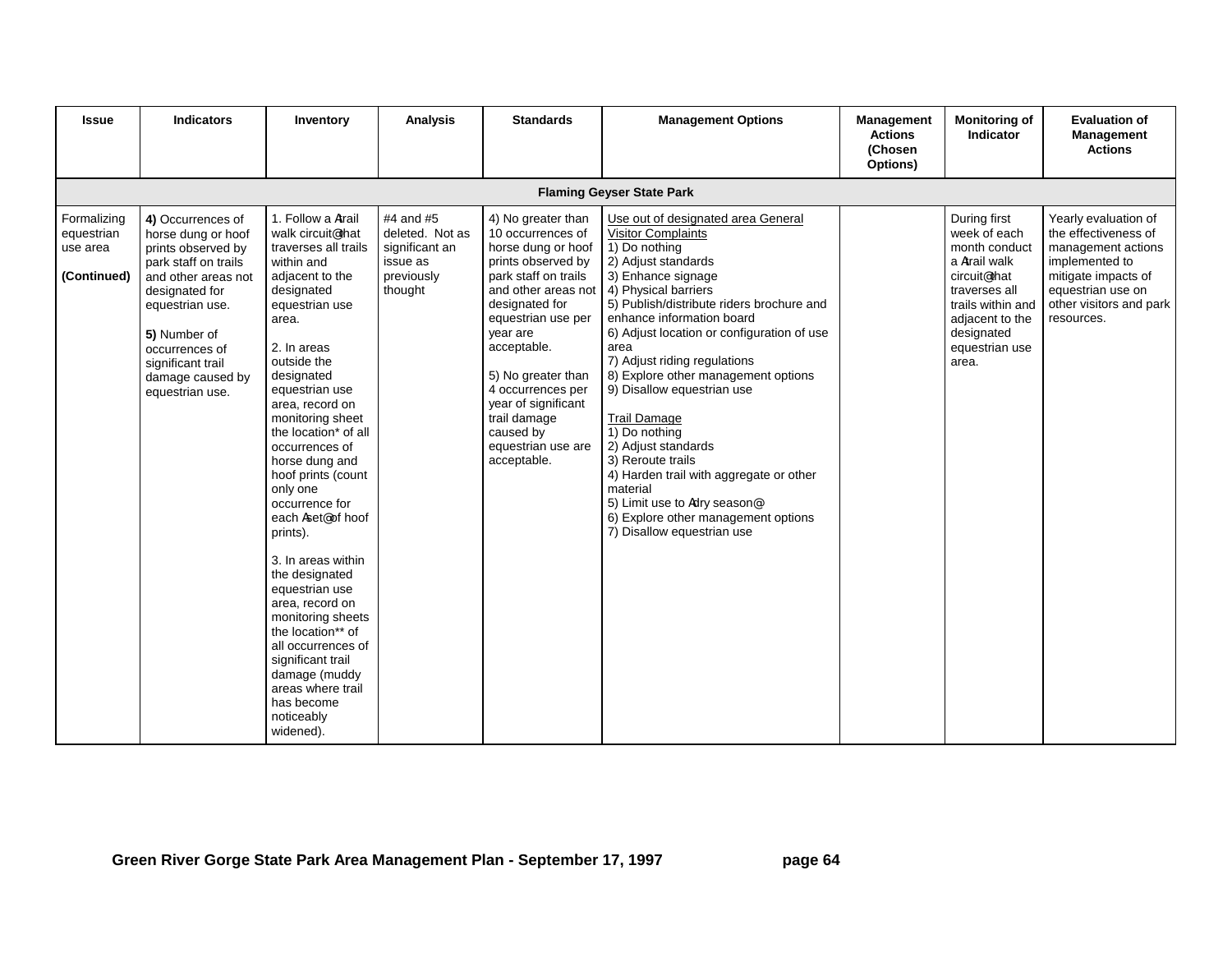| <b>Issue</b>                      | <b>Indicators</b>                                                        | Inventory                                                                                                                                                                                                                                                                                                                       | <b>Analysis</b>                                           | <b>Standards</b>                                                                                                               | <b>Management Options</b>                                                                                                                                                                                         | Management<br><b>Actions</b><br>(Chosen<br>Options) | <b>Monitoring of</b><br>Indicator                                                                                                                                                     | <b>Evaluation of</b><br><b>Management</b><br><b>Actions</b>                                                                                                              |  |  |
|-----------------------------------|--------------------------------------------------------------------------|---------------------------------------------------------------------------------------------------------------------------------------------------------------------------------------------------------------------------------------------------------------------------------------------------------------------------------|-----------------------------------------------------------|--------------------------------------------------------------------------------------------------------------------------------|-------------------------------------------------------------------------------------------------------------------------------------------------------------------------------------------------------------------|-----------------------------------------------------|---------------------------------------------------------------------------------------------------------------------------------------------------------------------------------------|--------------------------------------------------------------------------------------------------------------------------------------------------------------------------|--|--|
| <b>Nolte State Park</b>           |                                                                          |                                                                                                                                                                                                                                                                                                                                 |                                                           |                                                                                                                                |                                                                                                                                                                                                                   |                                                     |                                                                                                                                                                                       |                                                                                                                                                                          |  |  |
| Loss of<br>swimming<br>beach sand | Area of exposed<br>hard-pan substrate<br>in designated<br>swimming beach | 1. Walk along<br>swim beach,<br>inventory each<br>contiguous area<br>of exposed hard-<br>pan substrate,<br>and assign a<br>unique<br>identification<br>number to each.<br>2. Using 10 sqft.<br>measuring hoop<br>measure the area<br>of each exposed<br>hard-pan area.<br>3. Enter<br>measurements<br>onto monitoring<br>sheet. | Not done<br>through summer<br>$\mathcal{S}^{\mathcal{S}}$ | An area larger than<br>500 sq. ft. of<br>exposed hard-pan<br>substrate in<br>designated<br>swimming beach is<br>not acceptable | 1) Do nothing<br>2) Adjust Standard<br>3) Replace lost sand<br>4) Adjust swimming beach size<br>5) Adjust swimming beach location<br>6) Explore other management options<br>7) Eliminate designated swimming area |                                                     | Every year<br>following<br>summer use<br>season (last<br>week of<br>September)<br>inventory all<br>areas of<br>exposed hard-<br>pan substrate<br>in designated<br>swim beach<br>area. | Yearly evaluation of<br>the effectiveness of<br>management actions<br>implemented to<br>maintain adequate<br>amounts of beach<br>sand in the<br>designated swim<br>area. |  |  |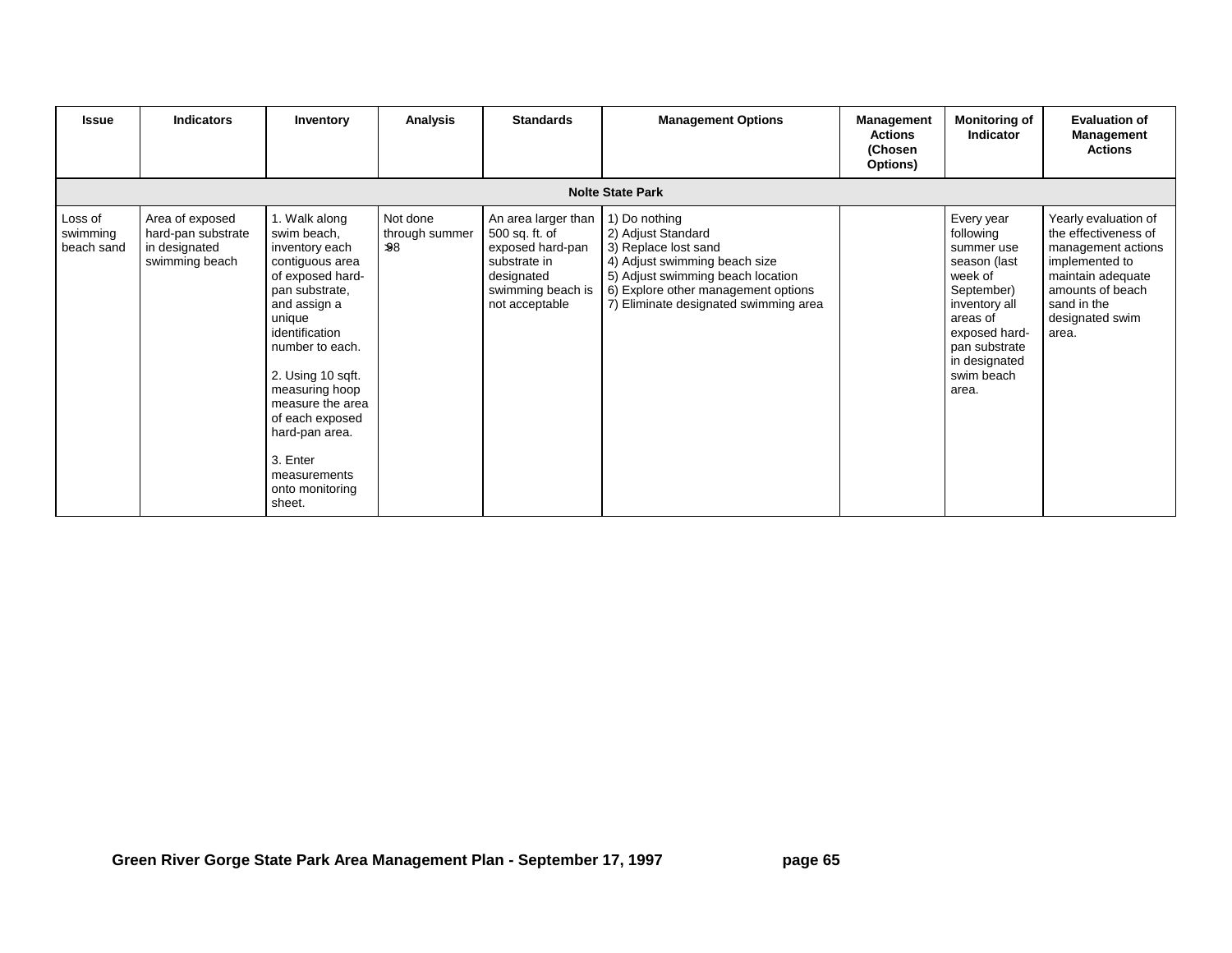| Issue                    | <b>Indicators</b>                                                                                              | Inventory                                                                                                                                              | <b>Analysis</b>          | <b>Standards</b>                                                                                 | <b>Management Options</b>                                                                                                                                                                                                                                                                                                                                                                                                                                                                                                      | <b>Management</b><br><b>Actions</b><br>(Chosen<br>Options) | <b>Monitoring of</b><br><b>Indicator</b>                                                           | <b>Evaluation of</b><br><b>Management</b><br><b>Actions</b>                                                                                                 |  |
|--------------------------|----------------------------------------------------------------------------------------------------------------|--------------------------------------------------------------------------------------------------------------------------------------------------------|--------------------------|--------------------------------------------------------------------------------------------------|--------------------------------------------------------------------------------------------------------------------------------------------------------------------------------------------------------------------------------------------------------------------------------------------------------------------------------------------------------------------------------------------------------------------------------------------------------------------------------------------------------------------------------|------------------------------------------------------------|----------------------------------------------------------------------------------------------------|-------------------------------------------------------------------------------------------------------------------------------------------------------------|--|
| <b>Undeveloped Areas</b> |                                                                                                                |                                                                                                                                                        |                          |                                                                                                  |                                                                                                                                                                                                                                                                                                                                                                                                                                                                                                                                |                                                            |                                                                                                    |                                                                                                                                                             |  |
| Abandoned<br>mine shafts | The number of<br>known, closed mine<br>shafts that have<br>been opened by<br>visitors or natural<br>processes. | Visit each sealed<br>mine shaft and<br>record on<br>monitoring sheet<br>any shafts that<br>have been<br>opened by visitors<br>or natural<br>processes. | None as of<br>summer >98 | No mine shafts that<br>have been opened<br>by visitors or<br>natural processes<br>are acceptable | 1) Do nothing<br>2) Adjust standard<br>3) Sign problem shaft entrances with<br>regulatory signs (warning danger area<br>keep out)<br>4) Construct fencing around shaft<br>entrances<br>5) Enhance interpretive information on<br>information boards warning of the danger<br>of entering mine shafts<br>6) Seal shafts using park resources<br>7) Cooperate with Dept. of the Interior,<br>Office of Surface Mining to propose<br>capital project for the sealing of shaft<br>entrances<br>8) Explore other management options |                                                            | Once every two<br>years survey all<br>known mine<br>shafts that<br>have previously<br>been sealed. | Biennial evaluation of<br>the effectiveness of<br>management actions<br>implemented to<br>protect park visitors<br>from the hazards of<br>open mine shafts. |  |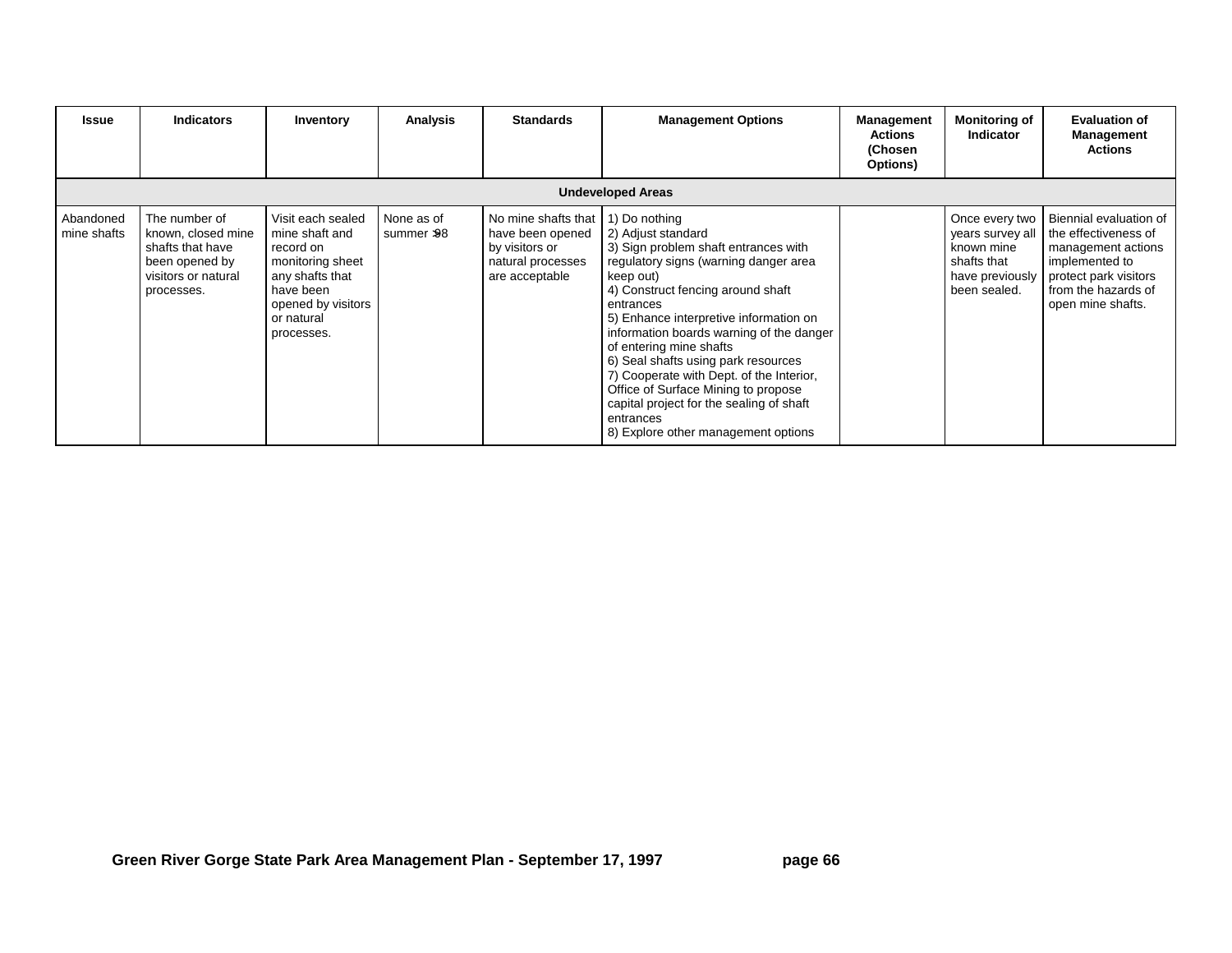# *Chapter V: Linking Park Management Planning to Existing Agency Administrative Systems*

#### *Introduction*

As in any planning process, there is always concern that management actions may not be implemented. Funding shortfalls, time constraints, and lack of management unanimity are some factors that may compromise successful implementation. This management plan provides not only justification for management action, but a link to the agency-s existing administrative framework through which actions are ultimately implemented. This section provides two primary tools. First, it provides an up-to-date description of a park-s administrative programs. Second, it provides a framework in which the park manager can propose administrative changes or enhancements as identified through the resource assessment process.

#### *Park Operating Program*

Operating program elements include park recreational/service programs, staffing, facilities maintenance, equipment management, and procurement of materials and supplies. Operating program information is primarily summarized in matrices, although in some instances existing administrative documents have been included to provide additional detail.

Recreational and service programs include interpretive, volunteer, enterprise, and community service elements. These program elements are summarized in Table 19, *Recreational and Service Programs*. Park staffing information is outlined in Table 20, *Park Staffing,* followed by individual position descriptions (classification questionnaires). The park facilities/utilities maintenance program consists primarily of planned maintenance projects. Project requests are made by submitting 0-34 Work Project Request forms up through the agency chain of command for approval and eventual funding. Past, current, and proposed work project requests are summarized in Table 21, *0-34 Planned Maintenance Projects.* Major equipment is inventoried and tracked through the park-s Master Equipment Plan or MEP. The park MEP lists equipment identification numbers, model numbers, purchase dates, and life expectancies. In addition to the park-s MEP, up-to-date maintenance information is kept with each piece of equipment. This section includes only the MEP. Procurement of materials and supplies follows a requisition process not unlike most businesses. Details of this process are in the agency-s Purchasing Manual. Past requisitions are kept at the park office and can be referenced to determine where common materials and supplies generally are purchased and in what amounts.

#### *Park Capital Program*

The parks capital program consists primarily of work projects contracted to commercial contractors. Requests for capital projects are also made by submitting 0-34 Work Project Request forms up the agency-s chain of command and ultimately to the State Legislature for approval and funding. Funded projects are then submitted to the agency-s Resources Development Division for engineering, permitting, and solicitation of competitive contract bids. Past and current park capital project requests are summarized in Table 22, *0-34 Capital Projects.* Proposed projects are described and ranked in this table.

#### *Operating and Capital Program Triggers*

Operating program change requests, 0-34 planned maintenance requests, and 0-34 capital requests are generally triggered in one of two ways. They can either be identified as necessary for implementation of a management action as part of the park-s management planning process or they can be proposed independently as part of a new agency or public initiative. In both cases this management plan serves as the evaluative tool that ensures any proposed initiatives are consistent with a park-s legal and policy framework and it-s resource management objectives.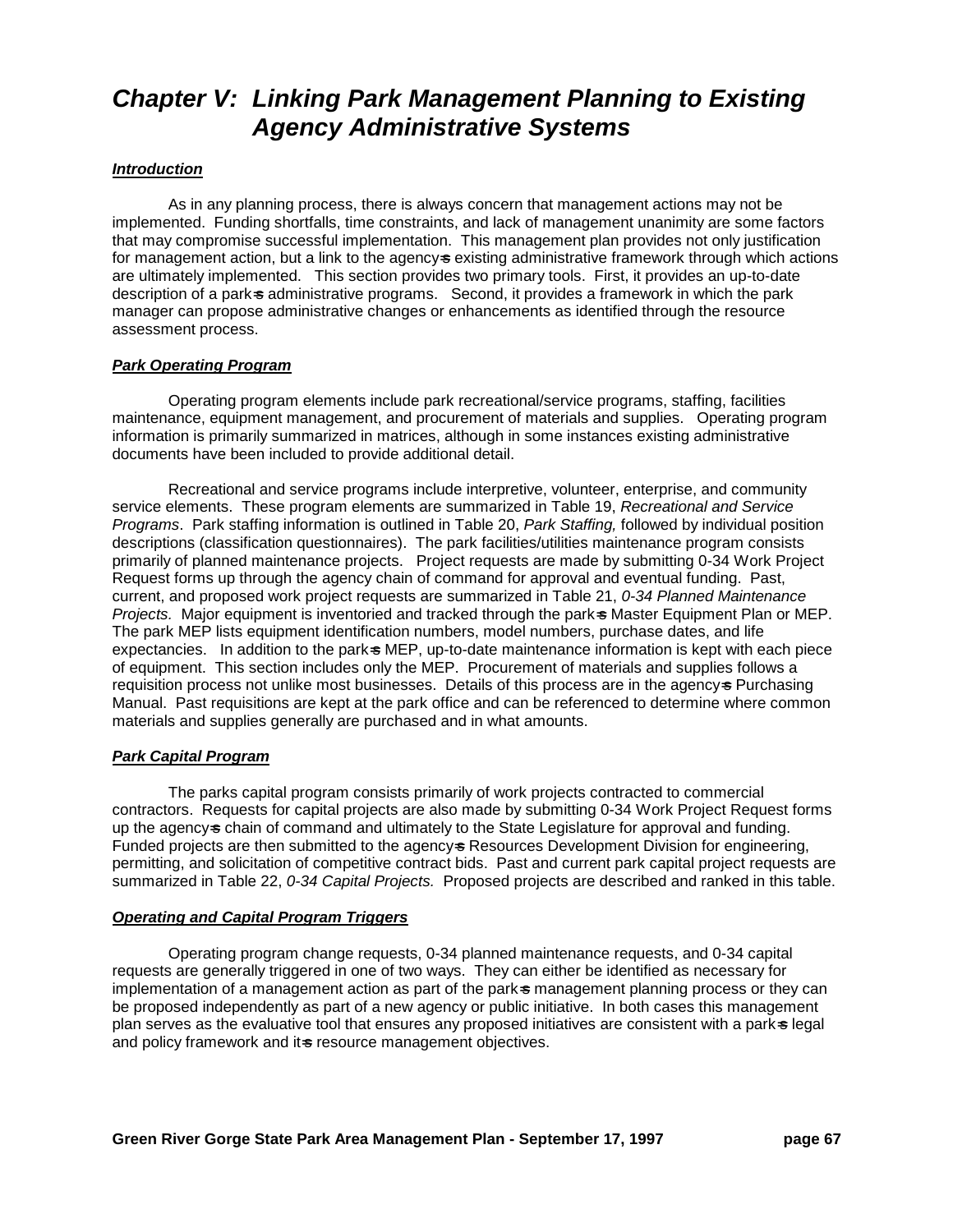### *TABLE 19: GREEN RIVER GORGE STATE PARK AREA RECREATIONAL AND SERVICE PROGRAMS.*

| <b>Flaming Geyser</b>                                                                                                                  |                                                                                                                                                                                                                                                                                                                          |  |  |  |  |  |  |
|----------------------------------------------------------------------------------------------------------------------------------------|--------------------------------------------------------------------------------------------------------------------------------------------------------------------------------------------------------------------------------------------------------------------------------------------------------------------------|--|--|--|--|--|--|
| <b>Program Name</b>                                                                                                                    | <b>Description</b>                                                                                                                                                                                                                                                                                                       |  |  |  |  |  |  |
| Park Host Program                                                                                                                      | A park host provides volunteer services in compliance with agency guidelines in exchange for free<br>camping. A full hook-up site is available next to the old barn at the Kummer Site. duties to include<br>interpretation and general maintenance. Recruitment through agency volunteer coordinator.                   |  |  |  |  |  |  |
| Court Referral Program                                                                                                                 | Park is on the King Co. Juvenile Court list as a Community Service Site. Offenders contact the park<br>directly to schedule work hours and perform simple maintenance under supervision of park staff.                                                                                                                   |  |  |  |  |  |  |
| <b>School Community</b><br>Service Programs.                                                                                           | By word of mouth we are available as a site for student community service programs. Student or<br>teacher contacts the park directly to schedule hours and projects under the supervision or direction<br>of park staff.                                                                                                 |  |  |  |  |  |  |
| Green River Clean-up.                                                                                                                  | Washington Recreational River Runners with the co-operation of other river user groups annually<br>performs river bank clean-up throughout the Green River Gorge with Flaming Geyser as one of the<br>major staging areas. Group representative contacts the park directly to co-ordinate planning. Usually<br>in April. |  |  |  |  |  |  |
| Boy Scouts of America -<br>Eagle Scout project site.                                                                                   | By word of mouth we are an acceptable and available site for Eagle Scout projects. Scout contacts<br>the park directly for availability of projects or to make proposals and co-ordinates scheduling with<br>park staff.                                                                                                 |  |  |  |  |  |  |
| South King Co. Chapter,<br>NW Steelhead and<br>Salmon Fisherman<br><b>Council of Trout</b><br>Unlimited. Steelhead<br>Imprint program. | Group uses and maintains the cement ponds for steelhead imprinting each spring.                                                                                                                                                                                                                                          |  |  |  |  |  |  |
|                                                                                                                                        | Kanaskat-Palmer                                                                                                                                                                                                                                                                                                          |  |  |  |  |  |  |
| <b>Program Name</b>                                                                                                                    | <b>Description</b>                                                                                                                                                                                                                                                                                                       |  |  |  |  |  |  |
| Campground Host<br>Program                                                                                                             | A campground host provides volunteer services in compliance with agency guidelines in exchange<br>for free camping. Service includes cleaning restrooms, picking up garbage and litter, campground<br>surveillance and other duties as assigned                                                                          |  |  |  |  |  |  |
| Court Referral Program                                                                                                                 | Park is on the King Co. Juvenile court list as a Community Service site. Offenders contact the park<br>directly to schedule work hours and perform simple maintenance under supervision of park staff.                                                                                                                   |  |  |  |  |  |  |
| <b>School Community</b><br>Service Programs                                                                                            | By word of mouth we are available as a site for student community service programs. Student or<br>teacher contacts the park directly to schedule hours and projects under the supervision or direction<br>of park staff.                                                                                                 |  |  |  |  |  |  |
| Green River Clean-up                                                                                                                   | Washington Recreational River Runners, in co-operation with other river user groups annually<br>performs riverbank clean-up through-out the Green River Gorge area with Kanaskat-Palmer being a<br>major put in point.                                                                                                   |  |  |  |  |  |  |
| Boy Scouts of America -<br>Eagle Scout project site.                                                                                   | By word of mouth we are an acceptable and available site for Eagle Scout projects. The scout<br>contacts the park directly for availability of projects or to make proposals and co-ordinates<br>scheduling and project scope with park staff.                                                                           |  |  |  |  |  |  |
| Park volunteers                                                                                                                        | Volunteers living in park housing or for other reasons provide volunteer services in compliance with<br>agency guidelines in exchange for partial rent payment or personal reward.                                                                                                                                       |  |  |  |  |  |  |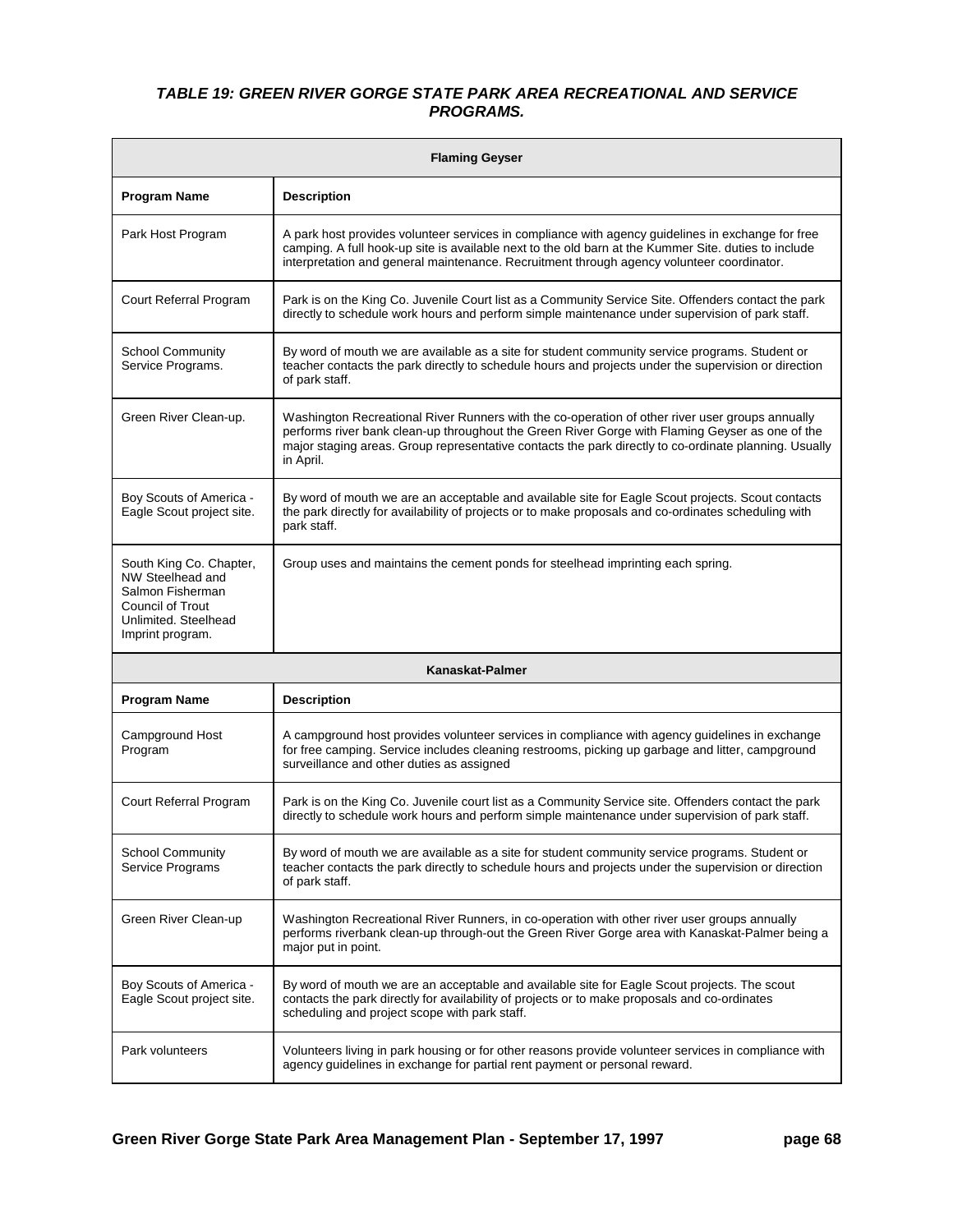| <b>Nolte State Park</b>                                                                      |                                                                                                                                                                                                                                                                |  |  |  |  |  |  |
|----------------------------------------------------------------------------------------------|----------------------------------------------------------------------------------------------------------------------------------------------------------------------------------------------------------------------------------------------------------------|--|--|--|--|--|--|
| <b>Program Name</b>                                                                          | <b>Description</b>                                                                                                                                                                                                                                             |  |  |  |  |  |  |
| Park Host Program                                                                            | A park host provides services in exchange for free camping in compliance with agency guidelines.<br>Campsite is provided next to the park shop. Duties include clean restrooms, pick up garbage and<br>litter, trail maintenance and other duties as assigned. |  |  |  |  |  |  |
| Court Referral Program                                                                       | Park is on the King Co. Juvenile Court list as a Community service site. Offenders contact the park<br>directly to schedule work hours and then perform simple maintenance under the supervision of park<br>staff.                                             |  |  |  |  |  |  |
| <b>School Community</b><br>Service Program                                                   | By word of mouth we are available as a site for student community service programs. Student or<br>teacher contacts the park directly to schedule hours and projects under the supervision or direction<br>of park staff.                                       |  |  |  |  |  |  |
| Boy Scouts of America -<br>Eagle Scout project site.                                         | By word of mouth we are an acceptable and available site for Eagle Scout projects. Scout contacts<br>the park directly for availability of projects or to make proposals and co-ordinates scheduling and<br>design with park staff.                            |  |  |  |  |  |  |
|                                                                                              | <b>Undeveloped Areas</b>                                                                                                                                                                                                                                       |  |  |  |  |  |  |
| <b>Program Name</b>                                                                          | <b>Description</b>                                                                                                                                                                                                                                             |  |  |  |  |  |  |
| Tours of the Franklin<br>Townsite and cemetery<br>by the Black Diamond<br>Historical Museum. | Museum arranges access and provides guides for supervised groups on interpretive walks through<br>the Franklin Townsite.                                                                                                                                       |  |  |  |  |  |  |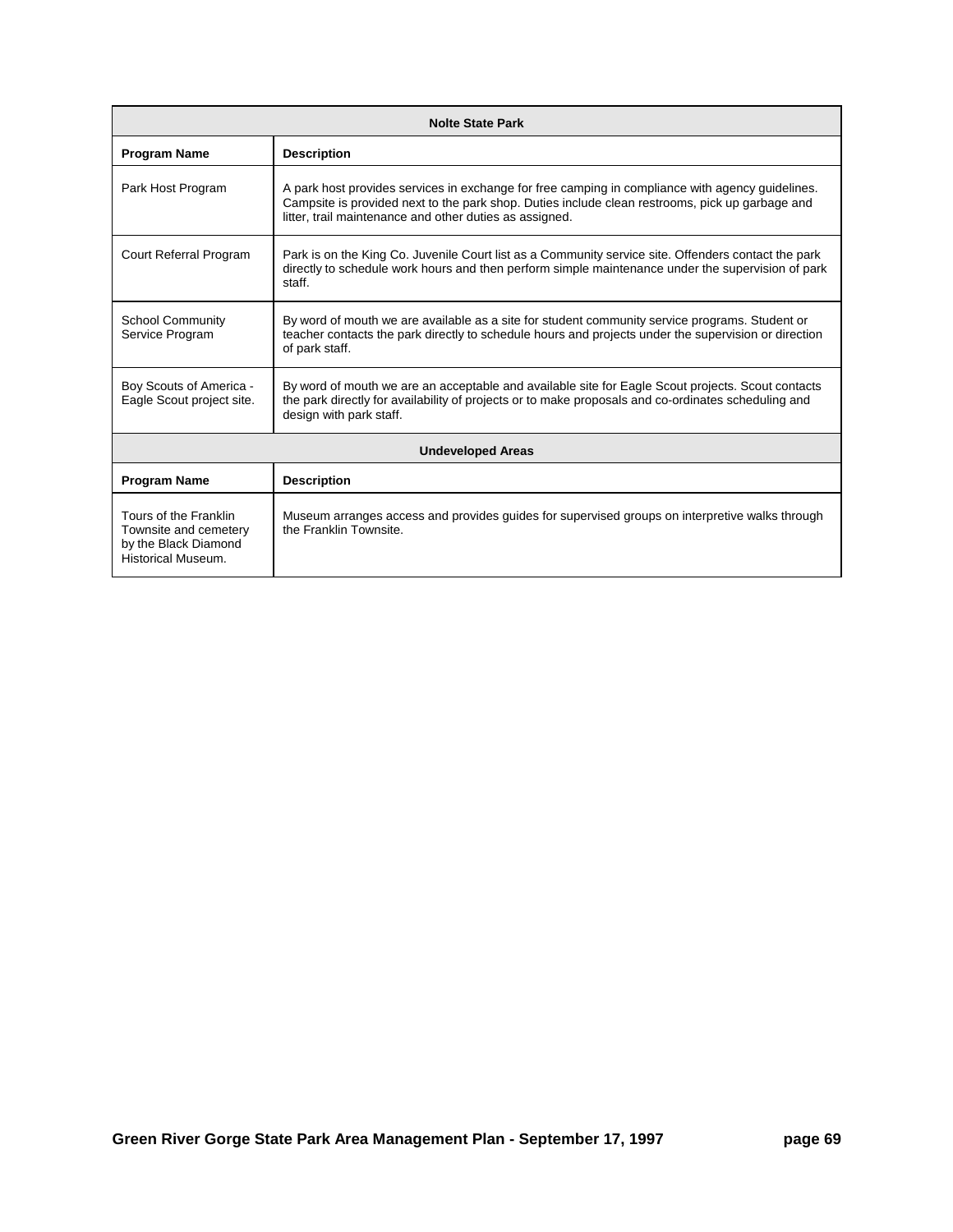|                                  | Green River Gorge State Park Area |                       |              |                                                           |                                               |                                       |                            |  |  |  |  |
|----------------------------------|-----------------------------------|-----------------------|--------------|-----------------------------------------------------------|-----------------------------------------------|---------------------------------------|----------------------------|--|--|--|--|
| <b>Position</b><br><b>Number</b> | <b>Position Title</b>             | <b>Employee Name</b>  | <b>FTE</b>   | <b>Special Licenses/ Certifications</b>                   | <b>Direct Supervisor</b>                      | <b>Peak Season</b><br><b>Schedule</b> | <b>Off-Season Schedule</b> |  |  |  |  |
| 0799                             | Park Ranger 5                     | Ralph Mast            | $\mathbf{1}$ | L.E. Commission, Basic First Aid                          | P.S. Region Manager<br>Don Simmons            | Saturday thru<br>Wednesday, 8-5       | Monday thru Friday, 8-5    |  |  |  |  |
| 0940                             | Park Ranger 3                     | John Heublein         | $\mathbf{1}$ | L.E. Commission, Basic First Aid,<br>Applicators license. | Park Manager, Ralph<br>Mast                   | Wednesday thru<br>Sunday              | Wednesday thru Sunday      |  |  |  |  |
| 1082                             | Park Ranger<br>Seasonal           | <b>Mark Harris</b>    | 5.5          | L.E. Commission, Basic First Aid                          | Park Ranger, Flaming<br>Geyser, John Heublein | Friday thru<br>Tuesday                | <b>NA</b>                  |  |  |  |  |
| 1035                             | Const. & Maint.<br>Specialist 1   | Q. David McCoy        | $\mathbf{1}$ | Combination Drivers license, Basic<br><b>First Aid</b>    | Park Manager, Ralph<br>Mast                   | Monday thru Friday<br>$7 - 3:30$      | <b>NA</b>                  |  |  |  |  |
| T461                             | Park Aide                         | Mark Craig            | 4.9          |                                                           | Park Ranger, John<br><b>Heublein</b>          | Wednesday thru<br>Sunday (4/9-9/6)    | <b>NA</b>                  |  |  |  |  |
| T390                             | Park Aide                         | Mary Worthen          | 4.0          |                                                           | Park Ranger, John<br><b>Heublein</b>          | Friday thru<br>Tuesday (5/17-<br>9/15 | <b>NA</b>                  |  |  |  |  |
| 1279                             | Park Ranger 2                     | Lisa Reinke           | $\mathbf{1}$ | L.E. Commission, Basic First Aid                          | Park Manager, Ralph<br>Mast                   | Friday thru<br>Tuesday                | Sunday thru Thursday       |  |  |  |  |
| 1041                             | Park Ranger 1                     | H. Jane O'Neil        | $\mathbf{1}$ | L.E. Commission, Basic First Aid                          | Park Ranger, Lisa<br>Reinke                   | Sunday thru<br>Thursday               | Friday Thru Tuesday        |  |  |  |  |
| T308                             | Park Aide                         | Jeff Vassallo         | 4.2          |                                                           | Park Ranger, Lisa<br>Reinke                   | Wednesday thru<br>Sunday (5/2-9/15)   | <b>NA</b>                  |  |  |  |  |
| T317                             | Park Aide                         | <b>Brent Hunt</b>     | 4.1          |                                                           | Park Ranger, Lisa<br>Reinke                   | Friday thru<br>Tuesday (5/13-<br>9/12 | <b>NA</b>                  |  |  |  |  |
| unknown                          | Park Aide<br>(for Res. system)    | to be decided         | 4.4          |                                                           | Park Ranger, Lisa<br>Reinke                   | to be decided<br>$(4/29-9/3)$         | <b>NA</b>                  |  |  |  |  |
| 0752                             | Park Ranger 1                     | <b>Jeff Newark</b>    | $\mathbf{1}$ | L.E. Commission, Basic First Aid                          | Park Manager, Ralph<br>Mast                   | Wednesday thru<br>Sunday              | Wednesday thru Sunday      |  |  |  |  |
| T307                             | Park Aide                         | <b>Walter Bonifas</b> | 4.0          |                                                           | Park Ranger, Jeff<br><b>Newark</b>            | Friday thru<br>Tuesday (5/1-8/31)     | <b>NA</b>                  |  |  |  |  |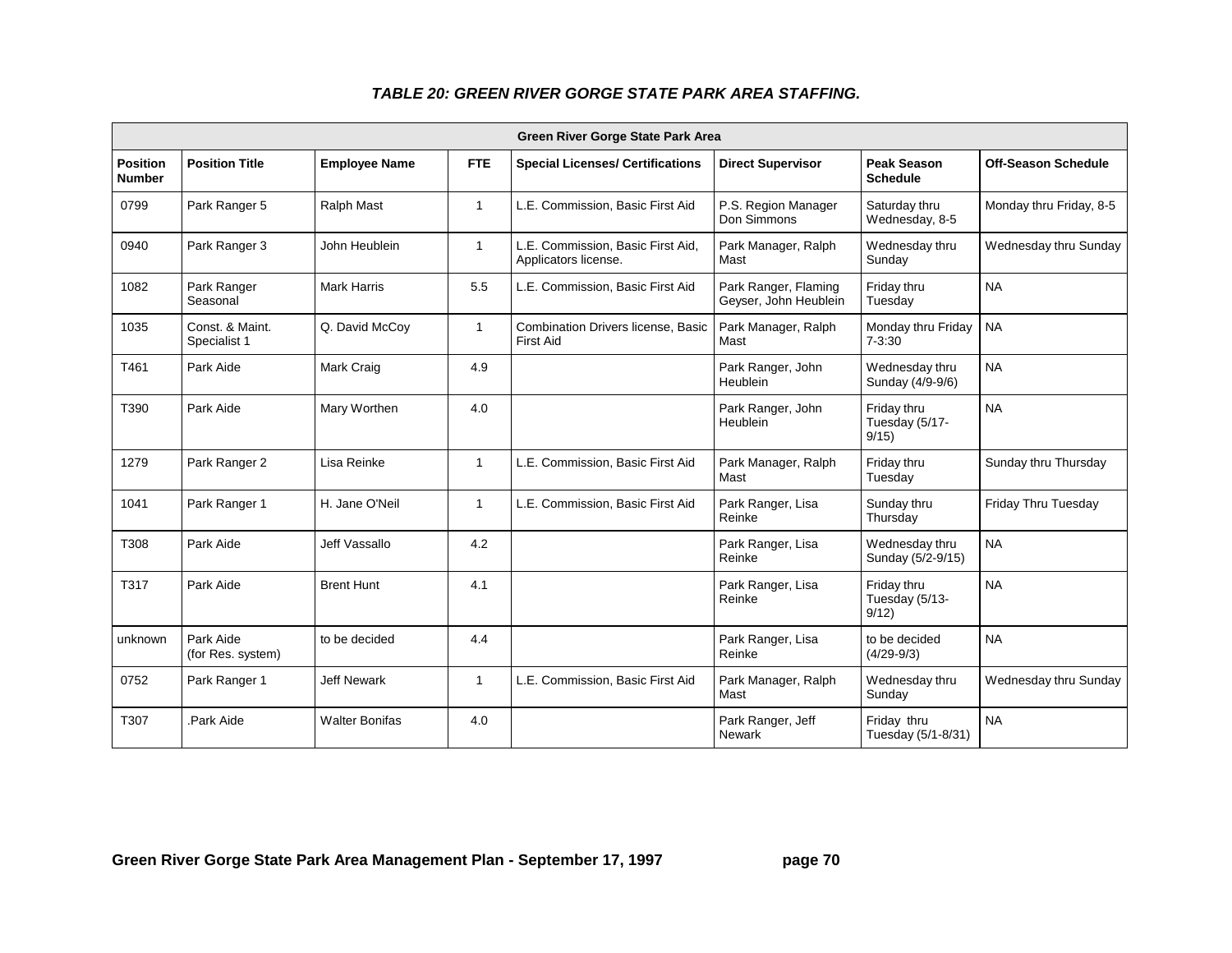### *TABLE 21: GREEN RIVER GORGE STATE PARK AREA 0-34 PLANNED MAINTENANCE PROJECTS.*

| Project<br><b>Number</b> | <b>Project Description</b>                                                            | Park<br>Priority<br><b>Number</b> | Agency<br><b>Priority</b><br><b>Number</b> | <b>Estimated</b><br>Cost | <b>Funding</b><br><b>Source</b> | Initiator/<br><b>Project Lead</b>                | Project<br>Phasing/<br><b>Completion</b><br><b>Dates</b> | Life<br><b>Expectancy</b> | <b>Party Completing</b><br><b>Work</b> | <b>O&amp;M Manual</b><br>(yes/no) |
|--------------------------|---------------------------------------------------------------------------------------|-----------------------------------|--------------------------------------------|--------------------------|---------------------------------|--------------------------------------------------|----------------------------------------------------------|---------------------------|----------------------------------------|-----------------------------------|
|                          |                                                                                       |                                   |                                            |                          | <b>Previous Projects</b>        |                                                  |                                                          |                           |                                        |                                   |
| 89-35                    | Kanaskat-Palmer, replace<br>campsite no. posts                                        | $\mathbf{1}$                      | 327-401                                    | 500.                     | 93-95<br>Steward-<br>ship       | Lisa Reinke                                      | 12/93                                                    | unknown                   | park staff                             | no                                |
| $91 - 40$                | Nolte, replace beach sand                                                             | $\mathbf{1}$                      | 335-E010                                   | 1300.                    | P.M.                            | Ralph Mast                                       | 11/94                                                    | unknown                   | park staff                             | no                                |
| na                       | Kanaskat-Palmer, ADA<br>replacement, vault toilet                                     | 2                                 | 335-E024                                   | 4500.                    | P.M.                            | <b>Ralph Mast</b>                                | 10/93                                                    | unknown                   | park staff                             | no                                |
| 91-27                    | Flaming Geyser, replace anodes<br>thiokol                                             | $\mathbf{1}$                      | 335-E025                                   | 6500.                    | P.M.                            | <b>Ralph Mast</b>                                | 8/91                                                     | unknown                   | park staff                             | no                                |
| 91-34                    | Green River Gorge, replace sinks<br>and stools                                        | $\overline{2}$                    | 335-E032                                   | 1790.                    | P.M.                            | John Heublein                                    | 1/94                                                     | unknown                   | park staff                             | no                                |
| na                       | Flaming Geyser, rebuild sewage<br>pressure pumps, thiokol                             | 3                                 | 335-E048                                   | 4500.                    | P.M.                            | Ralph Mast                                       | 3/95                                                     | unknown                   | park staff                             | no                                |
| 93-29                    | Flaming Geyser, replace roof<br>comfort station, thiokol bldg.<br>#<br>11             | $\overline{4}$                    | na                                         | 745.00                   | M&O                             | Ralph Mast                                       | 9/96                                                     | 15 years                  | park staff                             | no                                |
| 93-30                    | Flaming Geyser, replace comfort<br>station roof, bldg. #12                            | 5                                 | DM-212                                     | 740.00                   | M&O                             | Ralph Mast                                       | 10/96                                                    | 15 years                  | park staff                             | no                                |
| 93-24                    | Kanaskat-Palmer, Replace roof,<br>Bldg. #1, Ranger res.                               | 3                                 | 335-079                                    | 728.00                   | M&O                             | Ralph Mast                                       | 9/96                                                     | 15 years                  | park staff                             | no                                |
|                          |                                                                                       |                                   |                                            |                          | <b>Current Projects</b>         |                                                  |                                                          |                           |                                        |                                   |
| $95 - 2$                 | Flaming Geyser, replace anodes<br>thiokol plant                                       | $\mathbf{1}$                      | 335-006                                    | 11,100.00                | P.M.                            | Dave Johnson<br>Ralph Mast<br>John Heublein      | 4/96                                                     | unknown                   | park staff                             | no                                |
| $93-6$                   | Kanaskat-Palmer, replace stall<br>partitions, camp area comfort<br>station, bldg. #4. | $\mathbf{1}$                      | 335-009                                    | 7340.00                  | P.M.                            | Dave Johnson<br>Ralph Mast<br>John Heublein      | 1/97                                                     | unknown                   | park staff                             | no                                |
| 93-26                    | Nolte, replace beach sand                                                             | $\mathbf{1}$                      | 335-015                                    | 1250.                    | P.M.                            | Dave Johnson<br>Ralph Mast<br><b>Jeff Newark</b> | on hold<br>budget<br>reduction                           | 2 years                   | park staff                             | no                                |
| $95 - 1$                 | Flaming Geyser, Replace<br>pressure tanks, thiokol plant                              | $\overline{2}$                    | 335-027                                    | 1600.00                  | P.M.                            | Dave Johnson<br>Ralph Mast<br>John Heublein      | on hold<br>budget<br>reduction                           | 3-5 years                 | park staff                             | no                                |
| 93-11                    | Kanaskat-Palmer, Replace<br>partitions (2) restrooms, bldg. #<br>6 & 7.               | $\overline{2}$                    | 335-030                                    | 2000.00                  | P.M.                            | Dave<br>Johnson<br>Ralph Mast<br>John Heublein   | on hold<br>budget<br>reduction                           | unknown                   | park staff                             | no                                |
| $91 - 26$                | Nolte, Repair septic system, Bldg.<br>#1, ranger res.                                 | 2                                 | 335-036                                    | 5000.00                  | P.M.                            | Dave Johnson<br>Ralph Mast                       | on hold<br>budget<br>reduction                           | unknown                   | to be decided                          | no                                |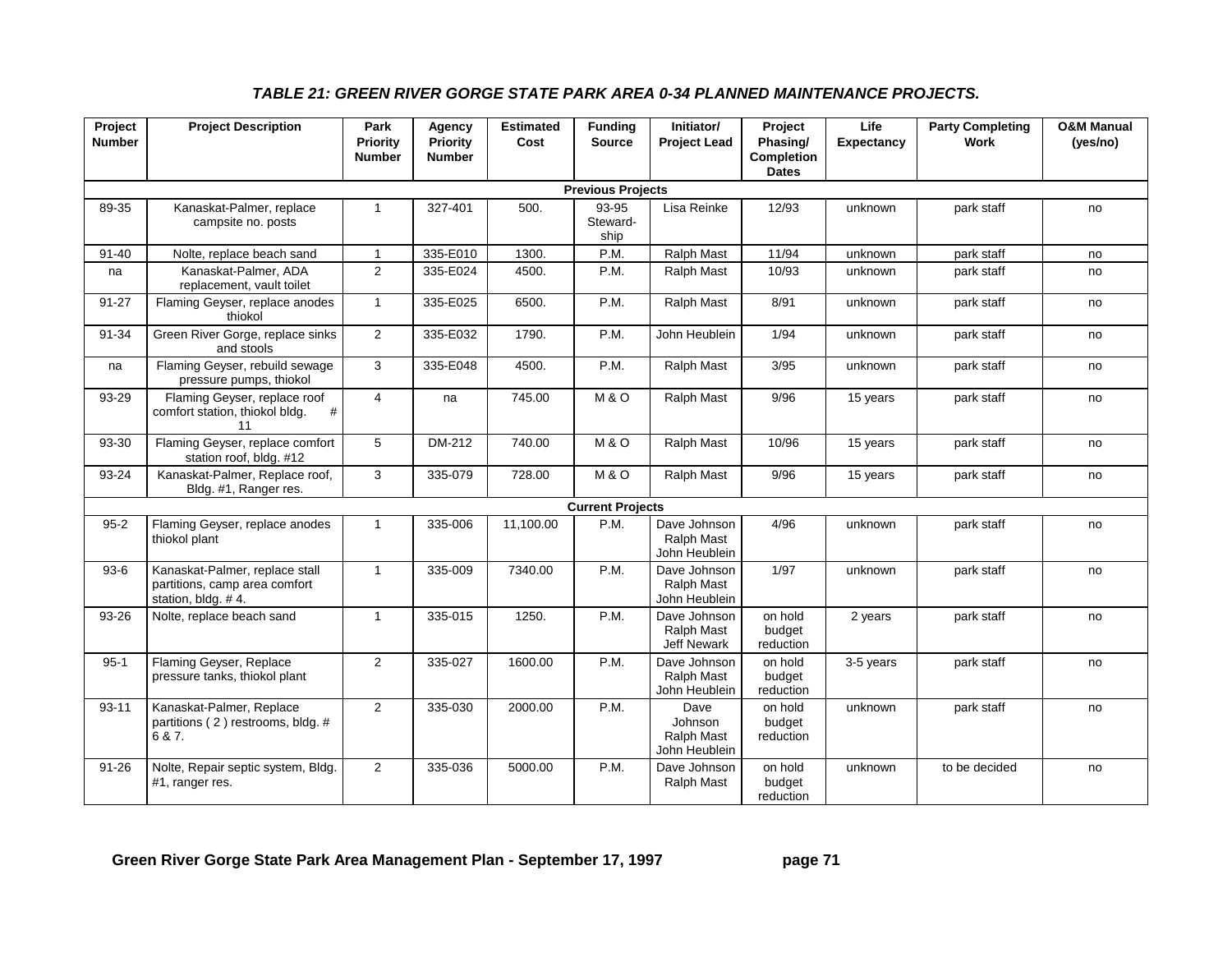| 93-27     | Flaming Geyser, repair pumps,<br>thiokol plant                                   | 3               | 335-047          | 6000.00  | P.M.                              | Dave Johnson<br>Ralph Mast<br>John Heublein | in progress | unknown       | park staff    | no |
|-----------|----------------------------------------------------------------------------------|-----------------|------------------|----------|-----------------------------------|---------------------------------------------|-------------|---------------|---------------|----|
|           |                                                                                  |                 |                  |          | <b>Proposed Projects (Funded)</b> |                                             |             |               |               |    |
|           | 97-99 BUDGET NOT<br>APPROVED TO DATE.                                            |                 |                  |          |                                   |                                             |             |               |               |    |
|           |                                                                                  |                 |                  |          |                                   | Proposed Projects (Not yet funded)          |             |               |               |    |
| $97 - 14$ | Flaming Geyser, replace anodes<br>& cathodes, thiokol plant, Bldg.<br>#11        | $\mathbf{1}$    | to be<br>decided | 11100.00 | P.M.                              | D. Johnson<br>Ralph Mast<br>J. Heublein     | unknown     | unknown       | park staff    | no |
| $97 - 16$ | Flaming Geyser, replace, repair<br>pumps, bldg. #11, thiokol plant               | $\overline{2}$  | DM-642           | 6000.00  | P.M.                              | D. Johnson<br>Ralph Mast                    | unknown     | unknown       | to be decided | no |
| $97 - 15$ | Flaming Geyser, replace<br>pressure tanks, thiokol plant                         | 3               | to be<br>decided | 1600.00  | P.M.                              | D. Johnson<br>Ralph Mast                    | unknown     | $3 - 5$ years | park staff    | no |
| $93-2$    | Flaming Geyser, rebuild<br>flushometers, thiokol plant, bldg.<br>#11             | 5               | DM-986           | 750.00   | P.M.                              | D. Johnson<br>J. Heublein                   | unknown     | unknown       | park staff    | no |
| $93 - 8$  | Flaming Geyser, Replace<br>shop/office roof                                      | 6               | DM-303           | 1545.00  | P.M.                              | D. Johnson<br>Ralph Mast                    | unknown     | unknown       | park staff    | no |
| 95-14     | Flaming Geyser, replace roof<br>shop / carport, Bldg. #13.                       | $\overline{7}$  | to be<br>decided | 1740.00  | P.M.                              | D. Johnson<br><b>Ralph Mast</b>             | unknown     | unknown       | park staff    | no |
| 93-33     | Flaming Geyser, replace roof,<br>equipment storage, bldg. #8                     | 8               | DM-818           | 3200.00  | P.M.                              | D. Johnson<br>Ralph Mast                    | unknown     | unknown       | park staff    | no |
| $97-18$   | Flaming Geyser, replace stall<br>partitions in (2) restrooms, bldg. #<br>11 & 12 | 9               | DM-583           | 1800.00  | P.M.                              | D. Johnson<br>Ralph Mast                    | unknown     | unknown       | park staff    | no |
| $93 - 4$  | Flaming Geyser, repair concrete<br>floors (4) shelters, #4 A&B, 5,& 6            | 10              | DM-1385          | 2300.00  | P.M.                              | D. Johnson<br>Ralph Mast                    | unknown     | unknown       | park staff    | no |
| $93 - 5$  | Flaming Geyser, replace<br>waterline to Kummer barn, Bldg.<br>#19                | 11              | DM-1102          | 900.00   | P.M.                              | D. Johnson<br>J. Heublein                   | unknown     | unknown       | park staff    | no |
| $93 - 7$  | Flaming Geyser, replace roof,<br>Kummer barn, Bldg. #19                          | 12              | DM-1556          | 925.00   | P.M.                              | D. Johnson<br>Ralph Mast                    | unknown     | unknown       | park staff    | no |
| $93-9$    | Flaming Geyser, replace floor,<br><b>Bldg. #3</b>                                | 13              | DM-303           | 1250.00  | P.M.                              | D. Johnson<br>Ralph Mast                    | unknown     | unknown       | park staff    | no |
| 93-35     | Flaming Geyser & Nolte repair &<br>replace table slabs (34)                      | 14              | DM-1158          | 4800.00  | P.M.                              | D. Johnson<br>Ralph Mast                    | unknown     | unknown       | park staff    | no |
| 9         | Flaming Geyser, renovate floor,<br>equipment bldg. #8                            | 15              | DM-1038          | 2300.00  | P.M.                              | D. Johnson<br>Ralph Mast                    | unknown     | unknown       | park staff    | no |
| 89-4      | Flaming Geyser, enclose elect.<br>panel, thiokol plant, lift station             | 16              | DM-1274          | 5000.00  | P.M.                              | D. Johnson<br>Ralph Mast                    | unknown     | unknown       | park staff    | no |
| 91-31     | Flaming Geyser, Repair sunken<br>walkway and apron, comfort<br>station, Bldg.#11 | $\overline{17}$ | DM-1421          | 870.00   | P.M.                              | D. Johnson<br>Ralph Mast                    | unknown     | unknown       | park staff    | no |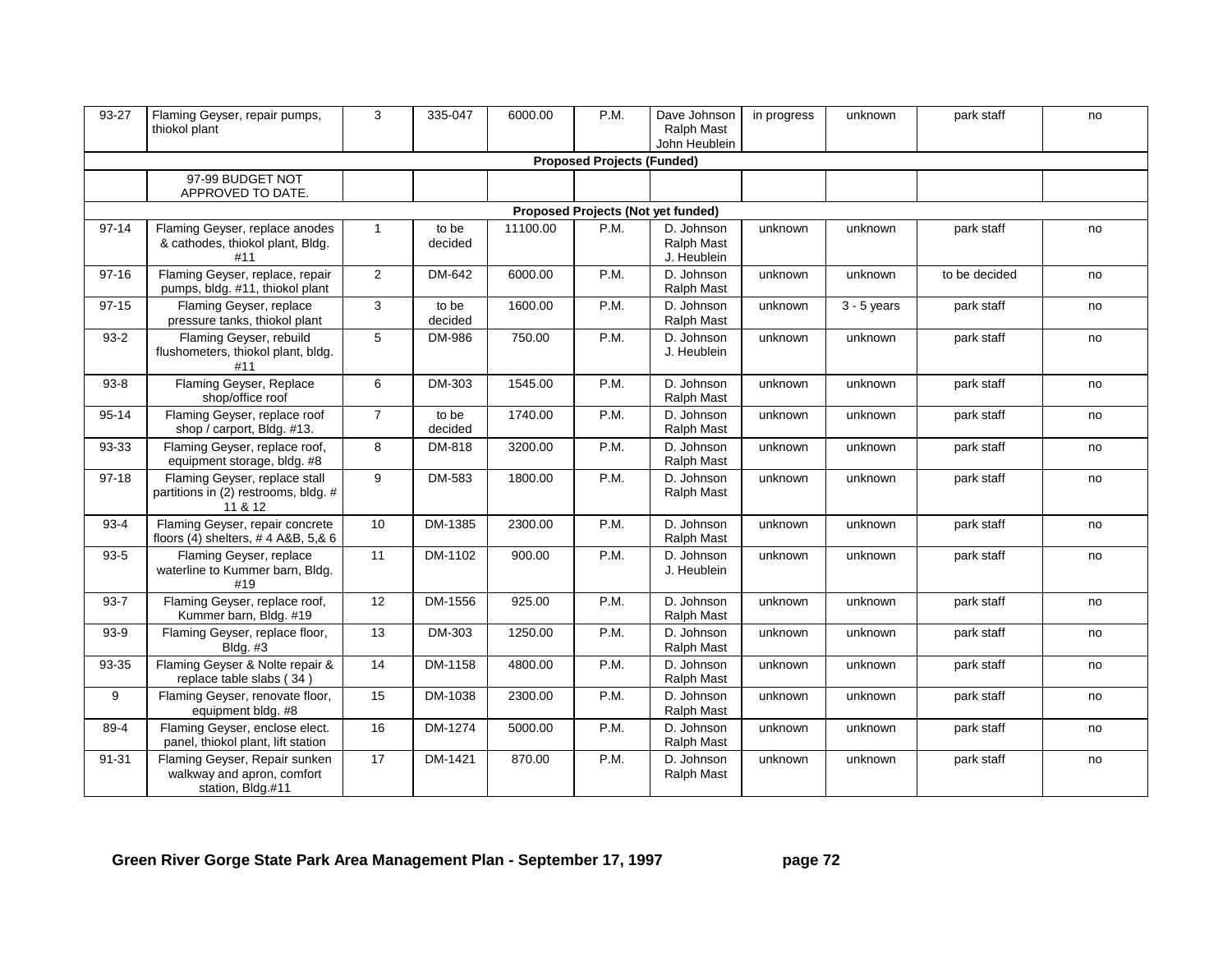| Flaming Geyser, replace<br>flushometers w/ low flow fixtures,<br>Bldg. #11 & 12      | 18                           | DM-1310          | 15000.00 | P.M.        | D. Johnson<br>Ralph Mast        | unknown                                                        | unknown | park staff               | no |
|--------------------------------------------------------------------------------------|------------------------------|------------------|----------|-------------|---------------------------------|----------------------------------------------------------------|---------|--------------------------|----|
| Flaming Geyser, renovate<br>heating system, lodge, Bldg. #7                          | 19                           | DM-1496          | 15000,00 | P.M.        | D. Johnson<br>Ralph Mast        | unknown                                                        | unknown | to be decided            | no |
|                                                                                      |                              |                  |          |             |                                 |                                                                |         |                          |    |
| Flaming Geyser, fumigate lodge,<br>$b$ ldg. $#7$                                     | 21                           | DM-1505          | 1000.00  | P.M.        | D. Johnson<br>Ralph Mast        | unknown                                                        | unknown | to be decided            | no |
| Flaming Geyser, replace bumper<br>blocks & pins                                      | 22                           | DM-1678          | 2700.00  | P.M.        | D. Johnson<br>Ralph Mast        | unknown                                                        | unknown | park staff               | no |
| Flaming Geyser, renovate range<br>hood & fire suppression, lodge,<br><b>Bldg. #7</b> | 23                           | DM-1559          | 1200.00  | P.M.        | D. Johnson<br>J. Heublein       | unknown                                                        | unknown | to be decided            | no |
| Flaming Geyser, replace worn<br>carpeting, bldg. #1, managers<br>res.                | 24                           | DM-181           | 2200.00  | P.M.        | D. Johnson<br>Ralph Mast        | unknown                                                        | unknown | to be decided            | no |
| use lawn areas                                                                       | 25                           | DM-762           | 20000.00 |             | D. Johnson<br>J. Heublein       | unknown                                                        | unknown | park staff               | no |
| Flaming Geyser, replace<br>underground diesel fuel tank,<br>bldg. #7                 | 26                           | to be<br>decided | 10000.00 | P.M.        | D. Johnson<br>J. Heublein       | unknown                                                        | unknown | to be decided            | no |
| Kanaskat-Palmer, replace roof,<br>shop/office Bldg. #2                               | $\overline{2}$               | DM-1669          | 1040.00  | P.M.        | D. Johnson<br>Ralph Mast        | unknown                                                        | unknown | park staff               | no |
| Kanaskat-Palmer, repair restroom<br>wall bldg. #6, day use area                      | 3                            | to be<br>decided | 490.00   | P.M.        | D. Johnson<br>Ralph Mast        | unknown                                                        | unknown | park staff               | no |
| Kanaskat-Palmer, replace<br>parking stalls at park entrance                          | $\overline{4}$               | to be<br>decided | 11145.00 | P.M.<br>108 | D. Johnson<br>Ralph Mast        | unknown                                                        | unknown | to be decided            | no |
| Kanaskat-Palmer, replace car<br>counter                                              | 5                            | to be<br>decided | 450.00   | P.M.        | D. Johnson<br><b>Ralph Mast</b> | unknown                                                        | unknown | park staff               | no |
| Kanaskat-Palmer, Replace<br>shower meters (2) comfort<br>stations Bldg. #4 & 7       | 6                            | to be<br>decided | 3800.00  | P.M.        | D. Johnson<br>Ralph Mast        | unknown                                                        | unknown | park staff               | no |
| Kanaskat-Palmer, replace service<br>gate, compound                                   | $\overline{7}$               | DM-1082          | 550.00   | P.M.        | Ralph Mast                      | unknown                                                        | unknown | park shops<br>park staff | no |
| Kanaskat-Palmer, repair building<br>at well head                                     | 8                            | DM-273           | 3000.00  | P.M.        | D. Johnson<br>Ralph Mast        | unknown                                                        | unknown | park staff               | no |
| Kanaskat-Palmer, install<br>waterline to bldg. #23                                   | 9                            | DM-922           | 3100.00  | P.M.        | D. Johnson<br>Ralph Mast        | unknown                                                        | unknown | park staff               | no |
| Kanaskat-Palmer, replace<br>entrance sign                                            | 10                           | DM-1433          | 400.00   | P.M.        | D. Johnson<br>Lisa Reinke       | unknown                                                        | unknown | park shops<br>park staff | no |
| Kanaskat-Palmer, replace worn<br>carpeting & vinyl, bldg. #1, ranger<br>res.         | 11                           | DM-1586          | 2000.00  | P.M.        | D. Johnson<br>Lisa Reinke       | unknown                                                        | unknown | to be decided            | no |
| Kanaskat-Palmer, replace siding<br>and windows, bldg. #23                            | 12                           | DM-1190          | 3000.00  | P.M.        | D. Johnson<br>Ralph Mast        | unknown                                                        | unknown | park staff               | no |
|                                                                                      | Flaming Geyser, renovate day |                  |          |             | P.M.                            | Proposed Projects (Not yet funded)<br>$\overline{D}$ . Johnson |         |                          |    |

**Green River Gorge State Park Area Management Plan - September 17, 1997 page 73**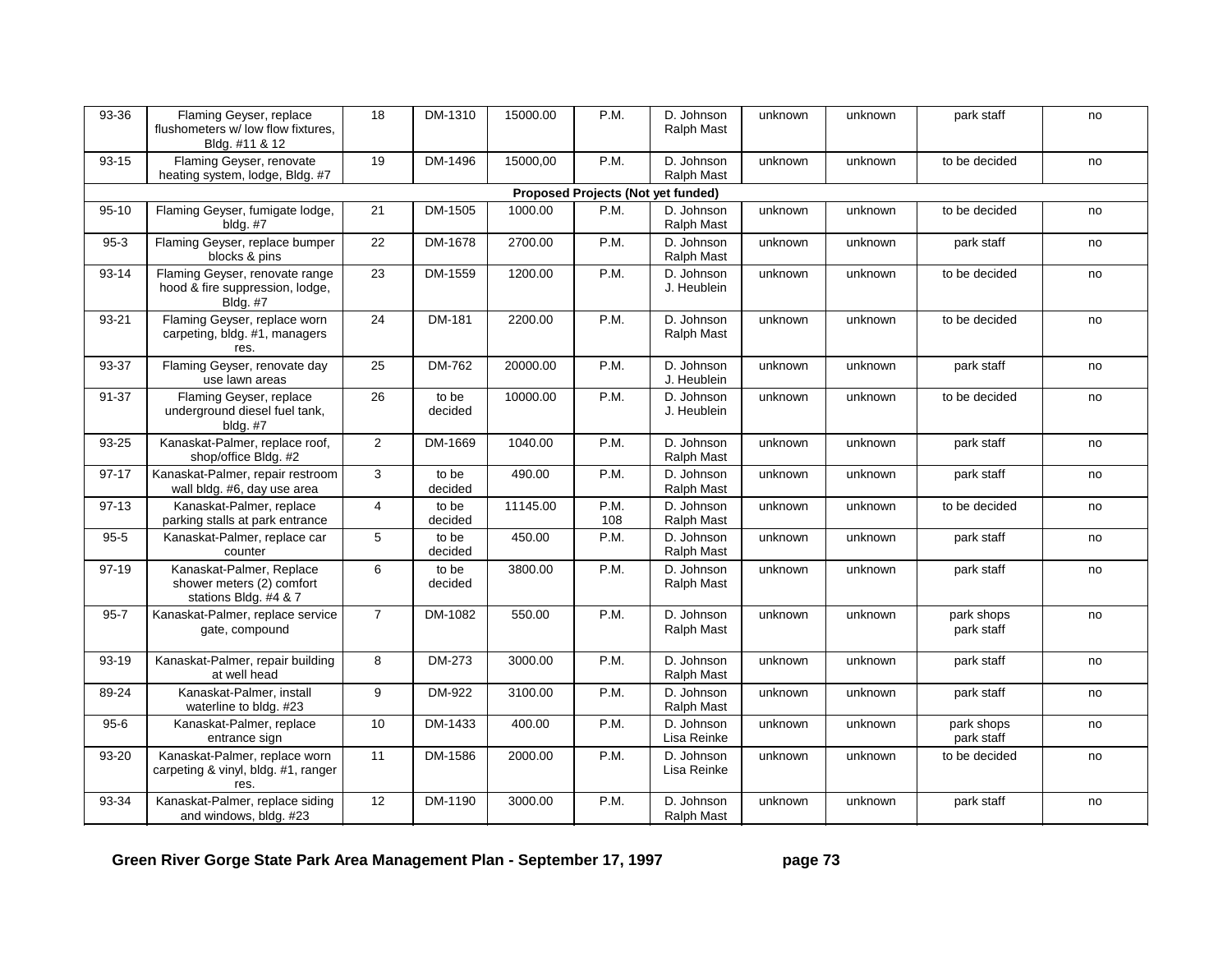| 93-32     | Kanaskat-Palmer, replace floor<br>covering, repair floors, bldg. #23   | 13             | DM-1066          | 2900.00  | P.M. | D. Johnson<br>Ralph Mast                  | unknown | unknown       | park staff    | no |
|-----------|------------------------------------------------------------------------|----------------|------------------|----------|------|-------------------------------------------|---------|---------------|---------------|----|
| 91-38     | Kanaskat-Palmer, replace<br>underground diesel fuel tank,<br>Bldg. #23 | 14             | to be<br>decided | 10000.00 | P.M. | D. Johnson<br>Ralph Mast                  | unknown | unknown       | to be decided | no |
|           |                                                                        |                |                  |          |      | <b>Proposed Projects (Not yet funded)</b> |         |               |               |    |
| $95 - 13$ | Kanaskat-Palmer, renovate<br>equip. storage shop                       | 16             | DM-1328          | 3785.00  | P.M. | D. Johnson<br>Ralph Mast                  | unknown | unknown       | park staff    | no |
| $97-12$   | Nolte, replace beach sand                                              | $\overline{1}$ | to be<br>decided | 1500.00  | P.M. | D. Johnson<br>Ralph Mast                  | unknown | $2 - 3$ years | park staff    | no |
| 93-31     | Nolte, repair roof restroom, bldg.<br>#2                               | 2              | DM-910           | 945.00   | P.M. | D. Johnson<br>Ralph Mast                  | unknown | 15 years      | park staff    | no |
| $93-1$    | Nolte, replace siding, bldg. #2                                        | 3              | DM-459           | 3000.00  | P.M. | D. Johnson<br>Ralph Mast                  | unknown | unknown       | park staff    | no |
| $95 - 11$ | Nolte, repair roof bldg. #5                                            | $\overline{4}$ | DM-1062          | 550.00   | P.M. | D. Johnson<br>Ralph Mast                  | unknown | 15 years      | park staff    | no |
| $95 - 12$ | Nolte, repair roof bldg. #8                                            | 5              | DM-1214          | 550.00   | P.M. | D. Johnson<br>Ralph Mast                  | unknown | 15 years      | park staff    | no |
| $95 - 4$  | Nolte, replace car counter                                             | 6              | to be<br>decided | 450.00   | P.M. | D. Johnson<br>Ralph Mast                  | unknown | unknown       | park staff    | no |
| 89-100    | Nolte, replace double swing                                            | $\overline{7}$ | DM-1238          | 1500.00  | P.M. | D. Johnson<br>Ralph Mast                  | unknown | unknown       | park staff    | no |
| 89-22     | Nolte, pour table slabs                                                | 8              | DM-1367          | 1450.00  | P.M. | D. Johnson<br>Ralph Mast                  | unknown | unknown       | park staff    | no |
| $95 - 8$  | Nolte, replace steel gate boat<br>launch area                          | 9              | DM-1298          | 350.00   | P.M. | D. Johnson<br>Ralph Mast                  | unknown | unknown       | park staff    | no |
| 93-23     | Nolte, renovate kitchen, bldg. #1                                      | 10             | DM-738           | 1150.00  | P.M. | D. Johnson<br>Ralph Mast                  | unknown | unknown       | park staff    | no |
| 93-22     | Nolte replace vinyl, bldg. #1                                          | 11             | DM-1574          | 1000.00  | P.M. | D. Johnson<br>Ralph Mast                  | unknown | unknown       | park staff    | no |
| $95-9$    | Nolte, fumigate bldg. #1                                               | 12             | DM-1663          | 750.00   | P.M. | D. Johnson<br><b>Ralph Mast</b>           | unknown | unknown       | park staff    | no |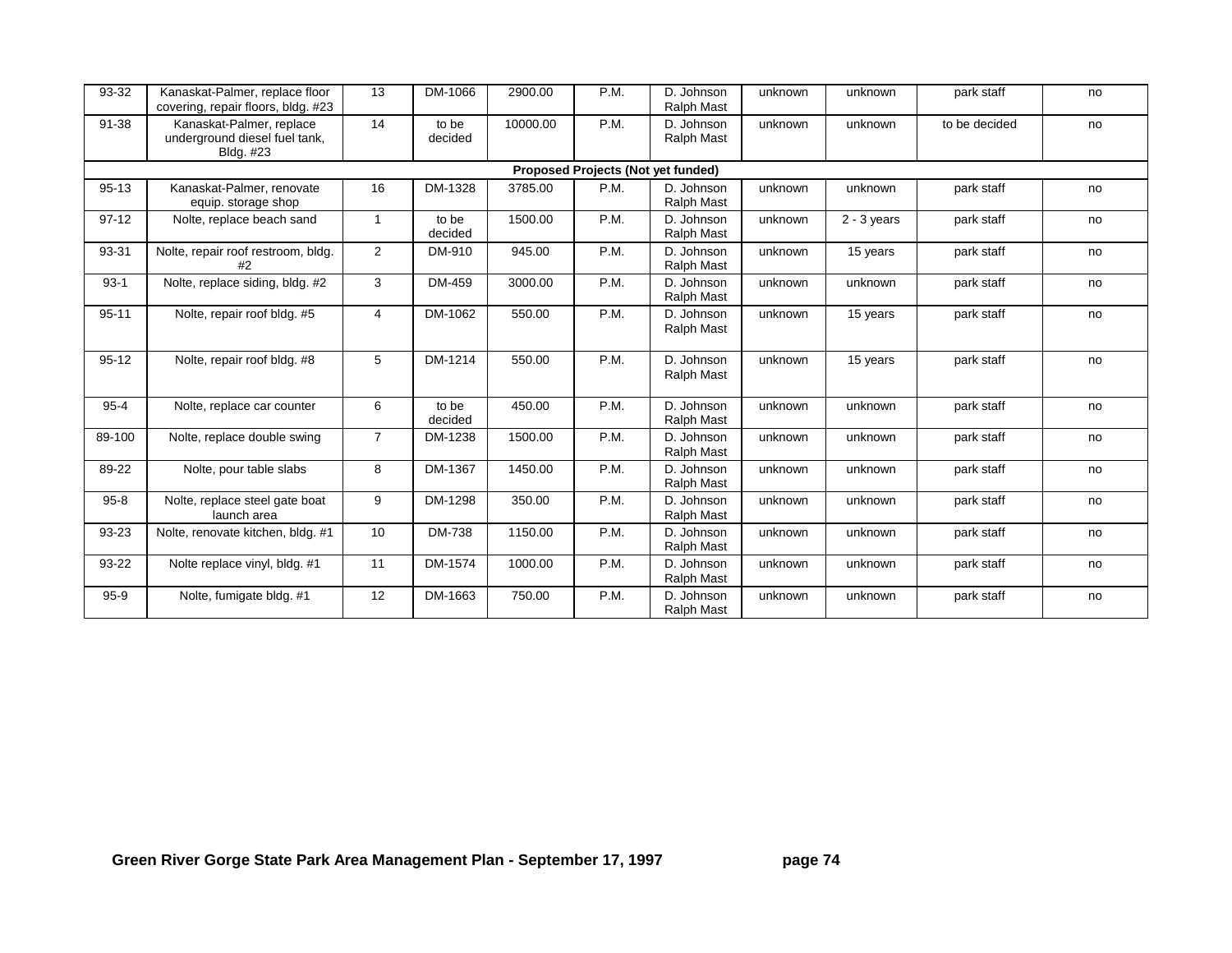### *TABLE 22: GREEN RIVER GORGE STATE PARK AREA 0-34 CAPITAL PROJECTS.*

| Project<br><b>Number</b> | <b>Project Description</b>                                                                                                                                 | Park<br>Priority<br><b>Number</b> | Agency<br><b>Priority</b><br><b>Number</b> | <b>Estimated</b><br>Cost | <b>Funding</b><br><b>Source</b>              | Initiator/<br><b>Project Lead</b>          | Project<br>Phasing/<br>Completion<br><b>Dates</b> | Life<br>Expectancy | <b>Party Completing</b><br><b>Work</b> | <b>O&amp;M Manual</b><br>(yes/no) |
|--------------------------|------------------------------------------------------------------------------------------------------------------------------------------------------------|-----------------------------------|--------------------------------------------|--------------------------|----------------------------------------------|--------------------------------------------|---------------------------------------------------|--------------------|----------------------------------------|-----------------------------------|
|                          |                                                                                                                                                            |                                   |                                            |                          | <b>Previous Projects</b>                     |                                            |                                                   |                    |                                        |                                   |
|                          | Green River Gorge, phase 5                                                                                                                                 | na                                | unk.                                       | 750,000                  | <b>WWRP</b>                                  | park master<br>planning                    | unknown                                           | na                 | Agency acquisition<br>team             |                                   |
|                          |                                                                                                                                                            |                                   |                                            |                          | <b>Current Projects</b>                      |                                            |                                                   |                    |                                        |                                   |
|                          | Construct ADA restroom and<br>access to picnic shelter                                                                                                     | na                                | #6                                         | 106,000                  | <b>ADA</b><br>Natural<br>Resource<br>Project | park master<br>planning and<br>const. team | 1996-<br>planning<br>stage.                       | unknown            | to be decided                          |                                   |
|                          |                                                                                                                                                            |                                   |                                            |                          | <b>Proposed Projects (Funded)</b>            |                                            |                                                   |                    |                                        |                                   |
|                          | Proposed 97-99 Capital Budget<br>not yet approved                                                                                                          |                                   |                                            |                          |                                              |                                            |                                                   |                    |                                        |                                   |
|                          |                                                                                                                                                            |                                   |                                            |                          | Proposed Projects (Not yet funded)           |                                            |                                                   |                    |                                        |                                   |
|                          | Nolte, replace comfort station,<br>bathhouse                                                                                                               | 89-33                             | #68                                        | 300,000                  | D.M.                                         | park master<br>planning and<br>const. team | to be<br>decided                                  | unknown            | to be decided                          |                                   |
|                          | Flaming Geyser, repave main<br>road and parking lots                                                                                                       | $97-2$                            | unk.                                       | 65,000                   | 108 & 057                                    | planning &<br>constr. team                 | to be<br>decided                                  | unknown            | to be decided                          |                                   |
|                          | Flaming Geyser, riverbank<br>stabilization                                                                                                                 | $97-3$                            | unk.                                       | 45,000                   | 057                                          | park master<br>planning and<br>const. team | to be<br>decided                                  | unknown            | to be decided                          |                                   |
|                          | Flaming Geyser, Nolte &<br>Kanaskat-Palmer renovate day<br>use areas to ADA standards                                                                      | $97 - 4$                          | unk.                                       | 320,000                  | 057                                          | park master<br>planning and<br>const. team | to be<br>decided                                  | unknown            | to be decided                          |                                   |
|                          | Malachnik Area, RV Group camp<br>area, up to 40 units                                                                                                      | $97 - 5$                          | unk.                                       | 450,000                  | 057                                          | park master<br>planning and<br>const. team | to be<br>decided                                  | unknown            | to be decided                          |                                   |
|                          | Flaming Geyser, install Whitney<br>Bridge (or new bridge) across the<br>Green River to the Kummer Area.<br>Kummer property master<br>facilities site plan. | $97-6$                            | unk.                                       | unknown                  | 057                                          | park master<br>planning and<br>const. team | to be<br>decided                                  | unknown            | to be decided                          |                                   |
|                          | Flaming Geyser, renovate ELC<br>lodge                                                                                                                      | $97 - 7$                          | unk.                                       | 110,000                  | 057                                          | park manager                               | to be<br>decided                                  | unknown            | to be decided                          |                                   |
|                          | Franklin Area Trailhead Phase 1.<br>archaeological/historic site<br>survey, develop primitive 10-20<br>car parking area & vault toilets                    | $97 - 8$                          | unk.                                       | unknown                  | unknown                                      | park master<br>planning and<br>const. team | to be<br>decided                                  | unknown            | to be decided                          |                                   |
|                          | Area-wide Interpretive Master<br>Plan                                                                                                                      | $97-9$                            | unk.                                       | unknown                  | unknown                                      | park master<br>planning team               | to be<br>decided                                  | unknown            | to be decided                          |                                   |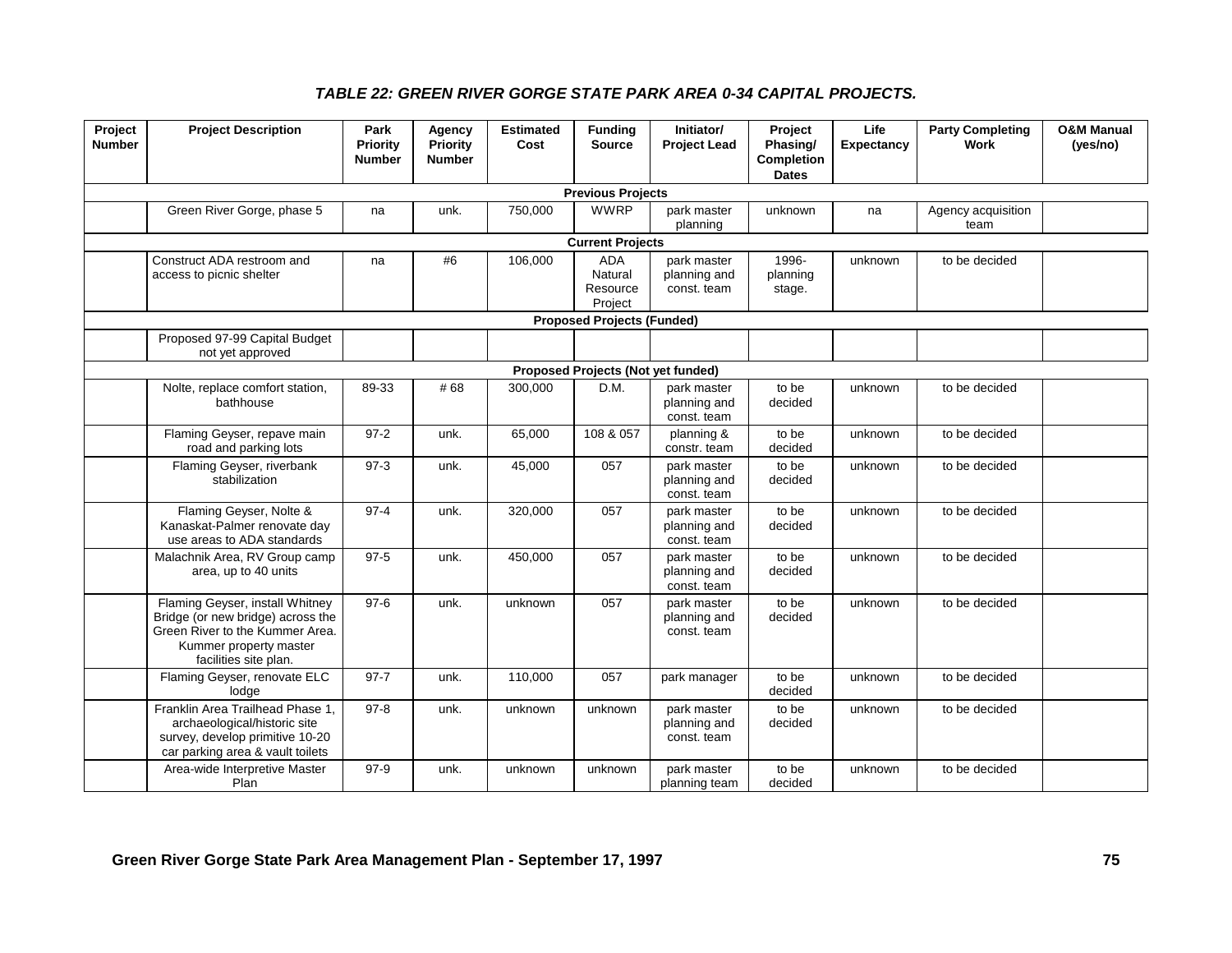| Franklin Area Trailhead Phase 2.<br>develop 20 car parking, comfort<br>station, picnic area, and<br>interpretive facilities. | $97-10$   | REC.<br>#11 | 215,000.   | 057         | park master<br>planning and<br>const. team | to be<br>decided | unknown | to be decided |  |
|------------------------------------------------------------------------------------------------------------------------------|-----------|-------------|------------|-------------|--------------------------------------------|------------------|---------|---------------|--|
| Jellum Area, develop 50 unit<br>campground with day use<br>facilities of 25 picnic sites with<br>kitchen shelter             | $97 - 11$ | unk.        | 500,000    | 057         | park master<br>planning and<br>const. team | to be<br>decided | unknown | to be decided |  |
| Black Diamond Area, develop<br>interpretive center                                                                           | $97-12$   | unk.        | 500,000    | 057         | park master<br>planning and<br>const. team | to be<br>decided | unknown | to be decided |  |
| Flaming Geyser, construct ADA<br>fishing site                                                                                | $97-13$   | unk.        | unknown    | unknown     | park master<br>planning and<br>const. team | to be<br>decided | unknown | to be decided |  |
| Flaming Geyser, construct unisex<br>vault toilet at interim R/C model<br>airplane flying field                               | $97 - 14$ | unk.        | unknown    | unknown     | park master<br>planning and<br>const. team | to be<br>decided | unknown | to be decided |  |
| Flaming Geyser & Nolte construct<br>underground sprinkler systems                                                            | $97-15$   | unk.        | 25,000     | unknown     | park master<br>planning and<br>const. team | to be<br>decided | unknown | to be decided |  |
| Kanaskat-Palmer, 50 unit<br>campground                                                                                       | na        | #8          | 988,000.   | <b>WWRP</b> | park master<br>planning and<br>const. team | to be<br>decided | unknown | to be decided |  |
| Green River Gorge, acquisition,<br>phase 6                                                                                   | na        | #11         | 1,600,000. | <b>WWRP</b> | park master<br>planning team               | to be<br>decided | na      | to be decided |  |
| Palmer-Jellum South Bank<br>Connection, acquisition                                                                          | na        | na          | unknown    | <b>WWRP</b> | park master<br>planning team               | to be<br>decided | na      | to be decided |  |
| Flaming Geyser, acquisition at<br>bridge site                                                                                | na        | unk.        | unknown    | <b>WWRP</b> | park master<br>planning and<br>const. team | to be<br>decided | na      | to be decided |  |
| Region wide, recreation units                                                                                                | na        | #3          | 230,000    | D.M.        | Chief of Maint.                            | to be<br>decided | unknown | to be decided |  |
| Region wide, Big Toys                                                                                                        | na        | #7          | 142,500    | D.M.        | park master<br>planning and<br>const. team | to be<br>decided | unknown | to be decided |  |
| Region wide, install tables and<br>slabs                                                                                     | na        | #23         | 256,000    | D.M.        | park master<br>planning and<br>const. team | to be<br>decided | unknown | to be decided |  |
| Region wide, bumper blocks<br>replace 2000 blocks                                                                            | na        | #84         | 66,000     | D.M.        | Chief of maint.                            | to be<br>decided | unknown | to be decided |  |
| Region wide, re-roofing                                                                                                      | na        | #91         | 340,700    | D.M.        | Chief of maint.                            | to be<br>decided | unknown | to be decided |  |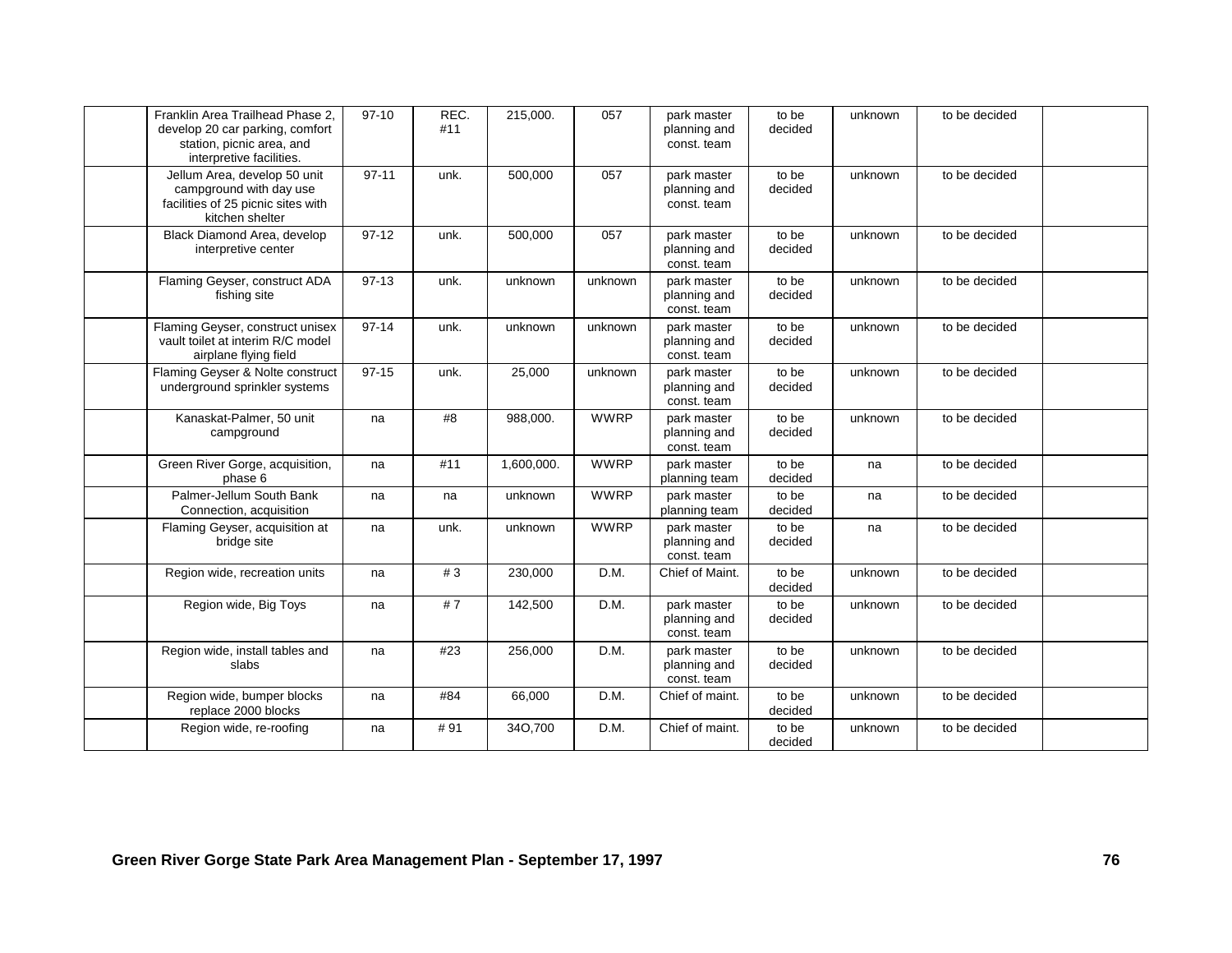# *Appendices*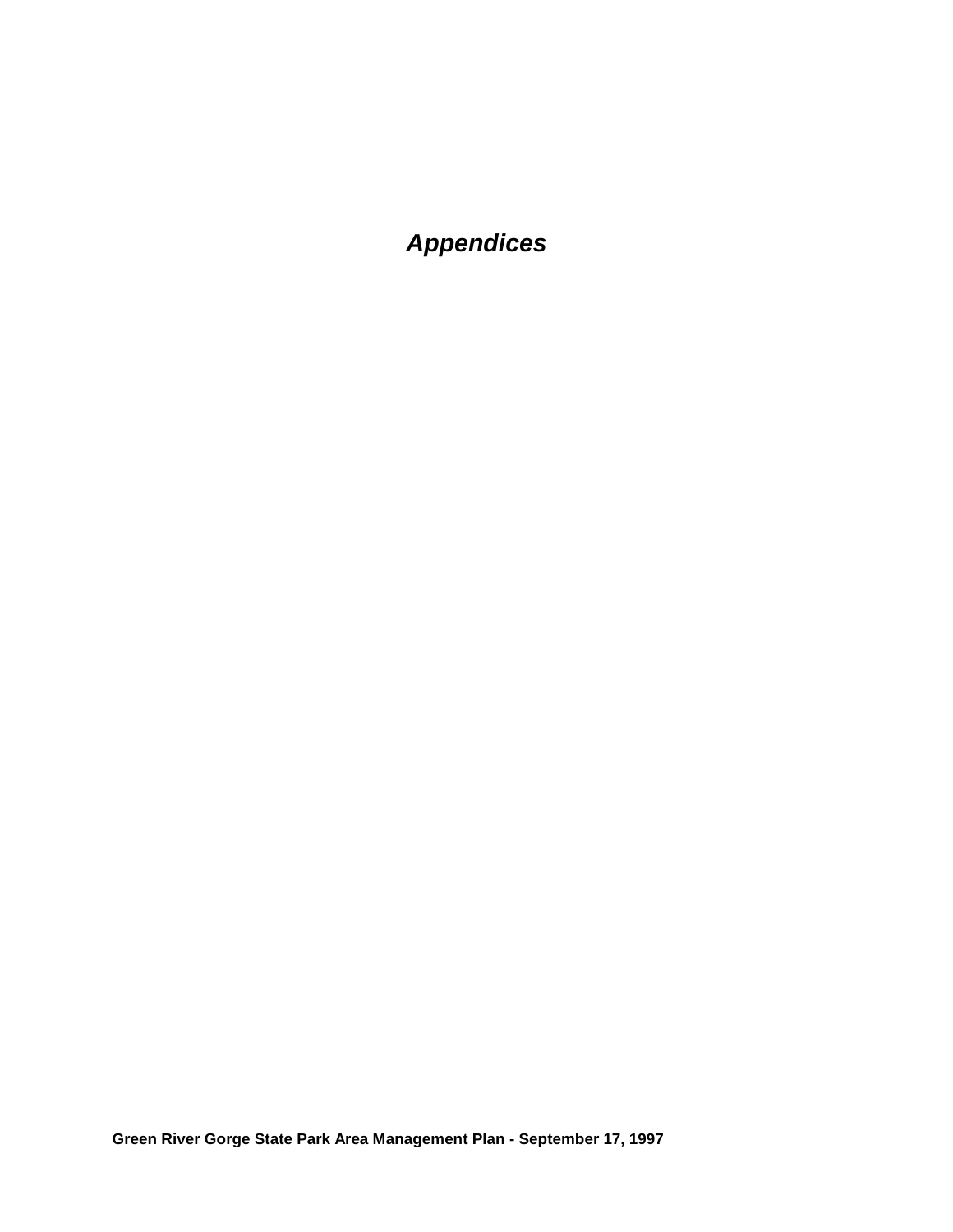*Appendix A: Table of Referenced and Related Documents*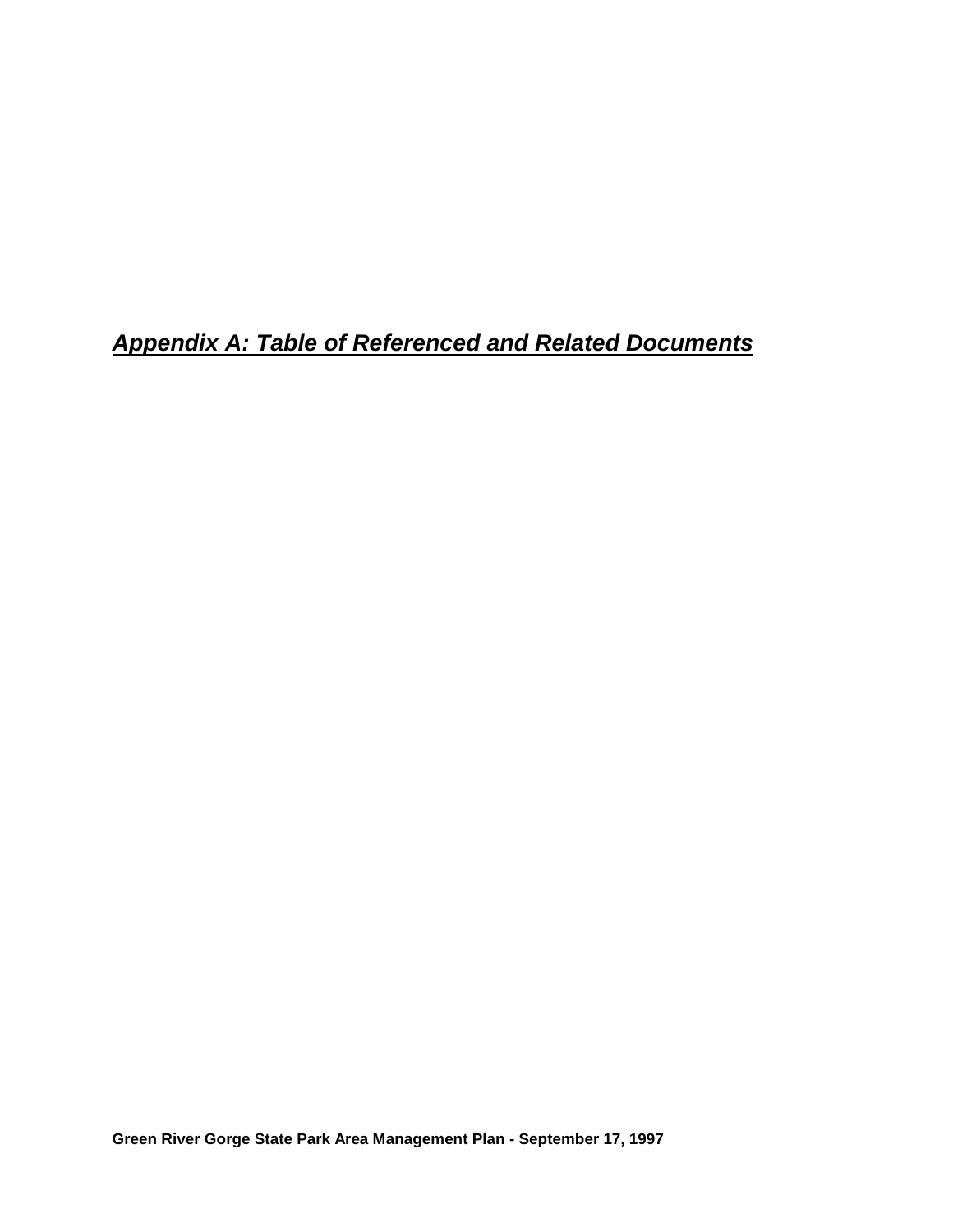| <b>Document Title</b>                                                  | <b>Description</b>                                                                                                                                                                                                                              | Location                                                        |
|------------------------------------------------------------------------|-------------------------------------------------------------------------------------------------------------------------------------------------------------------------------------------------------------------------------------------------|-----------------------------------------------------------------|
| Federal Laws Applicable to State Park<br>Management                    | Selected laws (full text) from The Code<br>of Federal Regulations (CFR) and the<br>United States Code (USC).                                                                                                                                    | Computer disk Afedlawe - park office                            |
| State Laws Applicable to Park<br>Management                            | Selected laws (full text) from the Revised<br>Code of Washington (RCW) and<br>Washington Administrative Code (WAC)                                                                                                                              | Computer disk "statelaw" - park office                          |
| Policy and Procedure Manual                                            | Complete text of all agency policies,<br>procedures, directives, and memoranda<br>of understanding.                                                                                                                                             | Flaming Geyser State Park Office                                |
| State Parks Purchasing Manual                                          | Manual that details state agency<br>purchasing authorities, guidelines,<br>contracts and procedures.                                                                                                                                            | Flaming Geyser State Park Office                                |
| King County Comprehensive Plan                                         | Comprehensive plan                                                                                                                                                                                                                              | Flaming Geyser State Park Office                                |
| King County Shoreline Master Program                                   | Shoreline Master Program                                                                                                                                                                                                                        | Flaming Geyser State Park Office                                |
| King County Sensitive Areas Map Folio<br>(December, 1990)              | Map book that delineates sensitive areas<br>in King County including, wetlands,<br>streams and flood hazard areas, erosion<br>hazard areas, landslide hazard areas,<br>seismic hazard areas, and coal mine<br>hazard areas.                     | Flaming Geyser State Park Office                                |
| King County Parks and Trails Map -<br>Upper Green River (Jan, 1997)    | Map that shows current King County<br>Parks and Trails                                                                                                                                                                                          | Flaming Geyser State Park Office                                |
| King County Open Space and Trails<br>Plan                              | Map that shows current and desired<br>county/state open spaces and trails                                                                                                                                                                       | <b>Flaming Geyser State Park Office</b>                         |
| The Green River Gorge - A<br>Conservation Proposal (November,<br>1968) | An analysis prepared by State Parks<br>staff to determine the nature and extent<br>of the Green River Gorge-s geological<br>and botanical features, to delineate<br>project boundaries, and to determine<br>development types and quantities.   | Flaming Geyser State Park Office                                |
| <b>Property Deeds</b>                                                  | <b>Copies of Statutory Warranty Deeds</b>                                                                                                                                                                                                       | State Parks Resources Development<br><b>Headquarters Office</b> |
| Emergency Preparedness Plan                                            | Plan that details the type and location of<br>emergency equipment, evacuation<br>routes, and steps for staff to take in the<br>event of earthquake, flood, bomb threat,<br>riot, and other large scale natural and<br>human caused emergencies. | Flaming Geyser State Park Office                                |
| Security of Assets Plan                                                | Plan outlining requirements for the<br>collection, securing, and transmittal of<br>park revenues.                                                                                                                                               | Flaming Geyser State Park Office                                |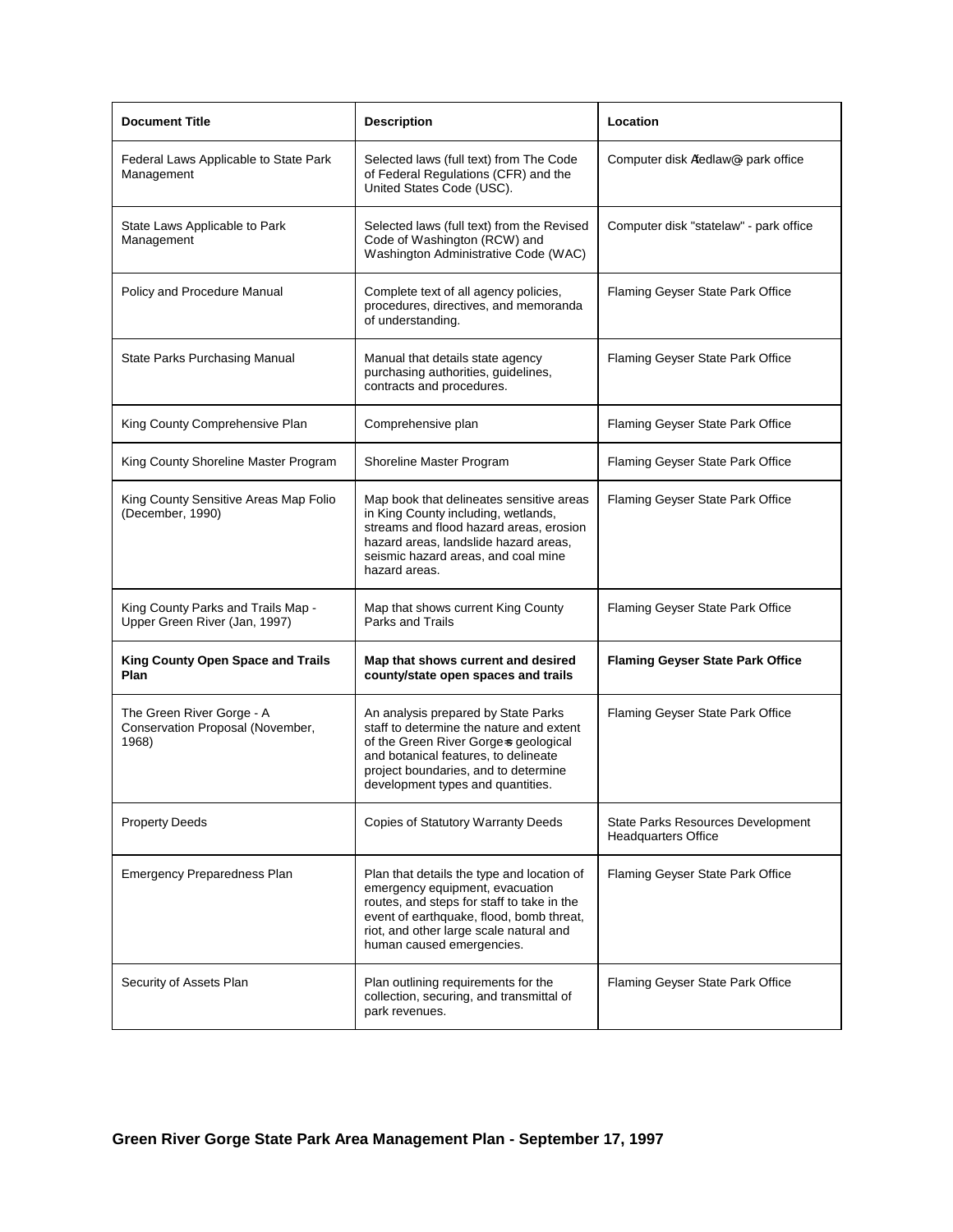| Land Classification Management<br>Guidelines                                                                                    | Tables that outline the definition.<br>philosophy, appropriate physical<br>features, appropriate location, allowed<br>activities, and allowed developments in<br>each land classification.                                                     | Appendix C |
|---------------------------------------------------------------------------------------------------------------------------------|------------------------------------------------------------------------------------------------------------------------------------------------------------------------------------------------------------------------------------------------|------------|
| Green River Gorge State Park Area<br><b>CAMP Project Public Comments</b><br>(12/19/96, 2/13/97, and 3/27/97)                    | Park stakeholders public meeting<br>comments and correspondence<br>concerning general park issues, park<br>land classifications, property acquisition<br>and surplus priorities/conservation area<br>adjustments, and park management<br>plan. | Appendix D |
| Green River Gorge State Park Area<br>Draft 1997 Property Acquisition and<br>Surplus Priorities/Conservation Area<br>Adjustments | Map and narrative that details priorities<br>for acquisition and surplus of park<br>properties and adjustments to the 1969<br>Green River Gorge Conservation Area<br>boundaries.                                                               | Appendix E |
| <b>Addition Resource Data</b>                                                                                                   | Other natural, cultural, and recreational<br>resource data and other documentation<br>pertinent to Green River Gorge State<br>Park Area Management.                                                                                            | Appendix F |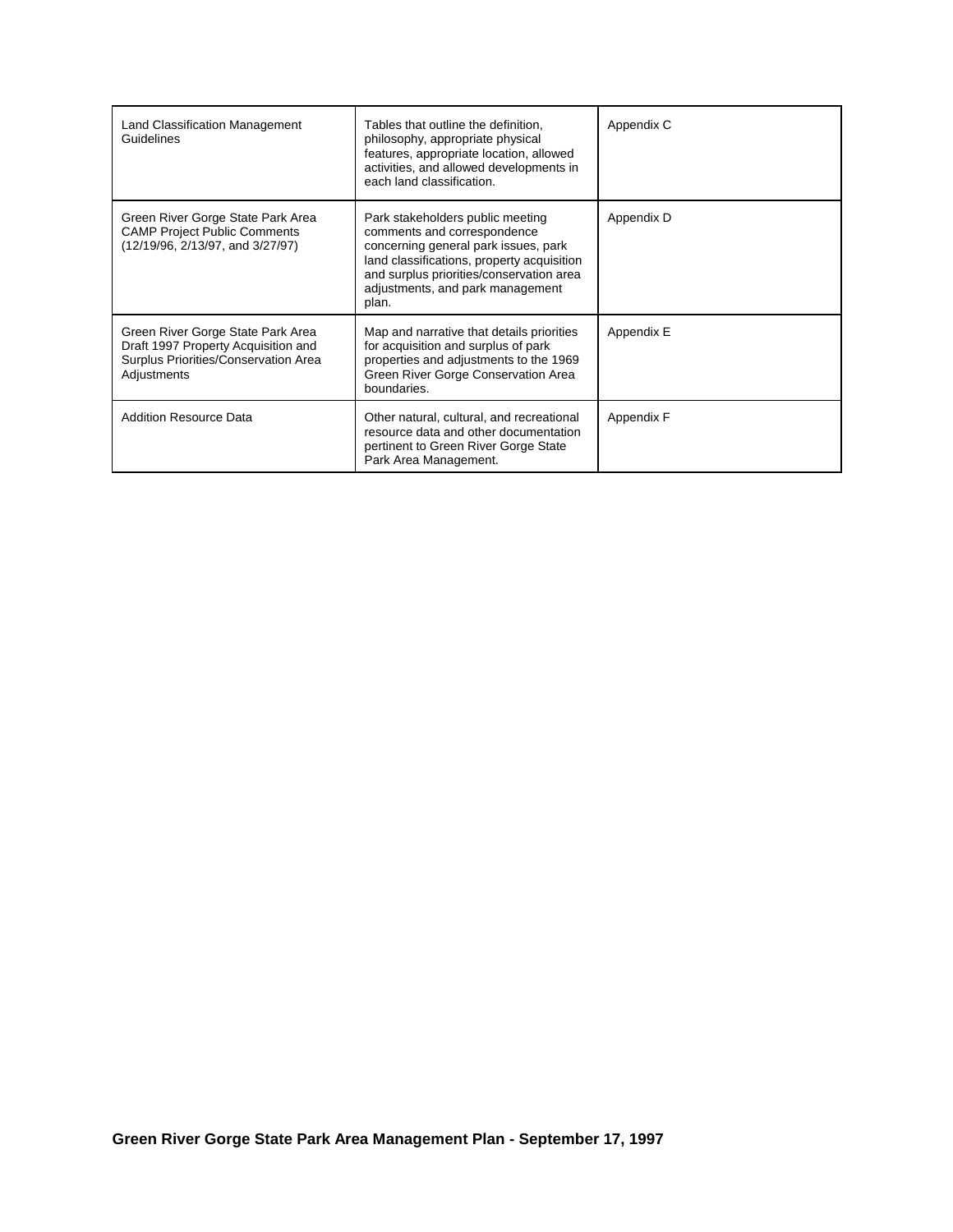*Insert Appendix B: Natural, Cultural, and Recreational Resource Monitoring Forms*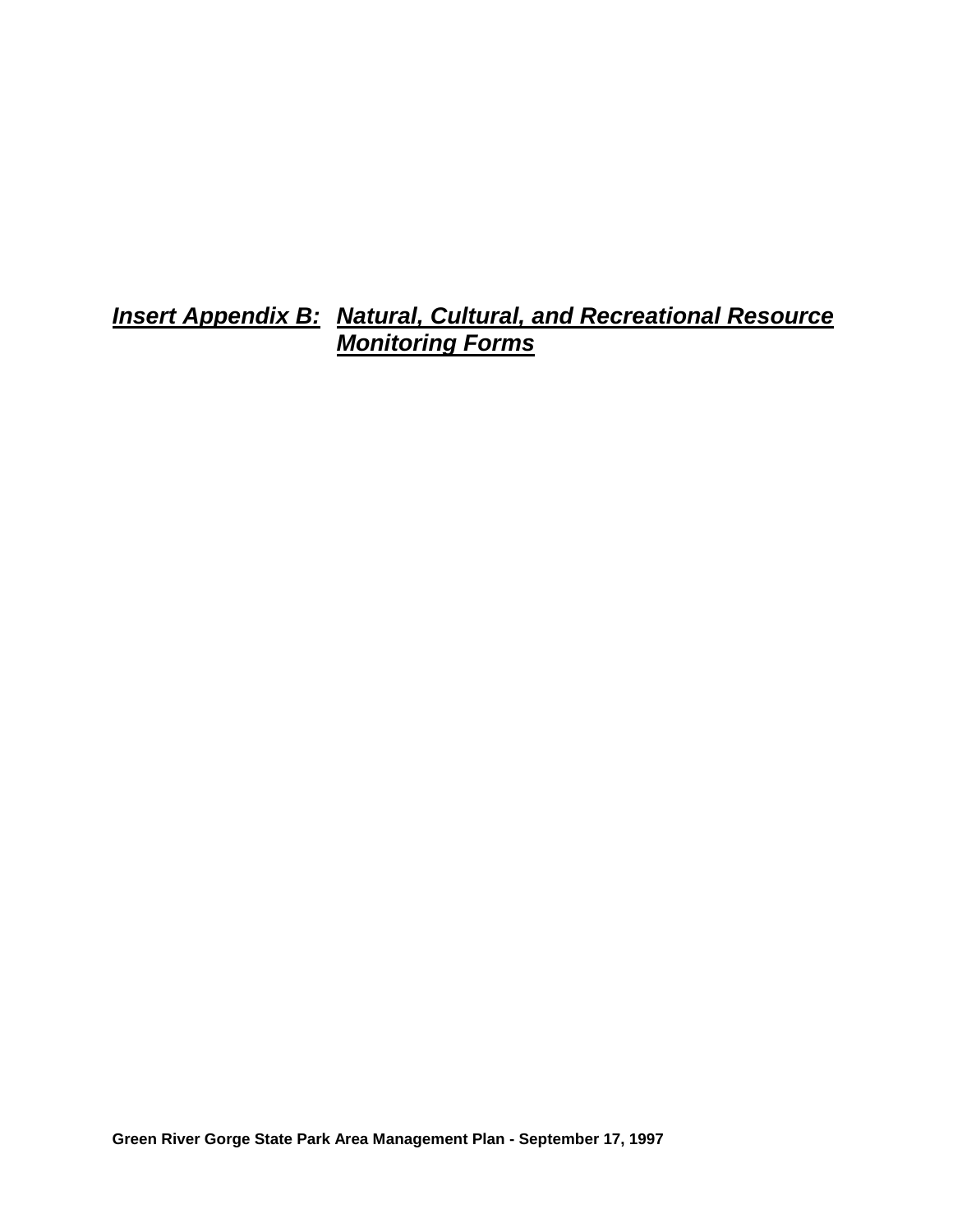### **Riverbank Erosion in Developed Areas (Flaming Geyser)**

**Indicator:** 1) Area of exposed mineral soil associated with the riverbank.

#### **Protocol:**

#### **Schedule**

Every year during first week in October, inventory all areas of exposed mineral soil greater than 100 sqft. associated with the riverbank.

### **Equipment/Supplies**

- 1. Monitoring Sheet
- 2. Pens
- 3. 10 sqft. measuring hoop
- 4. 100 ft. measuring tape
- 5. Hand compass

#### **Procedure**

- 1. Walk along riverbank in entire developed area of Flaming Geyser and locate any areas of exposed mineral soil associated with the river bank.
- 2. Using 100 ft. measuring tape and hand compass measure distance and bearing from a permanent landmark (e.g. picnic shelter) to the exposed mineral soil area and enter data on monitoring sheet.
- 3. Assign a unique identification number to the exposed mineral soil area and enter on monitoring sheet.
- 4. Using 10 sqft. measuring hoop, determine the total area of exposed mineral soil and enter on monitoring sheet.

**Standard:** No areas of greater than 100 sqft. of exposed mineral soil associated with the riverbank are acceptable.

| Date of<br>survey | <b>Exposed mineral</b><br>soil area I.D.<br>number | <b>Permanent Landmark</b> | <b>Distance to</b><br>exposed area | <b>Bearing to</b><br>exposed area | <b>Total Area of</b><br>exposed mineral<br>soil | <b>Standard</b> | <b>Standard Exceeded</b><br>(Y/N) |
|-------------------|----------------------------------------------------|---------------------------|------------------------------------|-----------------------------------|-------------------------------------------------|-----------------|-----------------------------------|
|                   |                                                    |                           |                                    |                                   |                                                 | 100sqft         |                                   |
|                   |                                                    |                           |                                    |                                   |                                                 | 100sqft         |                                   |
|                   |                                                    |                           |                                    |                                   |                                                 | 100sqft         |                                   |
|                   |                                                    |                           |                                    |                                   |                                                 | 100sqft         |                                   |
|                   |                                                    |                           |                                    |                                   |                                                 | 100sqft         |                                   |
|                   |                                                    |                           |                                    |                                   |                                                 | 100sqft         |                                   |
|                   |                                                    |                           |                                    |                                   |                                                 | 100sqft         |                                   |
|                   |                                                    |                           |                                    |                                   |                                                 | 100sqft         |                                   |
|                   |                                                    |                           |                                    |                                   |                                                 | 100sqft         |                                   |
|                   |                                                    |                           |                                    |                                   |                                                 | 100sqft         |                                   |
|                   |                                                    |                           |                                    |                                   |                                                 | 100sqft         |                                   |
|                   |                                                    |                           |                                    |                                   |                                                 | 100sqft         |                                   |
|                   |                                                    |                           |                                    |                                   |                                                 | 100sqft         |                                   |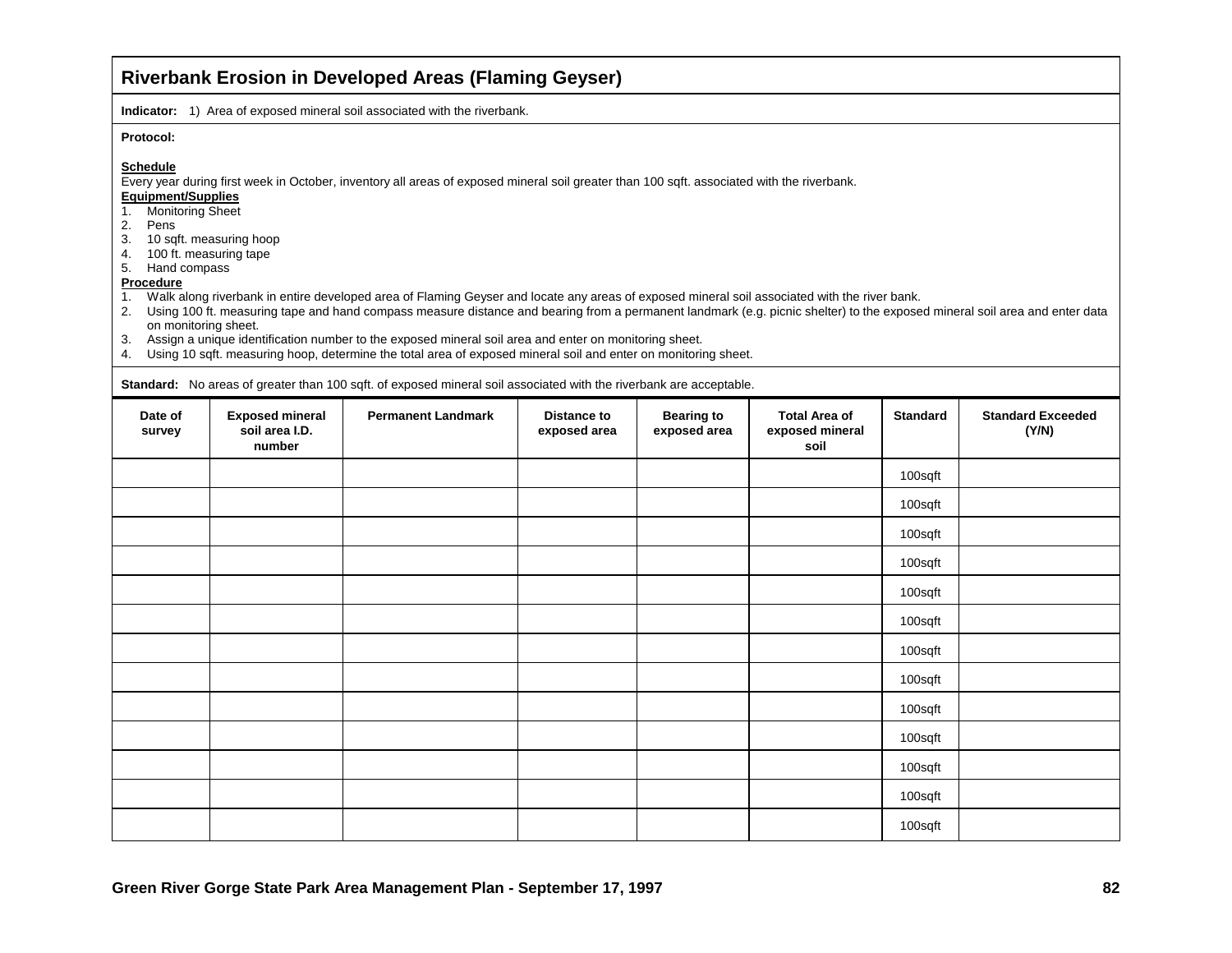### **Riverbank Erosion in Developed Areas (Flaming Geyser) - Continued**

**Indicator:** 2) Area of soil eroded from riverbank

#### **Protocol:**

#### **Schedule**

Every year during first week in May, inventory all riverbank areas that have been noticeably eroded during high water periods in the developed areas of Flaming Geyser.

#### **Equipment/Supplies**

- 1. Monitoring Sheet
- 2. Pens
- 3. 100 ft. Measuring tape 4. 25 ft. Measuring tape

#### **Procedure**

1. Walk along riverbank in the developed areas of Flaming Geyser and inventory all areas on the riverbank that have been noticeably eroded during high water periods.

2. Using 100 ft. measuring tape and hand compass measure distance and bearing from a permanent landmark (e.g. picnic shelter) to the eroded area and enter data on monitoring sheet.

3. Assign a unique identification number to the eroded area and enter on monitoring sheet.

4. Stretch 100 ft. Measuring tape longitudinally along riverbank, measure the total length of the eroded area, and enter onto monitor sheet.

5. While 100 ft. tape is stretched between the boundaries of the eroded area, use 25 ft. measuring tape to measure the widest distance between the 100 ft. tape and the riverbank (25 ft. tape pendicular to 100 ft. tape) and enter data onto monitoring sheet.

6. Calculate total area of soil eroded from riverbank (Length X Width) and enter data onto monitoring sheet.

**Standard:** No greater than 1,000 sqft. of soil eroded from riverbank in developed park areas is acceptable.

| Date of<br>survey | Eroded area<br>I.D. number | Permanent<br>landmark | <b>Distance</b><br>to eroded<br>area | <b>Bearing</b><br>to eroded<br>area | Length of<br>eroded area<br>(longitudinal) | Width of<br>eroded area<br>(widest point) | <b>Total area</b><br>of soil<br>eroded | <b>Total area</b><br>previously<br>eroded from<br>same area | Total<br>cumulative<br>Area of soil<br>eroded from<br>riverbank | <b>Standard</b> | <b>Standard</b><br><b>Exceeded</b><br>(Y/N) |
|-------------------|----------------------------|-----------------------|--------------------------------------|-------------------------------------|--------------------------------------------|-------------------------------------------|----------------------------------------|-------------------------------------------------------------|-----------------------------------------------------------------|-----------------|---------------------------------------------|
| Eg. 5/1/97        | #1                         | Picnic shelter #2     | 47 ft.                               | <b>NNW</b>                          | 60 ft.                                     | 8 ft.                                     | 480 sqft.                              | 0 sqft.                                                     | 480 sqft.                                                       | 1,000sqft.      | No                                          |
|                   |                            |                       |                                      |                                     |                                            |                                           |                                        |                                                             |                                                                 | 1,000sqft.      |                                             |
|                   |                            |                       |                                      |                                     |                                            |                                           |                                        |                                                             |                                                                 | 1,000sqft.      |                                             |
|                   |                            |                       |                                      |                                     |                                            |                                           |                                        |                                                             |                                                                 | 1,000sqft.      |                                             |
|                   |                            |                       |                                      |                                     |                                            |                                           |                                        |                                                             |                                                                 | 1,000sqft.      |                                             |
|                   |                            |                       |                                      |                                     |                                            |                                           |                                        |                                                             |                                                                 | 1,000sqft.      |                                             |
|                   |                            |                       |                                      |                                     |                                            |                                           |                                        |                                                             |                                                                 | 1,000sqft.      |                                             |
|                   |                            |                       |                                      |                                     |                                            |                                           |                                        |                                                             |                                                                 | 1,000sqft.      |                                             |
|                   |                            |                       |                                      |                                     |                                            |                                           |                                        |                                                             |                                                                 | 1,000sqft.      |                                             |
|                   |                            |                       |                                      |                                     |                                            |                                           |                                        |                                                             |                                                                 | 1,000sqft.      |                                             |
|                   |                            |                       |                                      |                                     |                                            |                                           |                                        |                                                             |                                                                 | 1,000sqft.      |                                             |
|                   |                            |                       |                                      |                                     |                                            |                                           |                                        |                                                             |                                                                 | 1,000sqft.      |                                             |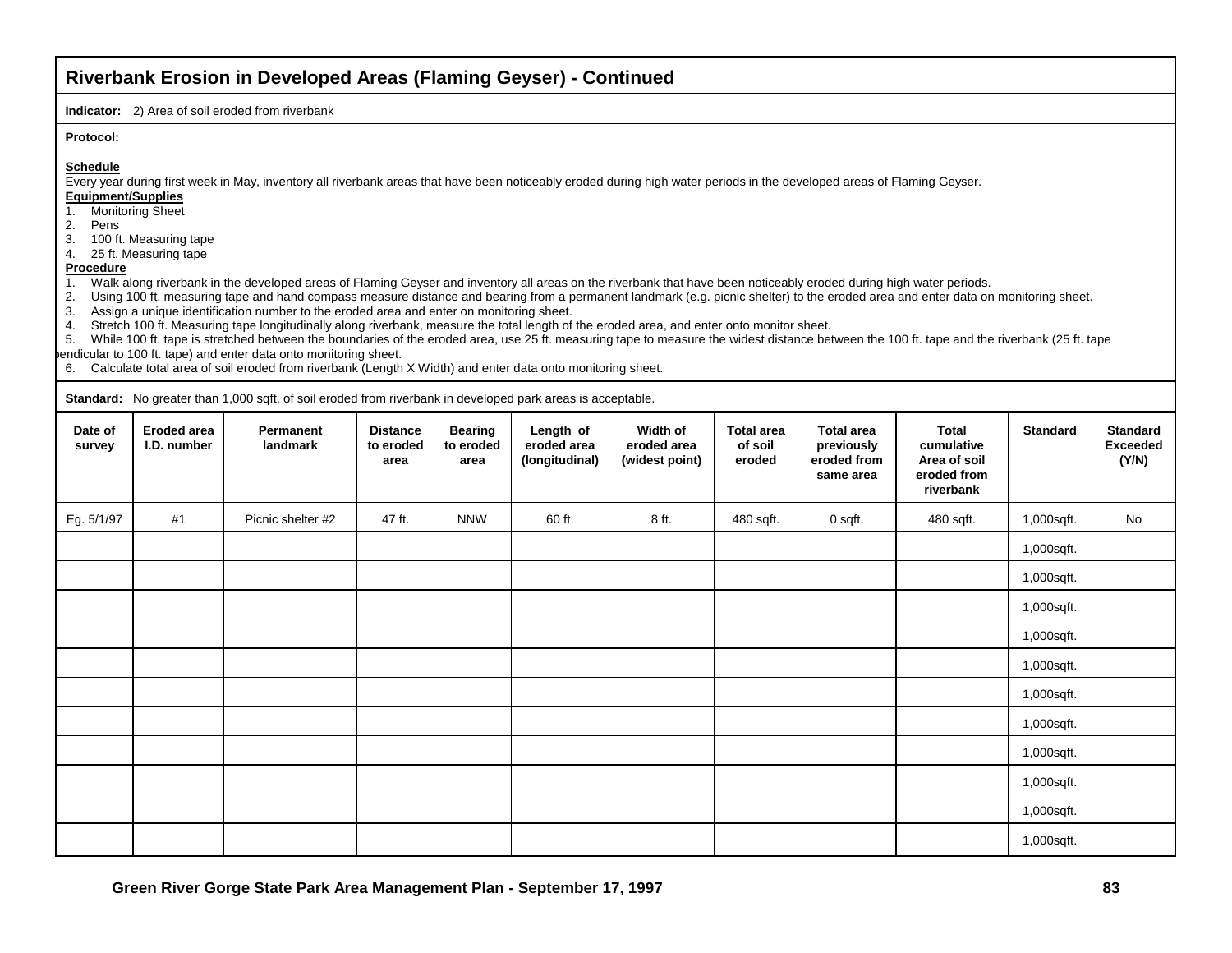|                                                                                                | Visitor Security (Green River Gorge Area-wide) |                                                                  |                                                                                                                                                                                                              |                                          |                 |                                   |  |  |  |
|------------------------------------------------------------------------------------------------|------------------------------------------------|------------------------------------------------------------------|--------------------------------------------------------------------------------------------------------------------------------------------------------------------------------------------------------------|------------------------------------------|-----------------|-----------------------------------|--|--|--|
|                                                                                                |                                                | reporting by park enforcement staff.                             | Indicator: 1) The number of law enforcement contacts per year (in entire Green River Gorge State Park Area) resulting in escalation of enforcement (use of force) and requiring written incident             |                                          |                 |                                   |  |  |  |
| Protocol:                                                                                      |                                                |                                                                  |                                                                                                                                                                                                              |                                          |                 |                                   |  |  |  |
| <b>Schedule</b><br>Equipment/Supplies<br><b>Monitoring Sheet</b><br>1.<br>2. Pens<br>Procedure | park enforcement staff.                        | Year-round tracking of law enforcement related visitor contacts. | 1. As a part of regular incident report writing, enter onto monitoring sheets all law enforcement contacts resulting in escalation of enforcement (use of force) and requiring written incident reporting by |                                          |                 |                                   |  |  |  |
|                                                                                                |                                                |                                                                  | Standard: No greater than 3 law enforcement contacts resulting in escalation of enforcement (use of force) and requiring written incident reporting are acceptable.                                          |                                          |                 |                                   |  |  |  |
| Date and time of<br>incident                                                                   | Incident report<br>number                      | Type of violation                                                | <b>Enforcement actions</b>                                                                                                                                                                                   | <b>Cumulative number</b><br>of incidents | <b>Standard</b> | <b>Standard</b><br>Exceeded (Y/N) |  |  |  |
|                                                                                                |                                                |                                                                  |                                                                                                                                                                                                              |                                          | 3 incidents     |                                   |  |  |  |
|                                                                                                |                                                |                                                                  |                                                                                                                                                                                                              |                                          | 3 incidents     |                                   |  |  |  |
|                                                                                                |                                                |                                                                  |                                                                                                                                                                                                              |                                          | 3 incidents     |                                   |  |  |  |
|                                                                                                |                                                |                                                                  |                                                                                                                                                                                                              |                                          | 3 incidents     |                                   |  |  |  |
|                                                                                                |                                                |                                                                  |                                                                                                                                                                                                              |                                          | 3 incidents     |                                   |  |  |  |
|                                                                                                |                                                |                                                                  |                                                                                                                                                                                                              |                                          | 3 incidents     |                                   |  |  |  |
|                                                                                                |                                                |                                                                  |                                                                                                                                                                                                              |                                          | 3 incidents     |                                   |  |  |  |
|                                                                                                |                                                |                                                                  |                                                                                                                                                                                                              |                                          | 3 incidents     |                                   |  |  |  |
|                                                                                                |                                                |                                                                  |                                                                                                                                                                                                              |                                          | 3 incidents     |                                   |  |  |  |
|                                                                                                |                                                |                                                                  |                                                                                                                                                                                                              |                                          | 3 incidents     |                                   |  |  |  |
|                                                                                                |                                                |                                                                  |                                                                                                                                                                                                              |                                          | 3 incidents     |                                   |  |  |  |
|                                                                                                |                                                |                                                                  |                                                                                                                                                                                                              |                                          | 3 incidents     |                                   |  |  |  |
|                                                                                                |                                                |                                                                  |                                                                                                                                                                                                              |                                          | 3 incidents     |                                   |  |  |  |
|                                                                                                |                                                |                                                                  |                                                                                                                                                                                                              |                                          | 3 incidents     |                                   |  |  |  |
|                                                                                                |                                                |                                                                  |                                                                                                                                                                                                              |                                          | 3 incidents     |                                   |  |  |  |
|                                                                                                |                                                |                                                                  |                                                                                                                                                                                                              |                                          | 3 incidents     |                                   |  |  |  |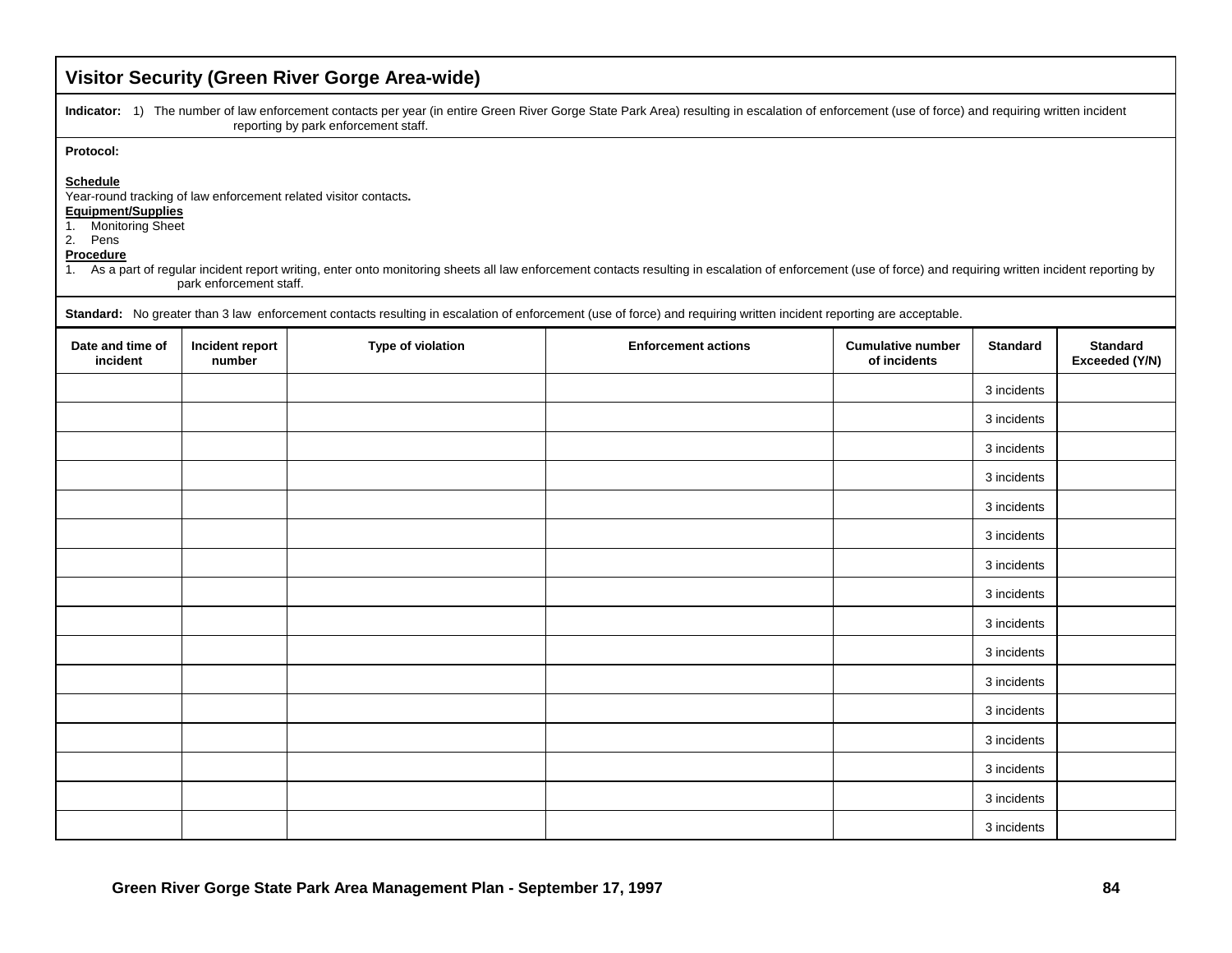| Visitor Security (Green River Gorge Area-wide) - Continued                                        |                           |                                                                                                                                                                                                                                                                                                        |          |                                             |                 |                                   |  |
|---------------------------------------------------------------------------------------------------|---------------------------|--------------------------------------------------------------------------------------------------------------------------------------------------------------------------------------------------------------------------------------------------------------------------------------------------------|----------|---------------------------------------------|-----------------|-----------------------------------|--|
|                                                                                                   |                           | Indicator: 2) The number of Notice of Infractions/Citations written per year issued for similar offenses (offenses against persons or property only).                                                                                                                                                  |          |                                             |                 |                                   |  |
| Protocol:<br><b>Schedule</b><br>Equipment/Supplies<br>1. Monitoring Sheet<br>2. Pens<br>Procedure |                           | Year-round tracking of issued Notices of Infraction/Citations for offenses against persons or property.<br>1. As a part of regular Notice of Infraction/Citation follow-up reporting, enter all issued Notices of Infraction/Citations for offenses against persons or property onto monitoring sheet. |          |                                             |                 |                                   |  |
| Date and time of<br><b>Infraction/Citation</b>                                                    | Incident report<br>number | Standard: No greater than 5 Notices of Infraction/Citations issued for offenses against persons or property written per year for similar violations are acceptable.<br>Type of violation                                                                                                               | Location | <b>Cumulative</b><br>number of<br>incidents | <b>Standard</b> | <b>Standard</b><br>Exceeded (Y/N) |  |
|                                                                                                   |                           |                                                                                                                                                                                                                                                                                                        |          |                                             | 5 Not./Cit.     |                                   |  |
|                                                                                                   |                           |                                                                                                                                                                                                                                                                                                        |          |                                             | 5 Not./Cit.     |                                   |  |
|                                                                                                   |                           |                                                                                                                                                                                                                                                                                                        |          |                                             | 5 Not./Cit.     |                                   |  |
|                                                                                                   |                           |                                                                                                                                                                                                                                                                                                        |          |                                             | 5 Not./Cit.     |                                   |  |
|                                                                                                   |                           |                                                                                                                                                                                                                                                                                                        |          |                                             | 5 Not./Cit.     |                                   |  |
|                                                                                                   |                           |                                                                                                                                                                                                                                                                                                        |          |                                             | 5 Not./Cit.     |                                   |  |
|                                                                                                   |                           |                                                                                                                                                                                                                                                                                                        |          |                                             | 5 Not./Cit.     |                                   |  |
|                                                                                                   |                           |                                                                                                                                                                                                                                                                                                        |          |                                             | 5 Not./Cit.     |                                   |  |
|                                                                                                   |                           |                                                                                                                                                                                                                                                                                                        |          |                                             | 5 Not./Cit.     |                                   |  |
|                                                                                                   |                           |                                                                                                                                                                                                                                                                                                        |          |                                             | 5 Not./Cit.     |                                   |  |
|                                                                                                   |                           |                                                                                                                                                                                                                                                                                                        |          |                                             | 5 Not./Cit.     |                                   |  |
|                                                                                                   |                           |                                                                                                                                                                                                                                                                                                        |          |                                             | 5 Not./Cit.     |                                   |  |
|                                                                                                   |                           |                                                                                                                                                                                                                                                                                                        |          |                                             | 5 Not./Cit.     |                                   |  |
|                                                                                                   |                           |                                                                                                                                                                                                                                                                                                        |          |                                             | 5 Not./Cit.     |                                   |  |
|                                                                                                   |                           |                                                                                                                                                                                                                                                                                                        |          |                                             | 5 Not./Cit.     |                                   |  |
|                                                                                                   |                           |                                                                                                                                                                                                                                                                                                        |          |                                             | 5 Not./Cit.     |                                   |  |
|                                                                                                   |                           |                                                                                                                                                                                                                                                                                                        |          |                                             | 5 Not./Cit.     |                                   |  |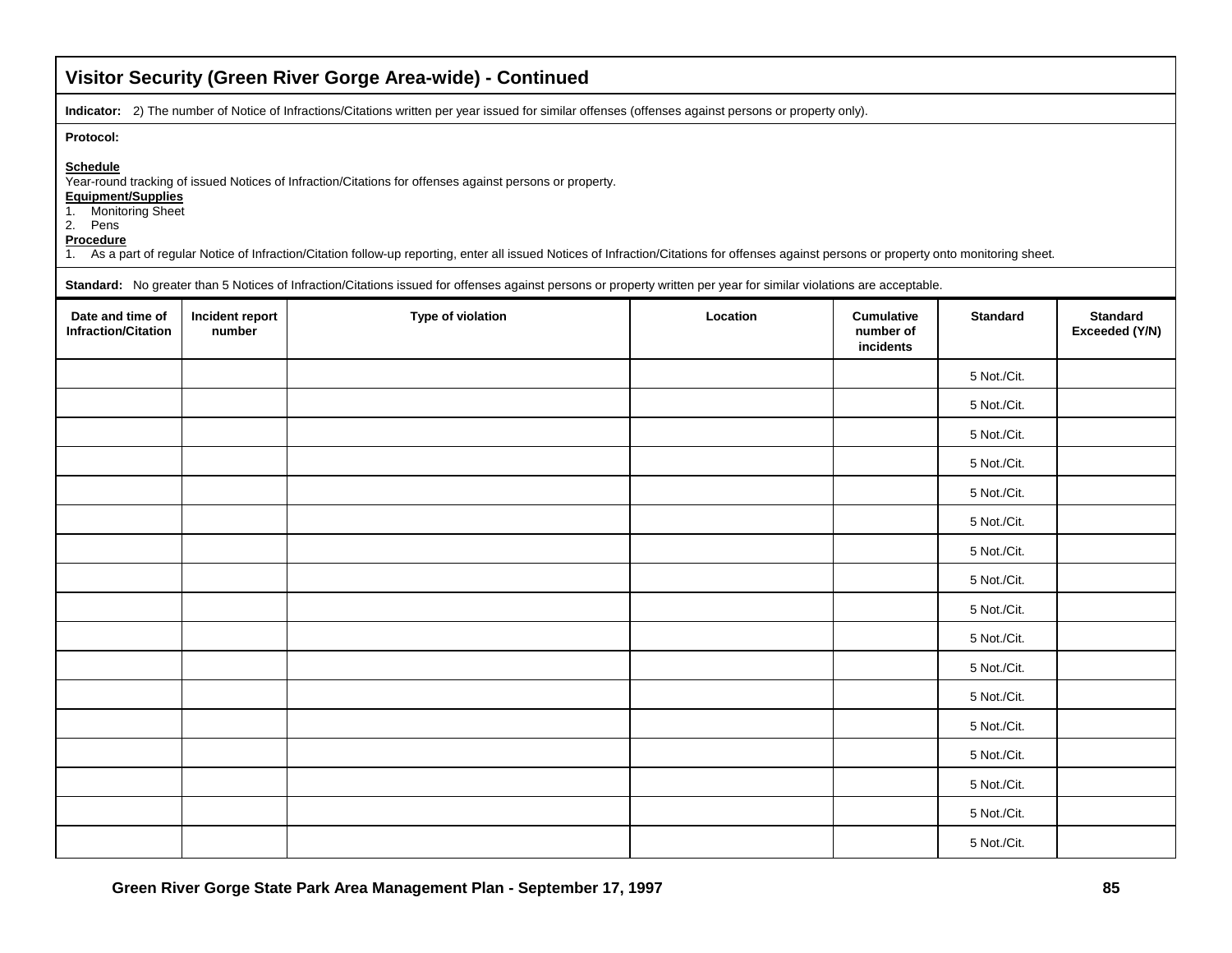| <b>Formalizing R/C Model Airplane Program (Flaming Geyser)</b>                                                                                                                                                                                                                                                                                                                                                                                                      |                                                                    |                         |                                                                        |                          |                                             |  |  |
|---------------------------------------------------------------------------------------------------------------------------------------------------------------------------------------------------------------------------------------------------------------------------------------------------------------------------------------------------------------------------------------------------------------------------------------------------------------------|--------------------------------------------------------------------|-------------------------|------------------------------------------------------------------------|--------------------------|---------------------------------------------|--|--|
| <b>Indicator:</b> 1) Reported R/C related accidents (injury to persons).<br>2) Reported R/C safety related incidents (reported unsafe operation of R/C model airplanes).<br>3) Reported incidents of flying R/C model airplanes outside of designated flying area.<br>4) R/C related noise complaints by park visitors and park neighbors.                                                                                                                          |                                                                    |                         |                                                                        |                          |                                             |  |  |
| Protocol:                                                                                                                                                                                                                                                                                                                                                                                                                                                           |                                                                    |                         |                                                                        |                          |                                             |  |  |
| <b>Schedule</b><br>Year-round monitoring of R/C related accidents, safety related incidents, noise complaints, and incidents of R/C model airplanes outside of designated flying area.<br><b>Equipment/Supplies</b><br><b>Monitoring Sheet</b><br>1.<br>2.<br>Pens<br>Procedure<br>Enter all R/C related accidents, safety related incidents, incidents of R/C model airplanes outside of designated flying area, and noise complaints onto monitoring sheet.<br>1. |                                                                    |                         |                                                                        |                          |                                             |  |  |
| <b>Standard:</b> 1) No greater than 1 R/C related accident ever is acceptable.<br>2) No greater than 10 reported R/C safety related incidents (reported unsafe operation of R/C model airplanes) per year are acceptable.<br>3) No greater than 10 reported incidents of flying R/C model airplanes outside of designated flying area per year are acceptable.<br>4) No greater than 10 R/C related noise complaints per year are acceptable.                       |                                                                    |                         |                                                                        |                          |                                             |  |  |
| Date and time of<br>accident/incident/ complaint                                                                                                                                                                                                                                                                                                                                                                                                                    | Type of accident/<br>incident/complaint<br>(list indicator number) | Name of reporting party | <b>Cumulative number of</b><br>same accidents/<br>incidents/complaints | <b>Standard</b>          | <b>Standard</b><br><b>Exceeded</b><br>(Y/N) |  |  |
|                                                                                                                                                                                                                                                                                                                                                                                                                                                                     |                                                                    |                         |                                                                        | $#1=1;#2=10;#3=10;#4-10$ |                                             |  |  |
|                                                                                                                                                                                                                                                                                                                                                                                                                                                                     |                                                                    |                         |                                                                        | #1=1;#2=10;#3=10;#4-10   |                                             |  |  |
|                                                                                                                                                                                                                                                                                                                                                                                                                                                                     |                                                                    |                         |                                                                        | #1=1;#2=10;#3=10;#4-10   |                                             |  |  |
|                                                                                                                                                                                                                                                                                                                                                                                                                                                                     |                                                                    |                         |                                                                        | #1=1;#2=10;#3=10;#4-10   |                                             |  |  |
|                                                                                                                                                                                                                                                                                                                                                                                                                                                                     |                                                                    |                         |                                                                        | #1=1;#2=10;#3=10;#4-10   |                                             |  |  |
|                                                                                                                                                                                                                                                                                                                                                                                                                                                                     |                                                                    |                         |                                                                        | #1=1;#2=10;#3=10;#4-10   |                                             |  |  |
|                                                                                                                                                                                                                                                                                                                                                                                                                                                                     |                                                                    |                         |                                                                        | $#1=1;#2=10;#3=10;#4-10$ |                                             |  |  |
|                                                                                                                                                                                                                                                                                                                                                                                                                                                                     |                                                                    |                         |                                                                        | #1=1;#2=10;#3=10;#4-10   |                                             |  |  |
|                                                                                                                                                                                                                                                                                                                                                                                                                                                                     |                                                                    |                         |                                                                        | #1=1;#2=10;#3=10;#4-10   |                                             |  |  |
|                                                                                                                                                                                                                                                                                                                                                                                                                                                                     |                                                                    |                         |                                                                        | $#1=1;#2=10;#3=10;#4-10$ |                                             |  |  |
|                                                                                                                                                                                                                                                                                                                                                                                                                                                                     |                                                                    |                         |                                                                        | #1=1;#2=10;#3=10;#4-10   |                                             |  |  |
|                                                                                                                                                                                                                                                                                                                                                                                                                                                                     |                                                                    |                         |                                                                        | #1=1;#2=10;#3=10;#4-10   |                                             |  |  |
|                                                                                                                                                                                                                                                                                                                                                                                                                                                                     |                                                                    |                         |                                                                        | #1=1;#2=10;#3=10;#4-10   |                                             |  |  |
|                                                                                                                                                                                                                                                                                                                                                                                                                                                                     |                                                                    |                         |                                                                        | #1=1;#2=10;#3=10;#4-10   |                                             |  |  |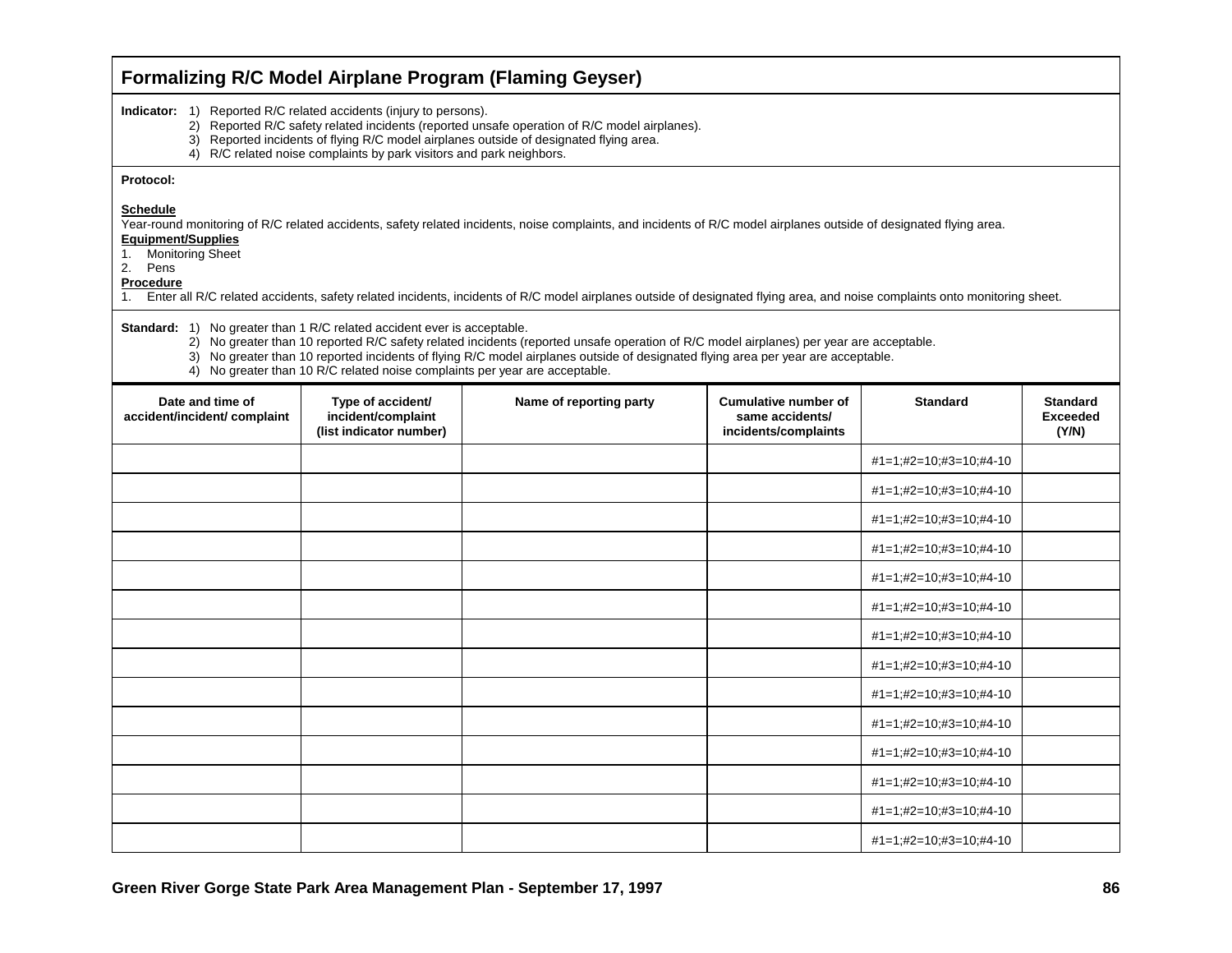|  |  | #1=1;#2=10;#3=10;#4-10 |  |
|--|--|------------------------|--|
|  |  | #1=1;#2=10;#3=10;#4-10 |  |
|  |  | #1=1;#2=10;#3=10;#4-10 |  |
|  |  | #1=1;#2=10;#3=10;#4-10 |  |
|  |  | #1=1;#2=10;#3=10;#4-10 |  |
|  |  | #1=1;#2=10;#3=10;#4-10 |  |
|  |  | #1=1;#2=10;#3=10;#4-10 |  |
|  |  | #1=1;#2=10;#3=10;#4-10 |  |
|  |  | #1=1;#2=10;#3=10;#4-10 |  |
|  |  | #1=1;#2=10;#3=10;#4-10 |  |
|  |  | #1=1;#2=10;#3=10;#4-10 |  |
|  |  | #1=1;#2=10;#3=10;#4-10 |  |
|  |  | #1=1;#2=10;#3=10;#4-10 |  |
|  |  | #1=1;#2=10;#3=10;#4-10 |  |
|  |  | #1=1;#2=10;#3=10;#4-10 |  |
|  |  | #1=1;#2=10;#3=10;#4-10 |  |
|  |  | #1=1;#2=10;#3=10;#4-10 |  |
|  |  | #1=1;#2=10;#3=10;#4-10 |  |
|  |  | #1=1;#2=10;#3=10;#4-10 |  |
|  |  | #1=1;#2=10;#3=10;#4-10 |  |
|  |  | #1=1;#2=10;#3=10;#4-10 |  |
|  |  | #1=1;#2=10;#3=10;#4-10 |  |
|  |  | #1=1;#2=10;#3=10;#4-10 |  |
|  |  | #1=1;#2=10;#3=10;#4-10 |  |
|  |  | #1=1;#2=10;#3=10;#4-10 |  |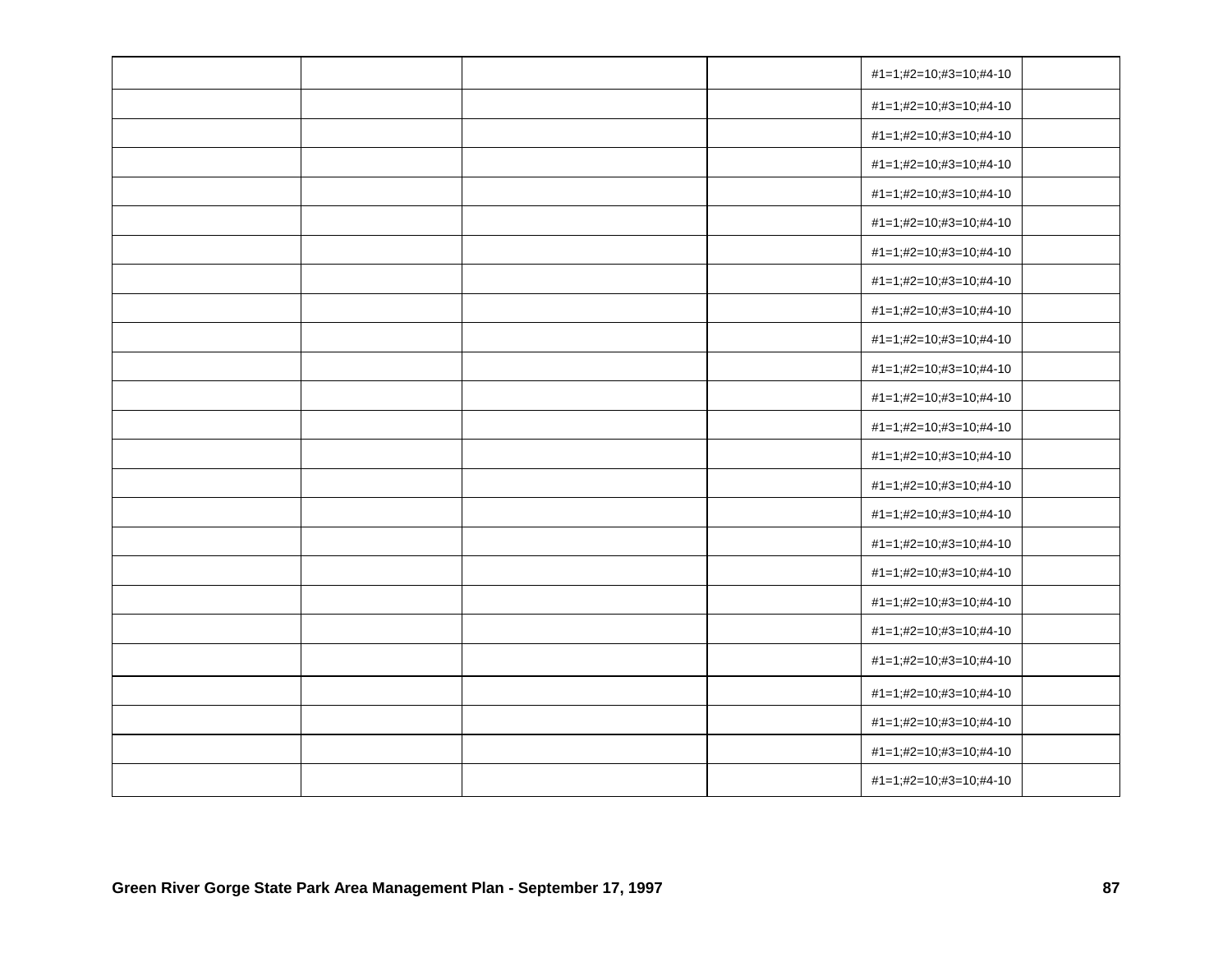| <b>Formalizing Equestrian Use Area (Flaming Geyser)</b>                                               |                                                                                                                                                                                                                                                                                                                    |                                                                                                                                                                                                                                                                                                                                                                                                                                                                                                                                                                                                      |                                                                           |                                    |                                             |  |  |  |
|-------------------------------------------------------------------------------------------------------|--------------------------------------------------------------------------------------------------------------------------------------------------------------------------------------------------------------------------------------------------------------------------------------------------------------------|------------------------------------------------------------------------------------------------------------------------------------------------------------------------------------------------------------------------------------------------------------------------------------------------------------------------------------------------------------------------------------------------------------------------------------------------------------------------------------------------------------------------------------------------------------------------------------------------------|---------------------------------------------------------------------------|------------------------------------|---------------------------------------------|--|--|--|
|                                                                                                       | Indicator: 1) Park staff observations of equestrian use of trails and other areas not designated for equestrian use.<br>2) Occurrences of horse dung or hoof prints observed by park staff on trails and other areas not designated for equestrian use.<br>3) Number of equestrian use related visitor complaints. |                                                                                                                                                                                                                                                                                                                                                                                                                                                                                                                                                                                                      |                                                                           |                                    |                                             |  |  |  |
| Protocol:                                                                                             |                                                                                                                                                                                                                                                                                                                    |                                                                                                                                                                                                                                                                                                                                                                                                                                                                                                                                                                                                      |                                                                           |                                    |                                             |  |  |  |
| <b>Schedule</b><br><b>Equipment/Supplies</b><br><b>Monitoring Sheet</b><br>1.<br>2. Pens<br>Procedure |                                                                                                                                                                                                                                                                                                                    | Year-round enter on monitoring sheet all park staff observations of equestrian use of trails and other areas not designated for equestrian use, equestrian use related visitor<br>complaints, and incidents of debris left along park access road (horse trailer loading/unloading area).<br>Following any park staff observations of equestrian use of trails and other areas not designated for equestrian use, equestrian use related visitor complaints, or incidents of debris<br>left along park access road (horse trailer loading/unloading area), enter information onto monitoring sheets. |                                                                           |                                    |                                             |  |  |  |
|                                                                                                       |                                                                                                                                                                                                                                                                                                                    | Standard: 1) No greater than 10 park staff observations of equestrian use of trails and other areas not designated for equestrian use per year are acceptable.<br>2) No greater than 5 equestrian use related visitor complaints per year are acceptable<br>3) No greater than 3 incidents of debris left along park access road (horse trailer loading/unloading area) per year are acceptable.                                                                                                                                                                                                     |                                                                           |                                    |                                             |  |  |  |
| Date and time of<br>observation/incident/<br>complaint                                                | Type of observation/<br>incident/complaint<br>(list indicator number)                                                                                                                                                                                                                                              | Name of staff/reporting party                                                                                                                                                                                                                                                                                                                                                                                                                                                                                                                                                                        | <b>Cumulative number of</b><br>same observations/<br>incidents/complaints | <b>Standard</b>                    | <b>Standard</b><br><b>Exceeded</b><br>(Y/N) |  |  |  |
|                                                                                                       |                                                                                                                                                                                                                                                                                                                    |                                                                                                                                                                                                                                                                                                                                                                                                                                                                                                                                                                                                      |                                                                           | $#1=10;$ $#2=5;$ $#3=3$            |                                             |  |  |  |
|                                                                                                       |                                                                                                                                                                                                                                                                                                                    |                                                                                                                                                                                                                                                                                                                                                                                                                                                                                                                                                                                                      |                                                                           | $#1=10;$ $#2=5;$ $#3=3$            |                                             |  |  |  |
|                                                                                                       |                                                                                                                                                                                                                                                                                                                    |                                                                                                                                                                                                                                                                                                                                                                                                                                                                                                                                                                                                      |                                                                           | $#1=10;$ #2=5; #3=3                |                                             |  |  |  |
|                                                                                                       |                                                                                                                                                                                                                                                                                                                    |                                                                                                                                                                                                                                                                                                                                                                                                                                                                                                                                                                                                      |                                                                           | $#1=10;$ $#2=5;$ $#3=3$            |                                             |  |  |  |
|                                                                                                       |                                                                                                                                                                                                                                                                                                                    |                                                                                                                                                                                                                                                                                                                                                                                                                                                                                                                                                                                                      |                                                                           | $#1=10;$ $#2=5;$ $#3=3$            |                                             |  |  |  |
|                                                                                                       |                                                                                                                                                                                                                                                                                                                    |                                                                                                                                                                                                                                                                                                                                                                                                                                                                                                                                                                                                      |                                                                           | $#1=10;$ $#2=5;$ $#3=3$            |                                             |  |  |  |
|                                                                                                       |                                                                                                                                                                                                                                                                                                                    |                                                                                                                                                                                                                                                                                                                                                                                                                                                                                                                                                                                                      |                                                                           | $\#1 = 10$ ; $\#2 = 5$ ; $\#3 = 3$ |                                             |  |  |  |
|                                                                                                       |                                                                                                                                                                                                                                                                                                                    |                                                                                                                                                                                                                                                                                                                                                                                                                                                                                                                                                                                                      |                                                                           | $#1=10$ ; $#2=5$ ; $#3=3$          |                                             |  |  |  |
|                                                                                                       |                                                                                                                                                                                                                                                                                                                    |                                                                                                                                                                                                                                                                                                                                                                                                                                                                                                                                                                                                      |                                                                           | $\#1 = 10$ ; $\#2 = 5$ ; $\#3 = 3$ |                                             |  |  |  |
|                                                                                                       |                                                                                                                                                                                                                                                                                                                    |                                                                                                                                                                                                                                                                                                                                                                                                                                                                                                                                                                                                      |                                                                           | $#1=10;$ $#2=5;$ $#3=3$            |                                             |  |  |  |
|                                                                                                       |                                                                                                                                                                                                                                                                                                                    |                                                                                                                                                                                                                                                                                                                                                                                                                                                                                                                                                                                                      |                                                                           | $#1=10;$ $#2=5;$ $#3=3$            |                                             |  |  |  |
|                                                                                                       |                                                                                                                                                                                                                                                                                                                    |                                                                                                                                                                                                                                                                                                                                                                                                                                                                                                                                                                                                      |                                                                           | $\#1 = 10$ ; $\#2 = 5$ ; $\#3 = 3$ |                                             |  |  |  |
|                                                                                                       |                                                                                                                                                                                                                                                                                                                    |                                                                                                                                                                                                                                                                                                                                                                                                                                                                                                                                                                                                      |                                                                           | $#1=10;$ $#2=5;$ $#3=3$            |                                             |  |  |  |
|                                                                                                       |                                                                                                                                                                                                                                                                                                                    |                                                                                                                                                                                                                                                                                                                                                                                                                                                                                                                                                                                                      |                                                                           | #1=10; #2=5; #3=3                  |                                             |  |  |  |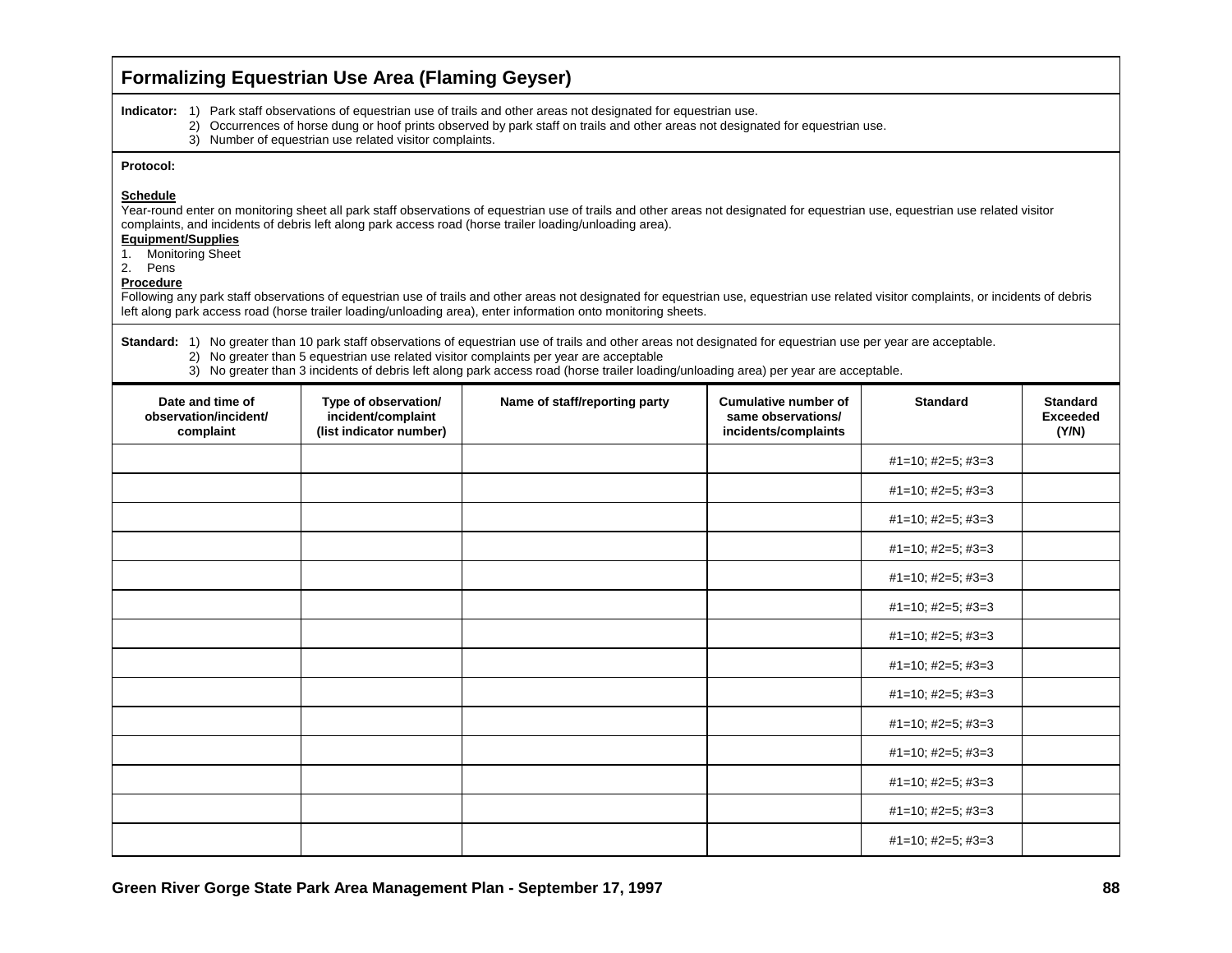|  |  | #1=10; #2=5; #3=3         |  |
|--|--|---------------------------|--|
|  |  | #1=10; #2=5; #3=3         |  |
|  |  | #1=10; #2=5; #3=3         |  |
|  |  | #1=10; #2=5; #3=3         |  |
|  |  | #1=10; #2=5; #3=3         |  |
|  |  | $#1=10;$ #2=5; #3=3       |  |
|  |  | #1=10; #2=5; #3=3         |  |
|  |  | #1=10; #2=5; #3=3         |  |
|  |  | $#1=10;$ #2=5; #3=3       |  |
|  |  | $#1=10;$ #2=5; #3=3       |  |
|  |  | #1=10; #2=5; #3=3         |  |
|  |  | $#1=10;$ #2=5; #3=3       |  |
|  |  | #1=10; #2=5; #3=3         |  |
|  |  | $#1=10;$ #2=5; #3=3       |  |
|  |  | #1=10; #2=5; #3=3         |  |
|  |  | #1=10; #2=5; #3=3         |  |
|  |  | #1=10; #2=5; #3=3         |  |
|  |  | #1=10; #2=5; #3=3         |  |
|  |  | #1=10; #2=5; #3=3         |  |
|  |  | $#1=10;$ #2=5; #3=3       |  |
|  |  | #1=10; #2=5; #3=3         |  |
|  |  | $#1=10;$ #2=5; #3=3       |  |
|  |  | $#1=10$ ; $#2=5$ ; $#3=3$ |  |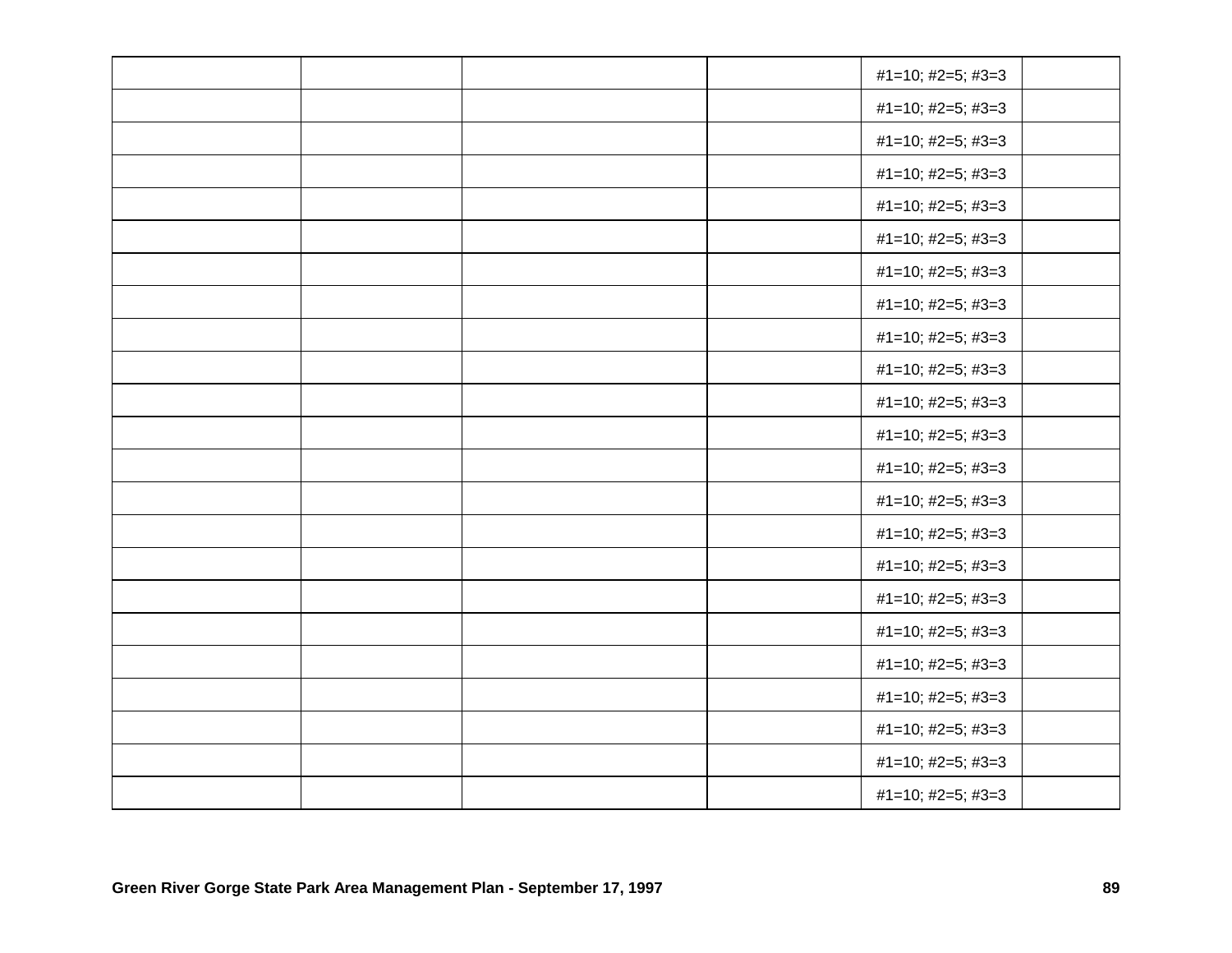|                                                                                                                                                                                                                                                                                                                                                                                                                                                                                                                                                                                                                                                                                                                                                                                                                                                                                                                                                                                                                                                                                                                                                                                                                                                                                                                                                                                                                                                                                                                                                      |                                                | <b>Formalizing Equestrian Use Area (Flaming Geyser) - Continued</b>                                                                                                                                       |                                                 |                 |                                   |  |  |
|------------------------------------------------------------------------------------------------------------------------------------------------------------------------------------------------------------------------------------------------------------------------------------------------------------------------------------------------------------------------------------------------------------------------------------------------------------------------------------------------------------------------------------------------------------------------------------------------------------------------------------------------------------------------------------------------------------------------------------------------------------------------------------------------------------------------------------------------------------------------------------------------------------------------------------------------------------------------------------------------------------------------------------------------------------------------------------------------------------------------------------------------------------------------------------------------------------------------------------------------------------------------------------------------------------------------------------------------------------------------------------------------------------------------------------------------------------------------------------------------------------------------------------------------------|------------------------------------------------|-----------------------------------------------------------------------------------------------------------------------------------------------------------------------------------------------------------|-------------------------------------------------|-----------------|-----------------------------------|--|--|
|                                                                                                                                                                                                                                                                                                                                                                                                                                                                                                                                                                                                                                                                                                                                                                                                                                                                                                                                                                                                                                                                                                                                                                                                                                                                                                                                                                                                                                                                                                                                                      |                                                | Indicator: 4) Number of occurrences of significant trail damage caused by equestrian use.<br>5) Number of incidents of trailer debris left along park access road (horse trailer loading/unloading area). |                                                 |                 |                                   |  |  |
| Protocol:                                                                                                                                                                                                                                                                                                                                                                                                                                                                                                                                                                                                                                                                                                                                                                                                                                                                                                                                                                                                                                                                                                                                                                                                                                                                                                                                                                                                                                                                                                                                            |                                                |                                                                                                                                                                                                           |                                                 |                 |                                   |  |  |
| <b>Schedule</b><br>During first week of each month conduct a Atrail walk circuit® that traverses all trails within and adjacent to the designated equestrian use area.<br><b>Equipment/Supplies</b><br>1. Monitoring Sheet<br>2.<br>Pens<br>3.<br>Equestrian use area map<br>Procedure<br>Follow a Atrail walk circuit® that traverses all trails within and adjacent to the designated equestrian use area.<br>1.<br>In areas outside the designated equestrian use area, record on monitoring sheet the location* of all occurrences of horse dung and hoof prints (count only one occurrence for each Aset® of hoof<br>2.<br>ts).<br>3.<br>In areas within the designated equestrian use area, record on monitoring sheets the location** of all occurrences of significant trail damage (muddy areas where trail has become noticeably<br>:ned).<br>* Location entered on monitoring sheet should be adequate to establish the occurrence of horse dung or hoof prints is outside the equestrian use area and which non-designated trails/areas are most<br>often used.<br>** Location entered on monitoring sheet should be adequate to find occurrence of significant trail damage and not re-count the same occurrence in subsequent months.<br>Standard: 4) No greater than 10 occurrences of horse dung or hoof prints observed by park staff on trails and other areas not designated for equestrian use per year are acceptable.<br>5) No greater than 4 occurrences of significant trail damage caused by equestrian use are acceptable. |                                                |                                                                                                                                                                                                           |                                                 |                 |                                   |  |  |
|                                                                                                                                                                                                                                                                                                                                                                                                                                                                                                                                                                                                                                                                                                                                                                                                                                                                                                                                                                                                                                                                                                                                                                                                                                                                                                                                                                                                                                                                                                                                                      |                                                |                                                                                                                                                                                                           |                                                 |                 |                                   |  |  |
| Date of trail<br>circuit walk                                                                                                                                                                                                                                                                                                                                                                                                                                                                                                                                                                                                                                                                                                                                                                                                                                                                                                                                                                                                                                                                                                                                                                                                                                                                                                                                                                                                                                                                                                                        | Type of occurrence<br>(enter indicator number) | <b>Location of occurrence</b>                                                                                                                                                                             | <b>Cumulative number</b><br>of same occurrences | <b>Standard</b> | <b>Standard</b><br>Exceeded (Y/N) |  |  |
|                                                                                                                                                                                                                                                                                                                                                                                                                                                                                                                                                                                                                                                                                                                                                                                                                                                                                                                                                                                                                                                                                                                                                                                                                                                                                                                                                                                                                                                                                                                                                      |                                                |                                                                                                                                                                                                           |                                                 | $#4=10;$ #5=4   |                                   |  |  |
|                                                                                                                                                                                                                                                                                                                                                                                                                                                                                                                                                                                                                                                                                                                                                                                                                                                                                                                                                                                                                                                                                                                                                                                                                                                                                                                                                                                                                                                                                                                                                      |                                                |                                                                                                                                                                                                           |                                                 | $#4=10; #5=4$   |                                   |  |  |
|                                                                                                                                                                                                                                                                                                                                                                                                                                                                                                                                                                                                                                                                                                                                                                                                                                                                                                                                                                                                                                                                                                                                                                                                                                                                                                                                                                                                                                                                                                                                                      |                                                |                                                                                                                                                                                                           |                                                 | $#4=10;$ $#5=4$ |                                   |  |  |
|                                                                                                                                                                                                                                                                                                                                                                                                                                                                                                                                                                                                                                                                                                                                                                                                                                                                                                                                                                                                                                                                                                                                                                                                                                                                                                                                                                                                                                                                                                                                                      |                                                |                                                                                                                                                                                                           |                                                 | $#4=10;$ $#5=4$ |                                   |  |  |
|                                                                                                                                                                                                                                                                                                                                                                                                                                                                                                                                                                                                                                                                                                                                                                                                                                                                                                                                                                                                                                                                                                                                                                                                                                                                                                                                                                                                                                                                                                                                                      |                                                |                                                                                                                                                                                                           |                                                 | $#4=10; #5=4$   |                                   |  |  |
|                                                                                                                                                                                                                                                                                                                                                                                                                                                                                                                                                                                                                                                                                                                                                                                                                                                                                                                                                                                                                                                                                                                                                                                                                                                                                                                                                                                                                                                                                                                                                      |                                                |                                                                                                                                                                                                           |                                                 | $#4=10;$ $#5=4$ |                                   |  |  |
|                                                                                                                                                                                                                                                                                                                                                                                                                                                                                                                                                                                                                                                                                                                                                                                                                                                                                                                                                                                                                                                                                                                                                                                                                                                                                                                                                                                                                                                                                                                                                      |                                                |                                                                                                                                                                                                           |                                                 | $#4=10;$ #5=4   |                                   |  |  |
|                                                                                                                                                                                                                                                                                                                                                                                                                                                                                                                                                                                                                                                                                                                                                                                                                                                                                                                                                                                                                                                                                                                                                                                                                                                                                                                                                                                                                                                                                                                                                      |                                                |                                                                                                                                                                                                           |                                                 | $#4=10; #5=4$   |                                   |  |  |
|                                                                                                                                                                                                                                                                                                                                                                                                                                                                                                                                                                                                                                                                                                                                                                                                                                                                                                                                                                                                                                                                                                                                                                                                                                                                                                                                                                                                                                                                                                                                                      |                                                |                                                                                                                                                                                                           |                                                 | $#4=10; #5=4$   |                                   |  |  |
|                                                                                                                                                                                                                                                                                                                                                                                                                                                                                                                                                                                                                                                                                                                                                                                                                                                                                                                                                                                                                                                                                                                                                                                                                                                                                                                                                                                                                                                                                                                                                      |                                                |                                                                                                                                                                                                           |                                                 | $#4=10;$ #5=4   |                                   |  |  |
|                                                                                                                                                                                                                                                                                                                                                                                                                                                                                                                                                                                                                                                                                                                                                                                                                                                                                                                                                                                                                                                                                                                                                                                                                                                                                                                                                                                                                                                                                                                                                      |                                                |                                                                                                                                                                                                           |                                                 | $#4=10;$ $#5=4$ |                                   |  |  |
|                                                                                                                                                                                                                                                                                                                                                                                                                                                                                                                                                                                                                                                                                                                                                                                                                                                                                                                                                                                                                                                                                                                                                                                                                                                                                                                                                                                                                                                                                                                                                      |                                                |                                                                                                                                                                                                           |                                                 | $#4=10; #5=4$   |                                   |  |  |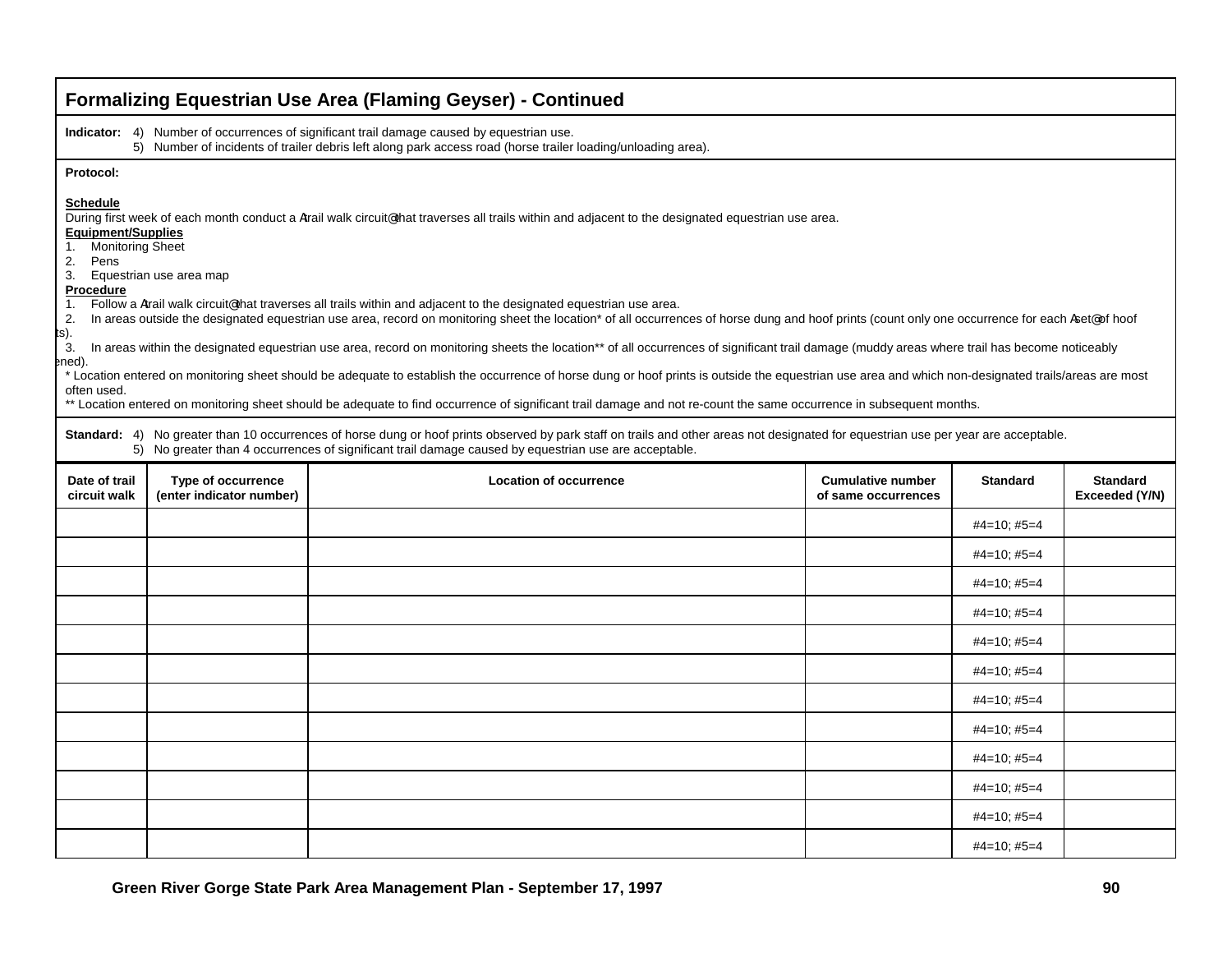|  |  | #4=10; #5=4 |  |
|--|--|-------------|--|
|  |  | #4=10; #5=4 |  |
|  |  | #4=10; #5=4 |  |
|  |  | #4=10; #5=4 |  |
|  |  | #4=10; #5=4 |  |
|  |  | #4=10; #5=4 |  |
|  |  | #4=10; #5=4 |  |
|  |  | #4=10; #5=4 |  |
|  |  | #4=10; #5=4 |  |
|  |  | #4=10; #5=4 |  |
|  |  | #4=10; #5=4 |  |
|  |  | #4=10; #5=4 |  |
|  |  | #4=10; #5=4 |  |
|  |  | #4=10; #5=4 |  |
|  |  | #4=10; #5=4 |  |
|  |  | #4=10; #5=4 |  |
|  |  | #4=10; #5=4 |  |
|  |  | #4=10; #5=4 |  |
|  |  | #4=10; #5=4 |  |
|  |  | #4=10; #5=4 |  |
|  |  | #4=10; #5=4 |  |
|  |  | #4=10; #5=4 |  |
|  |  | #4=10; #5=4 |  |
|  |  | #4=10; #5=4 |  |
|  |  | #4=10; #5=4 |  |
|  |  | #4=10; #5=4 |  |
|  |  |             |  |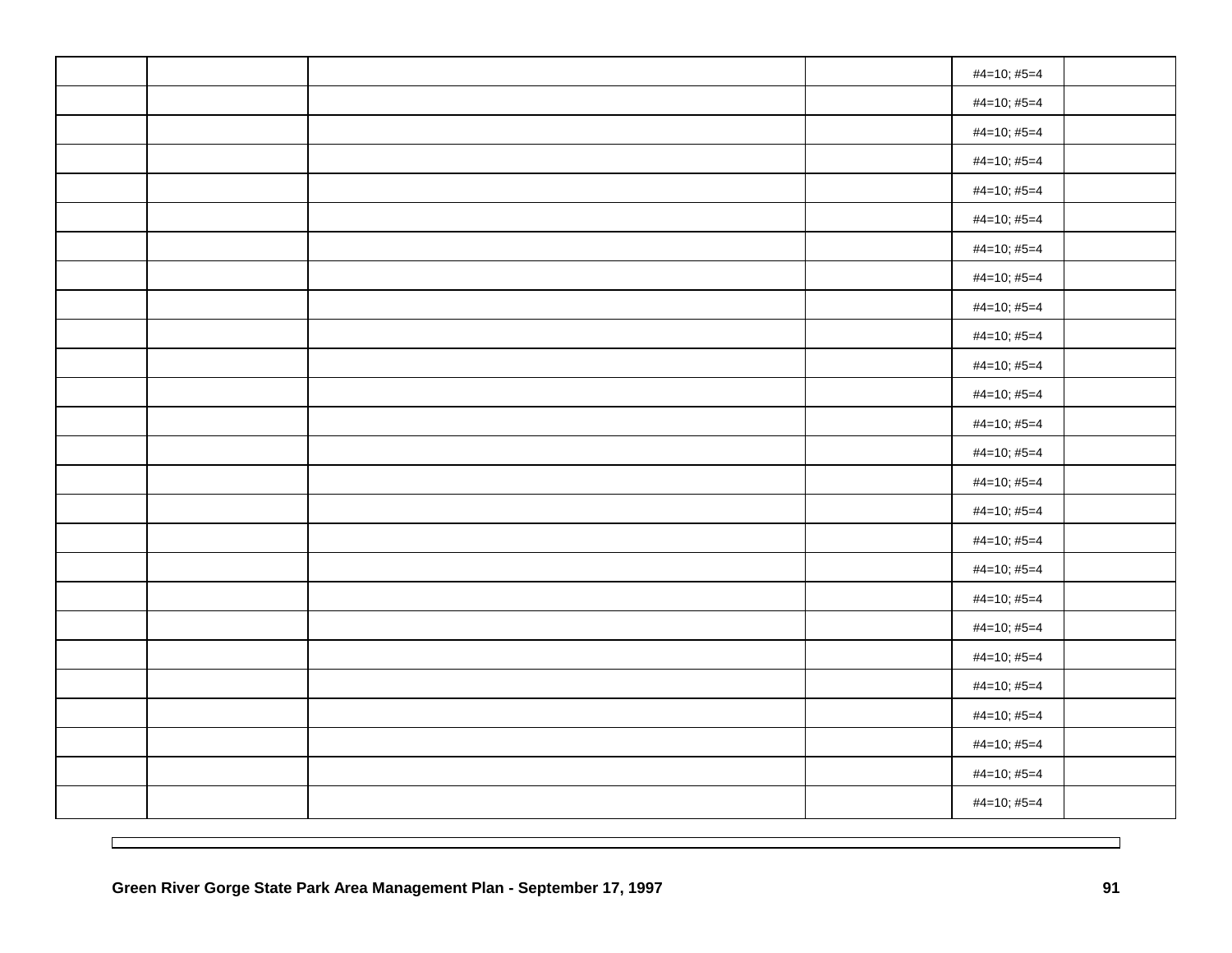### **Loss of Swimming Beach Sand (Nolte)**

**Indicator:** Area of exposed hard-pan substrate in designated swim beach area.

#### **Protocol:**

#### **Schedule**

Every year following summer use season (last week of September) inventory all areas of exposed hard-pan substrate in designated swim beach area.

- **Equipment/Supplies**
- 1. Monitoring Sheet
- 2. Pens
- 3. 10 sqft. measuring hoop

# **Procedure**<br>1. Walk al

- 1. Walk along swim beach, inventory each contiguous area of exposed hard-pan substrate, and assign a unique identification number to each.
- 2. Using 10 sqft. measuring hoop measure the area of each exposed hard-pan area.
- 3. Enter measurements onto monitoring sheet.

**Standard:** An area larger than 500 sqft. of exposed hard-pan substrate in designated swim beach area is not acceptable.

| Date of survey | <b>Exposed hard-pan</b><br>area I.D. number | Area of exposed hard-<br>pan substrate | <b>Total Area of exposed</b><br>mineral soil | <b>Standard</b> | <b>Standard Exceeded (Y/N)</b> |
|----------------|---------------------------------------------|----------------------------------------|----------------------------------------------|-----------------|--------------------------------|
|                |                                             |                                        |                                              | 500 sqft.       |                                |
|                |                                             |                                        |                                              | 500 sqft.       |                                |
|                |                                             |                                        |                                              | 500 sqft.       |                                |
|                |                                             |                                        |                                              | 500 sqft.       |                                |
|                |                                             |                                        |                                              | 500 sqft.       |                                |
|                |                                             |                                        |                                              | 500 sqft.       |                                |
|                |                                             |                                        |                                              | 500 sqft.       |                                |
|                |                                             |                                        |                                              | 500 sqft.       |                                |
|                |                                             |                                        |                                              | 500 sqft.       |                                |
|                |                                             |                                        |                                              | 500 sqft.       |                                |
|                |                                             |                                        |                                              | 500 sqft.       |                                |
|                |                                             |                                        |                                              | 500 sqft.       |                                |
|                |                                             |                                        |                                              | 500 sqft.       |                                |
|                |                                             |                                        |                                              | 500 sqft.       |                                |
|                |                                             |                                        |                                              | 500 sqft.       |                                |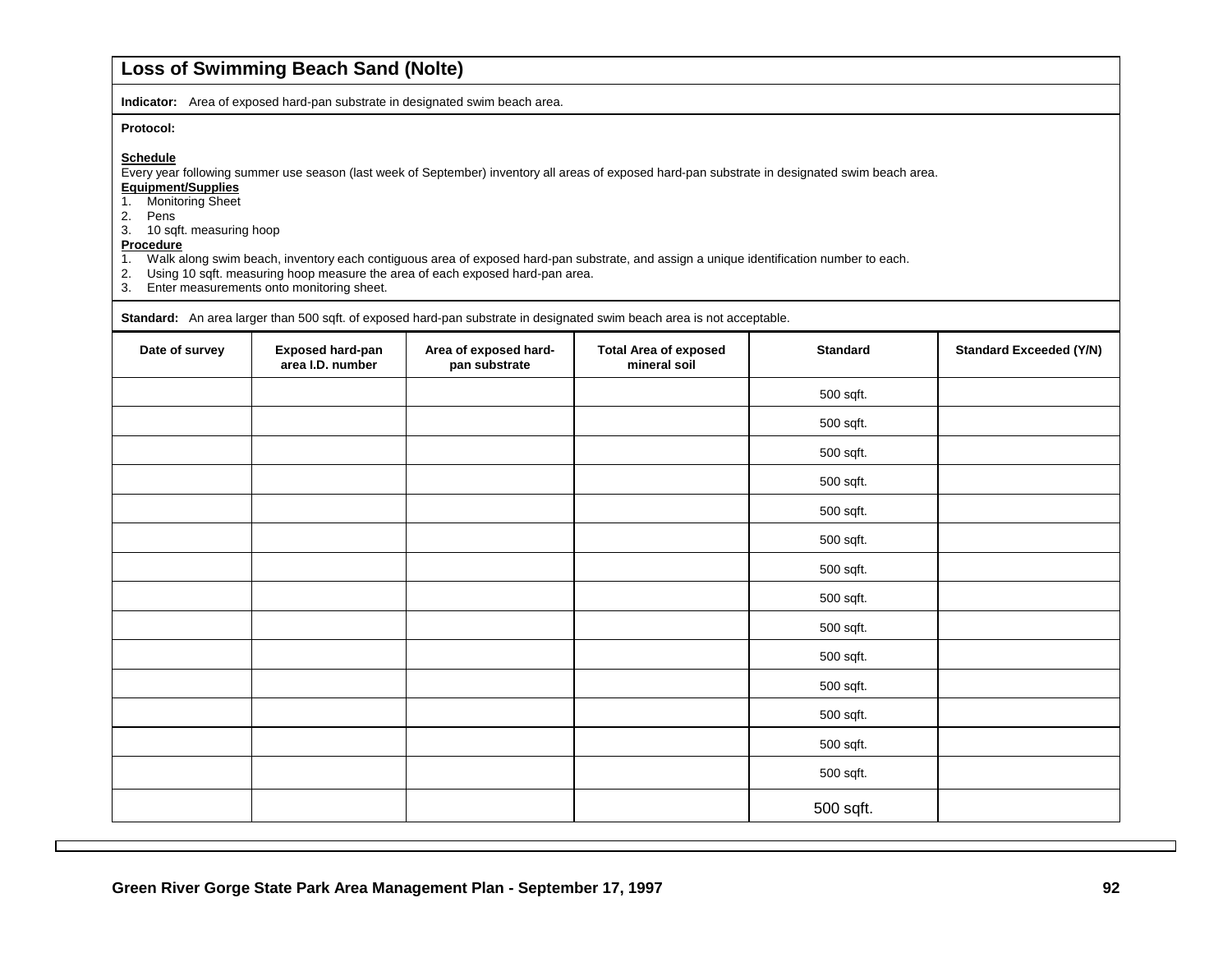|                                                                                     | <b>Abandoned Mine Shafts (Undeveloped Areas)</b>                                                                                                                  |                                                                                                                                                                                                                                                     |                         |                     |                                   |
|-------------------------------------------------------------------------------------|-------------------------------------------------------------------------------------------------------------------------------------------------------------------|-----------------------------------------------------------------------------------------------------------------------------------------------------------------------------------------------------------------------------------------------------|-------------------------|---------------------|-----------------------------------|
|                                                                                     |                                                                                                                                                                   | Indicator: The number of known sealed mine shafts that have been opened by visitors or natural processes.                                                                                                                                           |                         |                     |                                   |
| Protocol:<br><b>Schedule</b><br>Equipment/Supplies<br>1.<br>2.<br>Pens<br>Procedure | Once every two years survey all known mine shafts that have previously been sealed.<br>Monitoring Sheet with names and location of previously sealed mine shafts. | Visit each sealed mine shaft and record on monitoring sheet any shafts that have been opened by visitors or natural processes.<br>Standard: No previously sealed mine shafts that have been opened by visitors or natural processes are acceptable. |                         |                     |                                   |
| Date of<br>survey                                                                   | Mine shaft name                                                                                                                                                   | location                                                                                                                                                                                                                                            | seal intact<br>(yes/no) | <b>Standard</b>     | <b>Standard</b><br>Exceeded (Y/N) |
|                                                                                     |                                                                                                                                                                   |                                                                                                                                                                                                                                                     |                         | no open mine shafts |                                   |
|                                                                                     |                                                                                                                                                                   |                                                                                                                                                                                                                                                     |                         | no open mine shafts |                                   |
|                                                                                     |                                                                                                                                                                   |                                                                                                                                                                                                                                                     |                         | no open mine shafts |                                   |
|                                                                                     |                                                                                                                                                                   |                                                                                                                                                                                                                                                     |                         | no open mine shafts |                                   |
|                                                                                     |                                                                                                                                                                   |                                                                                                                                                                                                                                                     |                         | no open mine shafts |                                   |
|                                                                                     |                                                                                                                                                                   |                                                                                                                                                                                                                                                     |                         | no open mine shafts |                                   |
|                                                                                     |                                                                                                                                                                   |                                                                                                                                                                                                                                                     |                         | no open mine shafts |                                   |
|                                                                                     |                                                                                                                                                                   |                                                                                                                                                                                                                                                     |                         | no open mine shafts |                                   |
|                                                                                     |                                                                                                                                                                   |                                                                                                                                                                                                                                                     |                         | no open mine shafts |                                   |
|                                                                                     |                                                                                                                                                                   |                                                                                                                                                                                                                                                     |                         | no open mine shafts |                                   |
|                                                                                     |                                                                                                                                                                   |                                                                                                                                                                                                                                                     |                         | no open mine shafts |                                   |
|                                                                                     |                                                                                                                                                                   |                                                                                                                                                                                                                                                     |                         | no open mine shafts |                                   |
|                                                                                     |                                                                                                                                                                   |                                                                                                                                                                                                                                                     |                         | no open mine shafts |                                   |
|                                                                                     |                                                                                                                                                                   |                                                                                                                                                                                                                                                     |                         | no open mine shafts |                                   |
|                                                                                     |                                                                                                                                                                   |                                                                                                                                                                                                                                                     |                         | no open mine shafts |                                   |
|                                                                                     |                                                                                                                                                                   |                                                                                                                                                                                                                                                     |                         | no open mine shafts |                                   |
|                                                                                     |                                                                                                                                                                   |                                                                                                                                                                                                                                                     |                         | no open mine shafts |                                   |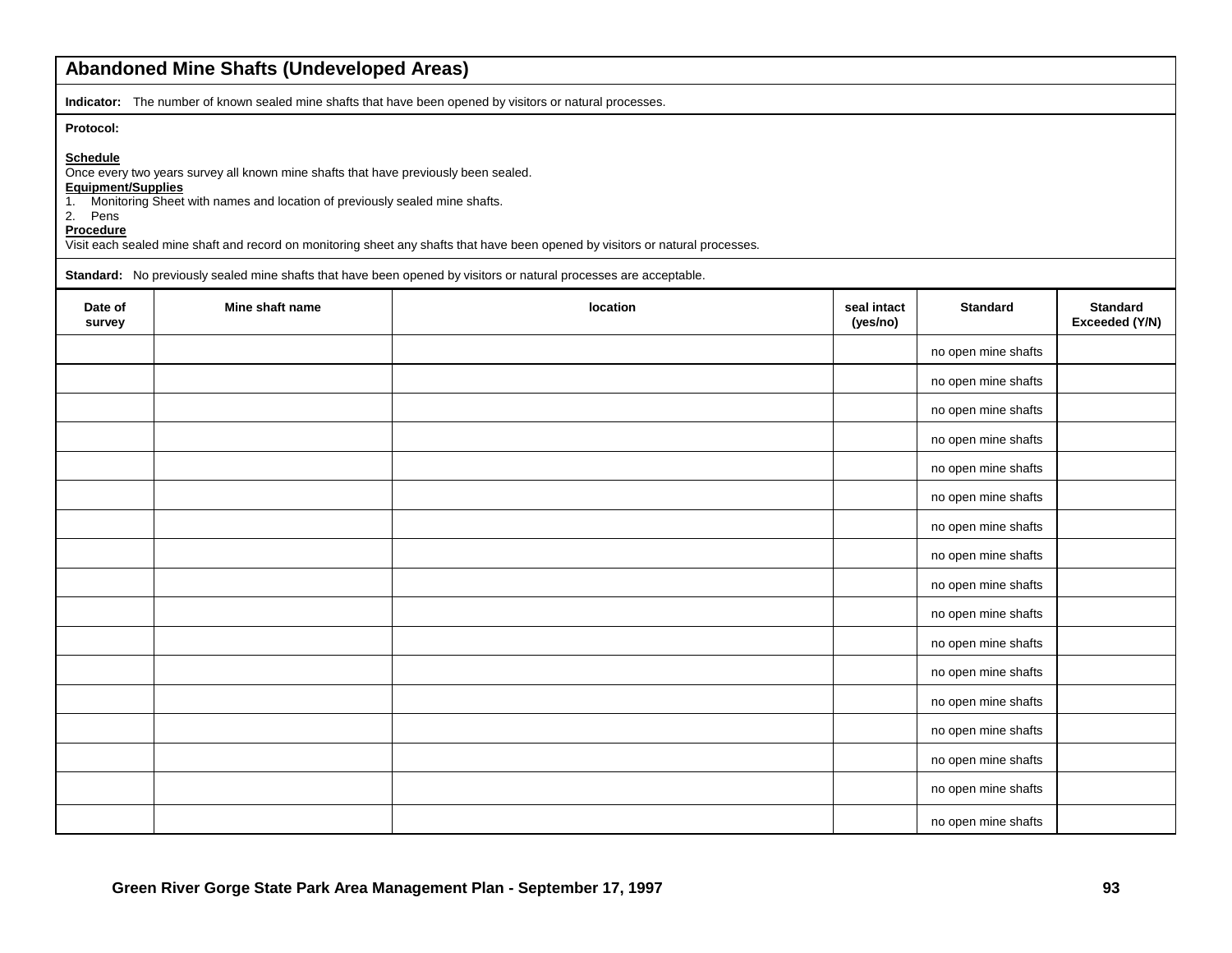# *Appendix C: Washington State Parks Land Classification System and Management Guidelines*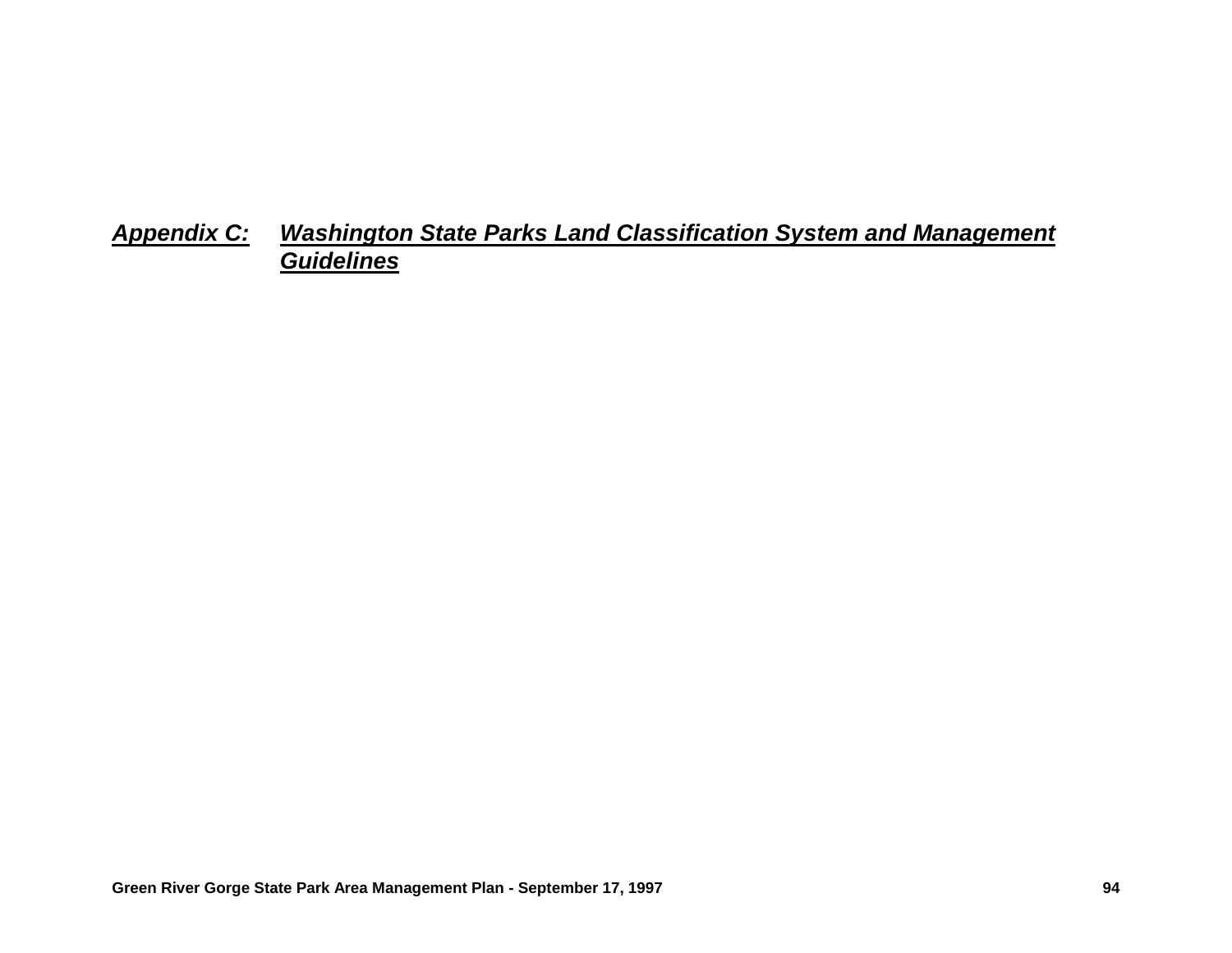### **LAND CLASSIFICATION MANAGEMENT GUIDELINES RECREATION AREAS**

| <b>TITLE</b>                                                | <b>DEFINITION</b>                                                                                                                                                                                                                           | <b>PHILOSOPHY</b>                                                                                                                                                                                                                                                                                                                                                                                                                                                                                                                                                                                     | <b>PHYSICAL</b><br><b>FEATURES</b>                                                                                                                                                                                                                                                                                                                   | <b>LOCATION</b>                                                                                                                                                                                                                                                                                                                                                                                                                                                                                                                                               | <b>ACTIVITIES</b>                                                                                                                                                                                                                                                                                                                                                                                                                                                                                                                                                            | <b>DEVELOPMENTS</b>                                                                                                                                                                                                                                                                                                                                                                                                                                                                                                                                                                                                                                                                                                               |
|-------------------------------------------------------------|---------------------------------------------------------------------------------------------------------------------------------------------------------------------------------------------------------------------------------------------|-------------------------------------------------------------------------------------------------------------------------------------------------------------------------------------------------------------------------------------------------------------------------------------------------------------------------------------------------------------------------------------------------------------------------------------------------------------------------------------------------------------------------------------------------------------------------------------------------------|------------------------------------------------------------------------------------------------------------------------------------------------------------------------------------------------------------------------------------------------------------------------------------------------------------------------------------------------------|---------------------------------------------------------------------------------------------------------------------------------------------------------------------------------------------------------------------------------------------------------------------------------------------------------------------------------------------------------------------------------------------------------------------------------------------------------------------------------------------------------------------------------------------------------------|------------------------------------------------------------------------------------------------------------------------------------------------------------------------------------------------------------------------------------------------------------------------------------------------------------------------------------------------------------------------------------------------------------------------------------------------------------------------------------------------------------------------------------------------------------------------------|-----------------------------------------------------------------------------------------------------------------------------------------------------------------------------------------------------------------------------------------------------------------------------------------------------------------------------------------------------------------------------------------------------------------------------------------------------------------------------------------------------------------------------------------------------------------------------------------------------------------------------------------------------------------------------------------------------------------------------------|
| <b>Washington State</b><br><b>Parks Recreation</b><br>Areas | <b>State Parks</b><br>Recreation Areas are<br>suited and/or<br>developed for high-<br>intensity outdoor<br>recreational use.<br>conference, cultural<br>and/or educational<br>centers, or other<br>uses serving large<br>numbers of people. | <b>State Parks Recreation</b><br>Areas are to respond to<br>the human needs for<br>readily available areas for<br>outdoor recreation and<br>facilities to congregate for<br>education, artistic<br>expression and other<br>ennobling pursuits. They<br>are to provide a variety of<br>outdoor recreational.<br>educational, artistic, and<br>cultural opportunities to<br>large numbers of<br>participants. Primary<br>emphasis is on the<br>provision of quality<br>recreational services and<br>facilities with secondary<br>recognition given to<br>protection of the areas-<br>natural qualities. | <b>State Parks Recreation</b><br>Areas physiographic<br>features such as<br>topography, soil type,<br>drainage, etc., shall be<br>adaptable to varied types<br>of intensive uses and<br>development. An<br>attractive natural setting<br>is desirable, however,<br>human-made settings<br>are acceptable. There<br>are no specific size<br>criteria. | <b>State Parks</b><br><b>Recreation Areas</b><br>generally are made,<br>not found. They<br>shall be located<br>throughout the state<br>with primary<br>emphasis to service<br>major centers of<br>urban populations<br>and/or outstanding<br>recreational tourist<br>attractions. Scenic<br>and inspirational<br>values shall be<br>considered but are<br>secondary to the<br>site adaptability and<br>population criteria.<br>When part of a<br>large diverse park,<br>recreation areas<br>should be sited in<br>proximity to public<br>roads and utilities. | <b>State Parks Recreation</b><br>Areas may allow and<br>provide for a wide variety<br>of indoor and outdoor<br>day, weekend and<br>vacation activities.<br>Provision may be made<br>for high intensity<br>participation in camping,<br>picnicking, trail use,<br>water sports, winter<br>sports, group field<br>games, and other<br>activities for many people<br>Off-trail equestrian<br>and/or bicycle use may<br>be appropriate in<br>selected areas if<br>approved by the<br>commission. Activities<br>requiring high levels of<br>social interaction are<br>encouraged. | State Parks Recreation Areas shall<br>provide appropriate facilities and<br>services for the participation and<br>enjoyment of high concentrations of<br>outdoor recreationists and/or<br>participants in indoor educational,<br>cultural and artistic activities. A high<br>degree of development is<br>anticipated. Facilities may include<br>road and parking networks,<br>swimming beaches, full service<br>marinas, trails, bathhouses, artificial<br>lakes and pools, play fields, large<br>sanitary and eating facilities;<br>standard and utility campgrounds,<br>stores, picnic grounds, group<br>shelters, conference centers,<br>environmental learning centers,<br>hostels, and administrative support<br>facilities. |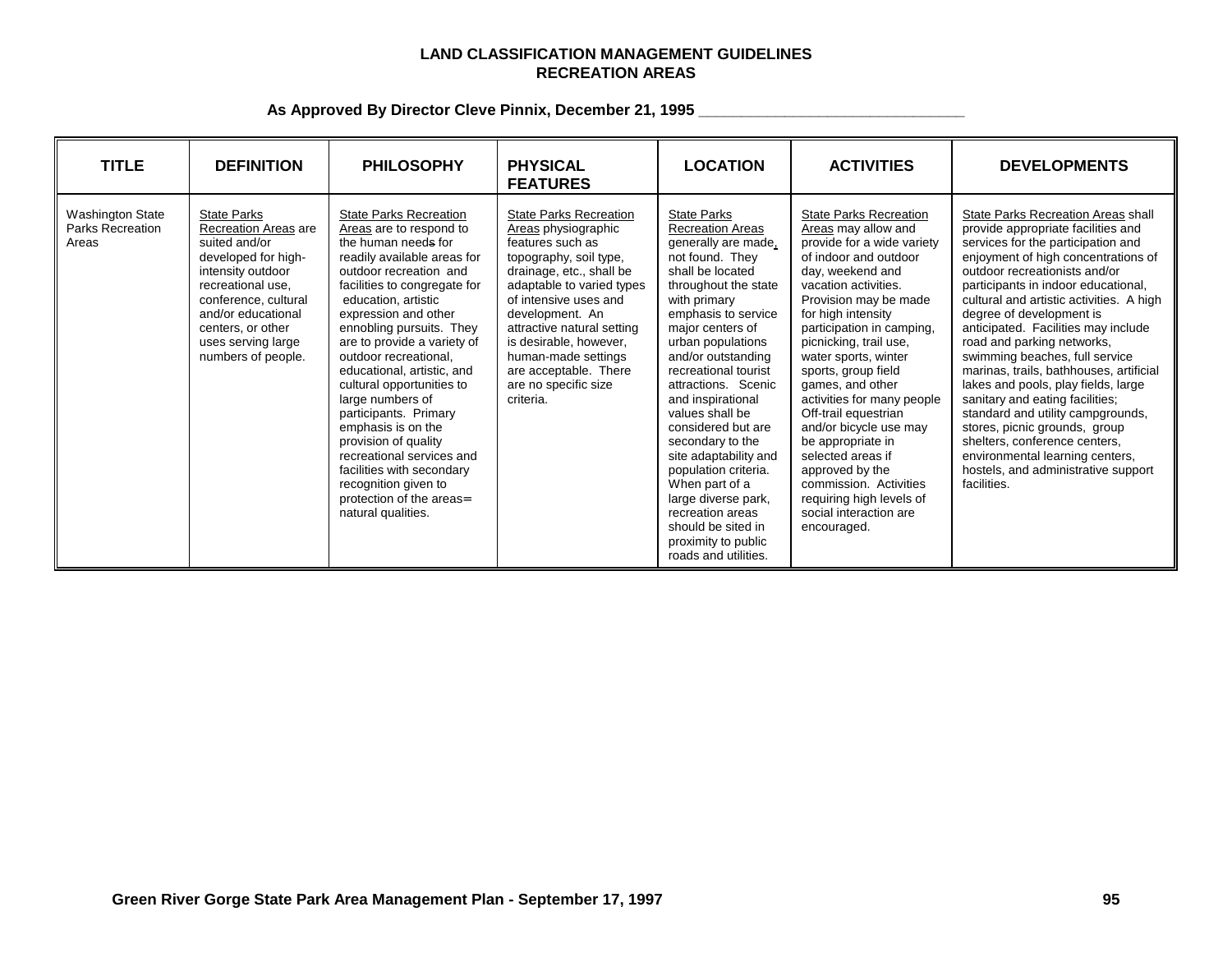### **LAND CLASSIFICATION MANAGEMENT GUIDELINES RESOURCE RECREATION AREAS**

| <b>TITLE</b>                                                         | <b>DEFINITION</b>                                                                                                                                                                               | <b>PHILOSOPHY</b>                                                                                                                                                                                                                                                                                                                                                                                                                                                                                                                                       | <b>PHYSICAL</b><br><b>FEATURES</b>                                                                                                                                                                                                                                                                                                | <b>LOCATION</b>                                                                                                                                                                                                                                                                                                                                                                                                                                                                                                                                                                                                                                                                              | <b>ACTIVITIES</b>                                                                                                                                                                                                                                                                                                                                                                                                                                                                                                                                                                                                                                                                                                                                                                                                                                                                                                     | <b>DEVELOPMENTS</b>                                                                                                                                                                                                                                                                                                                                            |
|----------------------------------------------------------------------|-------------------------------------------------------------------------------------------------------------------------------------------------------------------------------------------------|---------------------------------------------------------------------------------------------------------------------------------------------------------------------------------------------------------------------------------------------------------------------------------------------------------------------------------------------------------------------------------------------------------------------------------------------------------------------------------------------------------------------------------------------------------|-----------------------------------------------------------------------------------------------------------------------------------------------------------------------------------------------------------------------------------------------------------------------------------------------------------------------------------|----------------------------------------------------------------------------------------------------------------------------------------------------------------------------------------------------------------------------------------------------------------------------------------------------------------------------------------------------------------------------------------------------------------------------------------------------------------------------------------------------------------------------------------------------------------------------------------------------------------------------------------------------------------------------------------------|-----------------------------------------------------------------------------------------------------------------------------------------------------------------------------------------------------------------------------------------------------------------------------------------------------------------------------------------------------------------------------------------------------------------------------------------------------------------------------------------------------------------------------------------------------------------------------------------------------------------------------------------------------------------------------------------------------------------------------------------------------------------------------------------------------------------------------------------------------------------------------------------------------------------------|----------------------------------------------------------------------------------------------------------------------------------------------------------------------------------------------------------------------------------------------------------------------------------------------------------------------------------------------------------------|
| <b>Washington State</b><br>Parks Resource<br><b>Recreation Areas</b> | <b>State Parks</b><br><b>Resource Recreation</b><br>Areas are suited<br>and/or developed for<br>natural and/or<br>cultural resource-<br>based medium- and<br>low-intensity<br>recreational use. | <b>State Parks Resource</b><br>Recreation Areas are sites<br>where the high quality of a<br>particular natural or<br>cultural resource or set of<br>such resources is the lure<br>for human recreation.<br>Thus, the rationale for<br>recreation is based on the<br>value of attractive natural<br>or cultural resources.<br>Management of these<br>areas must stress the<br>centrality of preserving the<br>quality of the natural and<br>cultural resources while<br>allowing appropriate and<br>sustainable levels of<br>human use and<br>enjoyment. | <b>State Parks Resource</b><br>Recreation Areas have a<br>variety of physiographic<br>features. While they may<br>contain areas of<br>environmental sensitivity,<br>most portions of each<br>area will be able to<br>withstand low- to<br>medium-intensity<br>recreation use without<br>significant environmental<br>degradation. | <b>State Parks</b><br>Resource<br><b>Recreation Areas</b><br>may be located<br>anywhere in the<br>state where natural<br>or cultural factors<br>produce land and<br>water sites<br>particularly suited<br>for recreation in a<br>natural setting.<br>Access to these<br>sites should be<br>reasonably<br>proximate to major<br>urban centers, but<br>some access<br>restriction may be<br>necessary to avoid<br>overuse of<br>resources. Within<br>large diverse parks,<br>these areas should<br>be located at least a<br>moderate distance<br>from public roads<br>and high use<br>intensity areas,<br>while still<br>maintaining<br>reasonable public<br>access for their<br>intended use. | <b>State Parks Resource</b><br>Recreation Areas provide<br>opportunities for low- and<br>medium-intensity<br>recreational experiences<br>including, but not limited<br>to, picnicking, primitive<br>camping, a variety of<br>recreational trail<br>experiences, interpretive<br>facilities, historic/cultural<br>exhibits, nature<br>observation,<br>photography,<br>orienteering, kayaking,<br>canoeing, floating, and<br>fishing. Off-trail<br>equestrian and/or bicycle<br>use may be appropriate<br>in selected areas if<br>approved by the<br>commission. Basketball.<br>tennis, organized group<br>sporting activities<br>requiring formal sports<br>fields, commercial-sized<br>piers and docks.<br>standard and utility<br>camping, indoor<br>accommodations and<br>centers, developed<br>swimming areas, and<br>other similarly intense<br>uses are not appropriate.<br>Scientific research is<br>permitted. | <b>State Parks Resource Recreation</b><br>Areas development shall be<br>permitted to the extent necessary to<br>serve allowed activities. Parking,<br>sanitary facilities, and other ancillary<br>developments and support facilities<br>should be constructed in a manner<br>that is consistent with the site's<br>ability to manage environmental<br>change. |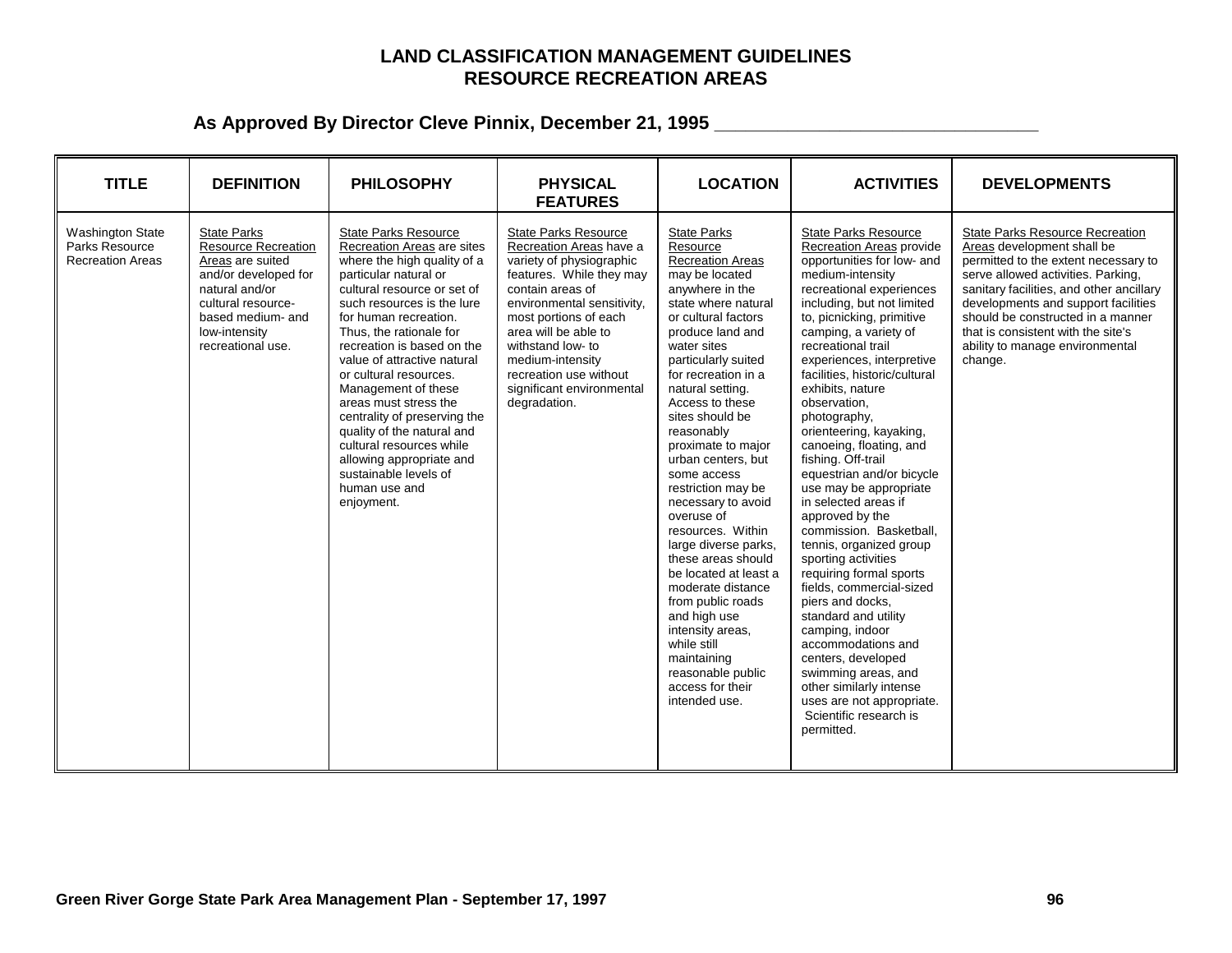### **LAND CLASSIFICATION MANAGEMENT GUIDELINES NATURAL AREAS**

| <b>TITLE</b>                                         | <b>DEFINITION</b>                                                                                                                                                                                                                                                                                                                                             | <b>PHILOSOPHY</b>                                                                                                                                                                                                                                                                                                                                                                                                                                                                                                                                                                                                                                                                 | <b>PHYSICAL</b><br><b>FEATURES</b>                                                                                                                                                                                                                                                                                                                                                                                                                                                                                                                                                                                                                                                                                                   | <b>LOCATION</b>                                                                                                                                                                                                                                                                                                                                                                                                                                                                                                                                                                                                                                                                                                                                     | <b>ACTIVITIES</b>                                                                                                                                                                                                                                                                                                                                                                                                                                                                                                                                                                                                                                                                                                                                                                                                                                                                                                                                                                                                                                                                                                                                                                                                                                                                                                                                                                                                                                                                           | <b>DEVELOPMENTS</b>                                                                                                                                                                                                                                                                                                                                                                                                                                                                                                                                         |
|------------------------------------------------------|---------------------------------------------------------------------------------------------------------------------------------------------------------------------------------------------------------------------------------------------------------------------------------------------------------------------------------------------------------------|-----------------------------------------------------------------------------------------------------------------------------------------------------------------------------------------------------------------------------------------------------------------------------------------------------------------------------------------------------------------------------------------------------------------------------------------------------------------------------------------------------------------------------------------------------------------------------------------------------------------------------------------------------------------------------------|--------------------------------------------------------------------------------------------------------------------------------------------------------------------------------------------------------------------------------------------------------------------------------------------------------------------------------------------------------------------------------------------------------------------------------------------------------------------------------------------------------------------------------------------------------------------------------------------------------------------------------------------------------------------------------------------------------------------------------------|-----------------------------------------------------------------------------------------------------------------------------------------------------------------------------------------------------------------------------------------------------------------------------------------------------------------------------------------------------------------------------------------------------------------------------------------------------------------------------------------------------------------------------------------------------------------------------------------------------------------------------------------------------------------------------------------------------------------------------------------------------|---------------------------------------------------------------------------------------------------------------------------------------------------------------------------------------------------------------------------------------------------------------------------------------------------------------------------------------------------------------------------------------------------------------------------------------------------------------------------------------------------------------------------------------------------------------------------------------------------------------------------------------------------------------------------------------------------------------------------------------------------------------------------------------------------------------------------------------------------------------------------------------------------------------------------------------------------------------------------------------------------------------------------------------------------------------------------------------------------------------------------------------------------------------------------------------------------------------------------------------------------------------------------------------------------------------------------------------------------------------------------------------------------------------------------------------------------------------------------------------------|-------------------------------------------------------------------------------------------------------------------------------------------------------------------------------------------------------------------------------------------------------------------------------------------------------------------------------------------------------------------------------------------------------------------------------------------------------------------------------------------------------------------------------------------------------------|
| Washington<br><b>State Parks</b><br>Natural<br>Areas | <b>State Parks</b><br><b>Natural Areas</b><br>are designated<br>for preservation,<br>restoration, and<br>interpretation of<br>natural<br>processes<br>and/or features<br>of significant<br>ecological,<br>geological or<br>paleontological<br>value while<br>providing for<br>low-intensity<br>outdoor<br>recreation<br>activities as<br>subordinate<br>uses. | <b>State Parks Natural</b><br>Areas are to<br>respond to the<br>human need for<br>readily available<br>"conservatories" of<br>nature and open<br>spaces. Emphasis<br>is directed toward<br>nature and the<br>conservation of<br>native flora and<br>fauna, special<br>geologic or<br>paleontologic<br>resources, and the<br>natural amenities of<br>the area. Human<br>wants for other than<br>naturally existing<br>educational and<br>recreational<br>opportunities are<br>considered<br>secondary to<br>nature's<br>requirement for the<br>sustained<br>maintenance of its<br>natural balances, or<br>the preservation of<br>special geologic or<br>paleontologic<br>features. | <b>State Parks Natural</b><br>Areas have a variety<br>of topography and<br>features to provide a<br>diversified natural<br>environment with<br>interesting but not<br>necessarily unique<br>flora and fauna, or<br>geologic or<br>paleontologic<br>features. Where<br>classification is based<br>on biological<br>considerations, sites<br>should consist of land<br>areas large enough to<br>maintain natural<br>biological processes<br>in a nearly<br>undeveloped state<br>and provide users<br>with a feeling of<br>solitude and<br>tranguility, and an<br>opportunity to view<br>nature in its<br>"uncontrolled" form.<br>They may be partially<br>or wholly on land,<br>subterranean, or part<br>of the marine<br>environment. | State Parks Natural Areas are<br>not "made", but rather currently<br>exist due to historical<br>circumstances that have resulted<br>in little or no human interference<br>in the natural environment. Those<br>areas most desirable in terms of<br>physical features and size usually<br>are "found" and "held" against<br>creeping encroachments and<br>raising land values. They often<br>become over used and "lost" as<br>populations spread around them.<br>As a part of the overall system,<br>these areas should be<br>geographically spread throughout<br>the state. When classifying<br>specific park areas, consideration<br>must be given to the ability to<br>adequately manage the areas<br>against undesirable human<br>encroachment. | State Parks Natural Areas provide<br>opportunities for outdoor recreation on<br>designated trails. Those trails may be<br>developed and used only to the extent<br>that they do not significantly degrade the<br>system of natural processes in a<br>classified area. Hiking, non-groomed<br>cross-country skiing, snowshoeing, or<br>other trail uses of similar impact to natural<br>systems and providing a compatible<br>recreational opportunity, may be<br>permitted, after consultation with<br>appropriate local, state, federal and tribal<br>resource management agencies, and<br>upon a finding by the agency that such<br>trails are not likely to significantly degrade<br>natural processes. Relocation of existing<br>equestrian, bicycle, nordic track or other<br>similar trails into a natural area may be<br>permitted upon a finding by the director<br>that such relocation is for the purpose of<br>reducing overall resource impacts. All<br>trails may be moved, redesigned, closed<br>and/or removed upon a finding that their<br>use is causing significant degradation to<br>the system of natural processes.<br>Technical rock climbing requires<br>authorization by the commission. Off-trail<br>use for nature observation, photography,<br>cross-country skiing, harvesting of<br>mushrooms and berries and similar uses<br>are permitted to the degree that they do<br>not significantly degrade natural<br>processes. Scientific research is<br>permitted. | State Parks Natural Area<br>development shall be<br>limited to facilities<br>required for health, safety<br>and protection of users<br>and features consistent<br>with allowed activities.<br>Facilities to enhance<br>public enjoyment shall be<br>limited to primitive items<br>such as trails, trail<br>structures and minor<br>interpretive exhibits . All<br>improvements shall<br>harmonize with, and not<br>detract from, the natural<br>setting. Parking and<br>other trailhead facilities<br>should be located<br>outside of a classified<br>area. |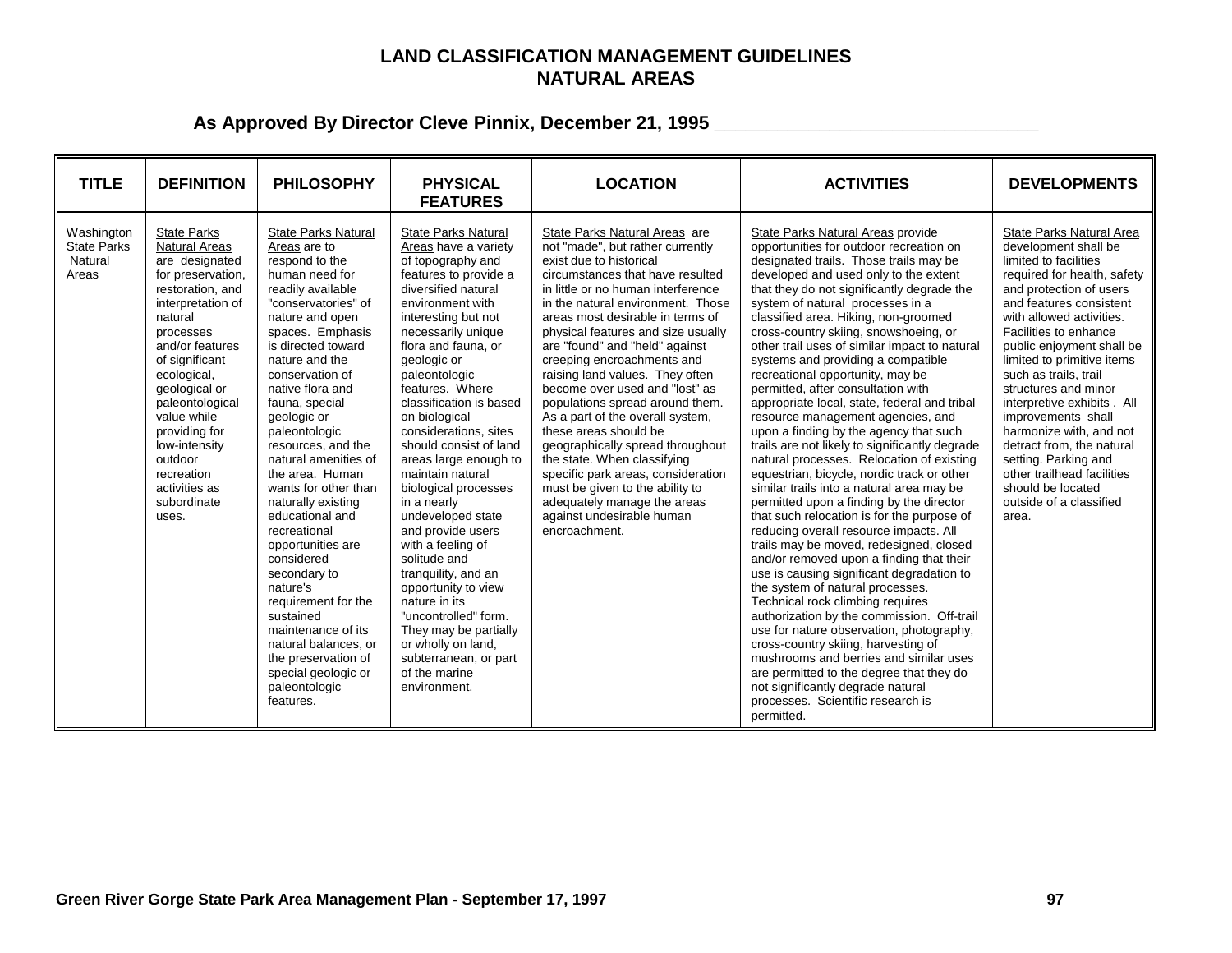### **LAND CLASSIFICATION MANAGEMENT GUIDELINES HERITAGE AREAS**

| <b>TITLE</b>                                | <b>DEFINITION</b>                                                                                                                                                                                                                                                                                                       | <b>PHILOSOPHY</b>                                                                                                                                                                                                                                     | <b>PHYSICAL</b><br><b>FEATURES</b>                                                                                                                                                                                                                                          | <b>LOCATION</b>                                                                                                                                                                                                                                                                                                                                                                                       | <b>ACTIVITIES</b>                                                                                                                                                                                                                                                                                                                                                                                                                         | <b>DEVELOPMENTS</b>                                                                                                                                                                                                                                                                                                                                                                                                                                                                                                        |
|---------------------------------------------|-------------------------------------------------------------------------------------------------------------------------------------------------------------------------------------------------------------------------------------------------------------------------------------------------------------------------|-------------------------------------------------------------------------------------------------------------------------------------------------------------------------------------------------------------------------------------------------------|-----------------------------------------------------------------------------------------------------------------------------------------------------------------------------------------------------------------------------------------------------------------------------|-------------------------------------------------------------------------------------------------------------------------------------------------------------------------------------------------------------------------------------------------------------------------------------------------------------------------------------------------------------------------------------------------------|-------------------------------------------------------------------------------------------------------------------------------------------------------------------------------------------------------------------------------------------------------------------------------------------------------------------------------------------------------------------------------------------------------------------------------------------|----------------------------------------------------------------------------------------------------------------------------------------------------------------------------------------------------------------------------------------------------------------------------------------------------------------------------------------------------------------------------------------------------------------------------------------------------------------------------------------------------------------------------|
| Washington State<br>Parks Heritage<br>Areas | State Parks Heritage<br>Areas are designated for<br>preservation, restoration,<br>and interpretation of<br>outstanding, unique or<br>unusual archaeological,<br>historical, scientific,<br>and/or cultural features,<br>and traditional cultural<br>properties, which are of<br>state-wide or national<br>significance. | State Parks Heritage<br>Areas are<br>designated to<br>preserve and/or<br>interpret selected<br>areas or features for<br>the education and<br>enjoyment of the<br>public, an area's<br>intrinsic cultural<br>value, and/or for<br>scientific research. | State Parks Heritage<br>Areas vary in size and<br>physiographic makeup<br>according to their<br>location and reason for<br>existence. Historic<br>landscapes may<br>require relatively large<br>acreage while<br>archaeological sites<br>may be measured in<br>square feet. | State Parks Heritage<br>Areas usually are<br>located where they<br>are found or the<br>feature exists.<br>However, in some<br>instances relocation<br>or re-creation of<br>artifacts, resources or<br>facilities is possible.<br>In these situations<br>they may be located<br>in appropriate<br>settings and<br>concentrated near<br>major population<br>centers and along<br>primary travel routes. | State Parks Heritage Area<br>activities shall generally<br>be limited to those directly<br>associated with the<br>interpretation of the area<br>or feature, and the<br>education of the patrons.<br>Picnicking, recreational<br>trails, and other low- to<br>medium-intensity<br>recreation uses may be<br>allowed if they do not<br>detract from the principal<br>purpose of the area, its<br>setting, structures, sites<br>and objects. | State Parks Heritage Area_development<br>shall generally be limited to that<br>necessary for the protection and<br>interpretation of the area or feature, and<br>the education and safety of the patrons.<br>Sanitary facilities, recreation trails, and<br>picnicking facilities may be provided in a<br>manner which does not detract from the<br>aesthetic, educational or environmental<br>quality of the area, its setting, structures,<br>sites or objects, or, if applicable, its<br>value for scientific research. |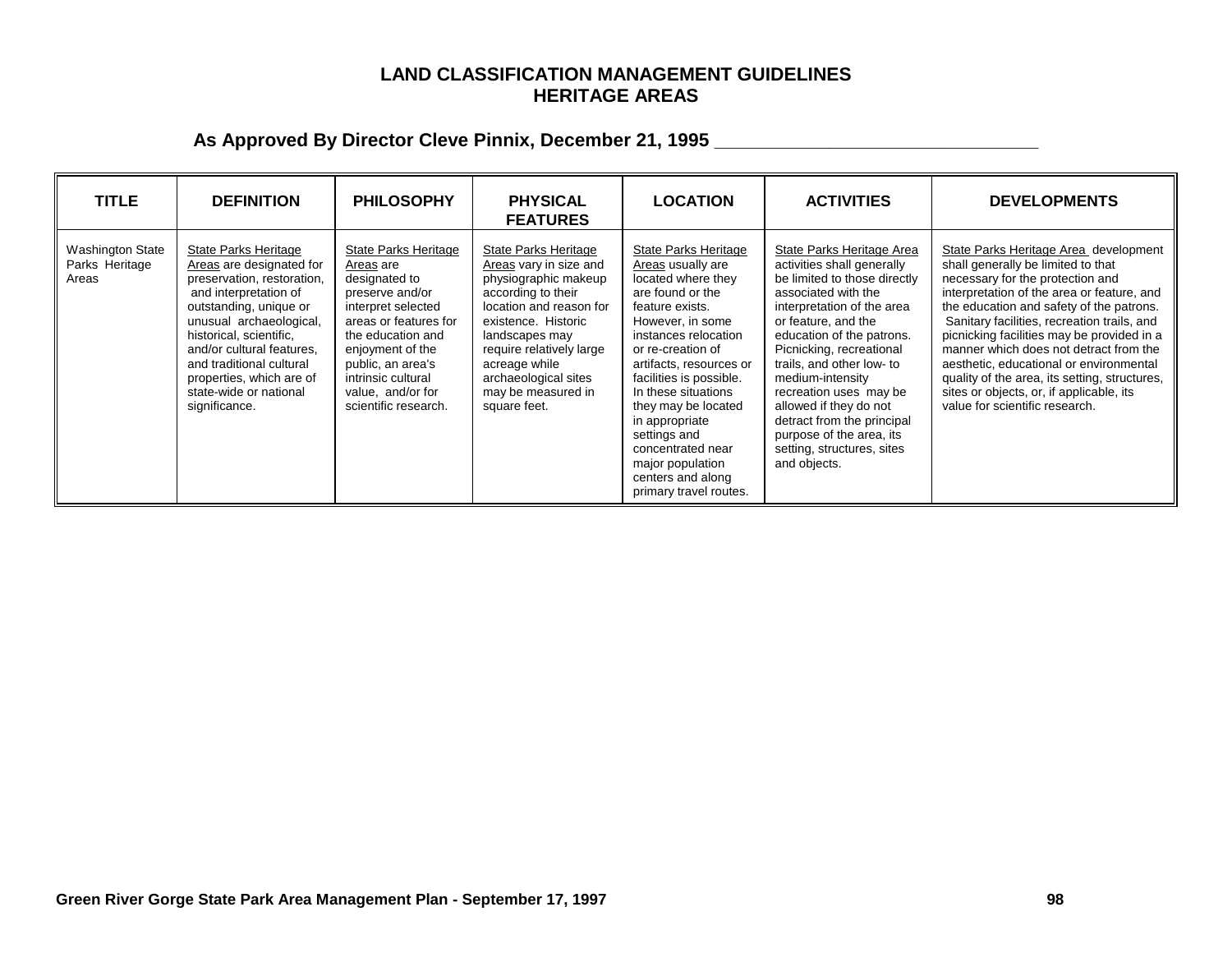### **LAND CLASSIFICATION MANAGEMENT GUIDELINES NATURAL FOREST AREAS**

| <b>TITLE</b>                                                    | <b>DEFINITION</b>                                                                                                                                                                                                                                                                                                                                                                                                                                                                                                                                                                                                                                                                                                                                                          | <b>PHILOSOPHY</b>                                                                                                                                                                                                                                                                                                                                                                                                                                                                                                                                                                                         | <b>PHYSICAL</b><br><b>FEATURES</b>                                                                                                                                                                                                                                                                                                                                                                                                                                                                                                                                                           | <b>LOCATION</b>                                                                                                                                                                                                                                                                                                                                                                                                                                                                                                                                                                                                                                                                                                                                                                           | <b>ACTIVITIES</b>                                                                                                                                                                                                                                                                                                                                                                                                                                                                                                                                                                                                                                                                                                                                                                                                                                                                                                                                                                                                                                                                                                                                                                                                                                                                                                                                                                                                                                                                                                                                                                                                                                                                        | <b>DEVELOPMENTS</b>                                                                                                                                                                                                                                                                                                                                                                                                                                                                                                                       |
|-----------------------------------------------------------------|----------------------------------------------------------------------------------------------------------------------------------------------------------------------------------------------------------------------------------------------------------------------------------------------------------------------------------------------------------------------------------------------------------------------------------------------------------------------------------------------------------------------------------------------------------------------------------------------------------------------------------------------------------------------------------------------------------------------------------------------------------------------------|-----------------------------------------------------------------------------------------------------------------------------------------------------------------------------------------------------------------------------------------------------------------------------------------------------------------------------------------------------------------------------------------------------------------------------------------------------------------------------------------------------------------------------------------------------------------------------------------------------------|----------------------------------------------------------------------------------------------------------------------------------------------------------------------------------------------------------------------------------------------------------------------------------------------------------------------------------------------------------------------------------------------------------------------------------------------------------------------------------------------------------------------------------------------------------------------------------------------|-------------------------------------------------------------------------------------------------------------------------------------------------------------------------------------------------------------------------------------------------------------------------------------------------------------------------------------------------------------------------------------------------------------------------------------------------------------------------------------------------------------------------------------------------------------------------------------------------------------------------------------------------------------------------------------------------------------------------------------------------------------------------------------------|------------------------------------------------------------------------------------------------------------------------------------------------------------------------------------------------------------------------------------------------------------------------------------------------------------------------------------------------------------------------------------------------------------------------------------------------------------------------------------------------------------------------------------------------------------------------------------------------------------------------------------------------------------------------------------------------------------------------------------------------------------------------------------------------------------------------------------------------------------------------------------------------------------------------------------------------------------------------------------------------------------------------------------------------------------------------------------------------------------------------------------------------------------------------------------------------------------------------------------------------------------------------------------------------------------------------------------------------------------------------------------------------------------------------------------------------------------------------------------------------------------------------------------------------------------------------------------------------------------------------------------------------------------------------------------------|-------------------------------------------------------------------------------------------------------------------------------------------------------------------------------------------------------------------------------------------------------------------------------------------------------------------------------------------------------------------------------------------------------------------------------------------------------------------------------------------------------------------------------------------|
| <b>Washington State</b><br>Parks Natural<br><b>Forest Areas</b> | <b>State Parks Natural</b><br>Forest Areas are<br>designated for<br>preservation,<br>restoration, and<br>interpretation of<br>natural forest<br>processes while<br>providing for low-<br>intensity outdoor<br>recreation activities<br>as subordinate<br>uses, and which<br>contain:<br>(a) Old-growth<br>forest communities<br>that have<br>developed for 150<br>years or longer and<br>have the following<br>structural<br>characteristics:<br>Large old-growth<br>trees, large snags,<br>large logs on land,<br>and large logs in<br>streams; or (b)<br>Mature forest<br>communities that<br>have developed for<br>90 years or longer;<br>or 8 Unusual forest<br>communities and/or<br>interrelated<br>vegetative<br>communities of<br>significant<br>ecological value. | <b>State Parks Natural</b><br>Forest Areas are<br>places where<br>human access to<br>and interpretation<br>and enjoyment of<br>natural forest<br>processes are<br>limited to those<br>activities and<br>facilities that do not<br>significantly<br>degrade natural<br>forest processes.<br>Public access into<br>these areas<br>emphasizes<br>appreciation of<br>nature through<br>experiencing nature.<br>The principal<br>function of these<br>areas is to assist in<br>maintaining the<br>state's bio-diversity<br>while expanding<br>human<br>understanding and<br>appreciation of<br>natural values. | <b>State Parks Natural</b><br>Forest Areas have a<br>variety of topographic<br>and vegetative<br>conditions. They are<br>generally large<br>enough (300 or more<br>acres) to contain one<br>or more distinct and<br>relatively intact<br>vegetative<br>communities.<br>Smaller areas may<br>be appropriate if<br>representative of a<br>unique or unusual<br>forest community.<br>Desirably, they are<br>part of a large system<br>of open space,<br>wildlife habitat, and<br>vegetative<br>communities that<br>provide a good<br>opportunity for long-<br>term ecosystem<br>sustainability. | <b>State Parks Natural</b><br>Forest Areas may be<br>located anywhere in<br>the state where<br>natural factors<br>produce forest<br>vegetative cover.<br>These areas are not<br>"made", but rather<br>currently exist due to<br>historical<br>circumstances that<br>have resulted in little<br>or no human<br>interference in<br>natural forest<br>progression. As a<br>part of an overall<br>system, these areas<br>should be<br>geographically<br>spread throughout<br>the state, recognizing<br>that maintenance of<br>bio-diversity is one of<br>the primary functions<br>of their classification.<br>When classifying<br>specific park areas,<br>consideration must<br>be given to the ability<br>to adequately<br>manage the areas<br>against undesirable<br>human<br>encroachment. | State Parks Natural Forest Areas provide<br>opportunities for outdoor recreation on<br>designated recreation trails. Those trails may<br>be developed and used only to the extent that<br>they do not significantly degrade the system of<br>natural forest processes in a classified area.<br>Careful design of recreation trails should match<br>intended uses, to maintain consistency with the<br>purpose and philosophy of the classification.<br>Hiking, non-groomed cross-country skiing,<br>snowshoeing, or other trail uses of similar<br>impact to natural systems and providing a<br>compatible recreational opportunity, may be<br>permitted, after consultation with appropriate<br>local, state, federal and tribal resource<br>management agencies, and upon a finding by<br>the agency that such trails are not likely to<br>significantly degrade natural forest processes.<br>Relocation of existing equestrian, bicycle,<br>nordic track or other similar trails into a natural<br>forest area may be permitted upon a finding by<br>the director that such relocation is for the<br>purpose of reducing overall resource impacts.<br>All trails may be moved, redesigned, closed<br>and/or removed upon a finding that they are<br>causing significant degradation to the system<br>of natural forest processes. Technical rock<br>climbing requires authorization by the<br>commission. Off-trail use for nature<br>observation, cross-country skiing, photography,<br>harvesting of mushrooms and berries and<br>similar uses are permitted to the degree that<br>they do not significantly degrade natural forest<br>processes. Scientific research is permitted. | <b>State Parks Natural Forest</b><br>Areas development shall be<br>limited to facilities required<br>for health, safety and<br>protection of users and<br>features consistent with<br>allowed activities. Facilities<br>to enhance public<br>enjoyment shall be limited<br>to trails, trail structures, and<br>minor interpretive exhibits.<br>All improvements shall<br>harmonize with, and not<br>detract from, the natural<br>setting. Parking and other<br>trailhead facilities should be<br>located outside of a<br>classified area. |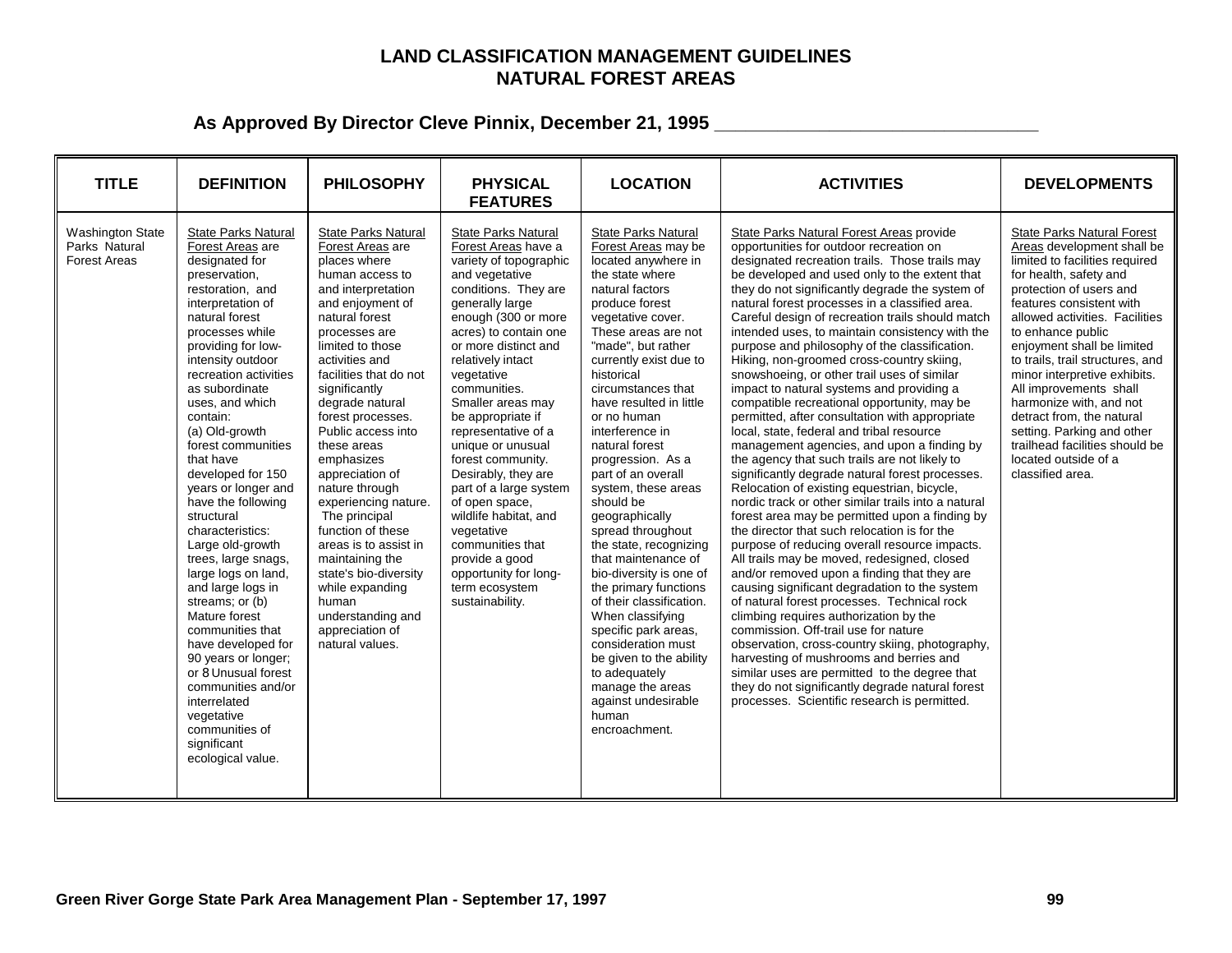### **LAND CLASSIFICATION MANAGEMENT GUIDELINES NATURAL AREA PRESERVES**

| <b>TITLE</b>                                                         | <b>DEFINITION</b>                                                                                                                                                                                                                                                                                                                                                                                                                                  | <b>PHILOSOPHY</b>                                                                                                                                                                                                                                                                                                                                                                                   | <b>PHYSICAL</b><br><b>FEATURES</b>                                                                                                                                                                                                                                                                                                                                                                                                                                                                                                                                                                                                                                                                             | <b>LOCATION</b>                                                                                                                                                                                                                                                                                                                                                                                                                                           | <b>ACTIVITIES</b>                                                                                                                                                                                                                                                                                                                                                                                                                                                                                                                                                                                                                 | <b>DEVELOPMENTS</b>                                                                                                                                                                                                               |
|----------------------------------------------------------------------|----------------------------------------------------------------------------------------------------------------------------------------------------------------------------------------------------------------------------------------------------------------------------------------------------------------------------------------------------------------------------------------------------------------------------------------------------|-----------------------------------------------------------------------------------------------------------------------------------------------------------------------------------------------------------------------------------------------------------------------------------------------------------------------------------------------------------------------------------------------------|----------------------------------------------------------------------------------------------------------------------------------------------------------------------------------------------------------------------------------------------------------------------------------------------------------------------------------------------------------------------------------------------------------------------------------------------------------------------------------------------------------------------------------------------------------------------------------------------------------------------------------------------------------------------------------------------------------------|-----------------------------------------------------------------------------------------------------------------------------------------------------------------------------------------------------------------------------------------------------------------------------------------------------------------------------------------------------------------------------------------------------------------------------------------------------------|-----------------------------------------------------------------------------------------------------------------------------------------------------------------------------------------------------------------------------------------------------------------------------------------------------------------------------------------------------------------------------------------------------------------------------------------------------------------------------------------------------------------------------------------------------------------------------------------------------------------------------------|-----------------------------------------------------------------------------------------------------------------------------------------------------------------------------------------------------------------------------------|
| Washington<br><b>State Parks</b><br><b>Natural Area</b><br>Preserves | State Parks Natural Area<br>Preserves are<br>designated for<br>preservation of rare or<br>vanishing flora, fauna,<br>geological, natural<br>historical or similar<br>features of scientific or<br>educational value and<br>which are registered and<br>committed as a natural<br>area preserve through a<br>cooperative agreement<br>with an appropriate<br>natural resource agency<br>pursuant to chapter<br>79.70 RCW and chapter<br>332-60 WAC. | <b>State Parks Natural</b><br>Area Preserves are<br>sites where human<br>access is limited to<br>educational and<br>scientific purposes.<br>The principal function<br>of these areas is to<br>preserve natural<br>ecosystems or<br>geologic features of<br>statewide significance.<br>Public access for<br>recreation must be<br>subordinate to the<br>principal function of the<br>classification. | <b>State Parks Natural</b><br>Area Preserves have a<br>variety of topographic<br>and vegetative<br>conditions. They are<br>generally large enough<br>(300 or more acres) to<br>contain one or more<br>distinct and intact<br>ecological communities.<br>Smaller areas may be<br>appropriate if<br>representative of a<br>unique or unusual<br>ecological community or<br>geologic feature. They<br>may be partially or<br>wholly on land,<br>subterranean, or part of<br>the marine<br>environment.<br>Desirably, they are part<br>of a large system of<br>open space, wildlife<br>habitat, and vegetative<br>communities that<br>provide a good<br>opportunity for long-<br>term ecosystem<br>sustainability. | State Parks Natural Area<br>Preserves may be located<br>anywhere in the state where<br>natural ecological systems<br>or significant geologic<br>features exist. These areas<br>are not "made", but rather<br>exist due to historical<br>circumstances that have<br>resulted in little or no<br>human interference in the<br>natural system. As a part of<br>an overall system, these<br>areas should be<br>geographically spread<br>throughout the state. | State Parks Natural Area<br>Preserves provide<br>opportunities for scientific<br>research and education<br>about natural systems,<br>geologic features, sensitive,<br>rare, threatened or<br>endangered species or<br>communities. Recreational<br>use of existing or relocated<br>trails may be permitted,<br>provided that it can be<br>clearly demonstrated that<br>such use does not degrade<br>the system of natural<br>processes occurring in the<br>preserve. Otherwise, trails<br>are limited to administrative.<br>scientific and organized<br>educational activities and<br>uses. No other activities<br>are permitted. | State Parks Natural Area<br>Preserves development shall be<br>limited to access facilities for<br>permitted activities and structures<br>to inhibit general public access.<br>No other facilities or structures are<br>permitted. |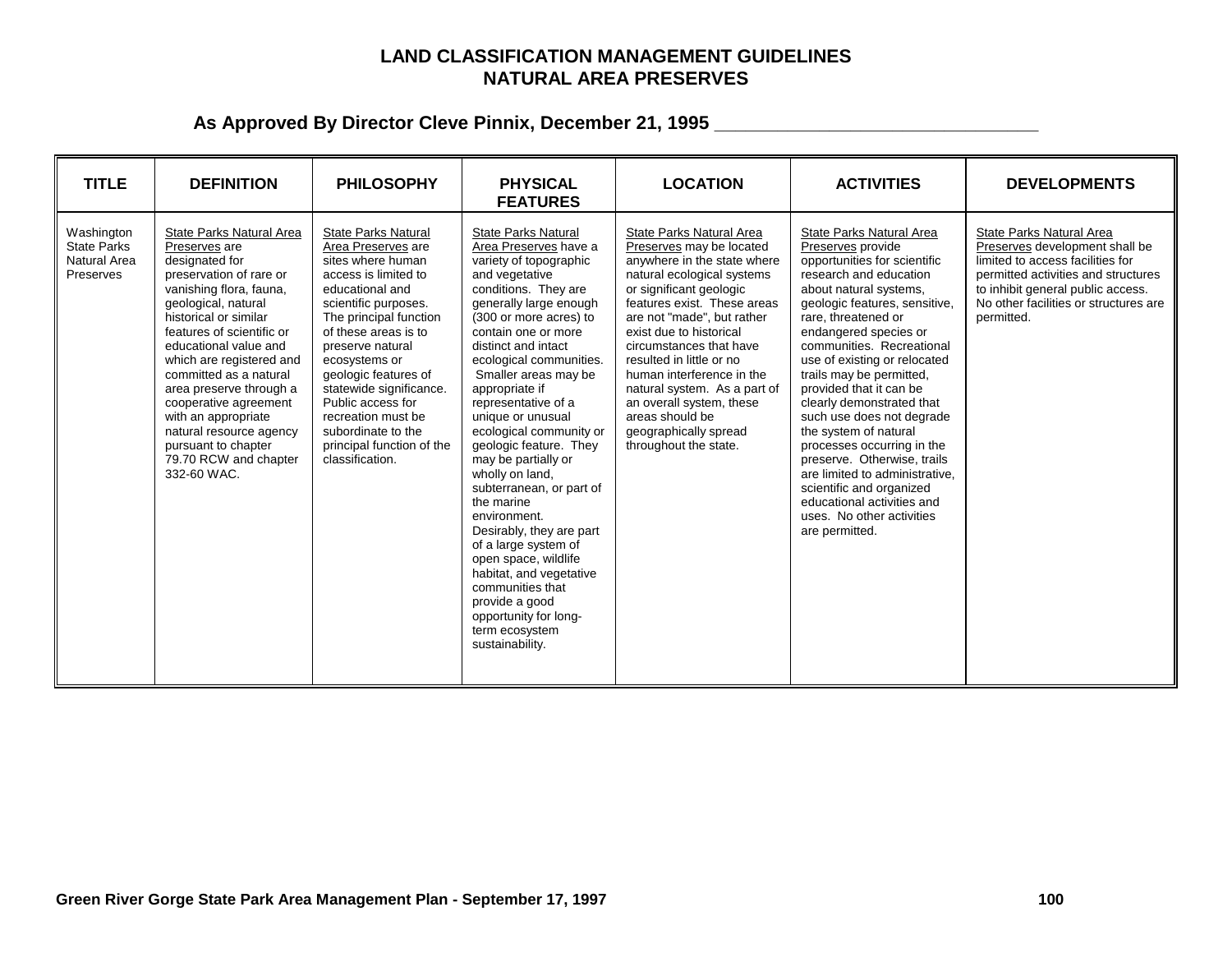## **Land Use and Land Classification Compatibility Matrix - Facilities As Approved By Director Cleve Pinnix, December 21, 1995 \_\_\_\_\_\_\_\_\_\_\_\_\_\_\_\_\_\_\_\_\_\_\_\_\_\_\_\_\_\_\_**

|                                       | Recreation  | Resource<br>Recreation | Heritage     | Natural/Natural<br><b>Forest Area</b> | <b>Natural Area</b><br>Preserve* |
|---------------------------------------|-------------|------------------------|--------------|---------------------------------------|----------------------------------|
| Amphitheater                          | P           | $\mathbf C$            | $\mathbf C$  | ${\sf N}$                             | N                                |
| Archery/Target Range                  | C           | $\mathsf{C}$           | $\mathsf{N}$ | $\mathsf{N}$                          | N                                |
| Camping - Std and Util                | P           | $\mathsf{N}$           | N            | N                                     | N                                |
| Camping - Primitive                   | P           | P                      | $\mathsf C$  | $\mathsf{N}$                          | N                                |
| Camping - Adirondack                  | P           | C                      | $\mathsf{N}$ | ${\sf N}$                             | N                                |
| Camping - Horse-oriented              | C           | $\mathsf{C}$           | $\mathsf{N}$ | $\mathsf{N}$                          | N                                |
| Camping - Water Trail                 | P           | P                      | C            | N                                     | N                                |
| Children's Play Area                  | P           | $\mathsf{C}$           | C            | $\mathsf{N}$                          | N                                |
| Day Use Picnic - Tables               | P           | P                      | C            | $\mathsf{N}$                          | N                                |
| Day Use Picnic - Group Shelter        | P           | ${\sf N}$              | $\mathbf C$  | $\mathsf{N}$                          | N                                |
| Day Use Lodges/Centers                | P           | $\mathsf{N}$           | C            | N                                     | N                                |
| <b>Environmental Learning Centers</b> | $\mathsf C$ | $\mathsf{N}$           | C            | $\mathsf{N}$                          | N                                |
| <b>Equestrian Facilities</b>          | C           | C                      | $\mathsf{C}$ | $\mathsf{N}$                          | N                                |
| Fields - Informal Play/Mowed          | P           | $\mathsf{C}$           | $\mathbf C$  | $\mathsf{N}$                          | N                                |
| <b>Indoor Accommodations</b>          | P           | ${\sf N}$              | C            | N                                     | N                                |
| Interpretive - Centers                | P           | $\mathsf{N}$           | P            | N                                     | N                                |
| Interpretive - Kiosks                 | P           | P                      | P            | C                                     | N                                |
| Interpretive Trail                    | P           | P                      | P            | P                                     | C                                |
| Interpretive - Signs                  | P           | P                      | P            | P                                     | C                                |

P (Permitted) - Use permitted with normal agency design review

C (Conditional) - Use may be permitted, but conditioned to assure design is compatible w/purpose of land classification and abutting classification objectives.

N (Not Permitted)- Use not permitted.

NA - Not Applicable

\* All uses in a Natural Area Preserve must be specifically approved by the Park and Recreation Commission as part of a management plan.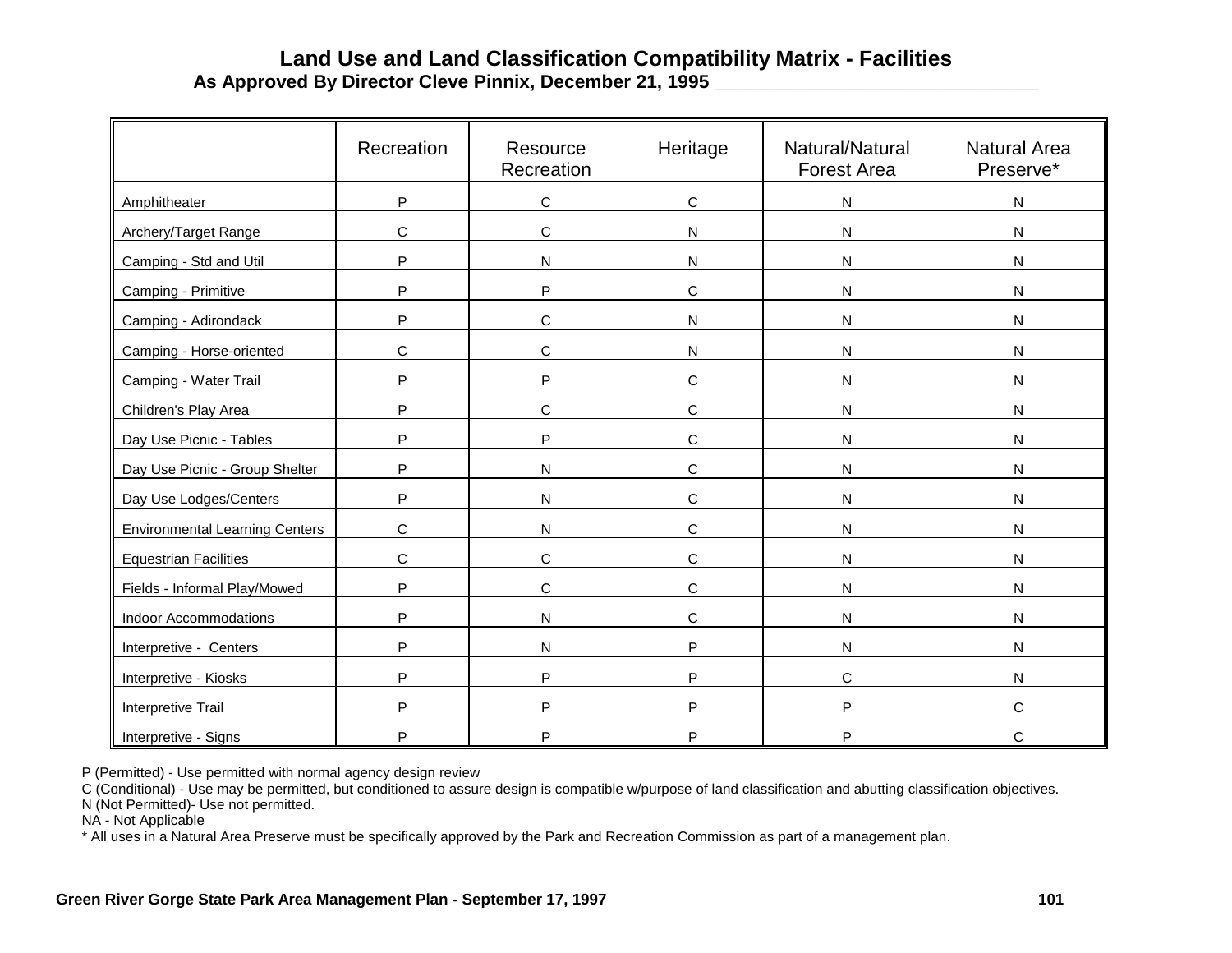## **Land Use and Land Classification Compatibility Matrix - Facilities As Approved By Director Cleve Pinnix, December 21, 1995 \_\_\_\_\_\_\_\_\_\_\_\_\_\_\_\_\_\_\_\_\_\_\_\_\_\_\_\_\_\_\_**

|                                    | Recreation | Resource<br>Recreation | Heritage     | Natural/Natural<br><b>Forest Area</b> | <b>Natural Area</b><br>Preserve* |
|------------------------------------|------------|------------------------|--------------|---------------------------------------|----------------------------------|
| Parking - Vehicles                 | P          | $\sf P$                | $\mathbf C$  | ${\sf N}$                             | N                                |
| Roads                              | P          | P                      | C            | N                                     | N                                |
| Sanitary: Comfort Stations         | P          | $\mathsf{N}$           | $\mathsf C$  | ${\sf N}$                             | N                                |
| Sanitary: Composting/Vault         | P          | P                      | C            | C                                     | N                                |
| <b>Sports Fields</b>               | C          | $\mathsf{N}$           | $\mathsf{N}$ | N                                     | N                                |
| <b>Skiing - Alpine Facilities</b>  | C          | $\mathsf C$            | $\mathsf{N}$ | $\mathsf{N}$                          | N                                |
| <b>Swimming Facilities</b>         | P          | $\mathsf{N}$           | $\mathbf C$  | ${\sf N}$                             | ${\sf N}$                        |
| Trails - Hiking                    | P          | P                      | P            | P                                     | C                                |
| Trails - Mountain Biking           | P          | C                      | C            | $N^{**}$                              | N                                |
| Trails - Equestrian                | C          | C                      | $\mathsf{C}$ | $N^{**}$                              | N                                |
| Trails - Nordic Track Skiing       | P          | P                      | C            | $N^{**}$                              | N                                |
| Trails - C-C skiing                | P          | P                      | P            | P                                     | $\mathsf C$                      |
| Trails - Snowmobile                | P          | $\mathsf C$            | C            | $N^{**}$                              | N                                |
| Trails - Paved non-motor           | P          | $\mathsf C$            | $\mathbf C$  | $\mathbf C$                           | ${\sf N}$                        |
| Water: Docks/Piers $\geq 10$ boats | P          | $\mathsf{N}$           | $\mathsf C$  | ${\sf N}$                             | N                                |
| Water: Docks/Piers - < 10<br>boats | P          | $\mathsf{P}$           | C            | С                                     | N                                |
| Water: Launch Ramps                | P          | $\mathsf C$            | $\mathsf{N}$ | $\mathsf{N}$                          | N                                |
| Water: Hand Launch Areas           | P          | P                      | C            | C                                     | N                                |
| <b>Water: Mooring Buoys</b>        | P          | P                      | С            | C                                     | N                                |

P (Permitted) - Use permitted with normal agency design review

C (Conditional) - Use may be permitted, but conditioned to assure design is compatible w/purpose of land classification and abutting classification objectives.

N (Not Permitted)- Use not permitted.

NA - Not Applicable

\* All uses in a Natural Area Preserve must be specifically approved by the Park and Recreation Commission as part of a management plan.

\*\*Relocation of existing trails into a natural or natural forest area is permitted per WAC 352-32-070(3) and WAC 352-32-075(2)(b).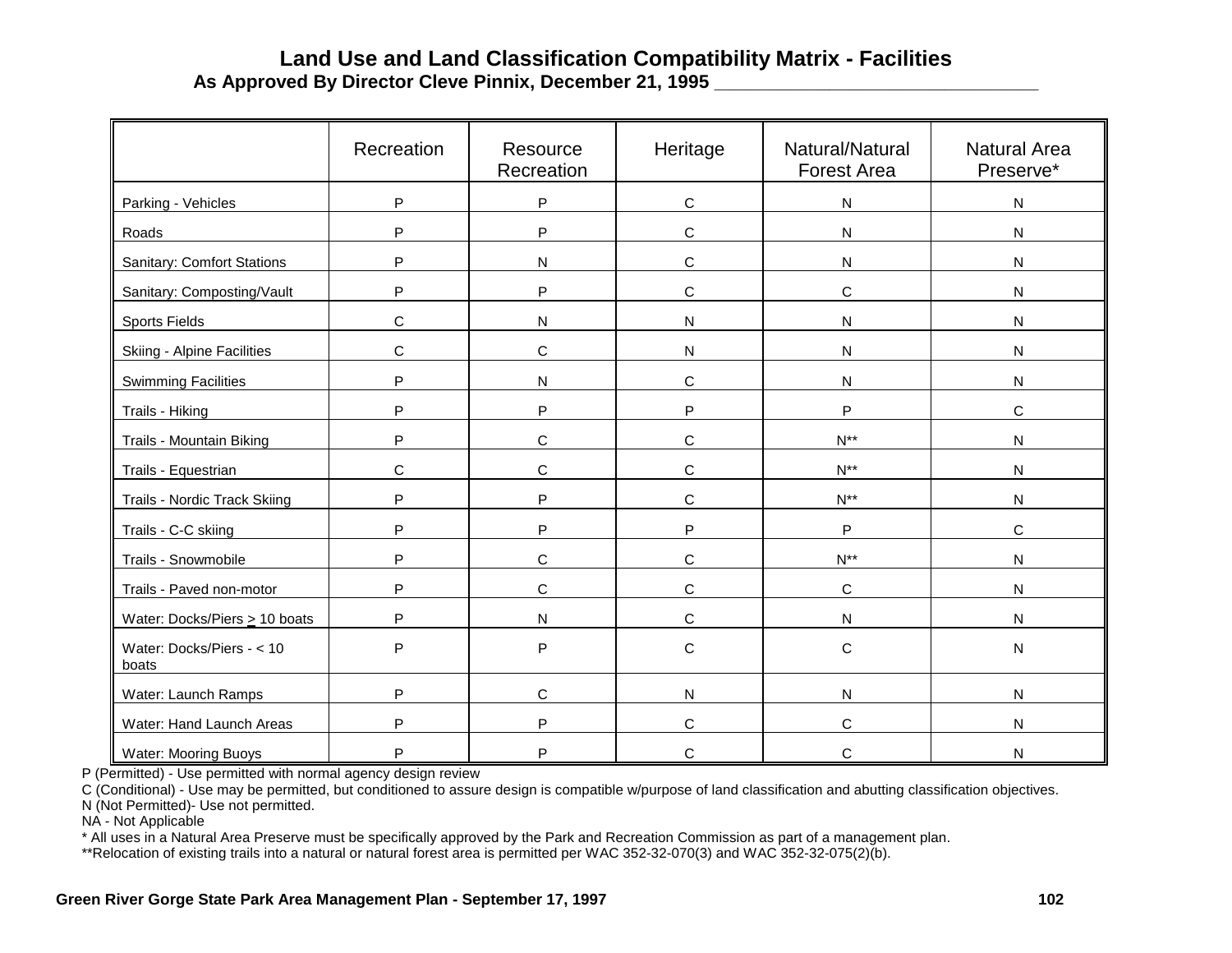# **Land Use and Land Classification Compatibility Matrix - Activities As Approved By Director Cleve Pinnix, December 21, 1995 \_\_\_\_\_\_\_\_\_\_\_\_\_\_\_\_\_\_\_\_\_\_\_\_\_\_\_\_\_\_\_**

|                                               | Recreation   | Resource<br>Recreation | Heritage     | Natural/Natural<br><b>Forest Area</b> | <b>Natural Area</b><br>Preserve* |
|-----------------------------------------------|--------------|------------------------|--------------|---------------------------------------|----------------------------------|
| Farming/Orchards                              | $\mathsf C$  | C                      | $\mathbf C$  | ${\sf N}$                             | N                                |
| <b>Filming/Special Events</b>                 | P            | P                      | P            | $\mathbf C$                           | N                                |
| Grazing                                       | $\mathsf C$  | C                      | $\mathsf{C}$ | N                                     | N                                |
| Harvesting - Edible Fruiting<br><b>Bodies</b> | P            | P                      | P            | P                                     | N                                |
| Harvesting - Mushrooms                        | $\mathsf{P}$ | P                      | P            | P                                     | N                                |
| Harvesting - Shellfish                        | P            | P                      | P            | P                                     | N                                |
| Harvesting - Fish                             | P            | P                      | P            | P                                     | N                                |
| Harvesting - Algal, etc.                      | P            | P                      | P            | P                                     | N                                |
| Haying                                        | P            | P                      | P            | $\mathsf{N}$                          | N                                |
| Metal Detecting                               | P            | P                      | C            | $\mathsf{N}$                          | N                                |
| Orienteering                                  | P            | P                      | $\mathsf{C}$ | $\mathsf{N}$                          | N                                |
| Ocean Beach Driving                           | P            | C                      | ${\sf N}$    | $\mathsf{N}$                          | N                                |
| Off-Trail: Equestrian                         | $\mathsf{C}$ | C                      | $\mathsf{C}$ | $\mathsf{N}$                          | N                                |
| Off-Trail: Hiking                             | P            | P                      | P            | P                                     | N                                |
| Off-trail biking                              | $\mathsf{C}$ | $\mathsf C$            | $\mathbf C$  | $\mathsf{N}$                          | N                                |
| Paragliding                                   | P            | P                      | $\mathbf C$  | $\mathsf{N}$                          | N                                |
| <b>Technical Rock Climbing</b>                | P            | P                      | $\mathsf{C}$ | C                                     | N                                |

P (Permitted) - Use permitted with normal agency design review

C (Conditional) - Use may be permitted with Commission concurrence, but conditioned to assure compatibility w/purpose of land classification and abutting classifications.

N (Not Permitted)- Use not permitted.

NA - Not Applicable

\* All uses in a Natural Area Preserve must be specifically approved by the Park and Recreation Commission as part of a management plan.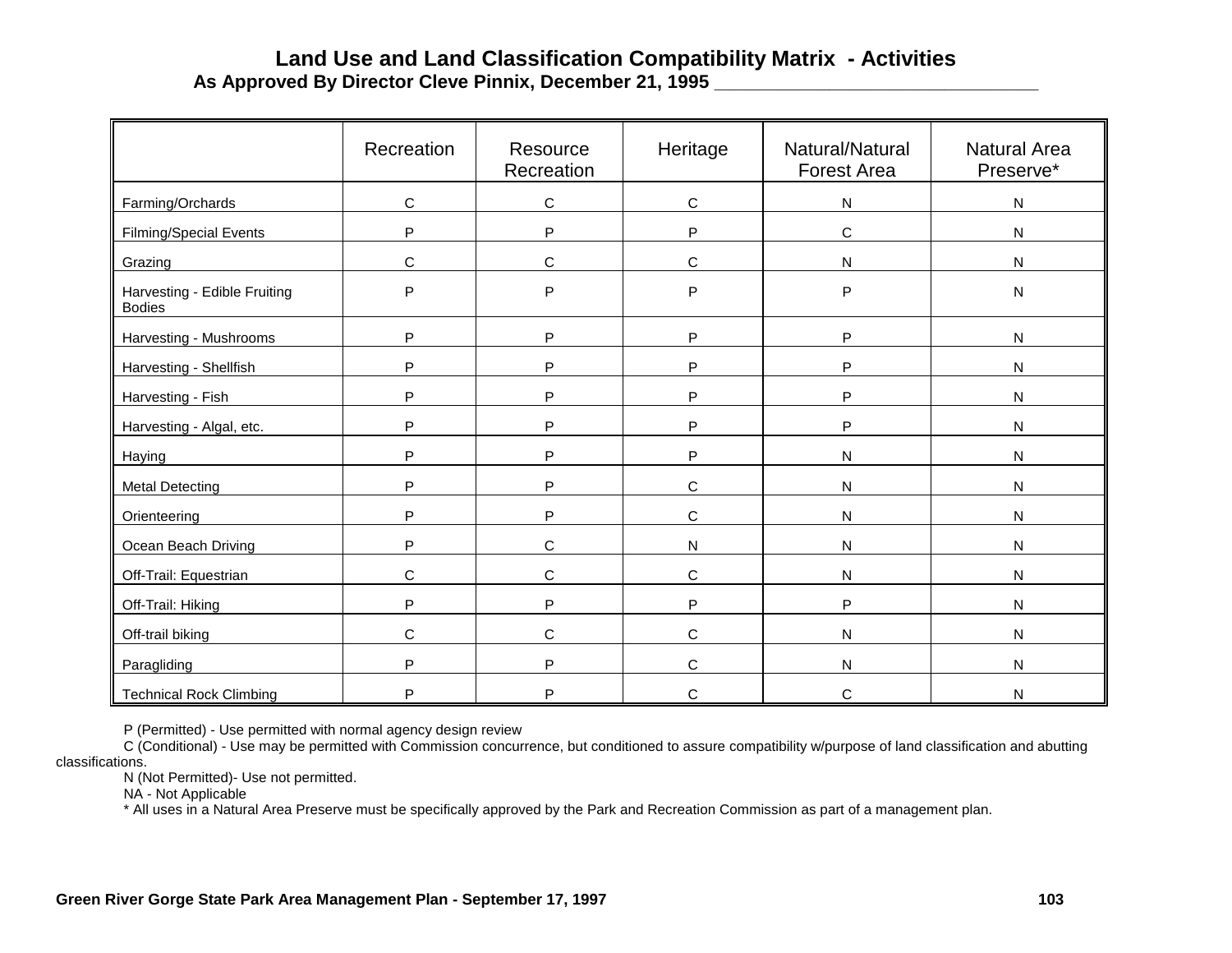## **Land Use and Land Classification Compatibility Matrix - Activities As Approved By Director Cleve Pinnix, December 21, 1995 \_\_\_\_\_\_\_\_\_\_\_\_\_\_\_\_\_\_\_\_\_\_\_\_\_\_\_\_\_\_\_**

|                                  | Recreation | Resource<br>Recreation | Heritage | Natural/Natural<br>Forest Area | <b>Natural Area</b><br>Preserve* |
|----------------------------------|------------|------------------------|----------|--------------------------------|----------------------------------|
| Water: Jet Skiing                | P          | C                      | N        | N                              | N                                |
| Water: Kayak/Canoeing            | D          | P                      | P        | C                              | N                                |
| Water: Power Boating             | P          | С                      | N        | C                              | $\mathsf{N}$                     |
| Water: White Water Boating       | P          | P                      | C        | C                              | N                                |
| Water: Sailing                   | P          | P                      | P        | C                              | N                                |
| Water: Skiing                    | P          | C                      | N        | N                              | N                                |
| Water: Swimming                  | P          | P                      | P        | P                              | N                                |
| Water: Wind Surfing              | P          | C                      | C        | N                              | N                                |
| Winter: Alpine Skiing            | C          | C                      | N        | N                              | N                                |
| Winter: C-C Skiing (off-trail)   | P          | P                      | P        | P                              | C                                |
| Winter: Mushing/Sled Dogs        | C          | C                      | C        | N                              | N                                |
| Winter: Snowshoeing              | P          | P                      | P        | P                              | C                                |
| Winter: Snowmobiling (off-trail) | P          | P                      | C        | N                              | N                                |
| Wood Debris Collection           | D          | P                      | P        | N                              | N                                |

P (Permitted) - Use permitted with normal agency design review

C (Conditional) - Use may be permitted with Commission concurrence, but conditioned to assure compatibility w/purpose of land classification and abutting classifications.

N (Not Permitted)- Use not permitted.

NA - Not Applicable

\* All uses in a Natural Area Preserve must be specifically approved by the Park and Recreation Commission as part of a management plan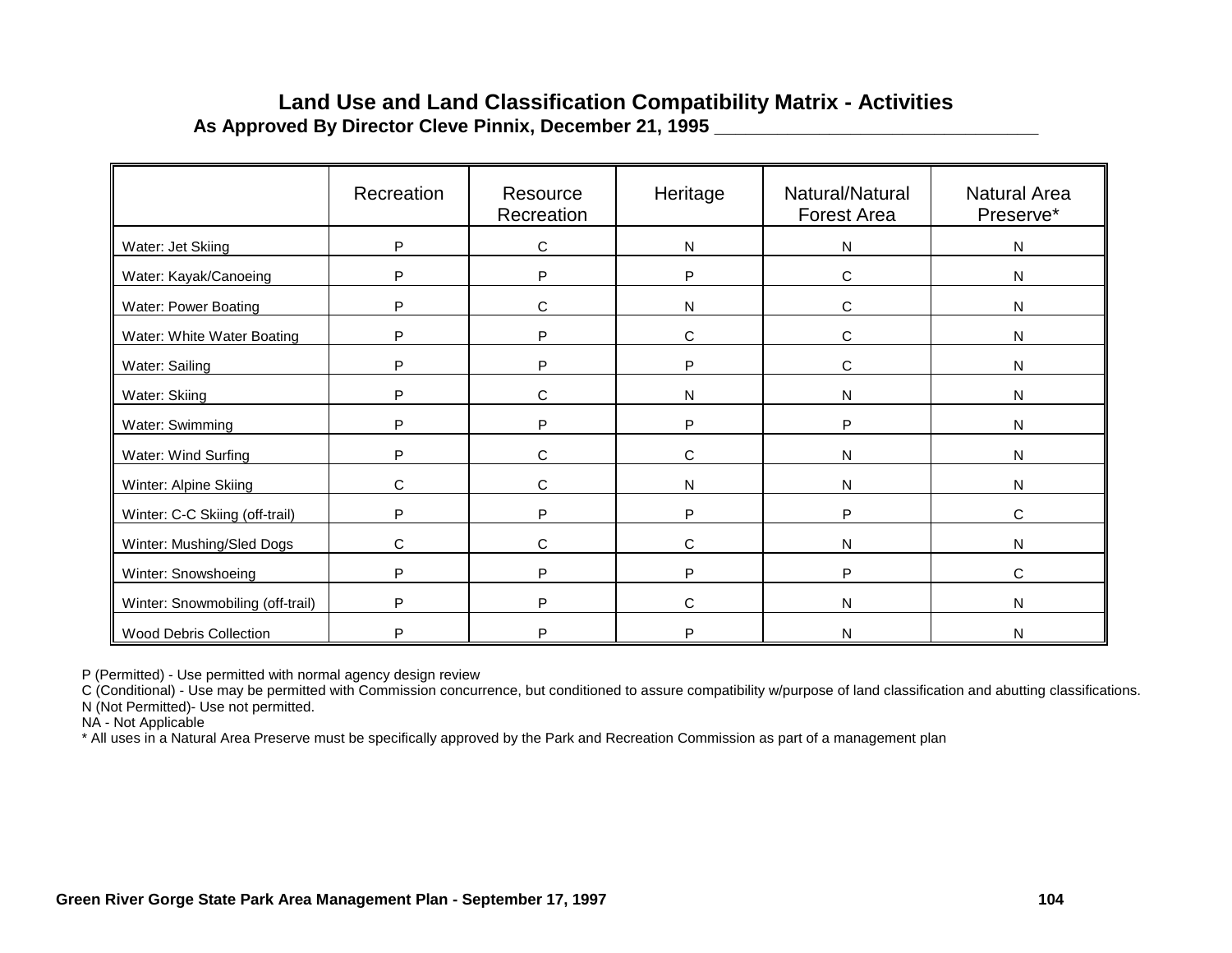*Appendix D: Additional Resource Data*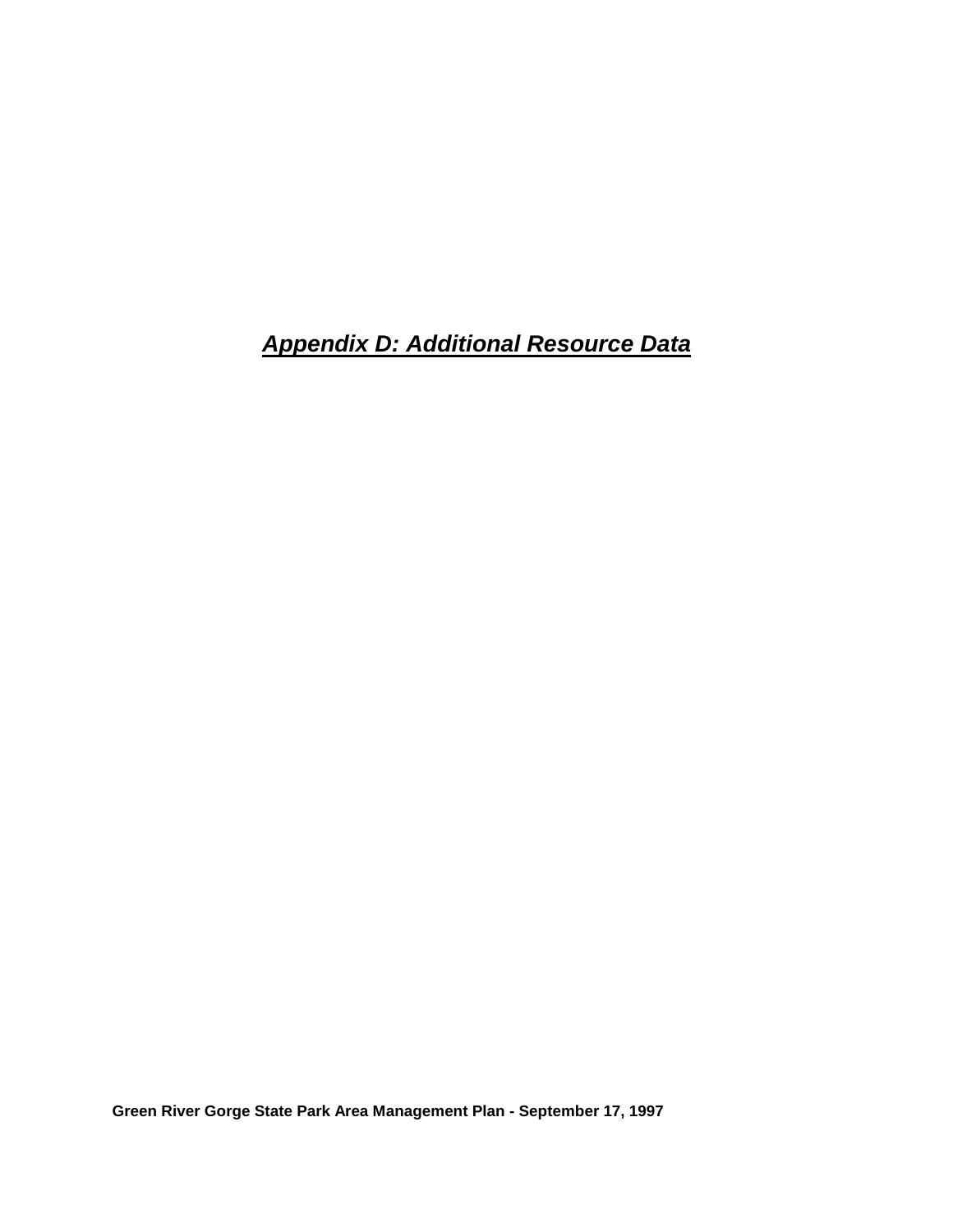# *Appendix E: Green River Gorge State Park Area 1997 Property Acquisition and Surplus Priorities/Conservation Area Adjustments*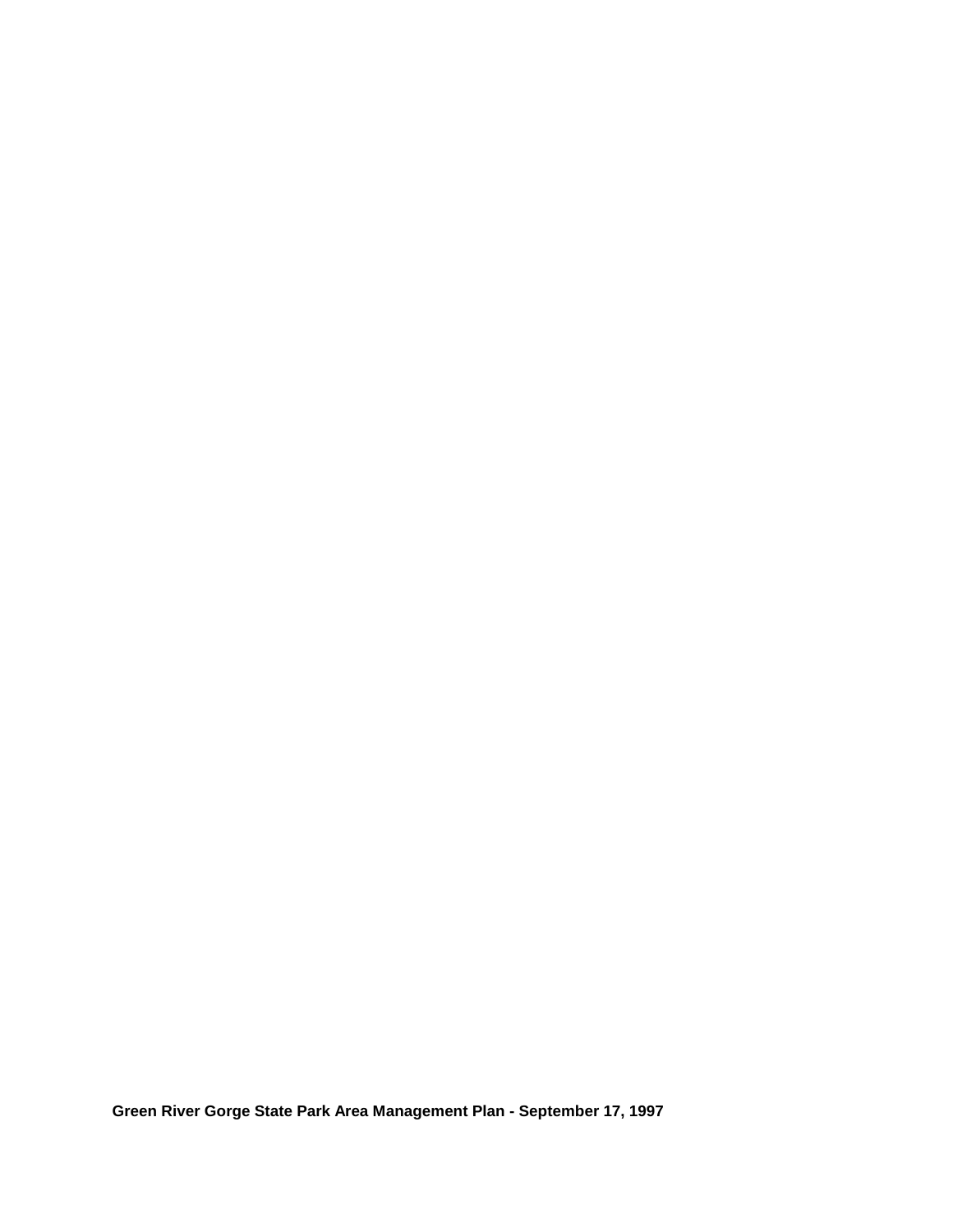## *GREEN RIVER GORGE STATE PARK AREA ACQUISITION/SURPLUS/BOUNDARY REVIEW 1997 PRIORITIES Adopted by Washington State Parks and Recreation Commission April 18, 1997*

The following list with accompanying map of properties to be considered for acquisition and surplusing, represents a staff recommendation for the purpose of soliciting public comment.

## **ACQUISITIONS WITHIN EXISTING AND EXPANDED CONSERVATION AREA (Priority order)**

#### **1. Sec. 25, South Bank East, Plum Creek Ownership Near Icy Creek**

This 22.4-acre parcel is primarily needed to block up ownership between Icy Creek Hatchery and adjacent park ownership in Section 30. Based on the last previous prioritization of Green River Gorge acquisitions prepared in 1987, and acquisitions completed to date, this parcel would be priority #2. However, Plum Creek is intending to log this area this quarter (Jan. - Mar. 1997) and has permits to do so. If this parcel were logged, it would interrupt the view of the scenic gorge walls from the river and from the hatchery itself. The gorge walls in this vicinity contain many mature trees, lush vegetation and springs running out of the hillside above the hatchery. The cut line would be visible from the river and the hatchery as well as destroy a beautiful walk down to the hatchery and the river from above. Due to the threat of logging, this is now priority # 1. This parcel is also listed as open space in the Black Diamond Urban Growth Area and Open Space Proposal.

#### **2. Sec. 17, Parking and River Access Near Green River Gorge Resort and Old Town of Franklin**

This 6.3-acre parcel would provide parking for the Old Town of Franklin Heritage Area and for parking and access to the river for boaters. This parcel has been used in the past for day use parking at the resort. It is important because it is the only relatively flat area near the Franklin site which provides river access and a site for parking.

#### **3. Sec. 17 and 20, Green River Gorge Resort**

This approximately 28 acre resort property is in a prime location within the gorge with access to the river. Even though at last contact with the owner, this property was not available for purchase, it is listed so it will not be forgotten should it ever become available for purchase.

#### **4. Sec. 19, Shangri-La Resort**

This approximately 28 acre resort property is in a prime location within the gorge and has low riverbank. Even though at last contact with the owner, this property was not available for purchase, it is listed so it will not be forgotten, should it ever become available for purchase.

## **5. Sec. 9, South Bank, Plum Creek Ownership - Kanaskat/Palmer - Jellum Connection Phase 1**

This approximately 64-acre parcel is the south bank connection between Kanaskat/Palmer and Jellum. Unlike the parks-owned north bank, which has steep banks and high visibility, this parcel has lower walls and visibility from the river is limited. The parcel includes flat land along the gorge rim suitable for trail construction. This parcel was formerly, priority #1. Except for the shoreline protection area, it has been logged.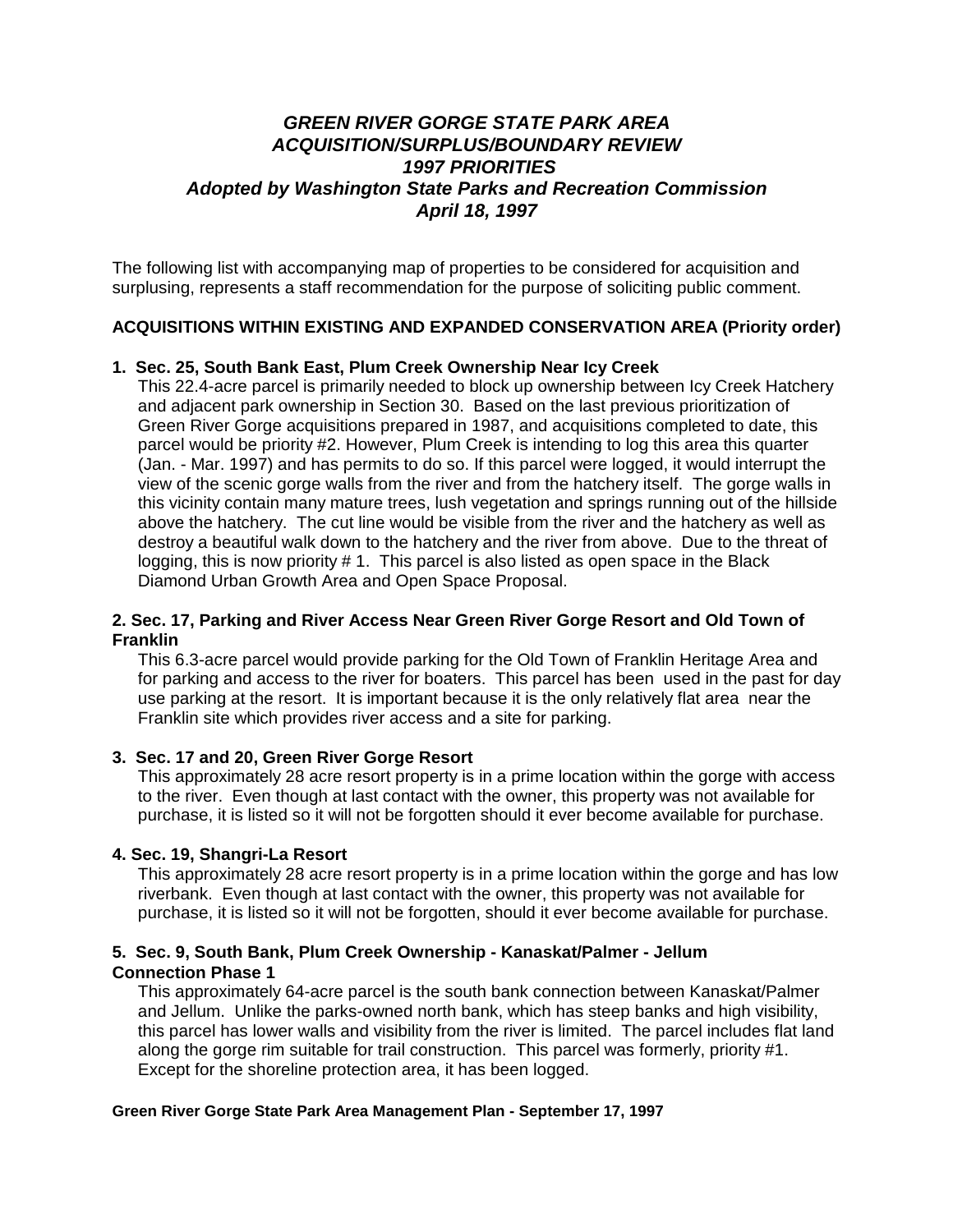#### **6. Sec. 28 Riverbank, West Bank of Flaming Geyser Meadow**

This parcel is located at the western edge of the King County-owned meadow across the entrance bridge and at the approach to Flaming Geyser. It is proposed to be added to the expanded Conservation Area. This parcel is being used as though it were part of the park, but is currently in private ownership. Attempts in the past to purchase this parcel have not been successful. Although by itself, this parcel ranks higher, because of the inability to reach agreement on purchase, this parcel's rank has been lowered.

## **8. Sec. 19, Palmer Coking Coal Ownership - Triangle Near Black Diamond Watershed**

This 8.7-acre parcel is surrounded by State Parks ownership and the Black Diamond watershed. It does have legal access to a public road, and if built upon, the Green River visual basin would be impaired. Because of this threat of conversion, this is of high priority.

## **9. Sec. 33, Trail Right-of-Way South of Flaming Geyser**

This approximately 20-acre parcel is listed for the purpose of re-establishing the trail corridor south of and above Flaming Geyser, and is proposed as an expansion to the Conservation Area. The previous trail has been lost due to land slides. The specific trail corridor has not been identified, and property owners have not been identified.

## **10. Sec. 8, Inholding Opposite Riverbank Northeast of Jellum**

This 1.31 acre parcel is located east of the river across from the Jellum site. It is highbank river frontage and is within the viewshed of the river. It is surrounded by State Parks ownership and as such is an inholding. It should be acquired for protection of this part of the viewshed and to block up ownership in this portion of Section 8.

## **11. Sec. 25, Icy Creek Hatchery**

This approximately 57.3 acre property in public ownership, is listed for reference only. Should it ever become available for purchase, State Parks should take all steps necessary to acquire it.

## **12. Sec. 17, Green River Gorge Resort Bypass**

This 16.6-acre parcel is identified as a bypass for trail development around the Green River Resort on the east side of the river gorge. The Resort is not available for purchase at this time, and may never be. For this reason, it is important to acquire and preserve the potential for a trail corridor in this area.

## **13. Sec. 19, Black Diamond Watershed**

This approximately 58.7 acre property, in public ownership is listed for reference only. Should it ever become available for purchase, State Parks should take all steps necessary to acquire it.

#### **15. Sec. 19, Palmer Coking Coal Ownership Near Shangri-La Resort (including trail R/W along Enumclaw-Franklin Road)**

This approximately 30-acre parcel, located north of Palmer Coking Coal Co.'s Shangri-La Resort and owned by Palmer Coking Coal Co., serves to support a possible trail corridor along the east side of the gorge as well as a connection to the trail to Nolte State Park. It not only includes the parcel between the scenic easement and the road, but provides a trail corridor along Enumclaw-Franklin Road. This will allow a trail to pass by the Shangri-La Resort on the river side of the road. The Resort is not currently available for purchase. It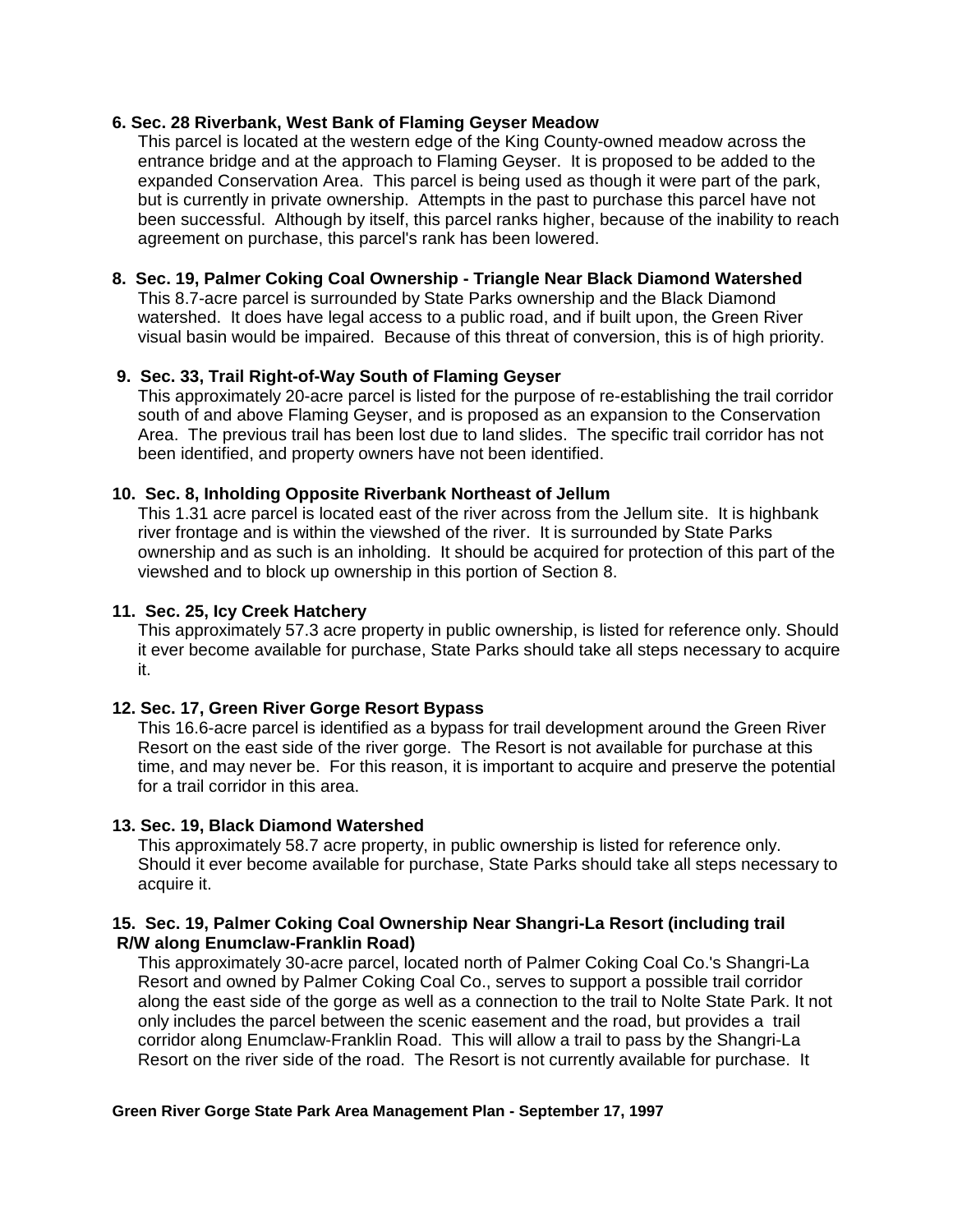also would allow a trail to skirt the edge of the Black Diamond Watershed along the shoulder of Enumclaw-Franklin Road into State Parks ownership. This site has a willing seller and is important to both the gorge trail and the connection to Nolte.

#### **16. Sec. 10, Slade Property, West Bank of river west of Jellum**

This 5.56-acre parcel is adjacent to State Parks ownership on the west side of the river opposite the Jellum site. The property contains some high bank riverfront and is available for purchase. State Parks owns a portion of the riverfront on the south end of the parcel. The amount varies from approximately 180 feet to 380 feet, depending upon which reference map is used. The owner prefers that the property be in State Parks ownership and its location on the river within the gorge is important.

## **17. Sec. 30, Between Icy Creek Hatchery and Black Diamond Watershed South of River**

This approximately 41.3-acre parcel is east of the Plum Creek ownership (priority #1) and Icy Creek Hatchery, and extends to the Enumclaw-Franklin Road in Section 30. It provides an area for possible day use access to the river at the Hatchery as well as additional buffer in the area south of the bend in the river and additional gorge rim trail opportunities. It also includes the road to the Hatchery.

## **18. Sec. 9, Northbank of Kanaskat/Palmer - Jellum Connection**

This approximately 42-acre parcel is located between Kanaskat/Palmer and Jellum north of the north bank park ownership in Section 9. It provides additional buffer and trail opportunities in this area. The previous purchase of the north bank from Plum Creek protected the view shed of the gorge in this area and provided a trail corridor. This parcel would block up the remainder of the previously identified Conservation Area.

#### **19. Sec. 9, Plum Creek Ownership - Kanaskat/Palmer - Jellum Connection - Phase 2** This approximately 230-acre parcel is the remainder of Plum Creek ownership south of the river. It is recommended for acquisition to provide a road access connection to the Jellum site through Kanaskat/Palmer State Park. It could also provide area for development of trails, day use and camping facilities.

## **20. Sec. 25 and 26, North Shore Between Kummer and SR169**

This priority is given to a trail corridor and potentially scenic easements, which is identified by vicinity only. Most of the area described here has already been residentially developed. To purchase these will require identification of the specific trail corridor and identification and negotiation with several private property owners. These properties are a high priority and important to the gorge trail system, but because of lack of specifics are ranked lower.

## **21. Sec. 8, Opposite Riverbank From Jellum**

Same conditions apply as to parcel #20 above.

## **22. Sec. 17, North of Green River Resort - Addition**

This parcel is located west of the river and east of 293rd Ave. S.E. The parcel size is not identified but should be of enough width for development of an all purpose trail along the top of the gorge rim within State Parks ownership.

## **23. Sec. 25, Icy Creek Hatchery South - Addition**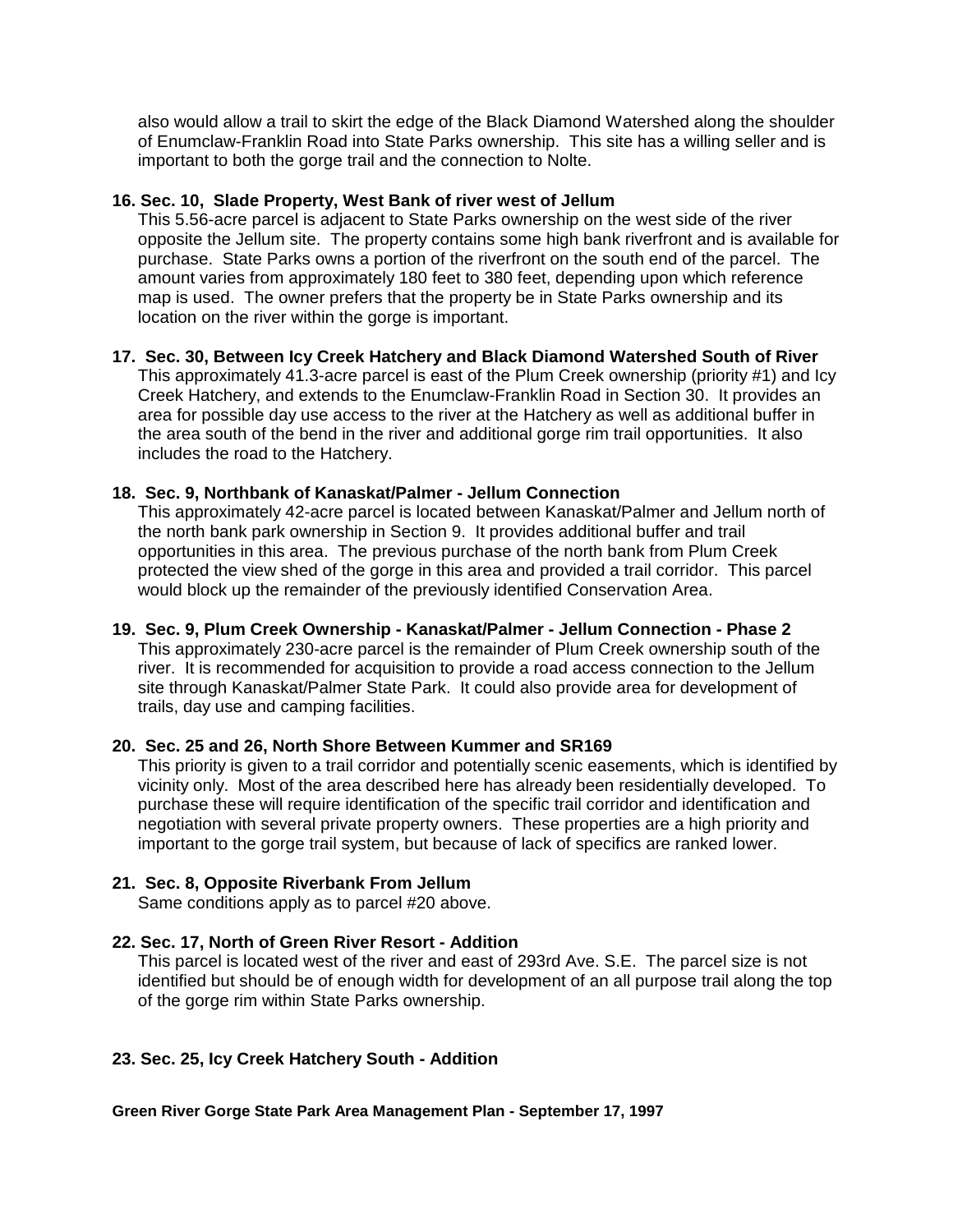This approximately 25.5-acre parcel is located east of State Parks ownership west of Enumclaw-Franklin Road and could possibly provide trail access and additional buffer along the river.

#### **24. Sec. 25, 26, 35 and 36 Black Diamond Heritage Area Addition**

This approximately 40-acre parcel is south of the proposed Black Diamond Heritage Area where Conservation Area plans include development of interpretive facilities. If purchased, it would provide additional property for buffer and for development of interpretive facilities including parking, trails, etc. It is also seen as vital for providing site vehicular access to the site from SR169. The portion of this parcel in Sec. 25 is also listed as open space in the Black Diamond Urban Growth Area and Open Space Proposal.

## **25. Sec. 17, Westbank West of Green River Gorge Resort**

Same conditions apply as parcel #20 above.

## **26. Sec. 27 and 28, West Side of Flaming Geyser Meadow**

These three parcels, with residences, total approximately 13 acres. Each parcel has river frontage on the Green River across from the Flaming Geyser meadow. Two of the three parcels are across the river from the meadow on the west side, and one on the east side. Current developments on these properties are fairly unobtrusive, however, future owners may increase development, including cutting trees, and cause a blight on the landscape for park visitors.

#### **29. Sec. 19 and 30, Boundary Expansion Between Current Boundary East to Enumclaw- Franklin Road**

The expansion in Sec. 19 includes everything between the current Conservation Area boundary and Enumclaw-Franklin Road. The expansion in Sec. 19, like # 20 above, is given to a trail corridor. The expansion in Sec. 30 is in park ownership and lies between the existing Conservation Area boundary and Enumclaw-Franklin Road. It is useful to retain this parcel for trail development along the east side of the gorge.

## **ACQUISITIONS OUTSIDE CONSERVATION AREA (Priority order)**

#### **7. Sec. 29, Nolte East**

Although located outside the Conservation Area, this approximately 24-acre parcel contains a portion of the Deep Lake loop trail at Nolte State Park which travels through the west edge of the parcel. The parcel was recently clear cut. The owners are willing sellers. Purchasing the western portion of this parcel, from the west boundary east to the overhead transmission lines, would be adequate protection for the trail. To protect the trail loop corridor, this parcel is priority #3.

#### **14. Sec. 19, 20 and 29, Nolte Trail Connection(King Co. and Palmer Coking Coal)**

This parcel is located outside the Conservation Area but would provide a trail connection to the Conservation Area from Nolte State Park. With the recent purchase of the property between Deep Lake at Nolte State Park and Hyde Lake by King County, this part of the connection is now available. The trail corridor has not specifically been identified. Palmer Coking Coal owns all property west of this new King County ownership in Section 29 and all property east of Enumclaw-Franklin Road in Section 19. They are willing to work with us to create a Nolte connection. King County owns the portion of Section 20, which much of the trail connection would pass through. Because it will require identifying the specific trail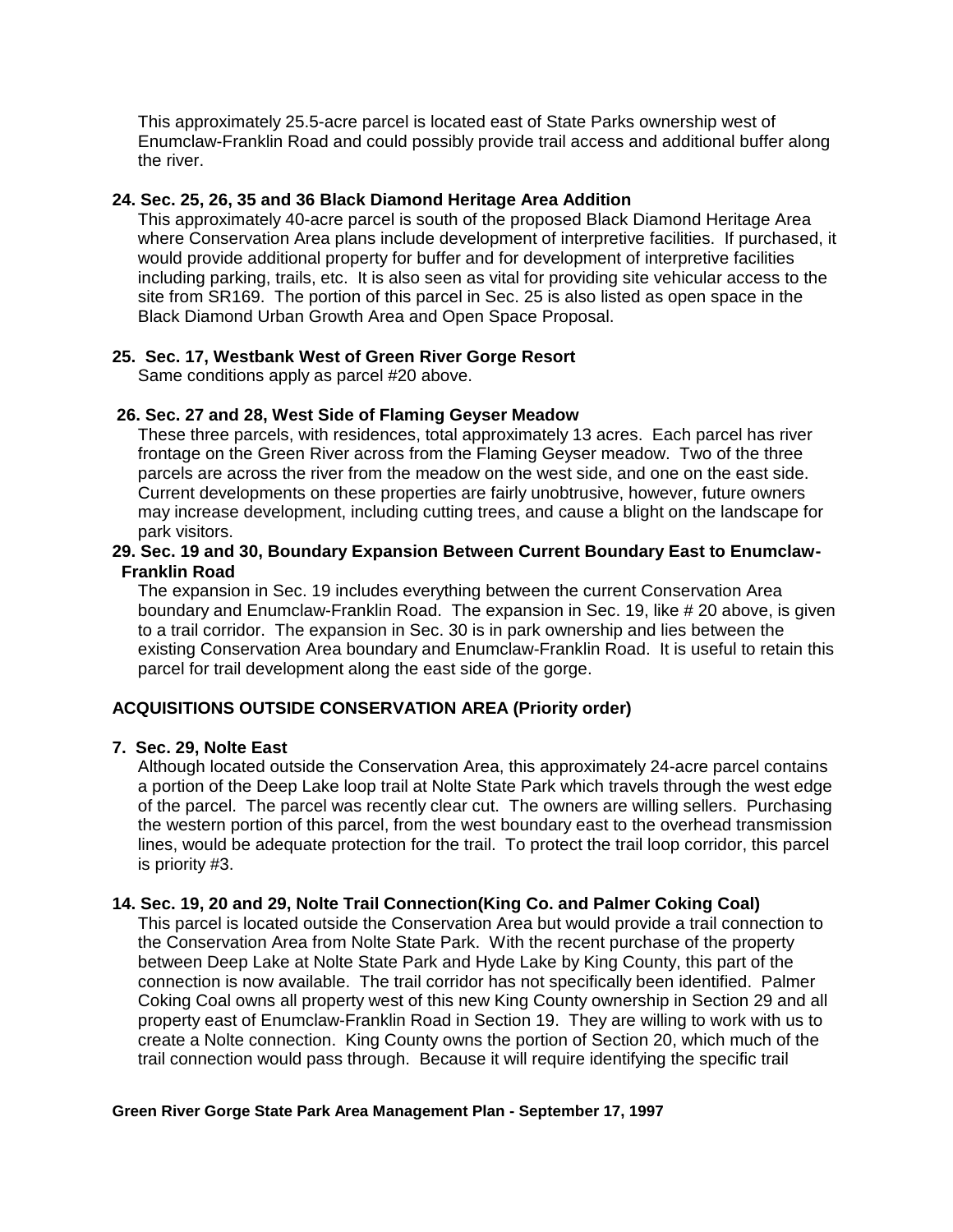corridor and negotiating with property owners, this parcel is a lower priority than it would otherwise be.

## **SURPLUS PROPERTY OUTSIDE CONSERVATION AREA (Identification only)**

## **27. Sec. 29, Nolte - South of Veazie-Cumberland Road**

This approximately 34-acre parcel is located south of and separated from Nolte State Park by Veazie-Cumberland Road. Because of this separation, it is recommended that this parcel be exchanged to King County for property more suitable for State Park purposes.

## **ADDITIONS TO CONSERVATION AREA (Identification only)**

These parcels are recommended as additions to the Conservation Area because they are either in Park ownership or King County ownership.

## **28. Sec. 8, Boundary Expansion North Central Gorge (Wetlands)**

This parcel is in park ownership and was a contiguous part of the original acquisition. The area in the north and west part of the property is wetlands and does not lend itself to being separated from the portion of the parcel lying within the current Conservation Area Boundary. Therefore, it is recommended that this property be included within the Conservation Area.

## **30. Sec. 25, Boundary Adjustment - North Shore Across From Icy Creek Hatchery**

This parcel is also in park ownership and does not conform with the existing Conservation Area boundary. Because it is in Park ownership and would be difficult to divide and surplus, it is recommended that this additional area be included in the Conservation Area.

## **31. Sec. 26, Boundary Adjustment - Black Diamond Heritage Area**

Same conditions apply as parcel # 30 above.

#### **32. Sec. 27, King County Ownership Adjacent to Flaming Geyser**

This parcel is owned by King County and has been managed by State Parks for many years via cooperative agreement. State Parks has been in contact with King County to discuss transfer of this property into Parks ownership in exchange for State Parks-owned properties on the Lower Green River near Auburn. For these reasons, it is recommended that this parcel be included within the Conservation Area.

## **33. Sec. 28, King County Ownership South of Bridge Approach at River Bend**

This parcel was recently purchased by King County and negotiations are underway for management of this parcel by State Parks. It is anticipated that this parcel will be difficult to manage because of past use. Negotiations include King County reimbursing State Parks for management. It is recommended that this parcel be included within the Conservation Area only if transferred to State Parks.

#### **34. Sec. 27, Flaming Geyser/Kummer North**

This 73.8-acre parcel is identified as open space in the Black Diamond Urban Growth Area and Open Space Proposal. It has quite steep slopes and would function primarily as buffer for the Conservation Area.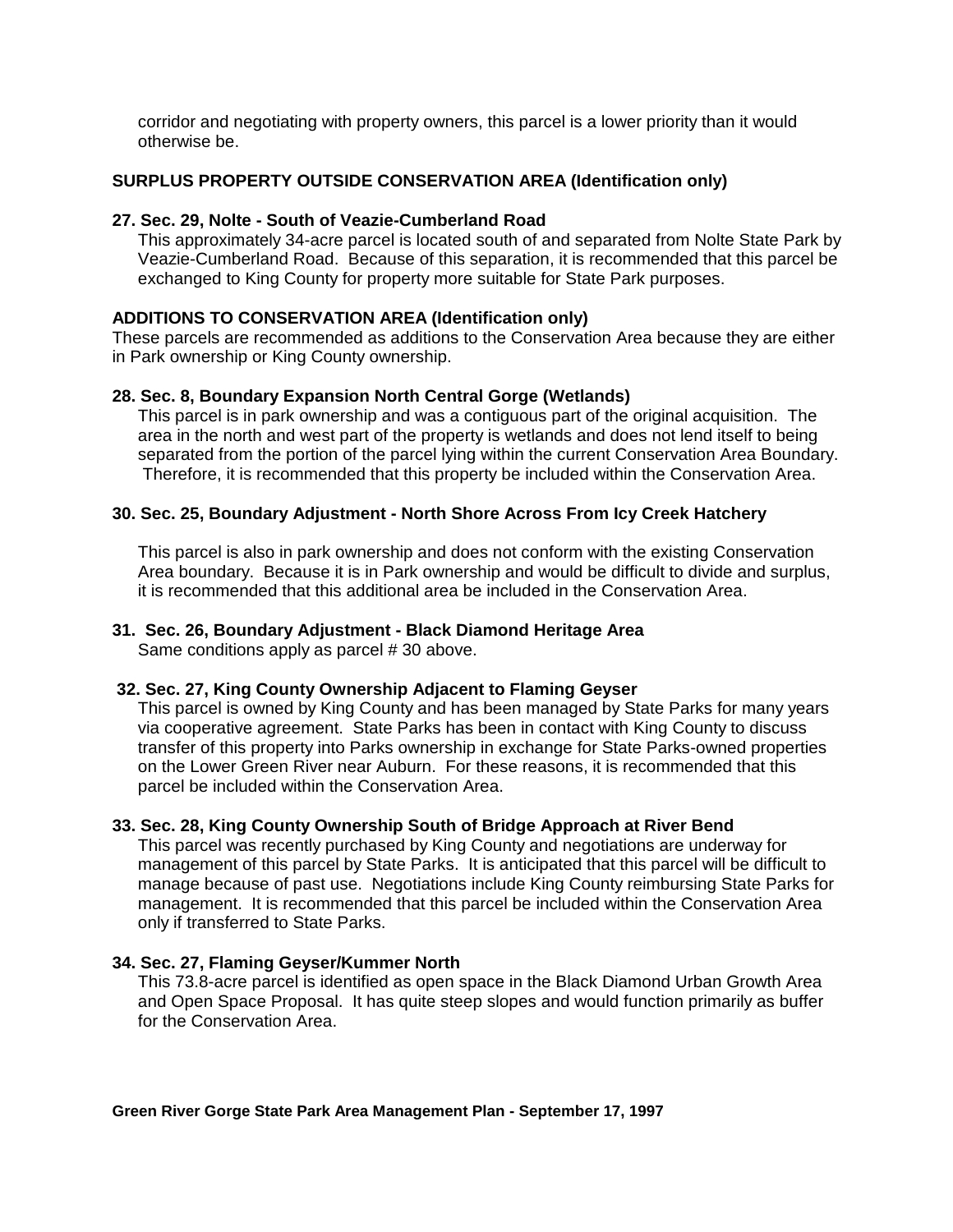## **DELETIONS FROM CONSERVATION AREA**

#### **35. Sec. 10, Fish Hatchery Site North of Kanaskat/Palmer**

This parcel is partially owned by Washington State Department of Fish and Wildlife, but is surrounded by numerous privately owned residences. These residences line nearly all of the riverfront portion of this property. For this reason, it is recommended that this area be deleted from the Conservation Area and State Parks not pursue eventual purchase.

#### **36. Sec. 25, Boundary Adjustment - North Shore Across From Icy Creek Hatchery**

This is a minor boundary adjustment. The parcel was purchased to the parcel boundary, not to the Conservation Area boundary. For this reason, it is recommended that this land be deleted from the Conservation Area.

#### **37. Sec. 30, East of Icy Creek Hatchery**

This portion of the parcel was included in the original Conservation Area boundary, but it is recommended that this land be deleted. Boundary adjustments to include additional land in parcel #17 above and existing Park ownership will adequately provide for proposed plans in this area.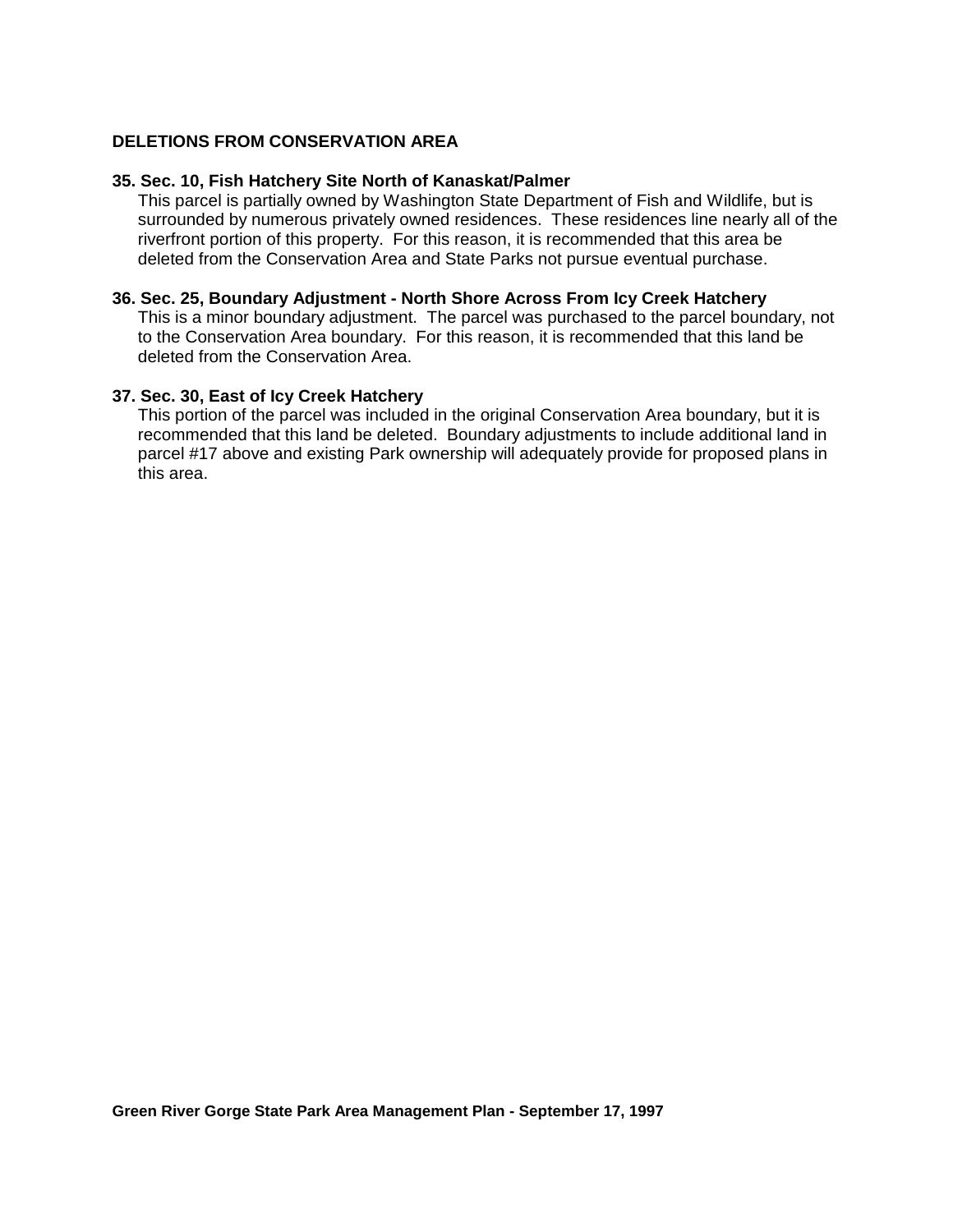*Appendix F: Green River Gorge Area Stakeholders Comments*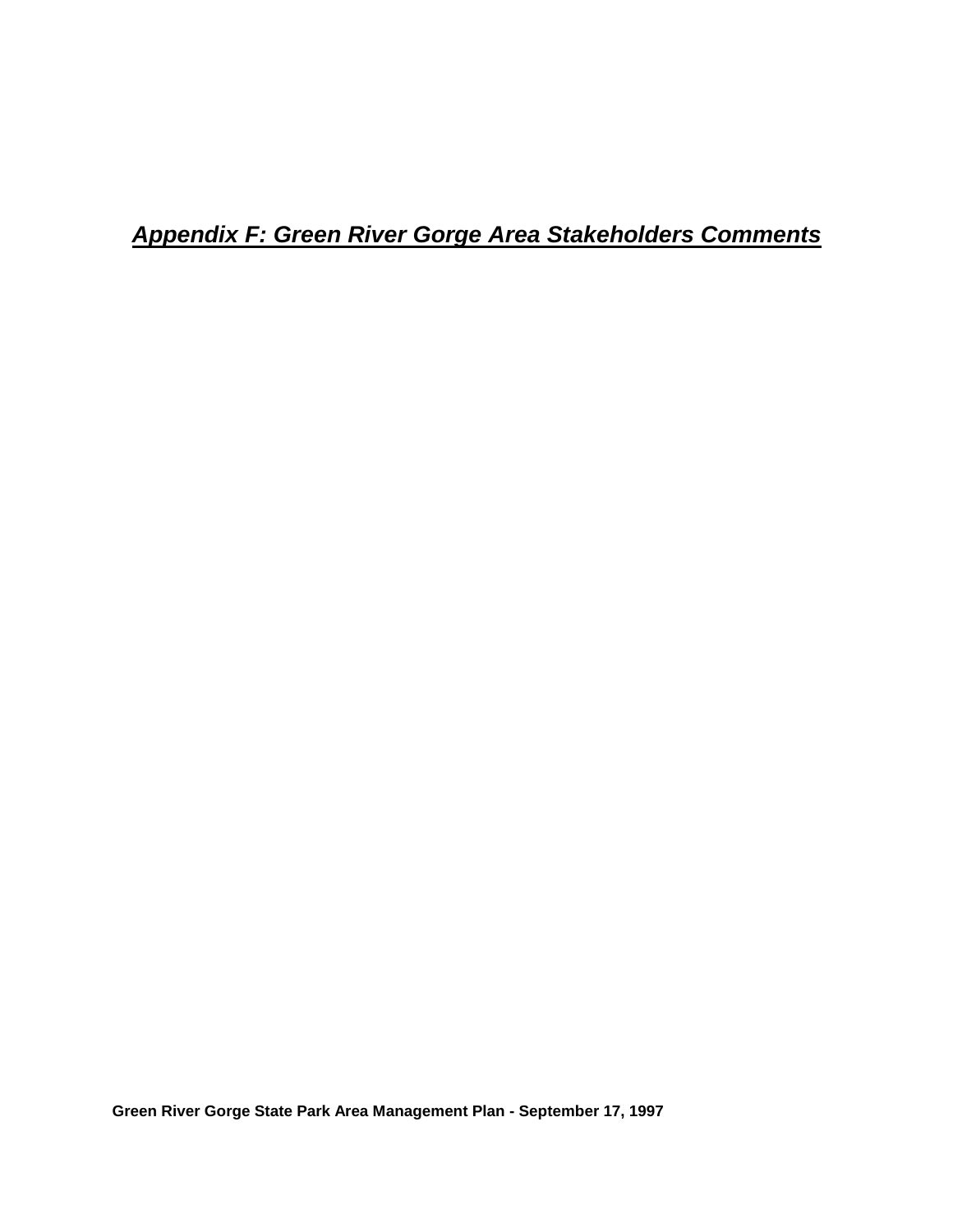#### **Stakeholder Comments, First Public Meeting (December 19, 1996)**

#### **Flaming Geyser**

#### **Stakeholder comments**

Remote control flying area - approval of test program into permanent status.

Classification for R/C use. Restroom facilities.

I would like to see this land turned over to the R/C=ers and have a restroom put in. We should move the runway also to eliminate neighbor complaints.

Would like to see R/C field with more safety in mind, such as AMA safety guidelines.

Continue to promote R/C flying at the park.

To continue to fly R/C airplane at Flaming Geyser State Park. However, the runway needs to be moved across the field to lower complaints from neighbors and that would also add a good safety zone.

(Need) method to report or control irresponsible R/C flyers. Now we can (only) suggest they read the rules.

At this time my major concern is for the flying field - safety, sanitation, and up-keep.

Have the small airplane operators move out of my back door. I want my peace and quiet back.

In using Flaming Geyser Park for R/C, several things come to mind. Utilizing the same area to fly over from a more southeast access would be desirable. Restrooms (sanicans) are needed. An access separate from the general public (runway away from general use parking would be desirable). Many other things need to be discussed.

Wish to have the area for R/C flyers kept on a permanent basis.

I would like to see the airplanes activity limited to late afternoon/early evening hours. Noise pollution.

Keep the big meadow for the elk who need habitat and are good for visitors to see in natural state.

I use Flaming Geyser for birding and would like to see those areas currently not developed (buildings, picnic tables, etc.) be left natural.

Ensure wildlife protection is maximized whenever possible. All areas - developed and undeveloped.

Uses should not disturb wildlife, fish, and those who are more passive recreationists (does not mean Ano fishing<sup>®</sup> regulation).

Limit grassy areas in Kanaskat-Palmer, Flaming Geyser, and Nolte to decrease maintenance and decrease the amount of watering and increase wildlife habitat and more passive, non-intrusive recreation (hiking, fishing, and boating).

Keep as much as possible of Flaming Geyser as natural as possible.

Develop horse back unloading, tie-up, and designated trails.

Leave land on north side of river undeveloped for wildlife and passive recreation.

Keep north side undeveloped. No bridge. Keep that activity (camping) at Kanaskat-Palmer.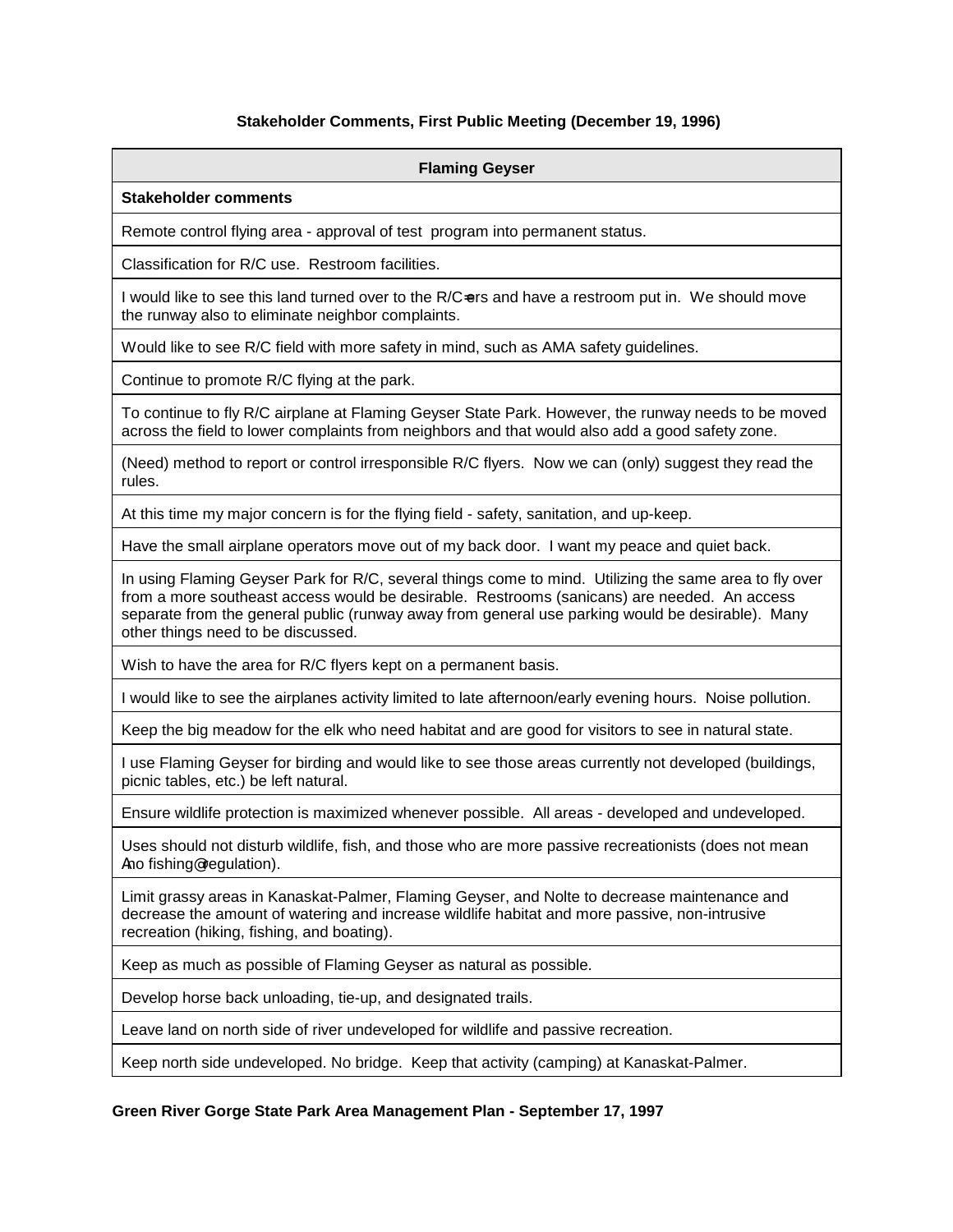North side of river from Flaming Geyser Park now a wildlife haven for deer, elk, bear, cougar, and bird life. A campground would be disruptive to this rare natural resource, especially flat lands on both sides of river. Overflow channel now a resource fishery.

North side of river of Flaming Geyser - favor wildlife refuge vs. campground.

How do you deal with wildlife (beaver colony) on the north side after the bridge goes in for development?

Interested in what is going to happen when bridge spans river in Flaming Geyser Park. Road traffic, land use problems, fish and wildlife.

Don-t put the bridge across the river. Keep the north side natural and to protect the fisheries resources and the toe of the slope. Low impact camping only. Trailers routed to Kanaskat-Palmer.

Areas designated for open hayfields - allow improvements of crop areas by means of agricultural practices.

Manage noxious weeds and undesirable weeds, presently a serious problem throughout the park.

Take-out ramp for rafters. I=m a handicapped, avid whitewater rafter and need such access.

Buy me out. Coleman Paramore

Repair trails in Flaming Geyser south side rather than thinking about building new ones.

Do you still plan to allow raising of steelhead smolts in the rearing ponds?

#### **Kanaskat-Palmer**

**Stakeholder comments**

Boat ramps (handicapped access) at both Kanaskat-Palmer and Flaming Geyser

Improve rafting access at Kanaskat-Palmer

Impact of Watson Gravel and Asphalt expansion on Kanaskat-Palmer - river quality, traffic, noise pollution.

We need more parks out by Palmer, but I=m concerned about the 224 acre gravel and asphalt plant.

Land purchase at Gorge Resort and above Kanaskat-Palmer (Headworks Rd. area for river access).

Limit grassy areas in Kanaskat-Palmer, Flaming Geyser, and Nolte to decrease maintenance and decrease the amount of watering and increase wildlife habitat and more passive, non-intrusive recreation (hiking, fishing, and boating).

**Nolte**

#### **Stakeholder comments**

Good idea to get more land on north end to buffer Deep Creek and trail.

Buy more undeveloped land.

Need drive-in boat launch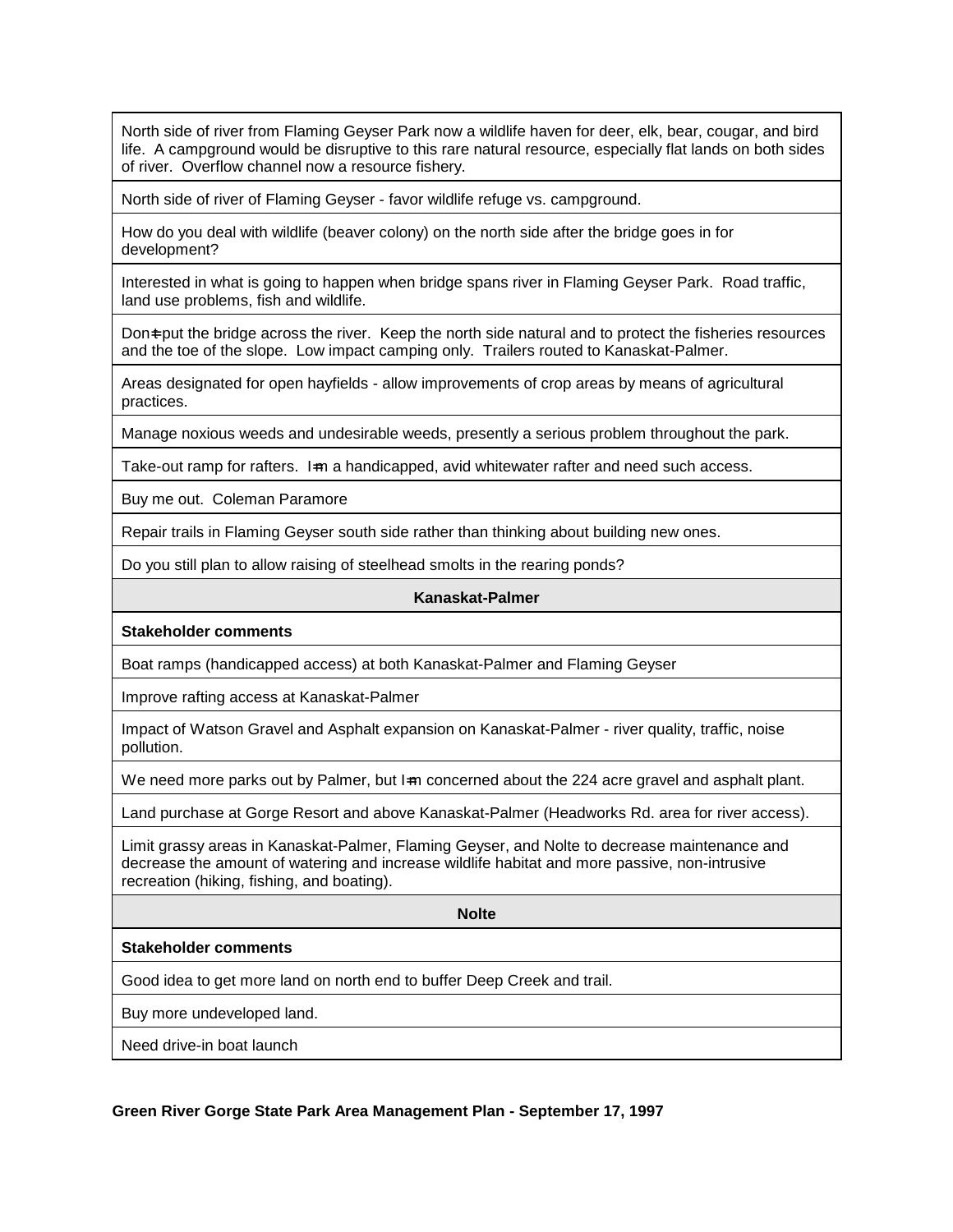Could use a parking area at the boat launch/fishing area to minimize on-road parking.

#### **Undeveloped Areas**

#### **Stakeholder comments**

Access - first choice north side of river, Franklin to Kummer Bridge.

Develop boat launch for drift boats at HWY 169 bridge or above to Icy Creek.

Access for boaters at Highway 169 bridge (near Cadman above Flaming Geyser).

Are you planning on developing an access point near the Green River Resort area that is accessible for rafters, as well as, kayakers? Currently, the access in this area is difficult to get to and requires hiking up and down a steep hill.

I do not want to see development in the Gorge (i.e. mid-Gorge facility). The area should be left in a Anatural@ state.

River access at Franklin area for rafters, kayakers, hikers, picnickers, etc..

Buy parking lot west of Franklin Bridge, where State Parks already has an easement.

Locate and construct low standard safe access to the river.

If State Parks wants to develop Franklin, please keep it small and maintain the remote, rustic feel of the area.

Whitewater rafting - easy access for put-in and take-out (Headworks and Flaming Geyser). I=m an avid rafter, I raft almost every weekend, I have a handicap (knee), and it is almost impossible to help carry a raft. The Green River Gorge is rafted by many.

Purchase land above Kanaskat-Palmer along Headworks Road for rafting access.

(Acquire land between) gravel mining and river as a buffer - aesthetics, soil stability, and water quality.

Acquire trail rights of way and easements.

Land acquisition should be more aggressive.

Buy as much undeveloped land as possible and keep as much as possible undeveloped.

Purchase the Green River Resort. It is not only a prime location for boater access (kayaks and canoes) for both the upper and lower gorge runs, but also a great location for picnickers, hikers, birders, etc..

Is there any way to guarantee, if Carter-s want to sell the Resort, that State Parks will have first choice to purchase?

Purchase Green River Gorge Resort.

Use existing logging roads for foot traffic access.

Consider trail development by use i.e. horseback, hiking, biking.

As a former trail rider (on horses), I think it its not appropriate for this activity in the Gorge. It is more appropriate for O=Grady Park and by Mud Mountain Dam trails where fisheries resources are not so impacted because there are no Agorge@ (steep) conditions. Green River Gorge is unique and not appropriate for every recreational activity.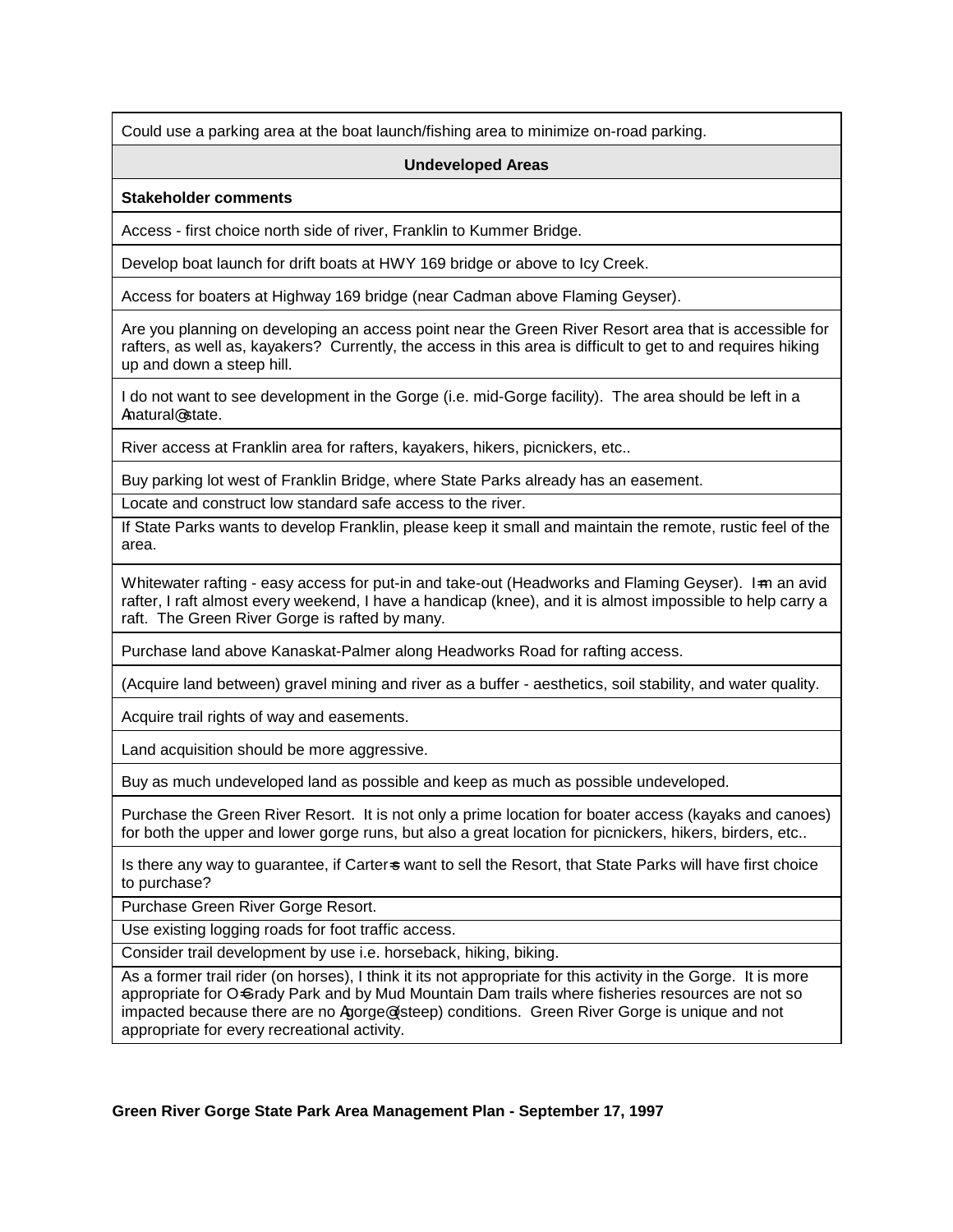#### **Stakeholder Comments, Second Public Meeting (February 13, 1997)**

**Issue Subjects:** 

**1) Land Classification Alternatives A, B, and C**

**2) Property Acquisition/Surplus Priorities and Conservation Area Boundary Adjustments**

**3) Park Resource Management Concerns**

# **Land Classification Alternative A** You don=t have any boat trailer access at Kanaskat-Palmer or Flaming Geyser. Want take out at fish hatchery. Rafters don=t even want a boat ramp in the Franklin area. It=s not necessary. Build a comprehensive equestrian use with trailer park areas. Parking of trailers is a priority. This alternative would be the best, 80% should be resource recreation. A Gorge trail from Flaming Geyser to Kanaskat-Palmer with side trail to Nolte State Park. We need boat trailer access for ADA purposes at 1) Kanaskat-Palmer 2) Flaming Geyser 3) Icy Creek Hatchery for heavy rafts. Kummer property all recreation. Manage as open space, grassland, open range. Incorporate some natural area in alternative A. Maybe upper Flaming Geyser area and/or Kummer area.

Do not have RV camping at Kummer because of the access from Green Valley Rd.

Raft trailer access needed at 1) Kanaskat-Palmer 2) Flaming Geyser 3) Icy Creek Hatchery for family oriented boating.

Kummer property all recreation. Allow equestrian area designated tie-ups, loading, and trailhead.

Develop Kummer property for RC flying

#### **Land Classification Alternative B**

Needs a few natural areas.

This is too complex to do without study, so will have to send it to you later.

#### **Land Classification Alternative C**

Need boat trailer access at Kanaskat-Palmer, Flaming Geyser, and Icy Creek

Mid Gorge alternative C.

Alternative C is your best plan. Protect the resource. Keep Flaming Geyser recreational. Put river access at Gorge Resort and Icy Creek Fish Hatchery.

The Gorge is beautiful and should be kept with little development.

Alternative C: But it must include trailer access to the river-s edge for boaters, both at Kanaskat-Palmer and Flaming Geyser. Handicapped access is very much a priority.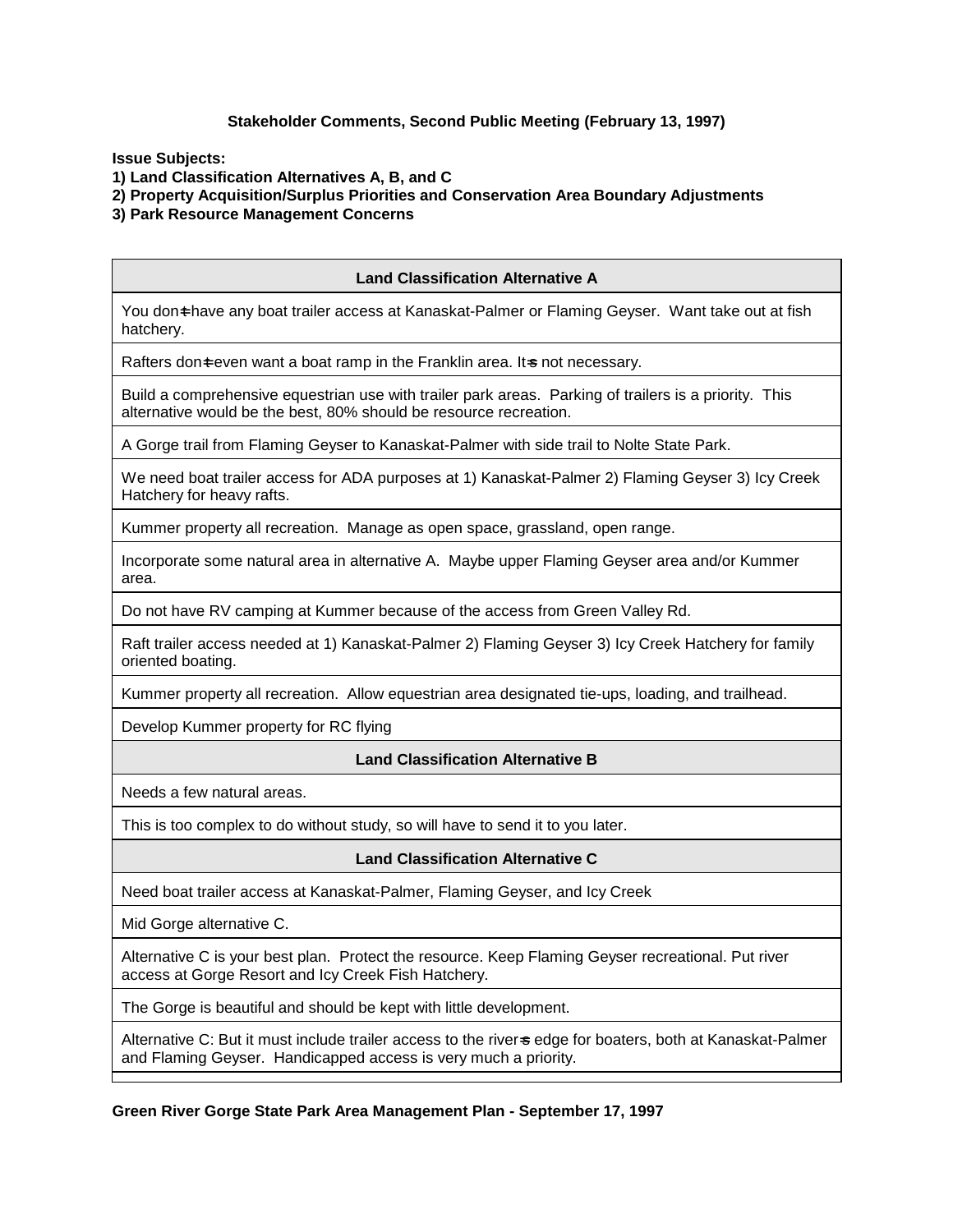Don-t overdevelop the inner Gorge. Use a modified C plan to include raft trailer access.

Plan C, except Icy Creek. Icy Creek - B. Please install access area for boaters.

Alternative C with some improved boater access at Icy Creek.

Land classification: Kummer - natural, Flaming Geyser fields - resource recreation, Flaming Geyser silica mine - resource recreation.

Top priority, protect Gorge area from development - alternative C.

I support the most natural designation - hikers, kayaking.

Maybe too restrictive to general public.

Strongly prefer alternative C.

I don<sub>t</sub> like alternative A. I prefer alternative C, but could live with some of alternative B. Let us use, but not overuse or we may love it to death.

Generally prefer alternative C because the Gorge is a fragile area. Unfortunately people are on the environment and many of the areas on the river are dangerous to travel. Seems like we have multiple drownings every year.

Like alternative C the best.

Prefer alternative C. Will send detailed comments for specific sites. Keep Green River Gorge natural. It is one of the wonders and tourist attractions of King County.

**Property Acquisition/Surplus Priorities and Conservation Area Boundary Adjustments**

Take out access for boaters at Fish Hatchery and Gorge Resort

Franklin Site # 7; move up to # 2.

#1 is good; buy old growth and old trees as much as possible.

Acquire Icy Creek property # 15 - High Priority. Install river access point at # 15 - High Priority. In general, acquire as much land as possible.

Would like to see State Parks acquire property above Palmer Park on Headworks Rd. Change Priorities: #1 Gorge Resort Area - Most beautiful spot on earth, #2 Icy Creek Fish Hatchery - River access.

Put #7 and #15 to the top of the priority list, as they are both prime boater access sites.

Acquire: Green River Resort and property on Headworks Road. #7 should move to #1.

Acquire sufficient land on top to allow horse trails on both sides of Gorge.

Shangri-La Resort - whole thing.

Acquisition - Gorge Resort #1 if possible to buy.

Acquisition - Rafting take-out (put in at Icy Creek Fish Hatchery).

Upgrade property of Lot #28 for picnic viewpoint area.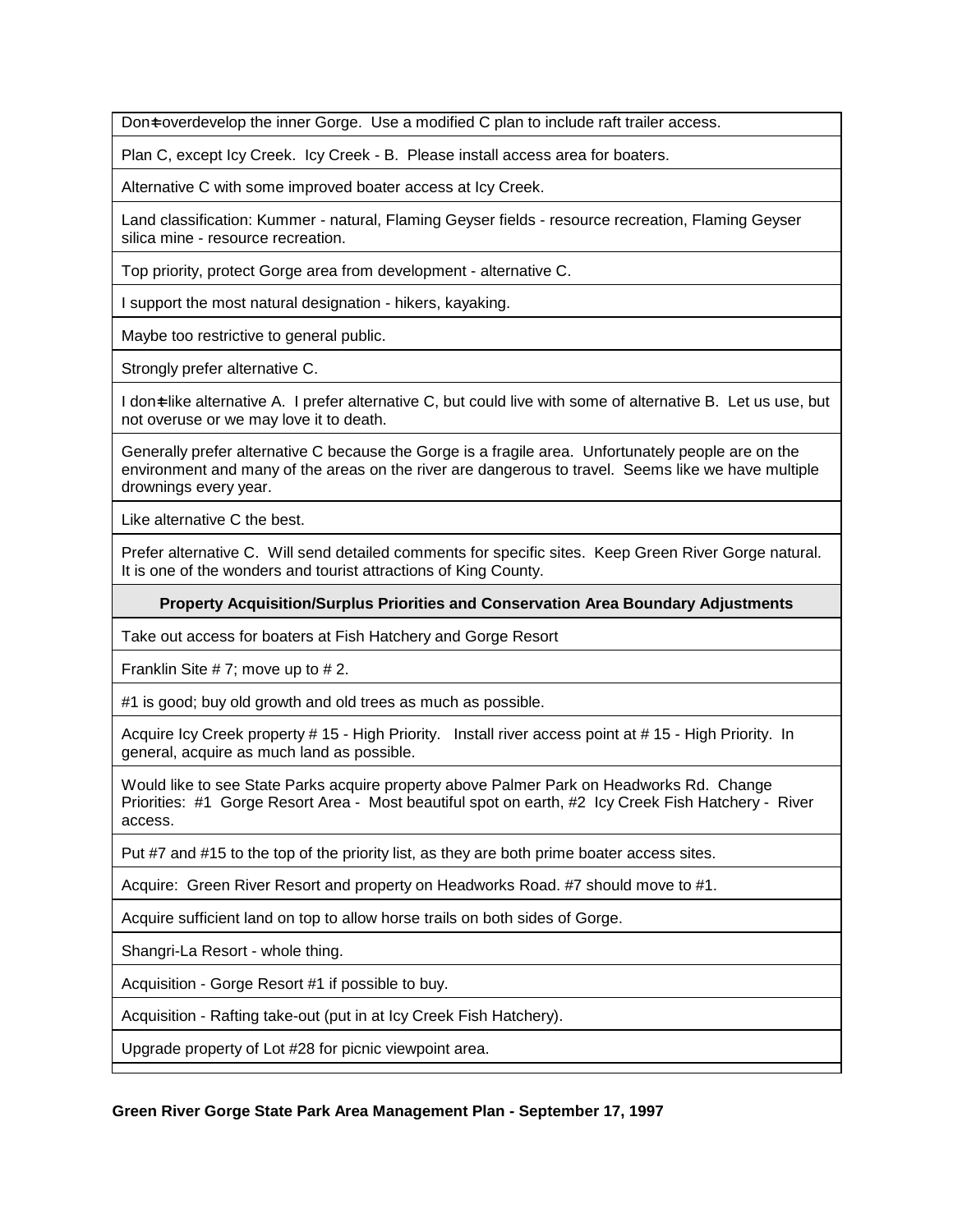Time lines for #12? Acquisition #15? and/or #2? Easement #8? How much land needed for trail easements?

Acquire boundaries that allow continuous movement up the Gorge. I support strongly a trail system at least on one rim the length of the Gorge.

Move up priority of Gorge Resort and Icy Creek Hatchery! Top Priority.

I like your priority # 1 for Icy Creek and priority # 2 for Kanaskat-Palmer. Re: surplusing land at Nolte: is it needed for parking and access to trail from White River on north and west to the Gorge? Horse trailers, used to park on power lines but that is been sold.

Acquisition Priorities: 1. Icy Creek Hatchery Section 25, 2. Section 9 South Bank, 3. Green River Gorge Resort

Move #15 to Priority #1.

Would like to see you acquire land on Headworks Road.

Provide take-out access on/by Icy Creek.

Strongly support priorities # 1 and # 2. It is very difficult to prioritize without knowing projected budgets and costs of individual acquisitions.

#### **Park Resource Management Issues**

why is a collection fee suggested for boaters but not fisherman/RCers/Hikers etc.. Let-s not just change if you start changing.

Limits on RC planes to keep them from bothering neighbors and other users.

Need more group picnic areas near Flaming Geyser.

Equestrian and bicycle trails where land is high and dry, no steep and/or unstable slopes or fish resources and water quality to be degraded. Keep the Gorge itself natural and quiet, manage for wildlife and natural scenic beauty.

You have no trailer take-out proposed at Flaming Geyser. Taking out at Whitney Bridge is not feasible.

Citizens group to meet with you.

No jet skis!

Please install ADA boat trailer access at Kanaskat-Palmer, Flaming Geyser, Icy Creek.

Include boat trailer access at Kanaskat-Palmer, Flaming Geyser, and fish rearing pond (Icy Creek).

(RC Planes) AMA required or something like that. Move field to another area? Move runway to other side of field. Put a RC committee together to address field problems like we were told 1 year ago. Restrooms, fenced off runway for safety pilot area, let-s get something going. Develop Kummer property if we have room.

A RC flying AMA or something like that, put a committee of RC pilots (7) together to run field. Move field or runway.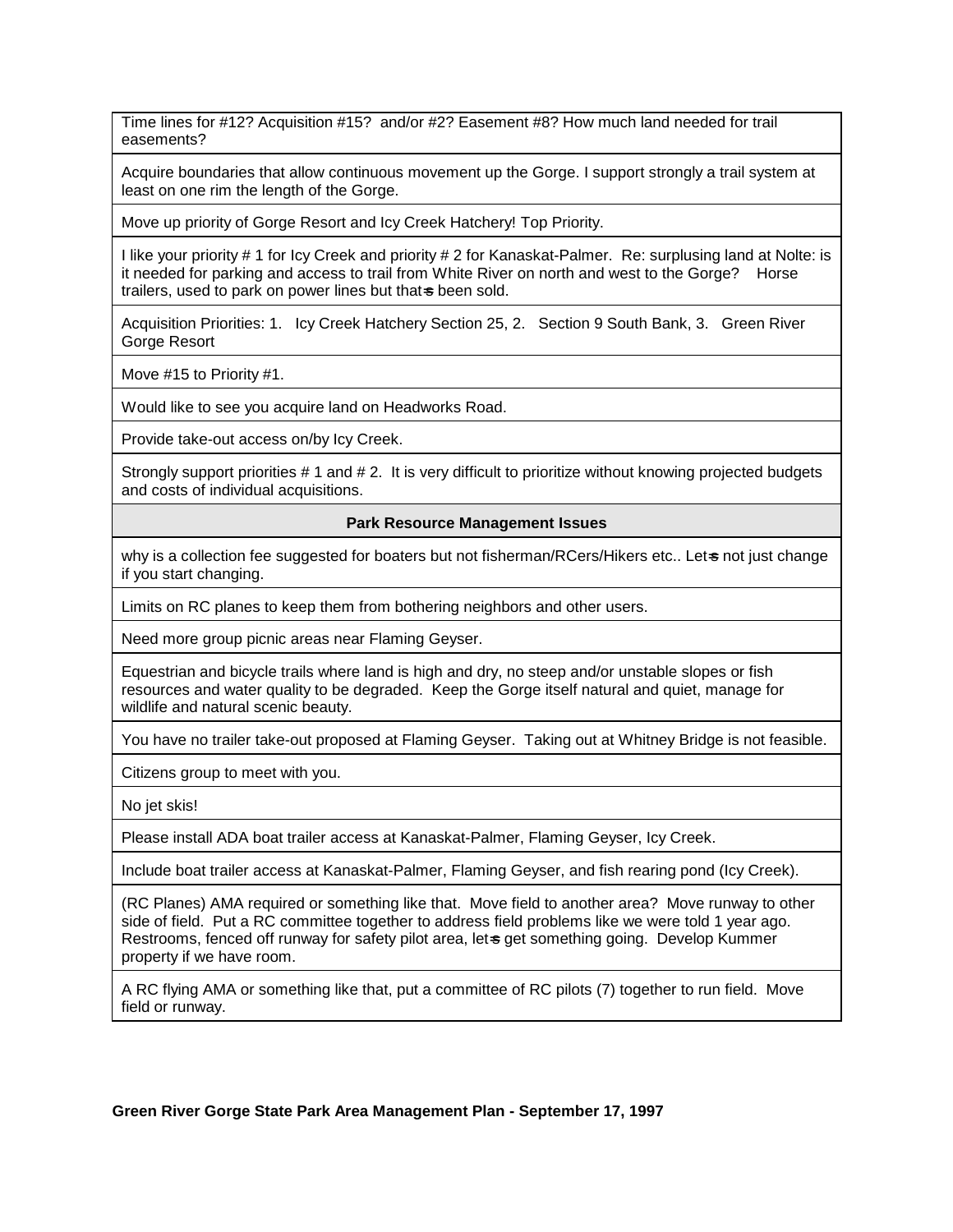Require AMA (Academy of Model Aeronautics) or SFA (Sport Flyers Association) membership. Membership includes insurance against accidents for RC flyers.

The management plan needs to include ADA access for vehicle assisted launching of white water rafts from trailers. The average raft weighs 200+ pounds and carrying it a long distance is extremely physically exhausting.

Have as little land in grass/lawns as is truly needed for kids and adults for less management. Keep it natural as much as possible.

Must include an ADA boat access at both Kanaskat-Palmer and Flaming Geyser. This means a trailer hauling a boat must have access to the rivers edge.

The management plan does not take recreational boating into account. Needs raft trailer access at Kanaskat-Palmer, Flaming Geyser and Icy Creek.

Get formal recognition for R/C flyers (end test program). Registration such as: I have read, understand, and agree to fly by the rules. Revoke flying privileges for those that violate rules.

I don<sup> $\pm$ </sup> believe that a parking area of 100+ cars is needed at Kanaskat-Palmer.

Consider citizens advisory group for gorge.

Would like to see you include boat ramp at Flaming Geyser (trailer accessible). You seem to be accommodating (all) at Flaming Geyser except boaters.

RC test program has gone on 1 2 years more than intended. Approve as recognized activity.

I would like to compliment the park staff, Ralph Mast in particular, for his helpfulness and willingness to work with park users to ensure a safe, fun environment for all.

When will you call a halt to alcohol on campus? We are tired of losing our fences.

More parking at Flaming Geyser.

Consider resource inventory of Gorge - biological, geological, etc.

Develop Kummer property by the barn for RC flying.

Vic Stoltey - RC Pilot - All persons flying here should be A.M.A. members. This membership provides insurance for personal and property damage.

Kummer property could be a good place to fly.

Picnic shelters (or tables) in area near old bridge.

Boat launch and take-out facilities at Flaming Geyser and Kanaskat-Palmer for trailer access and ADA.

Do not allow jet skis anywhere in the Gorge.

Adjust standards on limits of acceptable change - one accident ever unreasonable. 10 complaints by different people (10% factor: 10% screw it up for the 90% who follow the rules).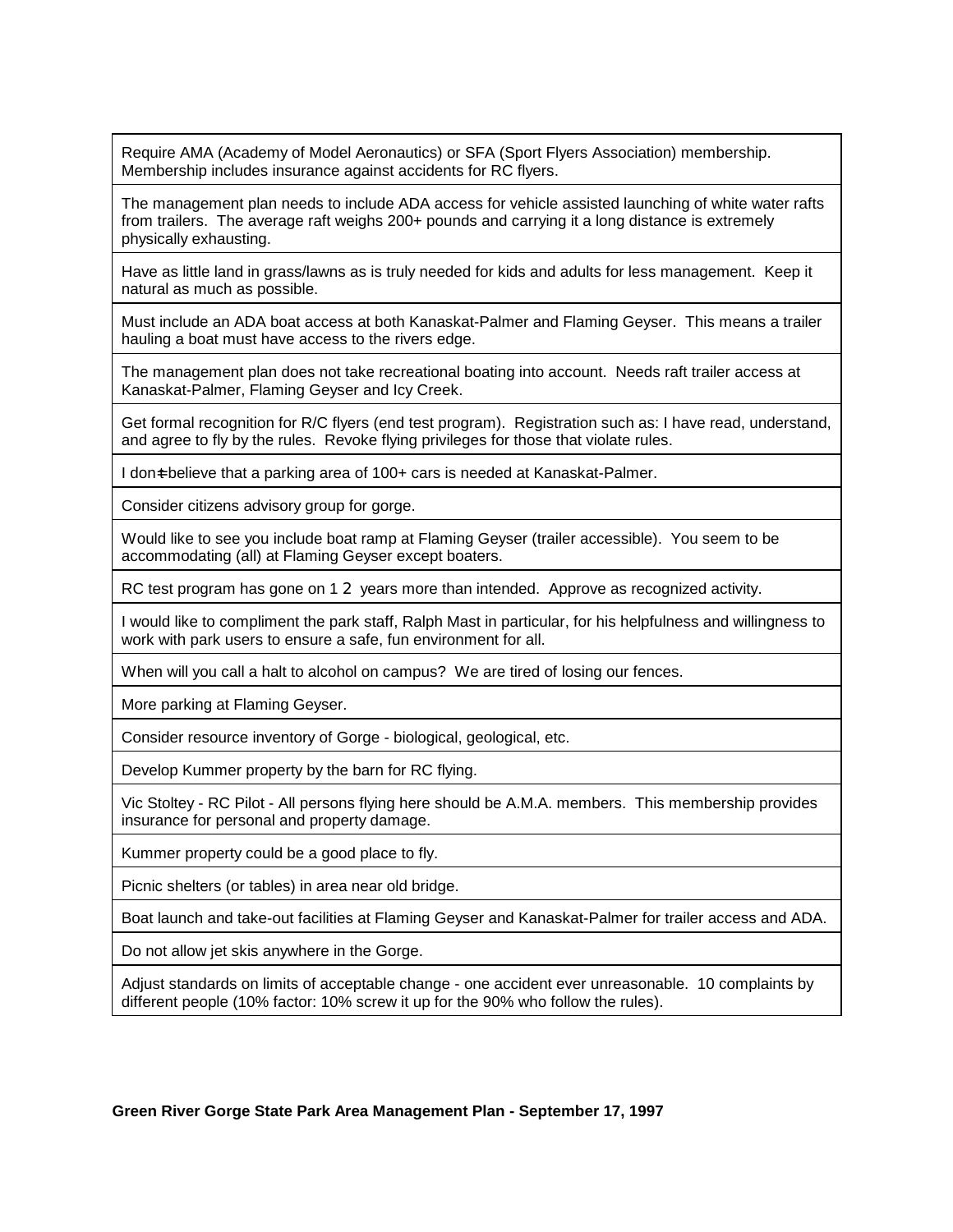## **Stakeholder Comments, Third Public Meeting (March 27, 1997)**

**Issue Subjects: 1) Land Classification - Staff Recommended Alternative 2) Draft 1997 Property Acquisition/Surplus Priorities and Conservation Area Boundary Adjustments 3) Draft Park Management Plan**

#### **Land Classification - Staff Recommended Alternative**

I feel that a trail along the Green River Corridor will adversely affect the Green River Gorge and the surrounding environment.

The land classification system should clearly distinguish between State Park and other public lands and privately owned lands. No classification should be placed on private lands that would restrict or impede private land uses.

I believe more land should be classified for vehicle assisted trailer boat launches at Flaming Geyser and Kanaskat-Palmer.

Suggest all Kummer property - natural classification for natural area interpretation only. North side access ok as is.

Classification should be Resource Recreation on most of properties (as apposed to Recreation)

Inside AGorge Face<sup>®</sup> alternative same as alternative C - Resource Recreation, except up to 9 areas have been identified as access points to river, which would be designated Resource Recreation. 3 questions, 1) Alternative C is Resource Recreation so the above statement doesn=t make sense; 2) only see 7 arrows on map; 3) Arrows not at mid-Gorge access. (Stakeholder wants a Resource Recreation river access corridor at the Franklin Heritage Area site.)

Mid-Gorge access recommended alternative is Heritage. This is great. All development would be conditional. What plans does State Parks have for this and for future development?

Overall it looks good, but I still feel we must protect and enhance fish and other wildlife as much as possible. This area is one of our best opportunities for this.

A boat launch at Icy Creek Hatchery should be constructed to comply with ADA provisions.

Leave the old Whitney Bridge in the field where it now sits so Kummer property can receive low impact! Elk, deer are there. Bird watchers, fishermen, walkers. Bridge would have adverse aesthetic impact.

#### **Draft 1997 Property Acquisition/Surplus Priorities and Conservation Area Adjustments**

I believe that the March 27 draft proposal adequately addresses the issues.

Buy all land possible on south rim as availability comes up.

What is State Parks doing to acquire the Green River Gorge Resort? Why not make it a higher priority?

The area between acquisition priority #1 and the Enumclaw-Franklin Road (i.e. Priority #17 should be de-listed and excluded from conservation area boundaries.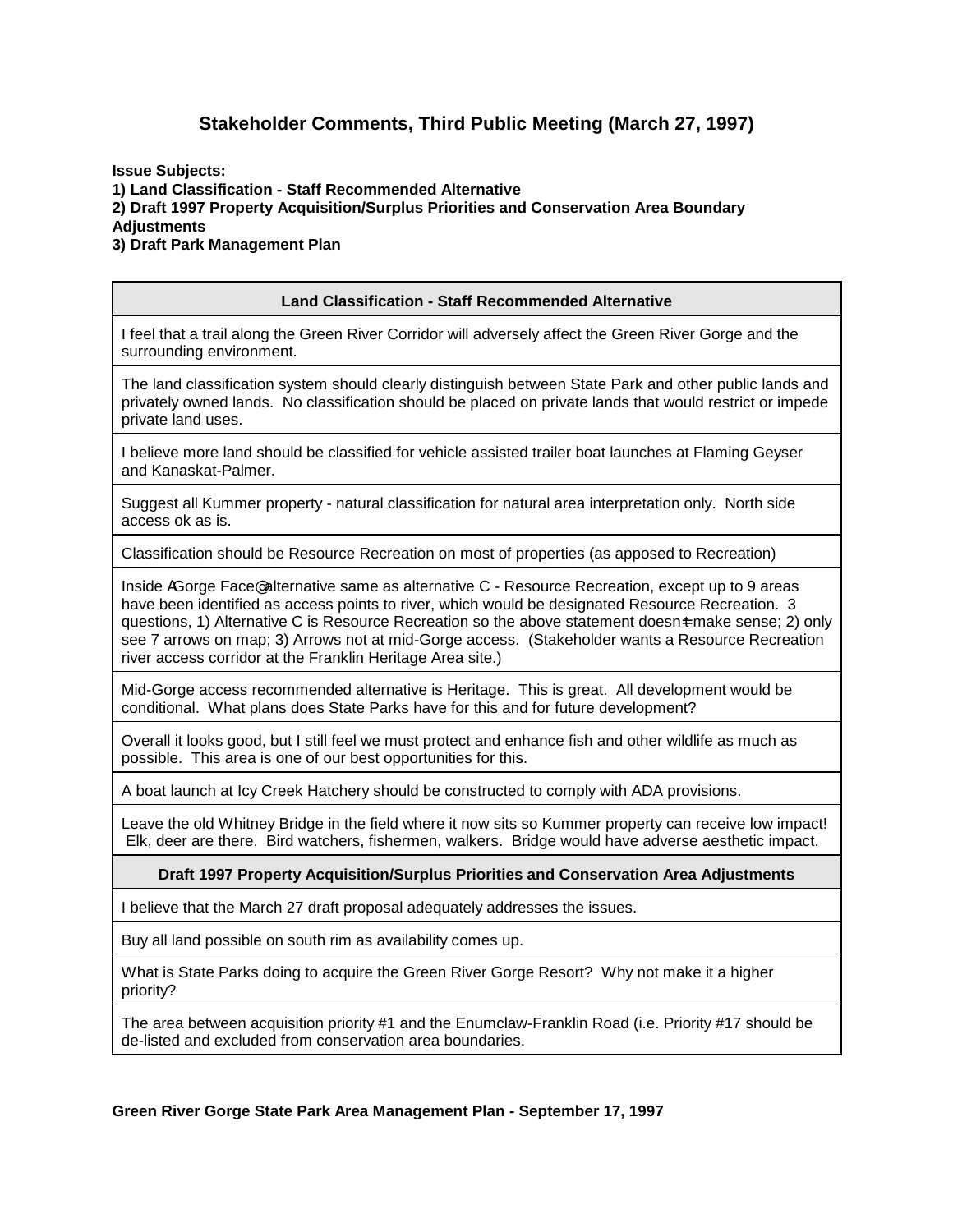Acquisition priority #2: want more information on exact location of property, easement, part of property to be used for parking. Question: who is current owner?

Acquisition priority #1, Question: Regarding all proposed uses, classification for this piece of property, could a raft access (including disabled rafters) be one use? If not, would like priority #11 moved up.

The Shangri-la Resort should not be acquired in fee, although lesser property interests (development rights, timber harvest rights) should be considered.

The historic townsite of Franklin should be expanded to include areas further to the west which are not included in current park planning. (NW - outside existing conservation area boundary.)

Acquisition priorities #3 and #4: Would like to see Gorge Resort as #3 and Shangri-la as #4, but realize it probably doesn-t matter because you would start work on whichever becomes available first.

Like to see State Parks take an aggressive approach to acquiring: 1) the parking and river access near Green River Gorge Resort; and 2) Green River Gorge Resort.

Have the acquisition priority #24 follow topographic lines in section 26-21-6; rather than following quarter section lines.

#### **Draft Park Management Plan**

I believe we need some vehicle assisted boat trailer launch points at Flaming Geyser and at Kanaskat-Palmer in compliance with ADA.

All land owners within proposed park boundaries (conservation area) should be stakeholders. There should be no management planning for privately owned property unless or until a contract, easement, or license is acquired from land owner.

Good job overall on management plan.

There should be a recognition that the management plan has a potential for devaluing private property interests through inclusion within the conservation area. Such a de-valuation is a de-facto Ataking<sup>®</sup> of property. ATaking<sup>®</sup> should be fully compensated to private property owners.

State Park comments on proposals for private development on private properties within conservation areas, should recognize the principal of proportionality. The requested mitigation must be proportionate to the identified impacts.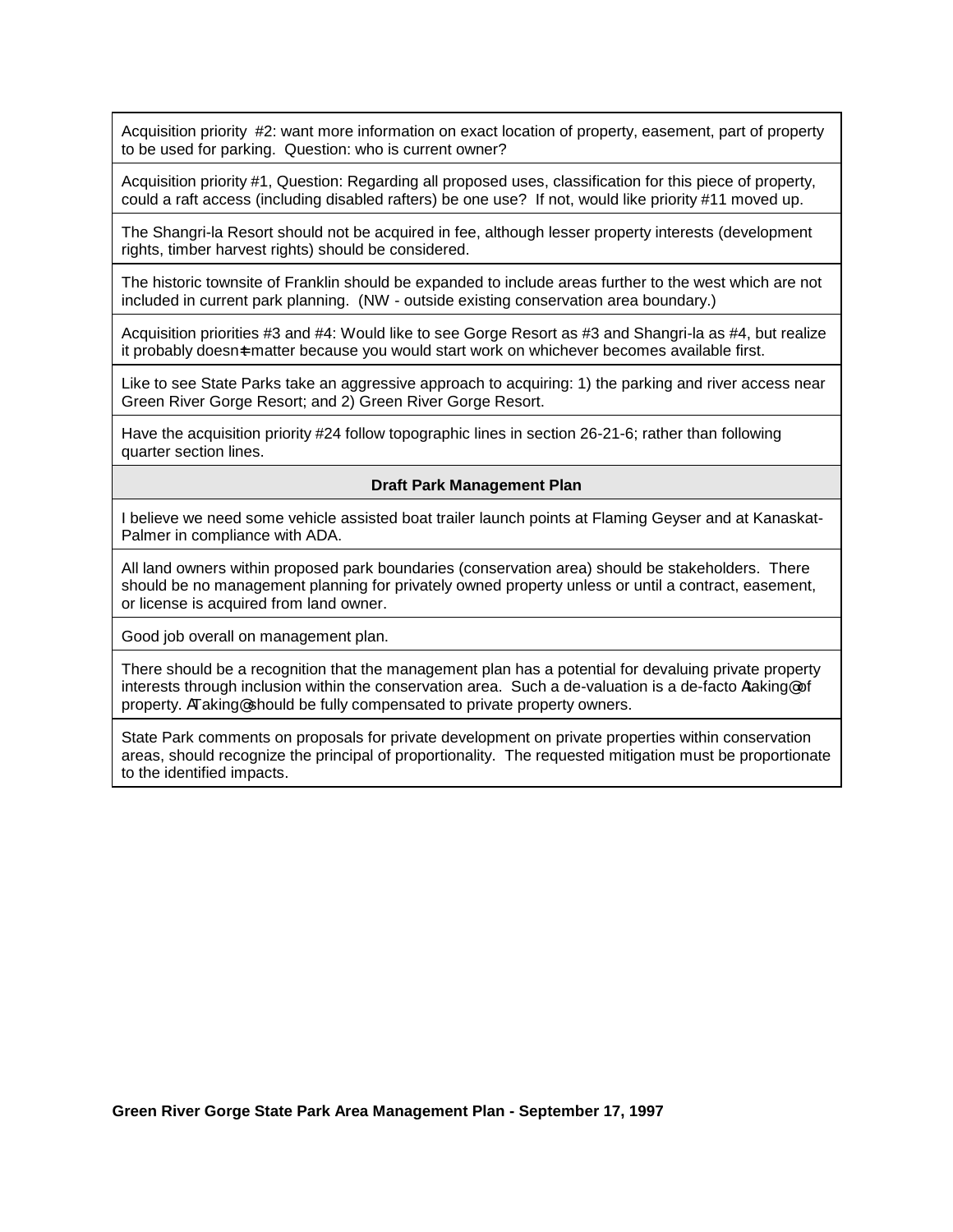#### *GREEN RIVER GORGE STATE PARK AREA MANAGEMENT PLAN SUMMARY AND DISPOSITION OF ISSUES – APPROVED APRIL 18, 1997*

|                                                                                                                                                    | All Green River Gorge State Park Areas                                                                                                                                                                                                                                                                                                                                                                                                                                                                                                                                                                                                                                                                                                                                                                                                                                                                                                                                                                                                                                                                                                                                                                                                                                                                                                                                                                                                                                                                                                                                                                                                 |
|----------------------------------------------------------------------------------------------------------------------------------------------------|----------------------------------------------------------------------------------------------------------------------------------------------------------------------------------------------------------------------------------------------------------------------------------------------------------------------------------------------------------------------------------------------------------------------------------------------------------------------------------------------------------------------------------------------------------------------------------------------------------------------------------------------------------------------------------------------------------------------------------------------------------------------------------------------------------------------------------------------------------------------------------------------------------------------------------------------------------------------------------------------------------------------------------------------------------------------------------------------------------------------------------------------------------------------------------------------------------------------------------------------------------------------------------------------------------------------------------------------------------------------------------------------------------------------------------------------------------------------------------------------------------------------------------------------------------------------------------------------------------------------------------------|
| <b>General Issues</b>                                                                                                                              | Proposed management approach                                                                                                                                                                                                                                                                                                                                                                                                                                                                                                                                                                                                                                                                                                                                                                                                                                                                                                                                                                                                                                                                                                                                                                                                                                                                                                                                                                                                                                                                                                                                                                                                           |
| Property acquisition                                                                                                                               | Park Policy: State Parks will develop and maintain a long-term, prioritized property acquisition plan for the<br>entire Green River Gorge Conservation Area (GRGCA) and Nolte State Park. See Green River Gorge State<br>Park Area 1997 Property Acquisition and Surplus Priorities/Conservation Area Adjustments".                                                                                                                                                                                                                                                                                                                                                                                                                                                                                                                                                                                                                                                                                                                                                                                                                                                                                                                                                                                                                                                                                                                                                                                                                                                                                                                    |
| Land use patterns in<br>the Green River<br>Gorge State Park<br>Area                                                                                | Park Policy: State Parks will advocate for the protection of those natural, cultural, and recreational resources<br>that are vital to the integrity of the GRGCA. At the same time, staff will not advocate for regulations that are<br>likely to effect the property values of those privately owned lands that the agency is seeking to purchase.<br>Agency staff will continue to review and comment on SEPA checklists and other King County development,<br>shoreline, and conditional use permit applications that may affect the GRGCA.                                                                                                                                                                                                                                                                                                                                                                                                                                                                                                                                                                                                                                                                                                                                                                                                                                                                                                                                                                                                                                                                                         |
| <b>Natural Resource</b><br><b>Issues</b>                                                                                                           | Proposed management approach                                                                                                                                                                                                                                                                                                                                                                                                                                                                                                                                                                                                                                                                                                                                                                                                                                                                                                                                                                                                                                                                                                                                                                                                                                                                                                                                                                                                                                                                                                                                                                                                           |
| Preservation of<br>wildlife habitat/<br>natural ecosystems                                                                                         | Park Policy: 1) State Parks will effectively respond to regional wildlife habitat issues and needs identified by<br>state, federal, and tribal fisheries/wildlife professionals and any wildlife habitat management plans adopted by<br>their jurisdictions. 2) Park staff will ensure that recreational use/development will not encroach upon identified<br>wetland areas and the wildlife habitat they provide. 3) Park staff will continue to enforce "no hunting" and<br>domestic pet leash laws in effect at all state parks.                                                                                                                                                                                                                                                                                                                                                                                                                                                                                                                                                                                                                                                                                                                                                                                                                                                                                                                                                                                                                                                                                                    |
|                                                                                                                                                    | Land Classification: The GRGCA approaches management of wildlife and vegetative resources from a<br>"habitat protection" perspective. Designating park areas as either Natural or Resource Recreation Areas under<br>the agency's land classification system affords a high degree of protection to habitat by limiting recreation to<br>low- and medium-intensity activities and developments.                                                                                                                                                                                                                                                                                                                                                                                                                                                                                                                                                                                                                                                                                                                                                                                                                                                                                                                                                                                                                                                                                                                                                                                                                                        |
|                                                                                                                                                    | Most undeveloped areas within the rim of the Gorge between Flaming Geyser and Kanaskat-Palmer are<br>classified as Natural Areas. Exceptions to this classification are for areas that are either developed already to<br>a higher level of intensity (Green River Gorge Resort, Shangri-la Resort), were previously actively used and<br>could be again (Old Town of Franklin), and seven potential Resource Recreation river access corridors.<br>Upland activities in the Gorge Natural Areas should generally be limited to trail hiking and nature observation.<br>Upland development should be limited to trail construction and interpretive signs/displays. Water oriented<br>activities in the Gorge Natural Areas should generally be limited to fishing, kayaking, river rafting and other low-<br>intensity activities that do not require on-shore development. In the seven Resource Recreation river access<br>corridors, recommended upland activities and developments should generally be limited to hiking, biking,<br>horseback trails. Primitive camping may be available in some of these access sites if there is high demand for<br>that use with little likely resource impact. Water oriented activities in the seven Resource Recreation river<br>access corridors should generally be limited to swimming, fishing, kayaking, and rafting. Recommended water<br>oriented development should be limited to kayak/raft haul-out areas and other medium-intensity developments.<br>No public motor vehicular use, other than special ADA access, should be permitted in any of the seven access<br>corridors. |
|                                                                                                                                                    | Undeveloped areas outside the rim of the Gorge between Flaming Geyser and Kanaskat-Palmer (including<br>parts of Flaming Geyser and excluding the Old Town of Franklin Heritage Area, Green River Gorge Resort,<br>and Shangri-la Resort) are principally classified as Resource Recreation. This recognizes that the quality of<br>the natural environment is the primary attraction for recreating in the area. Between Flaming Geyser and<br>Kanaskat-Palmer, recreation is generally limited to hiking, biking, horseback riding, primitive camping and other<br>medium-intensity activities. Recommended development in these areas is limited to multi-purpose non-<br>motorized trails, primitive sanitary facilities (vault/composting toilets), primitive campsites, picnic areas, and<br>other medium-intensity developments.                                                                                                                                                                                                                                                                                                                                                                                                                                                                                                                                                                                                                                                                                                                                                                                                |
| Fire prevention/<br>suppression                                                                                                                    | Park Policy: 1) In compliance with agency policy, park staff will maintain an emergency fire suppression plan.<br>2) Park staff will take seasonal training in initial fire suppression techniques, size up/reporting, equipment<br>storage locations and equipment operation. 3) Park staff will ensure that fire protection contracts with local fire<br>districts and DNR are kept current.                                                                                                                                                                                                                                                                                                                                                                                                                                                                                                                                                                                                                                                                                                                                                                                                                                                                                                                                                                                                                                                                                                                                                                                                                                         |
| <b>Cultural Resource</b><br><b>Issues</b>                                                                                                          | Proposed management approach                                                                                                                                                                                                                                                                                                                                                                                                                                                                                                                                                                                                                                                                                                                                                                                                                                                                                                                                                                                                                                                                                                                                                                                                                                                                                                                                                                                                                                                                                                                                                                                                           |
| Interpretation of<br>regional mining<br>activity and<br>associated<br>settlement, Native<br>American<br>history/prehistory,<br>and natural history | Park capital project proposal: Develop a Park Area Interpretive Master Plan that expands upon the existing<br>Flaming Geyser Interpretive Master Plan for all parks within the Green River Gorge State Parks Area. An<br>interpretive master plan should include at least the following elements as appropriate to the site: 1) an area-<br>wide interpretive survey; 2) an area-wide interpretive theme; 3) design and location of interpretive<br>structures/facilities; 4) interpretive displays, artifacts, signs, and brochures; 5) on-site interpretive<br>programming; 6) on-going maintenance procedures; and 7) volunteer participation.                                                                                                                                                                                                                                                                                                                                                                                                                                                                                                                                                                                                                                                                                                                                                                                                                                                                                                                                                                                      |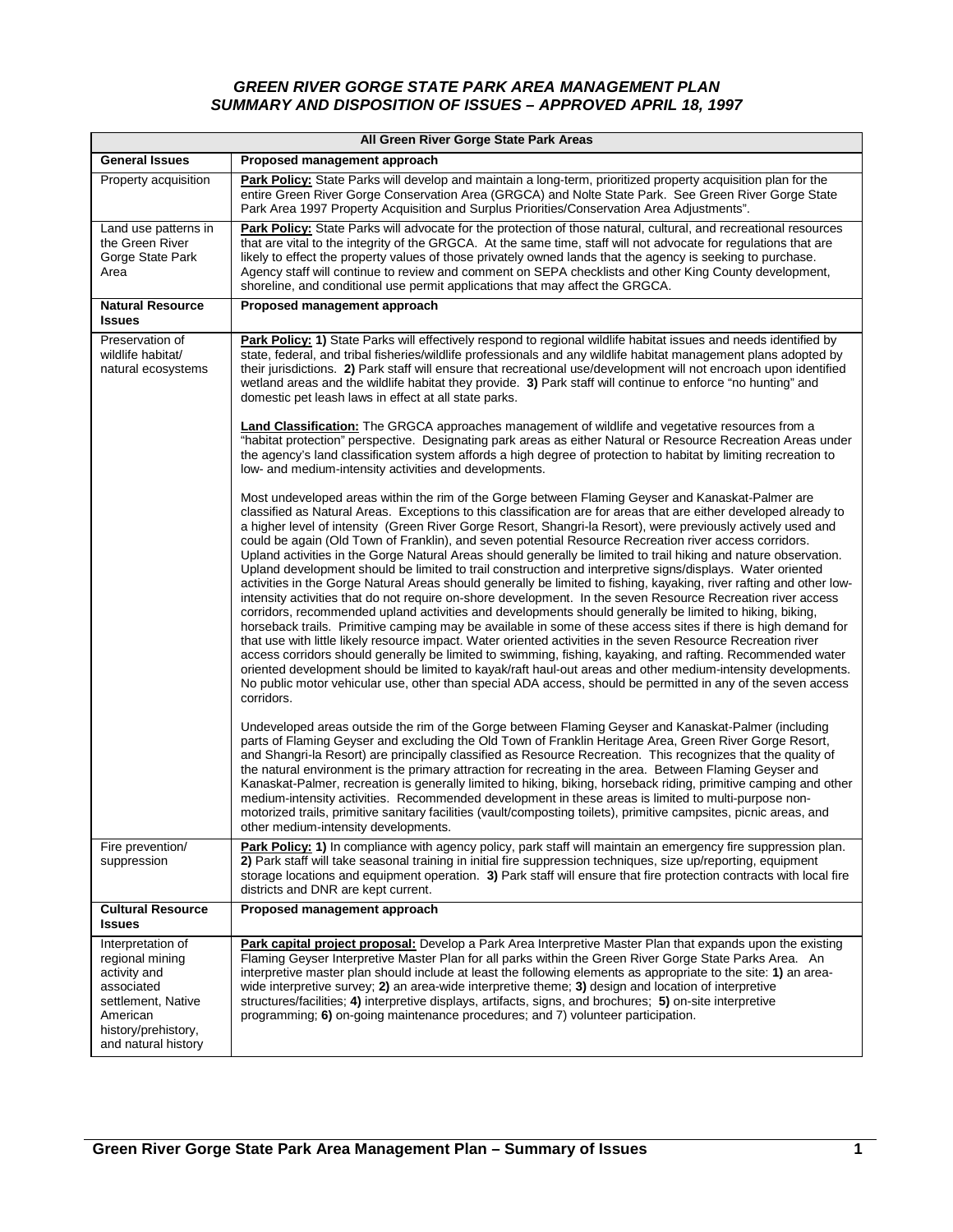| Identification and<br>stabilization of<br>historic/prehistoric<br>sites and artifacts | Park capital project proposal: As part of the development of a Park Area Interpretive Master Plan, 1) conduct<br>an extensive inventory (survey) of historic and prehistoric (archaeological) sites and artifacts throughout the<br>Park Area; and 2) develop a cultural resource stabilization component of the Park Area Management Plan to<br>provide for immediate protection of historic/prehistoric sites and artifacts from human and natural impacts.                                                                                                                                                                                                                                                                                                                                                                                                                                                      |
|---------------------------------------------------------------------------------------|--------------------------------------------------------------------------------------------------------------------------------------------------------------------------------------------------------------------------------------------------------------------------------------------------------------------------------------------------------------------------------------------------------------------------------------------------------------------------------------------------------------------------------------------------------------------------------------------------------------------------------------------------------------------------------------------------------------------------------------------------------------------------------------------------------------------------------------------------------------------------------------------------------------------|
| Recreational<br><b>Resource Issues</b>                                                | Proposed management approach                                                                                                                                                                                                                                                                                                                                                                                                                                                                                                                                                                                                                                                                                                                                                                                                                                                                                       |
| ADA compliance                                                                        | Park Policy: Park staff will ensure that park development projects and park operation comply with all<br>provisions of the ADA. As funds permit, any planned maintenance proposal for park facilities should include<br>retro-fitting to maximize accessibility to persons of disability.                                                                                                                                                                                                                                                                                                                                                                                                                                                                                                                                                                                                                          |
| <b>Visitor Security</b>                                                               | LAC assessment, monitoring, and management of: 1) The number of law enforcement contacts per year (in<br>entire Green River Gorge State Parks Area) resulting in escalation of enforcement (use of force) and requiring<br>written incident reporting by park enforcement staff; standard = no greater than 5 law enforcement contacts<br>resulting in escalation of enforcement and requiring written incident reporting are acceptable (Standard raised<br>to reflect changed lowered threshold of the definition of use of force - handcuffing). 2) The number of notice of<br>infractions/citations for offenses against persons or property written per year (in entire Green River Gorge<br>State Park Area) for similar violations; standard = no greater than 5 notices of infraction/citations for offenses<br>against persons or property written by park rangers for similar violations are acceptable. |
| Park facilities/utilities<br>maintenance                                              | Park Policy: Park staff will perform annual park facilities/utilities inspections, perform minor maintenance<br>tasks, and submit park planned maintenance project proposals as required. Facilities/utilities inspections<br>should include: 1) Park roadways; 2) buildings; 3) outdoor shelters; 4) pedestrian bridges; 5) signage; 6) BBQ<br>stoves; 7) picnic tables; and 8) utility systems - sewage systems, water distribution systems, and electrical<br>systems.                                                                                                                                                                                                                                                                                                                                                                                                                                          |
|                                                                                       | <b>Flaming Geyser</b>                                                                                                                                                                                                                                                                                                                                                                                                                                                                                                                                                                                                                                                                                                                                                                                                                                                                                              |
| <b>General Issues</b>                                                                 | Proposed management approach                                                                                                                                                                                                                                                                                                                                                                                                                                                                                                                                                                                                                                                                                                                                                                                                                                                                                       |
| <b>Potential future</b><br>development on north<br>side of river (Kummer<br>property) | Land classification: The property on the north side of the Green River across from the developed Flaming<br>Geyser site is classified as a combination of recreation and resource recreation areas (see Land Classification<br>Map). This classification scheme allows development of group picnicking sites, nature trails, fishing access,<br>comfort station, river craft haul-out/launch, and a vehicular bridge to link the site to the existing Flaming Geyser<br>site. Development of camping facilities, while technically allowable under both classifications, is not<br>recommended for this site.                                                                                                                                                                                                                                                                                                      |
|                                                                                       | Capital project proposal: Prepare a Kummer Property Master Facilities Site Plan. This plan should address<br>site suitability and design of day-use facilities including, picnic sites/shelters, nature trails, fishing access,<br>comfort station, river craft haul-out/launch, and bridge installation between Flaming Geyser and the Kummer<br>site. As much as practical, these facilities should be ADA accessible.                                                                                                                                                                                                                                                                                                                                                                                                                                                                                           |
| Renovation/<br>Expansion of ELC<br>Lodge                                              | Proposed Capital Project: Renovate and expand existing ELC lodge including: 1) ADA/fire code retrofit. 2)<br>Expand kitchen/dining facility. 3) Replace electric/water utilities. 4) Construct 8-10 rustic overnight cabins<br>associated with central ELC lodge.                                                                                                                                                                                                                                                                                                                                                                                                                                                                                                                                                                                                                                                  |
|                                                                                       | Park Staffing Proposal: Propose establishment of ELC manager position (1 FTE R2) and support staff<br>position (0.5 FTE PA) as operating impacts for ELC capital project.                                                                                                                                                                                                                                                                                                                                                                                                                                                                                                                                                                                                                                                                                                                                          |
| <b>Natural Resource</b><br><b>Issues</b>                                              | Proposed management approach                                                                                                                                                                                                                                                                                                                                                                                                                                                                                                                                                                                                                                                                                                                                                                                                                                                                                       |
| Preservation of<br>Green River Fish<br>Resource                                       | Park Policy: State Parks will continue to encourage the existing volunteer steelhead enhancement program<br>and the use of the Flaming Geyser imprinting ponds. Park staff will also notify the South King Co. Chapter of<br>the NW Steelhead Council (Trout Unlimited), King Co. Dept. of Surface Water Management, and WA. State<br>Dept. of Ecology of any incidents of contaminated surface water runoff from adjacent properties into Christy<br>Creek that pose a danger to fish in the imprinting ponds.                                                                                                                                                                                                                                                                                                                                                                                                    |
| Control of noxious<br>weeds in hayfields<br>and adjacent grass<br>areas               | Park Policy: Park staff will comply with regulations promulgated by the King County Noxious Weed Board as<br>they pertain to noxious weed control on lands defined as recreational open space using the least toxic means<br>of control available. Canada thistle (Cirsium arvense-class C) and Scotch broom (Cytisis scoparlus-class B)<br>are the only species currently known to be present at Flaming Geyser State Park that are on the King County<br>Noxious Weed List. Control of these species is encouraged the Board, however, State Parks is not legally<br>obligated to do so at this time.                                                                                                                                                                                                                                                                                                            |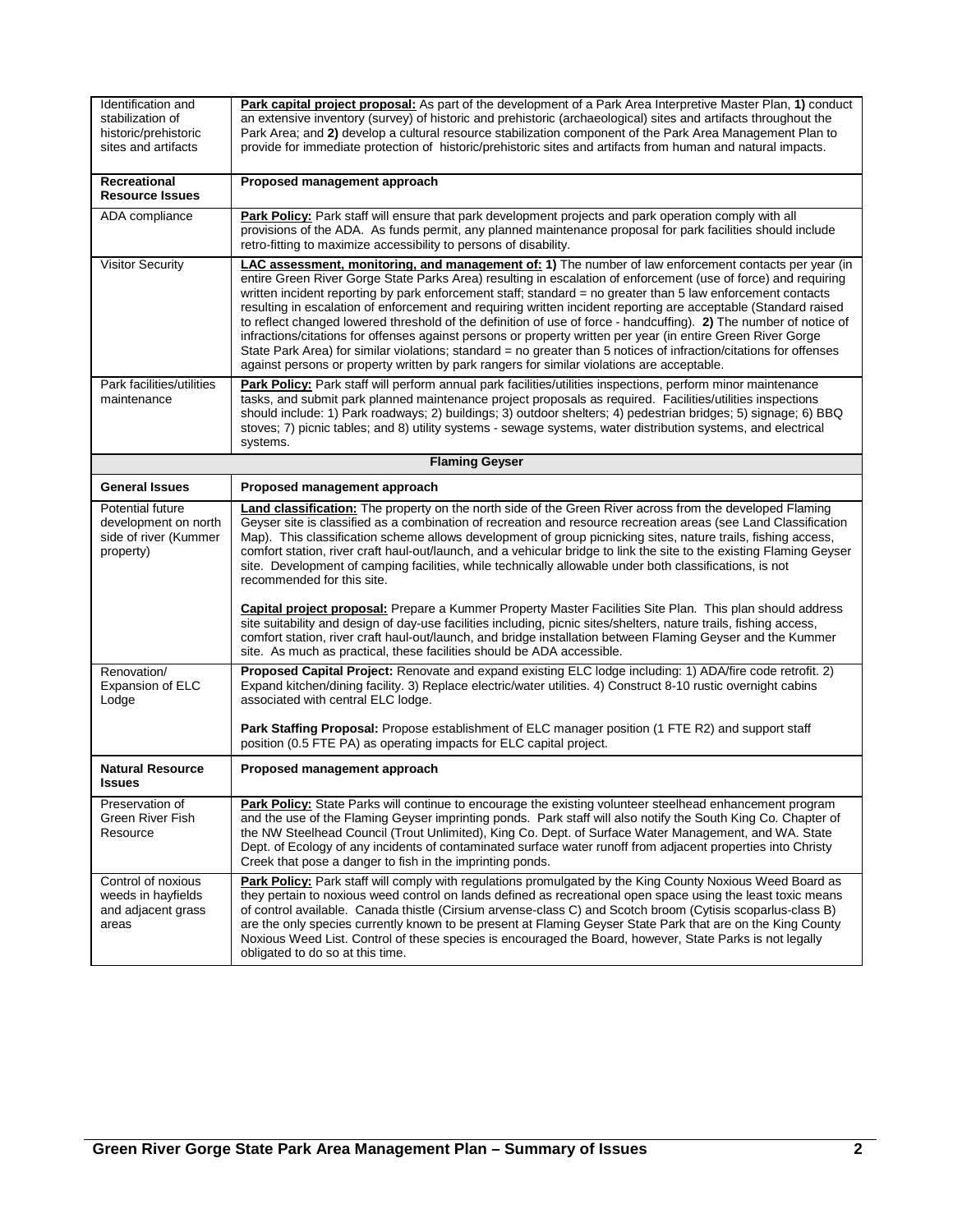| Riverbank erosion in<br>developed areas                                         | Park policy: State Parks will apply river bank erosion control measures as necessary to protect against<br>significant loss of developed uplands caused by flooding, natural erosion, and human impacts. Parks staff will<br>consult with King County Surface Water Management, Army Corps of Engineers, Dept. of Ecology, and other<br>federal, state, and local jurisdictions to ensure that any proposed river bank erosion control measures comply<br>with applicable shoreline management regulations, permitting requirements, and protection of fisheries habitat.<br>LAC assessment, monitoring, and management of: 1) area of exposed mineral soil associated with river<br>access trails that cross the river bank (berm); standard = no areas of greater than 100 sq ft. of exposed mineral<br>soil associated with trails that cross the river bank are acceptable. 2) area of soil eroded from river bank<br>(berm); standard = no greater than 1,000 sq ft. of soil eroded from river bank in developed park areas is<br>acceptable |
|---------------------------------------------------------------------------------|---------------------------------------------------------------------------------------------------------------------------------------------------------------------------------------------------------------------------------------------------------------------------------------------------------------------------------------------------------------------------------------------------------------------------------------------------------------------------------------------------------------------------------------------------------------------------------------------------------------------------------------------------------------------------------------------------------------------------------------------------------------------------------------------------------------------------------------------------------------------------------------------------------------------------------------------------------------------------------------------------------------------------------------------------|
| Stability of steep<br>slopes along south<br>boundary of Flaming<br>Geyser       | Park policy: Parks staff will ensure that any trails traversing the steep slopes along the south boundary of<br>Flaming Geyser will be designed and maintained in such a way as to ensure that slope stability is not<br>compromised. Ideally, trails should be routed away from unstable slopes wherever possible. However, where<br>crossing steep slopes is unavoidable, measures should be taken to adequately channel and drain<br>surface/groundwater flows or otherwise stabilize slopes vulnerable to mud slides (e.g., retaining walls, planting<br>of deep rooting vegetation).<br>Land classification: The steep slopes towards the south boundary of Flaming Geyser are classified as<br>Resource Recreation. While various types of medium to low-intensity recreational uses and developments are<br>allowable under the Resource Recreation classification, only trails for hiking, biking, and equestrian use are<br>recommended for this area.                                                                                   |
| Protection of Flaming<br>Geyser Spring #1<br>(drinking water<br>source)         | Park policy: Parks staff will conduct routine sampling of drinking water produced from Flaming Geyser Spring<br>#1 as directed by King County Health Dept. And Washington State Dept. of Health. Parks staff will also<br>comply and respond effectively to all state and local regulations concerning public distribution of drinking water.<br>Foot traffic and other public uses that may affect the spring should be routed well clear of the area either<br>through signage or vegetative screening.                                                                                                                                                                                                                                                                                                                                                                                                                                                                                                                                         |
| Control of non-native,<br>invasive plant species<br>(Himalayan<br>blackberries) | Park policy: Park staff will place semi-permanent markers (rebar) to delineate the present coverage of<br>Himalayan blackberry patches in the developed areas of Flaming Geyser. During regular mowing of grass<br>areas and trail maintenance operations, blackberry patches will be trimmed back so as not to extend beyond<br>the originally marked boundaries.                                                                                                                                                                                                                                                                                                                                                                                                                                                                                                                                                                                                                                                                                |
| <b>Cultural Resource</b><br><b>Issues</b>                                       | Proposed management approach                                                                                                                                                                                                                                                                                                                                                                                                                                                                                                                                                                                                                                                                                                                                                                                                                                                                                                                                                                                                                      |
| Interpretation of<br>flaming geyser and<br>bubbling geyser                      | Park capital project proposal: 1) As a part of a Park Area Interpretive Master Plan, develop interpretive text<br>and graphics that explain geologic processes that form gaseous geysers; and 2) construct interpretive displays<br>or develop other interpretive approach to present this information at both the flaming and bubbling geyser sites.<br>(Flaming Geyser interpretive panels completed fall '97)                                                                                                                                                                                                                                                                                                                                                                                                                                                                                                                                                                                                                                  |
| Interpretation of<br>steelhead imprinting<br>ponds                              | Park capital project proposal: As a part of a Park Area Interpretive Master Plan, upgrade existing interpretive<br>panels. Text and graphics should be improved cooperatively with the South King County Chapter of Trout<br>Unlimited to enhance explanation of the steelhead imprinting process and the effect of this process on the<br>steelhead fishery in the Green River.                                                                                                                                                                                                                                                                                                                                                                                                                                                                                                                                                                                                                                                                  |
| Protection of grave<br>site                                                     | Park policy: No development of any kind should occur on or near the gravesite. Location of the site should be<br>treated as confidential and divulged only on a need to know basis.                                                                                                                                                                                                                                                                                                                                                                                                                                                                                                                                                                                                                                                                                                                                                                                                                                                               |
| <b>Protection of Native</b><br>American petroglyph                              | Park policy: No development of any kind should occur on or near the petroglyph site. Any non-designated<br>trails that become established should either be closed or re-routed to direct park visitors away from the site.<br>Location of the site should be treated as confidential and divulged only on a need to know basis.                                                                                                                                                                                                                                                                                                                                                                                                                                                                                                                                                                                                                                                                                                                   |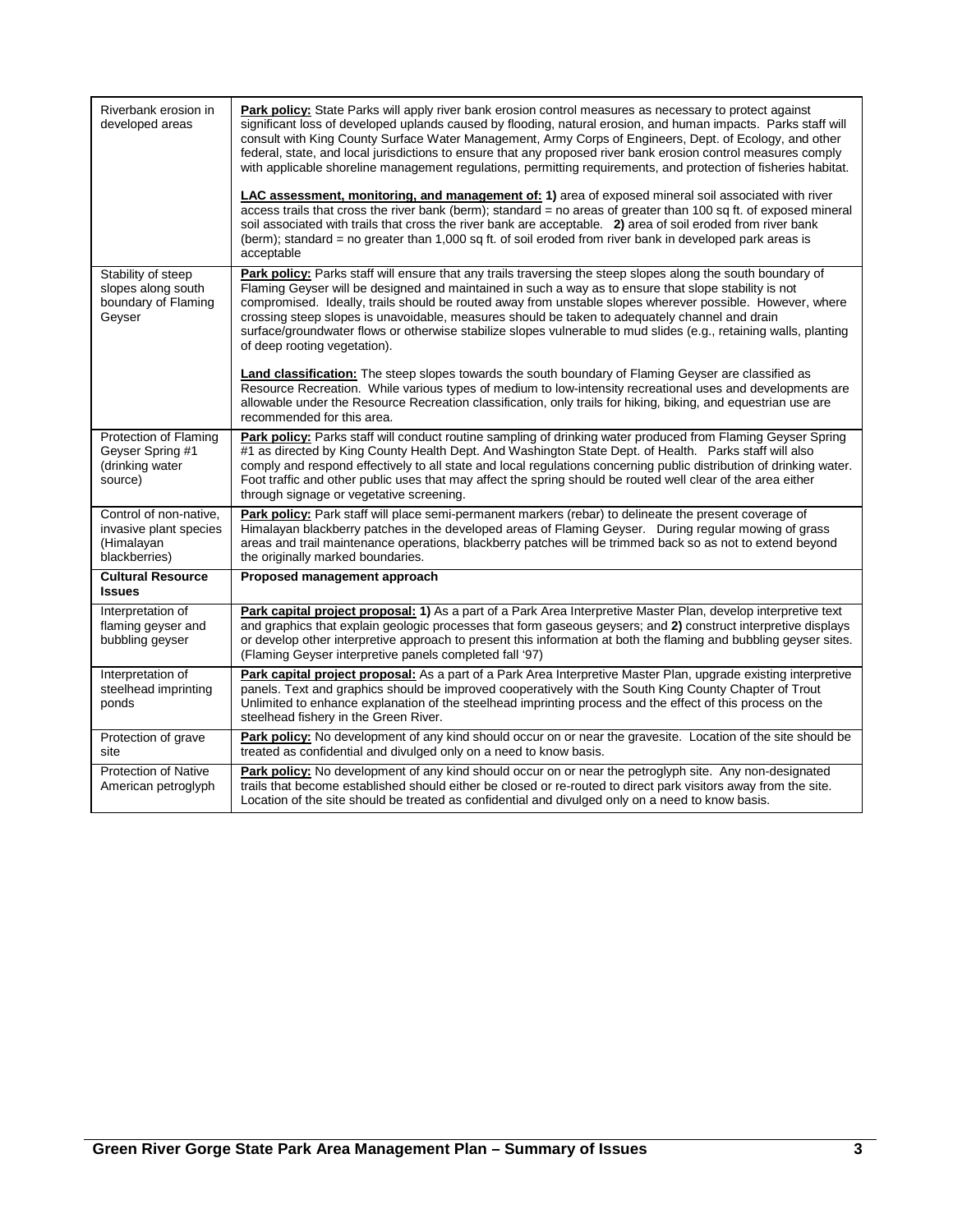| Recreational                                                                                                               | Proposed management approach                                                                                                                                                                                                                                                                                                                                                                                                                                                                                                                                                                                                                                                                                                                                                             |
|----------------------------------------------------------------------------------------------------------------------------|------------------------------------------------------------------------------------------------------------------------------------------------------------------------------------------------------------------------------------------------------------------------------------------------------------------------------------------------------------------------------------------------------------------------------------------------------------------------------------------------------------------------------------------------------------------------------------------------------------------------------------------------------------------------------------------------------------------------------------------------------------------------------------------|
| <b>Resource Issues</b>                                                                                                     |                                                                                                                                                                                                                                                                                                                                                                                                                                                                                                                                                                                                                                                                                                                                                                                          |
| Formalizing R/C<br>model airplane<br>program, including<br>development of<br>associated facilities<br>(parking, restrooms, | Interim park policy: State Parks will allow the flying of radio controlled (R/C) model aircraft in the area<br>delineated in the existing R/C flying guidelines. This interim policy will remain in effect until the Washington<br>State Parks and Recreation Commission makes a decision to generally either allow or disallow R/C airplane<br>flying in state park areas. At that time a more permanent location for the runway, flight area, parking, and<br>sanitary facilities will be evaluated.                                                                                                                                                                                                                                                                                   |
| runway, and<br>information boards                                                                                          | <b>Land classification:</b> The area in the Flaming Geyser fields to the north of the main park access road,<br>currently used for R/C model airplane flying, is classified as Recreation (see Land Classification map). High-<br>intensity recreational use and development, including model airplane flying and associated facilities, is<br>allowable under a Recreation classification. Long-term use of the site should be provided for water-oriented<br>recreational activities.                                                                                                                                                                                                                                                                                                  |
|                                                                                                                            | Limits of acceptable change (LAC) assessment, monitoring, and management of: 1) reported R/C<br>related accidents (injury to persons); standard = no greater than $1 R/C$ related accident ever is acceptable, 2)<br>reported R/C safety related incidents (reported unsafe operation of R/C model); standard = no greater than 10<br>reported R/C safety related incidents per year are acceptable, 3) R/C related noise complaints by park<br>visitors/neighbors; standard = no greater than 10 R/C related noise complaints per year are acceptable, and $4)$<br>reported incidents of R/C airplanes flying outside of designated flying area; standard = no greater than 10<br>reported incidents of R/C airplanes flying outside of designated flying area per year are acceptable. |
|                                                                                                                            | Capital project proposal: Install 1 - 800 gallon, unisex vault toilet at the parking area adjacent to the R/C<br>runway for use by all park visitors.                                                                                                                                                                                                                                                                                                                                                                                                                                                                                                                                                                                                                                    |
| Formalizing location<br>of equestrian use<br>area and associated<br>facilities                                             | <b>Interim park policy:</b> State parks will allow equestrian use of mowed trails in the equestrian use test site<br>(generally the hay fields south of the main access road) subject to the provisions in the Equestrian Use Test<br>Guidelines. Equestrian use of this area will be allowed on an interim basis and will be re-evaluated during the<br>next regular review of the park area management plan. During the interim period no formal equestrian facilities<br>or parking will be proposed, however, as property within the GRGCA is acquired and a trail connecting<br>Kanaskat-Palmer and Flaming Geyser can be established, the need for formal equestrian facilities will be re-<br>evaluated.                                                                          |
|                                                                                                                            | <b>LAC assessment, monitoring, and management of: 1)</b> Park staff observations of equestrian use of trails<br>and other areas not designated for equestrian use; standard = no greater than 10 park staff observations of<br>equestrian use of trails and other areas not designated for equestrian use per year are acceptable, 2) number<br>of equestrian related visitor complaints; standard = no greater than 5 equestrian related visitors complaints per<br>year are acceptable, and 3) number of incidents of trailer debris left along park access road; standard = no<br>greater than 3 incidents of trailer debris left along park access road per year are acceptable.                                                                                                     |
|                                                                                                                            | <b>Land classification:</b> The area in the Flaming Geyser fields to the south of the park access road, currently<br>used as the equestrian test area is classified as Recreation (see Land Classification map). Equestrian use in<br>Recreation Areas is conditionally allowed provided the use and design of facilities is consistent with the<br>purpose of the classification and abutting classification objectives.                                                                                                                                                                                                                                                                                                                                                                |
| Hay cutting<br>lease/operation                                                                                             | Park policy: Hay lease area should be maintained in active agricultural production for the primary purposes of<br>preserving recreational open space and to reduce the risk of grassland wildfires. Provisions of the hay lease<br>should be evaluated periodically with lessee to facilitate economic viability of the arrangement and ensure<br>consistency with its primary purposes.                                                                                                                                                                                                                                                                                                                                                                                                 |
| ADA river<br>access/river craft<br>launch/haul-out                                                                         | Park capital project proposal: As part of the proposed Kummer Property Master Facilities Site Plan, the<br>development of an ADA accessible river craft haul-out/launch should be assessed. State Parks should work<br>cooperatively with King County Parks to determine whether launch/haul-out needs could be satisfied with<br>improvements to the existing Whitney Bridge launch/haul-out site or if an additional site is necessary at the<br>Kummer property.                                                                                                                                                                                                                                                                                                                      |
| Reservations of day<br>use picnic shelters                                                                                 | Recreational/service program: Park staff will continue to take day use picnic shelter reservations at the park<br>and not participate in the State Parks Central Reservation System.                                                                                                                                                                                                                                                                                                                                                                                                                                                                                                                                                                                                     |
|                                                                                                                            | Kanaskat-Palmer                                                                                                                                                                                                                                                                                                                                                                                                                                                                                                                                                                                                                                                                                                                                                                          |
| <b>Natural Resource</b><br><b>Issues</b>                                                                                   | Proposed management approach                                                                                                                                                                                                                                                                                                                                                                                                                                                                                                                                                                                                                                                                                                                                                             |
| Control of noxious<br>weeds in grass areas                                                                                 | Park policy: Park staff will comply with regulations promulgated by the King County Noxious Weed Board as<br>they pertain to noxious weed control on lands defined as recreational open space using the least toxic means<br>of control available. Canada thistle (Cirsium arvense-class C) and Scotch broom (Cytisis scoparlus-class B)<br>are the only species currently known to be present at Kanaskat-Palmer State Park that are on the King County<br>Noxious Weed List. Control of these species is encouraged, however, State Parks is not legally obligated to<br>do so at this time.                                                                                                                                                                                           |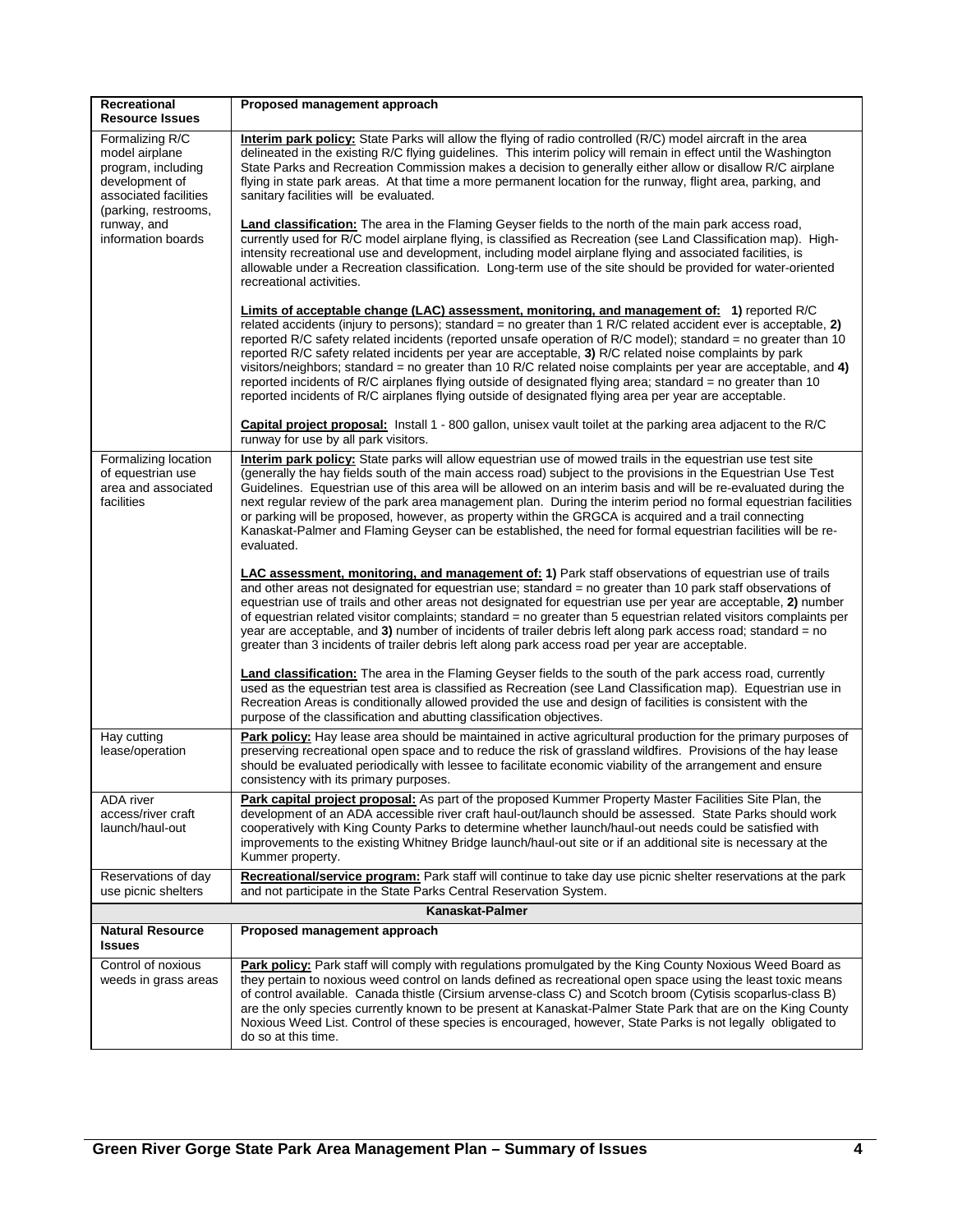| Recreational<br><b>Resource Issues</b>                                                        | Proposed management approach                                                                                                                                                                                                                                                                                                                                                                                                                                                                                                                       |  |
|-----------------------------------------------------------------------------------------------|----------------------------------------------------------------------------------------------------------------------------------------------------------------------------------------------------------------------------------------------------------------------------------------------------------------------------------------------------------------------------------------------------------------------------------------------------------------------------------------------------------------------------------------------------|--|
| ADA river access/<br>Improvement of river<br>access for hand<br>carried water craft.          | Park capital project proposal: 1) Improve (pave) existing path from parking area to river bank; 2) construct<br>concrete put-in/haul-out ramp for rafts and kayaks; 3) install large information board/fee collection station; 4)<br>expand existing parking area to accommodate 100+ cars, trailers, and bus turn-around; and additional sanitary<br>facilities as determined by parking capacity.                                                                                                                                                |  |
| High-wind threat to<br>visitor safety                                                         | Park policy: Park staff will maintain an anemometer to measure wind speed in the park. Park staff will close<br>park to arriving park visitors and evacuate visitors in the park during periods when sustained wind speed<br>exceeds 45 mph.                                                                                                                                                                                                                                                                                                       |  |
| Reservations for<br>camping, picnicking                                                       | Recreational/service program: Reservations for group camping and individual camping should continue to be<br>available through the State Parks Central Reservations System. Picnic shelter to remain reservable at park.                                                                                                                                                                                                                                                                                                                           |  |
|                                                                                               | <b>Nolte</b>                                                                                                                                                                                                                                                                                                                                                                                                                                                                                                                                       |  |
| <b>General Issues</b>                                                                         | Proposed management approach                                                                                                                                                                                                                                                                                                                                                                                                                                                                                                                       |  |
| Property acquisition/<br>surplus at Nolte State<br>Park                                       | Park policy: State Parks will develop and maintain a long-term, prioritized property acquisition plan for the<br>entire GRGCA (see Property Acquisition and Surplus Priorities/Conservation Area adjustments). Note: King<br>County has already purchased abutting land north of Nolte. State Parks should consider surplussing agency<br>owned land south of Veazie-Cumberland Road to King County Parks for use as a trailhead.                                                                                                                  |  |
| <b>Natural Resource</b><br><b>Issues</b>                                                      | Proposed management approach                                                                                                                                                                                                                                                                                                                                                                                                                                                                                                                       |  |
| Deep Lake water<br>quality                                                                    | Park policy: Park development/operation should result in no significant reduction in the quality/quantity of<br>surface and groundwater flows into Deep Lake. Park staff will respond effectively to management directions<br>provided by King County Surface Water Management, State Dept. of Ecology, State Dept. of Natural<br>Resources, Army Corps of Engineers, and other federal, state, and local water quality management<br>jurisdictions.                                                                                               |  |
| Control of noxious<br>weeds in grass areas                                                    | Park policy: Park staff will comply with regulations promulgated by the King County Noxious Weed Board as<br>they pertain to noxious weed control on lands defined as recreational open space using the least toxic means<br>of control available. Canada thistle (Cirsium arvense-class C) is the only species currently known to be<br>present at Nolte State Park that is on the King County Noxious Weed List. Control of this species is<br>encouraged, however, State Parks is not legally obligated to do so at this time.                  |  |
| <b>Cultural Resource</b><br><b>Issues</b>                                                     | Proposed management approach                                                                                                                                                                                                                                                                                                                                                                                                                                                                                                                       |  |
| Historic preservation                                                                         | Park policy: As part of a Park Area Interpretive Master Plan, incorporate the Nolte family donation of the park<br>and the former Deep Lake Resort into the overall park interpretive program.                                                                                                                                                                                                                                                                                                                                                     |  |
| Recreational<br><b>Resource Issues</b>                                                        | Proposed management approach                                                                                                                                                                                                                                                                                                                                                                                                                                                                                                                       |  |
| Development of boat<br>launching facilities at<br>Picnic Point                                | Land classification: The park north of Veazie-Cumberland Road and extending northward to include the<br>south half of Deep Lake (including Picnic Point) is classified as a Recreation Area under the agency's land<br>classification system (see Land Classification map). This classification allows for construction of a hand<br>carried river craft haul-out/launch, parking, and sanitary facilities at the Picnic Point site.<br>Park capital project proposal: Construct at Picnic Point: 1) 50-100 car parking area; 2) hand carried boat |  |
|                                                                                               | unloading area; 3) paved path to lake w/ramp; 4) information board/fee collection station; and 5) comfort<br>station as appropriate for parking capacity.                                                                                                                                                                                                                                                                                                                                                                                          |  |
| Loss of swimming<br>beach sand                                                                | LAC assessment, monitoring, and management of: Area of exposed hard-pan substrate in designated<br>swimming beach; standard = an area larger than 500 sq.ft. of exposed hard-pan substrate in designated<br>swimming beach is not acceptable.                                                                                                                                                                                                                                                                                                      |  |
| Off season park<br>access                                                                     | Park policy: During winter closure of Nolte, park staff will continue to allow pedestrian access to the park for<br>fishing, hiking, and other day use activities.                                                                                                                                                                                                                                                                                                                                                                                 |  |
| <b>Undeveloped Areas</b>                                                                      |                                                                                                                                                                                                                                                                                                                                                                                                                                                                                                                                                    |  |
| General Issues                                                                                | Proposed management approach                                                                                                                                                                                                                                                                                                                                                                                                                                                                                                                       |  |
| Development of hand<br>carried river craft<br>launching<br>access/parking at SR<br>169 bridge | Park capital project proposal: A river craft launching access is not proposed at the SR 169 bridge.<br>Extremely steep terrain at this location precludes any construction.                                                                                                                                                                                                                                                                                                                                                                        |  |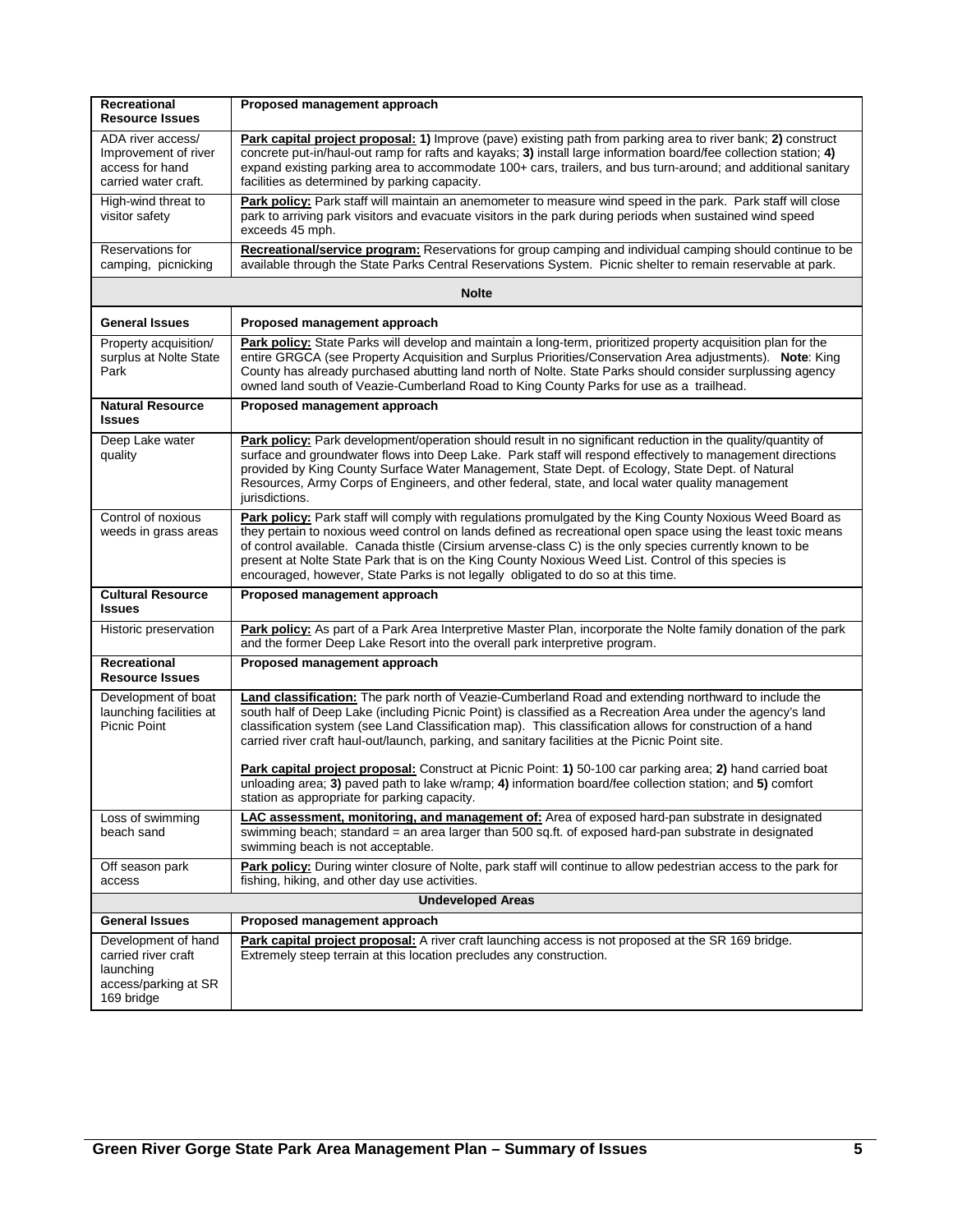| Development of hand<br>carried river craft<br>launching access at<br>Franklin site            | Land classification: The area within the platted boundary of the Old Town of Franklin, along with adjacent<br>historically developed areas, are classified as a Heritage Area (see Land Classification map). Preservation<br>and interpretation of the cultural resources associated with the Franklin site is its primary management<br>objective. A Heritage classification would also conditionally allow for development of a hand carried river craft<br>haul-out/launch site, provided design and use of the site is consistent with the primary management objective<br>of the Heritage classification. It would not allow for a vehicular launch site.<br>Park capital project proposal: See "Interpretation of the Old town of Franklin mining activity and associated<br>settlement" below for capital project proposal that includes development of hand carried river craft launching                                        |
|-----------------------------------------------------------------------------------------------|------------------------------------------------------------------------------------------------------------------------------------------------------------------------------------------------------------------------------------------------------------------------------------------------------------------------------------------------------------------------------------------------------------------------------------------------------------------------------------------------------------------------------------------------------------------------------------------------------------------------------------------------------------------------------------------------------------------------------------------------------------------------------------------------------------------------------------------------------------------------------------------------------------------------------------------|
| <b>Cultural Resource</b>                                                                      | access at the Franklin site.<br>Proposed management approach                                                                                                                                                                                                                                                                                                                                                                                                                                                                                                                                                                                                                                                                                                                                                                                                                                                                             |
| <b>Issues</b>                                                                                 |                                                                                                                                                                                                                                                                                                                                                                                                                                                                                                                                                                                                                                                                                                                                                                                                                                                                                                                                          |
| Interpretation of Black<br>Diamond site mining<br>activity and<br>associated                  | Land Classification: The Black Diamond site to the west of HWY 169 and south of the Green River is<br>classified as a Heritage Area (see Land Classification map). Preservation and interpretation of cultural<br>resources associated with historic mining operations at the site is the primary management objective for the<br>site.                                                                                                                                                                                                                                                                                                                                                                                                                                                                                                                                                                                                  |
| settlement, Native<br>American<br>history/prehistory,<br>and natural history                  | Park capital project proposal: Develop a Park Area Interpretive Master Plan that expands upon the existing<br>Flaming Geyser Interpretive Master Plan for all parks within the Green River Gorge State Park Area. An<br>interpretive master plan should include at least the following elements as appropriate to the site: 1) an area-<br>wide interpretive survey; 2) an area-wide interpretive theme; 3) design and location of interpretive<br>structures/facilities; 4) interpretive displays, artifacts, signs, and brochures; 5) on-site interpretive<br>programming; 6) on-going maintenance procedures; and 7) volunteer participation.                                                                                                                                                                                                                                                                                         |
|                                                                                               | Park capital project proposal: Following preparation of a Park Area Interpretive Master Plan, and if<br>consistent with final interpretive master plan, construct a visitor's center on the Black Diamond Heritage site<br>west of SR 169 to serve as the focal point for the Park Area's overall interpretive program. Cultural resource<br>elements interpreted at the visitor's center could include, 1) regional mining activity and associated settlement;<br>2) regional Native American history/prehistory; 3) regional natural history; and 4) Green River Gorge public<br>preservation history.                                                                                                                                                                                                                                                                                                                                 |
| Interpretation of the<br>Old town of Franklin<br>mining activity and<br>associated settlement | <b>Land Classification:</b> The area within the platted boundary of the Old Town of Franklin along with adjacent<br>historically developed areas is classified as a Heritage Area (see Land Classification map). Preservation and<br>interpretation of the cultural resources associated with the Franklin site should be the primary management<br>objective for the site.                                                                                                                                                                                                                                                                                                                                                                                                                                                                                                                                                              |
|                                                                                               | Park capital project proposal: Conduct a site-specific cultural resource assessment (archeological and<br>historic resource site survey) on existing State Parks property south if Franklin-Cumberland Rd. for the<br>purpose of appropriately locating a primitive trailhead parking area and primitive sanitary facilities. If<br>appropriate to cultural resource preservation objectives, construct Old Town of Franklin Trailhead and hand<br>carried river craft launch area as Phase 1 (interim use prior to adoption of Park Area Interpretive Master Plan)<br>to include: 1) 10-20 car primitive (unpaved) parking area; 2) primitive sanitary facilities (vault toilet); 3) cleared<br>trail to the river; and 4) information board.                                                                                                                                                                                           |
|                                                                                               | Park capital project proposal: Develop an Park Area Interpretive Master Plan that expands upon the existing<br>Flaming Geyser Interpretive Master Plan for all parks within the Green River Gorge State Park Area. An<br>interpretive master plan should include at least the following elements as appropriate to the site: 1) an area-<br>wide interpretive survey; 2) an area-wide interpretive theme; 3) design and location of interpretive<br>structures/facilities; 4) interpretive displays, artifacts, signs, and brochures; 5) on-site interpretive<br>programming; $6$ ) on-going maintenance procedures; and $7$ ) volunteer participation.                                                                                                                                                                                                                                                                                  |
|                                                                                               | Park capital project proposal: Following acquisition of Franklin parking site (see Green River Gorge State<br>Park Area Draft 1997 Property Acquisition and Surplus Priorities/Conservation Area Adjustments - priority #2)<br>and the preparation of a Park Area Interpretive Master Plan, construct Franklin Trailhead Phase 2 including, 1)<br>50 car parking area; 2) picnic area (landscaped area with tables and BBQ grills); 3) picnic shelter 4) sanitary<br>facilities appropriate to parking capacity (comfort station); 5) information/interpretive kiosk 6) interpretive trails,<br>panels, and printed materials for the Old Town of Franklin; and 7) initiate an invasive vegetation (Himalayan<br>blackberry, Canada thistle) eradication effort within the boundaries of the Old Town of Franklin. Historic<br>restoration may also be appropriate and should be analyzed for inclusion in the interpretive master plan. |